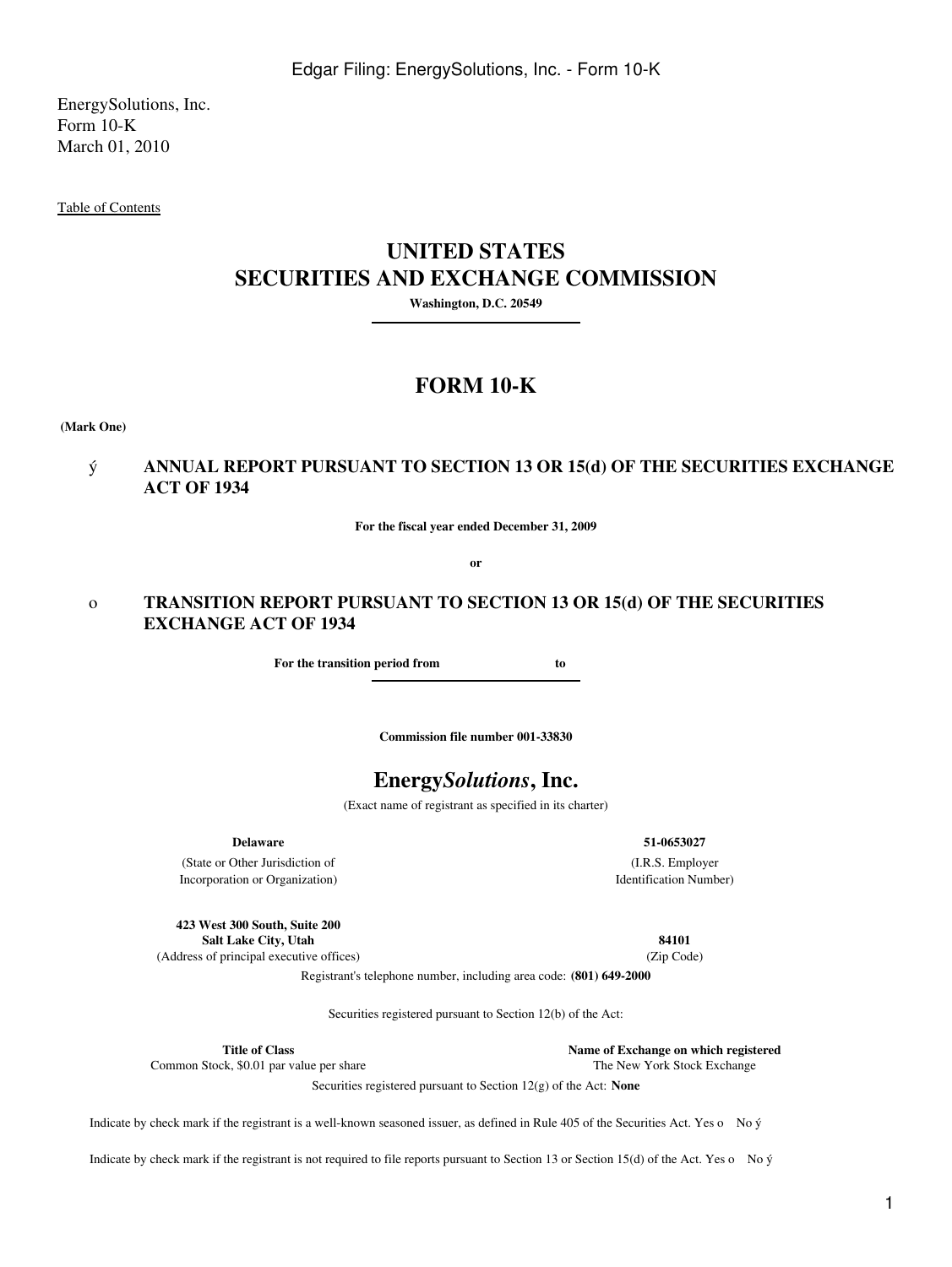Indicate by check mark whether the registrant (1) has filed all reports required to be filed by Section 13 or 15(d) of the Securities Exchange Act of 1934 during the preceding 12 months (or for such shorter period that the registrant was required to file such reports), and (2) has been subject to such filing requirements for the past 90 days. Yes ý No o

 Indicate by check mark whether the registrant has submitted electronically and posted on its corporate Web site, if any, every Interactive Data File required to be submitted and posted pursuant to Rule 405 of Regulations S-T (§ 232.405 of this chapter) during the preceding 12 months (or for such shorter period that the registrant was required to submit and post such files). Yes o No o

 Indicate by check mark if disclosure of delinquent filers pursuant to Item 405 of Regulation S-K (§ 229.405 of this chapter) is not contained herein, and will not be contained, to the best of registrant's knowledge, in definitive proxy or information statements incorporated by reference in Part III of this Form 10-K or any amendment to this Form 10-K. o

 Indicate by check mark whether the registrant is a large accelerated filer, an accelerated filer, a non-accelerated filer, or a smaller reporting company. See the definitions of "large accelerated filer," "accelerated filer," and "smaller reporting company" in Rule 12b-2 of the Exchange Act.

| Large accelerated filer $\acute{v}$                                                                                          | Accelerated filer o | Non-accelerated filer o    | Smaller reporting company of |
|------------------------------------------------------------------------------------------------------------------------------|---------------------|----------------------------|------------------------------|
|                                                                                                                              |                     | (Do not check if a         |                              |
|                                                                                                                              |                     | smaller reporting company) |                              |
| Indicate by check mark whether the registrant is a shell company (as defined in Rule 12b-2 of the Act). Yes o No $\acute{y}$ |                     |                            |                              |

 The aggregate market value of the voting and non-voting common equity held by non-affiliates of the registrant on June 30, 2009, was approximately \$802 million based upon the closing price reported for such date on the New York Stock Exchange. For purposes of this disclosure, shares of common stock held by persons who hold more than 5% of the outstanding shares of common stock and shares held by executive officers and directors of the registrant have been excluded because such persons may be deemed to be affiliates. This determination of executive officer or affiliate status is not necessarily a conclusive determination for other purposes.

As of February 26, 2010, 88,499,706 shares of registrant's common stock were outstanding.

#### **DOCUMENTS INCORPORATED BY REFERENCE**

 Sections of Registrant's Proxy Statement to be filed with the Securities and Exchange Commission no later than April 30, 2010, namely: "Compensation Discussion and Analysis," "Security Ownership of Certain Beneficial Owners and Management and Related Stockholder Matters," "Certain Relationships and Related Transactions and Director Independence" and "Principal Accounting Fees and Services," are incorporated in this Form 10-K by reference under Part III.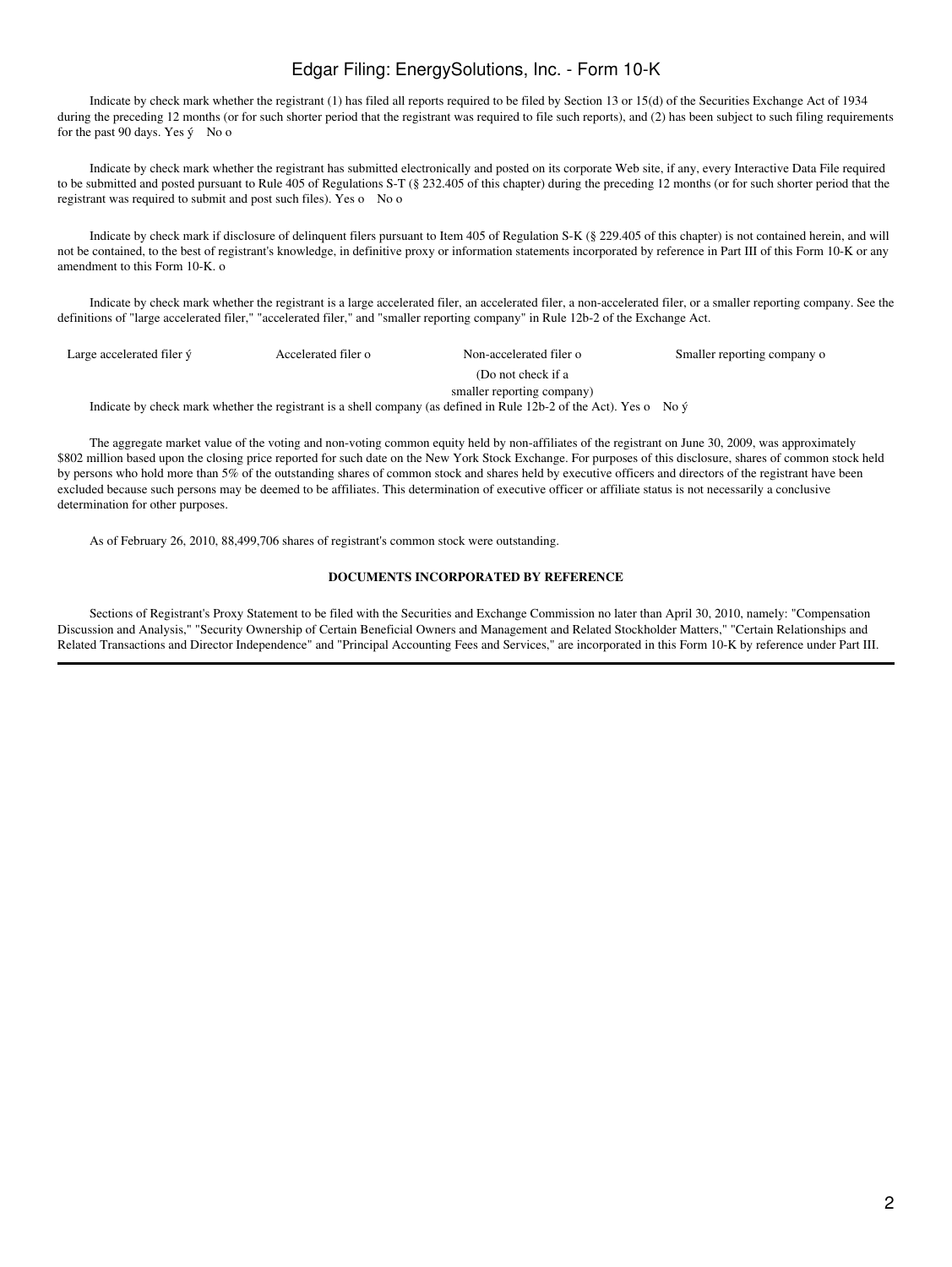## **ENERGY***SOLUTIONS***, INC. ANNUAL REPORT ON FORM 10-K For Fiscal Year Ended December 31, 2009**

<span id="page-2-0"></span>

| PART I.           |                                                                                                              |    |  |  |
|-------------------|--------------------------------------------------------------------------------------------------------------|----|--|--|
| Item 1.           | <b>Business</b>                                                                                              | 1  |  |  |
| Item 1A.          | <b>Risk Factors</b>                                                                                          |    |  |  |
| <u>Item 1B.</u>   | <b>Unresolved Staff Comments</b>                                                                             | 30 |  |  |
| <u>Item 2.</u>    | Properties                                                                                                   | 50 |  |  |
| <u>Item 3.</u>    | <b>Legal Proceedings</b>                                                                                     | 51 |  |  |
| <u>Item 4.</u>    | Reserved                                                                                                     | 52 |  |  |
|                   | PART II.                                                                                                     | 53 |  |  |
| <u>Item 5.</u>    | Market for Registrant's Common Equity, Related Stockholder Matters and Issuer Purchases of Equity Securities |    |  |  |
| <u>Item 6.</u>    | Selected Financial Data                                                                                      | 54 |  |  |
| <u>Item 7.</u>    | Management's Discussion and Analysis of Financial Condition and Results of Operation                         | 54 |  |  |
|                   | Qualitative and Quantitative Disclosures about Market Risk                                                   | 57 |  |  |
| Item 7A.          |                                                                                                              | 86 |  |  |
| Item 8.           | Financial Statements and Supplementary Data                                                                  | 87 |  |  |
| Item 9.           | Changes in and Disagreements With Accountants on Accounting and Financial Disclosure                         |    |  |  |
| Item 9A.          | <b>Controls and Procedures</b>                                                                               | 87 |  |  |
| Item 9B.          | Other Information                                                                                            | 87 |  |  |
|                   |                                                                                                              | 88 |  |  |
| Item 10.          | PART III.<br>Directors, Executive Officers and Corporate Governance                                          |    |  |  |
|                   | <b>Executive Compensation</b>                                                                                | 89 |  |  |
| <u>Item 11.</u>   |                                                                                                              | 89 |  |  |
| <u>Item 12.</u>   | Security Ownership of Certain Beneficial Owners and Management and Related Stockholder Matters               | 89 |  |  |
| Item 13.          | Certain Relationships and Related Transactions and Director Independence                                     |    |  |  |
| Item $14$ .       | Principal Accountant Fees and Services                                                                       | 89 |  |  |
|                   | PART IV.                                                                                                     | 89 |  |  |
| <u>Item 15.</u>   | <b>Exhibits and Financial Statement Schedules</b>                                                            |    |  |  |
| <b>Signatures</b> |                                                                                                              | 90 |  |  |
|                   |                                                                                                              | 91 |  |  |

**Page**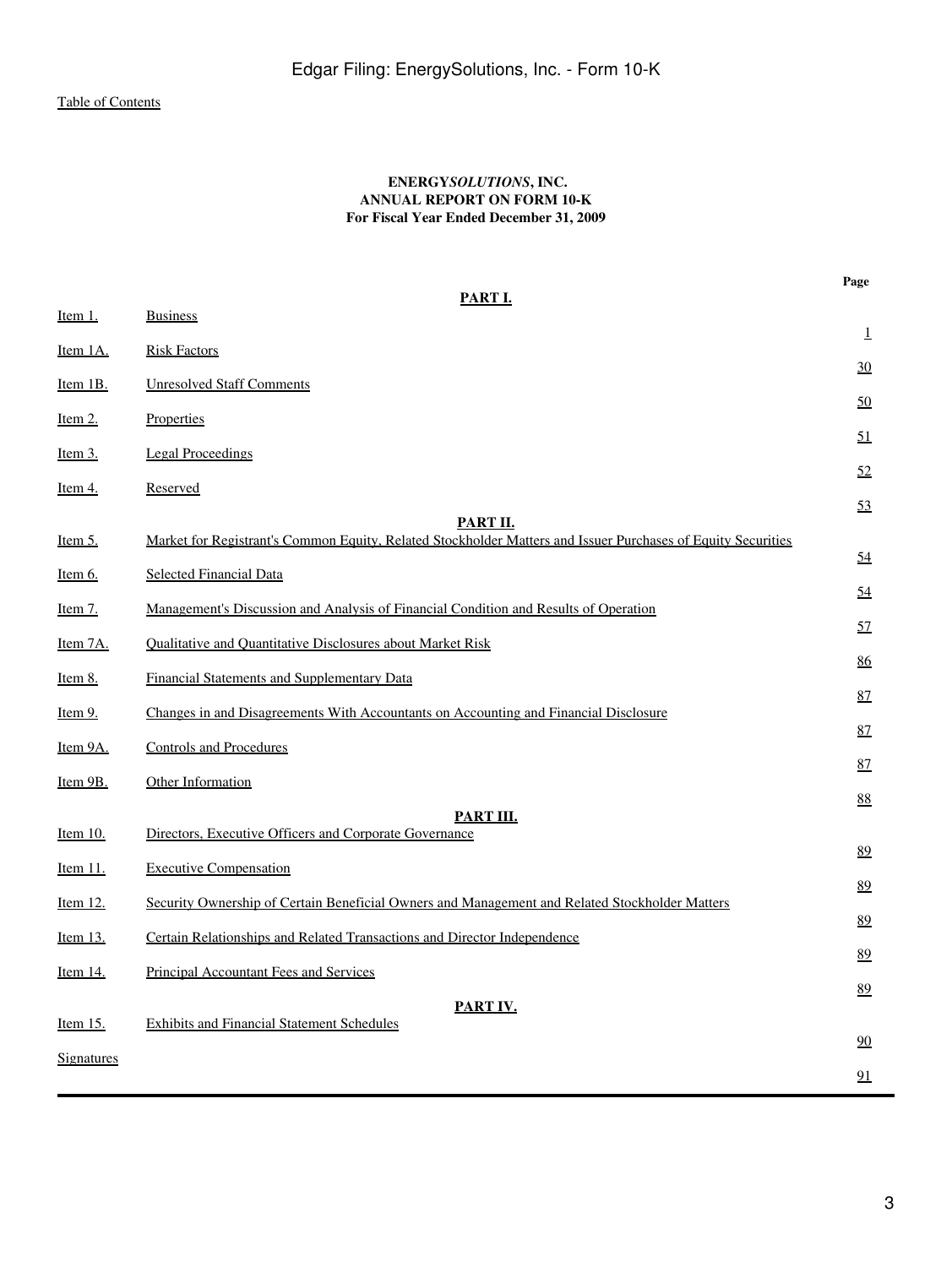## **GLOSSARY OF DEFINED TERMS**

The following defined terms are used throughout this Annual Report on Form 10-K.

| AEA             | Atomic Energy Act of 1954, as amended                                        |
|-----------------|------------------------------------------------------------------------------|
| ARO             | <b>Asset Retirement Obligation</b>                                           |
| <b>ASX</b>      | Autosampling Pneumatic Transfer System                                       |
| BNGA            | <b>BNG America LLC</b>                                                       |
| <b>CERCLA</b>   | Comprehensive Environmental Response, Compensation and Liability Act of 1980 |
| D&D             | Decontamination and Decommissioning                                          |
| <b>DOD</b>      | U.S. Department of Defense                                                   |
| DOE             | U.S. Department of Energy                                                    |
| EPA             | U.S. Environmental Protection Agency                                         |
| ERA             | Energy Reorganization Act of 1974                                            |
| <b>HSE</b>      | Health and Safety Executive                                                  |
| <b>HSWA</b>     | Hazardous and Solid Waste Amendments of 1984                                 |
| LANL            | Los Alamos National Laboratory                                               |
| <b>LIBOR</b>    | London Interbank Offer Rate                                                  |
| LLRW            | Low-Level Radioactive Waste                                                  |
| M&O             | Management and Operation                                                     |
| MLLW            | Mixed Low-Level Waste                                                        |
| NDA             | U.K. Nuclear Decommissioning Authority                                       |
| ΝIΙ             | HM Nuclear Installations Inspectorate                                        |
| <b>NORM</b>     | Naturally Occurring Radioactive Material                                     |
| <b>NRC</b>      | <b>Nuclear Regulatory Commission</b>                                         |
| NWPA            | Nuclear Waste Policy Act of 1982                                             |
| NYSE            | New York Stock Exchange                                                      |
| ORNL            | Oak Ridge National Laboratory                                                |
| OSHA            | Occupational Safety and Health Administration                                |
| <b>PRS</b>      | Paducah Remediation Services, LLC                                            |
| <b>RCRA</b>     | Resource Conservation and Recovery Act of 1976                               |
| REA             | Request for Equitable Adjustment                                             |
| RFP             | <b>Request for Proposal</b>                                                  |
| <b>RSA 1993</b> | Radioactive Substances Act 1993                                              |
| RSMC            | <b>Reactor Sites Management Company</b>                                      |
| <b>SAFSTOR</b>  | Safe Storage (nuclear plant in retirement)                                   |
| SEC             | U.S. Securities and Exchange Commission                                      |
| SEPA            | <b>Scottish Environment Protection Agency</b>                                |
| SMUD            | Sacramento Municipal Utility District                                        |
| SRS             | Savannah River Site                                                          |
| TN DEC          | Tennessee Department of Environment and Conservation                         |
| TSCA            | <b>Toxic Substances Control Act</b>                                          |
| <b>USEC</b>     | United States Enrichment Corporation                                         |
| WCS             | <b>Waste Control Specialists</b>                                             |
| WRPS            | Washington River Protection Solutions LLC                                    |
|                 |                                                                              |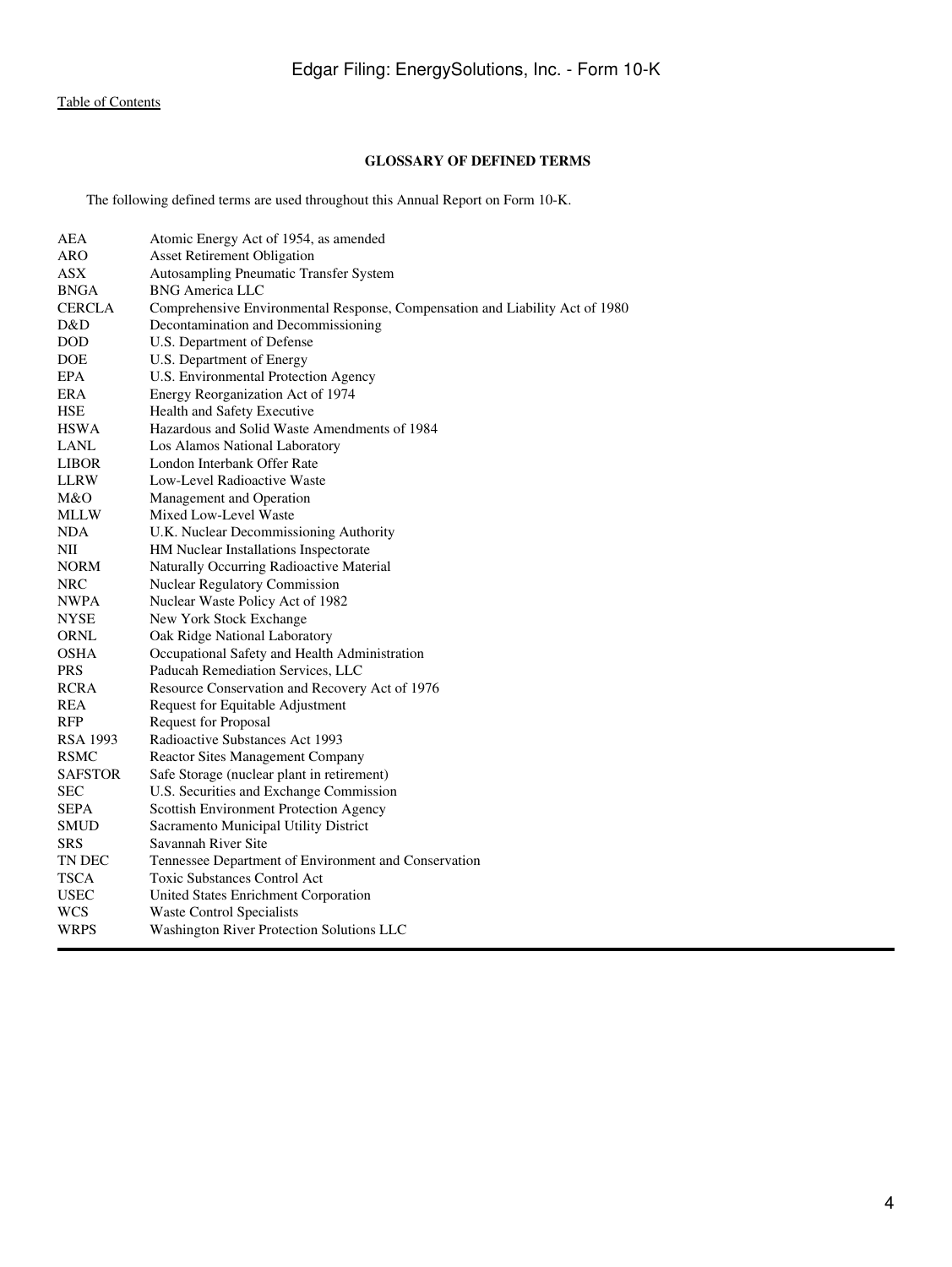### [Table of Contents](#page-2-0)

*This Annual Report on Form 10-K contains forward-looking statements that involve risks and uncertainties. Many of the forward-looking statements are located in "Management's Discussion and Analysis of Financial Condition and Results of Operations." Forward-looking statements provide current expectations of future events based on certain assumptions and include any statement that does not directly relate to any historical or current fact. Forward-looking statements can also be identified by words such as "anticipates," "believes," "estimates," "expects," "intends," "plans," "predicts," and similar terms. Forward-looking statements are not guarantees of future performance and the Company's actual results may differ significantly from the results discussed in the forward-looking statements. Factors that might cause such differences include, but are not limited to, those discussed in the subsection entitled "Risk Factors" under Part I, Item 1A of this Form 10-K. We undertake no obligation to revise or update any forward-looking statements for any reason, except as required by law.*

#### **PART I**

#### <span id="page-4-1"></span><span id="page-4-0"></span> **Item 1. Business**

## **Overview**

 We are a leading provider of specialized, technology-based nuclear services to government and commercial customers. Our customers rely on our expertise to address their needs throughout the lifecycle of their nuclear operations. Our broad range of nuclear services includes engineering, in-plant support services, spent nuclear fuel management, decontamination and decommissioning ("D&D"), operation of nuclear reactors, logistics, transportation, processing and disposal. We also own and operate strategic facilities that complement our services and uniquely position us to provide a single-source solution to our customers.

We derive almost 100% of our revenues from the provision of nuclear services and believe that virtually every company or organization in the United States that holds a nuclear license uses our services or facilities, directly or indirectly. Our government customers include the United States Department of Energy ("DOE"), United States Department of Defense ("DOD") and United Kingdom Nuclear Decommissioning Authority ("NDA"). Our commercial customers include many of the largest owners and operators of nuclear power plants in the United States, such as Constellation Energy Group, Inc., Duke Energy Corporation, Entergy Corporation, Exelon Corporation and Florida Power & Light Company. We have entered into long-term arrangements, which we refer to as "life-of-plant" contracts, with nuclear power and utility companies representing 84 of the 104 operating nuclear reactors in the United States. Under these long-term arrangements, we have typically agreed to process and dispose of substantially all low-level radioactive waste ("LLRW") and mixed low-level waste ("MLLW") generated by their nuclear power plants, and ultimately the waste materials generated from the D&D of those plants. Our commercial customers also include hospitals, pharmaceutical companies, research laboratories, universities or research reactors, industrial facilities and other commercial facilities.

 We operate strategic facilities designed for the safe processing and disposal of radioactive materials, including a facility in Clive, Utah, four facilities in Tennessee and two facilities in Barnwell, South Carolina. According to the U.S. General Accounting Office, our facility in Clive, Utah is the largest privately-owned LLRW disposal site in the United States and currently handles over 95% of all commercial LLRW disposal volume in the United States. We also manage 10 sites in the United Kingdom with 22 reactors for the NDA, of which four are currently operating and producing electricity and 18 are in various stages of decommissioning. We have a comprehensive portfolio of nuclear processing technology and know-how, supported by more than 282 patents that we own or license. As of December 31, 2009, we had more than 5,000 employees, including approximately 1,200 scientists and engineers and 400 radiation and safety professionals. Approximately 3,000 of our employees are located

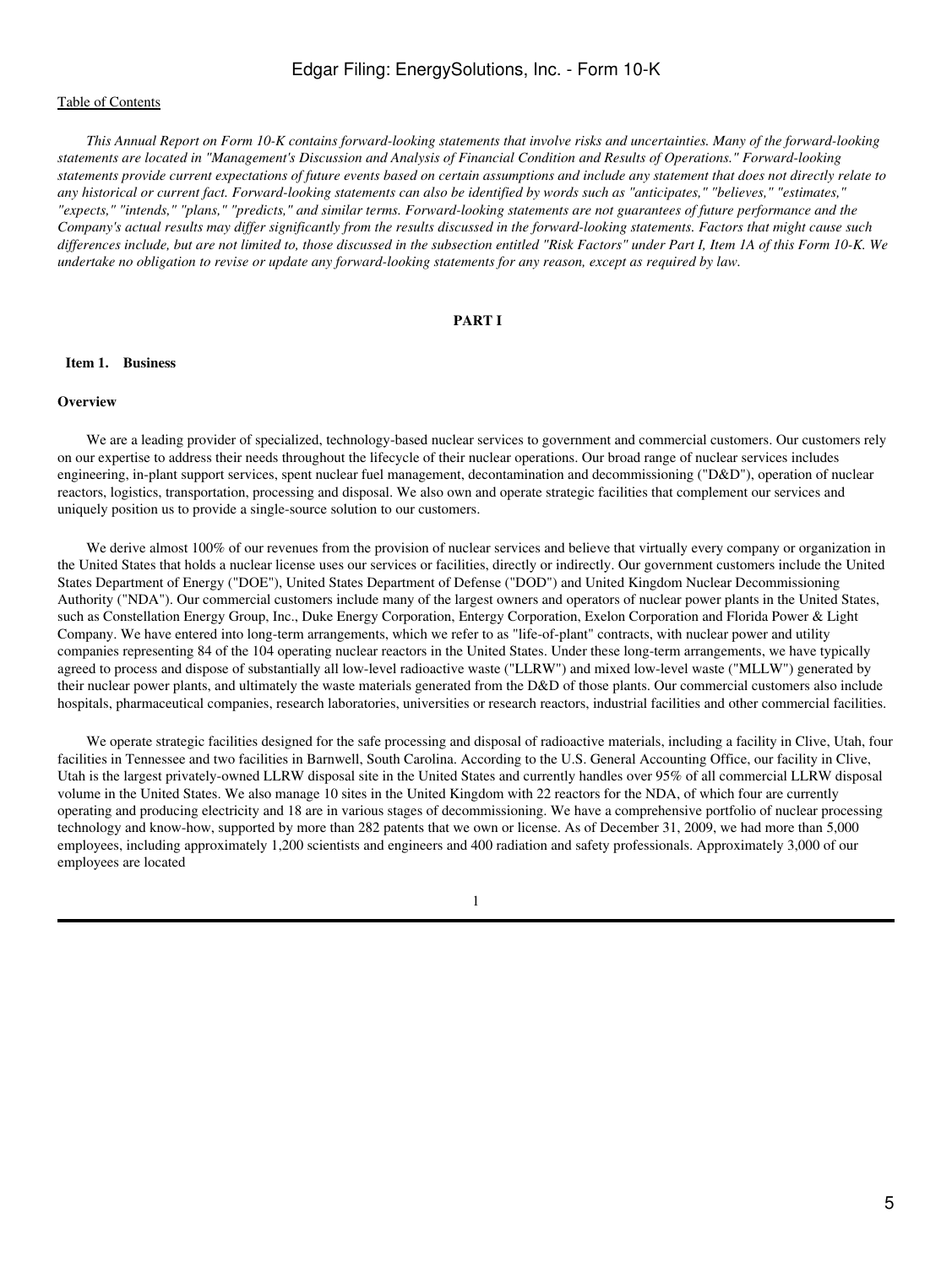at the 10 sites we manage in the United Kingdom. We also manage approximately 200 site employees at various DOE sites. We have received multiple awards for our safety record.

 We provide our services through four business segments: Federal Services; Commercial Services; Logistics, Processing and Disposal ("LP&D"); and International. When a project involves the provision of both specialized on-site nuclear services and processing and disposal services, our Federal Services or Commercial Services segment, depending on the type of customer, will coordinate with our LP&D segment to provide integrated services.

 Since 2005, we have expanded and diversified our operations through a series of strategic acquisitions, including the D&D division of Scientech, LLC in October 2005, BNG America LLC ("BNGA") in February 2006, Duratek, Inc. ("Duratek") in June 2006, Safeguard International Solutions, Ltd. (renamed ESEU Services Limited ("ESEU")), in December 2006, Parallax, Inc. ("Parallax") in January 2007, Reactor Sites Management Company ("RSMC") in June 2007, NUKEM Corporation ("NUKEM") in July 2007, and Monserco Limited ("Monserco") in December 2007. Our acquisition of RSMC significantly expanded our international capabilities. Beginning with the second quarter of 2007, we began reporting results from our operations outside North America in a new International segment. For the year ended December 31, 2009, we derived 60.8% and 26.0% of our revenues and operating income, respectively, from our operations outside North America.

#### **Our Segments**

 We provide specialized, technology-based nuclear services to government and commercial customers through our Federal Services, Commercial Services, LP&D and International segments.

#### *Federal Services*

We derive revenues from U.S. government customers for the management and operation ("M&O") or clean-up of DOE facilities that are contaminated by radioactive materials. The services that we provide to our government customers include the on-site characterization, sorting, segregation, transportation, management and disposal of classified and unclassified solid and liquid LLRW, MLLW and other special wastes. We also manage high-level radioactive waste inventories at a number of government sites, pending their future off-site disposition. In addition, we perform D&D and demolition of facilities, including disposal of radioactive materials. Our work includes the development of technologies, engineering, fabrication and operation of facilities to reduce the hazards posed by high-level radioactive waste pending final disposition in a national geological repository. In addition, we derive revenues from the provision of D&D, processing and disposal services to the DOD, including decontamination of classified equipment and retrieval or recycling of other classified or specialty parts. In some instances, as a member of a Tier 1 project team, we also manage site operations.

 Our government work generally involves providing customized waste management, decommissioning, environmental remediation, engineering and technology-based expertise at major DOE facilities, such as Richland, Washington, Idaho Falls, Idaho, Los Alamos, New Mexico, Oak Ridge, Tennessee, or Savannah River, South Carolina. Our contract role for government customers is either under Tier 1 or Tier 2 contracts. Under a Tier 1 contract, we typically provide services as an integrated member of a prime contract team. Where we act as part of a Tier 1 team under a prime contract with the DOE, our employees often work alongside and manage dedicated employees at the site who are employed by the Tier 1 contractor for the duration of the prime contract and are covered by local benefit packages but are not employees of any of the Tier 1 team members. Under a Tier 2 contract arrangement, we provide services to Tier 1 contractors on a subcontracted basis.

 Government customers have in the past and may in the future account for a significant portion of our revenues. During the fourth quarter of 2007 and the first quarter of 2008, we assumed voting control over two joint ventures at the request of the DOE. Consolidation of these joint ventures added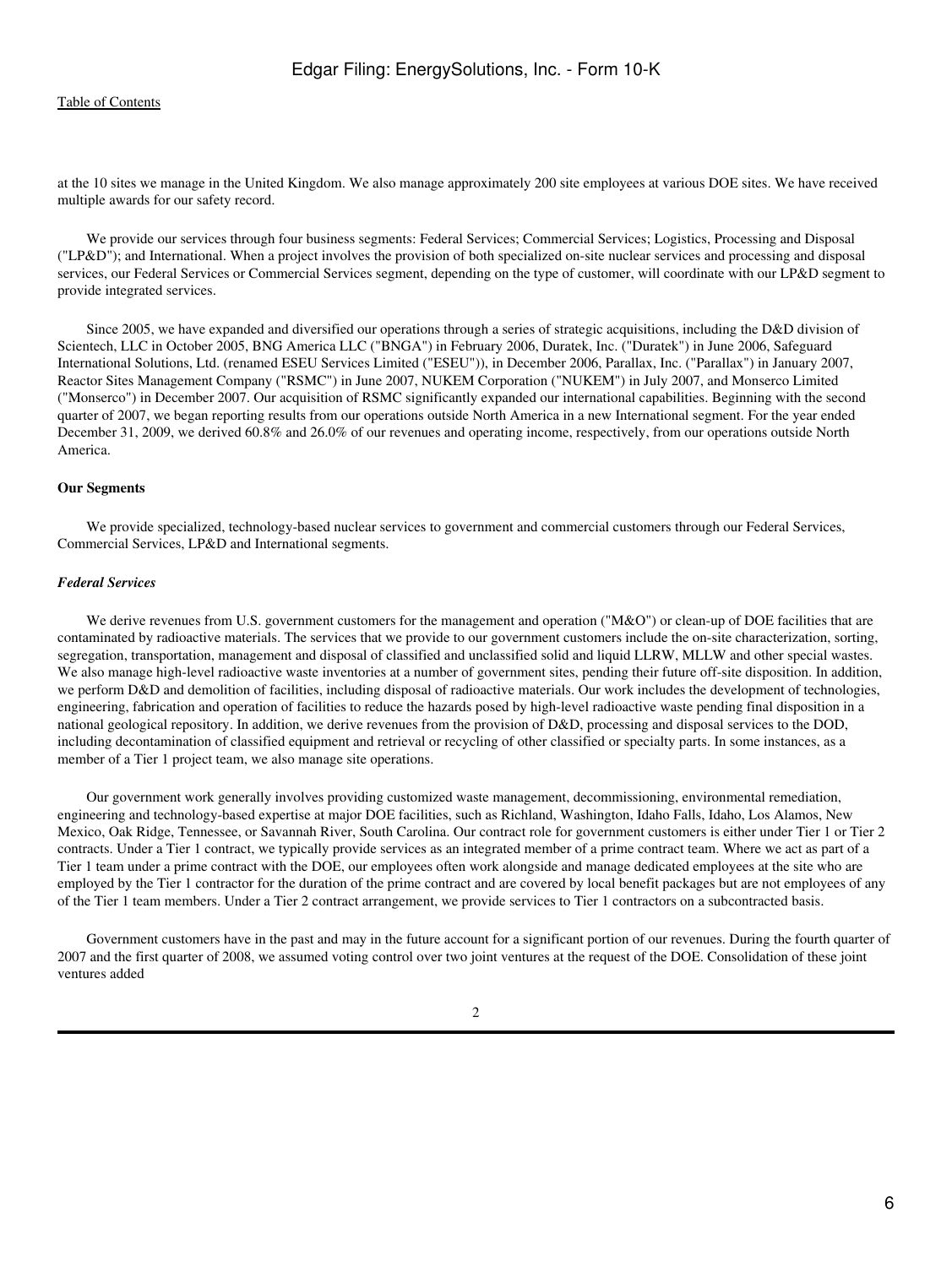\$108.8 million and \$122.8 million to our segment revenues in 2009 and 2008 respectively. Revenues from DOE contractors and subcontractors represented approximately 15.8% in 2009, 11.2% in 2008 and 16.7% in 2007 of our total consolidated revenues.

 Much of our Federal Services work is highly customized to the specific needs of the site. The following are examples of our Federal Services work in recent years:

#### *Hanford Site Operations*

 The 586-square mile Hanford site was a former plutonium production complex with nine nuclear reactors and associated processing facilities located along the Columbia River in southeastern Washington State. In 1989, the DOE, the U.S. Environmental Protection Agency, or EPA, and the Washington State Department of Ecology signed the Tri-Party Agreement, which established milestones for the clean-up of the Hanford site. Currently, the DOE is shifting a portion of the site from inactive storage to waste characterization, treatment, storage and disposal operations. Massive plants are being designed and built either to vitrify Hanford's waste or to contain it in blocks of concrete grout. About 300 contaminated buildings are slated for clean up, and a radioactive waste packaging program is expected to continue until the Hanford clean-up is complete.

 On May 29, 2008, we won the contract for the management of all high-level waste/tanks systems at Hanford as part of the Washington River Protection Solutions LLC ("WRPS") team. WRPS has the responsibility for safely managing approximately 53 million gallons of radioactive and chemical waste until it can be prepared for disposal. This is one of the largest and most complex environmental cleanup projects in the DOE complex. The waste, stored in 177 underground tanks near the center of the Hanford Site, will be vitrified into glass logs in a treatment plant that is now under construction at Hanford. WRPS will also be responsible for safely storing the treated waste until permanent disposal facilities are available. Under separate agreements, we provide management and technical services as a subcontractor to other prime contractors at the Hanford site. For example, we designed the vitrification system for the high-level waste treatment plant, and we continue to provide engineering, research and testing services to the DOE. We also manage and support several subprojects, including the following:

planning, strategy and implementation;

budgeting;

cost and schedule baseline management;

achievement of performance agreements with DOE; and

associated health and safety services, including regulatory compliance, nuclear safety, transportation and packaging, industrial and radiological safety and quality assurance.

#### *Oak Ridge National Laboratory Operations*

 Oak Ridge National Laboratory, or ORNL, located in Oak Ridge, Tennessee, is one of the DOE's largest science and energy laboratories. Managed since April 2000 by a partnership of the University of Tennessee and Battelle Memorial Institute in Columbus, Ohio, ORNL was established in 1943 as a part of the Manhattan Project to pioneer a method for producing and separating plutonium. We have provided on-going technical and management support to the ORNL since 1987. Our work at ORNL includes sampling, characterization, abatement, segregation, packaging, transportation, D&D and disposal of hazardous materials. We are also responsible for sorting, segregating and reducing the volume of the LLRW at ORNL.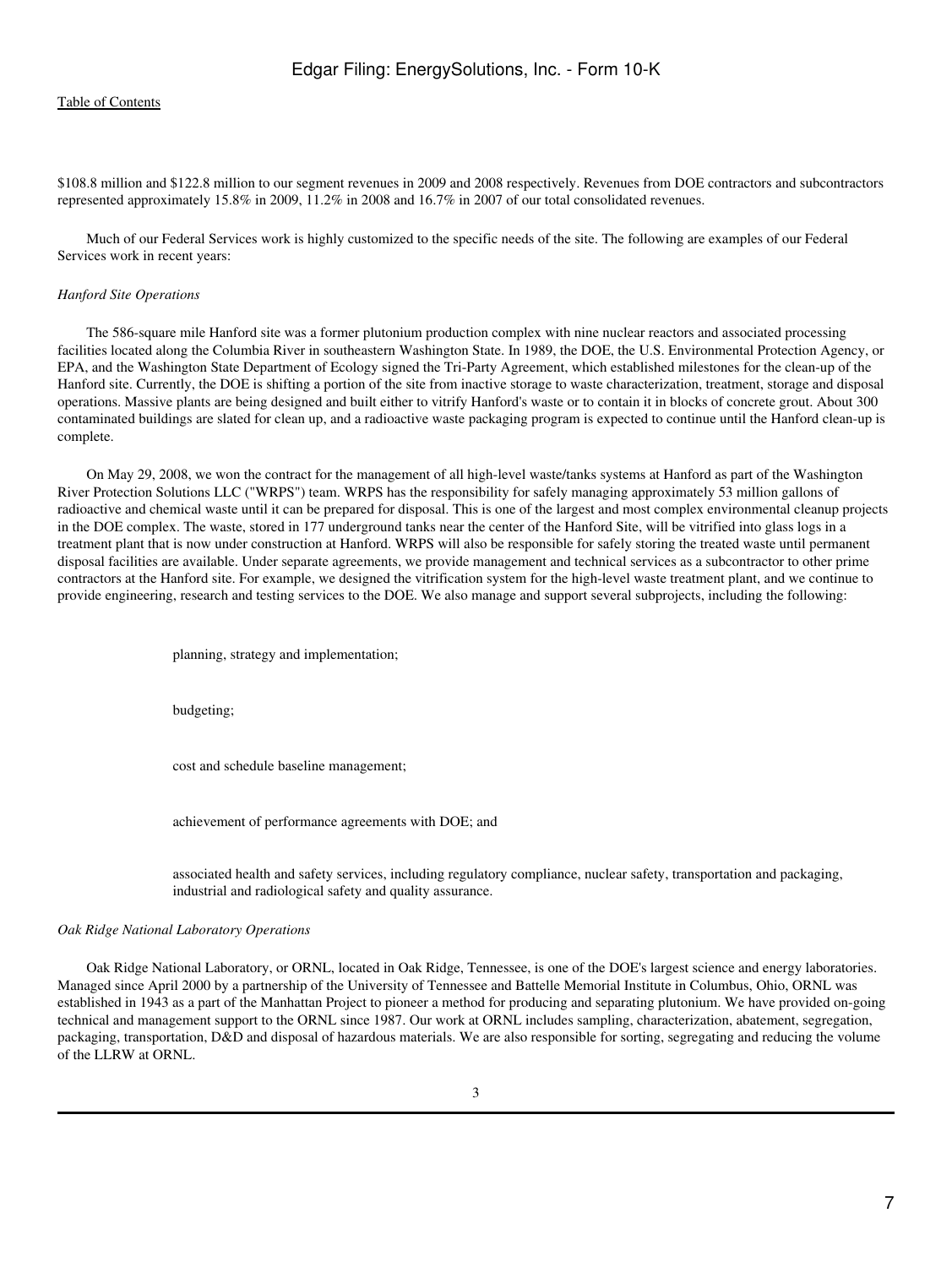## [Table of Contents](#page-2-0)

## *Savannah River Site Operations*

 Established in 1950 by the Atomic Energy Commission, the DOE's Savannah River Site, or SRS, is a 310-square mile facility near Aiken, South Carolina. The site was constructed during the early 1950s to produce materials, primarily tritium and plutonium-239, used in the fabrication of nuclear weapons in support of U.S. defense programs. Due to changes in the national security strategy of the United States, many SRS facilities are no longer needed to produce or process nuclear materials. The DOE has identified approximately 300 structures as surplus and requiring clean-up, ranging in size and complexity from large nuclear reactors to scores of small storage buildings.

 The Washington Savannah River Company has operated the SRS since 1992. As an integrated Washington Savannah River Company team member, we supported the liquids waste management contract at the site. High-activity liquid waste is generated at SRS as by-products from the processing of nuclear materials for national defense, research and medical programs. The waste, totaling about 36 million gallons, is currently stored in 49 underground carbon-steel waste tanks grouped into two "tank farms" at SRS. This contract was substantially completed in 2008.

 Our scope encompassed managing the high-level waste tanks and the processing of those liquids. This includes both the solidification of highly radioactive liquid wastes stored in SRS's tank farms and the disposal of liquid low-level waste generated as a by-product of the separations process and tank farm operations. This low-level waste is treated in the Effluent Treatment Facility.

 We are also part of a team that has been contracted by the DOE for the design, construction, commissioning and operation of a new salt waste processing facility at the SRS. The facility will be a pre-treatment plant to remove cesium from DOE's inventory of 38 million gallons of highly radioactive waste stored in 49 tanks at the SRS. On December 8, 2008, the DOE awarded the Savannah River Site's contract to manage liquid waste to Savannah River Remediation, LLC, under which we are a pre-selected Tier 2 contractor. Under this contract, we will provide technology support to upgrades at the SRS vitrification facility.

#### *Idaho National Laboratory*

 Established in the late 1950s, the Idaho National Laboratory comprises approximately 700 square miles and was originally established as the National Reactor Testing Station. More than 60 nuclear reactors were designed, built and tested on the site. Spent nuclear fuel reprocessing missions were subsequently added to the site, whereby the DOE extracted highly enriched uranium from used nuclear fuel for recycling into the weapons program. Idaho was also a disposal site for transuranic waste generated during processing operations at Rocky Flats in Colorado.

 We built the Advanced Mixed Waste Treatment Plant at the Idaho National Laboratory to safely treat transuranic-contaminated waste for final disposal at the Waste Isolation Pilot Plant in Carlsbad, New Mexico. The contract for continued operation of the Advanced Mixed Waste Treatment Plant is currently out for competition. We have submitted an application as part of a team with respect to the contract and our team has been selected as a finalist for the award. We expect the contract to be awarded in early 2010.

### *Portsmouth Gaseous Diffusion Plant*

 The Portsmouth Gaseous Diffusion Plant in Piketon, Ohio occupies approximately 640 acres, situated in a 3,714 acre federal site. It is operated by the United States Enrichment Corporation ("USEC"), a subsidiary of USEC Inc. The plant has a long history of enriching uranium for defense and commercial nuclear power needs, beginning in the early 1940s with a U.S. defense initiative to produce fissionable material for the atomic bomb. Portsmouth ended enrichment operations in 2001.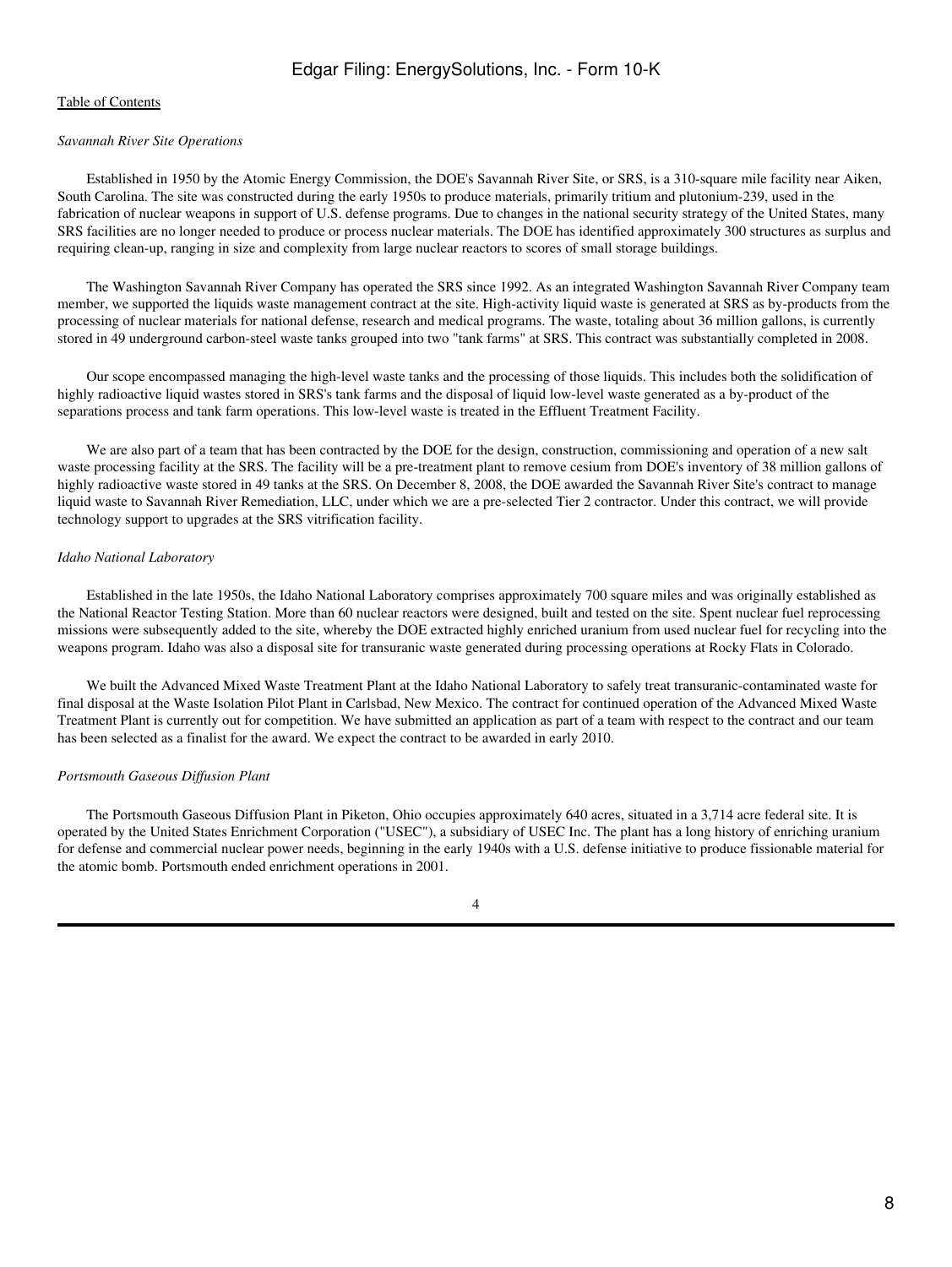## [Table of Contents](#page-2-0)

 Through a joint venture with Los Alamos Technical Associates, we are currently providing environmental management services at the Portsmouth Gaseous Diffusion Plant project, including site characterization, decommissioning, waste processing and environmental restoration. The contract for continued decommissioning and decontamination activities of the Portsmouth Gaseous Diffusion Plant is currently out for competition. We have submitted an application as the lead of a team with respect to the contract. We expect the contract to be awarded in late 2010.

#### *The Paducah Gaseous Diffusion Plant*

 The Paducah Gaseous Diffusion Plant occupies approximately 750 acres of a 3,600 acre federal site located approximately 15 miles west of Paducah, Kentucky. The Paducah site began operations in 1952 to produce low assay enriched uranium for use as commercial nuclear reactor fuel. In 1993, uranium enrichment operations were turned over to USEC as a result of the Energy Policy Act of 1992. Under USEC, production of enriched uranium for use in the United States and abroad continues today.

 Over the past several years, we have been responsible for the waste management program at the Paducah site. A contract for the continued remediation activities at the Paducah Gaseous Diffusion Plant is currently out for competition. We have submitted an application as part of a team with respect to the contract. We expect the contract to be awarded in the summer or fall of 2010.

#### *Atlas Mill Tailings Cleanup*

 In June 2007, the DOE awarded us a contract to clean up the Atlas mill tailings that lie alongside the Colorado River near Moab, Utah. The site encompasses approximately 435 acres, of which approximately 130 acres contain uranium mill tailings (16 million tons). This contract includes the design and construction of the disposal cell, design and construction of the transportation system and shipment and disposal of 2.5 million tons of tailings. In 2009, this project received an additional \$104 million in American Recovery & Reinvestment Act funding to transport and dispose of an additional 2 million tons of tailings material. The contract runs through September 2011.

### *Los Alamos National Laboratory*

 Los Alamos National Laboratory (LANL), located in northern New Mexico, is a research facility of the National Nuclear Security Administration that is managed by Los Alamos National Security LLC.

 Since its inception in 1943, the primary mission of LANL has been focused on high-level science and technology essential to national defense and global security. Many of the activities and operations at LANL have produced solids, liquids, and gases that contain radioactive and non-radioactive hazardous materials. Such activities include conducting research and development programs in basic and applied chemistry, biology, and physics; fabricating and testing explosives; cleaning chemically contaminated equipment; and working with radioactive materials. Since environmental management work began in 1989, the number of legacy sites requiring further action has been reduced by approximately 60 percent through active remediation, or by confirming that no action is needed.

 In September 2009, we were awarded task orders valued at \$18 million to install and operate two transuranic waste processing lines. These lines will process over 1,000 drums of transuranic waste to prepare them for shipment to the DOE Waste Isolation Pilot Plant for disposal.

## *Commercial Services*

We provide a broad range of on-site services to commercial customers, including commercial power and utility companies that operate nuclear power plants, pharmaceutical companies, research laboratories, universities, industrial facilities and other entities that generate radioactive materials or

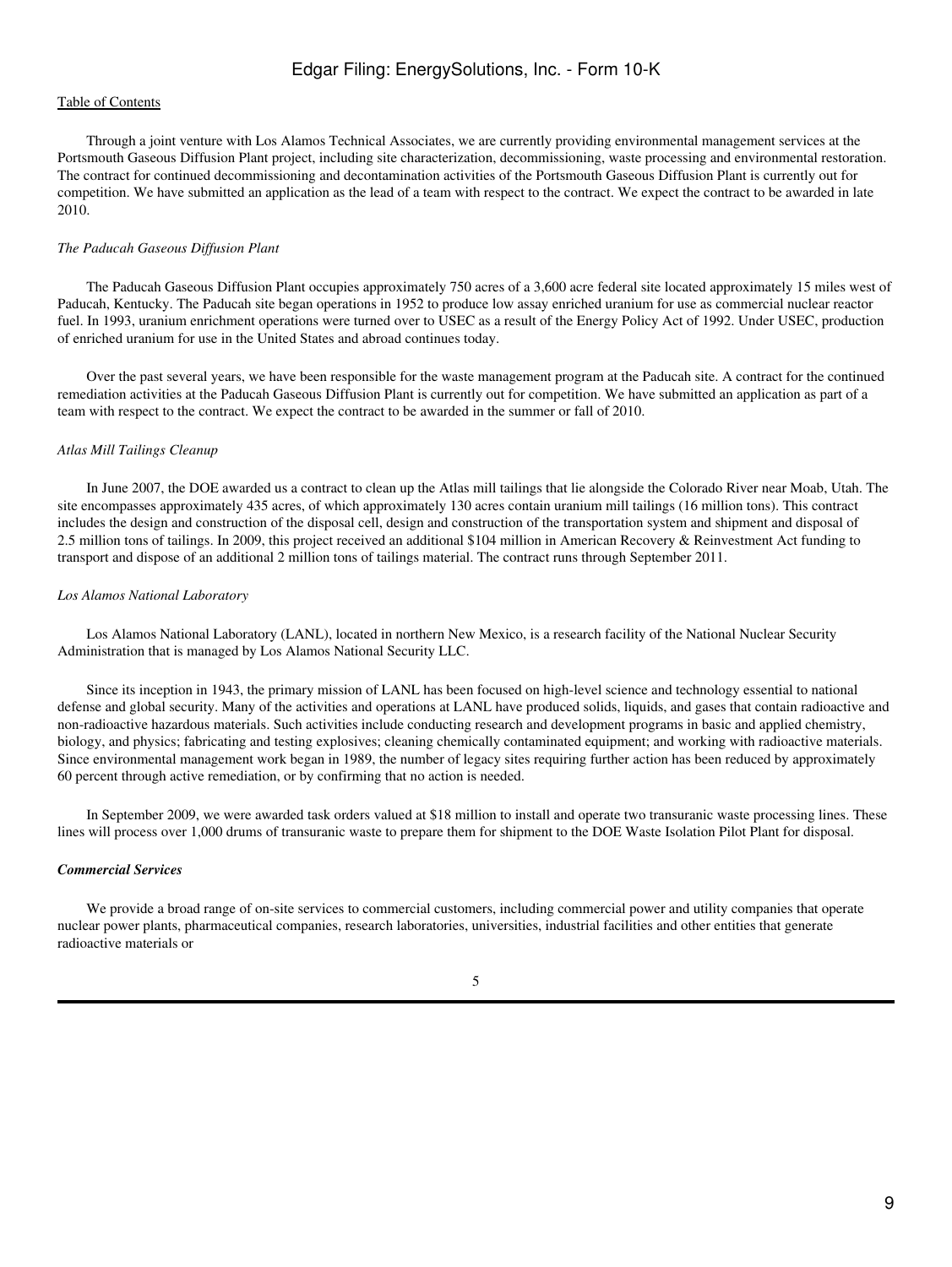are involved in the nuclear services industry. Our services include D&D, project planning, site surveys, radioactive material characterization and management, liquid waste processing, spent nuclear fuel services, emergency response and other nuclear services.

Examples of our on-site commercial nuclear services include:

*Decontamination and Decommissioning.* We have been providing D&D services for over 20 years. This includes decontamination of commercial nuclear power plants, test reactor facilities, nuclear research laboratories, and industrial facilities that used nuclear materials in their processes and applications. The following examples highlight the scope of the D&D services that we have provided to our commercial customers in recent years:

*Sacramento Municipal Utility District Rancho Seco Reactor Building D&D.We completed two projects for the* Sacramento Municipal Utility District ("SMUD") under separate contract awards. In 2007, we began work to demolish, package, and transport approximately 36 million pounds of interior building concrete and structural steel from the Reactor Building at the Rancho Seco Nuclear Generating Station owned by SMUD. In addition to internal structures, the 250-ton polar crane was dropped using shaped charge explosives and further segmented and packaged for disposal. Waste was transported to our Clive disposal site by rail service. All work was successfully completed in 2008. Separately, SMUD entered into a disposal contract for disposal of the reactor building radioactive waste. This contract was also completed in 2008.

*GE-Vallecitos Hot Cell Facility D&D.We* were contracted by GE-Hitachi to decontaminate Hot Cell 4 (also referred to as an *Alpha* Cell) at General Electric's VNC Radioactive Material Laboratory in California. The primary goal of this activity was to minimize, segregate, and remove all transuranic materials, including the cell liner, from Hot Cell 4, then refurbish the cell manipulators, and return the hot cell to service. The hot cell decontamination was completed by the end of 2009. We provided all packaging of the transuranic waste and supported the shipment of the waste to the DOE's Waste Isolation Pilot Plant facility.

*Cornell University Ward Research Reactor D&D* In mid-2007, we completed the D&D and site restoration of the 26,000 square feet facility originally containing the 500 kilowatt TRIGA research and training reactor and Zero Power Reactor, at the Ward Nuclear Studies Center of Cornell University in Ithaca, New York. This turn-key project, completed in approximately 4 years, included plan preparation, sub-contractor oversight; demolition and decontamination of the reactors, size reduction of reactor components, packaging, transportation, and final disposal of all waste and components, and preparation of the final site survey, used by the U.S. Nuclear Regulatory Commission ("NRC") in evaluating and approving the site for free-release.

Advanced Medical Systems Hot Cell Facility D&D We were contracted by Advanced Medical Systems to perform decommissioning activities at the vacant manufacturing facilities on London Road in Cleveland, Ohio. The site was previously used to manufacture medical therapeutic irradiators. High levels of unconsolidated CO-60 were present in the facility's hot cell, waste hold-up tank room and support facilities. The hot cell has been cleaned out using remote manipulators and a remote waste-handling system, and the waste has been shipped to our disposal facility in Barnwell, South Carolina.

*Quehanna Wild Area (Karthaus, PA) Hot Cell Facility D&D* Under contract to the State of Pennsylvania, we completed the final phases of the remediation project for the Quehanna site. The scope of work included site characterization, decontamination and demolition of the former pool reactor and hot cell complex. All site buildings have been removed and the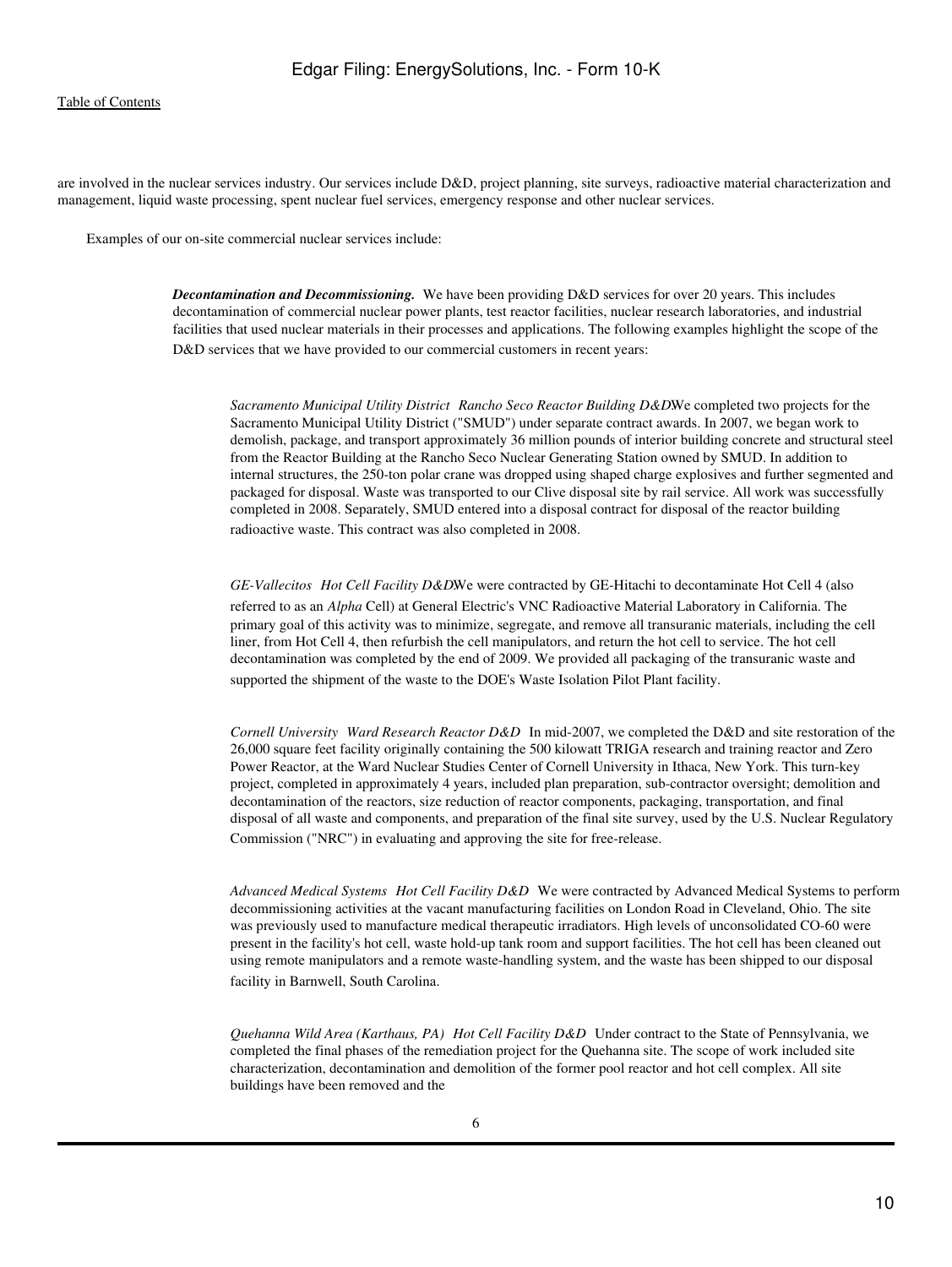## [Table of Contents](#page-2-0)

site is in the process of being returned to greenfield condition. Over the course of the contract, we removed, packaged and prepared for shipment and disposal over 60,000 cubic feet of contaminated waste. Approximately 100 shipments of waste consisting of tanks, piping, pumps, structural steel, HVAC units, ventilation ducts, trash, soil, asbestos insulation, equipment, manipulator components, underground storage tanks, and drums of radioactive material were ultimately sent to our disposal sites in Clive, UT, and Barnwell, SC, and to the Nevada Test Site, for final disposal. Scope also included design and operation of a remote-controlled system to recover, consolidate, and package radioactive source material for disposal. The project was completed in 2009 and the license was terminated by the Pennsylvania Bureau of Radiation Protection following independent verification that all radioactive materials had been removed in accordance with the approved decommissioning and license termination plans.

*Pearl Harbor Naval Shipyard Refueling Complex Decommissioning*In July 2009, we were awarded a \$9.3 million delivery order for the Phase 1 dismantlement and decommissioning of the S3G/S6G nuclear submarine refueling complex at Pearl Harbor, including waste disposal at our Clive, Utah facility. The Phase 1 work was completed in 2009 and included removal of over 2 million pounds of waste which was shipped by ocean, rail, and highway to our Bear Creek waste processing facility in Oak Ridge, Tennessee. A new delivery order for Phase 2 work is expected to be issued in 2010.

*Site Remediation and Restoration.* We provide site characterization, remediation, and release survey services to clients who have radioactively contaminated sites, including facilities that are currently licensed at the federal and state level by either the NRC or NRC-Agreement States. We also provide remediation services at legacy facilities where no license currently exists or where licenses were previously terminated, but residual contamination remains above current regulatory guidelines. We anticipate increased movement of legacy sites from initial planning stages into the site cleanup phase over the next several years. Examples of site remediation projects in recent years include:

*ASARCO Federated Metals Soil Remediation Project.* We are currently managing the remediation of contaminated soil and debris at the former ASARCO Federated Metals site in Houston, Texas. We have responsibility for soil remediation at the 20-year old site pursuant to a \$19 million contract with Environmental Liability Transfer, Inc., which acquired the site from the ASARCO bankruptcy estate. Work scope includes erosion and sediment control, surveying and sampling, site clearing, waste characterization, excavation, removal, packaging, transportation and disposal of up to 800,000 cubic feet of radioactive, hazardous, and mixed waste from a 14-acre site. We expect work on this contract to be completed in 2010.

*Whittaker Corporation Site Remediation Project.* We were contracted to provide remediation of a 5.7 acre site of slag and soil byproducts located along the Shenango River in Transfer, Pennsylvania. The Whittaker Corporation, as well as prior owners of the site, used raw source material containing licensable quantities of thorium and uranium to process rare earth metals on site. The remediation will be accomplished by means of site clearing, excavation of soil, soil separation, radiological waste minimization, and waste segregation. After completion of decommissioning activities, the site will have been remediated to levels that will permit license termination for unrestricted use. The expected completion date for unrestricted use is 2011.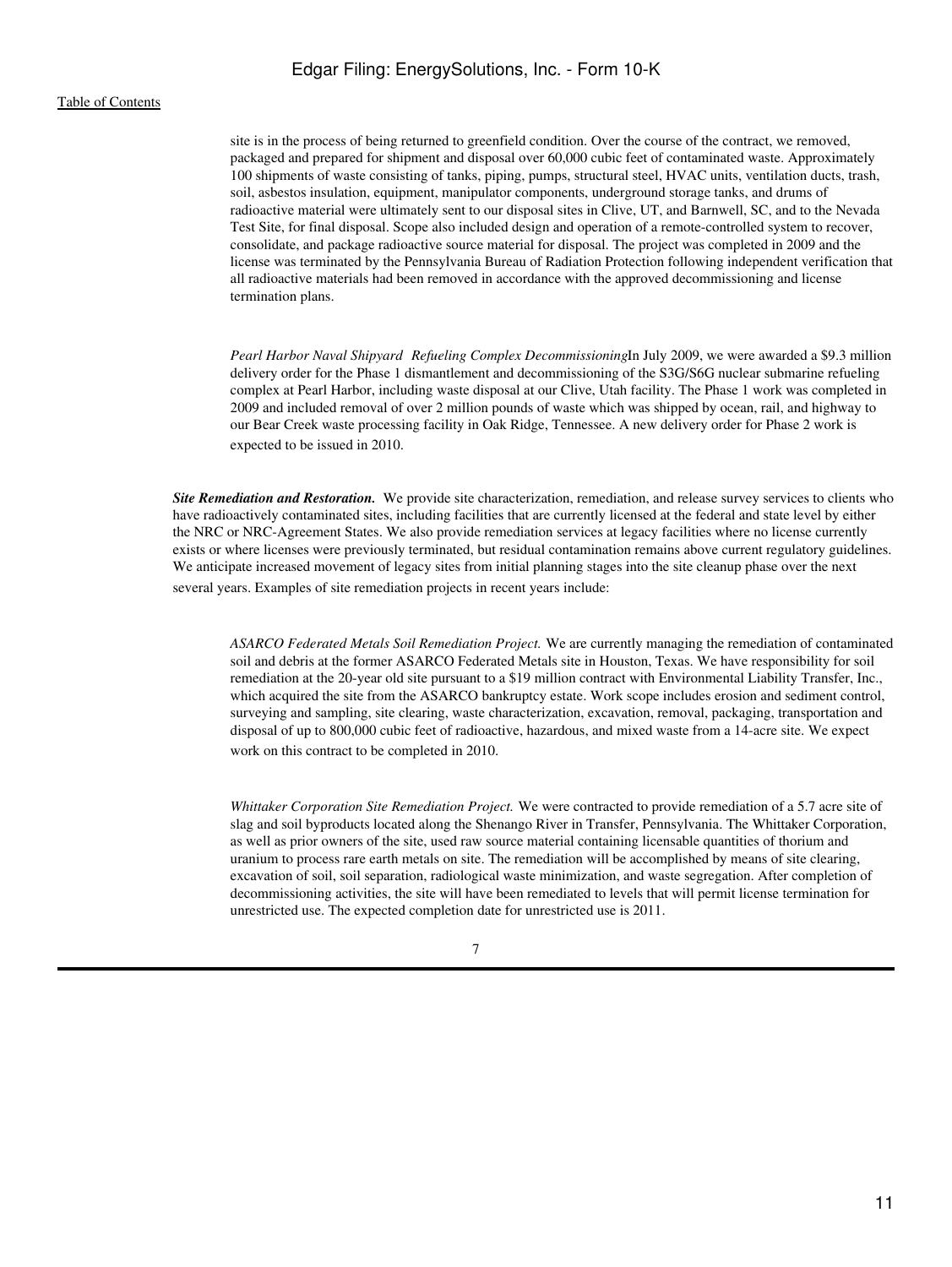*License Stewardship Program.* Our license stewardship program is a new, innovative approach to provide decommissioning services. Under this program, we acquire title to substantially all of a customer's buildings, facilities and equipment of its non-operating nuclear power plant. As the owner of the plant and associated permits, licenses and other assets incidental thereto, we are eligible to acquire a license from the NRC to decommission the plant and the rights to the customer's decommissioning trust funds associated with the plant, which are overseen by the NRC. The customer retains ownership of the land and leases it to us for the period during which we perform D&D activities. Because of our technology, expertise and assets, this unique structure facilitates the decommissioning of the plant ahead of the schedule that the customer would otherwise expect to achieve at a total cost not exceeding the available balance of the decommissioning trust funds (plus investment interest accruing during the decommissioning project). This structure gives us direct access to the decommissioning trust funds, avoiding several expensive and time consuming levels of administrative processing.

 On December 11, 2007, we, through our subsidiary Zion*Solutions* LLC, entered into an agreement (the "Exelon Agreement") with Exelon Generation Company, LLC ("Exelon") to dismantle Exelon's nuclear facility located in Zion, Illinois ("Zion Station"). Upon the closing of the transaction, Exelon has agreed to transfer to Zion*Solutions* substantially all of the assets (other than land) associated with Zion Station, including assets held in nuclear decommissioning trusts. In consideration for Exelon's transfer of those assets, Zion*Solutions* has agreed to assume decommissioning and other liabilities associated with the Zion Station. Zion*Solutions* also agreed to take possession and control of the land associated with the Zion Station pursuant to a lease agreement to be executed at the closing. Zion*Solutions* will be obligated to complete the required decommissioning work according to an established schedule and to construct a dry cask storage facility on the land for spent nuclear fuel currently held in spent fuel pools at the Zion Station. Closing of this transaction is subject to the satisfaction of a number of closing conditions, including approval by the NRC of the license transfer of the facility operating licenses and conforming license amendments from Exelon to Zion*Solutions* (the "License Transfer").

 Subsequent to this agreement, the Zion Station decommissioning trust fund balance, a significant portion of which is invested in the stock market, declined as a result of the financial crisis that impacted the United States and world markets. On October 14, 2008, we announced that we intend to defer the transfer of the Zion Station assets until we reaffirm that there is sufficient value in the Zion decommissioning trust funds to ensure adequate funds for the accelerated decommissioning of the plant. On August 17, 2009 we entered into an amended agreement with Exelon to extend the latest closing date under the agreement to December 11, 2011. Under the terms of the amendment, Exelon has the right to terminate the agreement at any time after December 11, 2010 upon 60 days written notice to us.

 On May 4, 2009, the NRC issued an order approving the License Transfer subject to Zion*Solutions* satisfying the NRC requirement that (i) a \$200 million letter of credit facility has been established, (ii) an irrevocable easement of disposal capacity of 7.5 million cubic feet has been established and (iii) the appropriate amount of insurance required of a licensee under the NRC's regulations has been obtained. If the License Transfer is not completed by May 4, 2010, the order approving the License Transfer expires; however, upon written application and for good cause shown, the expiration date may be extended by order of the NRC.

*Large Component Disposition.* Our expertise, personnel and equipment enable us to prepare large components for transport via public highway, waterway, rail or combinations thereof to ensure safety and compliance with regulatory requirements. Large components include overweight and oversized nuclear components, such as reactor pressure vessels, steam generators, reactor heads, pressurizers, turbine rotors, reactor coolant pumps and feed water heaters. Transportation,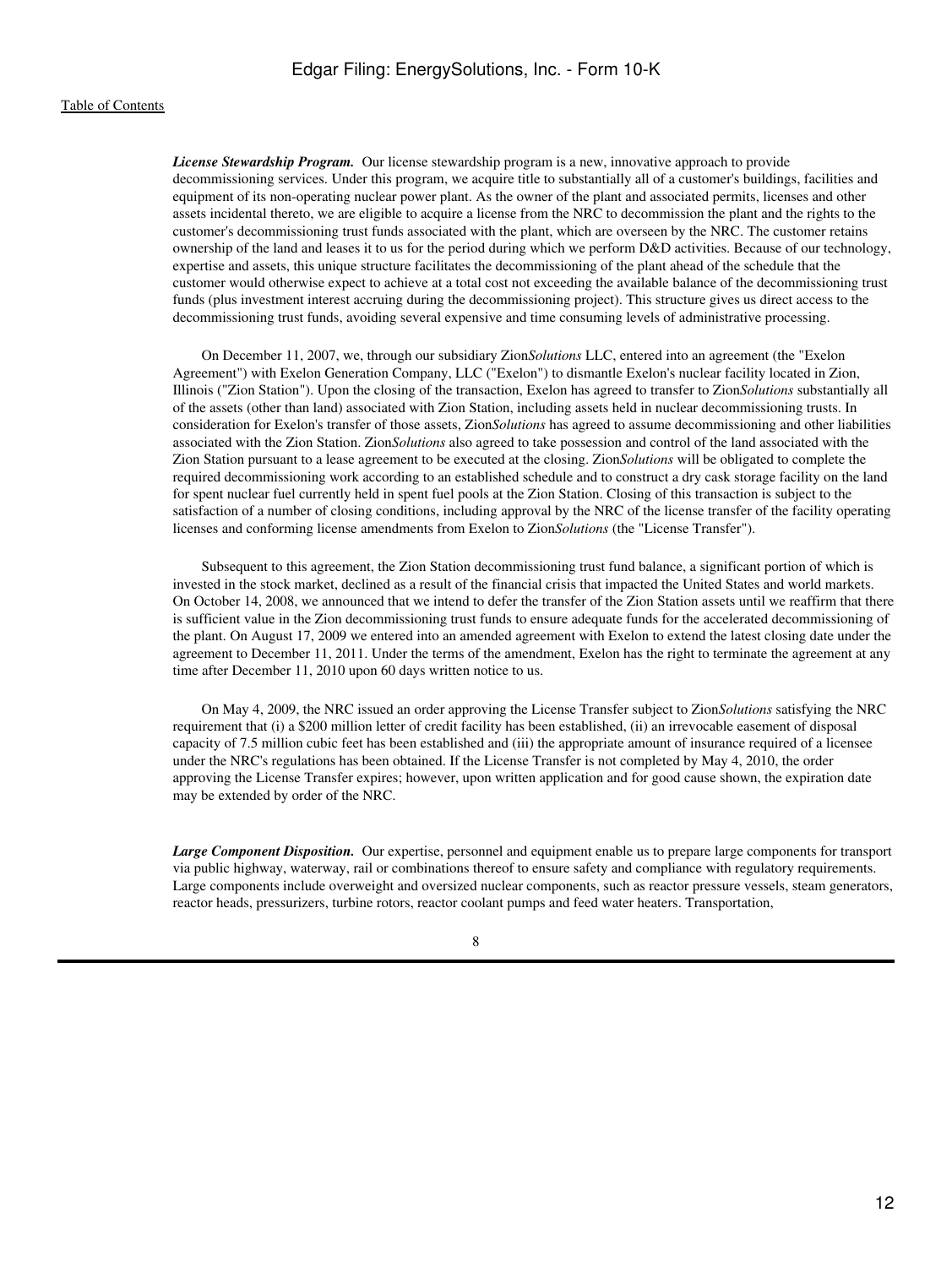processing and disposal of these large components are often handled through our LP&D segment.

*Duke Energy Carolinas, LLCRemoval & Disposition of Steam Generators.*Work began in late 2008 and concluded in 2009 on the removal of 8 retired steam generators at the McGuire Nuclear Station in Huntersville, North Carolina. Each steam generator weighed approximately 340 tons. We performed the engineering, processing, packaging, transport and disposal. Included in the work was the separation of the 11-ton steam domes from the lower assemblies and segmentation into half-ton sections; fabrication of closure plates and transport saddles to meet U.S. Department of Transportation requirements; and transportation of the lower assemblies and packaged waste for disposal at our Clive, Utah, facility.

*Detroit Edison Removal & Disposition of Fermi-I Reactor Vessel & Large Components.We began performing the* dismantling, packaging, transporting and disposal of the reactor vessel and related large components at the Fermi-I reactor in Newport, Michigan in 2008. The Fermi-I reactor was a sodium cooled reactor design that operated from 1963 until 1972. Initial work scope included disassembly and cutting of the reactor vessel, primary shield tank, multiple heat exchangers, and reactor coolant pumps, along with all interconnecting piping. Isolated sub-assemblies and dismantled sections will be packaged and transported for disposal at our disposal site in Clive, Utah. We have completed the majority of the contracted scope of work including removal of the large heat exchangers and pumps and the majority of the graphite surrounding the reactor vessel.

*Exelon Nuclear Removal & Disposition of Obsolete ComponentsIn late 2009, we were awarded a contract for the* removal and disposal of obsolete materials and equipment, including turbine casings and rotors, from several Exelon Nuclear power plant sites. Work on this contract began in late 2009 and will continue in 2010 and 2011. The material will be transported for disposal at our Clive, Utah, facility.

*On-Site Waste Management Services.* We provide a variety of client-site waste management services to operating utilities and other sites to prepare waste streams for more efficient on-site storage and/or compliant packaging and transport to a licensed disposal facility. Engineered processing at client sites includes size reduction by means of shearing/cutting and our mobile hydraulic compaction equipment solidification; and dewatering, using our mobile centrifuge.

Comision Federal de Electricidad Laguna Verde Waste Volume Reduction ProjectUnder a contract with Mexico's Federal Electricity Commission, we agreed to mobilize and operate our 2,200-ton mobile hydraulic compactor unit to size reduce and package 55-gallon drums containing contaminated waste material at the Laguna Verde Power Station near Vera Cruz, Mexico. Work scope included mobilization of equipment, training of local labor, and the compaction, packaging, and on-site storage of 6,400 drums. Work was completed in early 2009.

*Ontario Power Generation (Canada) Resin Liner Repackaging Project.* Through our subsidiary, Energy*Solutions* Canada, we completed a contract in 2008 to vent and remove 585 potentially degraded carbon-steel liners, containing radioactively-contaminated resins, stored in below-grade silos. A mobile operating cell was engineered on site and equipped with a gantry crane to provide a shielded work environment and ensure as low as reasonably achievable exposure rates. Following removal, all liners were overpacked and sealed in stainless steel liners and transported for re-storage.

*GE-Hitachi Global Nuclear FuelsWilmington, NCWaste Management Services Contract.* In 2009, we were awarded a two-year contract to provide waste management services at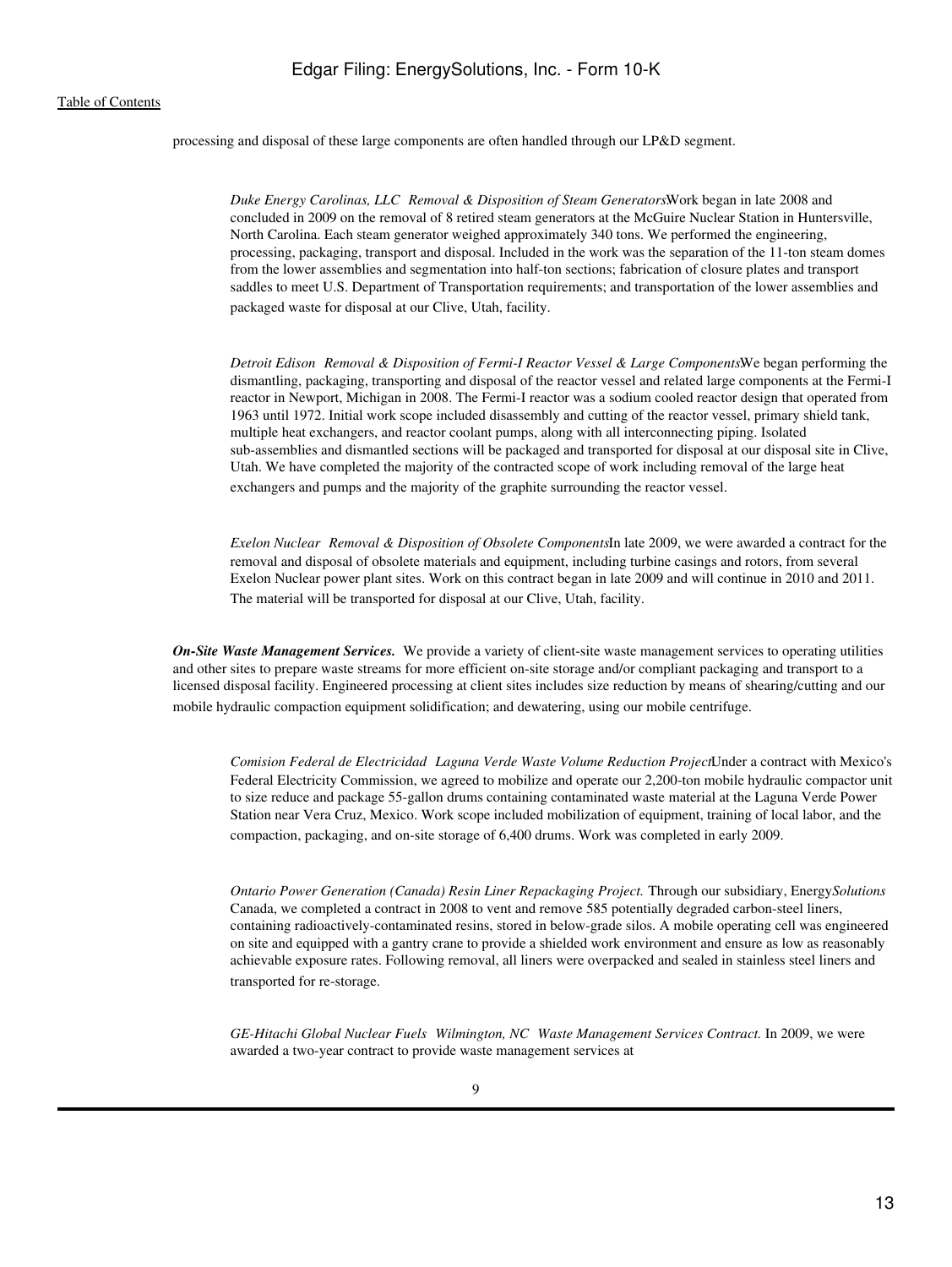GE-Hitachi's Wilmington, North Carolina plant. Scope of services includes support of the scrap pack facility, processing sanitary waste for disposal, waste management consulting services, and various dismantlement projects.

*Radioactive Liquids Processing.* Our on-site radioactive liquids processing technology-based services incorporate a number of patented technologies, including technologically advanced ion exchange and membrane-based systems to reduce liquid waste generation, reduce radioactive discharge, improve water chemistry and enable the recycling of wastewater. Our acquisition of NUKEM in July 2007 enhanced our capabilities for processing radioactive liquids. We believe that we process more contaminated power plant floor drain and equipment drain radioactive wastewater than any other U.S. company more than 70 million gallons per year. We are currently providing on-site services for removing radioactive and chemical contaminants from wastewater at 22 nuclear power plants. We have developed and provide a make-up water system that can achieve nuclear plant water quality standards by reducing organic carbon and removing ionic impurities and dissolved solids. Our membrane-based technologies are capable of producing effluent water that meets stringent chemical criteria. We also provide dewatering of radioactive particulate wastes. The waste generated by our technology is compatible with our disposal containers and with disposal criteria at our Clive facility. We currently provide dewatering services at 29 nuclear power plants. In addition to the long term on-site service contracts, we also provide radioactive liquids processing and dewatering services on a demand basis for nuclear facilities in the U.S., the U.K., and Mexico.

*Spent Fuel Services.* We have more than 20 years of experience working with irradiated hardware and materials in spent fuel pools used in boiling water reactors and pressurized water reactors. Our range of fuel pool services includes underwater transfer and container loading, cask transportation, fuel pool vacuuming, pool-to-pool transfers and waste characterization. Our fuel pool personnel are specially trained to handle the planning, on-site processing, packaging, transportation and disposal of various fuel pool components. We have completed more than 50 fuel pool projects, and our customers have included nearly every nuclear power and utility company in the United States. We also provide full service support of spent fuel storage activities, including cask design and procurement, cask loading and related activities, as well as design and construction oversight for on-site independent spent fuel storage installations.

*Emergency Response.* We employ more than 250 trained radiation protection specialists who can be deployed rapidly throughout the United States to respond to a variety of radioactive contamination events. We also maintain procedures, equipment and mobile radioactive material licenses that can be used for radiological emergency response events. We have responded to a variety of emergency situations, including spills and radiological events at non-nuclear facilities.

### *Logistics, Processing and Disposal*

 We provide a broad range of logistics, processing and disposal services and own and operate strategic facilities for the safe processing and disposal of radioactive materials. Our processing and disposal facilities include our disposal facility in Clive, Utah, which is the largest privately-owned LLRW disposal site in the United States, three processing facilities in Tennessee and separate processing and disposal facilities in Barnwell, South Carolina. We operate the Barnwell disposal facility pursuant to a long-term lease with South Carolina. We also own a facility in Tennessee that we believe is the only commercial facility in the world with the ability to cast, flat-roll and machine casks and other products from depleted uranium. We believe that virtually every company or organization that holds a nuclear license in the United States uses our facilities, directly or indirectly.

 Our transportation and logistics services encompass all aspects of transporting radioactive materials, including obtaining all required local and federal licenses and permits, loading and bracing

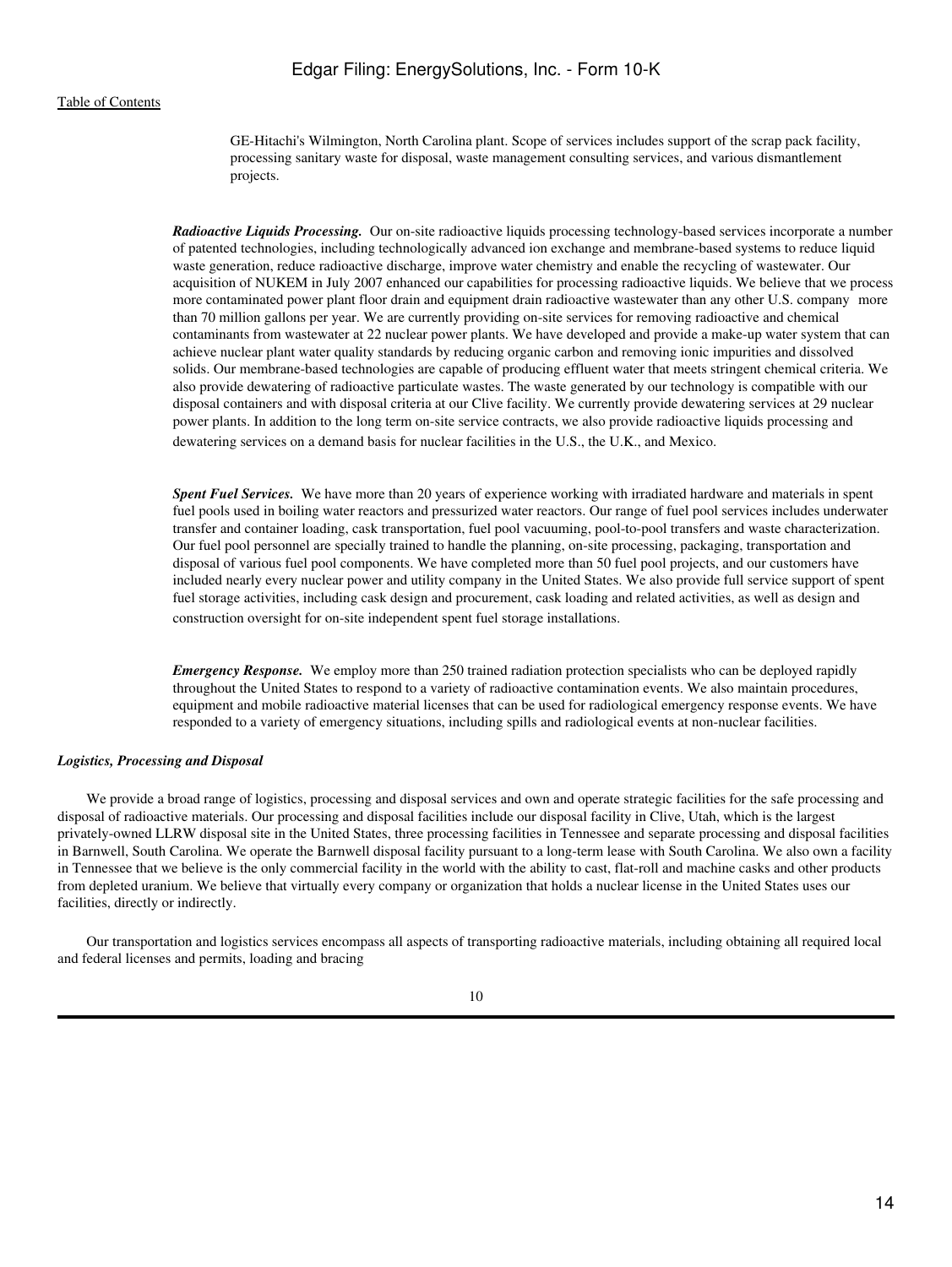## [Table of Contents](#page-2-0)

shipments, conducting vehicle radiation surveys and providing transportation assistance to other companies throughout the United States. Through our Hittman Transportation, Inc., or Hittman, subsidiary, we own and operate a dedicated fleet of tractors, trailers and shipping containers for transporting radioactive materials and contaminated equipment for processing and disposal. In 2009, we added to our existing rail infrastructure and service by acquiring the assets of a shortline railroad that serves the Eastern Tennessee Technology Park and our Bear Creak Facility in Oakridge, TN. Through this asset acquisition we ensured future rail service from Bear Creek to Clive, UT and became the sole provider of rail service to the Oakridge Area.

 Our fleet of specialized shipping casks are specially engineered containers for the safe transport of radioactive material. We also have expertise in transporting very large, contaminated reactor components from a commercial power plant to a processing or disposal site. These components include reactor pressure vessels, steam generators and other smaller components. Transportation modes include barge, rail and truck transport.

We have the capability to store, treat and dispose of several types of radioactive materials, including the following:

LLRW generated from contaminated soil and debris at clean-up sites, such as ion exchange resins and filter materials used to clean water at nuclear plants, medical waste, activated metals, manufacturing materials and medical and technological research materials;

MLLW, such as radioactive and hazardous materials, including lead-lined glove boxes, lead-shielded plates and radioactivity-contaminated electric arc furnace dust;

NORM (naturally occurring radioactive material), such as waste from radium processes, accelerators and mining;

dry active waste, consisting of protective clothing, resins, filters, evaporator bottoms and hot metal debris;

liquid waste, which is similar to LLRW, but in liquid form; and

waste defined as "byproduct material" under section 11e(2) of the AEA, consisting of dirt generated by mining and milling operations.

 The LLRW that we dispose of at our Clive facility primarily derives from the clean-up of contaminated sites (including DOE facilities, nuclear power plants, Superfund sites and industrial sites) and from the routine operations of utilities, industrial sites and hospitals. Although we only treat and dispose of Class A LLRW, MLLW and 11e(2) materials at our Clive facility and do not plan to seek authorization to take Class B and C wastes at that site, we are currently able to dispose of Class A, B and C waste at the state-owned Barnwell, South Carolina facility that we operate. On July 1, 2008, the State of South Carolina closed the Barnwell disposal site to customers located outside of the Atlantic Compact States of South Carolina, New Jersey and Connecticut.

 Our MLLW treatment facility in Clive uses several treatment technologies to reduce the toxicity of the waste materials prior to their disposal. These technologies include thermal desorption, stabilization, amalgamation, reduction/oxidation, deactivation, chemical fixation, neutralization, debris spray washing, macro-encapsulation and micro-encapsulation.

 Many of our LP&D projects complement our services in our Federal and Commercial Services segments. The following are examples of LP&D services that we have performed in recent years:

#### *Life-of-Plant Contracts*

 Our life-of-plant contracts integrate our LP&D services into a tailored solution for our commercial customers' needs, and we believe that these contracts will represent a significant source of future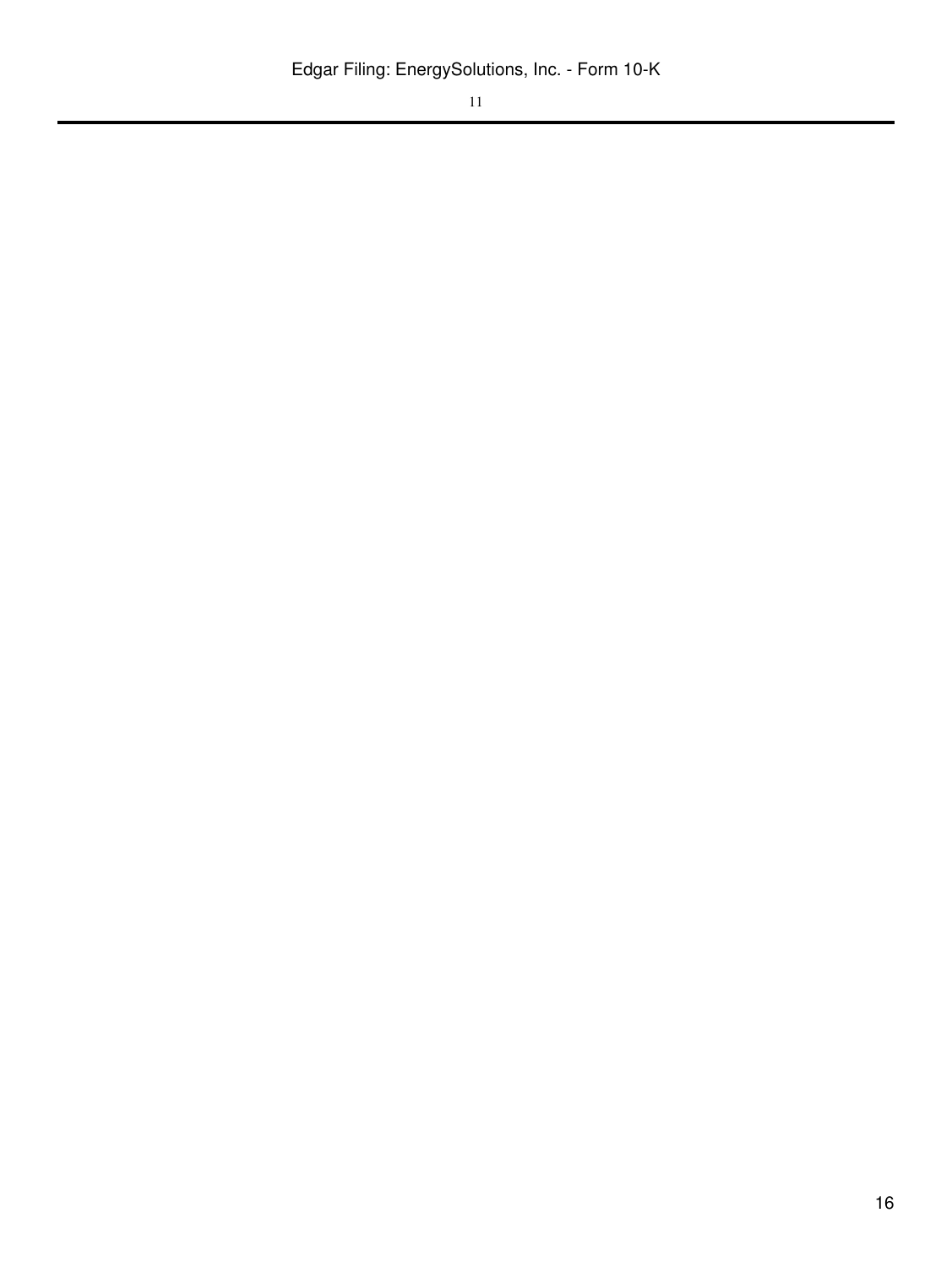revenues for our LP&D segment. Life-of-plant contracts provide our customers with LLRW and MLLW processing and disposal services for the remaining lives of their nuclear power plants, as well as D&D waste disposal services when the plants are shut down. We have signed life-of-plant contracts with commercial customers representing 84 of the 104 operating nuclear reactors in the United States. Some of the customers with whom we have entered into life-of-plant contracts include Dominion Resources, Inc., Duke Energy Corporation, Entergy Corporation, Exelon Corporation, Florida Power & Light Company and Progress Energy.

## *Large Components*

 An important service provided to commercial nuclear power plants is the disposition of overweight and oversized nuclear components, such as reactor pressure vessels, steam generators, reactor heads, pressurizers, turbine rotors, reactor coolant pumps and feed water heaters. As operational nuclear power plants age, their equipment and components are replaced either to provide increased operational capacity or as part of plant maintenance. For example, in 2004 we handled the transportation, processing and disposal of four steam generators from American Electric Power/Indiana Michigan Power's Donald C. Cook nuclear plant located in Southwest Michigan on the shores of Lake Michigan. Our successful completion of this project enabled us to procure a subsequent contract with this customer to package, transport and dispose of two reactor pressure vessel heads from this plant in 2006 and 2007. In late 2008 and 2009, we worked on a contract to remove eight retired steam generators from Duke Energy's McGuire Nuclear Station in Huntersville, North Carolina. This contract was completed in 2009. The preparation of these large components for transportation, processing and disposal is often handled through our Commercial Services segment.

## *Paducah Project*

 The Paducah Gaseous Diffusion Plant in Paducah, Kentucky was constructed in the mid-1950s as part of a U.S. government program to produce highly enriched uranium to fuel military reactors and produce nuclear weapons and is currently the only operating uranium enrichment facility in the United States. Owned by the DOE and operated through a lease with USEC, today the plant produces low-enriched uranium fuel for commercial nuclear power plants in the United States and around the world. In December 2005, the DOE announced a contract award to Paducah Remediation Services, LLC ("PRS"), for environmental remediation and waste management activities at the plant. We are the major subcontractor to PRS. Under the DOE contract, PRS's responsibilities include groundwater and soil remedial actions, removing legacy waste, D&D services, operating on-site waste storage facilities and surveillance and maintenance activities. Revenues from these services are recognized in our Federal Services segment. We are also responsible for all on-site waste management and off-site waste disposition activities through contract completion. We have transported and disposed of LLRW, MLLW and other contaminated materials from the Paducah site at our Clive facility. Revenues from these services are recognized in our LP&D segment.

## *Separations Process Research Unit*

 The Separations Process Research Unit cleanup site is located within the currently operating 170-acre Naval Reactor's Knolls Atomic Power Laboratory in Niskayuna, NewYork, near Schenectady. The facilities were a pilot plant to research the process to separate plutonium from irradiated matrices. The facilities and process systems were flushed and drained after operations ceased in 1953. As part of the cleanup effort, we are a subcontractor responsible for the packaging, transportation, treatment, and disposal of LLRW and MLRW waste. This work began late in 2009 and will continue into 2010.

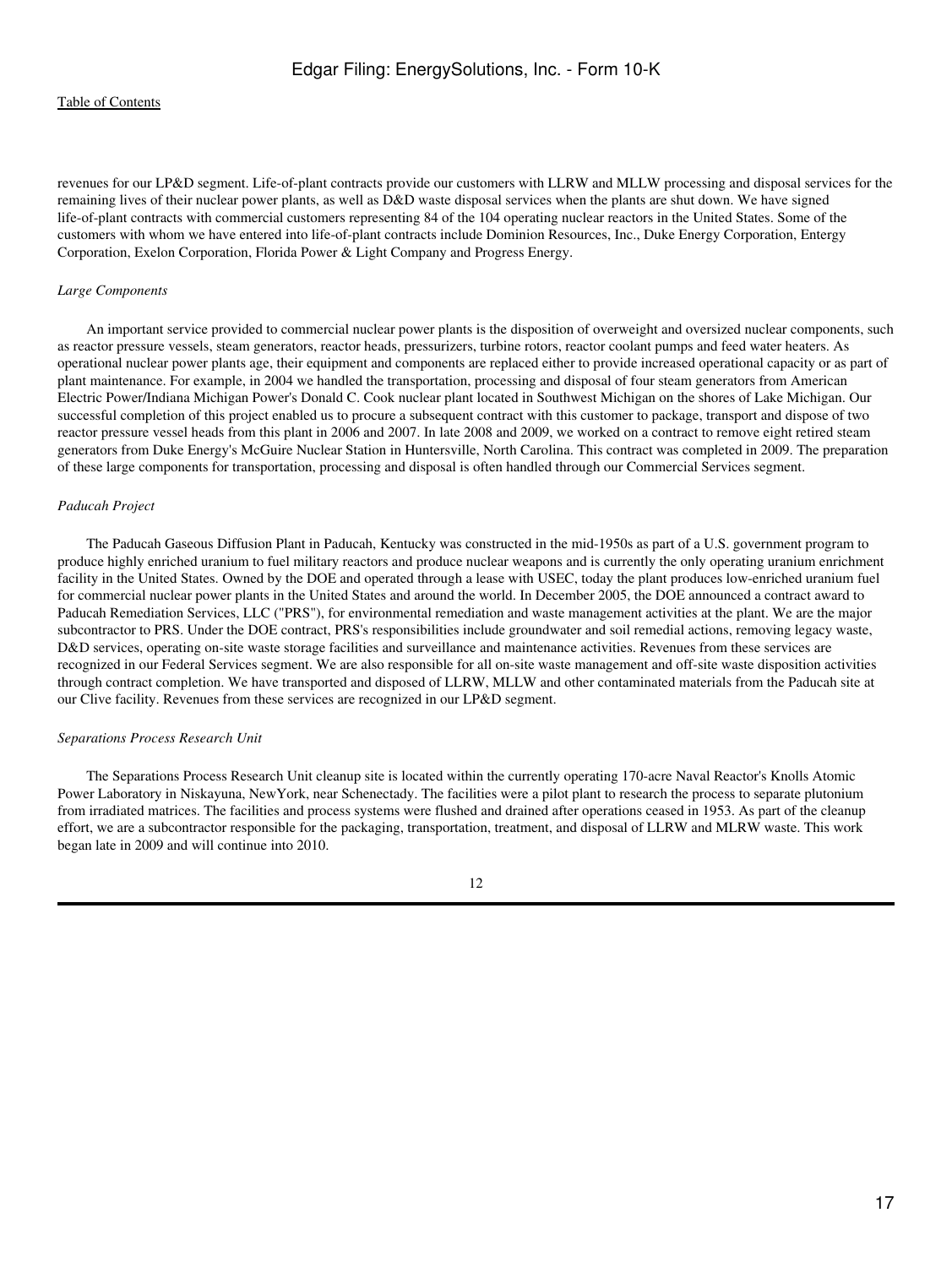#### *U.S. Navy Contracts*

 We are the principal service provider to the U.S. Navy for the disposition of radiological materials under the Naval Nuclear Propulsion Program. Through a series of long-term contracts, we process and dispose of LLRW and MLLW generated by the U.S. Navy's nuclear operations worldwide.

 Several of our facilities provide services to the U.S. Navy, including our Clive, Utah, Barnwell, South Carolina and Oak Ridge and Memphis, Tennessee facilities. These services include volume reduction, metal recycling, and specialized processing. The materials may then be disposed of at our Clive and Barnwell facilities. In addition to processing liquid and solid radioactive materials, we also provide transportation and logistics services to the U.S. Navy, as well as on-site support at Naval bases around the United States for the removal of radioactive materials.

### *International*

 As a result of our acquisition of RSMC in June 2007, we began reporting the results of our operations outside North America in a new International segment in the second quarter of 2007. The revenues we receive from the NDA for the operation and management of its 10 Magnox sites currently constitute the predominant portion of our International segment revenue. Under these contracts, we are responsible for the operation, defueling and decommissioning of 10 nuclear power sites. Two of these sites currently generate electricity and the eight other sites are now in varying stages of decommissioning.

 In December 2008, the NDA announced that the competition to select a single parent body organization for Magnox North Limited, Magnox South Limited, and Research Sites Restoration Limited is now expected to commence in 2011, rather than in 2009, and be completed by March 31, 2013. We intend to bid to retain this contract.

 During the contract year ending March 31, 2011, Magnox South and Magnox North expect to receive funding from the NDA of £221.0 million and £345.9 million, respectively, or \$346.1 million and \$541.7 million based on the annual average sterling pound exchange rate for the year ended December 31, 2009. Notable achievements during the contract year include the removal of final spent fuel fragments from the Hinkley site, completion of the Nimonic Springs project at Dungeness, successful completion of three planned reactor outages at the two generating sites and the final commissioning of the new ILW Store at Trawsfynydd.

 In addition, through our acquisition of ESEU we have positioned ourselves as a leading provider in the United Kingdom of turn-key services for the disposal of radioactive sources from non-nuclear power generating facilities such as hospitals, research facilities and other manufacturing and industrial facilities. During 2009, we formed a new U.K. based Tier 2 services business focused on four product lines intermediate level waste treatment and storage, source retrieval and treatment, nuclear waste disposal and technical services. A number of bids have been submitted to U.K. customers for this work and we await award decisions.

 We also extended our business development into other European and Asian markets during 2009. In addition to providing waste management and technology-based services to customers in Italy, Germany, and Spain, we have submitted proposals to a number of Chinese utilities to build and equip waste treatment facilities in support of their extensive nuclear new build program.

We engaged in discussions with Sogin, SpA, the Italian state-owned utility company, to provide D&D and radioactive materials management services in support of the clean-up of Sogin's nuclear facilities. Our pending license application with the NRC to import material from Italy, to process it at our facility in Tennessee and to dispose of the residual material at our Clive facility in Utah has generated local and national expressions of opposition. We believe our license application is consistent with all applicable laws and regulations and with past practices. Moreover, the Italian material metals,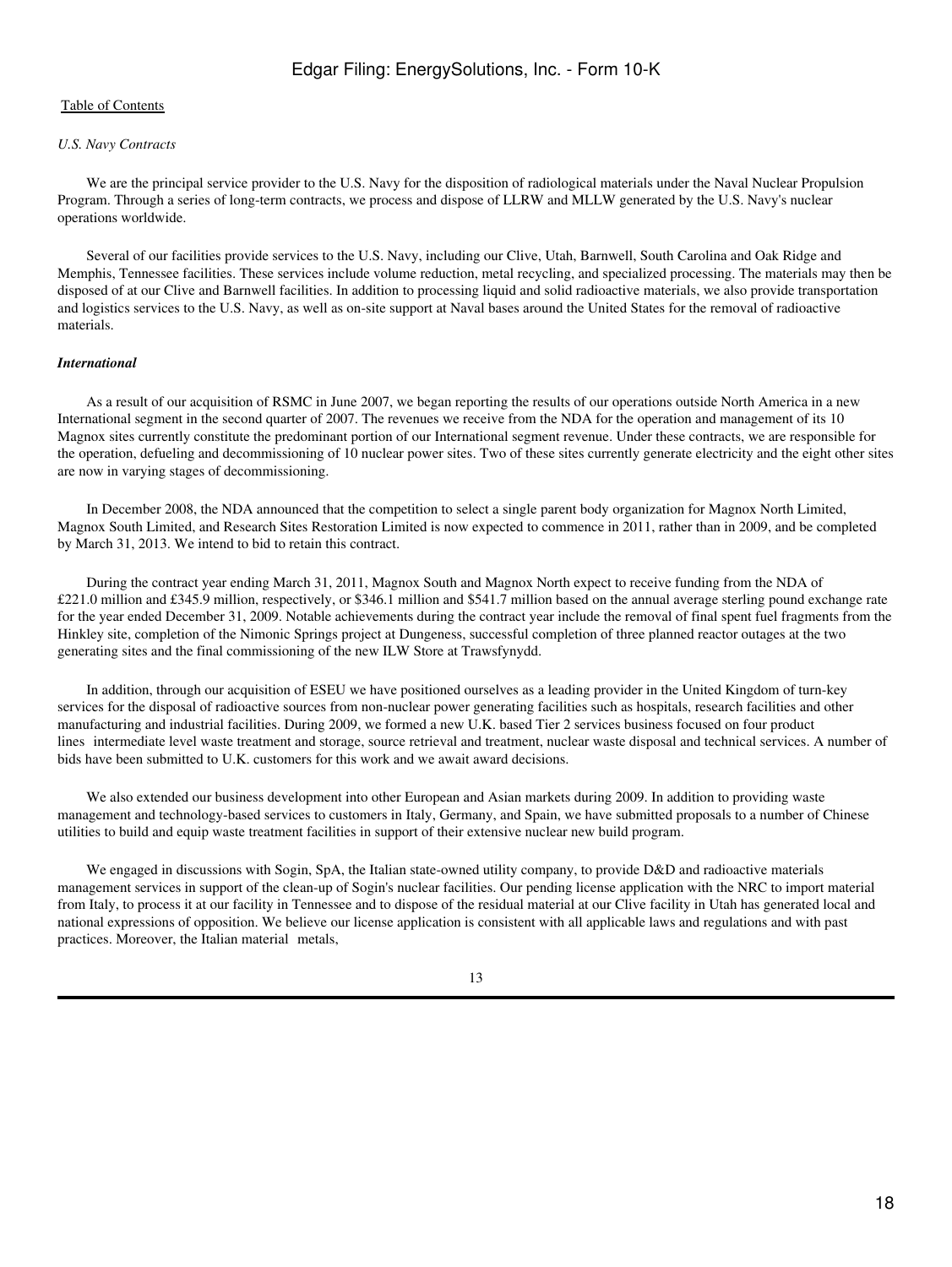paper and clothing is the same type of material that we handle routinely from the domestic nuclear industry. In May 2009, the U.S. District Court for the District of Utah ruled in our favor relating to the importation of foreign waste. We continue to work with Sogin SpA in Italy to provide D&D and radioactive materials management services as we await the pending U.S. Federal Appeals Court ruling related to the importation of foreign waste.

#### **Customer Concentrations**

 Our International segment derives its revenues primarily through contracts with the NDA. For the years ended December 31, 2009, 2008 and 2007, respectively, 60.1%, 64.8% and 48.6% of our revenues were from contracts funded by the NDA. Accounts receivable relating to the NDA at December 31, 2009 and 2008 were \$181.4 million and \$115.0 million, respectively.

 We have contracts with various offices within the DOE, including with the Office of Environmental Management, the Office of Civilian Radioactive Waste Management, the National Nuclear Security Administration and the Office of Nuclear Energy. Revenues from DOE contractors and subcontractors represented approximately 15.8%, 11.2% and 16.7% of consolidated revenues for the years ended December 31, 2009, 2008 and 2007, respectively. Accounts receivable and costs and estimated earnings in excess of billings on uncompleted contracts relating to DOE contractors and subcontractors at December 31, 2009 were \$68.4 million and \$53.6 million, respectively. Accounts receivable and costs and estimated earnings in excess of billings on uncompleted contracts relating to DOE contractors and subcontractors at December 31, 2008 were \$45.6 million and \$42.0 million, respectively.

#### **Our Processing and Disposal Facilities**

#### *Clive Facility*

 Our Clive facility is located in Tooele County, Utah, approximately 75 miles west of Salt Lake City. The DOE and the State of Utah investigated 29 sites to identify the safest permanent disposal location for radioactive materials before settling on what is now our Clive disposal site. The location had been originally selected and used by the DOE as a disposal site for uranium tailings due to its remote location, low precipitation, naturally poor groundwater quality and relatively impermeable clay soils. Tooele County has designated the area around the facility as a hazardous industrial district, which restricts the future use of land in the area to heavy industrial processes and to industries dealing with hazardous wastes. Our Clive facility is located 35 miles away from the nearest residence.

 The State of Utah authorizes our Clive facility to dispose of Class A LLRW, NORM, 11e(2) materials and MLLW. The facility's location enables it to receive radioactive materials year-round via bulk truck, containerized truck, enclosed truck, bulk rail, rail boxcars and rail intermodals. We are served by the Union Pacific Railroad at our private siding and maintain more than seven miles of track and three locomotives for rail cars to be unloaded, decontaminated and released. This direct rail access and our gondola railcar rollover system provide a cost-effective method of unloading up to 100,000 cubic feet of radioactive materials per day. We maintain a fleet of approximately 300 high capacity gondola railcars under long-term operating leases, as well as custom-designed flat cars and other multi-model containers to facilitate the safe transport of radioactive materials to our Clive facility. We also maintain an all-weather paved asphalt road to the site from Interstate 80 to facilitate truck shipment.

 Unlike the two other existing commercial LLRW disposal sites, which are owned by states, we own the site at Clive and also own the buildings and the processing equipment. We have made numerous improvements to the Clive site in the past several years. We purchased a debris shredder, which significantly increases the efficiency of disposal for larger objects at the site. In addition, we made upgrades to the railcar rollover and power system, and we added new decontamination facilities. These changes already have begun to result in significant operating cost efficiencies and enhanced safety.

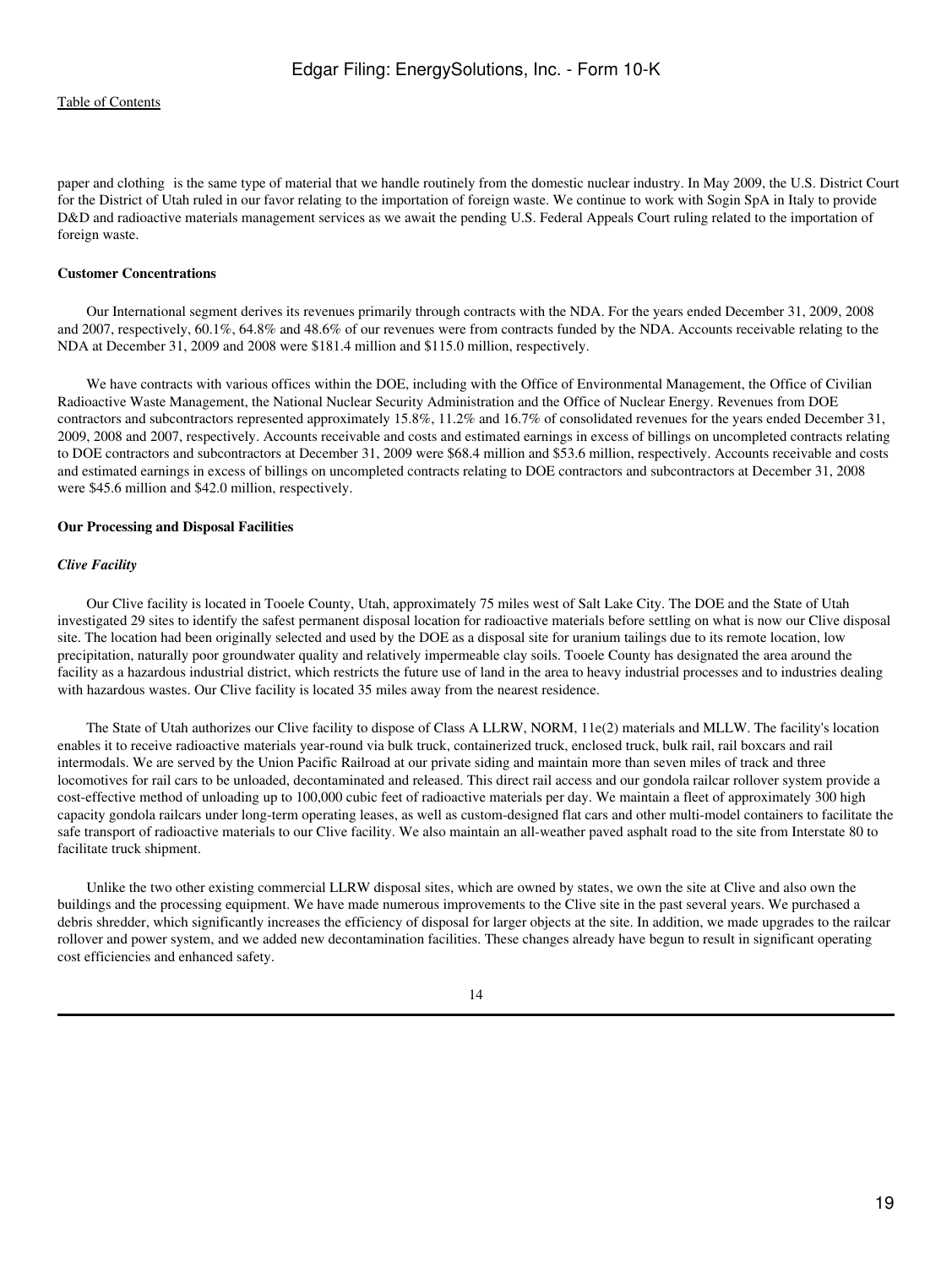## *Disposal Cells*

 Our Clive facility uses an above-ground, engineered disposal design, also known as a secure landfill. We use a near-surface engineered embankment design for our disposal cells. Using standard heavy construction equipment, radioactive material is placed in 24-inch thick layers and then compacted in a continuous "cut and cover" process that provides for long-term disposal with minimal active maintenance. The system relies on natural, durable materials to ensure performance over time. Each cell has a 24-inch liner system designed to assist in isolating the material from the environment. A cell bottom liner of compacted low-permeability clay covers a foundation of compacted indigenous clay and soils. The cell embankment top slopes are covered with a compacted two-foot to seven-foot thick clay cover, a rock drainage layer, and a two-foot thick rock erosion barrier to ensure long-term protection of the environment. Cover construction begins as areas of the cell are filled to capacity. The process of continual building, filling and capping of cells ensures long-term cell stability and minimizes work that would be required at site closure. In addition to the standard liner and cover used in the LLRW and 11e(2) materials cells, the MLLW cell has a triple-synthetic-liner system with a synthetic cover barrier. The mixed waste liner system includes leachate collection and leak detection systems required for containment of hazardous waste.

### *Disposal Capacity*

We believe that we have sufficient capacity for more than 30 years of operations at our Clive facility based on our estimate of lower future disposal volumes than experienced in recent years, our ability to optimize disposal capacity through reduction and compaction techniques, and our assumption that we will obtain a license amendment to convert a disposal cell originally intended for 11e(2) materials to Class A LLRW. The license amendment would increase our capacity for Class A LLRW disposal by 95 million cubic feet to approximately 148 million cubic feet of available capacity. If we are unable to obtain the license amendment, our projected capacity to dispose of Class A LLRW would be materially reduced. If future disposal volumes increase beyond our expectations or if our other assumptions prove to be incorrect, then the remaining capacity at Clive would be exhausted more quickly than projected. See "*Risk FactorsWe and our customers operate in a politically sensitive environment, and the public perception of nuclear power and radioactive materials can affect our customers and us"* and *"Risk* Factors Our business depends on the continued operation of our Clive, Utah facility."

### *Tennessee Processing Facilities*

 We operate facilities at three locations in Tennessee where we process and transfer radioactive materials generally en route to our Clive facility. The facilities are operated in an integrated fashion to maximize the breadth of options available to us and to our customers.

 Our Bear Creek facility includes a licensed commercial LLRW processing facility, including the only commercially licensed radioactive metals recycling furnace and the largest LLRW incinerators in the U.S. It primarily receives waste from nuclear utilities, government agencies, industrial facilities, laboratories and hospitals. Our Bear Creek facility also manages classified nuclear waste, which is specially processed to obscure any classified information.

 Our Gallaher Road facility in Kingston, Tennessee is located adjacent to Oak Ridge, Tennessee and provides specialty waste processing and transportation logistical services. The Gallaher Road facility also is the base for our Hittman trucking operations and maintains our fleet of tractors, trailers and shipping containers for transporting radioactive materials.

 Our Memphis facility's riverside location allows for access by barge as well as truck and rail. The facility is specifically designed to handle large components such as steam generators, turbine rotors, heat exchangers, large tanks and similar components. From Memphis, disassembled components can be shipped to our other facilities for ultimate disposition. The facility also leases radioactive shop space to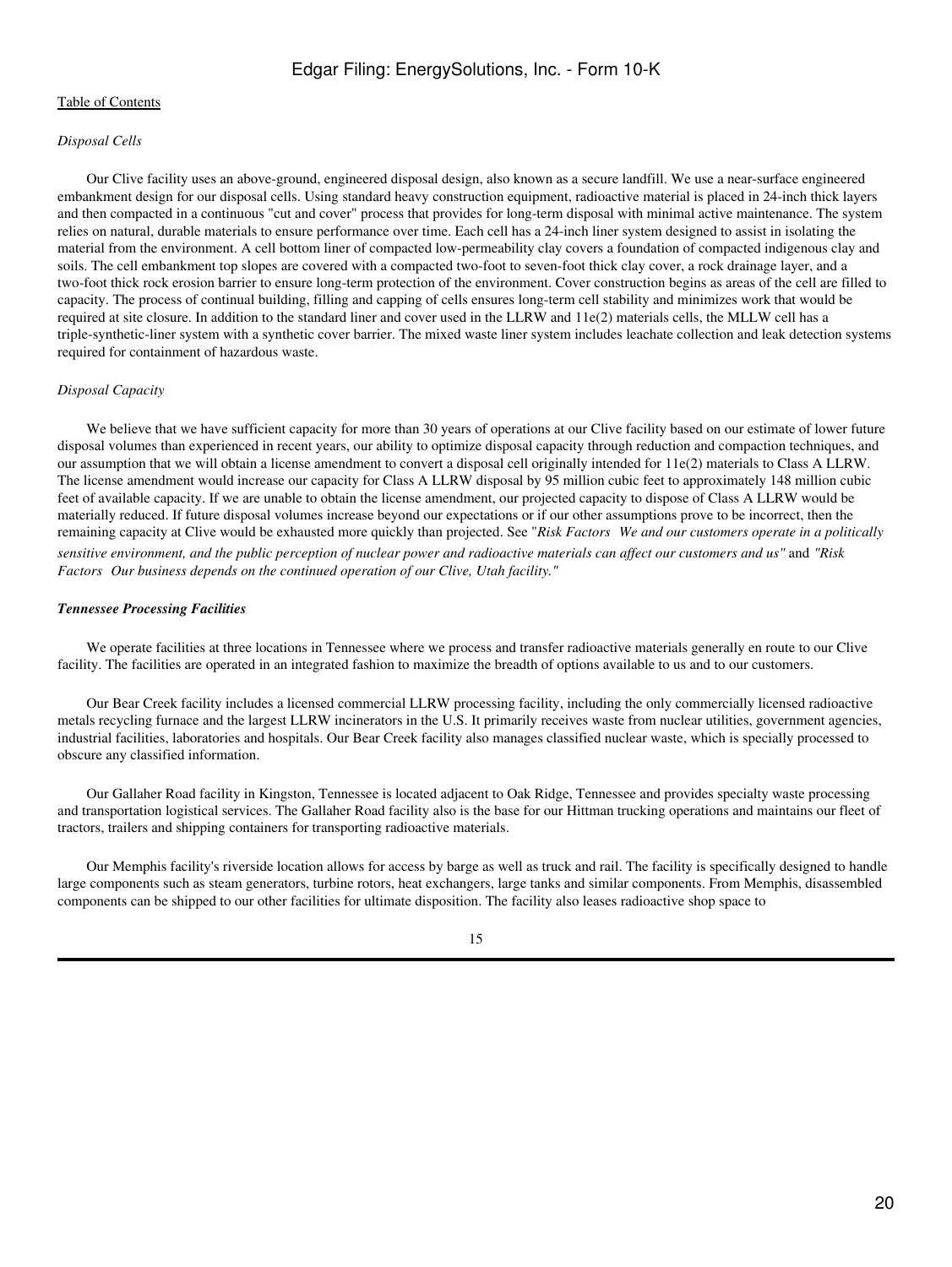various nuclear service suppliers vendors who support commercial nuclear power generation outage activities.

 In addition to the three Tennessee processing facilities, we own a facility in Oak Ridge, Tennessee that provides metals manufacturing, processing, casting and rolling, fabrication and other services to our customers. We believe it is the only commercial facility in the world with the ability to cast, flat-roll and machine products from depleted uranium. Material processed at this facility can be found in a variety of products, including electronics, medical isotope shipping containers, nuclear accelerators, nuclear fuel storage casks and fighter jets.

#### *South Carolina Facilities*

 We operate a LLRW disposal facility in Barnwell, South Carolina pursuant to a long-term lease and an operating agreement with the State of South Carolina that expires on April 5, 2075. Barnwell is the only commercial facility in the United States that is permitted to accept all classes of commercially generated LLRW. This facility provides disposal services for large components not suitable for volume reduction and for ion exchange resins and other radioactive materials that are generated by nuclear power plants, hospitals, research laboratories and industrial facilities. On July 1, 2008, the State of South Carolina restricted our Barnwell disposal site to receive Class A, B and C LLRW only from customers located in the three Atlantic Compact States South Carolina, New Jersey and Connecticut. We will continue to operate the Barnwell site for the Atlantic Compact States on a cost-reimbursable basis under our long-term lease.

 We also operate a facility adjacent to the Barnwell disposal facility to support preparation of materials for disposal, including equipment decontamination and parts retrieval and recycling. The facility also provides specialty processing services.

#### **Engineering and Technologies**

#### *Engineering Services*

 We employ highly trained personnel with technical and engineering experience in critical areas of the nuclear services industry. Our technical capabilities include engineering (chemical, process, mechanical, nuclear, civil and structural), radiological safety, chemistry, environmental, safety and other disciplines that are critical to the provision of technology-based nuclear services.

We provide on-site engineering services to support the deployment of radioactive, hazardous and mixed waste treatment, transportation, and disposal technologies. We design equipment, components and integrated turn-key systems, train customer personnel and perform a broad range of engineering consultation services. We also have significant experience designing and licensing storage and transport cask systems and can provide complete "pool-to-pad" services to customers implementing dry cask storage systems at their facilities. Our engineering staff has successfully developed and licensed numerous storage and transport cask systems, including specialized containers for various Type A, Type B and fissile material contents. Our FuelSolutions cask system technology, for example, provides an integrated means for both storage and transportation of spent nuclear fuel. We have designed packages for transport (via trailer, rail and barge) and storage applications, including spent fuel baskets, wood and polyurethane foam impact limiters, and auxiliary components such as cask tie-downs, lifting gear and personnel barriers.

 As part of the BNGA acquisition, we obtained the rights in the United States, Canada and Mexico to the full suite of spent nuclear fuel recycling technology of British Nuclear Fuels Limited ("BNFL"), including intellectual property. We also employ many of the employees who designed, constructed, commissioned and operated the existing spent fuel recycling facilities in the United Kingdom.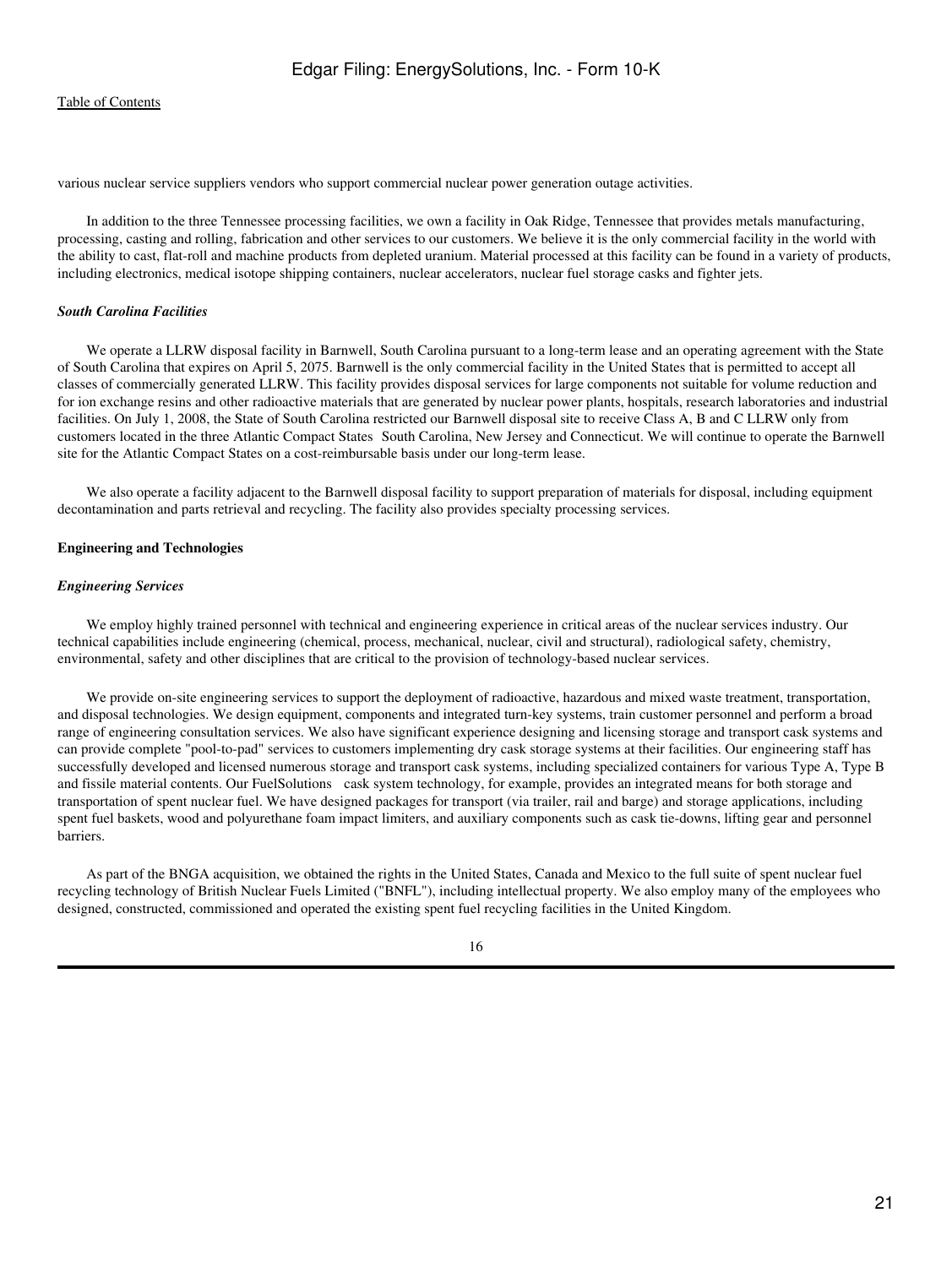## [Table of Contents](#page-2-0)

 We believe that our vitrification technology and expertise gives us a competitive advantage. Vitrification is a technique in which waste mixes with glass-forming chemicals to form molten glass that solidifies and immobilizes the embedded waste. It is an established means for the disposal and long-term storage of nuclear and other hazardous wastes that produces a non-leaching, durable material that effectively traps waste and can be stored for relatively long periods without concern for air or groundwater contamination. Our patented system is the baseline technology for the high-level waste and low-active waste vitrification processes at the DOE's Hanford Waste Treatment Plant. We designed, constructed and operated nonradioactive, nonhazardous pilot melters to test design concepts for the full scale units that will vitrify millions of gallons of highly radioactive tank waste at the Hanford site.

#### *Processing and Treatment Technologies*

We believe that, in addition to our disposal capabilities, we offer the most diverse capabilities in the United States for handling, treating and processing radioactive materials prior to ultimate disposal. Depending on the nature of a particular radioactive waste stream, we employ the following proprietary waste processing and treatment technologies to optimize the disposal capacity of our facilities:

> *Compaction.* Our UltraCompactor at our Bear Creek facility is available for compacting LLRW with the force of 10 million pounds.

*Encapsulation.* Encapsulation significantly reduces the leachability of toxic materials. In a process known as macro-encapsulation, we encapsulate elemental toxic metals or hazardous debris in a jacket of inert inorganic material. Micro-encapsulation involves the encapsulation of material arriving in dry powder or ash form in a low density plastic.

*Incineration*. Incineration offers volume reduction potentially exceeding 200 times and is a cost-effective treatment for many dry radioactive materials. At our Bear Creek facility, we own and operate one of two licensed commercial incinerators in North America for radioactive materials, capable of processing solids, liquids, and sludges.

*Metal Melting and Decontamination.* Our metals processing program at our Bear Creek facility employs decontamination, melting and survey technologies to dispose of radioactively contaminated metals. After decontamination, we survey the metal to verify its radioactivity and determine its handling requirements. If we cannot decontaminate the metal, we may utilize our metal melting technology. Our melting technology and capabilities are also used to obscure classified DOD components prior to disposal.

*Solidification.* Our cement-based solidification processes use high-volume proprietary cement formulations to stabilize liquid and aqueous LLRW materials in a variety of container sizes.

*Steam Reforming.* Steam reforming destroys liquid or solid waste organics through high-temperature reaction with superheated steam, leaving behind a dry, non-hazardous, mineral-like solid residue. We use steam reforming to process tough organic materials that exhibit high radioactivity levels, as well as medical, municipal, agricultural and industrial materials.

*Thermal Desorption.* Our Clive facility uses Vacuum-Assisted Thermal Desorption, or VTD, a separation technology that separates organic materials with differing boiling points. Thermal desorption offers an alternative to full-scale incineration and allows for significant reduction in material volume.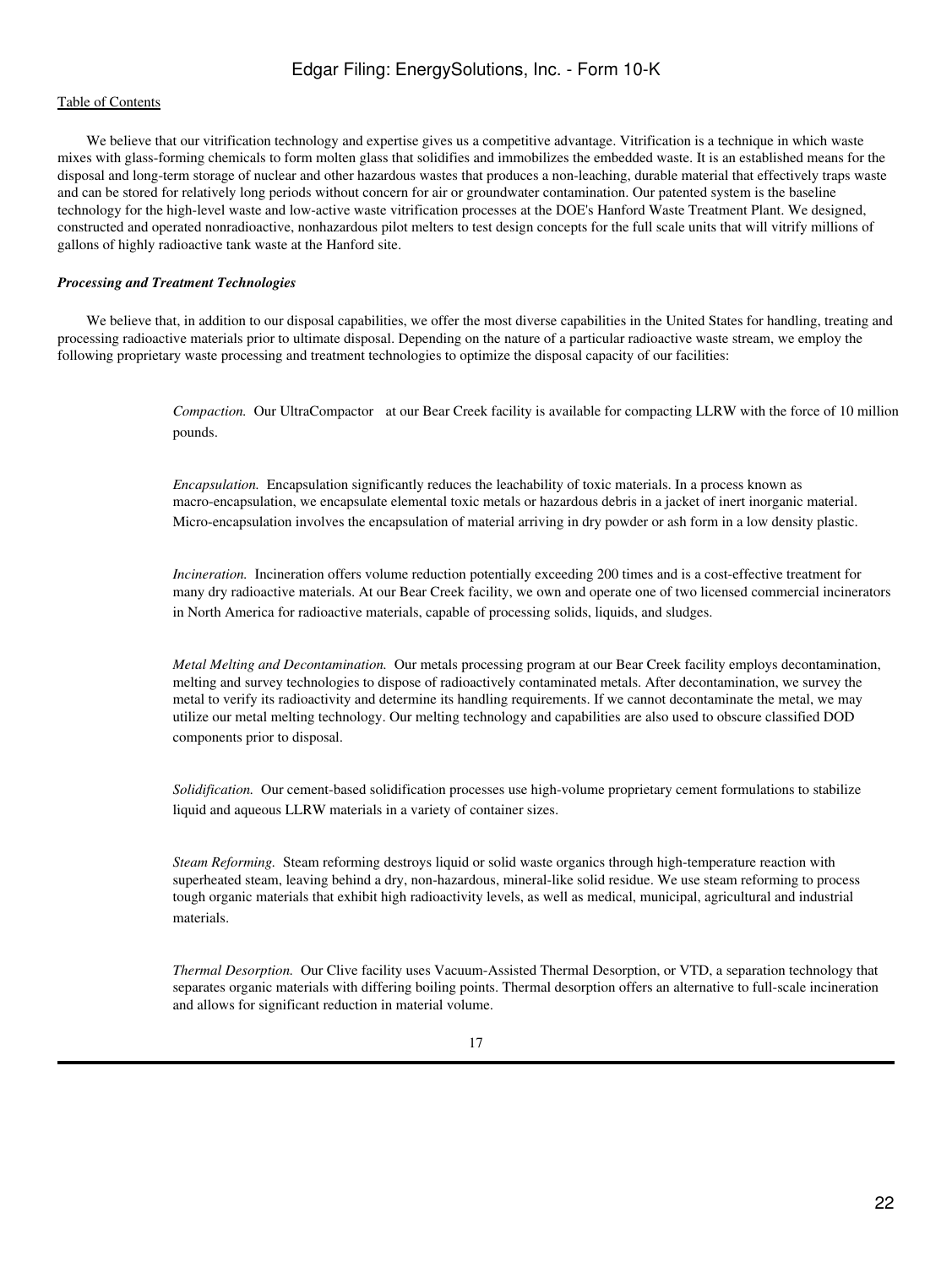## *Research and Development*

We conduct research and development that is critical to the development of technologies used in the nuclear services industry, especially those used as part of our services to manage radioactive waste from DOE facilities. Our research and development efforts are funded either directly or through partnership with government, commercial or academic entities. We contract or subcontract with the Vitreous State Laboratory of the Catholic University of America, located in Washington, DC, to provide research and development services for us under fixed-price and cost-reimbursable contracts. Typically, these contracts are funded by our customers and involve the stabilization or vitrification of radioactive materials. We have an agreement with some of the Catholic University professors to exclusively license a number of patents related to vitrification and ion exchange technologies, which they own.

 We also have relationships with the University of Nevada and Washington State University to provide technology-based research capabilities in support of some of the projects and technical initiatives that we are working on.

 The majority of our research and development costs are funded by our customers. Our non-reimbursed research and development expenses included in our results of operations are immaterial.

## *Patents and Other Intellectual Property Rights*

 We own or license approximately 66 patents for use in North America. We own or license 98 foreign patents. We also have the right to use in the United States, Canada and Mexico approximately 118 patents from BNFL that came with the acquisition of BNGA. These licenses cover the fields of radioactive material management, storage, treatment, separation, spent nuclear fuel recycling and transport. Our patent portfolio also includes areas such as biotechnology, lasers, containers and D&D. We also own non-patent intellectual property that essentially consists of research, design, safety, construction, operations and know-how. Our patents expire between 2010 and 2027. We do not believe that our business, results of operations or financial condition will be adversely affected by any of the patent expirations over the next several years.

## *Project Integration*

 Our Engineering and Technology group manages complex Engineering, Procurement, and Construction integration projects by combining our technologies, expertise in the implementation of NQA-1 quality programs, and engineering and project management team experience. The following are examples of Project Integration work in recent years:

### *Re-tube Waste Container ProjectBruce Power Ontario, Canada*

We designed, built, and delivered 188 container overpacks for the Bruce Power, Station A, Units 1 & 2 Re-tube Waste Container Project in Ontario, Canada. This was one of the largest deliveries of fabricated stainless steel containers of this type in the nuclear industry. Our Engineering and Technology group managed five concurrent fabricators as part of the supply chain made up of both U.S. and International suppliers. The weight of the stainless steel for this project equated to 5.2 million pounds.

## *Autosampling Pneumatic Transfer SystemWaste Treatment Plant, Hanford, Washington*

 The Autosampling Pneumatic Transfer System ("ASX") is an integrated process and control system for the Waste Treatment Plant Project in Hanford, Washington. The ASX system collects waste and process effluent samples from vessels and equipment of the Pretreatment Facility, Low-Activity Waste

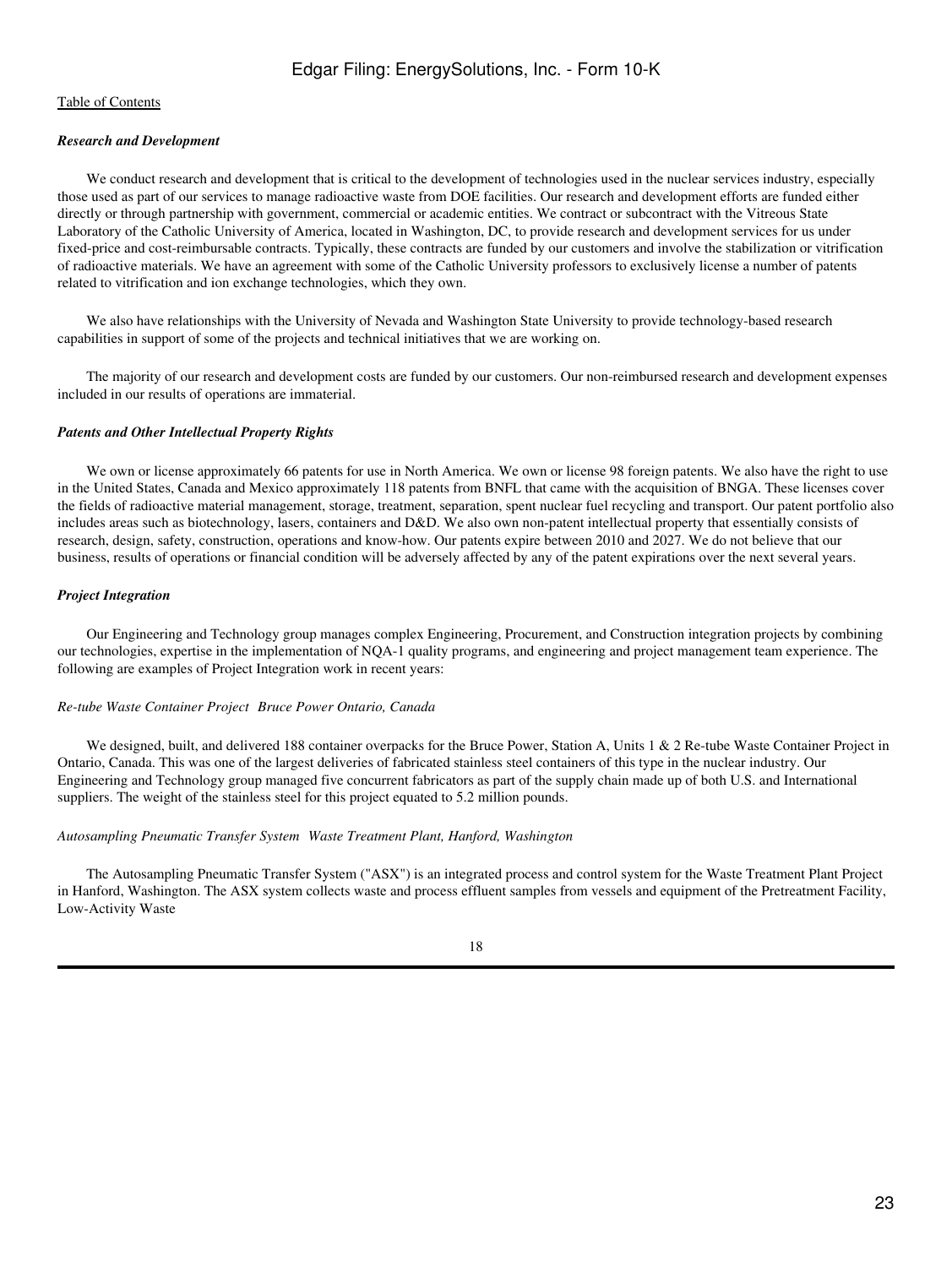Facility, and High Level Waste Facility and pneumatically sends the samples to the Analytical Laboratory for testing confirmation. Our scope is to design, supply, test, and provide technical services for installation, commissioning and training for 10 shielded autosamplers and associated equipment.

### *M3 Pulse Jet Mixer Mixing Stand-Waste Treatment Plant, Hanford Washington*

 This project is to design, build, fabricate, install, commission, operate, and report test results for the Waste Treatment and Immobilization Plant M3 PJM Mixing Test Stand in Hanford, Washington. This test is designed to compare computational fluid dynamics analytical data for pulse jet mixing in the WTP Tanks FEP-17 and HLP-22 with scaled results using a four foot diameter instrumented test vessel.

 Additional testing scope has also included the design, construction, and operation of a larger scale (twenty feet diameter) Flume Test at Washington State University.

## **Contracts**

 Our work is performed under cost-reimbursable contracts, time and materials contracts, unit-price contracts and fixed-price contracts, some of which may be modified by incentive and penalty provisions.

 Each of our contracts may contain components of more than one of the contract types discussed below. The majority of our government work in our Federal Services and International segments, on a dollar value basis, is performed on a cost-reimbursable basis awarded through a competitive proposal process and negotiation. With the relatively fluid nature of the government work scopes, we believe this type of contract reduces our exposure to unanticipated and unrecoverable cost overruns. Fixed-price contracts, on the other hand, are generally obtained via the proposal and negotiation process but are only accepted when the scope of the work is clearly defined. Our commercial D&D projects are generally fixed-price contracts or time and material contracts. Almost all of the contracts entered into by our LP&D segment are unit-rate contracts.

 The following table sets forth the percentages of revenues represented by these types of contracts during the year ended December 31, 2009:

|                                    | % of Revenues |  |
|------------------------------------|---------------|--|
| Cost-reimbursable                  | 80%           |  |
| Unit-rate                          | 16%           |  |
| Fixed-price                        | $4\%$         |  |
| <b>Cost-Reimbursable Contracts</b> |               |  |

 Most of the government contracts in our Federal Services and International segments, on a dollar value basis, are cost-reimbursable contracts. Under a cost-reimbursable contract, we are reimbursed for allowable or otherwise defined costs incurred plus an amount of profit. The profit element may be in the form of a simple mark-up applied to the labor costs incurred or it may be in the form of a fee, or a combination of a mark-up and a fee. The fee element can also take several forms. The fee may be a fixed amount as specified in the contract; it may be an amount based on the percentage of the estimated costs; or it may be an incentive fee based on targets, milestones, cost savings or other performance factors defined in the contract.

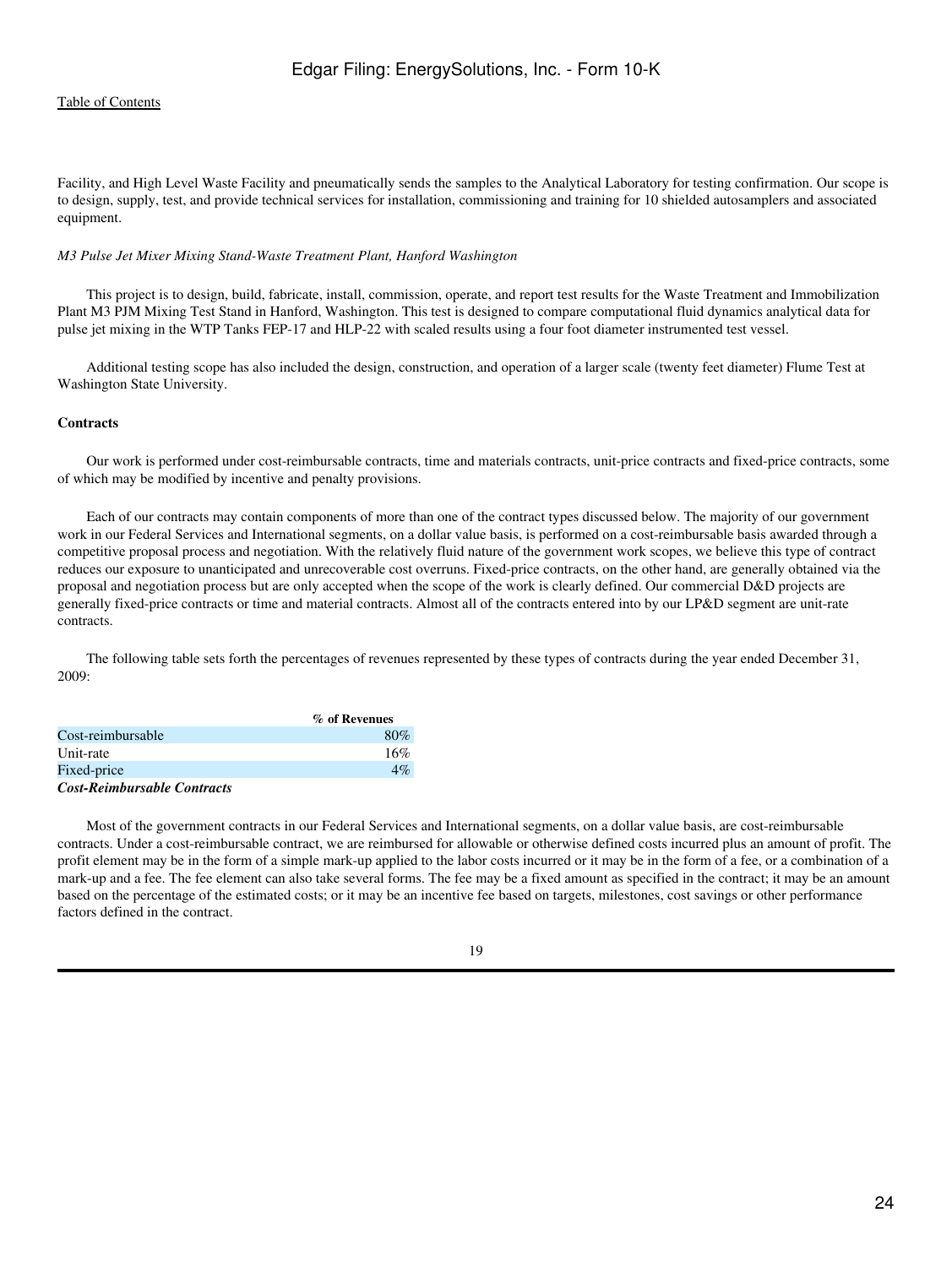## [Table of Contents](#page-2-0)

 Our government contracts are typically awarded through competitive bidding or negotiations and may have involved several bidders or offerors. Many of these contracts are multi-year indefinite delivery/indefinite quantity agreements. These programs provide estimates of a maximum amount the agency expects to spend. Our program management and technical staffs work closely with the customer to define the scope and amount of work required. Although these contracts do not initially provide us with any guaranteed amount of work, as projects are defined, the work may be awarded to us via task release without having to further compete for the work. Government contracts also typically have annual funding limitations and are subject to public sector budgeting constraints. Government contracts may be terminated at the discretion of the government agency for convenience with payment of compensation only for work performed and commitments made at the time of termination. In the event of termination, we would typically receive an allowance for profit or fee on the work performed.

 Our government cost-reimbursable contracts are subject to oversight audits by government representatives, to profit and cost controls and limitations and to provisions permitting modification or termination, in whole or in part, at the government's convenience. Government contracts are subject to specific procurement regulations and a variety of socioeconomic and other requirements. Failure to comply with such regulations and requirements could lead to suspension, termination for cause and possibly debarment from future government contracting or subcontracting for a period of time. Among the causes for debarment are violations of various statutes, including those related to employment practices, the protection of the environment, the accuracy of records and the recording of costs.

#### *Unit-Price Contracts*

 Almost all of the contracts entered into by our LP&D segment, including our life-of-plant contracts, are unit-price contracts. Under a unit-price contract, we are paid a specified amount for every unit of work performed. A unit-price contract is essentially a fixed-price contract with the only variable being units of work performed. Variations in unit-price contracts include the same type of variations as fixed-price contracts. We are normally awarded these contracts on the basis of a total estimated price that is the sum of the product of the specified units and unit prices.

 Our life-of-plant contracts provide our customers with LLRW and MLLW processing and disposal services for the remaining lives of their nuclear power plants, as well as D&D waste disposal services when the plants are shut down. As a result, these contracts expedite individual project contract negotiations with customers through means other than the formal bidding process. Life-of-plant contracts typically contain a standardized set of purchasing terms and pre-negotiated pricing provisions and often provide for periodic price adjustments.

## *Fixed-Price Contracts*

 Under a fixed-price contract, the price is not subject to any adjustment by reason of our cost experience or our performance under the contract. Under this contract type, we are the beneficiary of any cost savings but are typically unable to recover performance cost overruns on these contracts. However, these contract prices may be adjusted for changes in scope of work, new or changing laws and regulations and other negotiated events.

#### **Sales and Marketing Strategy**

We conduct our marketing efforts principally through sales forces dedicated to servicing existing or pursuing new opportunities in each of our segments.

 The current target market for our Federal Services segment involves site M&O and clean-up of radioactive materials in two target segments. The first is for Tier 1 contracts. These are large prime contracts for the M&O of federal facilities. The second segment is Tier 2 contracts, which are project-driven contracts. For these, we generally act as a subcontractor to an M&O-type contractor. Each of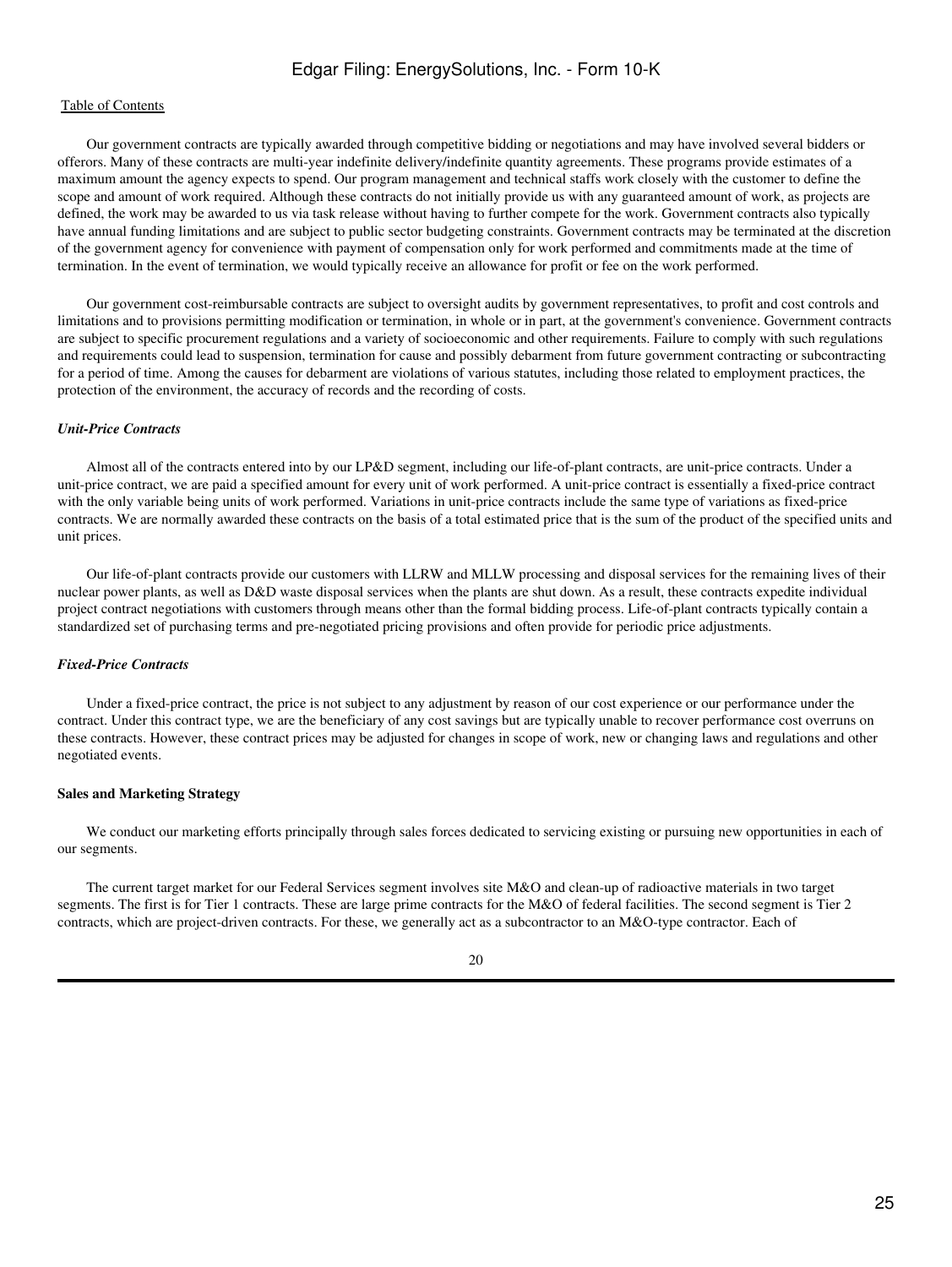these opportunities requires a unique business development and sales approach. We have entered into and will continue to enter into joint venture or teaming arrangements with competitors with respect to bidding on large, complex government contracts.

 Federal customers generally procure nuclear services through highly structured processes. Tier 1 opportunities involve contracts for the operation of a federal site, which is typically a DOE site. We generally pursue these contracts as a member of a consortium. The sales cycle for these contracts begins at least one year and generally two years before the release of a RFP. Tier 2 opportunities are discrete project-based opportunities to act as a subcontractor to Tier 1 contractors. The sales cycle for Tier 2 opportunities can be six months or less.

 We generally pursue procurements that are decided on a "best-value" basis, in which the decision-makers consider a combination of technical and cost factors, as well as project management experience. Factors include the technical approach to managing and performing the project, key project personnel, experience performing similar projects and past performance, which includes customer references. Cost factors are generally weighed to include cost structure as it would be applied in a specific project.

 In our Commercial Services segment, our sales team actively markets our integrated services and technical expertise to nuclear power and utility customers. For example, our commercial sales team was instrumental in developing and marketing the concept of life-of-plant contracts with commercial power and utility customers and has also been involved in developing our license stewardship initiative to serve the shut-down nuclear reactor D&D market.

 In our LP&D segment, we maintain dedicated sales forces at our Clive and Barnwell facilities to market to and serve customers that require logistics, transportation and disposal of radioactive materials. Our LP&D sales team members' duties include visiting customer sites, assisting customers in completing all required paperwork and obtaining necessary licenses and permits for the transportation of radioactive materials to one of our facilities and managing the transportation process.

 Our sales efforts in the International segment mirror our sales efforts in the United States. Our business development and technical teams approach bidding opportunities in the United Kingdom in a similar manner as for bids for opportunities in the United States. In addition, our international business development team works closely with key nuclear power operators to pursue commercial opportunities.

#### **Safety**

 We devote significant resources to ensuring the safety of the public, our employees and the environment. In the United States, we have built a safety record that is critical to our reputation throughout our markets, particularly DOE contractor services. Our domestic safety incident record is substantially better than standards for other similar businesses according to the North American Industrial Classification System with total Occupational Safety and Health Administration, or OSHA, recordable and lost time incidence rates of 1.33 and 0.19, respectively, versus industry averages of 5.5 and 2.0, respectively. None of our safety incidents has involved radioactive contamination. We have received numerous safety achievement awards in recognition of our industry leading safety record.

 We also have traditionally met or exceeded the occupational and public radiation safety requirements for the U.S. nuclear services industry. The average employee radiation dose at our Clive site is less than 50 millirem annually, which is 1.0% of the Federal government's allowable annual guideline of 5,000 millirem.

 In 2009, we passed 500 person-days of regulatory inspections by state regulators, the NRC, the DOE and the Nuclear Procurement Issues Committee. We submit routine reports to the applicable state and federal regulatory agencies demonstrating compliance with rules and regulations set forth in our licenses and permits.

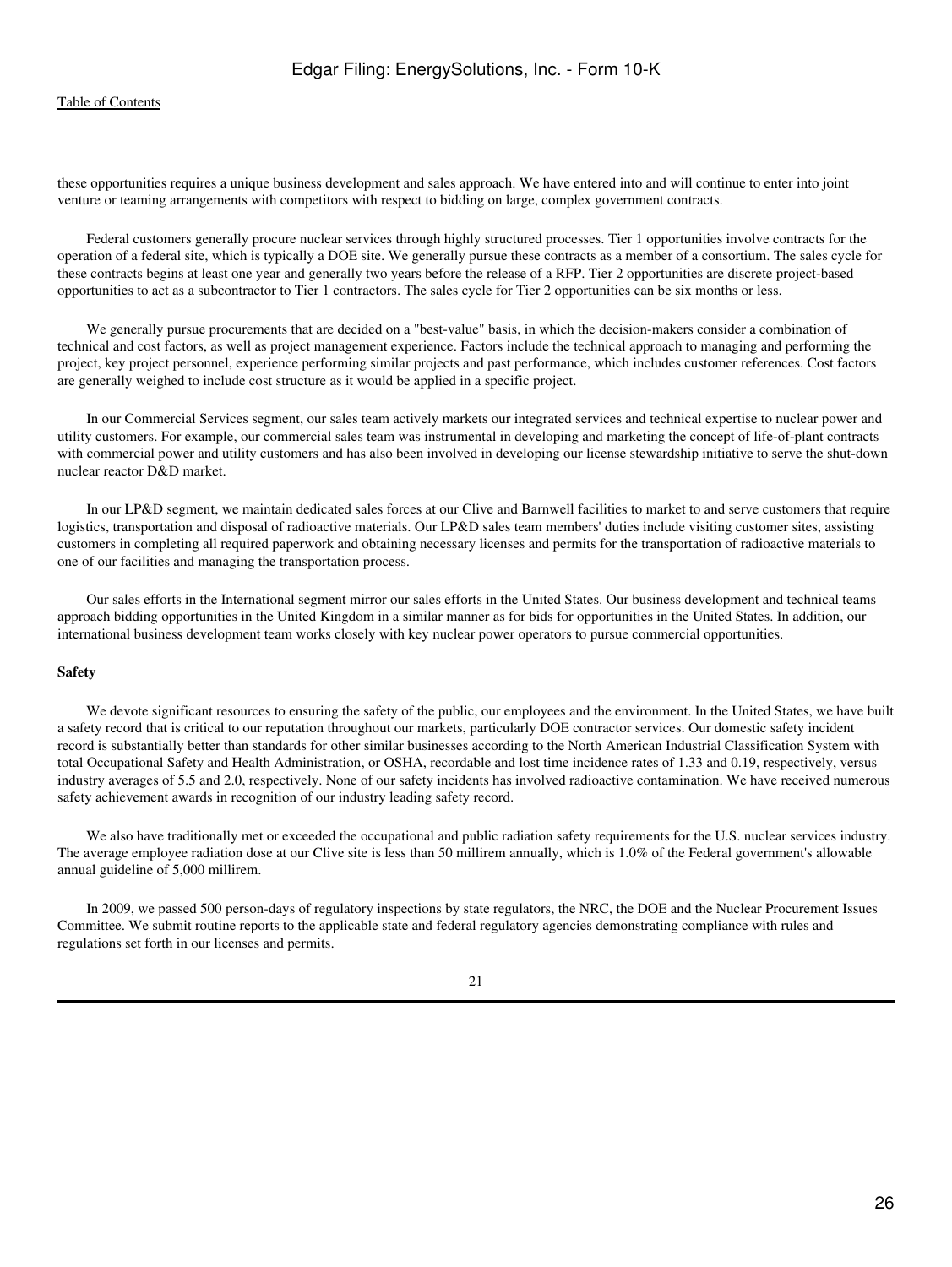## [Table of Contents](#page-2-0)

 We also have established an extensive safety education program for our employees. Before employees are permitted to work in restricted areas, they are required to complete a four-day training course on radiation theory, proper procedures and radiation safety. Each employee is required to participate in semi-annual refresher courses, and our employees completed over 15,000 cumulative hours of safety training in 2009. In addition to extensive training, we employ more than 120 safety professionals and technicians who are responsible for protecting workers, the public and the environment. We also employ a round-the-clock security staff to prevent unauthorized access to our sites. Three of our facilities in the U.S. are recognized by OSHA as Voluntary Protection Program Star Sites.

 In addition, in the United Kingdom, every Magnox site is accredited under the ISO 14001 system, which is an internationally accepted specification for environmental management systems, as well as Occupational Health and Safety Management Systems 18001, which establishes standards for occupational health and safety. Magnox North and Magnox South have also won numerous awards for health and safety.

#### **Insurance**

 Like all companies in the nuclear industry, we derive a significant benefit from the provisions of the Price-Anderson Act, as amended. The Price-Anderson Act was enacted in 1957 to indemnify the nuclear industry against liability claims arising from nuclear incidents, while still ensuring compensation coverage for the general public. The Price-Anderson Act, as amended, establishes a no-fault insurance-type system for commercial reactors that indemnifies virtually any industry participant against third party liability resulting from a nuclear incident or evacuation at a commercial reactor site or involving shipments to or from a commercial reactor site. Through primary layer insurance and a secondary layer insurance pool collectively funded by the nuclear industry, each reactor has coverage for approximately \$10.8 billion in claims that covers activities at the reactor site and the transportation of radioactive materials to or from the site. Price-Anderson limits liability for an incident to \$10.8 billion, unless the Federal government decides to provide additional funding. Activities conducted under a contract with the DOE are covered by a \$10 billion indemnity issued by the DOE. For activities at our facilities that are not covered by the Price-Anderson Act, we maintain nuclear liability insurance coverage issued by American Nuclear Insurers, as follows:

| <b>Facility</b>                                                  |               | Limit       |
|------------------------------------------------------------------|---------------|-------------|
| General (All) Supplier's and Transporter's                       | \$.           | 100 million |
| Barnwell, South Carolina facility                                | \$.           | 100 million |
| Oak Ridge, Tennessee Bear Creek facility                         | <sup>\$</sup> | 50 million  |
| Kingston, Tennessee Gallaher Road facility                       | \$            | 5 million   |
| Oak Ridge, Tennessee Manufacturing Sciences Corporation facility | \$            | 5 million   |
| Memphis, Tennessee facility<br>\$.                               |               | 10 million  |

We do not maintain third party nuclear liability coverage for our Clive, Utah facility, because we do not believe such coverage is warranted.

## **Competition**

 We compete with major national and regional services firms with nuclear services practices for government and commercial customers. The following are key competitive factors in these markets:

technical approach;

skilled managerial and technical personnel;

proprietary technologies and technology skill credentials;

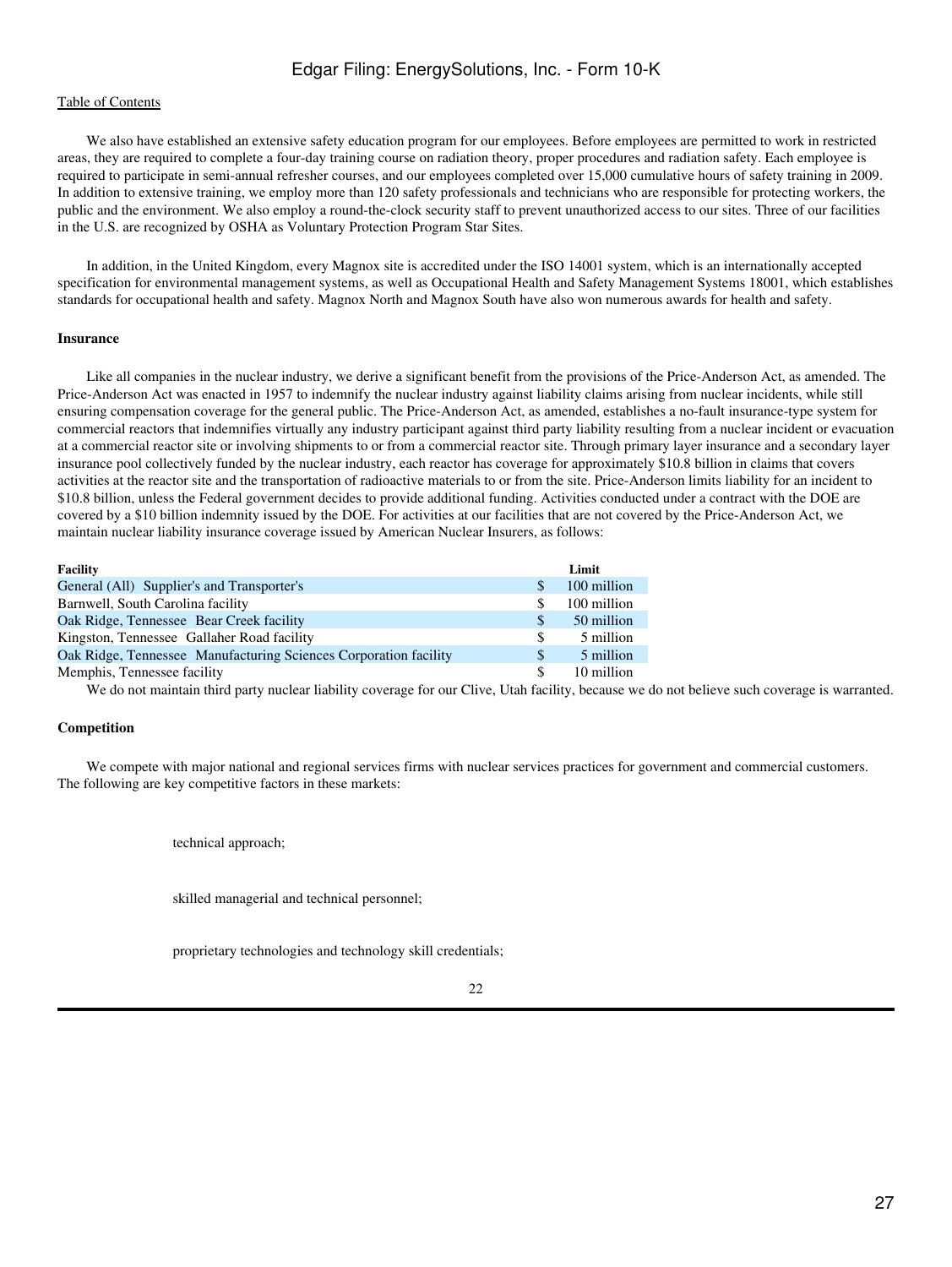quality of performance;

safety;

diversity of services; and

price.

 Our competitors, primarily in the Federal Services and International segments, include national engineering and construction firms such as Bechtel Group, Inc., CH2M Hill, Fluor Corporation, Jacobs Engineering Group, URS Corporation, AMEC plc and AREVA. Some of our competitors have greater financial and other resources than we do, which can give them a competitive advantage. We also face competition from smaller local firms. Our major U.S. government customer, the DOE, has substantially increased small business set-asides for prime contracts. Because we are not a small business, we have responded by teaming in certain circumstances as a subcontractor to small businesses responding to requests for proposals as a prime contractor on selected procurements. We expect intense competition to continue for nuclear service contracts, challenging our ability to maintain strong growth rates and acceptable profit margins. If we are unable to meet these competitive challenges, we could lose market share and experience an overall reduction in our profits.

 In the Commercial Services area, our major competitors include large nuclear services firms such as Bechtel Group, Inc., URS Corporation's Washington Division, AREVA, and the Shaw Group. This competition is primarily for major projects in the nuclear utility decommissioning market. To some degree, we also face competition from nuclear utilities, since many elect to self-perform decommissioning of their plants using existing plant operations staff. However, our new license stewardship approach capitalizes on the unique capabilities we can offer nuclear utilities through our ownership of low-level waste disposal facilities.

 Other competition in the Commercial Services market also includes numerous smaller companies that have the capability to provide similar services in our key business lines, which include large component removal, facility decontamination, site remediation, radiological consulting services, staff augmentation, fuel pool services, cask services, and liquid waste processing. We typically have a competitive advantage due to our wider range of in-house services, and larger staff resources; however, we often face stiff price competition on bids where smaller companies are willing to accept lower margins or have lower indirect cost structures.

 We also face competition to provide radioactive material transportation, processing and disposal services to our customers. Currently, the predominant radioactive material treatment and disposal methods include direct landfill disposal, on-site containment/processing and incineration or other thermal treatment methods. Our competitors may possess or develop alternate technologies that compete with our radioactive material processing technologies. Competition in this area is based primarily on cost, regulatory and permit restrictions, technical performance, dependability and environmental integrity.

 Currently, we are the only commercial disposal outlet for MLLW and operate two of the three commercial LLRW disposal sites in the United States, through our Clive, Utah and Barnwell, South Carolina disposal facilities. The third facility is a state-owned facility located in Richland, Washington that is relatively small, does not accept radioactive materials from outside the Northwest Interstate Compact on Low-Level Radioactive Waste Management States and may eventually stop receiving materials from outside Washington State itself. Several other companies have tried to obtain site licensing and have failed. We are the only company to have an operating license received subsequent to the enactment of the Low-Level Radioactive Waste Policy Act.

 With respect to bulk Class A waste, we compete with processors who reduce volumes through treatment (compaction, sorting and incineration). The situation is similar for large components with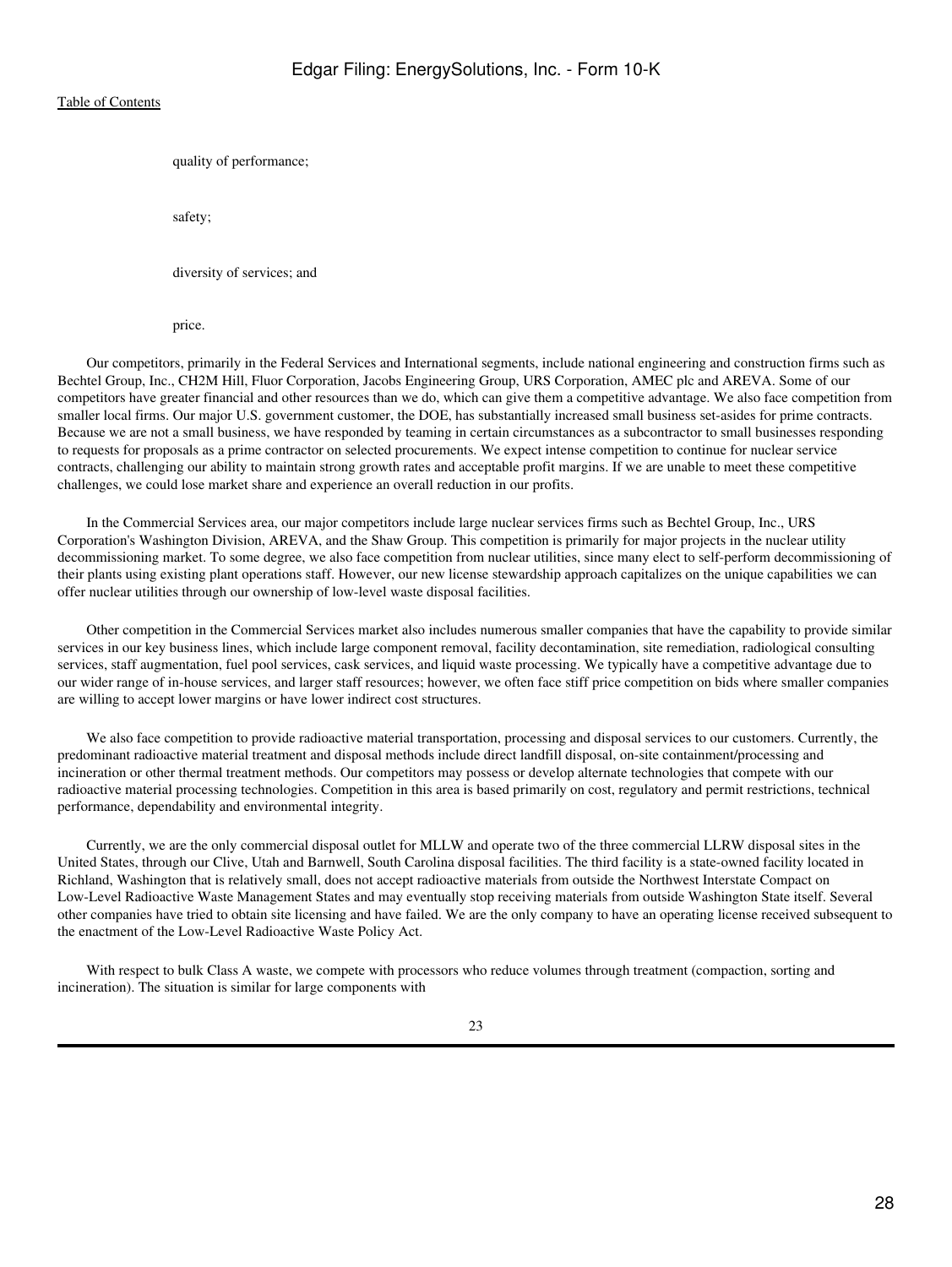processors being able to cut, scrap and partially decontaminate the components. Eventually, in both instances, most of the waste ends up at our Clive site but in reduced volumes. The other option available for utilities and industrial sites is to store waste on-site. This is generally a temporary solution, especially if local communities become aware of such situations.

 In the future, other commercial sites could be licensed for the disposal of radioactive waste. One such site could be the Waste Control Specialists LLC ("WCS") site in Andrews County, Texas. WCS filed a license application with the Texas Commission on Environmental Quality (the "TECQ") in August 2004 for a LLRW disposal facility and announced receipt of a Radioactive Material License on September 10, 2009. Construction may not begin until several reconstruction license conditions are completed and approved by the executive director of the TECQ. Once approved construction is complete, additional conditions of the license must be met prior to commencement of disposal. These conditions will require WCS to complete several major environmental studies, examples of which include groundwater, air emissions, and seismic stability studies. WCS must also demonstrate that the leachate from the landfill will not reach the Ogallala-Antlers-Gatuna Aquifer. Should the license become active, WCS will be allowed to receive waste from the Texas Compact, which includes the states of Texas and Vermont, and from federal facilities (i.e., DOE). WCS will not be able to receive waste via railcar or receive depleted uranium, and will be required to dispose of commercial waste in specially designed containers in the compact portion of the facility.

#### **Employees**

 As of December 31, 2009, we had more than 5,000 employees, including approximately 1,200 scientists and engineers and 400 radiation and safety professionals. Approximately 3,000 of these employees are in the United Kingdom. These employees are associated with RSMC's contract with the NDA to operate the Magnox North and South sites. Should RSMC no longer be under contract with the NDA to operate the Magnox sites, these individuals will no longer be employed by RSMC through its subsidiaries, Magnox North Limited and Magnox South Limited, with the exception of approximately 70 employees who would continue to be employed by RSMC. The NDA reimburses us for the salaries and benefits for the majority of the direct RSMC employees, excluding approximately 12 employees that are not in the Magnox North or Magnox South contracts. We also employed approximately 50 employees through our subsidiary ESEU in the U.K. A significant portion of our workforce in the United Kingdom is unionized, and we have annual agreements that cover most of the Magnox North and Magnox South employees, which are negotiated in conjunction with the NDA. A majority of our employees are skilled professionals, including nuclear scientists and engineers, hydrogeologists, engineers, project managers, health physics technicians, environmental engineers and field technicians. At the Hanford, Washington, Oak Ridge, Tennessee, and Paducah, Kentucky, DOE sites that we manage, approximately 180 of our employees are represented by labor unions. In addition to our own employees, we manage approximately 200 DOE site employees through various Tier 1 arrangements at DOE sites, a portion of who belong to unions. We have four separate collective bargaining agreements at Oak Ridge, one of which expires in April 2011, one in December 2011 and the other two in July 2013. Our collective bargaining agreement relating to the Paducah site will expire on July 31, 2010.

### **Regulation**

#### *Applicable U.S. Statutes*

 We operate in a highly regulated industry, and are subject to extensive and changing laws and regulations administered by various federal, state and local governmental agencies, including those governing radioactive materials and environmental and health and safety matters. Some of the laws affecting us include, but are not limited to, the Atomic Energy Act of 1954 ("AEA"), the Resource Conservation and Recovery Act of 1976 ("RCRA"), the Energy Reorganization Act of 1974 ("ERA"),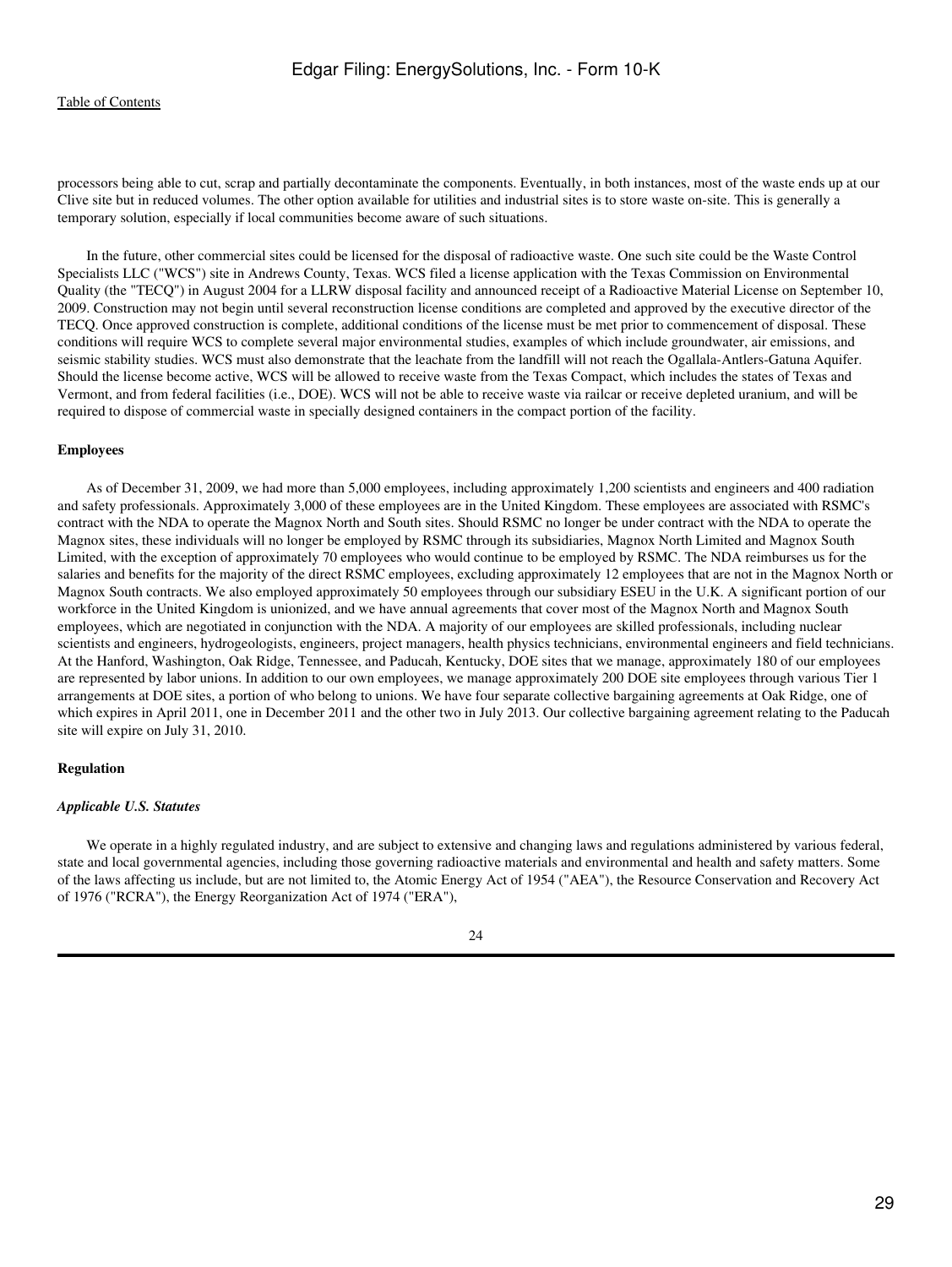the Comprehensive Environmental Response, Compensation and Liability Act of 1980 ("CERCLA"), the Hazardous Materials Transportation Act, the Uranium Mill Tailings Radiation Control Act of 1978, the Low-Level Radioactive Waste Policy Act, the Nuclear Waste Policy Act of 1982 ("NWPA"), the Utah Radiation Control Act, the Utah Air Conservation Act, the Utah Solid and Hazardous Waste Act, the Utah Water Quality Act, the Tennessee Radiological Health Service Act, the South Carolina Atomic Energy and Radiation Control Act, the South Carolina Radioactive Waste Transportation and Disposal Act, the Tennessee Solid Waste Disposal Act, the Clean Water Act, the Clean Air Act, as amended ("Clean Air Act"), the Toxic Substances Control Act ("TSCA"), the Federal Insecticide, Fungicide and Rodenticide Act, the Oil Pollution Act of 1990 and the Occupational Safety and Health Act of 1970; each as from time to time amended.

 The AEA and the ERA authorize the NRC to regulate the receipt, possession, use and transfer of commercial radioactive materials, including "source material," "special nuclear material" and "by-product material." Pursuant to its authority under the AEA, the NRC has adopted regulations that address the management, treatment, and disposal of LLRW, and that require the licensing of LLRW disposal sites by NRC or states that have been delegated authority to regulate low-level radioactive material under Section 274 of the AEA. Nearly all of our nuclear related licenses are overseen by Agreement States (*i.e.*, a state to which the NRC has delegated some authority). Our primary regulators are government agencies of the states where our processing and disposal facilities are located, namely Utah, South Carolina and Tennessee.

 RCRA, as amended by the Hazardous and Solid Waste Amendments of 1984 ("HSWA"), provides a comprehensive framework for the regulation of the generation, transportation, treatment, storage and disposal of hazardous and solid waste. The intent of RCRA is to control hazardous and solid wastes from the time they are generated until they are properly recycled or treated and disposed. As applicable to our operations, RCRA prohibits improper hazardous waste disposal and imposes criminal and civil liability for failure to comply with its requirements. RCRA requires that hazardous waste generators, transporters and operators of hazardous waste treatment, storage, and disposal facilities meet strict standards set by government agencies. In certain circumstances, RCRA also requires operators of treatment, storage and disposal facilities to obtain and comply with RCRA permits. The land disposal restrictions developed under the HSWA prohibit land disposal of specified wastes unless these wastes meet or are treated to meet best demonstrated available technology treatment standards, unless certain exemptions apply. In the same way that the NRC may delegate authority under the AEA, the EPA may delegate some federal authority under RCRA to the states.

 TSCA provides the EPA with the authority to regulate over 60,000 commercially produced chemical substances. The EPA may impose requirements involving manufacturing, record keeping, reporting, importing and exporting. TSCA also established a comprehensive regulatory program, analogous to the RCRA program for hazardous waste, for the management of polychlorinated biphenyls.

 The Clean Water Act regulates the discharge of pollutants into streams and other waters of the United States (as defined in the statute) from a variety of sources. If wastewater or runoff from our facilities or operations may be discharged into surface waters, the Clean Water Act requires us to apply for and obtain discharge permits, conduct sampling and monitoring and, under certain circumstances, reduce the quantity of pollutants in those discharges.

 The Clean Air Act empowers the EPA and the states to establish and enforce ambient air quality standards and limits of emissions of pollutants from facilities. This has resulted in tight control over emissions from technologies like incineration, as well as dust emissions from locations such as waste disposal sites.

 The processing, storage, and disposal of high-level radioactive waste (*e.g.*, spent nuclear fuel) are subject to the requirements of the NWPA, as amended by the NWPA Amendments. These statutes

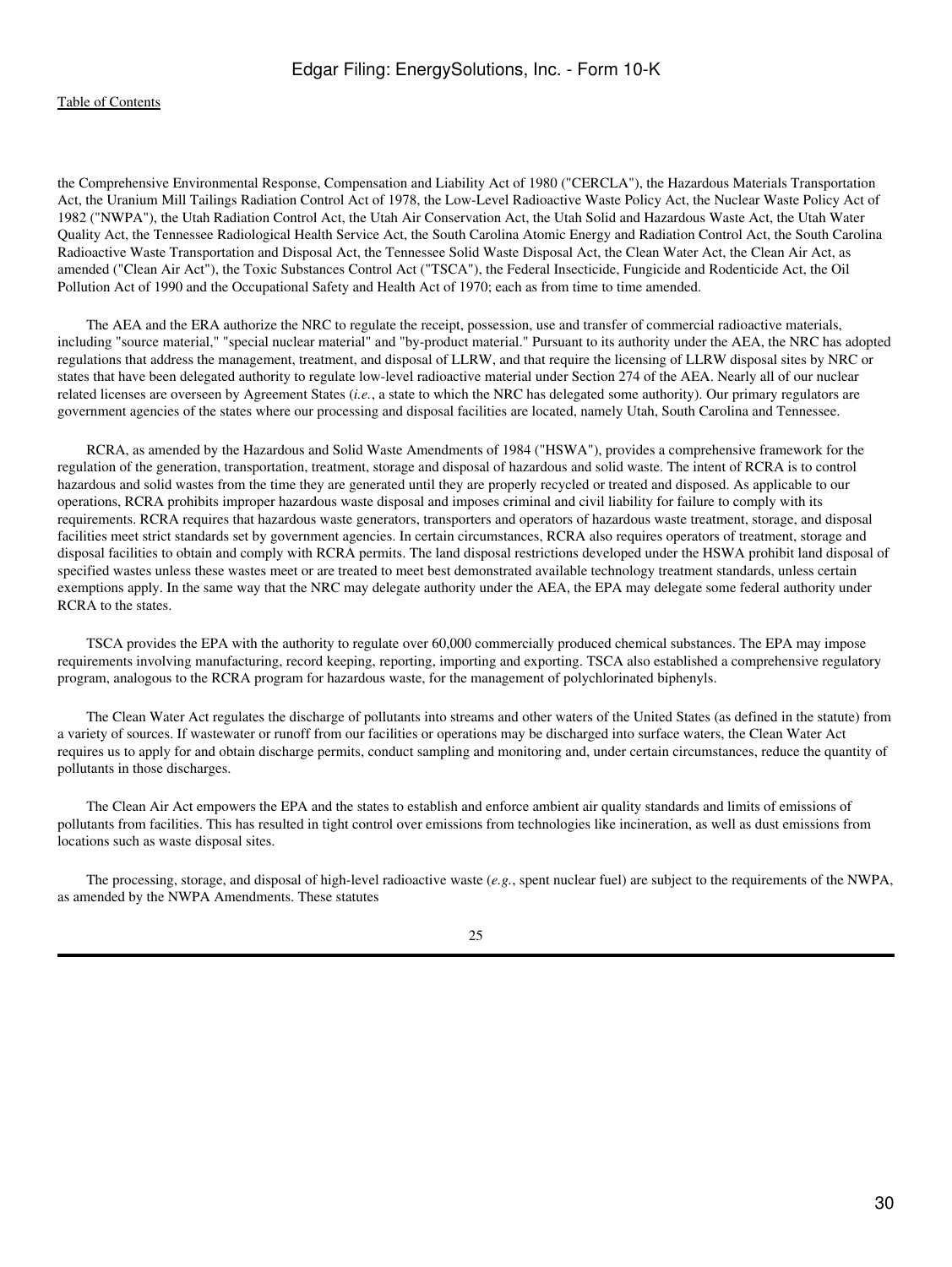regulate the disposal of high-level radioactive waste by establishing procedures and schedules for the DOE to site geologic repositories for such waste, and such repositories are to be licensed by the NRC. The NRC has issued regulations that address the storage and disposal of high-level radioactive waste, including storage and transportation of such waste in dry casks and storage at Independent Spent Fuel Storage Installations.

## *Applicable U.K. Statutes*

 Through our subsidiaries, RSMC and ESEU, we are subject to extensive and changing laws and regulations in the United Kingdom. Some of the laws affecting us include, but are not limited to, the Nuclear Installations Act 1965, the Health and Safety at Work Act 1974, the Radioactive Substances Act 1993 ("RSA 1993"), the Environment Act 1995, the 2004 Energy Act and the Electricity Act 1989.

 The Nuclear Installations Act 1965 governs the construction and operation of nuclear installations, including fuel cycle facilities, in the United Kingdom. The Health and Safety at Work Act 1974 governs Health Protection at those installations.

 The RSA 1993 provides a comprehensive framework for the keeping and use of radioactive materials as well as accumulation and disposal of radioactive waste.

 The Environment Act 1995 created the Environment Agency in England and Wales and the Scottish Environment Protection Agency, or SEPA. Under the Environment Act 1995, these agencies enforce environmental protection legislation including the RSA 1993.

 The 2004 Energy Act established the NDA to ensure the decommissioning and clean-up of Britain's civil public sector nuclear sites including the sites operated by RSMC.

### *The U.S. Regulatory Environment*

 The State of Utah regulates our operations at our Clive disposal facility. Our Utah licenses include our Clive facility's primary radioactive materials license (UT2300249) and our 11e(2) material license (UT2300478), which is currently in timely renewal (which allows us to operate under the terms of our prior license until a new license is issued). Four different divisions of the Department of Environmental Quality regulate this facility with approximately 14 employees devoted to the facility. The Division of Radiation Control and the Division of Solid and Hazardous Waste regulate our ability to receive LLRW, NORM/NARM (naturally-occurring/accelerator-produced radioactive material), 11e(2) material and MLLW. Additionally, the Division of Water Quality and the Division of Air Quality also regulate the facility. The site is inspected daily to ensure strict compliance with all Utah regulations. The Division of Radiation Control also requires us to provide financial assurance for the decommissioning or "closure" of our Clive facility, including areas that are closed on an ongoing basis. The adequacy of the funding provided is reviewed annually to assure that adequate financial resources are set aside and maintained to fund any required on-site clean-up activities. Finally, we also maintain nine Tooele County, Utah Conditional Use Permits for the facility.

 The South Carolina Department of Health and Environmental Control, regulates our South Carolina operations through multiple groups, including the Division of Waste Management, the Bureau of Air Quality, and the Bureau of Water. Our licensed operations in South Carolina include the Barnwell disposal facility (the license is currently in timely renewal), the Calibration Laboratory, the Nuclear Services Support Facility, the Barnwell Environmental and Dosimetry Lab and the Chem-Nuclear Systems, Service Operations Division. The South Carolina Department of Health and Environmental Control has staff specifically devoted to the regulation of our facilities which continually inspects us and assures that we fully comply with all regulations. We lease the Barnwell site from the State of South Carolina and under the terms of the Atlantic Compact. As part of that lease and as part of its regulatory oversight, South Carolina requires us to contribute to a long-term care fund for the site and maintain decommissioning or closure assurance.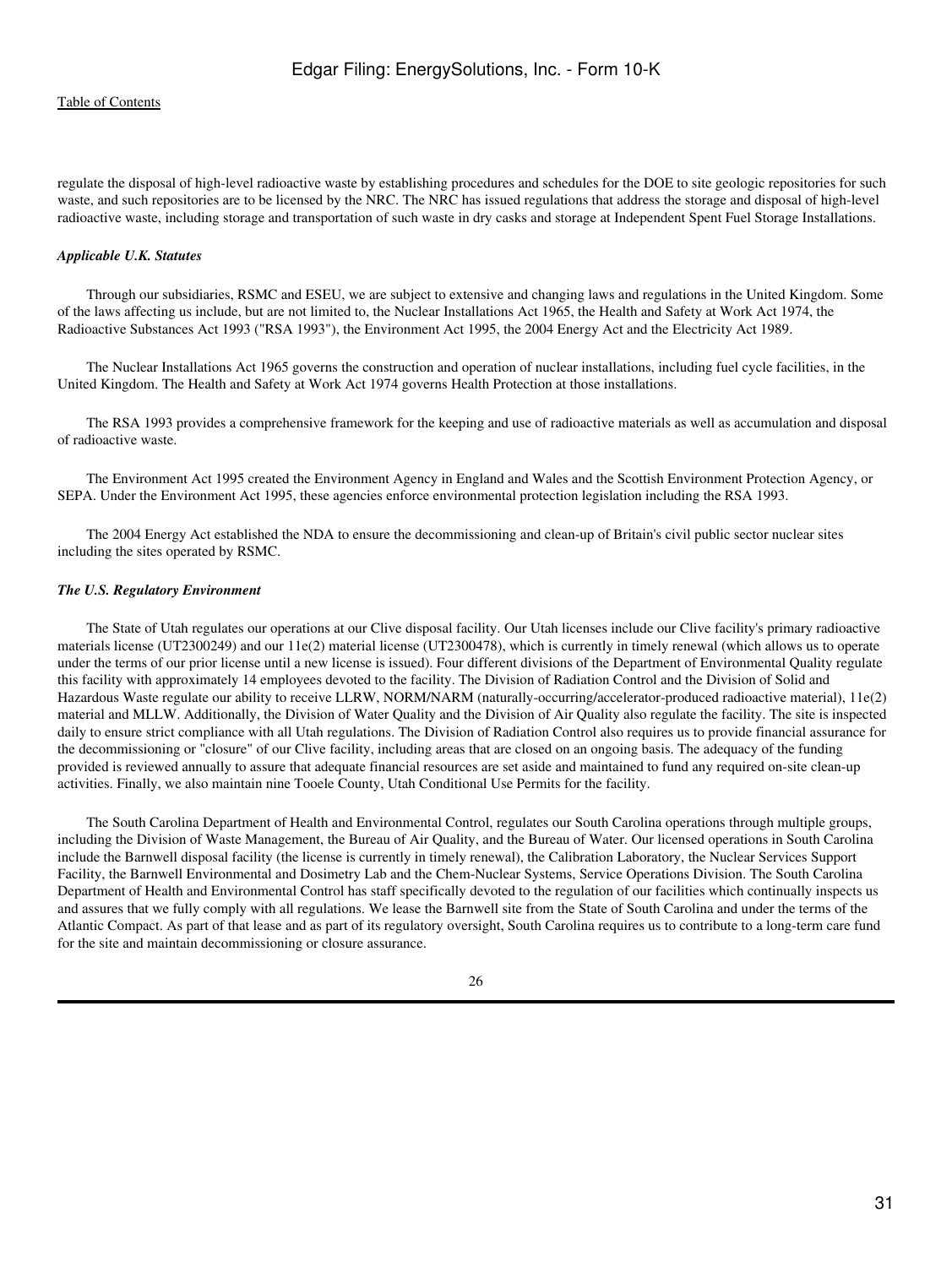The Tennessee Department of Environment and Conservation ("TN DEC"), regulates our Tennessee operations. Multiple groups within the TN DEC regulate our operations including the Division of Radiological Health, the Division of Solid Waste Management and the Division of Water Pollution Control. The TN DEC has staff that continually oversees our facilities and also requires each facility to provide decommissioning assurance. Several of our Tennessee licenses are currently in timely renewal.

 When we engage in the transportation of hazardous/radioactive materials, we are subject to the requirements of the Hazardous Materials Transportation Act, as amended by the Hazardous Materials Transportation Uniform Safety Act of 1990. Pursuant to these statutes, the United States Department of Transportation regulates the transportation of hazardous materials in commerce. Our wholly-owned subsidiary, Hittman, is our primary shipping operation. Shippers and carriers of radioactive materials must comply with both the general requirements for hazardous materials transportation and with specific requirements for the transportation of radioactive materials. Many states also regulate our shipping business including California, Colorado, Florida, Georgia, Idaho, Massachusetts, New Jersey, New York, Oregon and Pennsylvania.

We are also regulated by the federal government including by the NRC and EPA. The NRC regulates us regarding the certification of casks used to transport waste and regarding operations in non-Agreement States. We have multiple current Certificates of Compliance, which allow us to manufacture and sell radioactive material packages for the storage and transportation of radioactive material, including dry casks for spent nuclear fuel. These Certificates of Compliance permit the use of these packages by third parties as well as for our own transportation needs. The NRC requires us to maintain a Quality Assurance program associated with these Certificates of Compliance. Furthermore, the NRC regulates several nuclear materials licenses which facilitate our work at worksites other than those located in South Carolina, Tennessee or Utah. These licenses do not have any decommissioning requirements.

 To the extent we engage in the storage, processing, or disposal of mixed waste, the radioactive components of the mixed waste are subject to NRC regulations promulgated under the AEA. The EPA, under RCRA, regulates the hazardous components of the waste. To the extent that these regulations have been delegated to the states, the states may also regulate mixed waste.

 Under RCRA, wastes are classified as hazardous either because they are specifically listed as hazardous or because they display certain hazardous characteristics. Under current regulations, waste residues derived from listed hazardous wastes are considered hazardous wastes unless they are delisted through a formal rulemaking process that may last a few months to several years. For this reason, waste residue that is generated by the treatment of listed hazardous wastes, including waste treated with our vitrification technologies, may be considered a hazardous waste without regard to the fact that this waste residue may be environmentally benign. Full RCRA regulation would apply to the subsequent management of this waste residue, including the prohibition against land disposal without treatment in compliance with best demonstrated available technology treatment standards. In some cases, there is no current technology to treat mixed wastes, although EPA policy places these wastes on a low enforcement priority. Our ownership and operation of treatment facilities exposes us to potential liability for clean-up of releases of hazardous wastes under RCRA.

 Operators of hazardous waste treatment, storage and disposal facilities are required to obtain RCRA Part-B permits from the EPA or from states authorized to implement the RCRA program. We have developed procedures to ensure compliance with RCRA permit provisions at our Bear Creek facility, including procedures for ensuring appropriate waste acceptance and scheduling, waste tracking, manifesting and reporting and employee training.

 CERCLA effectively imposes strict, joint and several retroactive liabilities upon owners or operators of facilities where a release of hazardous substances occurred, the parties who generated the

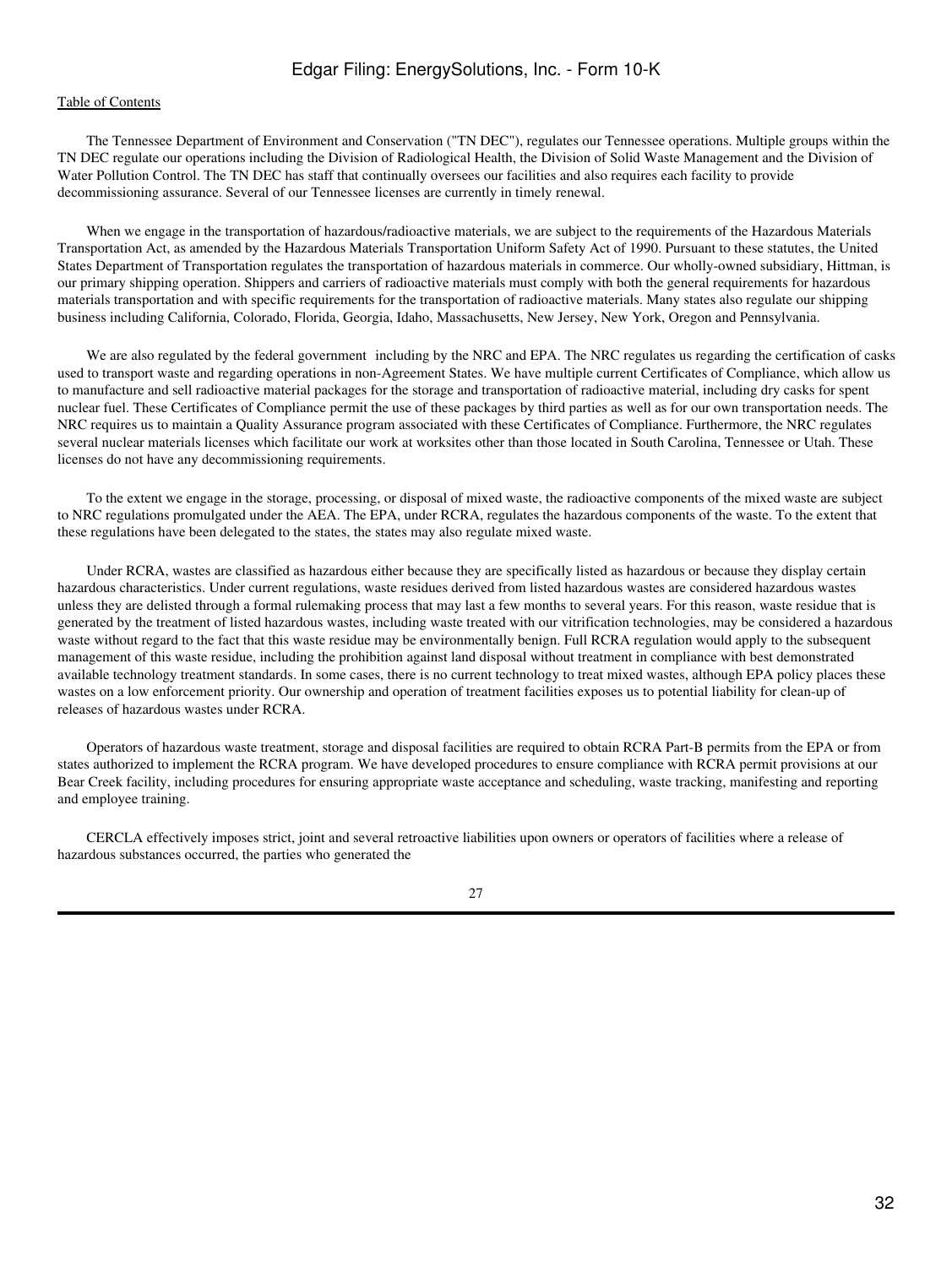hazardous substances released at the facilities and parties who arranged for the transportation of hazardous substances to these facilities.

 Because we own and operate vitrification, storage, incineration and metal processing facilities, we are exposed to potential liability under CERCLA for releases of hazardous substances into the environment at those sites. If we use off-site storage or disposal facilities for final disposition of the glass and other residues from our vitrification, incineration and other treatment processes, or other hazardous substances relating to our operations, we may be subject to clean-up liability under CERCLA, and we could incur liability as a generator of these materials or by virtue of having arranged for their transportation and disposal to such facilities. We have designed our processes to minimize the potential for release of hazardous substances into the environment. In addition, we have developed plans to manage and minimize the risk of CERCLA or RCRA liability by training operators, using operational controls and structuring our relationships with the entities responsible for the handling of waste materials and by-products.

 Certain of our facilities are required to maintain permits under the Clean Water Act, the Clean Air Act and corresponding state statutes. The necessity to obtain such permits depends upon the facility's location and the expected emissions from the facility. A state may require additional state licenses or approvals. Further, many of the federal regulatory authorities described in this section have been delegated to state agencies; accordingly, we hold the required licenses, permits and other approvals from numerous states.

 We believe that our treatment systems effectively trap particulates and prevent hazardous emissions from being released into the air, the release of which would violate the Clean Air Act. However, our compliance with the Clean Air Act may require additional emission controls and restrictions on materials stored, used and incinerated at existing or proposed facilities in the future.

 Many of the government agencies overseeing our operations require us to regularly monitor the impacts of our operations on the environment, and to periodically report the results of such monitoring. The costs associated with required monitoring activities have not been, and are not expected to be, material. In complying with existing environmental regulations in past years, we have not incurred material capital expenditures. We do not expect to incur material capital expenditures in future periods. However, we could be required to remediate any adverse environmental conditions discovered in the future which may require material expenditures.

 OSHA provides for the establishment of standards governing workplace safety and health requirements, including setting permissible exposure levels for hazardous chemicals that may be present in mixed wastes. We must follow OSHA standards, including the preparation of material safety data sheets, hazardous response training and process safety management, as well as various record- keeping disclosure and procedural requirements. The NRC also has set regulatory standards for worker protection and public exposure to radioactive materials or wastes that we adhere to. See the discussion in "Item 1. Business Safety" above.

### *The U.K. Regulatory Environment*

 Through our U.K. subsidiaries, we hold contracts and licenses to operate and decommission 22 reactors at 10 of the NDA sites in the United Kingdom. Four of these reactors are operating and 18 are in various stages of decommissioning. Approximately 3,000 employees in the United Kingdom operate these sites and are subject to the U.K. regulatory environment. We also have other operations in the United Kingdom that are also subject to this regulatory environment.

 The Health and Safety Executive ("HSE"), is responsible for licensing nuclear installations. The HM Nuclear Installations Inspectorate ("NII"), which is part of the Nuclear Directorate of the HSE, ensures that nuclear installations comply with all statutory safety requirements. The NII staff regularly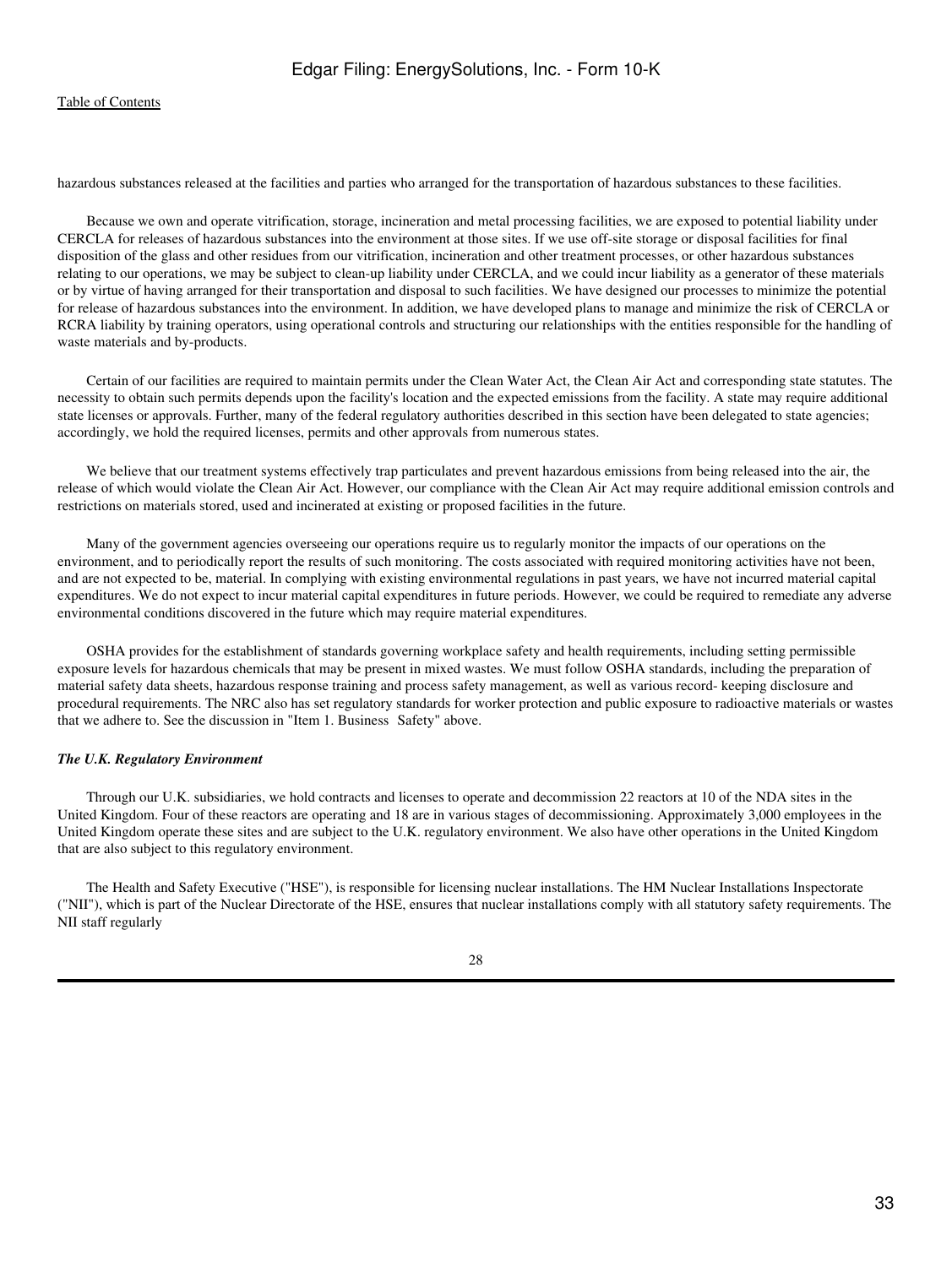inspects our facilities to confirm that the relevant licensing requirements are met throughout the life of the facility, including decommissioning.

 The Environment Agency in England and Wales and the Scottish Environmental Protection Agency ("SEPA") in Scotland have extensive powers and statutory duties to improve and protect the environment across England, Wales and Scotland. The Environmental Protection Directorate of the Environmental Agency regularly inspects and regulates our facilities in England and Wales to confirm compliance with regulations regarding radioactive substances, integrated pollution control, waste regulation and water quality. SEPA fulfills a similar function in Scotland. Memoranda of Understanding between the Environment Agency/SEPA and the HSE facilitate effective coordination between the multiple agencies regarding overlapping functions.

 Under the Energy Act 2004, the NDA was given responsibility for the operation, clean-up and decommissioning of 20 civic public sector nuclear sites, including reactor facilities used for the storage, disposal or treatment of hazardous material. We are operating or decommissioning reactors for the NDA at 10 of these sites. Accordingly, we serve as a prime contractor for the NDA.

### **Financial Information About Business Segments and Foreign and Domestic Operations**

 For financial information relating to (a) each of our business segments and (b) our foreign and domestic sales, transfers between geographic areas, net income and identifiable assets, see Note 15 to our consolidated financial statements included within this Report.

### **General Development of Our Business**

 The Company was initially formed as Envirocare of Utah, Inc. in 1988 to operate a disposal facility for mixed waste, uranium mill tailings and Class A low-level radioactive waste in Clive, Utah. In January 2005, the Company converted to a limited liability company, Envirocare of Utah, LLC ("Envirocare"). Immediately thereafter, the sole member of Envirocare sold all of its member interest to ENV Holdings LLC. In 2006, we changed our name from Envirocare of Utah, LLC to Energy*Solutions*, LLC. Since 2005, we have expanded and diversified our operations through a series of strategic acquisitions, including the decontamination and decommissioning division of Scientech, LLC in October 2005, BNG America, LLC in February 2006, Duratek, Inc. in June 2006, ESEU Services Limited (formerly Safeguard) in December 2006, Parallax, Inc. in January 2007, Reactor Sites Management Company Limited in June 2007, NUKEM Corporation in July 2007, and Monserco Limited in December 2007.

 On November 20, 2007, the date of the completion of our initial public offering, we completed our conversion to a corporate structure whereby Energy*Solutions*, LLC converted to Energy*Solutions*, Inc. Energy*Solutions*, Inc. is now organized and existing under the General Corporation Law of the State of Delaware.

 On July 30, 2008, we completed a secondary offering of 35 million shares of common stock offered by ENV Holdings, previously our majority shareholder, as selling shareholder. The underwriters of the offering subsequently exercised their over-allotment option and purchased 5.25 million additional shares of our common stock from ENV Holdings. Following completion of the offering, ENV Holdings owned approximately 16.7% of our outstanding shares of common stock.

 On February 13, 2009, ENV Holdings completed a distribution of all of our shares to its members on a pro rata basis for no consideration. As a result, ENV Holdings is no longer the beneficial owner, directly or indirectly, of any shares of our common stock.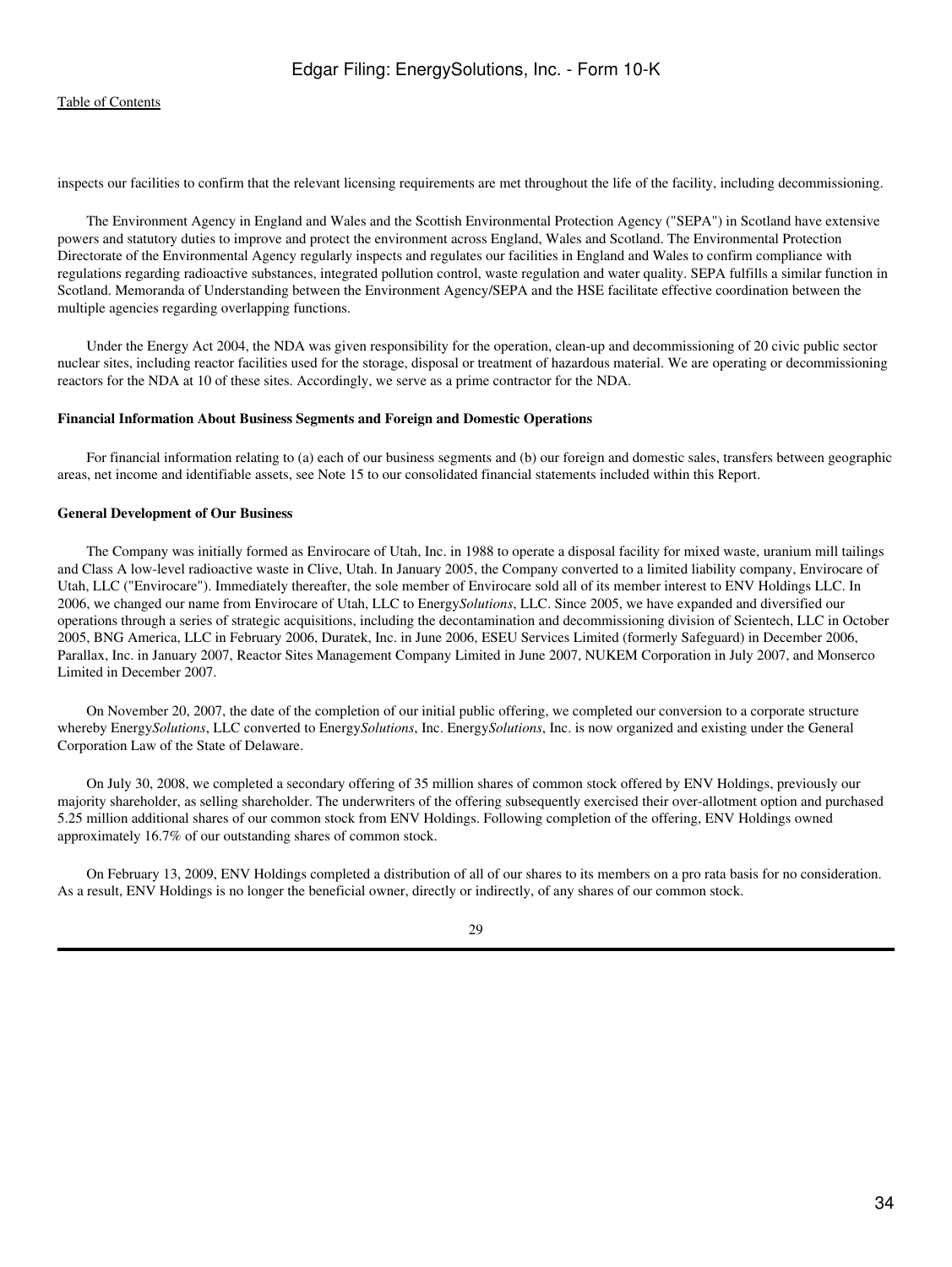## **Available Information**

 We file annual, quarterly and current reports and other information with the SEC. These materials can be inspected and copied at the SEC's Public Reference Room at 100 F Street, NE., Washington, D.C. 20549. Copies of these materials may also be obtained by mail at prescribed rates from the SEC's Public Reference Room at the above address. Information about the Public Reference Room can be obtained by calling the SEC at 1-800-SEC-0330. The SEC also maintains an Internet site that contains reports, proxy and information statements, and other information regarding issuers that file electronically with the SEC. The address of the SEC's Internet site is *www.sec.gov*.

 We make available, free of charge, on our Internet website, located at *www.energysolutions.com*, our most recent Annual Report on Form 10-K, our most recent Quarterly Report on Form 10-Q, any current reports on Form 8-K filed since our most recent Annual Report on Form 10-K, and any amendments to such reports as soon as reasonably practicable following the electronic filing of such report with the SEC. Such reports can be found under "SEC Filings" in the "Investor Relations" tab. In addition, we provide electronic or paper copies of our filings free of charge upon request.

## <span id="page-34-0"></span> **Item 1A. Risk Factors.**

*You should carefully consider the following factors and other information contained in this Form 10-K before deciding to invest in our common stock.*

## *We and our customers operate in a highly regulated industry that requires us and them to obtain, and to comply with, national, state and local government permits and approvals.*

 We and our customers operate in a highly regulated environment. Our facilities are required to obtain, and to comply with, national, state and local government permits and approvals. Any of these permits or approvals may be subject to denial, revocation or modification under various circumstances. Failure to obtain or comply with the conditions of permits or approvals may adversely affect our operations by temporarily suspending our activities or curtailing our work and may subject us to penalties and other sanctions. Although existing licenses are routinely renewed by various regulators, renewal could be denied or jeopardized by various factors, including:

failure to provide adequate financial assurance for decommissioning or closure;

failure to comply with environmental and safety laws and regulations or permit conditions;

local community, political or other opposition;

executive action; and

legislative action.

 In addition, if new environmental legislation or regulations are enacted or existing laws or regulations are amended or are interpreted or enforced differently, we or our customers may be required to obtain additional operating permits or approvals. Changes in requirements imposed by our environmental or other permits may lead us to incur additional expenses by requiring us to change or improve our waste management technologies and services to achieve and maintain compliance. We may be unable to meet all potential regulatory changes.

## *We and our customers operate in a politically sensitive environment, and the public perception of nuclear power and radioactive materials can affect our customers and us.*

 We and our customers operate in a politically sensitive environment. The risks associated with radioactive materials and the public perception of those risks can affect our business. Various public interest groups and political representatives frequently oppose the operation of processing and disposal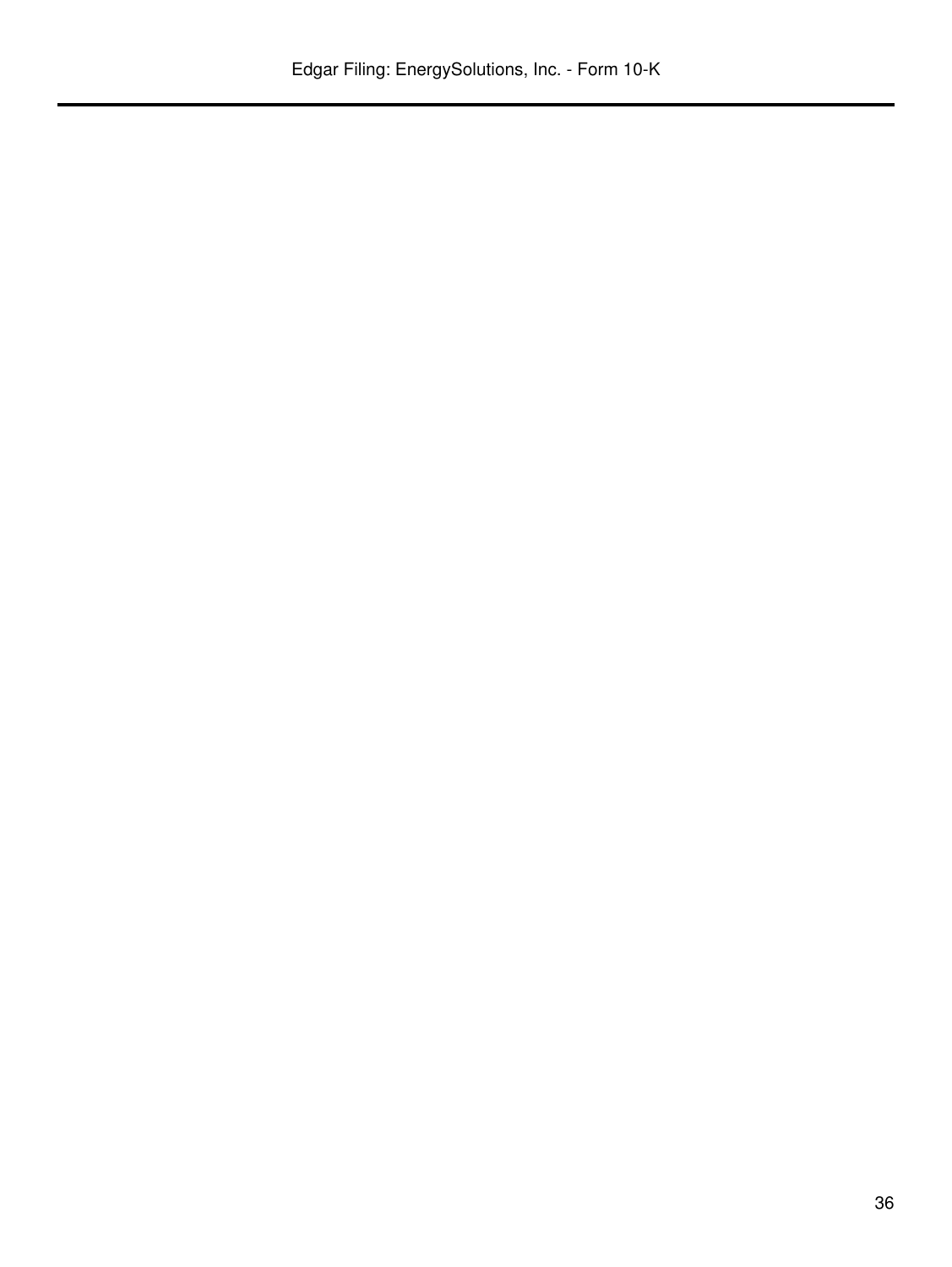sites for radioactive materials such as our Barnwell, South Carolina, Oak Ridge, Tennessee and Clive, Utah facilities. For example, public interest groups and the former governor of Utah have made public statements regarding their desire to limit the source and volume of radioactive materials that we process and dispose at our Clive facility. Representatives in Congress have introduced legislation to ban the importation of foreign waste, and public interest groups have argued for a moratorium or imposition of other restrictions on disposal of depleted uranium at our Clive facility. Depleted uranium is Class A waste that has been disposed at our Clive facility. The NRC has announced that it is undertaking a limited rulemaking to require the preparation of a site-specific analysis at sites that dispose of significant quantities of depleted uranium. Although preliminary NRC analyses indicate that our Clive facility will continue to be suitable for the disposal of depleted uranium, preparation of the site-specific analysis or other restrictions imposed in the interim could result in a delay or changes in how we dispose of depleted uranium at our Clive facility, which could adversely affect our business. If any regulatory, environmental or legislative efforts to limit or delay our operations at our current or future facilities were successful, then our business would be adversely affected.

 Opposition by third parties to particular projects can delay or prohibit the construction of new nuclear power plants and can limit the operation of nuclear reactors or the handling and disposal of radioactive materials. Adverse public reaction to developments in the use of nuclear power or the disposal of radioactive materials, including any high profile incident involving the discharge of radioactive materials, could directly affect our customers and indirectly affect our business. In the past, adverse public reaction, increased regulatory scrutiny and litigation have contributed to extended construction periods for new nuclear reactors, sometimes extending construction schedules by decades or more, contributing to the result that no new reactor has been ordered since the 1970s. Adverse public reaction also could lead to increased regulation or outright prohibition, limitations on the activities of our customers, more onerous operating requirements or other conditions that could have a material adverse impact on our customers and our business.

 In addition, we may seek to address public and political opposition to our business activities through voluntary limitations on our operations. For example, as part of our response to public statements made by public interest groups and the former governor of Utah regarding their desire to limit the source and volume of radioactive materials that we process and dispose at our Clive facility, we voluntarily agreed with the former governor to withdraw a request for a license amendment to increase our capacity at our Clive facility. We are also experiencing both local and national expressions of opposition to the importation of LLRW from international sources, including opposition articulated in U.S. congressional proposals and from the Northwest Compact. The Northwest Compact, which consists of Alaska, Hawaii, Idaho, Montana, Oregon, Utah, Washington, and Wyoming, was created pursuant to a federal statute that enables states to enter into interstate compacts for the purposes of managing LLRW. In response to this opposition, we have volunteered to limit the amount of foreign LLRW accepted at our Clive facility to a maximum of 5% of the total remaining facility capacity. We also filed a declaratory judgment action in the U.S. District Court in Utah seeking an order that the Northwest Compact does not have jurisdictional or regulatory authority over our Clive facility and that the Northwest Compact may not discriminate between domestic and foreign materials. See the discussion under "Legal Proceedings" for the current status of this litigation. Our actions to diffuse public and political opposition to our business can divert time and resources away from our core business operations and strategies, and may not have the consequences we intended. For instance, a ruling clarifying that Clive is not subject to the Northwest Compact may result in the proposal and/or passage of additional legislation or regulations governing our operations at Clive. Failure to achieve the intended results of our actions may have a material adverse effect on our business, financial condition and results of operations.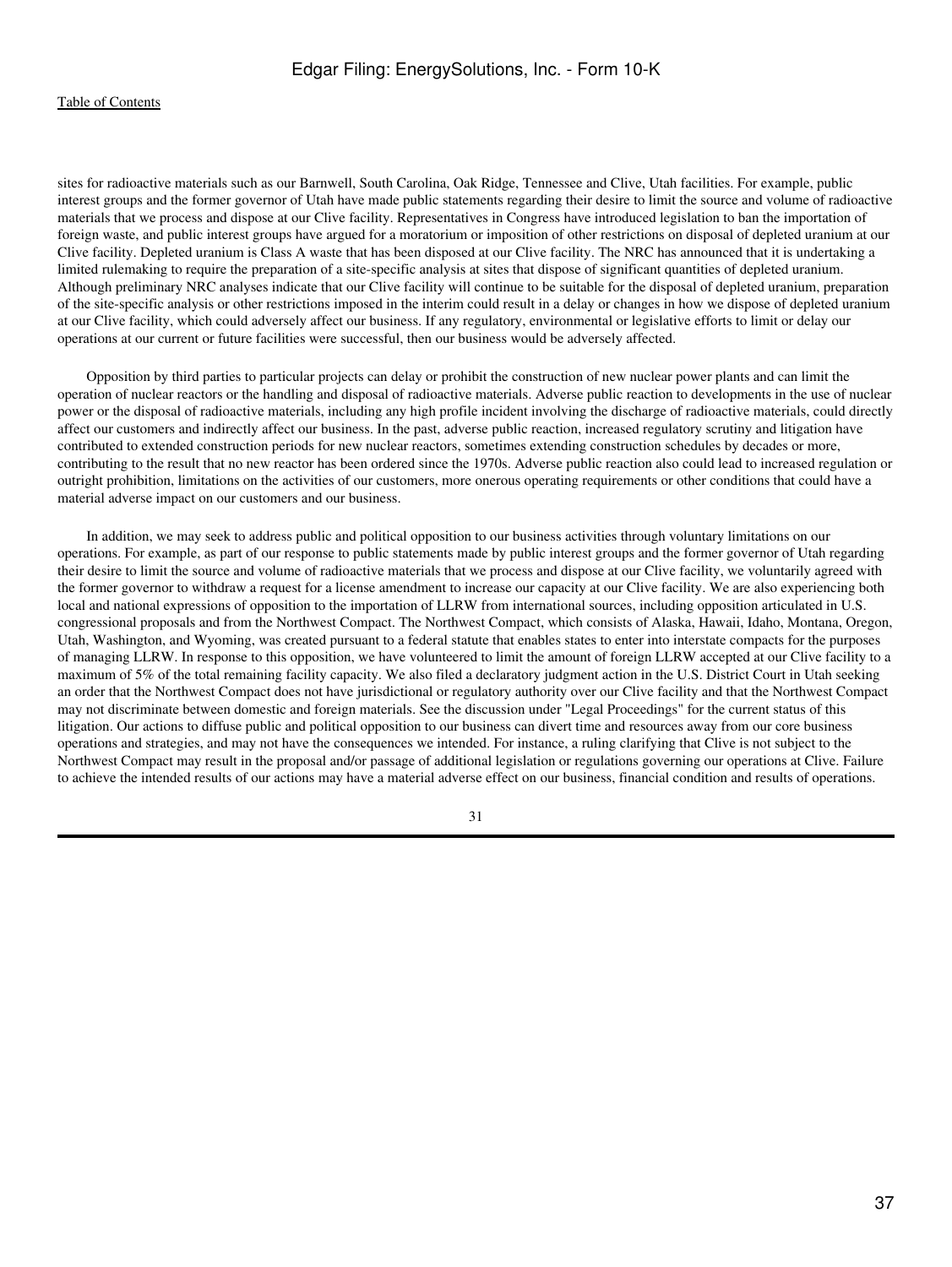#### *Our business depends on the continued operation of, and adequate capacity at, our Clive, Utah facility.*

 Our disposal facility in Clive, Utah is a strategic asset and is vital to our business. This facility is the largest privately owned commercial facility for the disposal of LLRW in the United States, and contributed 7.8% and 7.7% of our revenues for the years ended December 31, 2009 and 2008, respectively. Because of the greater profitability of the Clive facility in comparison with the rest of our business, a loss of revenue from Clive would have a disproportionate impact on our gross profit and gross margin. The Clive facility is subject to the normal hazards of operating any disposal facility, including accidents and natural disasters. In addition, access to the facility is limited, and any interruption in rail or other transportation services to and from the facility will affect our ability to operate the facility. Our Clive facility is highly regulated and subject to extensive licensing and permitting requirements and continuous air and ground water monitoring. Changes in federal, state or local regulations, including changes in the interpretation of those regulations, including regulations addressing the disposition of depleted uranium and the importation of foreign waste, can affect our ability to operate the facility. Depleted uranium is Class A waste that has been disposed at our Clive facility. The NRC has announced that it is undertaking a limited rulemaking to require a site-specific analysis at sites that dispose of significant quantities of depleted uranium. Although preliminary NRC analyses indicate that our Clive facility will continue to be suitable for the disposal of depleted uranium, the site-specific analysis or restrictions imposed in the interim could result in a delay or changes in how we dispose of depleted uranium at our Clive facility, which could adversely affect our business. The governor of Utah recently announced he had reached an agreement with the DOE not to ship any additional depleted uranium from the Savannah River site to the Clive facility until a site-specific assessment of the Clive facility can be completed. These and other actions by states or the federal government may affect the operation, capacity, expansion or extension of the Clive facility. The Northwest Compact also has asserted it has authority over our Clive facility and is seeking to restrict our ability to import foreign LLRW for disposal at the facility, and federal legislation has been introduced to prohibit the importation of foreign LLRW waste. Any of the foregoing actions may hinder, delay or stop shipments to the facility, which could seriously impair our ability to execute disposal projects and significantly reduce future revenues.

We believe that we have sufficient capacity for more than 30 years of operations based on our estimate of future disposal volumes, our ability to optimize disposal capacity utilization and our assumption that we will obtain a license amendment to convert a disposal cell originally intended for 11e(2) material waste to Class A LLRW. The license amendment would increase our capacity for Class A LLRW disposal by 95 million cubic feet to approximately 148 million cubic feet. If we are unable to obtain the license amendment, our projected capacity to dispose of Class A LLRW would be materially reduced. If future disposal volumes increase beyond our expectations or if our other assumptions prove to be incorrect, then the remaining capacity at Clive would be exhausted more quickly than projected. Any interruption in our operation of the Clive facility or decrease in the effective capacity of the facility would adversely affect our business, and any prolonged disruption in the operation of the facility or reduction in the capacity or useful life of the facility would have a material adverse effect on our business, financial condition and results of operations.

# *Our quarterly operating results may fluctuate significantly and may not meet our financial guidance or published analyst forecasts, which could have a negative effect on the price of our common stock.*

 Our quarterly operating results may fluctuate significantly because of a number of factors, many of which are outside our control, including:

> the seasonality of our contracts, the spending cycle of our government customers and the spending patterns of our commercial customers;

the number and significance of projects commenced and completed during a quarter;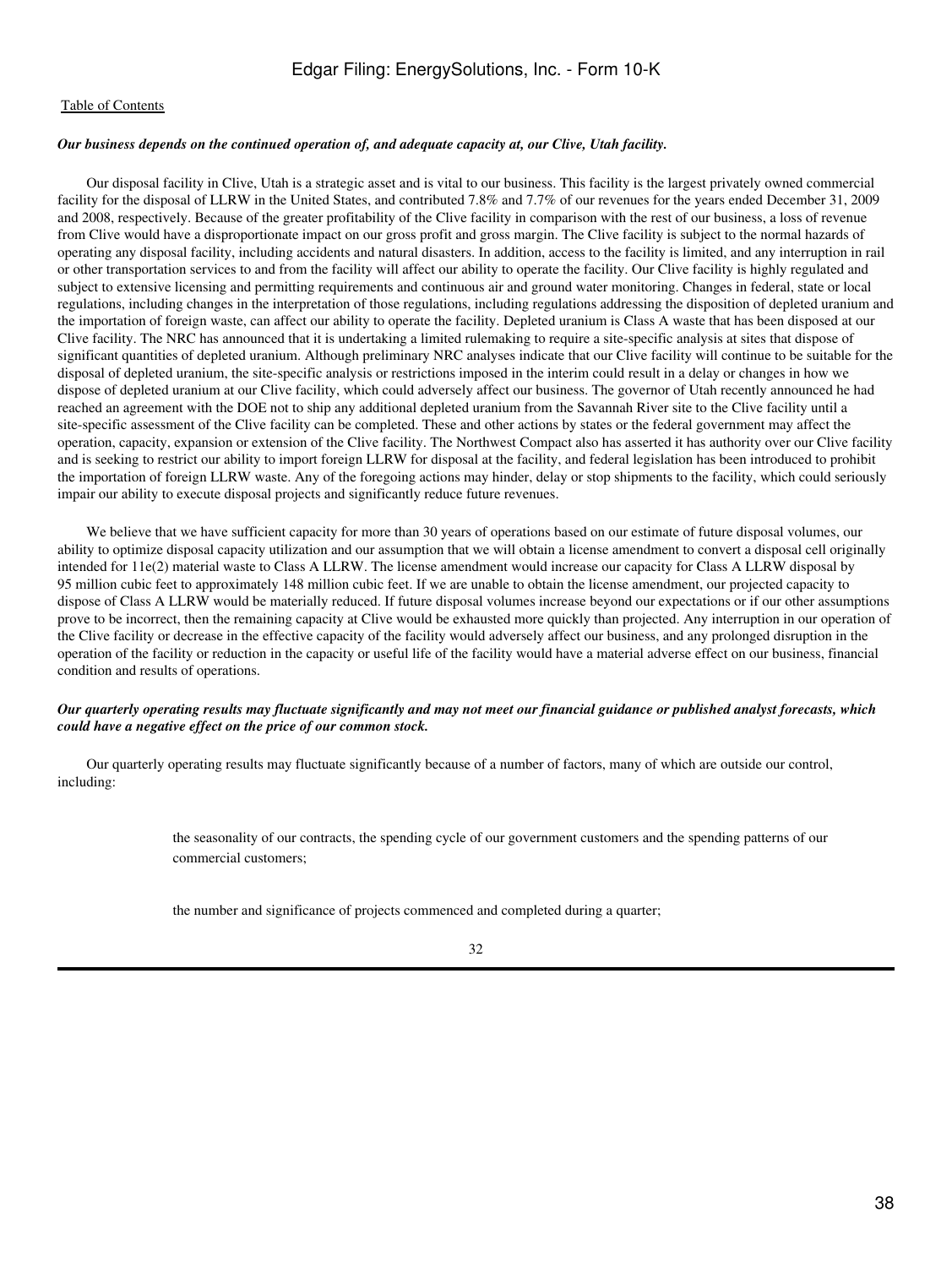### [Table of Contents](#page-2-0)

uncertainty in timing for receiving government contract awards;

our contract with the NDA, under which we generally recognize most efficiency fees in the first and fourth calendar quarter of each year;

unanticipated changes in contract performance, particularly with contracts that have funding limits;

the timing of resolutions of change orders, requests for equitable adjustments and other contract adjustments;

decisions by customers to terminate our contracts;

delays incurred in connection with a project;

seasonal variations in shipments of radioactive materials;

weather conditions that delay work at project sites;

the timing of expenses incurred in connection with acquisitions or other corporate initiatives;

staff levels and utilization rates;

changes in the prices of services offered by our competitors; and

general economic or political conditions.

 Fluctuations in quarterly results, lower than anticipated revenues or our failure to meet financial guidance or published analysts' forecasts, could have a negative effect on the price of our common stock.

#### *Our international operations involve risks that could have a material adverse effect on our results of operations.*

 For the year ended December 31, 2009 we derived 60.8% and 26.0% of our revenues and segment operating income, respectively, and for the year ended December 31, 2008, we derived 65.1% and 28.3% of our revenues and operating income, respectively, from our operations outside of North America. Our business is dependent on the success of our international operations, and we expect that our international operations will continue to account for a significant portion of our total revenues. In addition to risks applicable to our business generally, our international operations are subject to a variety of heightened or distinct risks, including:

> recessions or inflationary trends in foreign economies and the impact on government funding and our costs of doing business in those countries;

difficulties in staffing and managing foreign operations;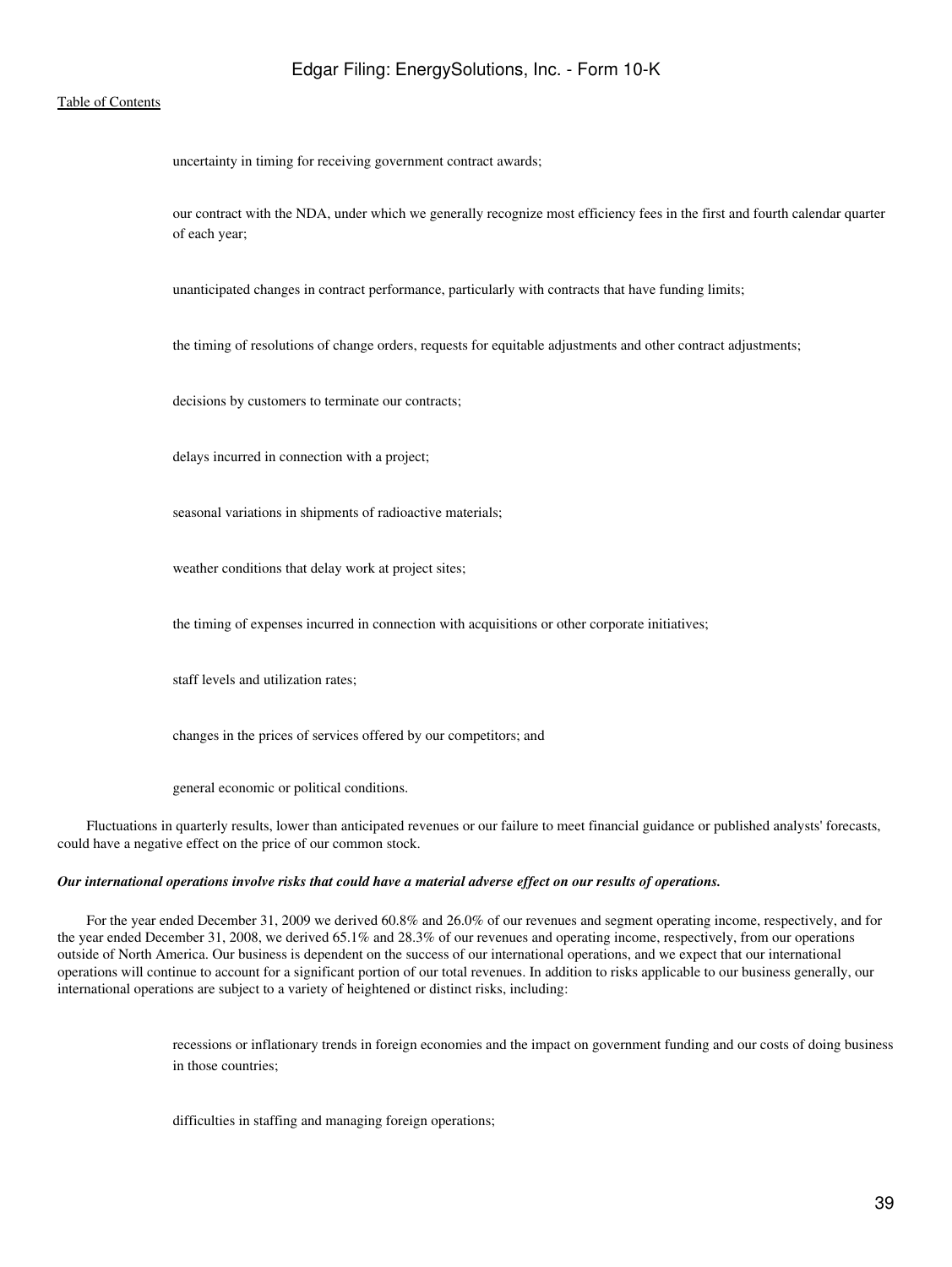changes in regulatory requirements;

foreign currency fluctuations;

the adoption of new, and the expansion of existing, trade restrictions;

acts of war and terrorism;

the ability to finance efficiently our foreign operations;

social, political and economic instability;

increases in taxes;

limitations on the ability to repatriate foreign earnings; and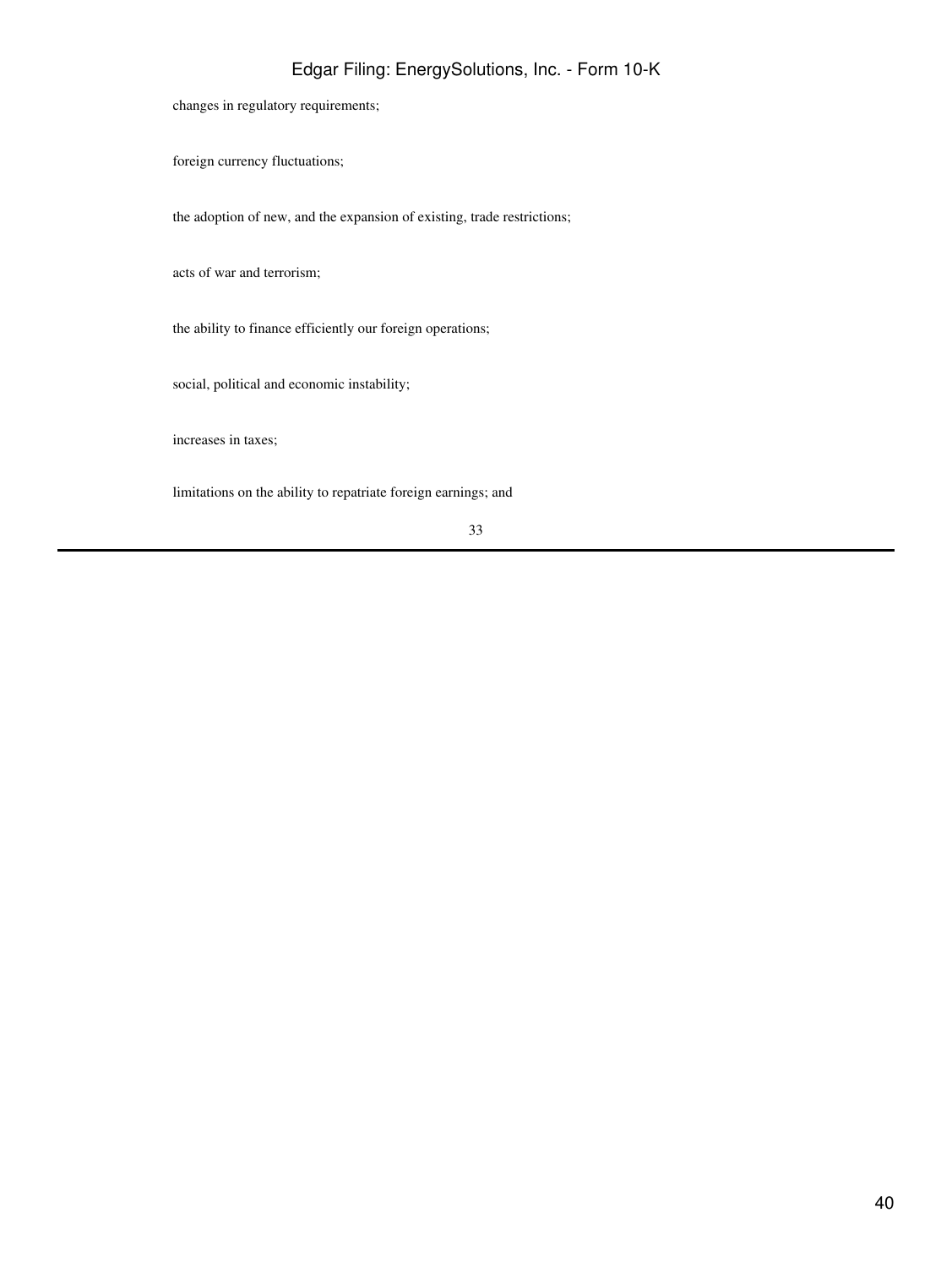natural disasters or other crises.

#### *Changes in existing environmental and other laws, regulations and programs could harm our business.*

 A significant amount of our business of processing and disposing of radioactive materials derives directly or indirectly from existing national and state laws, regulations and programs related to pollution and environmental protection. National, state and local environmental legislation and regulations require substantial expenditures and impose liabilities for noncompliance. Accordingly, a real or perceived relaxation or repeal of these laws and regulations, or changes in government policies regarding the funding, implementation or enforcement of these programs, could result in a material decline in demand for nuclear services. The ultimate impact of any changes will depend upon a number of factors, including the overall strength of the economy and the industry's views on the cost-effectiveness of remedies available under the changed laws and regulations.

 Our operations are subject to taxation by the U.S. and U.K. governments, the State of Utah, Tooele County and other governmental entities. We currently benefit from net operating loss carryforwards and research and development credits to reduce our overall tax rate. The expiration of the net operating loss carryfowards, our inability to qualify for future tax credits or changes in governing rules and regulations could result in a material increase in our taxes and an increase in our effective tax rate. We may not have the ability to pass on the effect of such increase to our customers and, as a result, our stockholders could bear the burden of any such tax increase. The risk of a material tax increase may be exacerbated by political pressure to limit our operations. See "Risk Factors We and our customers operate in a politically sensitive environment, and the public perception of nuclear power and radioactive materials can affect our customers and us."

 Our facilities are also subject to political actions by government entities which can reduce or completely curtail their operations. For example, the State of South Carolina closed the Barnwell disposal site on July 1, 2008 to customers outside of the Atlantic Compact States of South Carolina, New Jersey and Connecticut. Although the Barnwell closure did not have a significant impact on our revenues or net income, political pressures to reduce or curtail other operations could have a material adverse effect on our results of operations.

### *Our life-of-plant contracts may not remain effective through a nuclear power plant's decontamination and decommissioning.*

 Although our life-of-plant contracts are intended to provide us with revenue streams from the processing and disposal of substantially all LLRW and MLLW generated over the remaining lives of nuclear power plants operated by our commercial power and utility customers, and ultimately waste disposal revenue streams when the plants are shut down, these contracts may not actually remain effective for that entire period. A typical life-of-plant contract may terminate before D&D because the contract may:

have a shorter initial term than the useful life of the plant and the contract may not be extended by the utility;

include a provision that allows the customer to terminate the contract after a certain period of time or upon certain events;

allow for renegotiation of pricing terms if market conditions change; and

allow for renegotiation of pricing terms based on increases in taxes and pass-through or other costs.

 The early termination or renegotiation of a life-of-plant contracts may reduce our revenues and profits. In addition, life-of-plant contracts may expose us to liability in the event that government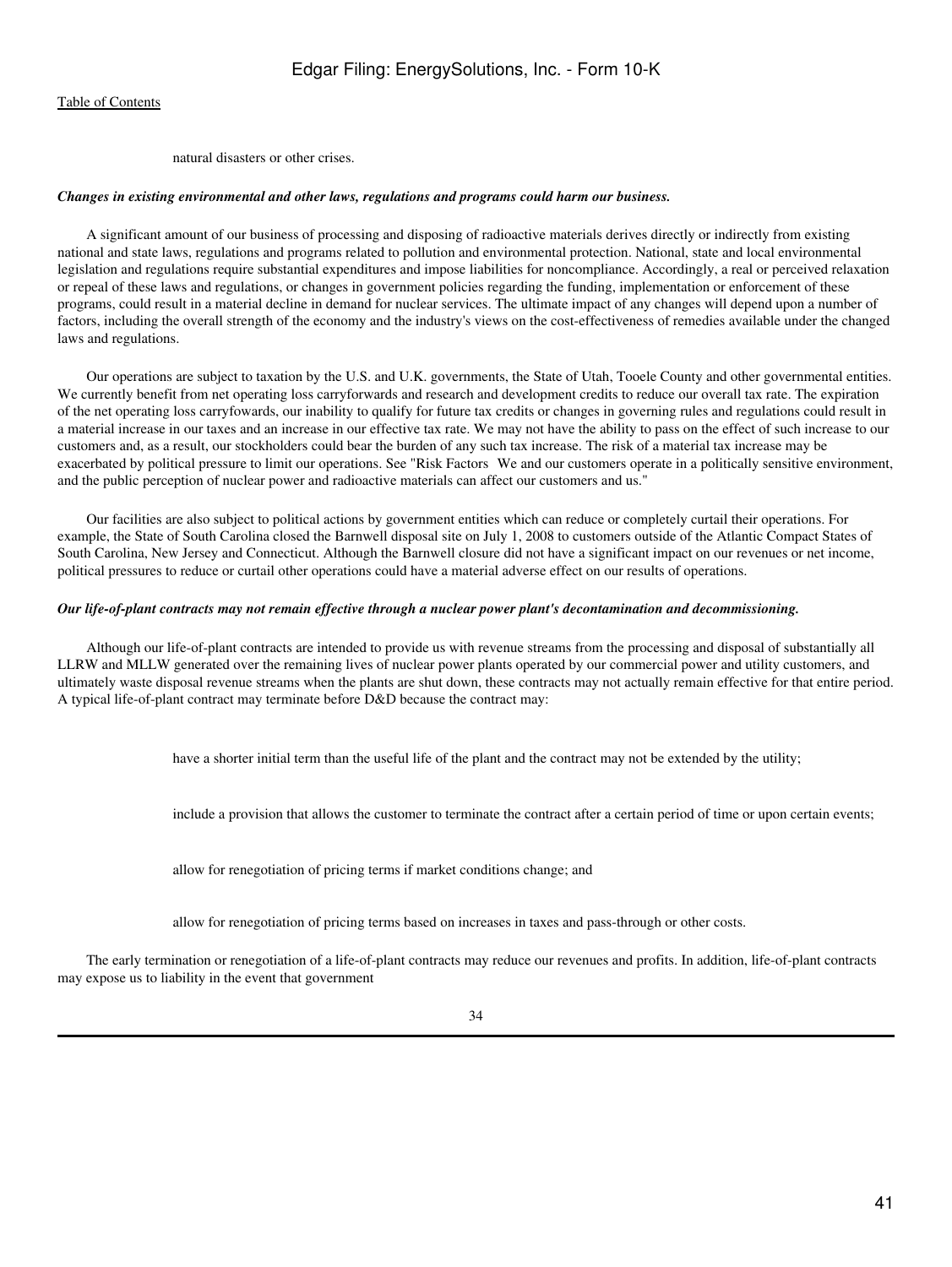# [Table of Contents](#page-2-0)

bodies limit our ability to accept radioactive materials by capping the capacity of one or more of our disposal facilities or taking other actions that prevent us from disposing of LLRW and MLLW at our facilities or substantially increase the cost of doing so.

#### *We may not be successful in winning new business mandates from our government and commercial customers.*

 We must be successful in winning new business mandates from our government and commercial customers to replace revenues from projects that are nearing completion and to increase our revenues. Our business and operating results can be significantly influenced by the size and timing of a single material contract.

 Our business strategy includes bidding on government contracts as a lead prime contractor or in a consortium. We expect to bid on a significant portion of the approximately \$21.3 billion of federal nuclear services contracts that we estimate will be awarded within the next five years. In the past, we have operated primarily as a subcontractor or in a minority position on a prime contractor team. In pursuing a lead prime contractor role, we will be competing directly with a number of large national and regional nuclear services firms that may possess or develop technologies superior to our technologies and have greater financial, management and marketing resources than we do. Many of these companies also have long-established customer relationships and reputations. As a result, we may not be successful in being awarded the lead prime contractor role for any of these contracts.

# *We may fail to win re-bids in the United Kingdom for the Magnox North and Magnox South decommissioning contracts currently held by our subsidiary RSMC.*

 The NDA contracts held by RSMC through its subsidiaries, Magnox North Limited and Magnox South Limited, in relation to the Magnox North sites and the Magnox South sites currently extend through March 31, 2012 and are subject to re-bid by the NDA upon contract expiration. During the contract year ended March 31, 2009, RSMC recognized revenues of \$1.1 billion from these contracts. We expect the competition for these contracts to be intense, and our failure to win the re-bid of either or both contracts would have a material adverse effect on our results of operations. Even if we win the re-bid, the participation of a partner could reduce our profits from these contracts. In addition, any limitations on our ability to import international waste to our Clive facility could reduce one of our competitive advantages in competing for these contracts. See "Risk Factors*We and our customers operate in a politically sensitive environment, and the public perception of nuclear power and radioactive materials can affect our customers and us*."

#### *Investor lawsuits could adversely affect our business and financial position.*

 Two purported class-action lawsuits were filed against us in October 2009. These lawsuits name the Company, current and prior directors of the Company, certain of our officers, the lead underwriters in our initial public offering and the July 2008 registered public offering, and ENV Holdings LLC, our former parent as defendants. Under our organizational documents and contractual agreements, we have indemnification obligations to all of the named defendants. The lawsuits allege that the registration statements and prospectuses for the two offerings contained inaccurate statements of material facts and omitted material information required to be disclosed therein. The lawsuits seek to certify a class consisting of all purchasers of our stock from November 14, 2007 through October 14, 2008. Our stock price varied from approximately \$27.90 to \$5.64 during that period. There may be additional similar lawsuits filed in the near future. If plaintiffs' are successful in certifying a class and establishing the allegations in the lawsuits, it could materially adversely affect our financial condition. Even if we are successful in defending against the allegations of the lawsuits, we may incur significant costs for legal fees and our indemnification obligations to other named defendants. We may also incur increased costs for renewal of our directors and officers' liability insurance. In addition, defense of the lawsuits will involve the commitment of significant Company resources and may demand the time and attention of

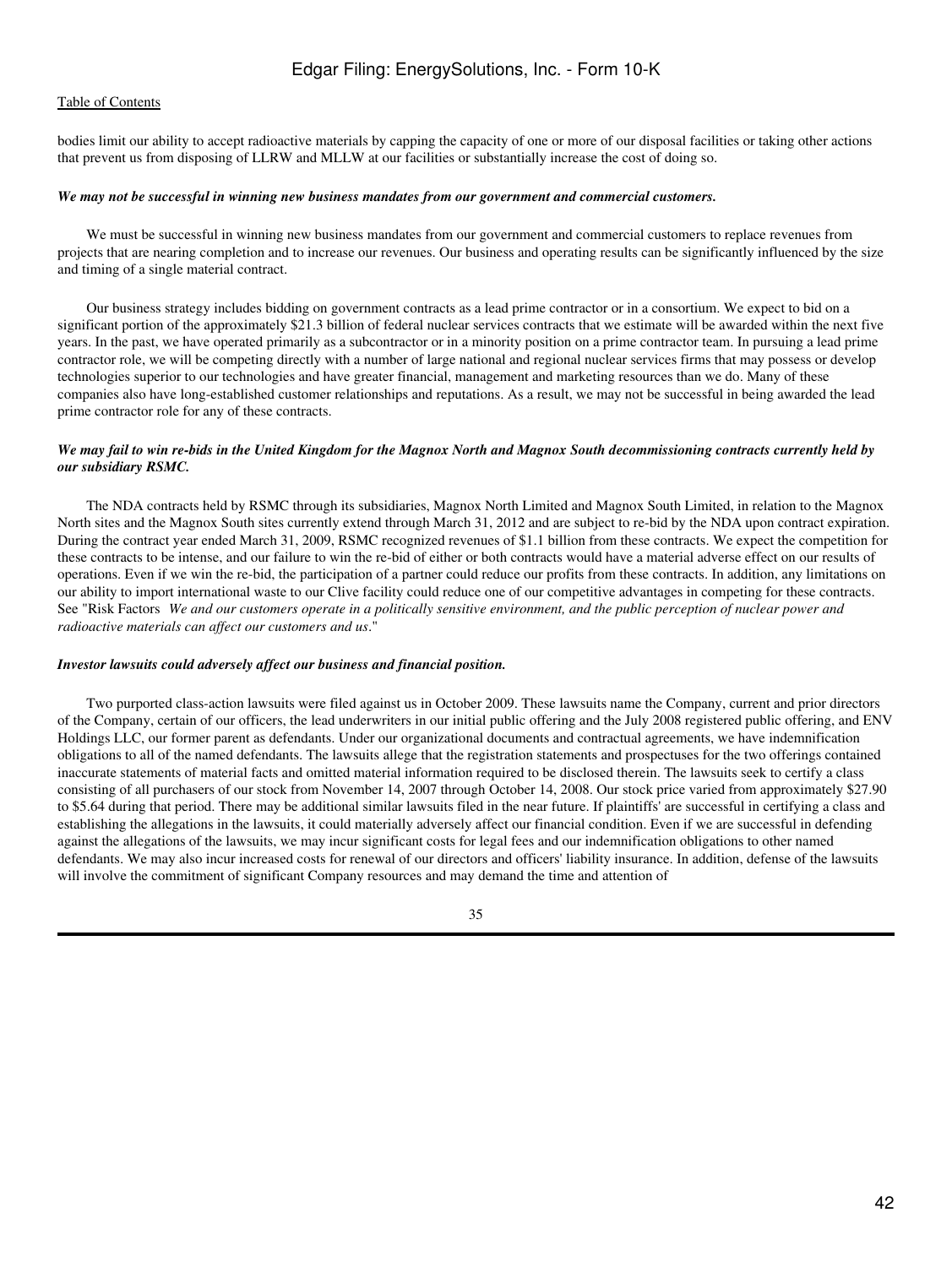our employees, officers and directors, particularly those who are personally named, to the detriment of our business operations.

#### *The loss of one or a few customers or a particular strategic asset could have an adverse effect on us.*

 One or a few government and commercial customers have in the past and may in the future account for a significant portion of our revenues in any one year or over a period of several consecutive years. For example, the NDA accounts for virtually all of our revenue in the International segment (which is our largest segment based on 2009 revenues). For the years ended December 31, 2009 and 2008, respectively, 60.1% and 64.8% of our revenues were from contracts funded by the NDA. In addition, from time to time we typically have contracts with various offices within the DOE, including with the Office of Environmental Management, the Office of Civilian Radioactive Waste Management, the National Nuclear Security Administration and the Office of Nuclear Energy. For the years ended December 31, 2009 and 2008, respectively, 15.8% and 11.2% of our revenues were from contracts funded by the DOE. Our business strategy and hence profitability and operations rely on our ownership of disposal facilities, including in particular our Clive facility. A significant amount of our revenues are derived from large one-time projects. All of the foregoing subjects us to the risk that the loss of a significant customer, the loss of a particular strategic asset or the lack of new job awards for any reason, could have a materially adversely effect on our business and we may be particularly sensitive to significant short-term fluctuations in our revenues and profitability as a result. Because customers generally contract with us for specific projects, we may lose these significant customers from year to year as their projects with us are completed. Our inability to replace this business with other projects could have an adverse effect on our business and results of operations.

#### *We may incur substantial costs and liabilities due to our operation of nuclear power generating facilities.*

 Under our Magnox North and Magnox South agreements we manage 22 nuclear power generating facilities, 4 of which are currently operating, for the NDA. The management and operation of such facilities subjects us to various risks including, among other things, the potential harmful effects on the environment and human health resulting from the operation of nuclear reactors and related facilities and the storage, handling and disposal of radioactive materials and limitations on the amounts of types of insurance commercially available to cover losses that might arise in connection with operating nuclear reactors and related facilities.

 We are required to meet licensing and safety-related requirements imposed by the NDA and other regulatory agencies in the U.K. In the event of non-compliance, the NDA or other regulatory agencies may increase regulatory oversight, impose fines, and/or shut down a facility, depending upon the assessment of the severity of the situation. Revised security and safety requirements promulgated by regulatory agencies could necessitate substantial capital and other expenditures, as well as assessments against us to cover third-party losses.

 If a serious nuclear incident were to occur at one of the nuclear facilities operated by us, such as the release of radioactive materials through a criticality event, or otherwise or the failure to safeguard nuclear materials resulting in, among other things, a terrorist incident or theft of such materials, there could be serious environmental, health and public safety consequences. In addition, such an incident could result in liabilities in excess of our insurance coverage or our ability to pay. Furthermore, a nuclear incident could lead to the termination of our position as the operator of that facility and/or other nuclear facilities and potentially impact other segments of our business. Any nuclear incident due to inadequate safety measures, failure to safeguard nuclear materials, terrorism or otherwise could have a material adverse effect on our results of operations and financial condition.

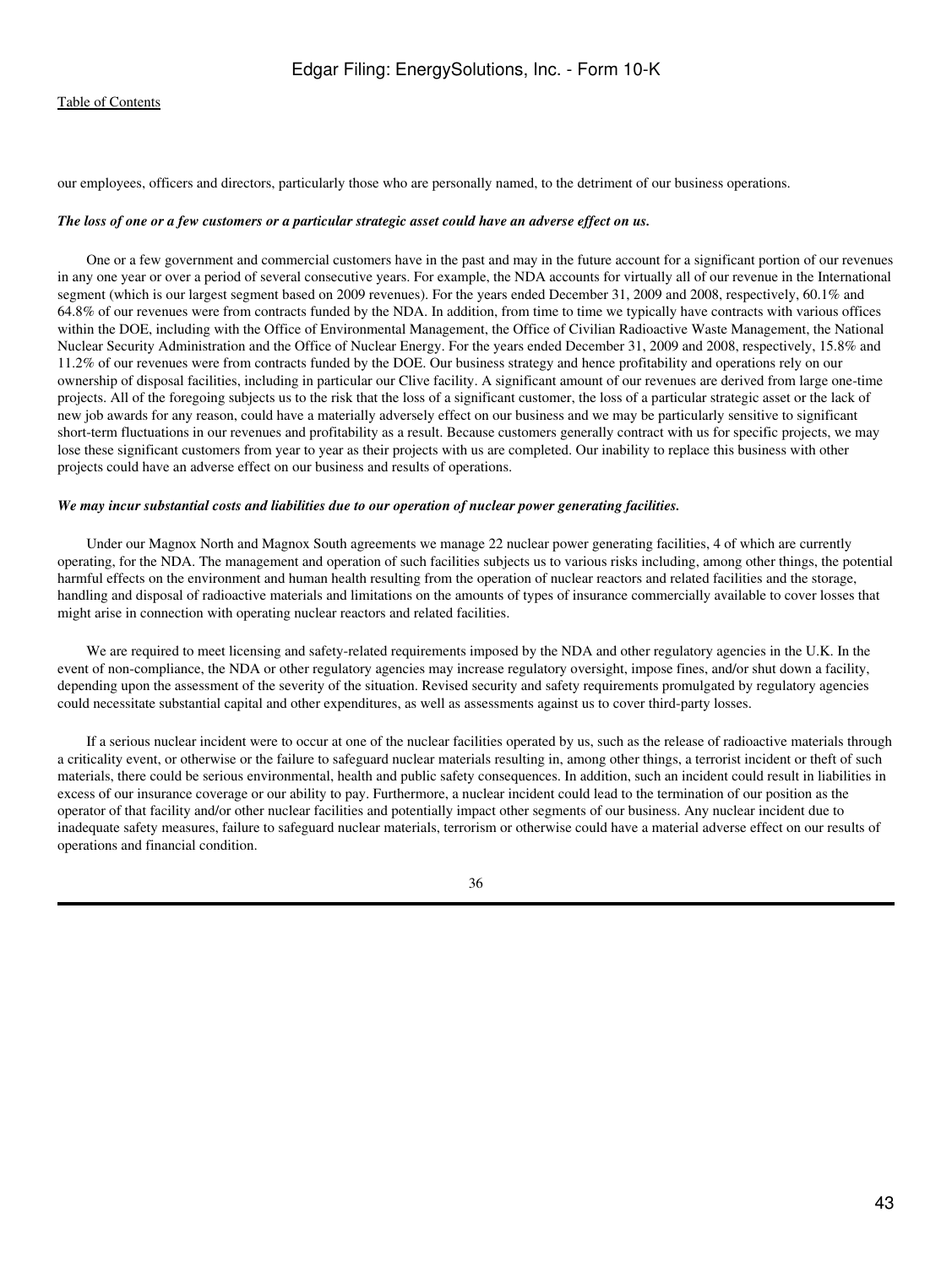#### *The elimination or any modification of the Price-Anderson Act's indemnification authority could harm our business***.**

 In the United States, the Atomic Energy Act of 1954, as amended (the "AEA"), comprehensively regulates the manufacture, use and storage of radioactive materials. Section 170 of the AEA, which is known as the Price-Anderson Act, supports the nuclear services industry by offering broad indemnification to commercial nuclear power plant operators and DOE contractors for liabilities arising out of nuclear incidents at power plants licensed by the NRC and at DOE nuclear facilities. That indemnification protects not only the NRC licensee or DOE prime contractor, but also companies like us that work under contract or subcontract for a licensed power plant or under a DOE prime contract or transporting radioactive material to or from a site. The indemnification authority of the NRC and DOE under the Price-Anderson Act was extended through 2025 by the Energy Policy Act of 2005.

 The Price-Anderson Act's indemnification provisions generally do not apply to our processing and disposal facilities, and do not apply to all liabilities that we might incur while performing services as a contractor for the DOE and the nuclear energy industry. If an incident or evacuation is not covered under Price-Anderson Act indemnification, we could incur substantial losses, regardless of fault, which could have an adverse effect on our results of operations and financial condition. In connection with international transportation of toxic, hazardous and radioactive materials, it is possible for a claim to be asserted which may not fall within the indemnification provided by the Price-Anderson Act. If such indemnification authority is not applicable in the future, we may not be able to obtain commercially adequate insurance on a cost effective basis, or at all, and our business could be adversely affected if the owners and operators of new facilities elect not to retain our services.

#### *Our existing and future customers may reduce or halt their spending on nuclear services from outside vendors, including us.*

 A variety of factors may cause our existing or future customers to reduce or halt their spending on nuclear services from outside vendors, including us. These factors include, but are not limited to:

> accidents, terrorism, natural disasters or other incidents occurring at nuclear facilities or involving shipments of nuclear materials;

disruptions in the nuclear fuel cycle, such as insufficient uranium supply or conversion;

the financial condition and strategy of the owners and operators of nuclear reactors;

civic opposition to or changes in government policies regarding nuclear operations; or

a reduction in demand for nuclear generating capacity.

 These events also could adversely affect us to the extent that they result in the reduction or elimination of contractual requirements, the suspension or reduction of nuclear reactor operations, the reduction of supplies of nuclear raw materials, lower demand for nuclear services, burdensome regulation, disruptions of shipments or production, increased operational costs or difficulties or increased liability for actual or threatened property damage or personal injury.

#### *Economic downturns and reductions in government funding could harm our businesses.*

 Demand for our services has been, and we expect that demand will continue to be, subject to significant fluctuations due to a variety of factors beyond our control, including economic and industry conditions. The stress experienced by global capital markets that began in the second half of 2007 substantially increased during 2008 and has continued throughout 2009. Recently, concerns over inflation, energy costs, geopolitical issues, the availability and cost of credit, the U.S. mortgage market and a depressed real estate market have contributed to increased volatility and diminished expectations for the global economy and expectations of slower global economic growth going forward. These factors, combined with volatile oil prices, low business and consumer confidence and high unemployment, have precipitated an economic recession.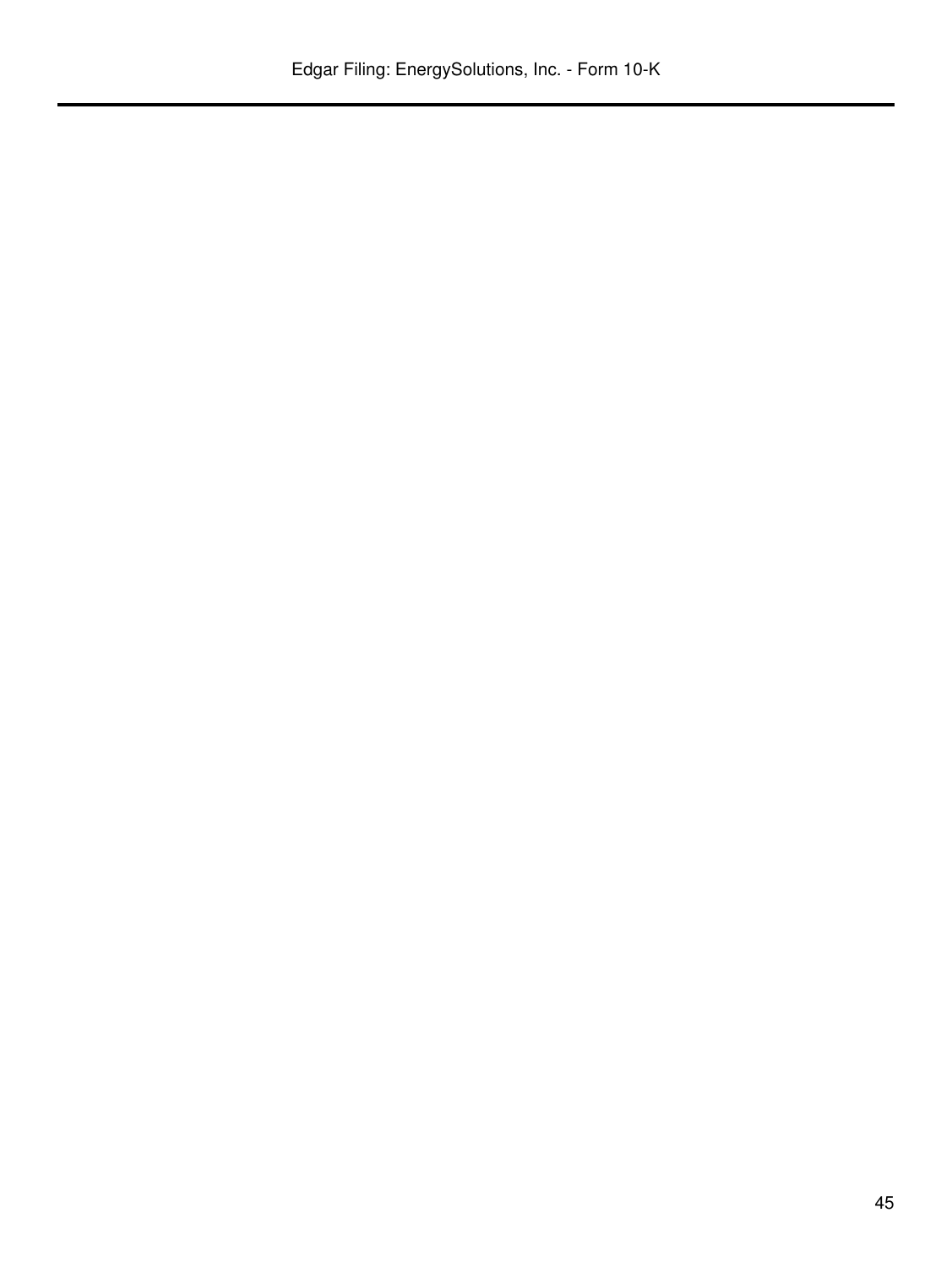# [Table of Contents](#page-2-0)

 During economic downturns, the ability of private and government entities to make expenditures on nuclear services may decline significantly. Economic or political conditions may be unfavorable to our industry and there may be significant fluctuations adversely affecting our industry as a whole. In addition, our operations depend, in part, upon government funding, particularly funding levels at the NDA or DOE. Significant changes in the level of government funding (for example, the annual budget of the NDA or DOE) or specifically mandated levels for individual programs that are important to our business could have an unfavorable impact on our business, financial position, results of operations and cash flows. For example, although the Magnox contract funding for the 2009/10 contract year increased over the 2008/09 contract year, the NDA has stated that the Magnox North and Magnox South sites, for which we are currently a prime contractor, may receive reduced funding allocations in the future so that the NDA may address other sites that contain more hazardous materials that pose a greater degree of risk. In addition, if Congress does not pass annual appropriations bills in a timely fashion, it may delay spending on new government contracts. Any reduction in the level of government funding, particularly at the DOE, may result in, among other things, a reduction in the cleanup and waste handling projects put out for bid by the government or the curtailment of existing government waste disposal programs, either of which may result in a reduction in the number of contract award opportunities available to us, a reduction of waste shipment and disposal activities from DOE sites and an increase in our costs of obtaining a contract award or providing services under the contract.

 In addition, current market conditions have exerted downward pressure on the price of our common stock, which could limit our ability to raise capital, if necessary, through borrowings or the issuance of additional securities. A protracted economic downturn could exacerbate these adverse conditions. Although numerous governments have taken steps to mitigate the disruption to financial markets, there can be no assurances that government responses will restore consumer confidence for the foreseeable future.

 The current state of the financial markets could also exert pressure on our customers and could limit their ability to secure working capital. This may impact their liquidity and their ability to make timely payments of their invoices to us. The inability of our customers to make timely payments of our invoices may negatively impact our cash flows.

# *As a government contractor and recipient of American Recovery and Reinvestment Act funds, we are subject to extensive government regulation, and our failure to comply with applicable regulations could subject us to penalties that may restrict our ability to conduct our business.*

 Our government contracts, which are primarily with the NDA and the DOE, are a significant part of our business. Allowable costs under U.S. government contracts are subject to audit by the U.S. government. Similarly, some U.K. contracts are subject to audit by U.K. regulatory authorities, including the NDA. If these audits result in determinations that costs claimed as reimbursable are not allowed costs or were not allocated in accordance with applicable regulations, we could be required to reimburse government authorities for amounts previously received.

 Government contracts are often subject to specific procurement regulations, contract provisions and a variety of other requirements relating to the formation, administration, performance and accounting of these contracts. Many of these contracts include express or implied certifications of compliance with applicable regulations and contractual provisions. We may be subject to qui tam litigation brought by private individuals on behalf of the government under the Federal Civil False Claims Act, which could include claims for up to treble damages. Additionally, we may be subject to the Truth in Negotiations Act, which requires certification and disclosure of all factual costs and pricing data in connection with contract negotiations. Some of our projects receive funding under the federal American Recovery and Reinvestment Act or similar federal and state programs designed to provide financial assistance to create jobs, improve energy efficiency, encourage the development of renewable energy, and meet critical infrastructure needs. The receipt of these funds subjects us to additional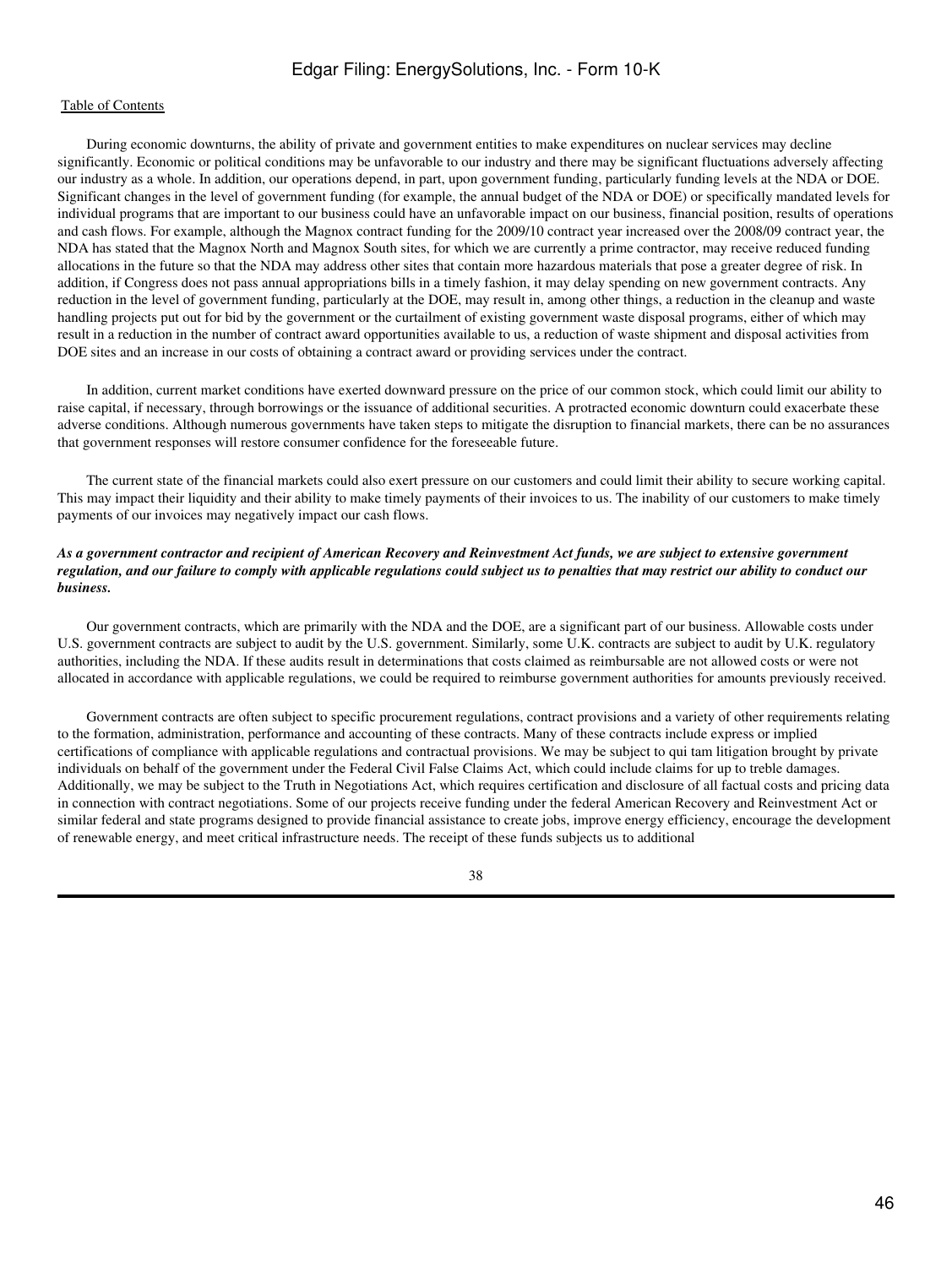regulatory oversight and reporting requirements, which impose additional administrative burdens and costs on our business. Failure to comply with applicable regulations, requirements or statutes could disqualify us from receiving recovery funding, result in the termination or suspension of our existing government contracts, impose fines or other penalties on us, or result in our suspension or disbarment from government contracting. If one or more of our government contracts are terminated for any reason, or if we are suspended or debarred from government work, we could suffer a significant reduction in expected revenues and profits. Furthermore, as a result of our government contracting or the receipt of recovery funding, claims for civil or criminal fraud may be brought by the government for violations of these regulations, requirements or statutes.

# *Our commercial customers may decide to store radioactive materials on-site rather than contract with us to transport, process and dispose of the radioactive materials at one of our off-site facilities.*

 Our LP&D segment's results of operations may be affected by the decisions of our commercial customers to store radioactive materials on-site. There has been little regulatory, political or economic pressure for commercial utilities and power companies to dispose of radioactive materials at off-site facilities. Some of these commercial entities have the ability to store radioactive materials generated by their operations on-site, instead of contracting with an outside service provider, such as us, to transport, process and dispose of the radioactive materials at an off-site location, such as our Clive facility. The decision to store radioactive materials on-site rather than contracting to dispose of them at an off-site facility may be influenced by the accounting treatment for radioactive materials. Currently, the liability for the disposal of radioactive materials stored on-site may be capitalized on the owner's balance sheet and amortized over the expected on-site storage period. In contrast, radioactive materials shipped off-site for disposal are expensed during the period in which the materials are shipped off-site. The NRC has rejected our proposal to undertake an amendment of current NRC rules to permit operators of nuclear reactors to access decommissioning funds for transportation and disposal of retired large components of currently operating nuclear power plants. We will continue to work with the NRC to request, on a case-by-case basis, that operators of these nuclear reactors be permitted to access decommissioning funds for transportation and disposal of retired large components. The NRC's refusal to grant such requests could have an adverse impact on the prospects for our Commercial Services and LP&D segments.

# *We may not be successful in entering into license stewardship arrangements with owners and operators of shut-down nuclear reactors.*

 We are marketing our license stewardship solution to the owners and operators of shut-down nuclear reactors in SAFSTOR or monitored storage. Although we believe that our license stewardship initiative is an attractive alternative to deferring decommissioning and related risks to the reactor owner, including future cost increases and the future availability of disposal capacity, the following factors may adversely affect our license stewardship initiative:

> owners and operators of shut-down nuclear reactors have the option of maintaining their reactors in SAFSTOR or monitored storage, allowing their decommissioning trust funds to grow and eventually pursue a D&D program in the future;

uncertainty regarding the appropriate tax and regulatory treatment of aspects of our license stewardship initiative may prevent owners and operators of nuclear power plants from entering into these kinds of arrangements with us;

if a plant's decommissioning trust fund has decreased or failed to grow, the fund may not be large enough to make license stewardship economically feasible;

we may fail to obtain the necessary approvals and licenses from the NRC and the applicable state public utility commission on terms we find acceptable, or at all;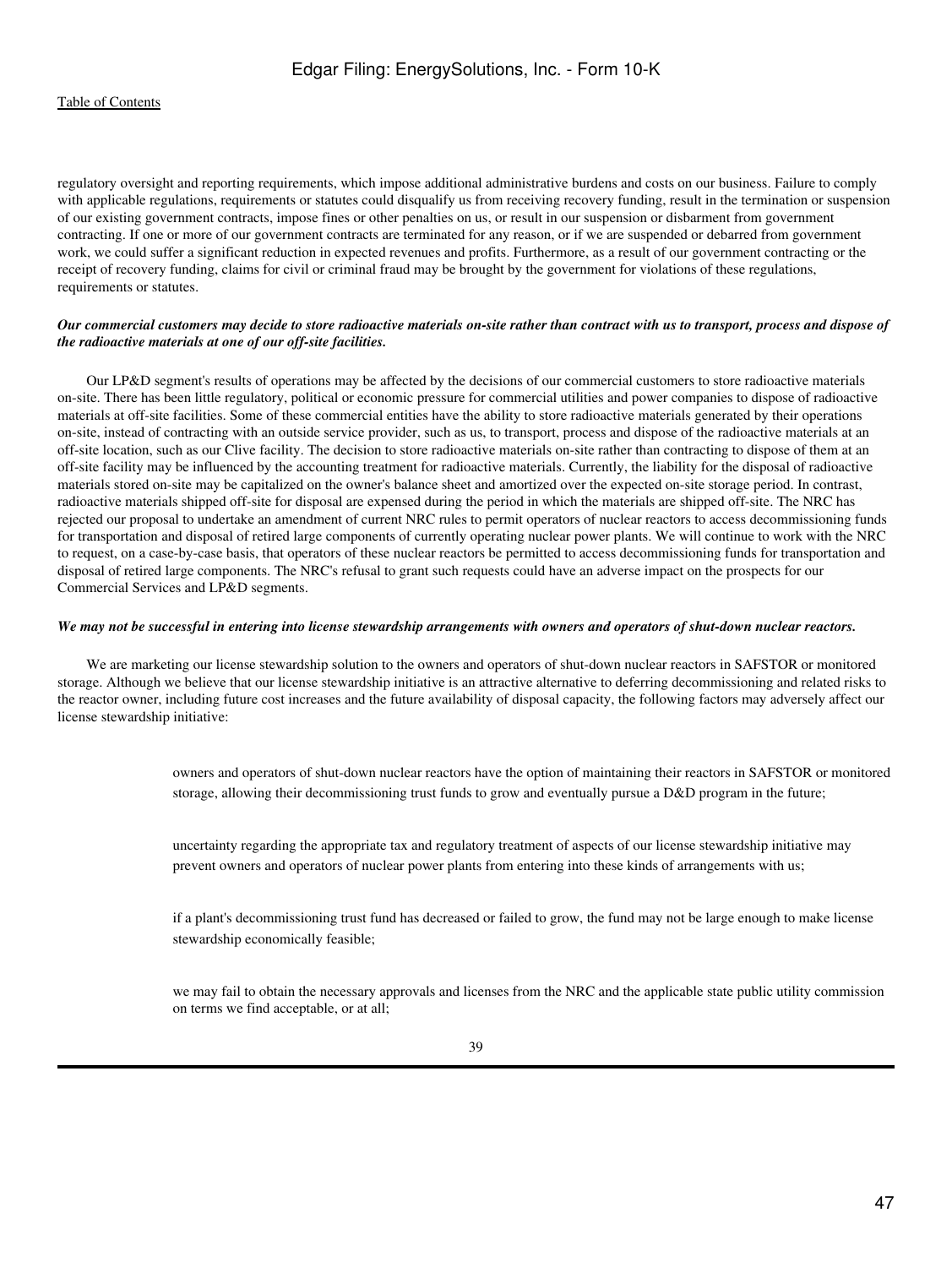these contracts may require us to post letters of credit or surety bonds that we may be unable to obtain on reasonable terms, or at all;

as the owner of the reactor assets and the holder of the NRC license, we may be subject to unforeseen environmental liabilities, including fines for non-compliance with environmental requirements and costs associated with the clean-up of unanticipated contamination; and

if we underestimate the costs or timing of D&D activities at a particular site, the project may not be profitable for us.

 As discussed elsewhere in this report, we have entered into an agreement with Exelon to dismantle Exelon's nuclear facility located in Zion, Illinois, which ceased operation in 1998. The NRC has issued an order approving the license transfer of the facility operating licenses and conforming license amendments from Exelon to Zion*Solutions* subject to the performance of certain conditions, including the issuing of a letter of credit required under the agreement with Exelon in the amount of \$200 million. We have formally asked the NRC to extend the May 4, 2010 expiration of this order by six months. If the NRC does not grant an extension and the transaction does not close by May 4, 2010 we may need to obtain a new order from the NRC or seek an amendment to the current order. However, because of the recent market downturn, the nuclear decommissioning trust fund balance for the Zion Station, a significant portion of which was invested in the stock market, declined in value. As a result, we intend to defer the completion of this transaction until we reaffirm that there is sufficient value in the decommissioning trust funds to ensure adequate funds for the accelerated decommissioning of the plant. On August 17, 2009, we amended our agreement with Exelon to extend the required closing date to December 11, 2011. Under the terms of the amendment Exelon has the right to terminate the agreement if it is not closed by December 11, 2010 upon 60 days notice to us. On January 14, 2010 we amended our credit facility to provide us with adequate credit support capacity to facilitate the transaction, including permitting us to obtain the required \$ 200.0 million letter of credit. However, we have not yet obtained the required letter of credit and changes in credit markets or our financial strength could prevent us from obtaining the letter of credit on terms favorable to us, or at all. As of December 31, 2009, we have incurred costs of \$14.8 million that have been deferred until the closing of the transaction. We will continue to defer these costs until we close the transaction, at which time we will recognize the costs and related revenues. If we determine that it is not probable that we will close this transaction, we will expense these costs in the period of such determination.

 Our inability to successfully complete the transaction with Exelon may adversely affect our ability to enter into other license stewardship arrangements, which may have an adverse effect on our future business, financial position, results of operations and cash flows.

# *Our license stewardship arrangements will expose us to significant financial risks.*

 Under our license stewardship initiative we will assume the decontamination and decommissioning obligations of owners of shut-down nuclear reactors or other nuclear facilities. We anticipate the costs of this process will be paid from the plant's decommissioning trust fund. The decommissioning trust fund is intended to be sufficient to fund the process of decommissioning. However, estimates of future costs are subject to significant risks, if one or more of the assumptions used to estimate those costs, is inaccurate. In addition, if we fail to appropriately manage the investment of the trust funds, or such funds are adversely affected by market conditions or investment returns, we may not have sufficient funds to complete the obligations we have assumed, exposing us to significant financial risk.

#### *We are subject to liability under environmental laws and regulations.*

 We are subject to a variety of environmental, health and safety laws and regulations governing, among other things, discharges to air and water, the handling, storage and disposal of hazardous or radioactive materials and wastes, the remediation of contamination associated with releases of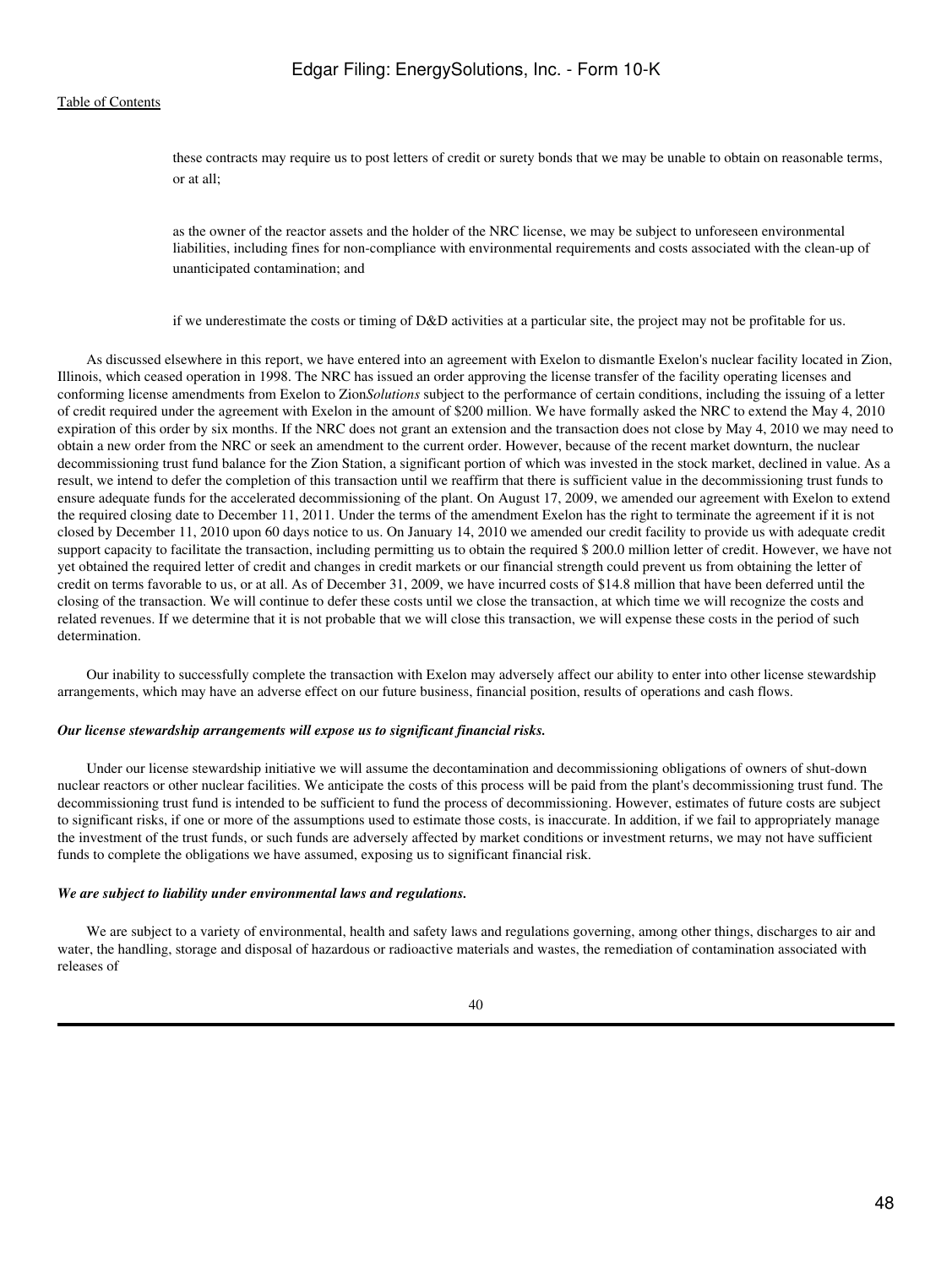hazardous substances and human health and safety. These laws and regulations and the risk of attendant litigation can cause significant delays to a project and add significantly to its cost. Our projects often involve highly regulated materials, including hazardous and radioactive materials and wastes. Environmental laws and regulations generally impose limitations and standards for regulated materials and require us to obtain permits and licenses and comply with various other requirements. Fees associated with such environmental permits and licenses can be costly. In addition, the improper characterization, handling, testing, transportation or disposal of regulated materials or any other failure to comply with these environmental, health and safety laws, regulations, permits or licenses have resulted in fines or penalties from time to time and could subject us and our management to civil and criminal penalties, the imposition of investigatory or remedial obligations or the issuance of injunctions that could restrict or prevent our operations. These laws and regulations may also become more stringent, or be more stringently enforced, in the future.

 Various national, state and local environmental laws and regulations, as well as common law, may impose liability for property damage and costs of investigation and clean-up of hazardous or toxic substances on property currently or previously owned by us or arising out of our waste management, environmental remediation or nuclear D&D activities. These laws may impose responsibility and liability without regard to knowledge of or causation of the presence of contaminants. The liability under these laws can be joint and several, meaning liability for the entire cost of clean-up can be imposed upon any responsible party. We have potential liabilities associated with our past radioactive materials management activities and with our current and prior ownership of various properties. The discovery of additional contaminants or the imposition of unforeseen clean-up obligations at these or other sites could have an adverse effect on our results of operations and financial condition.

 When we perform our services, our personnel and equipment may be exposed to radioactive and hazardous materials and conditions. We may be subject to liability claims by employees, customers and third parties as a result of such exposures. In addition, we may be subject to fines, penalties or other liabilities arising under environmental or safety laws. Although to date we have been able to obtain liability insurance for the operation of our business other than circumstances where insurance is not available or we have determined it is not cost effective, there can be no assurance that our existing liability insurance is adequate or that it will be able to be maintained or that all possible claims that may be asserted against us will be covered by insurance. A partially or completely uninsured claim at Clive or any other facility, if successful and of sufficient magnitude, could have a material adverse effect on our results of operations and financial condition.

# *Our operations involve the handling, transportation and disposal of radioactive and hazardous materials and could result in liability without regard to our fault or negligence.*

 Our operations involve the handling, transportation and disposal of radioactive and hazardous materials. Failure to properly handle these materials could pose a health risk to humans or animals and could cause personal injury and property damage (including environmental contamination). If an accident were to occur, its severity could be significantly affected by the volume of the materials and the speed of corrective action taken by emergency response personnel, as well as other factors beyond our control, such as weather and wind conditions. Actions taken in response to an accident could result in significant costs.

 In our contracts, we seek to protect ourselves from liability associated with accidents, but there is no assurance that such contractual limitations on liability will be effective in all cases or that our, or our customers', insurance will cover all the liabilities we have assumed under those contracts. The costs of defending against a claim arising out of a nuclear incident or precautionary evacuation, and any damages awarded as a result of such a claim, could adversely affect our results of operations and financial condition.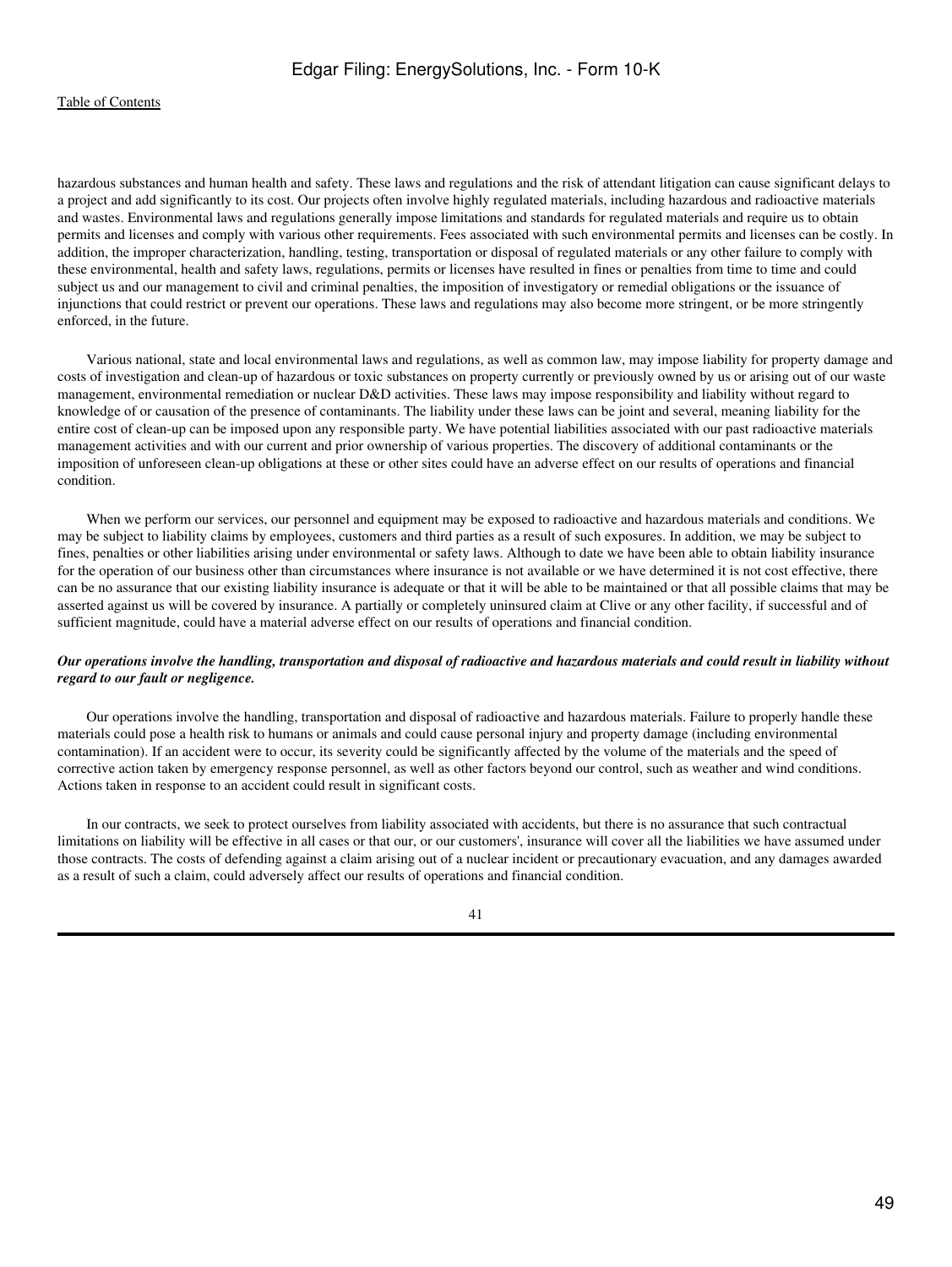We maintain insurance coverage as part of our overall risk management strategy and due to requirements to maintain specific coverage in our financing agreements and in many of our contracts. These policies do not protect us against all liabilities associated with accidents or for unrelated claims. In addition, comparable insurance may not continue to be available to us in the future at acceptable prices, or at all.

#### *We are engaged in highly competitive businesses and typically must bid against other competitors to obtain major contracts.*

 We are engaged in highly competitive businesses in which most of our government contracts and some of our commercial contracts are awarded through competitive bidding processes. We compete with national and regional firms with nuclear services practices, as well as small or local contractors. Some of our competitors have greater financial and other resources than we do, which can give them a competitive advantage. In addition, even if we are qualified to work on a new government contract, we might not be awarded the contract because of existing government policies designed to protect small businesses and underrepresented minority contractors. Competition also places downward pressure on our contract prices and profit margins. Intense competition is expected to continue for nuclear service contracts, challenging our ability to maintain strong growth rates and acceptable profit margins and likely requiring the expenditure of additional marketing costs and related expenses to retain market share. If we are unable to meet these competitive challenges, we could lose market share and experience an overall reduction in our profits. In the event that a competitor is able to obtain the necessary permits, licenses and approvals to operate a new commercial LLRW disposal site, our business could be adversely affected, particularly as it relates to the revenue from the operation of our Clive facility.

 For example, Waste Control Specialists LLC, or WCS, filed a license application with the Texas Commission on Environmental Quality, or TECQ, in August 2004 for a LLRW disposal facility and announced receipt of a Radioactive Material License on September 10, 2009. Construction may not begin until several reconstruction license conditions are completed and approved by the executive director of the TECQ. Once approved construction is complete, additional conditions of the license must be met prior to commencement of disposal. These conditions will require WCS to complete several major environmental studies, examples of which include groundwater, air emissions, and seismic stability studies. WCS must also demonstrate that the leachate from the landfill will not reach the Ogallala-Antlers-Gatuna Aquifer. The conditional license states that prior to accepting federal facility waste, WCS must receive an agreement signed by the U.S. Secretary of Energy that it will assume all rights, title and interest in land and buildings for the disposal of federal facility waste. Should the conditional license become active, WCS will be allowed to receive waste from the Texas Compact, which includes the states of Texas and Vermont, and from federal facilities (i.e., DOE). WCS will not be able to receive waste via railcar or receive depleted uranium, and will be required to dispose of commercial waste in specially designed containers in the compact portion of the facility. We cannot predict whether WCS will successfully resolve the contingencies related to the draft LLRW license, or whether the State of Texas will issue a final license to WCS. In addition, WCS recently received a separate license to permanently dispose of 11e(2) materials at its facility.

#### *Our business and operating results could be adversely affected by losses under fixed-price contracts.*

 Fixed-price contracts require us to perform all work under the contract for a specified lump-sum. Fixed-price contracts expose us to a number of risks not inherent in cost-reimbursable contracts, including underestimation of costs, ambiguities in specifications, unforeseen costs or difficulties, problems with new technologies, delays beyond our control, failures of subcontractors to perform and regulatory, economic or other changes that may occur during the contract period. If we have underestimated the costs of our fixed-price contracts, we may experience losses on such contracts.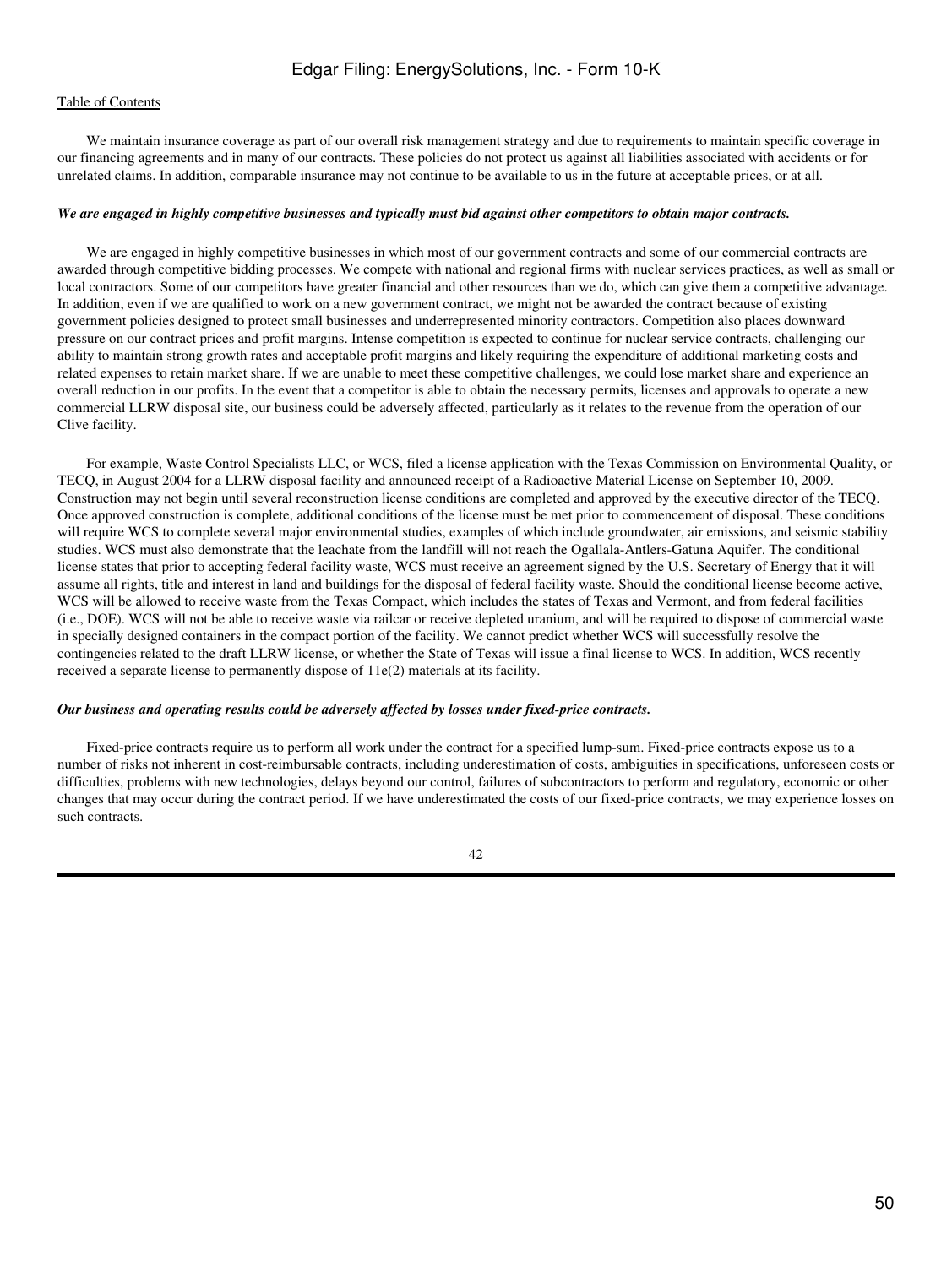# *If we guarantee the timely completion or performance standards of a project, we could incur additional costs to cover our guarantee obligations.*

 In some instances, we guarantee a customer that we will complete a project by a scheduled date. For example, in connection with our license stewardship initiative, we guarantee that we will complete the decommissioning of a nuclear power plant that is currently shut down within both a particular time frame and budget. We also sometimes guarantee that a project, when completed, will achieve certain performance standards. If we fail to complete the project as scheduled or if the project fails to meet guaranteed performance standards, we may be held responsible for the impact to the customer resulting from any delay or for the cost of further work to achieve the performance standards, generally in the form of contractually agreed-upon penalty provisions. As a result, the project costs could exceed our original estimate, leading to reduced profits or a loss for that project.

#### *Our use of proportional performance accounting could result in a reduction or elimination of previously reported profits.*

 A significant portion of our revenues are recognized using the proportional performance method of accounting. Generally, the proportional performance accounting practices we use result in recognizing contract revenues and earnings based on output measures, where estimable, or on other measures such as the proportion of costs incurred to total estimated contract costs. For some of our long-term contracts, completion is measured on estimated physical completion or units of production. The cumulative effect of revisions to contract revenues and estimated completion costs, including incentive awards, penalties, change orders, claims and anticipated losses, is recorded in the accounting period in which the amounts are known or can be reasonably estimated. Due to uncertainties inherent in the estimation process, it is possible that actual completion costs may vary from estimates. A significant downward revision to our estimates could result in a material charge to our results of operations in the period of such a revision.

# *Acquisitions that we pursue may present unforeseen integration obstacles and costs, increase our debt and negatively impact our performance.*

 Our growth strategy includes selective acquisitions of other nuclear services businesses, both domestic and international, that we expect will enhance our existing portfolio of services and strengthen our relationships with our government and commercial customers. In 2007, we completed the acquisitions of Reactor Sites Management Company Limited, Parallax, Inc., NUKEM Corporation and Monserco Limited. From time to time, we may consider additional acquisitions, which, if consummated, could be material. We cannot give any assurance as to whether any such transaction could be completed or as to the price, terms or timetable on which we may do so. If we are able to consummate any such acquisition, it could result in dilution of our earnings, an increase in indebtedness or other consequences that could be adverse.

 The expense incurred in consummating acquisitions, or our failure to integrate such businesses successfully into our existing businesses, could result in our incurring unanticipated expenses and losses. Furthermore, we may not be able to realize anticipated benefits from acquisitions. The process of integrating acquired operations into our existing operations may result in unforeseen operating difficulties and may require significant financial resources that would otherwise be available for the ongoing development or expansion of existing operations. Some of the risks associated with our acquisition strategy include:

potential disruption of our ongoing business and distraction of management;

unexpected loss of key employees or customers of the acquired company;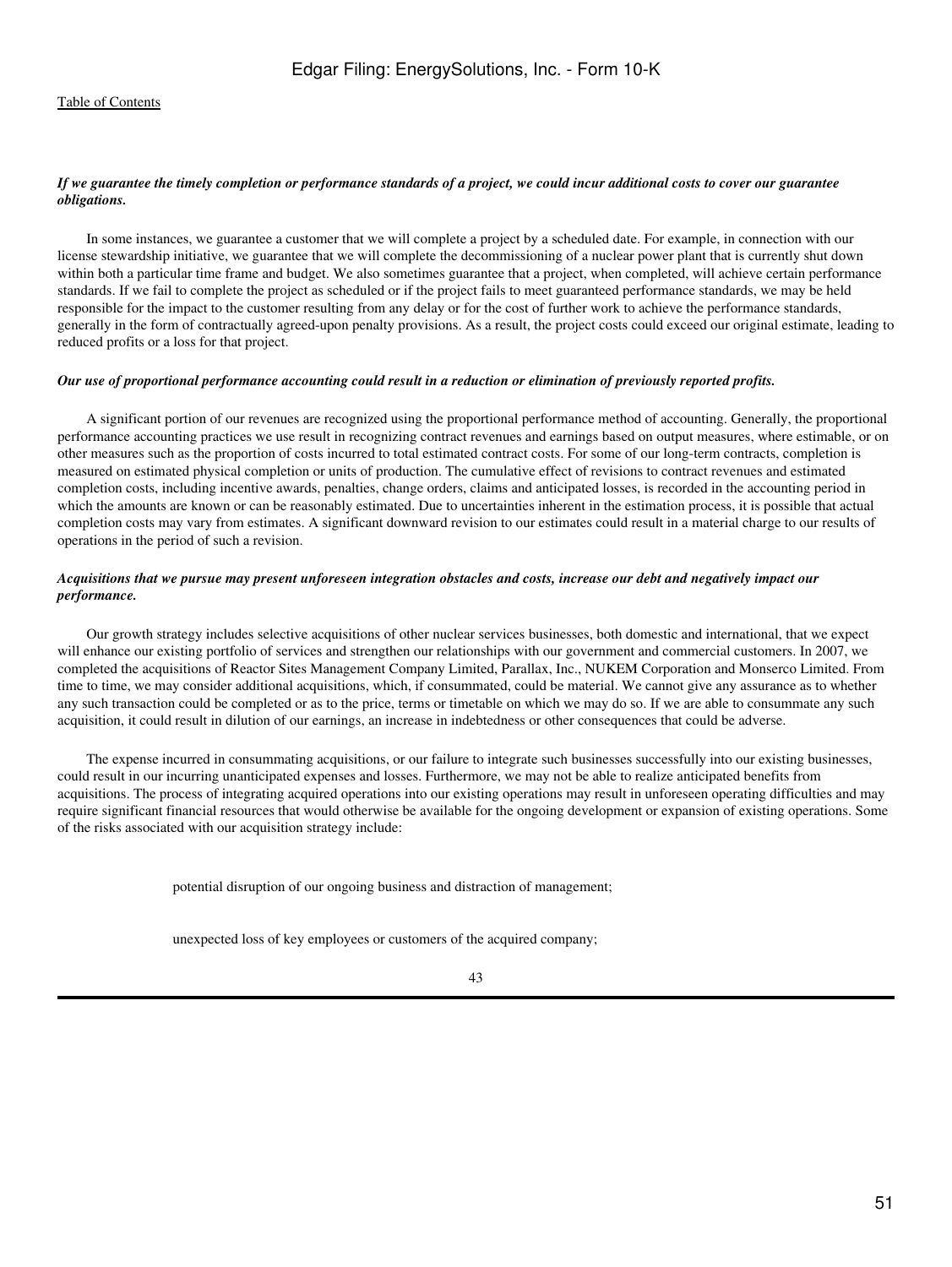conforming the acquired company's standards, processes, procedures and controls with our operations;

hiring additional management and other critical personnel; and

increasing the scope, geographic diversity and complexity of our operations.

 We may not be able to identify suitable acquisition targets or negotiate attractive terms in the future. In addition, our ability to complete acquisitions is limited by covenants in our credit facilities and our financial resources, including available cash and borrowing capacity. Given the serious decline in our stock price and tight debt markets, we may be unable to make acquisitions. If we are unable to make successful acquisitions, our ability to grow our business could be adversely affected. We made no significant acquisitions during 2009.

### *Our success depends on attracting and retaining qualified personnel in a competitive environment.*

 Our operations require the services of highly qualified executive, managerial, and business development personnel, skilled technology specialists and experts in a wide range of scientific, engineering and health and safety fields. Partly because no new nuclear reactors have commenced construction since the mid-1970s, there have been a limited number of qualified students graduating from universities with specialized nuclear engineering or nuclear science-based degrees. As a result, the nuclear services industry is experiencing a shortage of qualified personnel. Also, two of our corporate officers have recently left the Company. They each had significant experience, expertise and personal relationships in our industry and an in-depth knowledge of our Company and its operations. We face increasing competition and expense to attract and retain such personnel. Loss of key personnel or failure to attract personnel to expand our operations could have an adverse effect on our ability to operate our business and execute our business strategy.

### *Our failure to maintain our safety record could have an adverse effect on our business.*

 Our safety record is critical to our reputation. In addition, many of our government and commercial customers require that we maintain certain specified safety record guidelines to be eligible to bid for contracts with these customers. Furthermore, contract terms may provide for automatic termination in the event that our safety record fails to adhere to agreed-upon guidelines during performance of the contract. As a result, our failure to maintain our safety record could have a material adverse effect on our business, financial condition and results of operations.

#### *An impairment charge could have a material adverse effect on our financial condition and results of operations.*

 We are required to test acquired goodwill for impairment on an annual basis based upon a fair value approach, rather than amortizing it over time. Goodwill represents the excess of the amount we paid to acquire our subsidiaries and other businesses over the fair value of their net assets at the date of the acquisition. We have chosen to perform our annual impairment reviews of goodwill as of the end of the first quarter of each fiscal year. We also are required to test goodwill for impairment between annual tests if events occur or circumstances change that would more likely than not reduce our enterprise fair value below its book value. In addition, we are required to test our finite-lived intangible assets for impairment if events occur or circumstances change that would indicate the remaining net book value of the finite-lived intangible assets might not be recoverable. These events or circumstances could include a significant change in the business climate, including a significant sustained decline in an entity's market value, legal factors, operating performance indicators, competition, sale or disposition of a significant portion of our business, potential government actions towards our facilities and other factors. If the fair market value of our reporting units is less than their book value, we could be required to record an impairment charge. The valuation of reporting units requires judgment in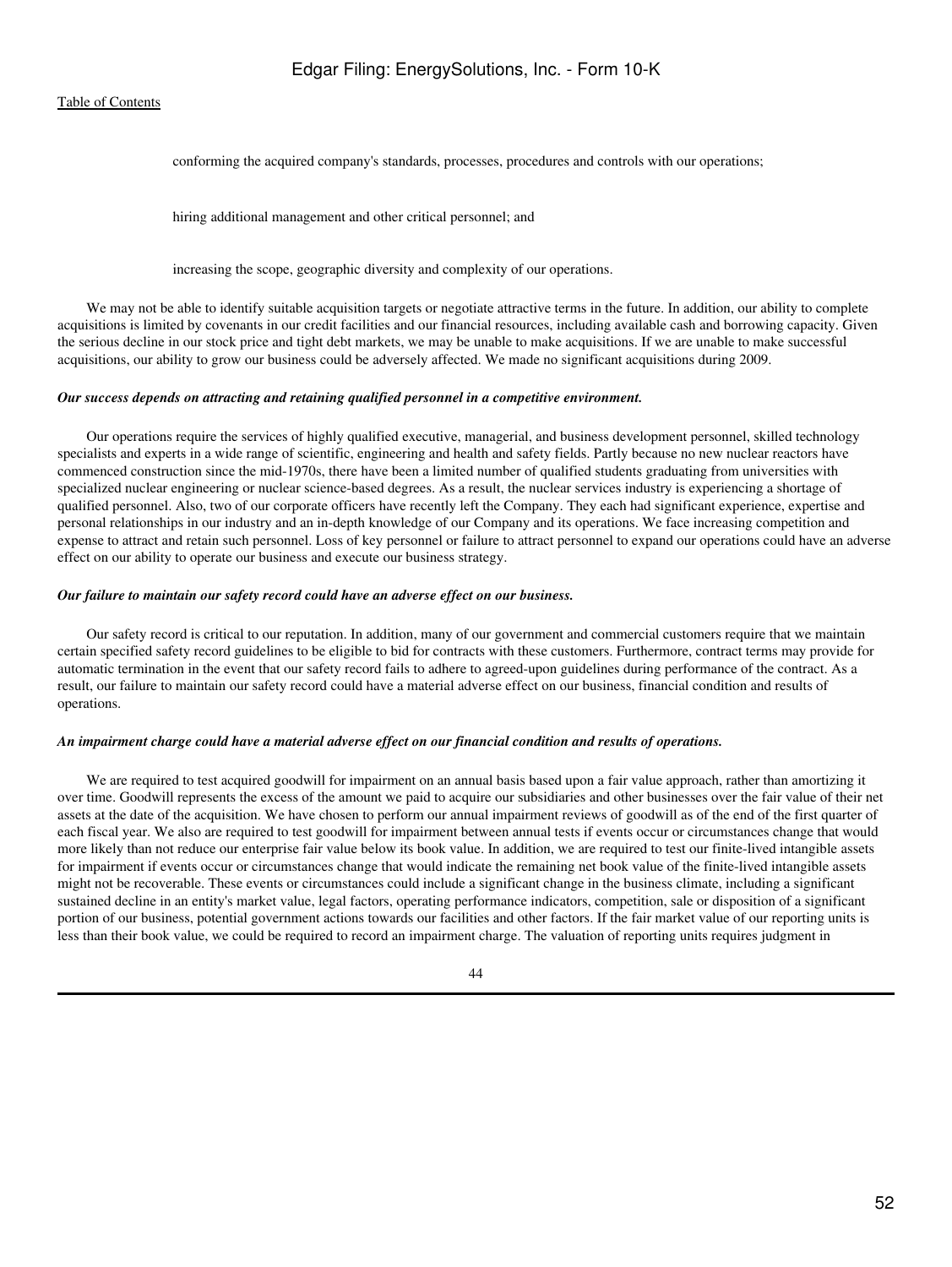estimating future cash flows, discount rates and other factors. In making these judgments, we evaluate the financial health of our business, including such factors as industry performance, changes in technology and operating cash flows. The amount of any impairment could be significant and could have a material adverse effect on our reported financial results for the period in which the charge is taken.

 In June 2006, we acquired Duratek for an aggregate purchase price of \$440.8 million. Goodwill recognized for this acquisition was \$310.5 million. We paid a premium in excess of the fair value of \$216.9 million. We were willing to pay this premium as a result of our identification of significant synergies that we expect to realize through the acquisition. However, if we determine that we are not able to realize these expected synergies and determine that the fair value of the assets acquired is less than the book value of those assets, then we would have to recognize an impairment to goodwill as a current-period expense. Because of the significant amount of goodwill recognized in the Duratek acquisition, an impairment of that goodwill could result in a material expense and could result in a decrease in the market price of our common stock.

 Changes in our forecasts or decreases in the value of our common stock could cause book values of certain operating segments to exceed their fair values, which may result in goodwill impairment charges in future periods. We had \$518.8 million of goodwill and \$310.2 million of finite-lived intangible assets, which collectively represented 54.9% of our total assets of \$1.5 billion as of December 31, 2009.

#### *We have substantial debt, which could harm our financial condition, business and growth prospects.*

 As of December 31, 2009 the outstanding balance under our credit facilities was \$524.1 million. Our substantial debt could have important consequences to us, including the following:

> we must use a substantial portion of our cash flow from operations to pay interest and other fees on our debt, which reduces the funds available to us for other purposes;

> our ability to obtain additional debt financing in the future for working capital, capital expenditures, acquisitions or general corporate purposes may be limited;

we may be unable to renew, replace or repay long-term debt as it becomes due, particularly in light of the tightening of lending standards as a result of the ongoing financial crisis;

our flexibility in reacting to changes in the industry may be limited and we could be more vulnerable to adverse changes in our business or economic conditions in general; and

we may be at a competitive disadvantage to competitors that have less debt.

 We currently have balances of \$5.0 million in outstanding borrowings and \$10.8 million letters of credit both issued against our \$75.0 million revolving credit facility, which matures on June 7, 2011; a \$519.1 million balance on our first-lien term loan facilities, which mature on June 7, 2013 with minimum payments of \$19.1 million in 2010 and \$5.6 million in 2011 and 2012; and a \$100.0 million synthetic letter of credit facility of which \$100.0 million is outstanding, which expires on June 7, 2013.

 Borrowings under our credit facilities bear interest at variable rates. As of December 31, 2009, the interest rate of our term-loan facilities was 4.01%. At this rate and assuming an outstanding balance of \$519.1 million as of December 31, 2009, our annual debt service obligations would be \$23.6 million, consisting of \$20.8 million of interest and \$2.8 million of scheduled principal payments. Based on the amount of debt outstanding and the interest rate at December 31, 2009, a hypothetical 1% increase in interest rates would increase our annual interest expense by approximately \$5.2 million. If interest rates were to increase significantly, our ability to borrow additional funds may be reduced, our interest expense would significantly increase and the risks related to our substantial debt would intensify.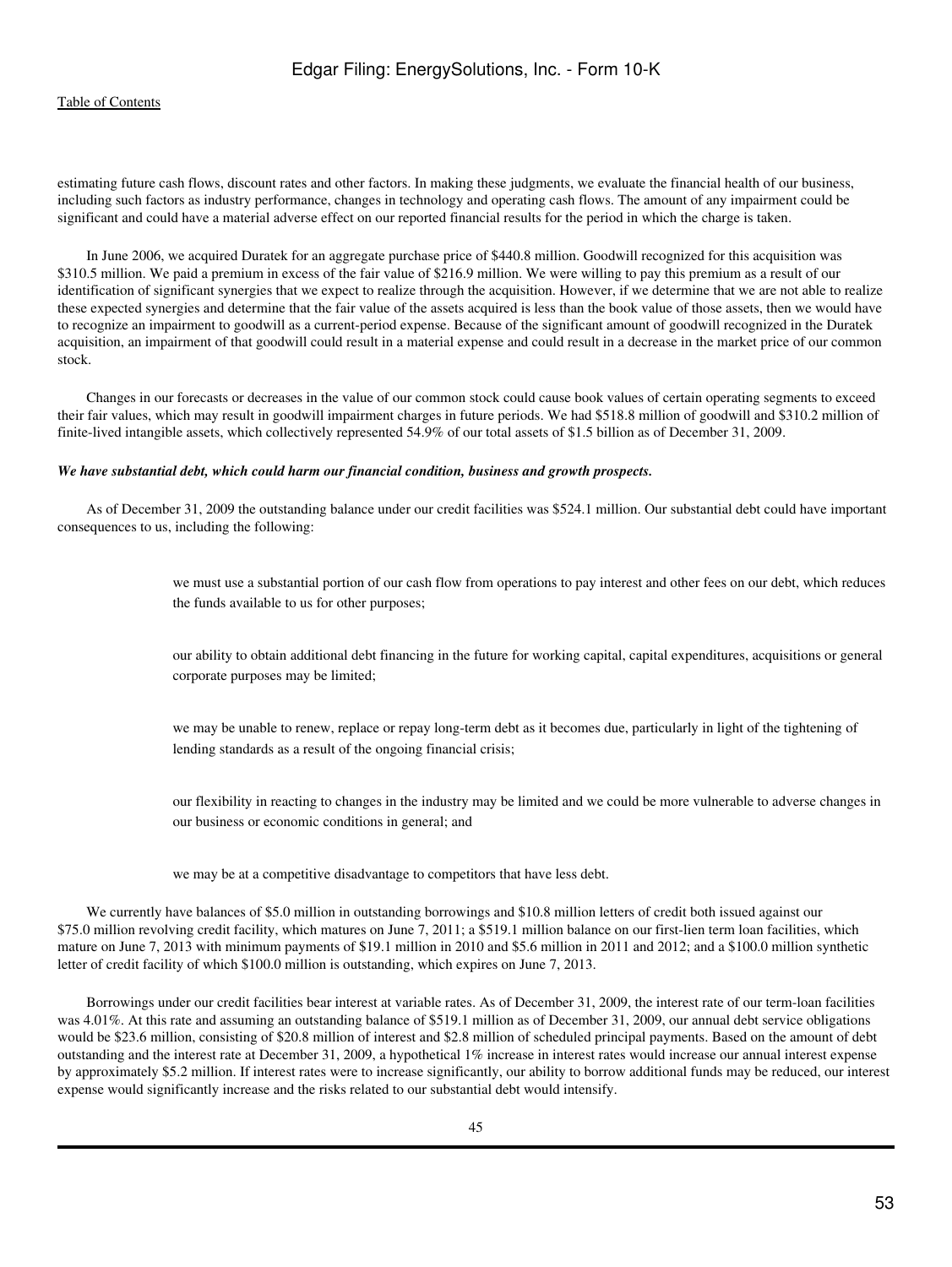# *The agreements governing our debt restrict our ability to engage in certain business transactions.*

 The agreements governing the credit facilities restrict our ability to, among other things, engage in the following actions, subject to limited exceptions:

incur or guarantee additional debt;

declare or pay dividends to holders of our common stock;

make investments and acquisitions;

incur or permit to exist liens;

enter into transactions with affiliates;

make material changes in the nature or conduct of our business;

merge or consolidate with, or sell substantially all of our assets to, other companies;

make capital expenditures; and

transfer or sell assets.

#### *The agreements governing our credit facilities contain financial covenants which we may not meet with our future financial results.*

 Our credit facilities contain financial covenants requiring us to maintain specified maximum leverage and minimum cash interest coverage ratios. The results of our future operations may not allow us to meet these covenants, or may require that we take action to reduce our debt or to act in a manner contrary to our business objectives.

 Our failure to comply with obligations under our credit facilities, including satisfaction of the financial ratios, would result in an event of default under the facilities. A default, if not cured or waived, would prohibit us from obtaining further loans under our credit facilities and permit the lenders thereunder to accelerate payment of their loans and withdraw the letters of credit which support our bonding obligations. If we are not current in our bonding obligations, we may be in breach of our contracts with our customers, which generally require bonding. In addition, we would be unable to bid or be awarded new contracts that required bonding. If our debt is accelerated, we currently would not have funds available to pay the accelerated debt and may not have the ability to refinance the accelerated debt on terms favorable to us or at all particularly in light of the tightening of lending standards as a result of the ongoing financial crisis. If we could not repay or refinance the accelerated debt, we would be insolvent and could seek to file for bankruptcy protection. Any such default, acceleration or insolvency would likely have a material adverse effect on the market value of our common stock.

# *We rely on intellectual property law and confidentiality agreements to protect our intellectual property. Our failure to protect our intellectual property rights could adversely affect our future performance and growth.*

 Protection of our proprietary processes, methods and other technology is important to our business. Failure to protect our existing intellectual property rights may result in the loss of valuable technologies. We rely on patent, trade secret, trademark and copyright law as well as judicial enforcement to protect such technologies. A majority of our patents relate to the development of new products and processes for the processing and disposal of radioactive materials. Our intellectual property could be challenged, invalidated, circumvented or rendered unenforceable.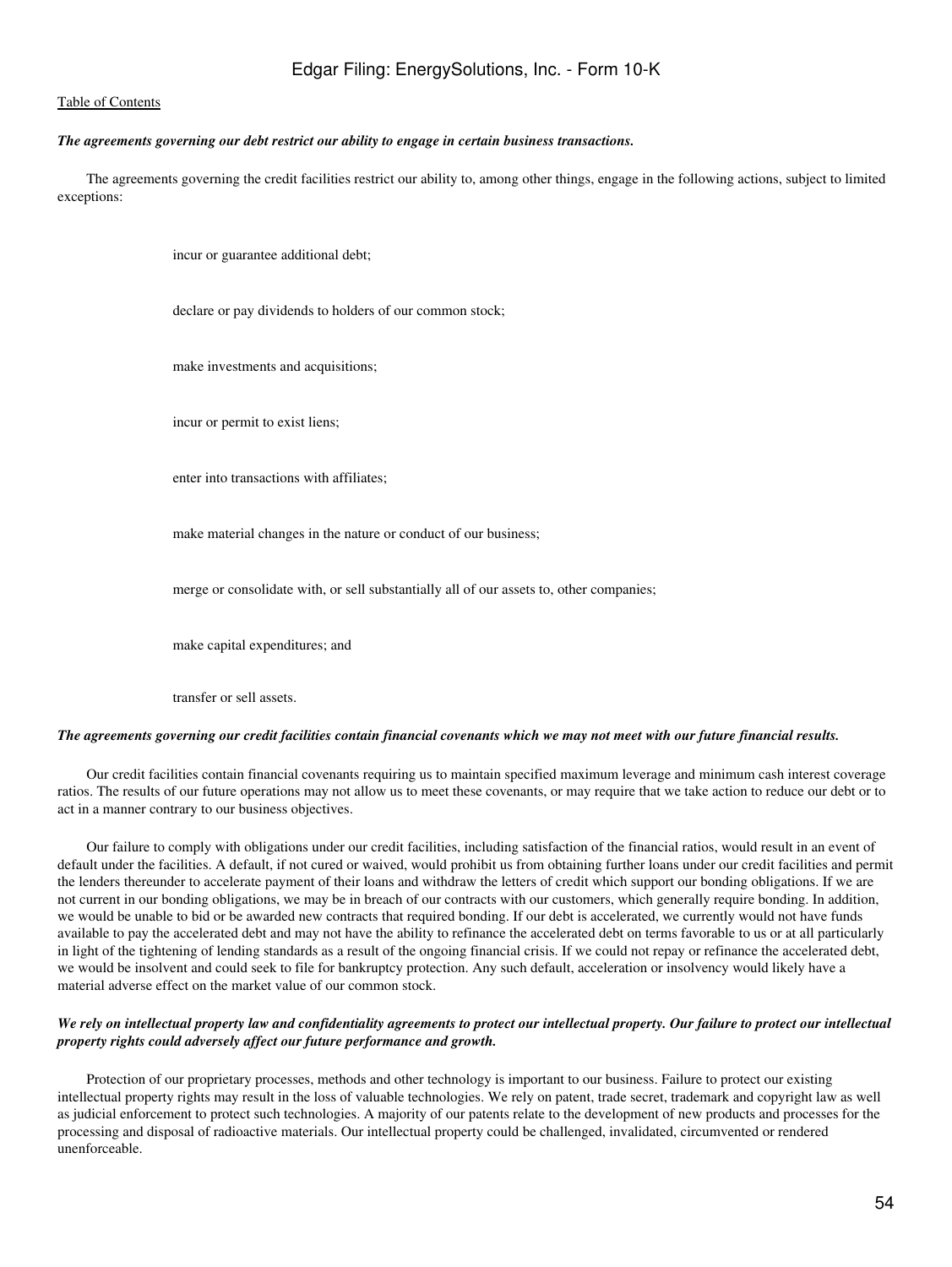We also rely upon unpatented proprietary nuclear expertise, continuing technological innovation and other trade secrets to develop and maintain our competitive position. We generally enter into confidentiality agreements with our employees and third parties to protect our intellectual property, but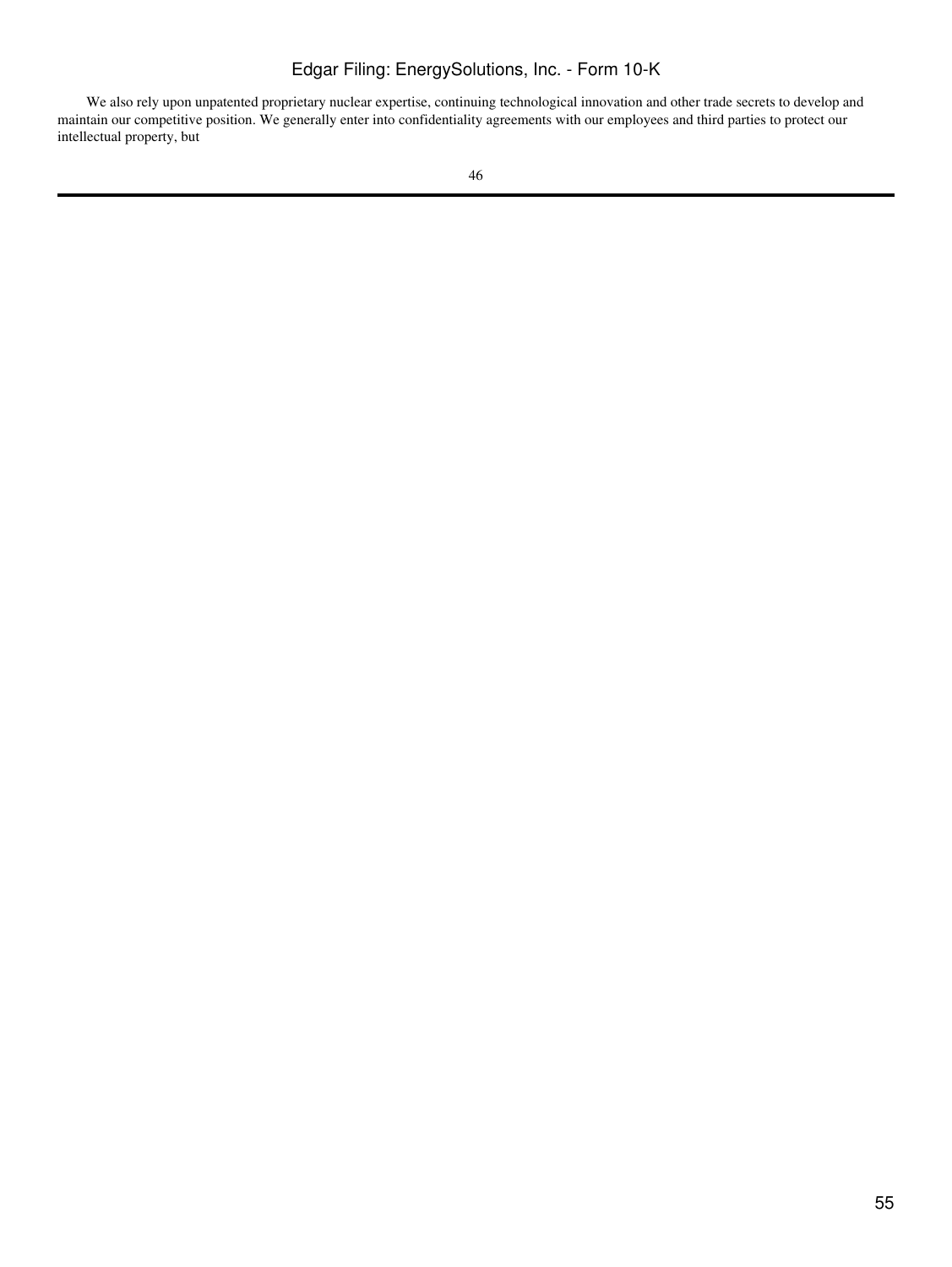these agreements are limited in duration and could be breached, and therefore they may not provide meaningful protection for our trade secrets or proprietary nuclear expertise. Adequate remedies may not be available in the event of an unauthorized use or disclosure of our trade secrets and nuclear expertise. Others may obtain knowledge of our trade secrets through independent development or other access by legal means. The failure of our intellectual property or confidentiality agreements to protect our processes, technology, trade secrets and proprietary nuclear expertise and methods could have an adverse effect on our business by jeopardizing our rights to use critical intellectual property.

 In addition, effective intellectual property protection may be limited or unavailable in some foreign countries where we may pursue operations.

# *If our partners fail to perform their contractual obligations on a project or if we fail to coordinate effectively with our partners, we could be exposed to legal liability, loss of reputation and reduced profit on the project.*

We often perform projects jointly with contractual partners. For example, we enter into contracting consortia and other contractual arrangements to bid and perform jointly on large projects. Success on these joint projects depends in part on whether our partners fulfill their contractual obligations satisfactorily. If any of our partners fails to perform its contractual obligations satisfactorily, we may be required to make additional investments and provide additional services in order to compensate for that partner's failure. If we are unable to adequately address our partner's performance issues, then our customer may exercise its right to terminate a joint project, exposing us to legal liability, loss of reputation and reduced profit.

 Our collaborative arrangements also involve risks that participating parties may disagree on business decisions and strategies. These disagreements could result in delays, additional costs and risks of litigation. Our inability to successfully maintain existing collaborative relationships or enter into new collaborative arrangements could have a material adverse effect on our results of operations.

### *We conduct a portion of our operations through joint venture entities, over which we may have limited control.*

 We currently have equity interests in joint ventures and may enter into additional joint ventures in the future. As with most joint venture arrangements, differences in views among the joint venture participants may result in delayed decisions or disputes. We also cannot control the actions of our joint venture partners, and we typically have joint and several liabilities with our joint venture partners under the applicable contracts for joint venture projects. These factors could potentially harm the business and operations of a joint venture and, in turn, our business and operations.

 Operating through joint ventures in which we are minority holders results in us having limited control over many decisions made with respect to projects and internal controls relating to projects. These joint ventures may not be subject to the same requirements regarding internal controls and internal control over financial reporting that we follow. As a result, internal control problems may arise with respect to the joint ventures that could adversely affect our ability to respond to requests or contractual obligations to customers or to meet the internal control requirements to which we are otherwise subject.

#### *Our dependence on subcontractors and equipment manufacturers could adversely affect us.*

We rely on subcontractors and equipment manufacturers to complete our projects. For example, when providing D&D services to a government customer, we may rely on one or more subcontractors to conduct demolition work. To the extent that we cannot engage subcontractors or acquire equipment or materials to provide such services, our ability to complete the project in a timely fashion or at a given profit margin may be impaired. Our LP&D segment also enters into contracts with various railroads for the transportation of radioactive materials from project sites to our processing and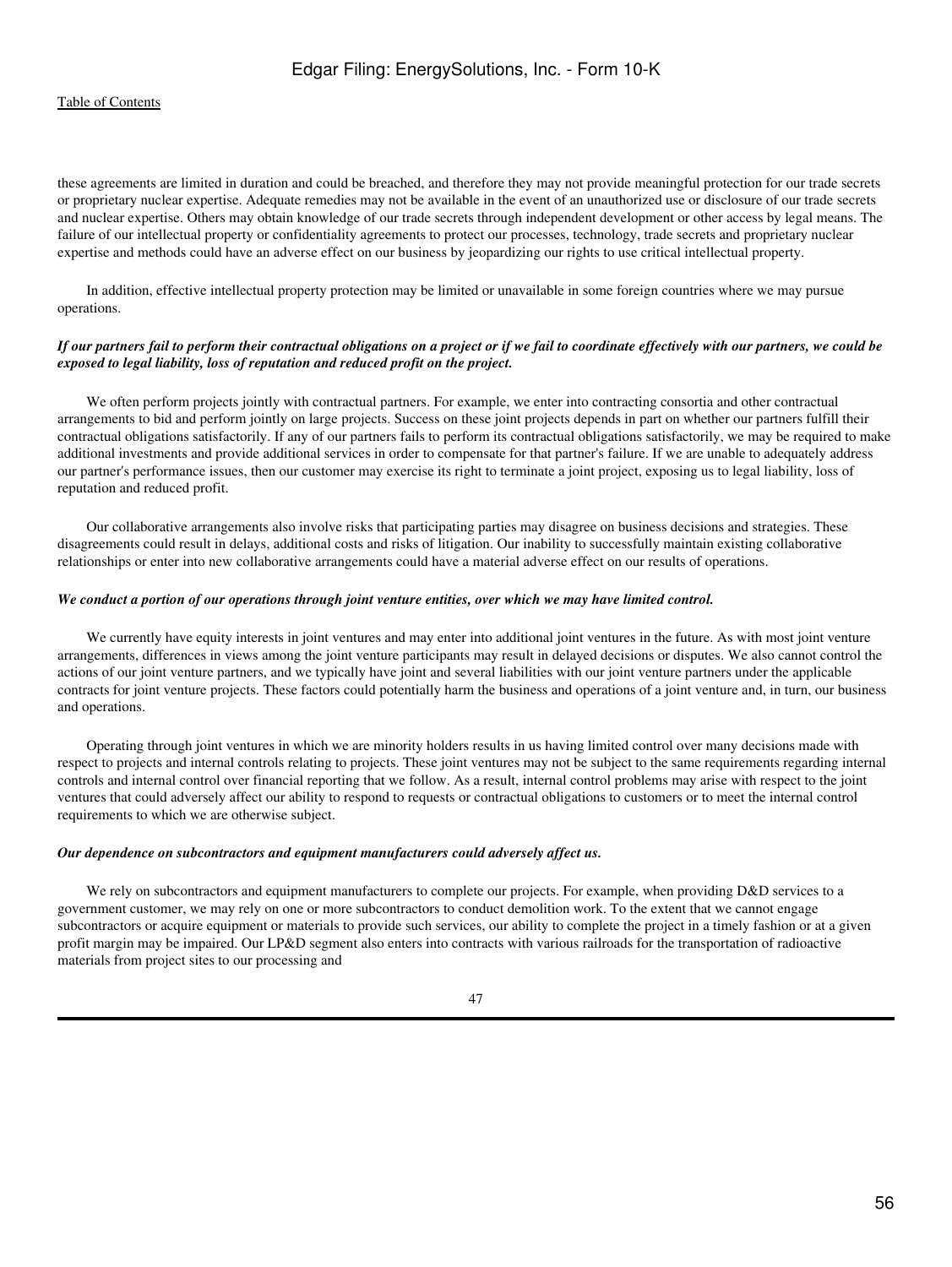disposal facilities. In the event that the railroads fail to deliver radioactive materials to our facilities on time, we could be forced to delay recognizing LP&D revenues until the time of delivery.

 In addition, if a subcontractor or a manufacturer is unable to deliver its services, equipment or materials according to the negotiated terms for any reason, including the deterioration of its financial condition, we may be required to purchase those services, equipment or materials from another source at a higher price. This may reduce our profitability or result in a loss on the project for which the services, equipment or materials were needed.

#### *Letters of credit and adequate bonding are necessary for us to win certain types of new work.*

 We are required to post, from time to time, standby letters of credit and surety bonds to support contractual obligations to customers as well as other obligations. These letters of credit and bonds indemnify the customer if we fail to perform our obligations under the contract. For example, in connection with our agreement with Exelon Corporation regarding the decommissioning of its Zion nuclear facility located in Zion, Illinois, we are required to deliver a \$200 million letter of credit to Exelon relating to our present and future obligations. If a letter of credit or bond is required for a particular project and we are unable to obtain it due to insufficient liquidity or other reasons, we will not be able to pursue that project. We have a bonding facility but, as is typically the case, the issuance of bonds under that facility is at the surety's sole discretion. In addition, we have limited capacity under our credit facilities for letters of credit. Moreover, due to events that affect the insurance and bonding and credit markets generally, bonding and letters of credit may be more difficult to obtain in the future or may only be available at significant additional cost. There can be no assurance that letters of credit or bonds will continue to be available to us on reasonable terms. Our inability to obtain adequate letters of credit and bonding and, as a result, to bid on new work could have a material adverse effect on our business, financial condition and results of operations. As of December 31, 2009 we had \$100.0 million in letters of credit which are issued under our synthetic letter of credit facility, \$10.8 million in letters of credit which are issued under the revolving portion of our credit facility and \$0.7 million in surety bonds outstanding.

# *If we are unable to clearly define a long-term business strategy and ensure that it is executed in each respective business unit our operations will be inefficient and potentially conflicting, which may materially affect our financial results and operations.*

 As part of our growth strategy, we have completed several acquisitions over the last several years with companies complementary to our business. Despite the strategic benefits of such acquisitions we may continue to expend time and resources addressing integration challenges inherent in getting newly acquired business to adhere to general corporate policies, including without limitation policies or standards related to safety. Our ability to clearly define a long-term business strategy and ensure that it is executed in each of our business segments is fundamental to our ability to realize long-term, balanced growth in each of our business segments. In the event we cannot clearly define such strategy or fail to ensure that it is implemented in any particular business segment, the long-term objectives of our respective business segments may suffer resulting in the potential for inefficiencies in our operations and costs of doing business. In addition, management within each business segment may define their own strategies that do not align with the long-term objectives of the Company. Any of the foregoing may result in excessive costs and business development inefficiency, and may materially harm our financial position and operations.

# *We must successfully upgrade and maintain our information technology systems.*

 We rely on various information technology systems to manage our operations. We are currently implementing modifications and upgrades to our systems, including making changes to legacy systems, replacing legacy systems with successor systems with new functionality and acquiring new systems.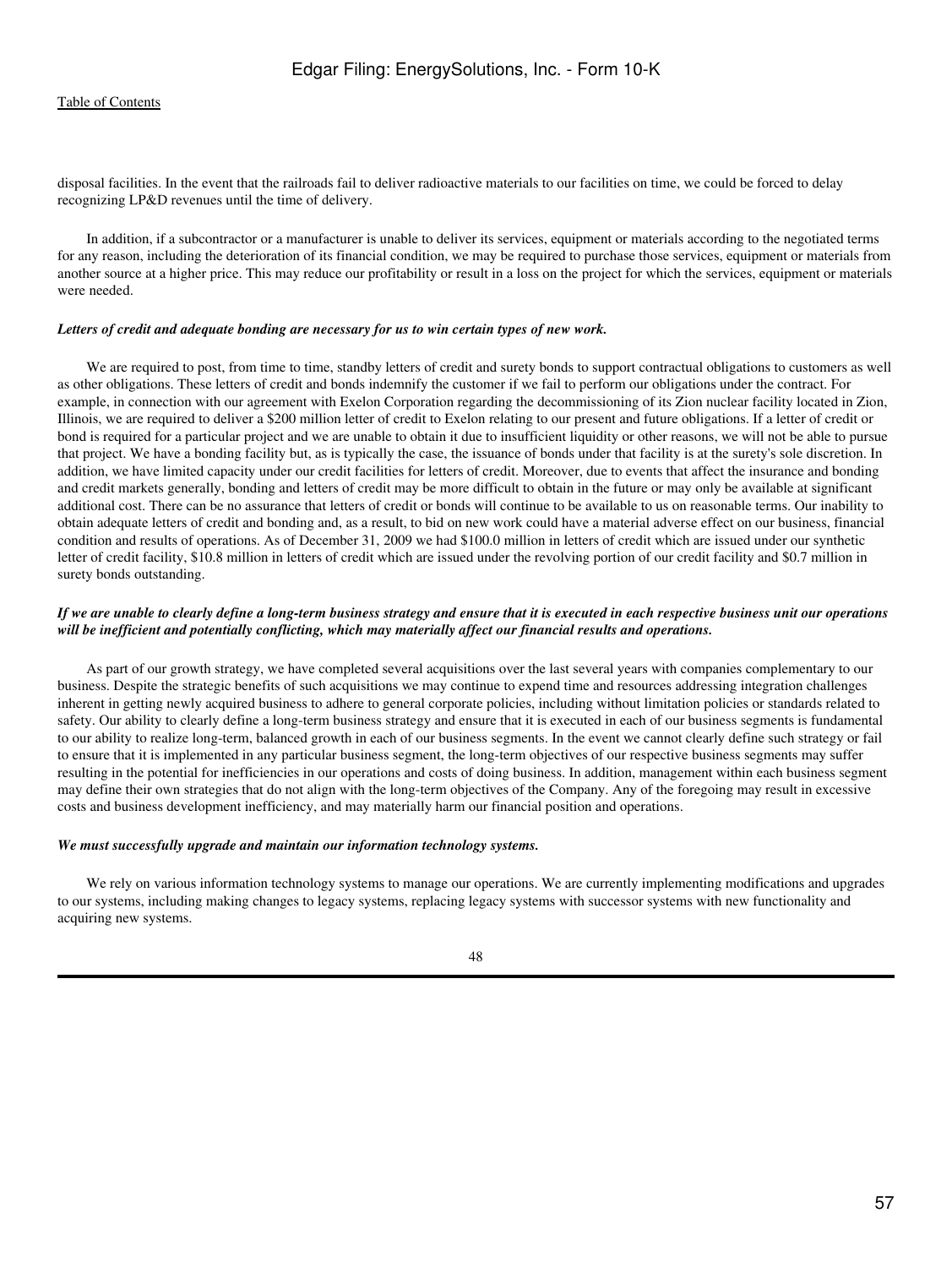These types of activities subject us to inherent costs and risks associated with replacing and changing these systems, potential disruption of our internal control structure, substantial capital expenditures, additional administration and operating expenses, retention of sufficiently skilled personnel to implement and operate the new systems, demands on management time, and other risks and costs of delays or difficulties in transitioning to new systems or of integrating new systems into our current systems. Our system implementations may not result in productivity improvements at a level that outweighs the costs of implementation, or at all. In addition, the implementation of new technology systems may cause disruptions in our business operations and have an adverse effect on our business, cash flows and operations, if not anticipated and appropriately mitigated.

 Our new enterprise resource planning system implementation came on line in January 2010. In addition to the risks addressed in the preceding paragraph, specific risks associated with this system include: 1) delays in generating certain customer invoices and the required supporting details which could negatively affect cash flows, 2) delays in processing supplier invoices and/or payments which could potentially disrupt operations and/or result in financial penalties, 3) system performance issues due to inadequate technology infrastructure, 4) excessive delays in closing monthly financial periods which could result in delays in filings of quarterly SEC reports, 5) the ability of our users to use the system as designed and configured to support key business processes and requirements, and 6) not being fully compliant with state, federal, Sarbanes-Oxley, and labor union requirements.

# *Because we publish earnings guidance for our company, our common stock may be subject to increased volatility and we may be subject to lawsuits by investors.*

Because we publish earnings guidance, we are subject to a number of risks. Based on the timing of winning key contracts, regulatory decision making and other uncertainties relating to assumptions that management makes in calculating our expected financial results, actual results may vary from the guidance we provide investors. Our stock price may decline following an announcement of disappointing earnings or earnings guidance or if we revise our earnings guidance downward as the estimates and assumptions we make in calculating guidance become more certain. On October 14, 2008, we announced a reduction in our earnings guidance due, among other things, to the current economic downturn. Following that announcement, our stock price declined by 44% on October 14, 2008.

 Our earnings guidance reflects our assumptions regarding future performance, including, among other things, the likelihood of securing and performing work under new contracts. If we fail to secure and perform work under contracts in accordance with our assumptions, we may be unable to achieve our earnings guidance. Some companies that have made downward revisions to their earnings guidance or did not meet the guidance provided have been subject to lawsuits by investors. Such lawsuits may have merit and result in adverse settlements or judgments. Even if such lawsuits are dismissed or have no merit, they may be costly and may divert management attention and other resources away from our business, which could harm our business and the price of our common stock.

# *If securities or industry analysts stop publishing research or reports about our business, if they change their recommendations regarding our stock adversely or if our operating results do not meet their expectations, our stock price could decline.*

 The trading market for our common stock is influenced by the research and reports that industry or securities analysts publish about us or our business. If one or more of these analysts cease coverage of our company or fail to publish reports on us regularly, we could lose visibility in the financial markets, which in turn could cause our stock price or trading volume to decline. Moreover, if one or more of the analysts who cover our company downgrade our stock or if our operating results do not meet their expectations, our stock price could decline.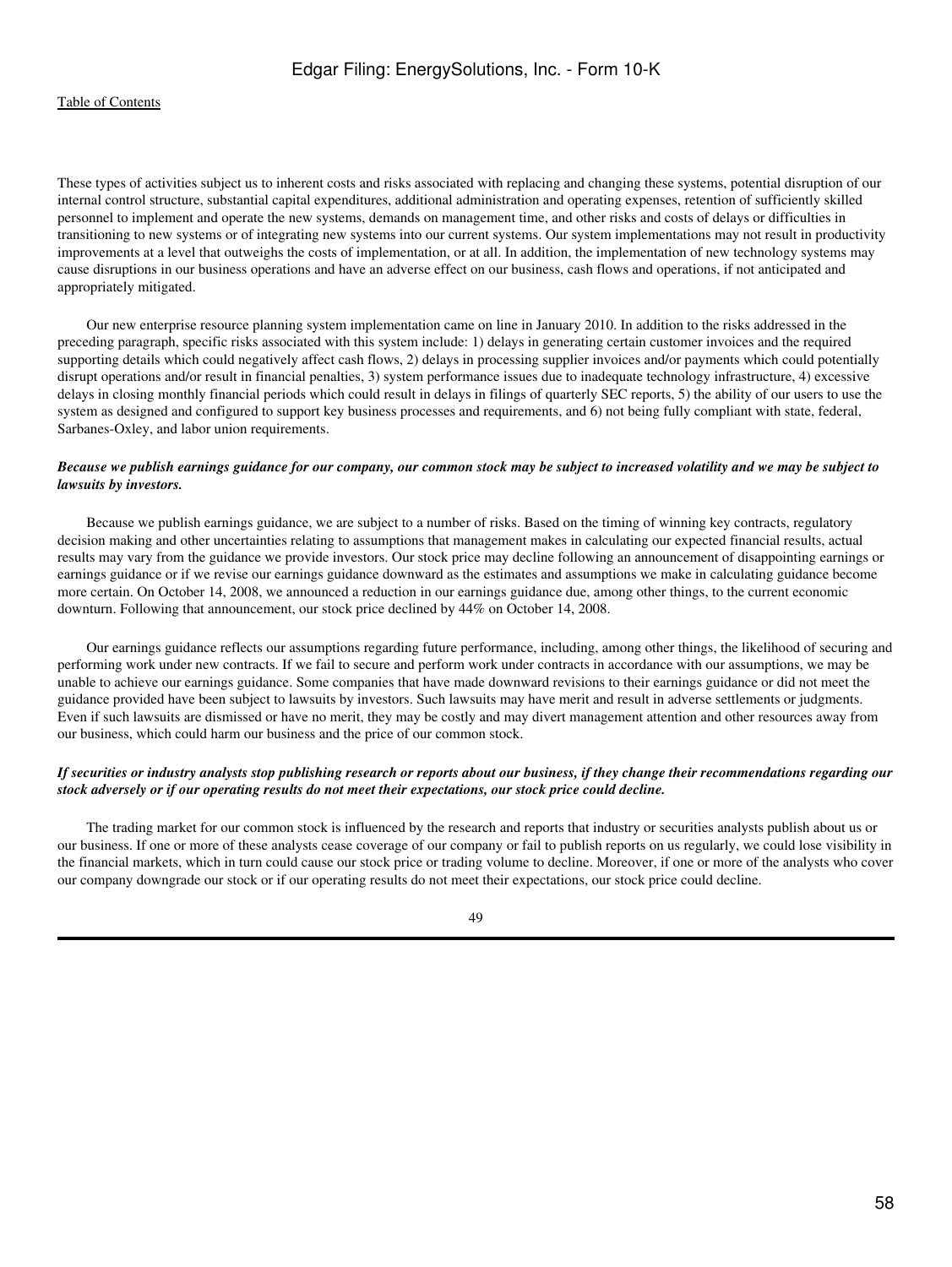# *As a public company, we are subject to additional financial and other reporting and corporate governance requirements that may be difficult for us to satisfy.*

 In connection with our initial public offering in November 2007, we became obligated to file with the SEC annual and quarterly information and other reports that are specified in Section 13 of the Securities Exchange Act of 1934, as amended. We are also required to ensure that we have the ability to prepare financial statements that are fully compliant with all SEC reporting requirements on a timely basis. We are also subject to other reporting and corporate governance requirements, including the requirements of the NYSE and certain provisions of the Sarbanes-Oxley Act of 2002 and the regulations promulgated thereunder, which impose significant compliance obligations upon us. As a public company, we are required to, among other things:

> prepare and distribute periodic public reports and other shareholder communications in compliance with our obligations under the federal securities laws and NYSE rules;

clearly define the roles and duties of our board of directors and committees of the board;

institute comprehensive financial reporting and disclosure compliance functions;

involve and retain outside counsel and accountants in the activities listed above;

maintain an effective investor relations function; and

establish and monitor internal policies, including those relating to disclosure controls and procedures.

 These requirements require a significant commitment of resources. We may not be successful in implementing and monitoring specific requirements and the failure to do so could adversely affect our business or operating results. In addition, if we fail to satisfy the requirements with respect to our internal accounting and audit functions, our ability to report our operating results on a timely and accurate basis could be impaired.

# *If we or our independent registered public accounting firm identify a material weakness in our internal controls and such material weakness is not properly remediated, it could result in material misstatements of our financial statements in future periods.*

We or our independent registered public accounting firm may, in the future, identify a material weakness in our internal control over financial reporting. A material weakness is defined by the standards issued by the Public Company Accounting Oversight Board as a significant deficiency, or combination of significant deficiencies, that results in more than a remote likelihood that a material misstatement of the annual or interim financial statements will not be prevented or detected.

 If material weaknesses in our internal control over financial reporting are identified in the future, we may be unable to provide required financial information in a timely and reliable manner, or otherwise comply with the standards applicable to us as a public company, and our management may not be able to report that our internal control over financial reporting is effective in accordance with Section 404 of the Sarbanes-Oxley Act. There could also be a negative reaction in the markets due to a loss of investor confidence in us and the reliability of our financial statements and, as a result, our business may be harmed and the price of our common stock may decline.

### **Item 1B. Unresolved Staff Comments.**

None.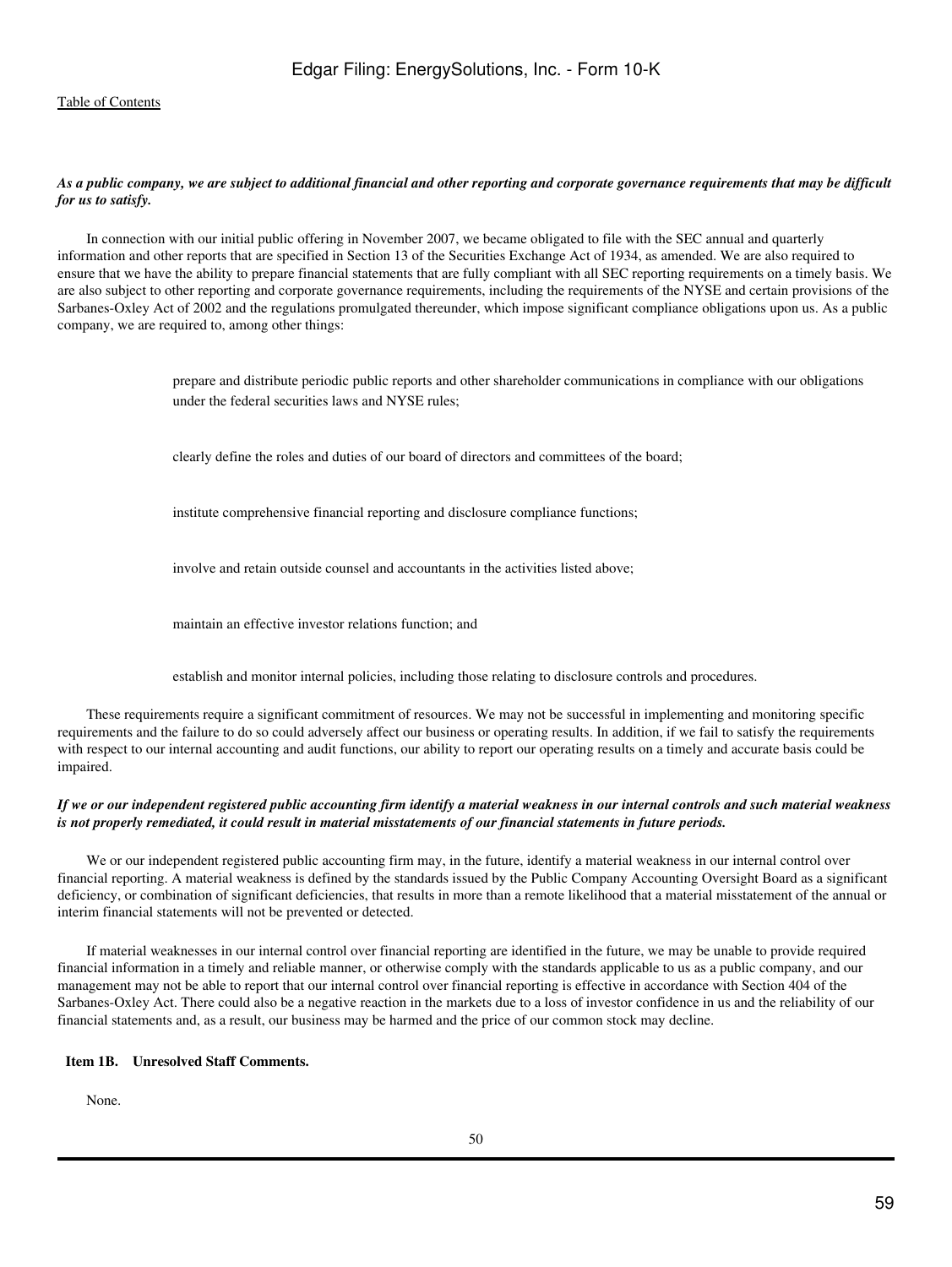# **Item 2. Properties.**

 At December 31, 2009, we owned 8 properties, leased 29 properties and operated 1 property pursuant to a long-term lease with the State of South Carolina. The following table provides summary information of our owned and leased real property, inclusive of renewal options:

| <b>Property</b>                                      | <b>Segment</b>                            | <b>Use</b>                                                      | <b>Space</b>    | Lease<br><b>Expiration</b> |
|------------------------------------------------------|-------------------------------------------|-----------------------------------------------------------------|-----------------|----------------------------|
| Owned                                                |                                           |                                                                 |                 |                            |
| Barnwell, South Carolina<br>Barnwell, South Carolina | LP&D                                      | Materials processing and<br>packing<br>Materials processing and | $1.627$ acres   | N/A                        |
|                                                      | LP&D                                      | packing                                                         | 71 acres        | N/A                        |
| Clive, Utah                                          | LP&D                                      | Treatment and disposal<br>facility                              | 1,557 acres     | N/A                        |
| Columbia, South Carolina                             | Commercial                                |                                                                 |                 |                            |
| Kingston, Tennessee Gallaher Road                    | <b>Services</b>                           | Maintenance facility<br>Waste processing                        | 16 acres        | N/A                        |
|                                                      | LP&D                                      | operations                                                      | 79 acres        | N/A                        |
| Memphis, Tennessee                                   |                                           | Waste processing                                                |                 |                            |
|                                                      | LP&D                                      | operations                                                      | 13 acres        | N/A                        |
| Oak Ridge, Tennessee Manufacturing Sciences          |                                           | Metals manufacturing and                                        |                 |                            |
| Corporation                                          | LP&D                                      | fabrication                                                     | 11 acres        | N/A                        |
| Oak Ridge, Tennessee Bear Creek                      |                                           | Waste processing                                                |                 |                            |
| <b>Leased</b>                                        | LP&D                                      | operations                                                      | 45 acres        | N/A                        |
| Aiken, South Carolina                                | <b>Federal Services</b>                   | General office space                                            | 3,090 sq ft.    | 06/30/11                   |
| Albuquerque, New Mexico                              | <b>Federal Services</b>                   | General office space                                            | $6,000$ sq ft.  | 10/31/14                   |
| Brampton, Ontario                                    | LP&D                                      | General office space                                            | 14,202 sq ft.   | 02/28/10                   |
| Brossard, Ouébec                                     | LP&D                                      | General office space                                            | $1,500$ sq ft.  | Monthly                    |
| Campbell, California                                 | <b>Federal Services and</b><br>Commercial |                                                                 |                 |                            |
|                                                      | <b>Services</b>                           | General office space                                            | 5,570 sq ft.    | 11/15/12                   |
| Columbia, South Carolina                             | Commercial                                |                                                                 |                 |                            |
|                                                      | <b>Services</b>                           | General office space                                            | 17,789 sq ft.   | 08/31/13                   |
| Cumbria, United Kingdom                              | <b>International</b>                      | General office space                                            | 438 sq ft.      | 09/30/11                   |
| Didcot Oxfordshire, United Kingdom                   | International                             | General office space                                            | 3,735 sq ft.    | 03/28/10                   |
| Dublin, CA                                           | <b>Federal Services</b>                   | General office space                                            | $1,090$ sq ft.  | 03/15/11                   |
| Englewood, Colorado                                  | <b>Federal Services</b>                   | Proposal center                                                 | 10,683 sq ft.   | 09/30/12                   |
| High Point, North Carolina                           | LP&D                                      | General office space                                            | 288 sq ft.      | Monthly                    |
| Germantown, Maryland                                 | <b>Federal Services</b>                   | General office space                                            | 2,375 sq ft.    | 12/31/13                   |
| Grand Junction, CO                                   | <b>Federal Services</b>                   | General office space                                            | 550 sq ft.      | 02/28/11                   |
| Idaho Falls, Idaho                                   | <b>Federal Services</b>                   | General office space                                            | 7,035 sq ft.    | 04/30/10                   |
| Laurel, Maryland                                     | Federal Services and<br>Commercial        |                                                                 |                 |                            |
|                                                      | <b>Services</b>                           | General office space                                            | 18,318 sq ft.   | 8/31/20                    |
| Los Alamos, New Mexico                               | <b>Federal Services</b>                   | General office space                                            | 6,471 sq ft.    | 03/01/13                   |
| Los Alamos, New Mexico                               | <b>Federal Services</b>                   | General office space                                            | $1,500$ sq ft.  | 01/25/10                   |
| Los Alamos, New Mexico                               | <b>Federal Services</b>                   | General office space                                            | $1,000$ sq ft.  | 03/31/10                   |
| Moraga, California                                   | Corporate                                 | General office space                                            | 300 sq ft.      | Monthly                    |
| Danbury, Connecticut                                 | Commercial                                |                                                                 |                 |                            |
|                                                      | <b>Services</b>                           | General office space                                            | $6,549$ sq ft.  | 11/30/17                   |
| Oak Ridge, Tennessee                                 | Commercial                                |                                                                 |                 |                            |
| Oak Ridge, Tennessee Commerce Park                   | Services<br>Federal Services and          | General office space                                            | $10,571$ sq ft. | 06/30/10                   |
|                                                      | Commercial                                |                                                                 |                 |                            |
|                                                      | <b>Services</b>                           | General office space                                            | 23,891 sq ft.   | 03/31/14                   |
| Piketon, OH                                          | <b>Federal Services</b>                   | General office space                                            | 1,482 sq ft.    | 12/31/11                   |
| Richland, Washington Stevens Drive                   | Commercial                                |                                                                 |                 |                            |
|                                                      | Services                                  | General office space                                            | 32,300 sq ft.   | 09/30/13                   |
| Richland, Washington                                 | <b>Federal Services</b>                   | General office space                                            | $6,200$ sq. ft. | 03/30/10                   |
| Salt Lake City, Utah                                 | All                                       | Corporate offices                                               | 36,578 sq ft.   | 12/31/12                   |
| Swindon, U.K.                                        | International                             | General office space                                            | 7,600 sq ft.    | 10/13/13                   |
| Toronto, Ontario                                     | LP&D                                      | General office space                                            | $400$ sq ft.    | 10/31/10                   |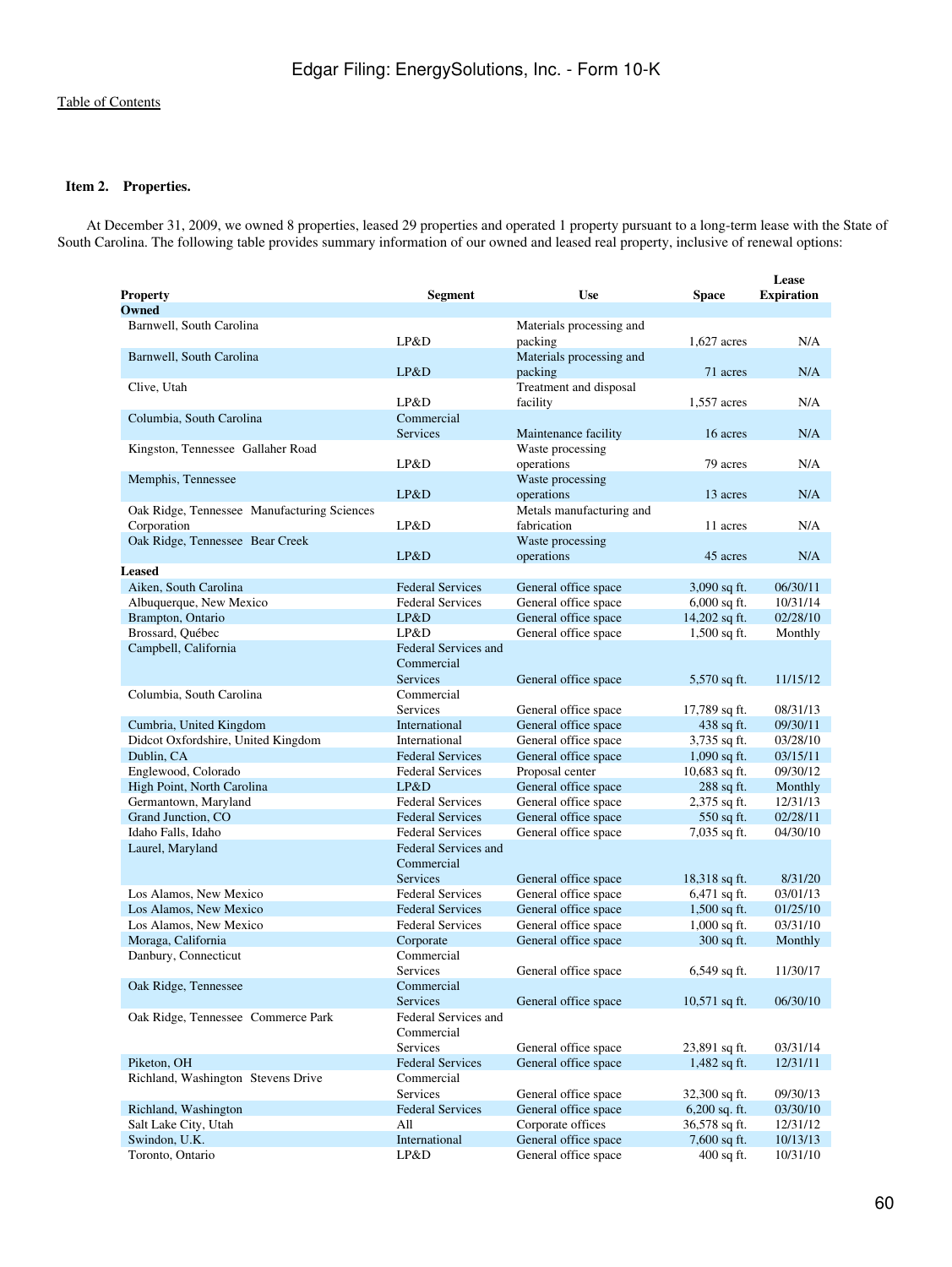| Washington, D.C.         | Federal Services and |                        |                |          |
|--------------------------|----------------------|------------------------|----------------|----------|
|                          | Commercial           |                        |                |          |
|                          | <b>Services</b>      | General office space   | $5,035$ sq ft. | 09/30/17 |
| <b>Operating Rights</b>  |                      |                        |                |          |
| Barnwell, South Carolina |                      | Treatment and disposal |                |          |
|                          | LP&D                 | facility               | 235 acres      | 04/05/75 |
|                          |                      |                        |                |          |
|                          |                      |                        |                |          |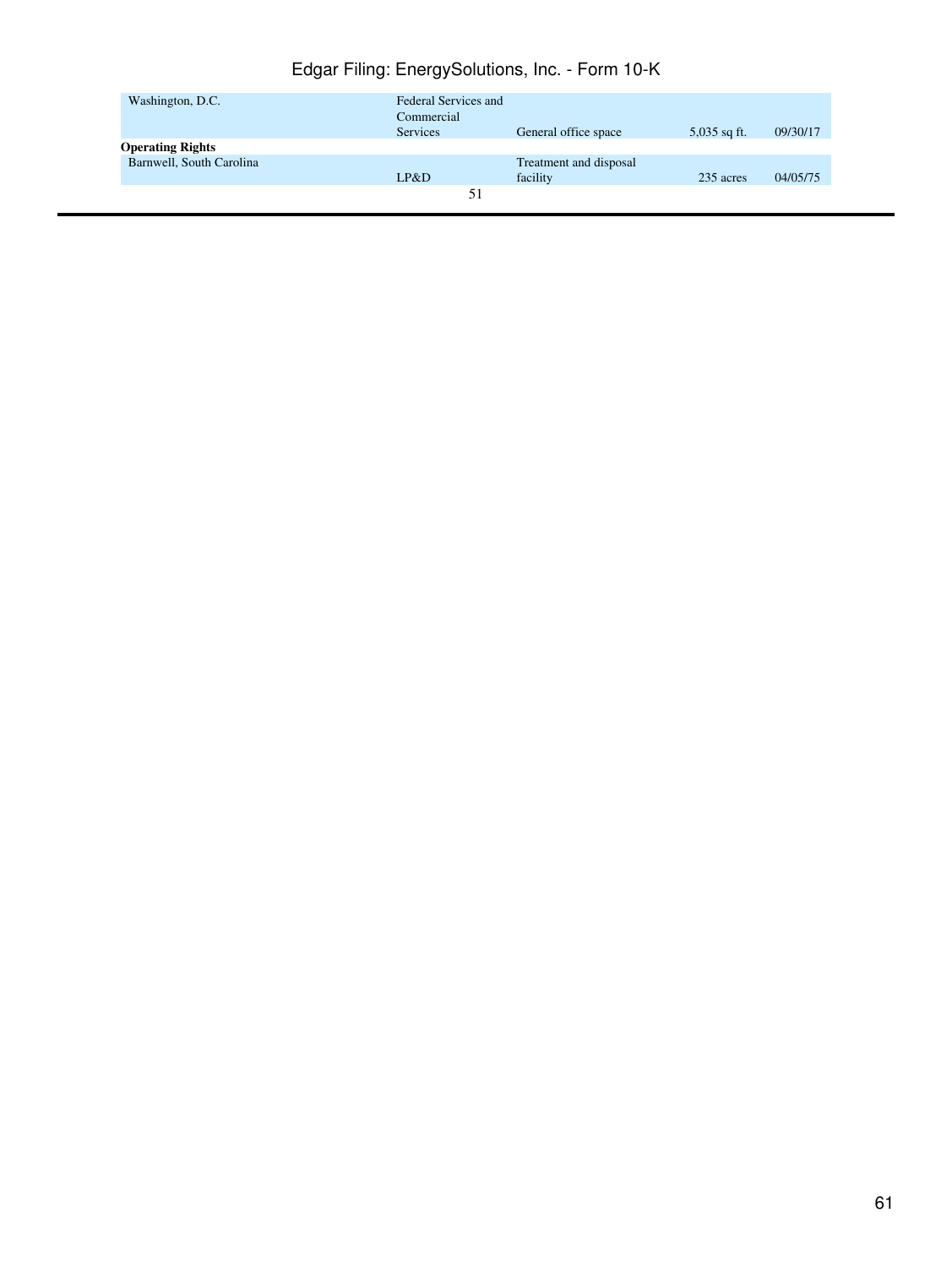# **Item 3. Legal Proceedings.**

 As previously reported, we have engaged in discussions with Sogin, SpA, the Italian state-owned utility company, to provide D&D and radioactive materials management services in support of the clean-up of Sogin's nuclear facilities. Our pending license application with the Nuclear Regulatory Commission ("NRC") to import material from Italy, to process it at our facility in Tennessee and to dispose of the residual material at our Clive facility in Utah has generated local and national expressions of opposition. We believe our license application is consistent with all applicable laws and regulations and with past practices. Moreover, the Italian material metals, paper and clothing is the same type of material that we handle routinely from the domestic nuclear industry.

 The NRC has issued numerous licenses over the past ten years allowing the importation of low-level radioactive waste ("LLRW") to be processed and ultimately disposed at our Clive facility. Under these licenses, our Clive Facility has received Class A LLRW originating in Germany, Canada, France, Taiwan, and the United Kingdom.

 The States of Tennessee and Utah have confirmed to the NRC that the proposed Italian project is consistent with the licenses and permits issued by those states. However, the former Governor of the State of Utah announced on April 23, 2008 that he would send his representative to the May 8, 2008 meeting of the Northwest Interstate Compact on Low-Level Radioactive Waste Management (the "Northwest Compact") to vote against any proposal that would allow us to receive international waste at our Clive facility.

 On May 5, 2008, we filed a declaratory judgment action in the U.S. District Court of Utah (the "Declaratory Judgment Action") asking the court to declare that (i) the Northwest Compact does not have regulatory authority over our Clive facility, which is a private commercial facility rather than a regional facility created by the Compact, (ii) the U.S. Constitution does not allow the Northwest Compact to discriminate between identical domestic and foreign materials handled at our Clive facility, and (iii) any effort by the Northwest Compact to restrict our receipt of foreign LLRW is pre-empted by federal statutes and regulations. The State of Utah and the Rocky Mountain Interstate Compact on Low-level Radioactive Waste have intervened as defendants in the Declaratory Judgment Action.

 At the Northwest Compact meeting on May 8, 2008, the representatives of the eight member States of the Northwest Compact, despite our commitment to restrict our receipt of international waste to 5% of the remaining capacity at our Clive facility, unanimously adopted a clarifying resolution proposed by the Utah committee member, clarifying that the Northwest Compact has never adopted a resolution permitting us to receive international waste at our Clive facility.

 On October 6, 2008, the NRC approved an order holding in abeyance its decision with respect to our pending import license application until the Company's declaratory judgment action has been resolved by the Courts.

 On May 15, 2009, the U.S. District Court for the District of Utah issued a Memorandum Decision And Order Granting In Part And Denying In Part Motions For Partial Summary Judgment (the "District Court Order") finding that the Northwest Compact has no authority to restrict the flow of out of region waste to our facility in Clive, Utah. The court later concluded that those holdings obviated the need for further proceedings, and entered final judgment in favor of Energy*Solutions* on June 17, 2009. The defendants in the Declaratory Judgment Action have appealed the judgment to the United States Circuit Court of Appeals for the 10th Circuit. After issuance of the District Court Order the NRC has solicited the views of potential parties but has not yet lifted its order holding the review of our pending import license application in abeyance.

 We intend to vigorously prosecute our declaratory judgment action, but we do not believe we will be able to process and dispose of any radioactive materials contemplated by the Italian initiative until the appellate process is concluded.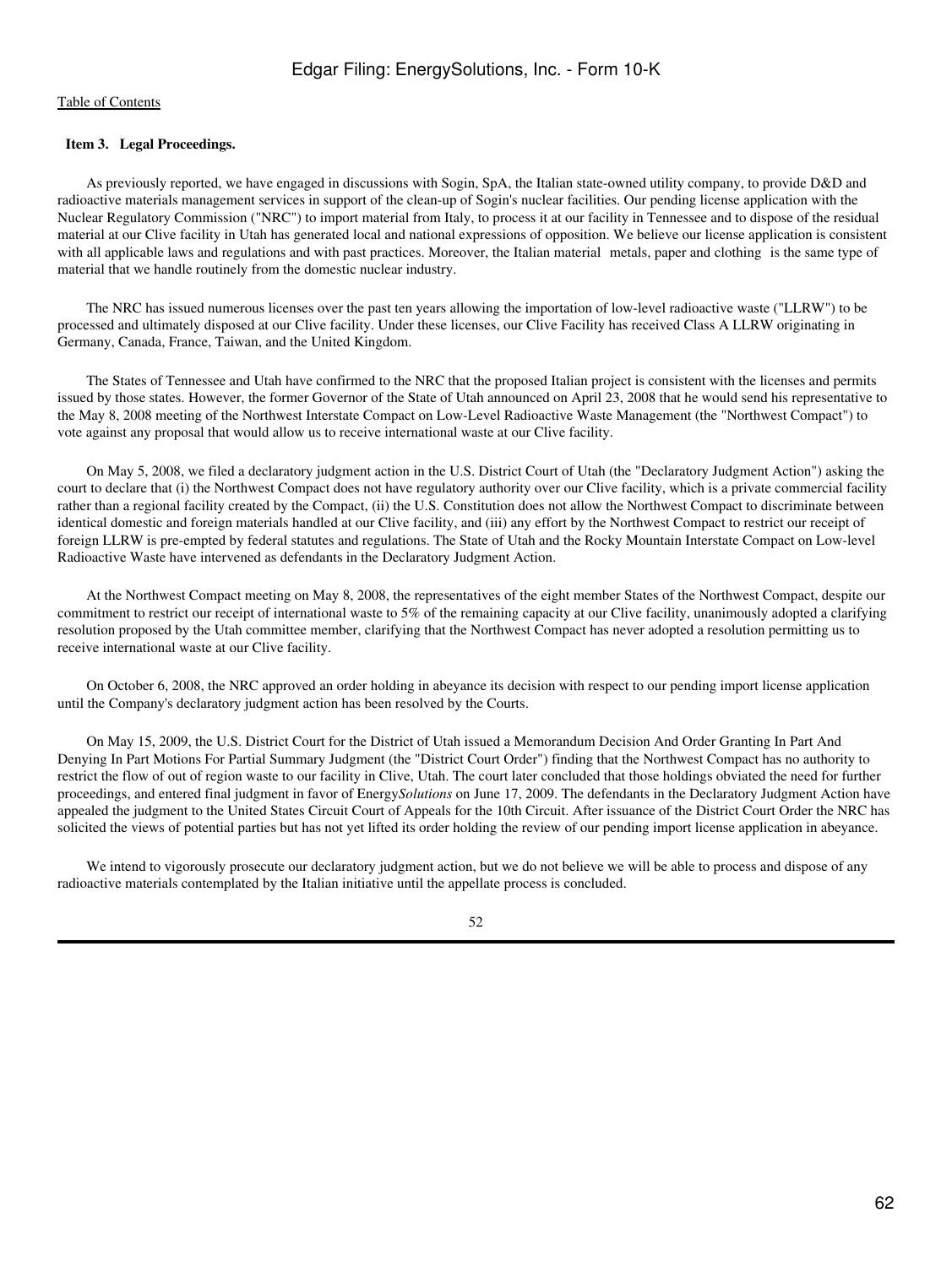# [Table of Contents](#page-2-0)

 On October 9, 2009 a purported class-action lawsuit captioned City of Roseville Employees' Retirement System vs. Energy*Solutions*, et al., was filed in the United States District Court for the Southern District of New York, Civil Number 09 CV 8633. On October 12, 2009 a second complaint was filed in the same court captioned Building Trades United Pension Trust Fund vs. Energy*Solutions* Inc., et al., Civil Number 09 CV 8648. The complaints are very similar and name as defendants the Company, current and prior directors, certain officers of the Company, the lead underwriters in the Company's initial public offering ("IPO") in November 2007 and the secondary offering in July 2008 (the "July 2008 Offering") and ENV Holdings, LLC, the former parent of the Company. The plaintiffs allege that the registration statements and prospectus for the IPO and the July 2008 Offering contained inaccurate statements of material facts and omitted material information required to be disclosed therein regarding the potential size of the nuclear services market, the Company's ability to take advantage of opportunities in that market in the near term, the status and prospects of the Company's rule making petition to the NRC to permit the use of decommissioning funds for disposal of major components prior to the cessation of activities at nuclear facilities, the status and prospects of the Company's license stewardship initiative, and other matters. The complaints seek to include all purchasers of the Company's stock from November 14, 2007 through October 14, 2008 as a plaintiff class and seek damages, costs and interest, rescission of the IPO and July 2008 Offering, and such other relief as the court may find just and proper.

We believe the facts and legal claims alleged in the complaints are without merit and intend to vigorously defend the litigation.

### **Item 4. Reserved**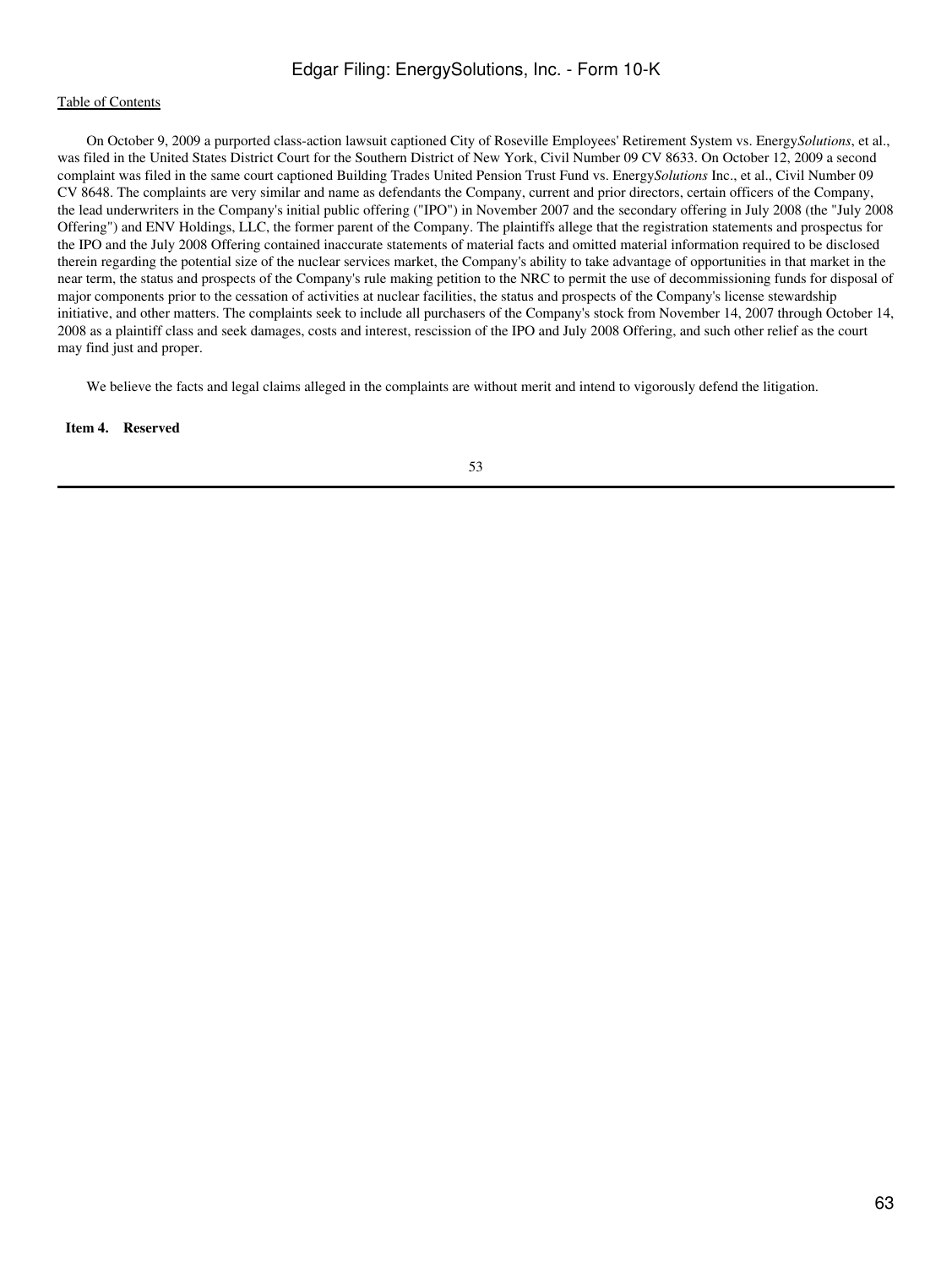# **PART II**

#### **Item 5. Market for Registrant's Common Equity, Related Stockholder Matters and Issuer Purchases of Equity Securities.**

#### **Price Range of Common Stock**

 Our common stock began trading on the NYSE under the symbol "ES" on November 15, 2007. The price range per share of common stock presented below represents the highest and lowest sales prices for our common stock on the NYSE for each full quarterly period within the two most recent fiscal years:

|                       | <b>Highest</b> | Lowest |       |  |
|-----------------------|----------------|--------|-------|--|
| 2008                  |                |        |       |  |
| <b>First Quarter</b>  | \$<br>27.85    | \$     | 16.90 |  |
| <b>Second Quarter</b> | 27.42          |        | 20.68 |  |
| Third Quarter         | 23.64          |        | 8.50  |  |
| <b>Fourth Quarter</b> | 10.93          |        | 3.35  |  |
| 2009                  |                |        |       |  |
| <b>First Ouarter</b>  | \$<br>8.93     | \$     | 4.25  |  |
| <b>Second Quarter</b> | \$<br>10.80    | \$     | 7.25  |  |
| <b>Third Quarter</b>  | \$<br>9.63     | \$     | 7.20  |  |
| Fourth Ouarter        | \$<br>9.70     | \$     | 8.08  |  |
| <b>Holders</b>        |                |        |       |  |

As of February 26, 2010, there were 42 stockholders of record. We believe we have approximately 11,300 beneficial stockholders.

#### **Dividends**

 During the years ended December 31, 2009 and 2008, we paid four quarterly dividends of \$0.025 per share. We intend to continue to pay such quarterly cash dividends during 2010. However, the declaration and payment of future dividends to holders of our common stock will be at the discretion of our board of directors and will depend on many factors, including our results of operations, financial condition, liquidity requirements, restrictions that may be imposed by applicable law and our contracts and other factors deemed relevant by our board of directors.

#### **Securities Authorized for Issuance under Equity Compensation Plans**

 See Part III, Item 12 of this report for disclosure relating to our equity compensation plans. Such information will be included in our Proxy Statement, which is incorporated herein by reference.

#### **Purchases of Equity Securities by the Issuer and Affiliated Purchasers**

None.

## **Item 6. Selected Financial Data.**

 The following table presents selected financial data for our business as of the dates and for the periods indicated. The financial data for the one month ended January 31, 2005 were derived from the audited consolidated financial statements and the related notes of our predecessor company, Envirocare of Utah, Inc., or Envirocare. The financial data as of December 31, 2009, 2008, 2007, 2006 and 2005 and for the years ended December 31, 2009, 2008, 2007 and 2006 and for the eleven months ended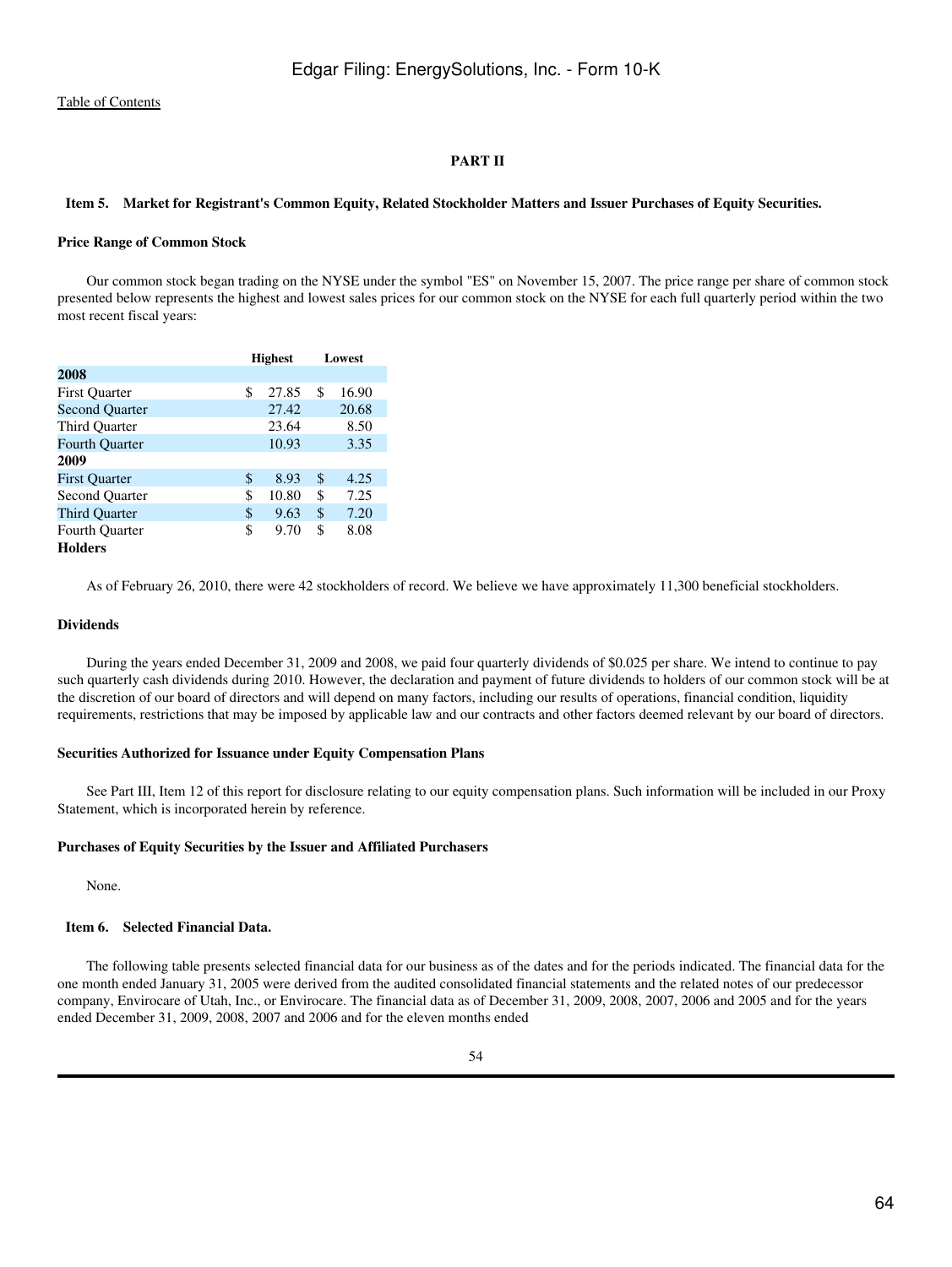December 31, 2005 were derived from the audited consolidated financial statements of Energy*Solutions*, LLC or Energy*Solutions*, Inc., subsequent to our conversion to a "C" corporation in connection with our initial public offering. The financial data as of December 31, 2007, 2006 and 2005 and for the year ended December 31, 2006, for the eleven months ended December 31, 2005, and for the one month ended January 31, 2005 have been derived from audited consolidated financial statements that are not included within this annual report on Form 10-K. The financial data as of December 31, 2009 and 2008 and for the years ended December 31, 2009, 2008 and 2007 have been derived from audited consolidated financial statements that are included within this annual report on Form 10-K. This selected financial data should be read in conjunction with the consolidated financial statements and related notes included in Item 15 of this Form 10-K.

|                                                                                |                                           | <b>EnergySolutions</b> |                                           |    |                                              |              |                                                                       |  | <b>Eleven</b><br>Months | Predecessor<br>One<br>Month |               |  |
|--------------------------------------------------------------------------------|-------------------------------------------|------------------------|-------------------------------------------|----|----------------------------------------------|--------------|-----------------------------------------------------------------------|--|-------------------------|-----------------------------|---------------|--|
|                                                                                | <b>Year Ended</b><br>December 31,<br>2009 |                        | <b>Year Ended</b><br>December 31,<br>2008 |    | <b>Year Ended</b><br>December 31,<br>2007(1) |              | <b>Year Ended</b><br>December 31, December 31, January 31,<br>2006(2) |  | <b>Ended</b><br>2005(3) |                             | Ended<br>2005 |  |
|                                                                                |                                           |                        |                                           |    |                                              |              | (in thousands of dollars, except for per share data)                  |  |                         |                             |               |  |
| <b>Statement of</b><br><b>Operations</b><br>Data:                              |                                           |                        |                                           |    |                                              |              |                                                                       |  |                         |                             |               |  |
| Revenues                                                                       | \$<br>1,623,893 \$ 1,791,631              |                        |                                           | \$ | $1,092,613$ \$                               |              | 427,103 \$                                                            |  | 348,192 \$              |                             | 21,914        |  |
| Gross profit                                                                   | 214,297                                   |                        | 247,193                                   |    | 196,527                                      |              | 191,236                                                               |  | 213,842                 |                             | 14,532        |  |
| Income from                                                                    |                                           |                        |                                           |    |                                              |              |                                                                       |  |                         |                             |               |  |
| operations(4)                                                                  | 97,915                                    |                        | 120,930                                   |    | 75,952                                       |              | 89,974                                                                |  | 166,432                 |                             | 13,565        |  |
| Net income<br>$(\text{loss})$<br>attributable to                               |                                           |                        |                                           |    |                                              |              |                                                                       |  |                         |                             |               |  |
| <b>EnergySolutions</b>                                                         | 50,832                                    |                        | 45,181                                    |    | (8,899)                                      |              | 26,849                                                                |  | 117,985                 |                             | 13,578        |  |
| Net income                                                                     |                                           |                        |                                           |    |                                              |              |                                                                       |  |                         |                             |               |  |
| (loss) per<br>share $data(5)$ :                                                |                                           |                        |                                           |    |                                              |              |                                                                       |  |                         |                             |               |  |
| <b>Basic</b>                                                                   | \$<br>0.58 <sup>°</sup>                   |                        | $0.51 \text{ }$ \$                        |    | (0.79)                                       |              |                                                                       |  |                         |                             |               |  |
| Diluted                                                                        | 0.57                                      |                        | 0.51                                      |    | (0.79)                                       |              |                                                                       |  |                         |                             |               |  |
| Number of<br>shares used in<br>per share<br>calculations<br>(in<br>thousands): |                                           |                        |                                           |    |                                              |              |                                                                       |  |                         |                             |               |  |
| <b>Basic</b>                                                                   | 88,318                                    |                        | 88,304                                    |    | 11,274                                       |              |                                                                       |  |                         |                             |               |  |
| Diluted                                                                        | 88,436                                    |                        | 88,311                                    |    | 11,274                                       |              |                                                                       |  |                         |                             |               |  |
| Cash<br>dividends<br>declared per<br>common                                    |                                           |                        |                                           |    |                                              |              |                                                                       |  |                         |                             |               |  |
| share                                                                          | \$<br>$0.10\,$ \$                         |                        | 0.10S                                     |    |                                              |              |                                                                       |  |                         |                             |               |  |
| Pro forma net                                                                  |                                           |                        |                                           |    |                                              |              |                                                                       |  |                         |                             |               |  |
| income (loss)<br>per share data<br>(unaudited)(6):                             |                                           |                        |                                           |    |                                              |              |                                                                       |  |                         |                             |               |  |
| <b>Basic</b>                                                                   |                                           |                        |                                           | \$ | 0.02                                         | $\mathbb{S}$ | 0.20                                                                  |  |                         |                             |               |  |
| Diluted                                                                        |                                           |                        |                                           |    | 0.02                                         |              | 0.20                                                                  |  |                         |                             |               |  |
| Number of<br>shares used in<br>per share<br>calculations<br>(in                |                                           |                        |                                           |    |                                              |              |                                                                       |  |                         |                             |               |  |
| thousands):                                                                    |                                           |                        |                                           |    |                                              |              |                                                                       |  |                         |                             |               |  |
| <b>Basic</b>                                                                   |                                           |                        |                                           |    | 76,748                                       |              | 75,150                                                                |  |                         |                             |               |  |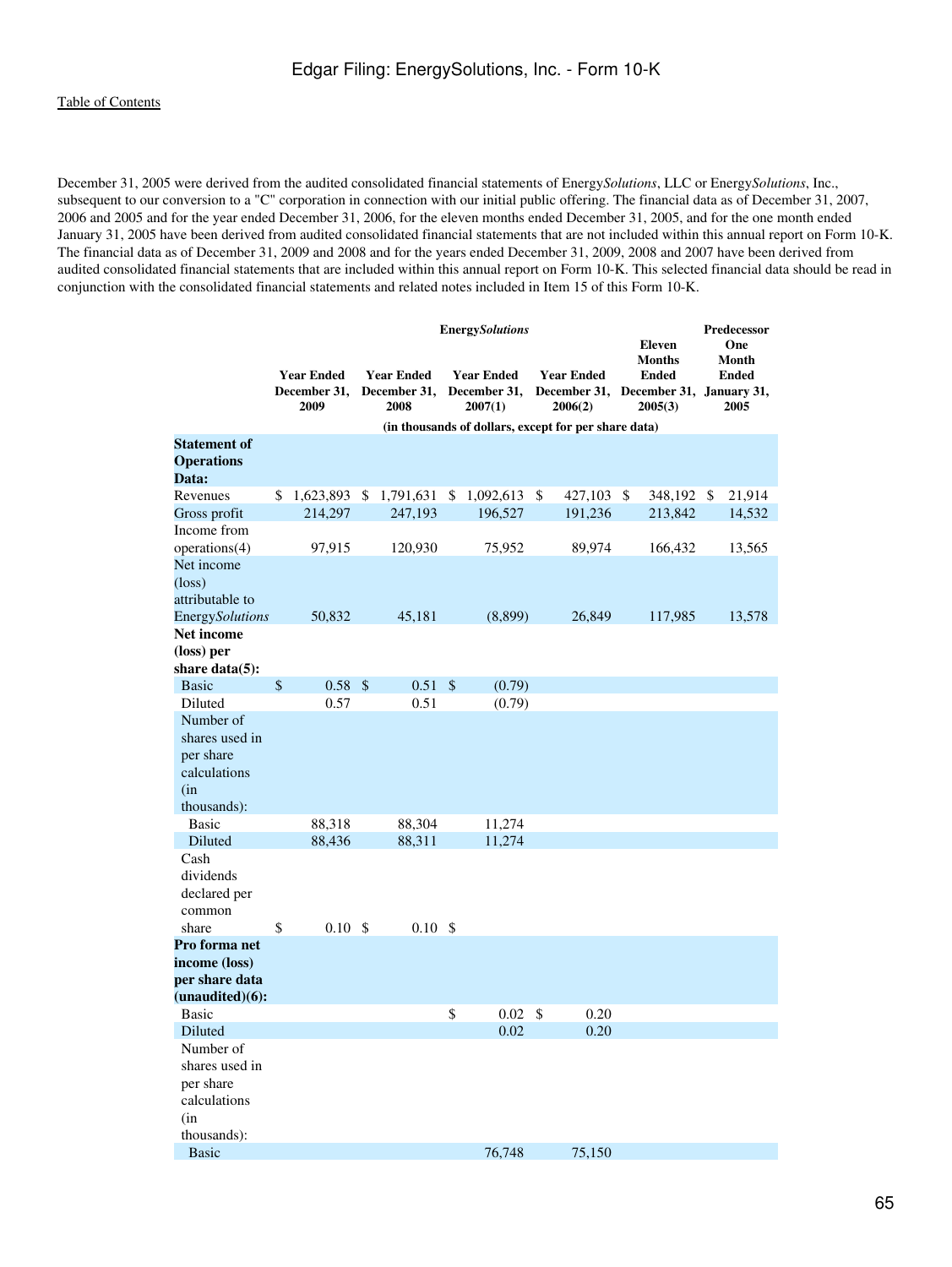| Diluted              |               |               |           | 77.156    |      | 75,150    |         |      |     |
|----------------------|---------------|---------------|-----------|-----------|------|-----------|---------|------|-----|
| <b>Other Data:</b>   |               |               |           |           |      |           |         |      |     |
| Amortization         |               |               |           |           |      |           |         |      |     |
| of intangible        |               |               |           |           |      |           |         |      |     |
| asserts(7)           | \$<br>25,271  | S             | 28,250 \$ | 24,147    | - \$ | 16,589 \$ | 10.917  | - \$ |     |
| Capital              |               |               |           |           |      |           |         |      |     |
| expenditures(8)      | 24.389        |               | 26,629    | 13,312    |      | 23,910    | 33,198  |      | 393 |
|                      |               |               |           |           |      |           |         |      |     |
| <b>Balance Sheet</b> |               |               |           |           |      |           |         |      |     |
| Data:                |               |               |           |           |      |           |         |      |     |
| Working              |               |               |           |           |      |           |         |      |     |
| capital(9)           | \$<br>120,238 | $\mathcal{S}$ | 92.550 \$ | 69.739 \$ |      | 32.136 \$ | 25,793  |      |     |
| Cash and cash        |               |               |           |           |      |           |         |      |     |
| equivalents          | 15,913        |               | 48.448    | 36,366    |      | 4.641     | 34,798  |      |     |
| <b>Total assets</b>  | 1,511,175     |               | 1,550,712 | 1,624,950 |      | 1,157,205 | 580,009 |      |     |
| Total debt           | 524,111       |               | 566,757   | 606,967   |      | 764.167   | 547,707 |      |     |

(1)

Includes the results of operations of Parallax, RSMC, NUKEM and Monserco from the dates of their acquisitions in January 2007, June 2007, July 2007 and December 2007, respectively.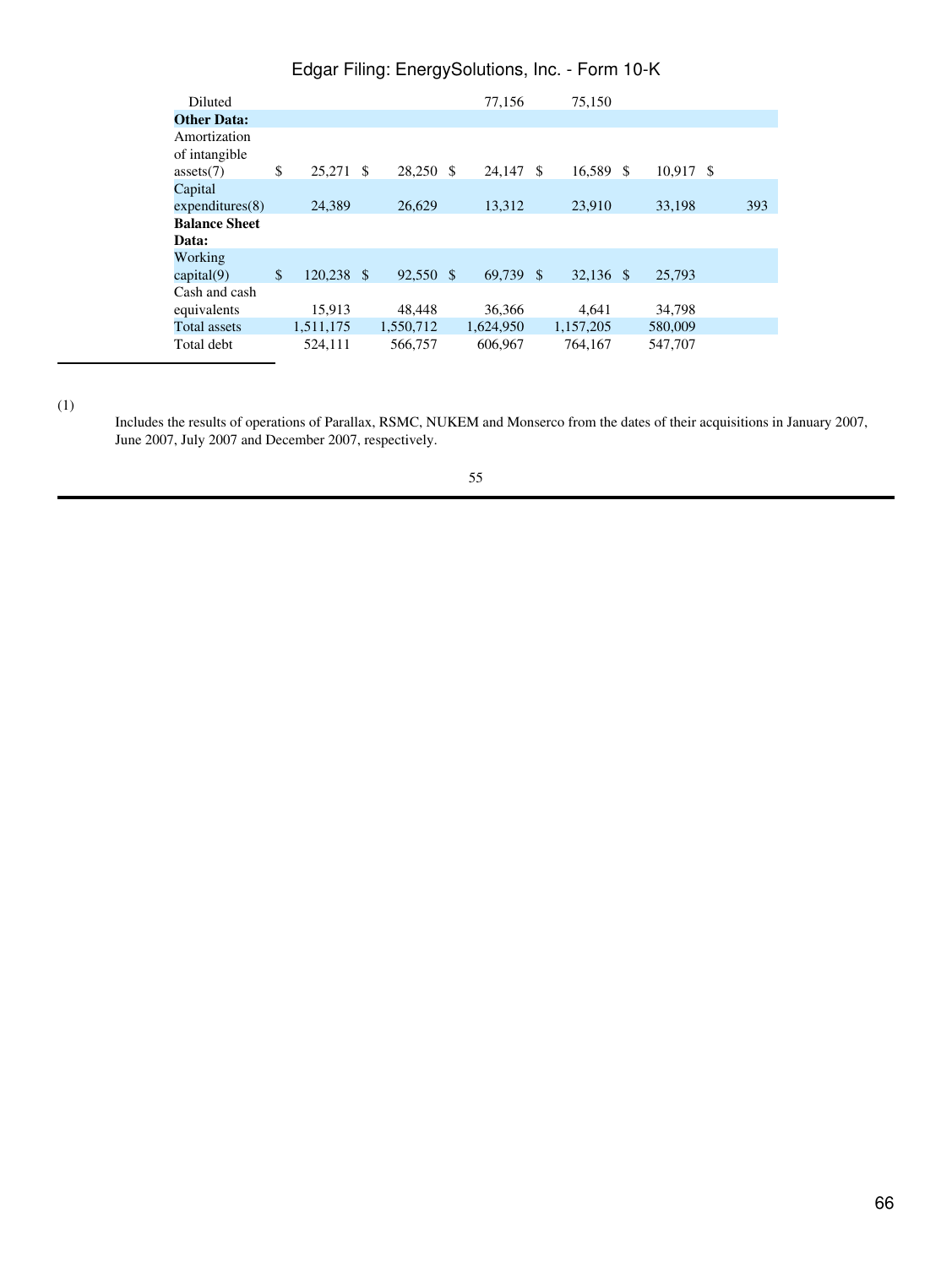Includes the results of operations of BNGA, Duratek and ESEU from the dates of their acquisitions in February 2006, June 2006 and December 2006, respectively.

(3)

(2)

Includes the results of a major contract that contributed \$105.4 million in revenues to our LP&D segment during 2005, but generated no significant revenues in subsequent years.

(4)

Prior to 2009, we included equity in income of unconsolidated joint ventures in other income (expense), net. During 2009, we reclassified these amounts from other income (expense), net, to operating income in the accompanying consolidated statements of operations. Accordingly, income from operations increased by \$7.6 million, \$3.2 million and \$1.4 million, respectively, for the year ended December 31, 2009, 2008 and 2007 as a result of this reclassification. The reclassifications had no impact on income from operations for the year ended December 31, 2006, the eleven months ended January 31, 2005 and the one month ended January 31, 2005. There was no impact on net income for any of these periods as a result of this reclassification.

# (5)

Historical net income (loss) per share is not presented for the year ended December 31, 2006, the eleven months ended December 31, 2005 and the one month ended January 31, 2005 since we were structured as a limited liability company, had only one member and there were no ownership interests that were convertible into common stock or a common stock equivalent.

(6)

Prior to our initial public offering we conducted our operations as a limited liability company, and our equity structure consisted of member interests. For the purposes of this summary, we have presented the share and net income (loss) per share information for Energy*Solutions* to reflect retroactively the impact of our reorganization from a limited liability company to a "C" corporation in connection with the completion of our initial public offering on November 20, 2007. Additionally, we have reflected pro forma income tax expense of \$1.0 million and \$9.3 million for the years ended December 31, 2007 and 2006, respectively, to reflect our estimated income tax expense had we been a fully taxable entity in those periods.

(7)

Represents the non-cash amortization of intangible assets such as permits, technology, customer relationships and non-compete agreements acquired through the acquisition of our predecessor in 2005 and our acquisitions of BNGA and Duratek in 2006 and RSMC in 2007. Portions of this non-cash amortization expense are included in both cost of revenues and selling, general and administrative expenses. Our amortization costs related to intangible assets increased from 2005 to 2006 as a result of our acquisitions of BNGA and Duratek and increased again in 2007 and 2008 as a result of our acquisition of RSMC. Intangible assets and goodwill related to the acquisition of RSMC are denominated in foreign currency.

(8)

We completed several significant capital improvements in 2005, 2006, 2008 and 2009, including the installation of a new metal shredder, rail handling loop and rotary dump at our Clive facility in 2005 and 2006, the purchase of equipment required for the Atlas mill tailings contract in 2008 and 2009, and purchase of software and capitalization of implementation costs for a new enterprise resource planning system (Oracle EBS R12) in 2009. See "Management's Discussion and Analysis of Financial Condition and Results of Operations Liquidity and Capital Resources Capital Expenditures."

(9)

Consists of current assets, less current liabilities.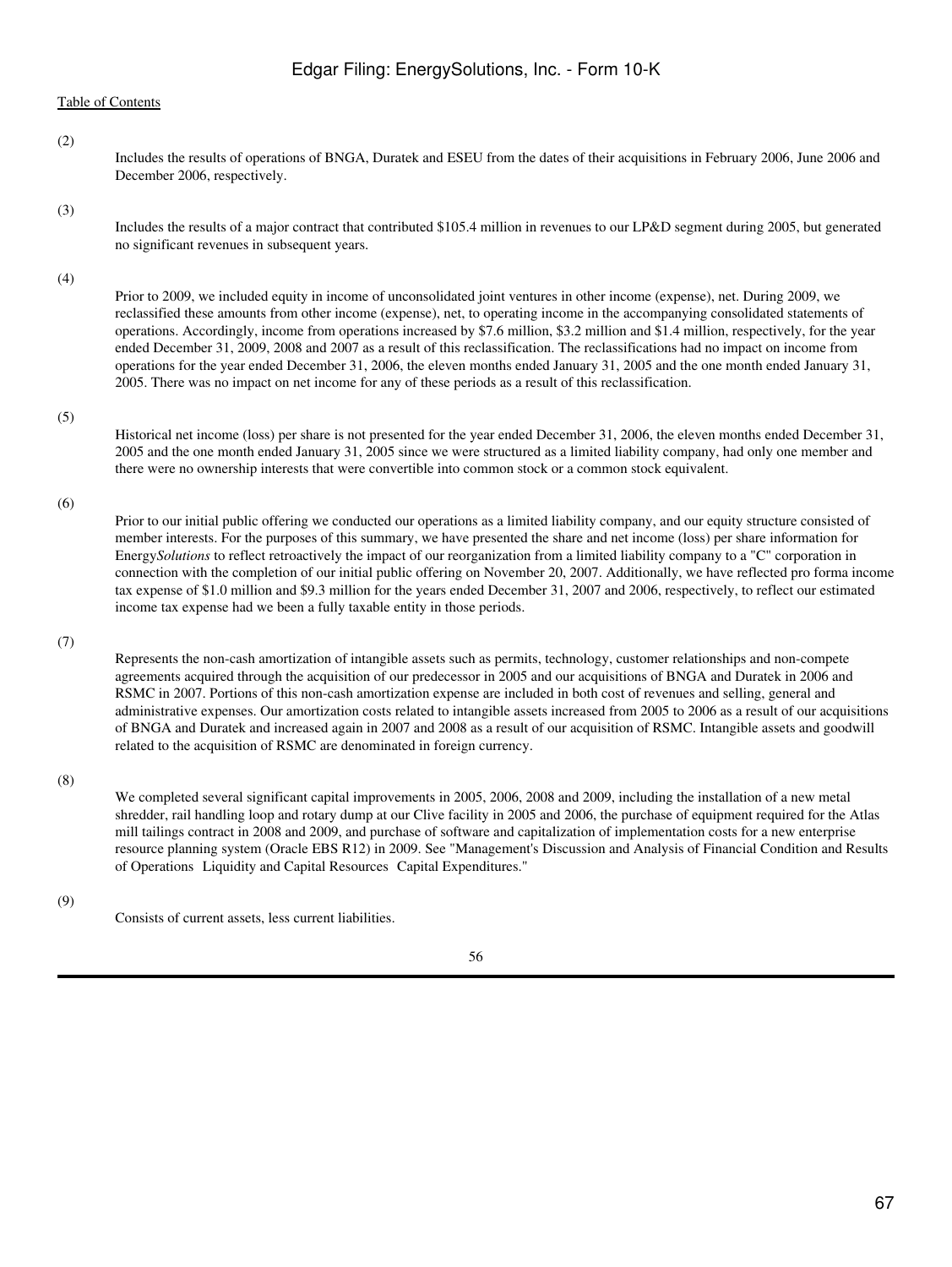# **Selected Quarterly Financial Data (Unaudited)**

|                         | <b>2009 Quarters Ended</b>                |          |    |                |               |              |               |         |  |  |  |  |
|-------------------------|-------------------------------------------|----------|----|----------------|---------------|--------------|---------------|---------|--|--|--|--|
|                         |                                           | March 31 |    | <b>June 30</b> |               | September 30 | December 31   |         |  |  |  |  |
|                         | (in thousands, except for per share data) |          |    |                |               |              |               |         |  |  |  |  |
| <b>Statement of</b>     |                                           |          |    |                |               |              |               |         |  |  |  |  |
| <b>Operations Data:</b> |                                           |          |    |                |               |              |               |         |  |  |  |  |
| Revenues                | \$                                        | 437,109  | \$ | 373,585        | \$            | 364,853      | \$            | 448,346 |  |  |  |  |
| Gross profit            |                                           | 50,598   |    | 46,328         |               | 43,943       |               | 73,428  |  |  |  |  |
| Income from             |                                           |          |    |                |               |              |               |         |  |  |  |  |
| operations(1)           |                                           | 20,782   |    | 18,171         |               | 21,131       |               | 37,831  |  |  |  |  |
| Net income              |                                           |          |    |                |               |              |               |         |  |  |  |  |
| attributable to         |                                           |          |    |                |               |              |               |         |  |  |  |  |
| <b>Energy</b> Solutions |                                           | 8,127    |    | 7,330          |               | 12,856       |               | 22,519  |  |  |  |  |
| Net income per          |                                           |          |    |                |               |              |               |         |  |  |  |  |
| share data:             |                                           |          |    |                |               |              |               |         |  |  |  |  |
| <b>Basic</b>            | \$                                        | 0.09     | \$ | 0.08           | $\mathcal{S}$ | 0.15         | $\mathcal{S}$ | 0.25    |  |  |  |  |
| Diluted                 |                                           | 0.09     |    | 0.08           |               | 0.15         |               | 0.25    |  |  |  |  |
| Number of shares        |                                           |          |    |                |               |              |               |         |  |  |  |  |
| used in per share       |                                           |          |    |                |               |              |               |         |  |  |  |  |
| calculations:           |                                           |          |    |                |               |              |               |         |  |  |  |  |
| <b>Basic</b>            |                                           | 88,306   |    | 88,306         |               | 88,315       |               | 88,345  |  |  |  |  |
| Diluted                 |                                           | 88,337   |    | 88,493         |               | 88,558       |               | 88,595  |  |  |  |  |

|                         | <b>2008 Ouarters Ended</b>                |         |    |         |               |              |               |             |  |  |  |  |
|-------------------------|-------------------------------------------|---------|----|---------|---------------|--------------|---------------|-------------|--|--|--|--|
|                         | March 31                                  |         |    | June 30 |               | September 30 |               | December 31 |  |  |  |  |
|                         | (in thousands, except for per share data) |         |    |         |               |              |               |             |  |  |  |  |
| <b>Statement of</b>     |                                           |         |    |         |               |              |               |             |  |  |  |  |
| <b>Operations Data:</b> |                                           |         |    |         |               |              |               |             |  |  |  |  |
| Revenues                | \$                                        | 501,753 | \$ | 460,345 | \$            | 419,453      | \$            | 410,080     |  |  |  |  |
| Gross profit            |                                           | 73,533  |    | 61,970  |               | 56,491       |               | 55,199      |  |  |  |  |
| Income from             |                                           |         |    |         |               |              |               |             |  |  |  |  |
| operations(1)           |                                           | 45,977  |    | 32,741  |               | 26,729       |               | 15,483      |  |  |  |  |
| Net income              |                                           |         |    |         |               |              |               |             |  |  |  |  |
| attributable to         |                                           |         |    |         |               |              |               |             |  |  |  |  |
| <b>Energy</b> Solutions |                                           | 19,293  |    | 12,595  |               | 10,902       |               | 2,391       |  |  |  |  |
| Net income per          |                                           |         |    |         |               |              |               |             |  |  |  |  |
| share data:             |                                           |         |    |         |               |              |               |             |  |  |  |  |
| <b>Basic</b>            | \$                                        | 0.22    | \$ | 0.14    | $\mathcal{S}$ | 0.12         | $\mathcal{S}$ | 0.03        |  |  |  |  |
| Diluted                 |                                           | 0.22    |    | 0.14    |               | 0.12         |               | 0.03        |  |  |  |  |
| Number of shares        |                                           |         |    |         |               |              |               |             |  |  |  |  |
| used in per share       |                                           |         |    |         |               |              |               |             |  |  |  |  |
| calculations:           |                                           |         |    |         |               |              |               |             |  |  |  |  |
| Basic                   |                                           | 88,304  |    | 88,304  |               | 88,304       |               | 88,305      |  |  |  |  |
| Diluted                 |                                           | 88,310  |    | 88,310  |               | 88,312       |               | 88,316      |  |  |  |  |

(1)

Prior to the fourth quarter of 2009, we included equity in income of unconsolidated joint ventures in other income (expense), net. During the fourth quarter of 2009, we reclassified these amounts from other income (expense), net to operating income in the accompanying consolidated statements of operations. Accordingly, for the quarters ended March 31, June 30 and September 30, 2009 income from operations was increased by \$1.0 million, \$2.2 million and \$2.8 million, respectively, and for the quarters ended March 31, June 30, September 30 and December 31, 2008 income from operations was increased by \$0.7 million, \$0.8 million, \$0.9 million and \$0.7 million, respectively, as a result of the reclassification.

#### **Item 7. Management's Discussion and Analysis of Financial Condition and Results of Operation.**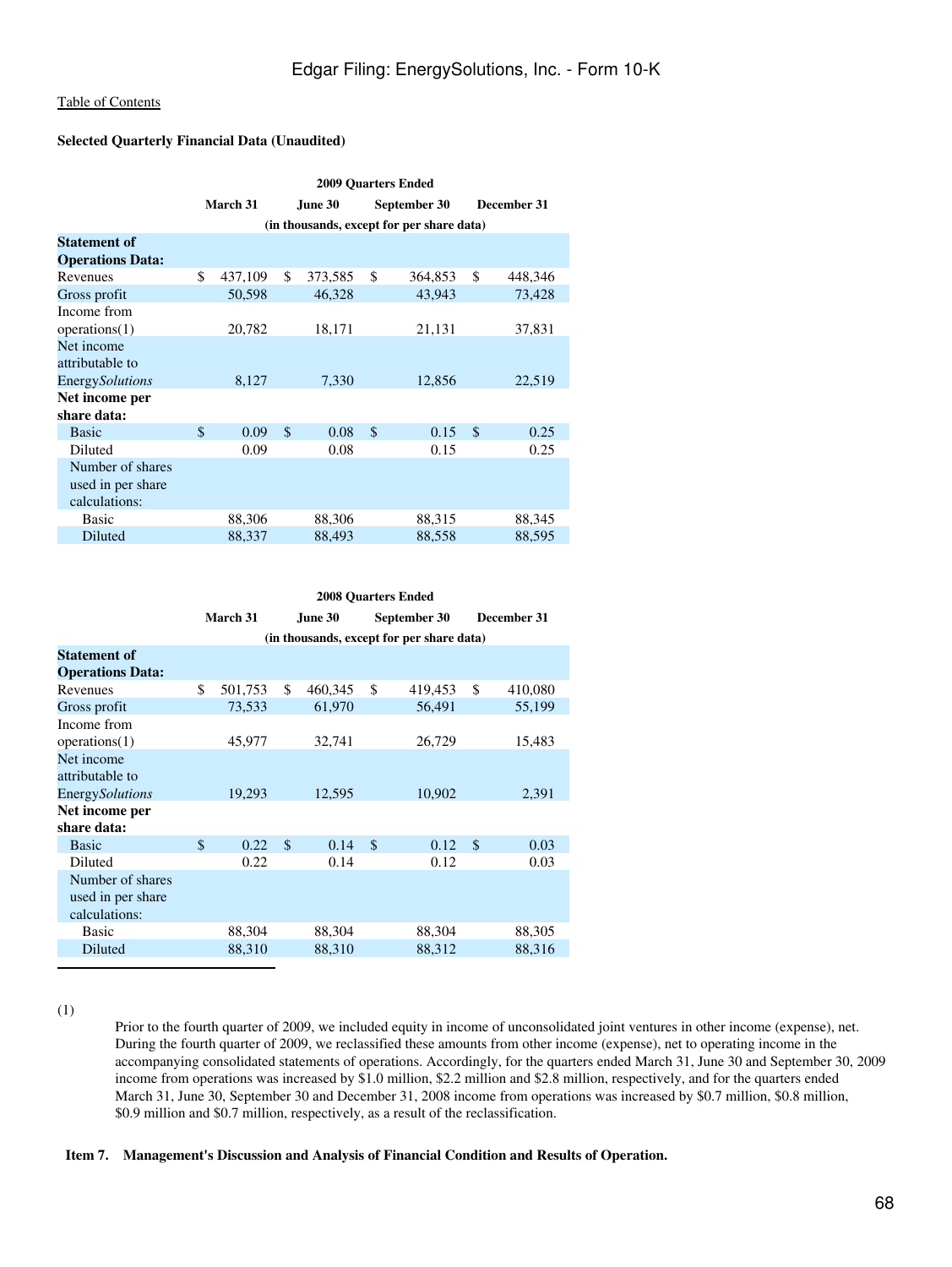*The following discussion and analysis of the financial condition and results of our operations should be read together with the consolidated financial statements and the related notes of EnergySolutions included elsewhere in this Form 10-K. This discussion contains forward-looking statements, based on current expectations and related to future events and our future financial performance, that involve risks and uncertainties. Our actual results may differ materially from those anticipated in these forward-looking statements as a result of many factors, including those set forth under "Risk Factors."*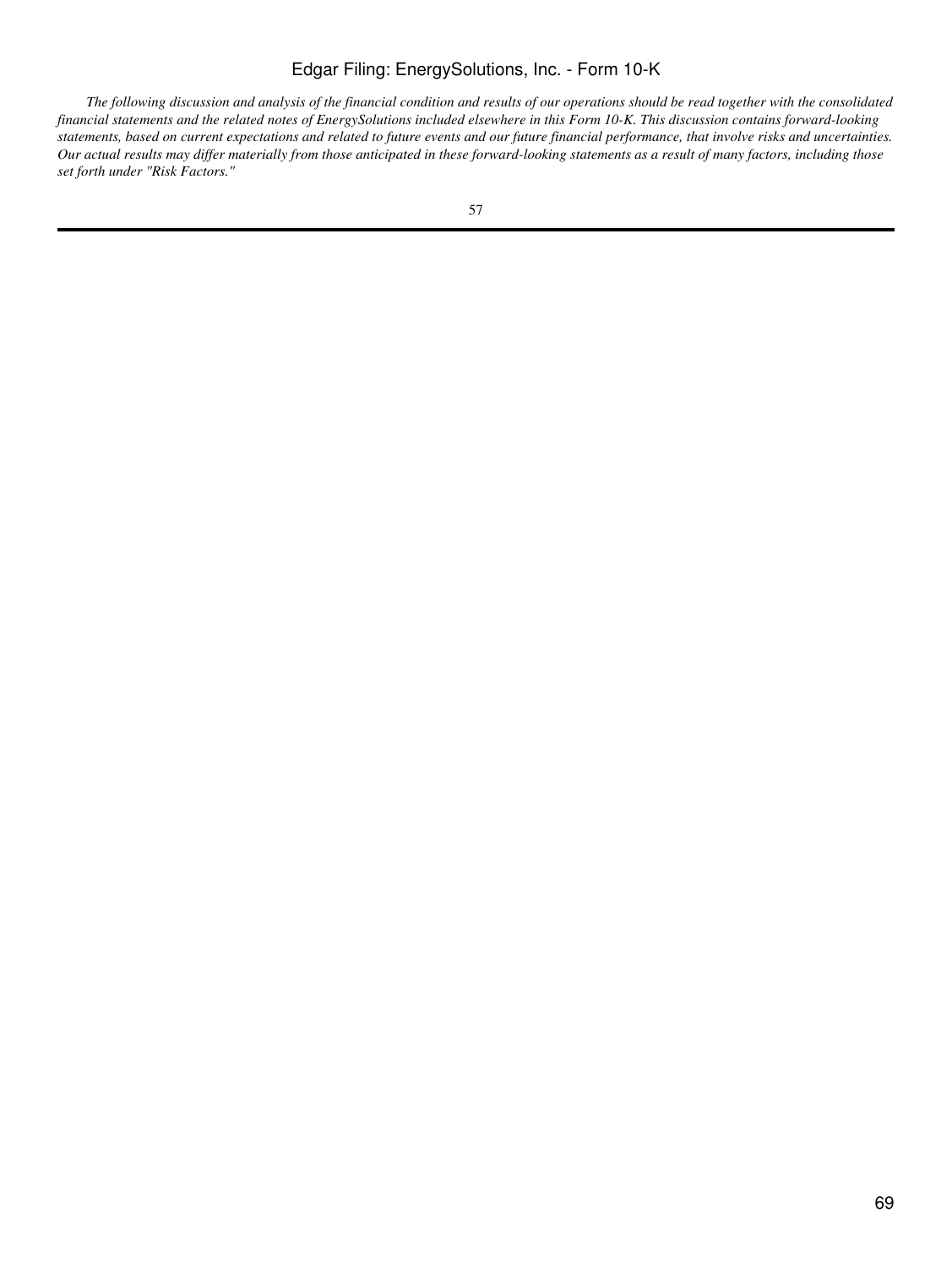### [Table of Contents](#page-2-0)

# **Overview**

 We are a leading provider of specialized, technology-based nuclear services to government and commercial customers. Our customers rely on our expertise to address their needs throughout the lifecycle of their nuclear operations. Our broad range of nuclear services includes engineering, operation of nuclear reactors, in-plant support services, spent nuclear fuel management, D&D, logistics, transportation, processing and disposal. We derive almost 100% of our revenues from the provision of nuclear services.

We provide our services through four segments: Federal Services, Commercial Services, LP&D and International. Our Federal Services segment derives revenues from U.S. government customers for the M&O or clean-up of facilities with radioactive materials. Our U.S. government customers are primarily individual offices, departments and administrations within the DOE and DOD. Our Commercial Services segment provides a broad range of on-site services, including D&D, to commercial customers. Our commercial customers include power and utility companies, pharmaceutical companies, research laboratories, universities, industrial facilities and other commercial entities with nuclear materials, as well as state agencies in the United States. Our LP&D segment provides a broad range of logistics, transportation, processing and disposal services to government and commercial customers. This segment also operates our facilities for the safe processing and disposal of radioactive materials, including a facility in Clive, Utah, four facilities in Tennessee and two facilities in Barnwell, South Carolina. In cases where a project involves the provision of both specialized nuclear services and processing and disposal services, our Federal Services or Commercial Services segment, depending on the type of customer, and our LP&D segment will coordinate to provide integrated services. Prior to our acquisitions of RSMC in 2007 and EU Services Limited in 2006, we derived less than 1% of our revenues from our international operations. Accordingly, through the first quarter of 2007, we reported results from our international operations in our Commercial Services segment. Beginning with the second quarter of 2007, we began reporting results from our operations outside North America in a new International segment.

#### **Components of Revenues and Expenses**

# *Revenues and Costs of Revenues*

#### *Federal Services segment*

We generate revenues in our Federal Services segment primarily from M&O and clean-up services on DOE and DOD sites that have radioactive materials. Under Tier 1 contracts, we typically provide services as an integrated member of a prime contract team. Under a Tier 2 contract, we provide services to Tier 1 contractors as a subcontractor. Tier 1 contracts often include an award fee in excess of incurred costs and may also include an incentive fee for meeting contractual targets, milestones or performance factors. These award fees often are not associated with significant additional expenditures.

 Historically, the majority of our Federal Services segment revenues have been generated from either Tier 1 cost-reimbursable contracts with award (typically expressed as a percentage of cost) or incentive (typically success-based) fees or Tier 2 contracts that can be cost-reimbursable, fixed-price or unit-rate contracts. When we have provided services as an integrated member of a Tier 1 prime contract team, we have typically entered into a contract with the other members of the team pursuant to which we share the award or incentive fees under the customer contract. The revenue characteristics of these contracts are as follows:

> *Tier 1 Contract, Acting as Lead Prime Contractor.* In situations where we act as lead prime contractor in a fee-share arrangement, we submit invoices to the customer for recovery of costs incurred in providing project services and also submit to the customer the cost-recovery invoices of the other team members that have been submitted to us. Depending on the nature of the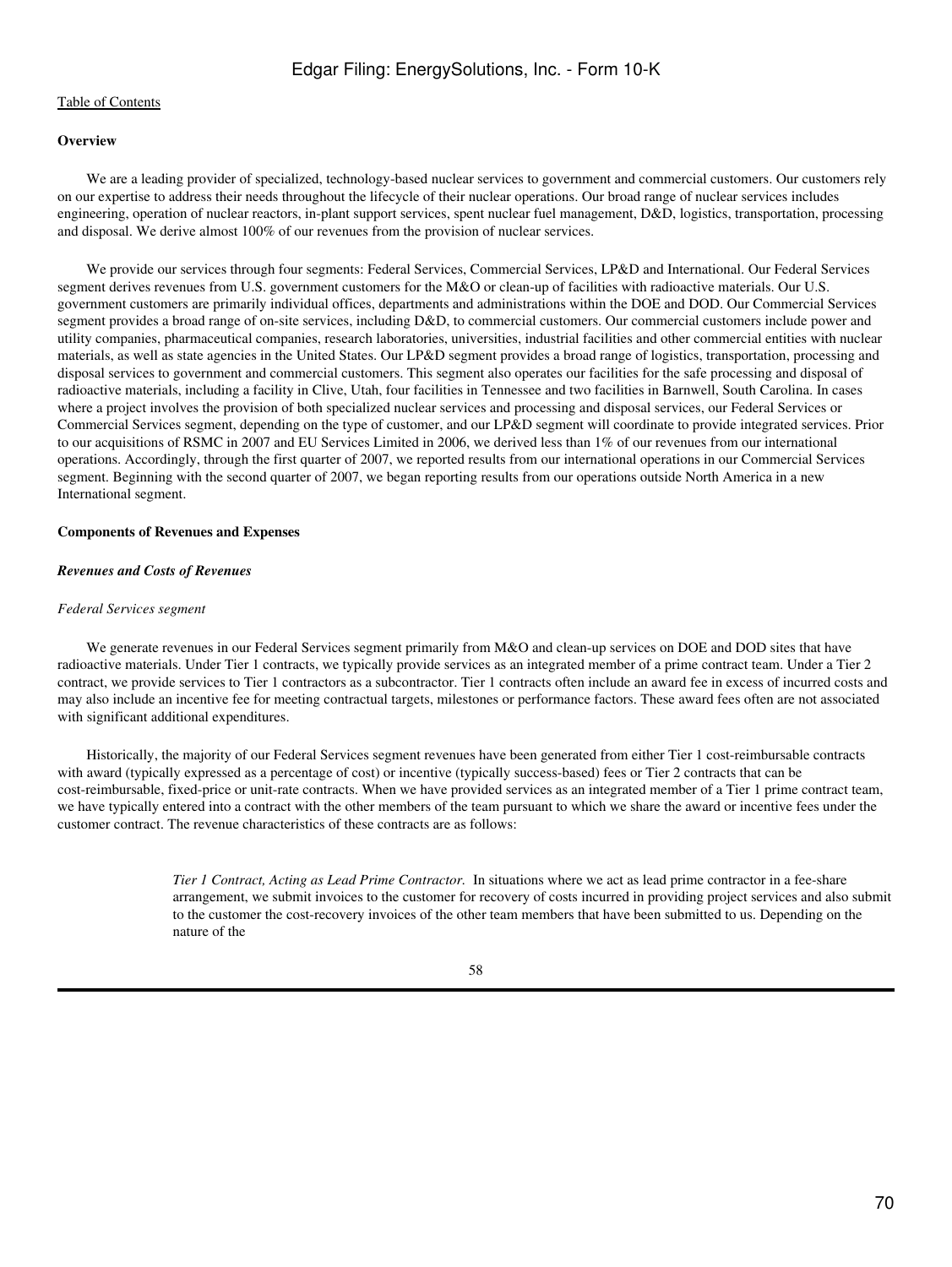contract, we typically recognize the entire amount of our fee and cost reimbursement as lead prime contractor as revenue and record an expense for the portion of the fee and cost reimbursement that we pay to the other team members in proportion to their respective percentages of the fee-share arrangement and costs. As a result, when we act as lead prime contractor, we recognize higher revenues and may realize higher gross profit but lower gross margin than when we do not act as lead prime contractor.

*Tier 1 Contract, Not Acting as Lead Prime Contractor.* In situations where we do not act as lead prime contractor, we submit invoices to the lead prime contractor for recovery of costs incurred in providing project services, including allocated selling, general and administrative expenses, as allowed by the customer, and we may receive a portion of the fee in direct proportion to our percentage of the fee share arrangement. We include in revenues the amount to be received as reimbursement for costs incurred plus the portion of the fee that we will receive. The majority of our Tier 1 contracts have historically fallen into this category.

*Tier 2 Contract.* Tier 2 contracts are typically discrete, project-driven opportunities procured by Tier 1 contractors. The majority of Tier 2 contracts are fixed-price or cost-reimbursable contracts. We generally do not participate in fee-share arrangements as a Tier 2 contractor.

 Revenues in our Federal Services segment can fluctuate significantly from period to period because of differences in the timing and size of contract awards in any given period, whether or not we are required to consolidate revenues under a joint venture agreement, the completion or expiration of large contracts and delays in Congressional appropriations for contracts we have been awarded.

 We typically generate revenues in our Federal Services segment pursuant to long-term contracts. The process of bidding for government contracts is extremely competitive and time-consuming. Discussions relating to a potential government contract often begin one or two years before an official request for proposal, or RFP, is announced. An additional one or two years may pass between the government's announcement of an RFP and its award of a contract. Third party consulting and bid preparation expenses associated with bidding for a Tier 1 contract typically range from \$0.5 million to \$1.5 million and are recognized as incurred in selling, general and administrative expenses. These are in addition to our internal expenses and corporate overhead. Once awarded a contract, an additional several months may pass before we begin to recognize revenues in connection with that contract.

 Costs of revenues in our Federal Services segment primarily consist of compensation and benefits to employees, outsourcing costs for subcontractor services, costs of goods purchased for use in projects and travel expenses.

#### *Commercial Services segment*

 We generate revenues in our Commercial Services segment through fixed-price, unit-rate and cost-reimbursable contracts with power and utility companies that operate nuclear power plants and, to a lesser extent, with pharmaceutical companies, research laboratories, universities, industrial facilities and other commercial entities that have nuclear-related operations. Most of the revenues in our Commercial Services segment currently derive from contracts with a term of less than one year.

 Revenues in our Commercial Services segment can fluctuate significantly from period to period because of differences in customer requirements, which depend upon the operating schedules of nuclear reactors, emergency response operations and other clean-up events. The operating schedules of nuclear reactors are affected by, among other things, seasonality in the demand for electricity and reactor refueling and maintenance. Power and utility companies typically schedule refueling and maintenance to coincide with periods of reduced power demand periods in the spring and fall. Therefore, our revenues are typically higher during these periods due to the increased demand for our on-site services, such as spent fuel services. Our revenues also fluctuate from period to period as our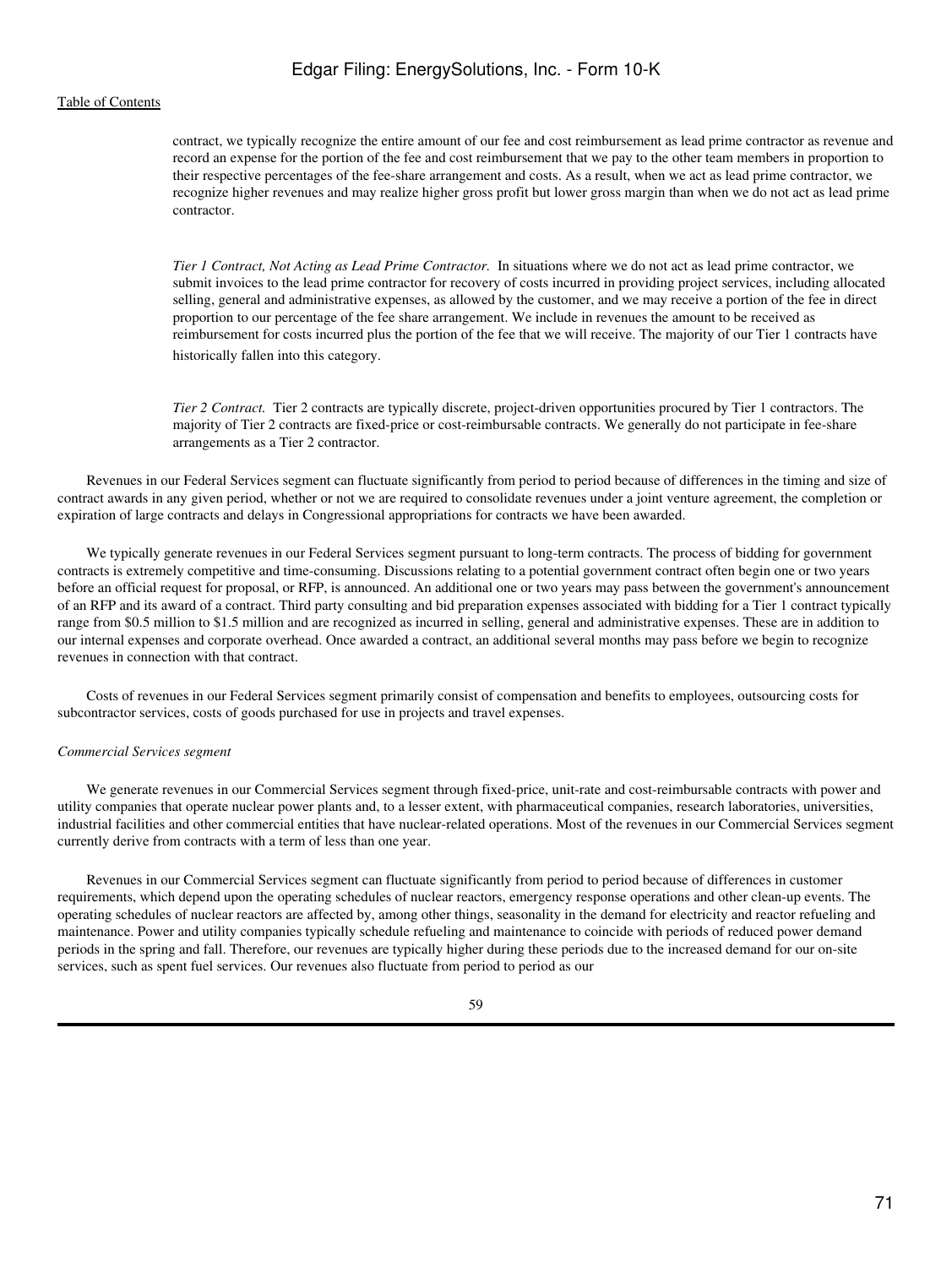commercial power and utility customers commence or terminate project operations. Revenues from emergency response operations and other clean-ups may also cause fluctuations in our results due to the unanticipated nature and, often, significant size of these projects.

 Revenues in our Commercial Services segment also depend on the decisions of our customers to incur expenditures for third party nuclear services. For example, they may choose to store radioactive materials on site, rather than transporting materials for commercial processing and disposal at a third-party facility, such as our Clive facility. Similarly, customers may defer entering into contracts for the D&D of nuclear plants that have been shut down until such time as they have additional dedicated funds.

 Costs of revenues in our Commercial Services segment primarily consist of compensation and benefits to employees, outsourcing costs for subcontractor services, costs of goods purchased for use in projects and travel expenses.

 Results of our operations for services provided to our customers in Canada and Mexico currently relate to services provided to our utility customers and are included in our Commercial Services segment with the exception of Monserco, which is included in LP&D.

#### *LP&D segment*

We generate revenues in our LP&D segment primarily through unit-rate contracts for the transportation, processing and disposal of radioactive materials. In general, the unit-rate contracts entered into by our LP&D segment use a standardized set of purchase order-type contracts containing standard pricing and other terms. By using standardized contracts, we are able to expedite individual project contract negotiations with customers through means other than a formal bidding process. For example, our life-of-plant contracts provide nuclear power and utility company customers with LLRW and MLLW processing and disposal services for the remaining lives of their nuclear power plants, as well as the D&D waste disposal services after the plants are shut down. These contracts generally provide that we will process and dispose of substantially all of the LLRW and MLLW generated by those plants for a fixed, pre-negotiated price per cubic foot, depending on the type of radioactive material being disposed, and often provide for periodic price adjustments. Although a life-of-plant contract may be terminated before decommissioning is complete, we typically expect the duration of these contracts to be approximately 30 years.

 Revenues in our LP&D segment can fluctuate significantly depending on the timing of our customers' decommissioning activities. We often receive high volumes of radioactive materials in a relatively short time period when a customer's site or facility is being decommissioned.

 Costs of revenues in our LP&D segment primarily consist of compensation and benefits to employees, outsourcing costs for subcontractor services, such as railroads transporting radioactive materials from a customer's site to one of our facilities for processing and disposal, costs of goods purchased for use in our facilities, licenses, permits, taxes on processed radioactive materials, maintenance of facilities, equipment costs and depreciation costs. Most of our fixed assets are in our LP&D segment. As a result, we recognize the majority of our depreciation costs in this segment.

#### *International segment*

We generate revenues in our International segment primarily through Tier 1 contracts with the NDA. As a Tier 1 contractor, we are reimbursed for allowable incurred costs. In addition, we receive cost efficiency fees (a percentage of budgeted costs minus actual costs for work performed) and project delivery-based incentive fees. We typically recognize as revenues the full amount of reimbursed allowable costs incurred plus the amount of fees earned, and we record as expense the amount of our operating costs, including all labor, benefits and travel expenses and costs of our subcontractors.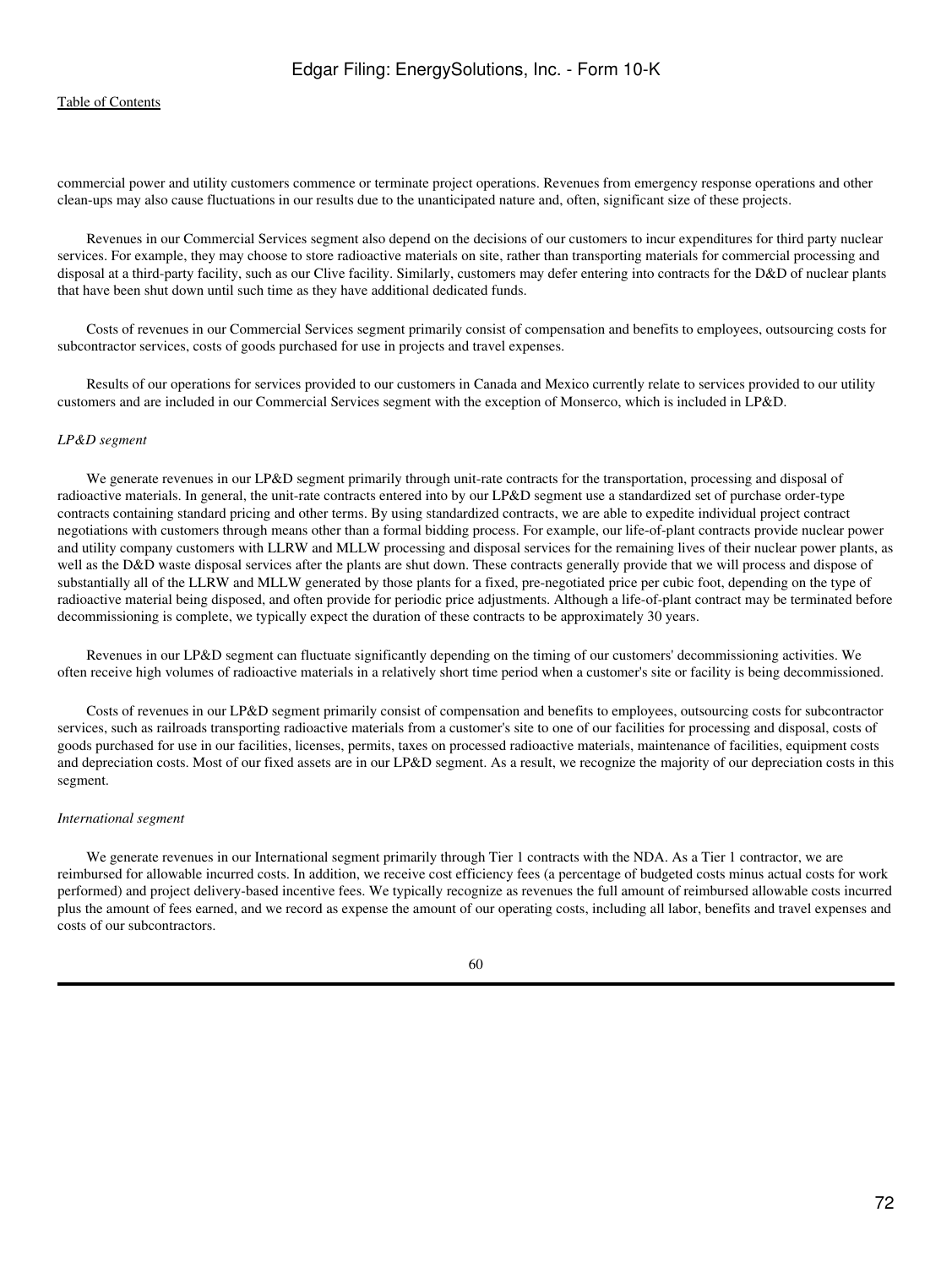We only recognize fees as revenue when the amount to be received is fixed or determinable. Our contracts with the NDA allow for a portion of the fees to be paid monthly on account during the year. The total amount paid on account at the year end cannot exceed a combined 60% of the total base incentive fee available and 80% of the efficiency fee earned. For the first six months of the contract year, which ends March 31, we receive monthly on account payments of fees equivalent to 5% of the total available fees for the contract year, although the monthly amount of the base incentive fee may be increased to reflect actual fees earned in the period if mutually agreed. The contract requires a joint review with the NDA of performance at the end of the sixth month and the ninth month of the contract year. The purpose of the review is to establish a forecast of fees expected to be earned in the year, against which future scheduled monthly fee payments are assessed, and potentially adjusted, to ensure that the total fees paid on account by the end of the contract year will not exceed the contractual limits. In July, following the end of the contract year, we expect to finalize any earned but unpaid incentive and efficiency fees due from the NDA and receive a corresponding final fee payment. Given our contractual fee mechanism, a greater portion of efficiency fees are recognized in March, which is the final month of the contract year. As a result, we expect first-quarter revenues in our International segment to exceed revenues in that segment during any other quarter of the year.

 The NDA contracts are based on an annual funding cycle and incentive plan. Consequently, revenues can vary from year to year depending on the level of annual funding, the nature of performance-based incentives negotiated and efficiency fee mechanisms in place.

 Cost of revenues in our International segment primarily consist of compensation and benefits to employees, travel expenses, outsourcing costs for subcontractor services and costs of goods purchased for use in projects.

The International segment also includes the results of ESEU project activities and other projects performed outside of North America.

#### *Selling, General and Administrative Expenses*

 Selling, general and administrative, or SG&A, expenses include expenses that are not directly associated with performing nuclear services for our customers. These expenses consist primarily of compensation and related benefits for management and administrative personnel, preparing contract bids, office expenses, advisory fees, professional fees, strategic growth initiatives, such as research and development, and administrative overhead.

 We segregate our SG&A expenses into two categories for reporting purposes. Segment SG&A reflects costs specifically associated with each of our business segments, such as costs for segment leadership compensation and expenses, specific business development activities, and other costs associated with a specific segment. Corporate SG&A reflects costs associated with supporting the entire company including executive management and administrative functions such as accounting, treasury, legal, human resources and information technology, and other costs required to support the company. Corporate SG&A also includes the advisory fees we have paid to affiliates of Lindsay Goldberg & Bessemer L.P., Peterson Partners, Inc. and Creamer Investments, Inc., all members of ENV Holdings LLC, under various advisory services agreements. See "Certain Relationships and Related Party Transactions." These agreements were terminated in connection with the completion of our initial public offering on November 20, 2007.

#### *Interest Expense*

 Interest expense includes both cash and accrued interest expense and amortization of deferred financing costs and fees and interest paid on outstanding letters of credit.

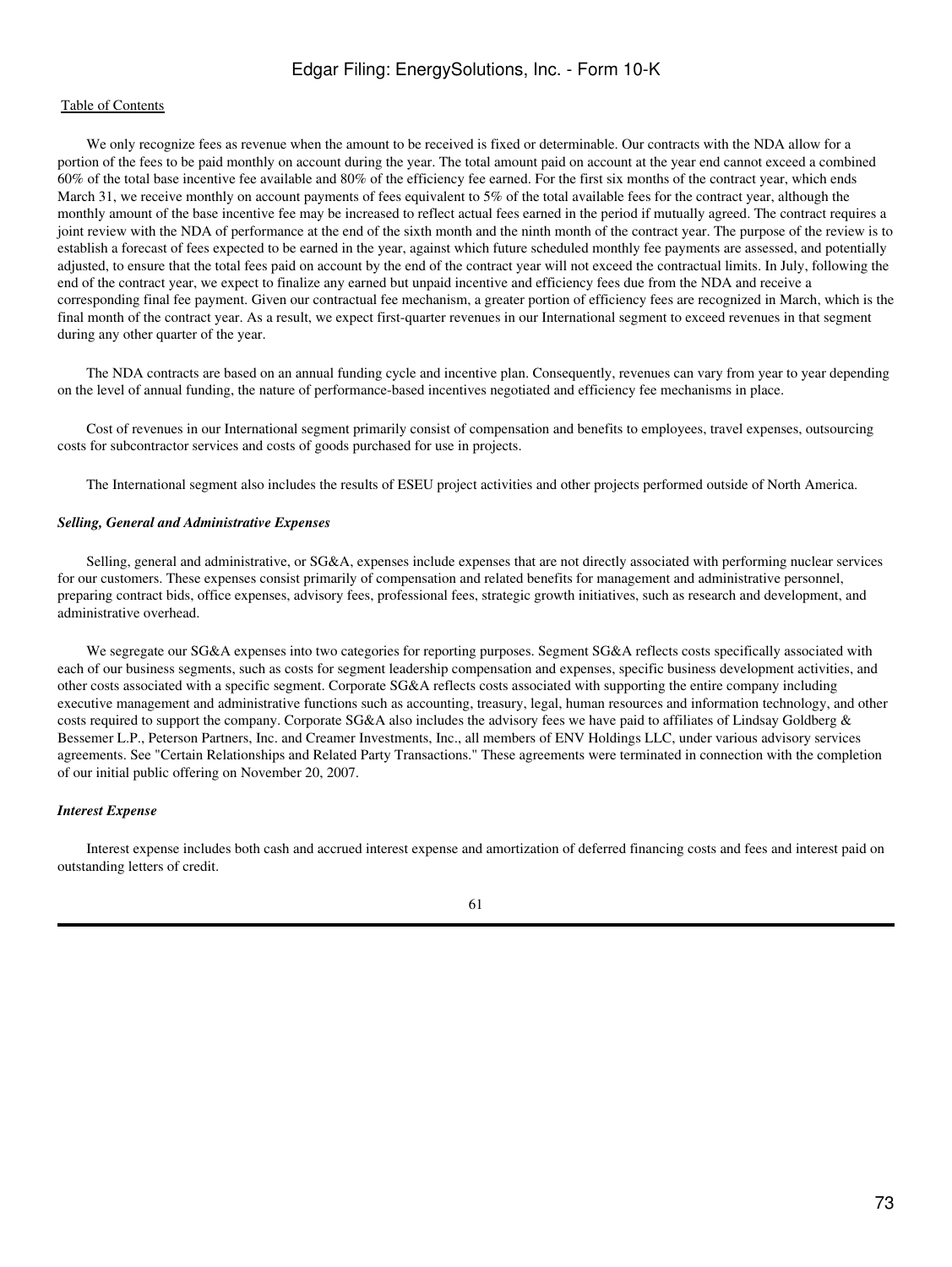## *Other Income, Net*

 Other income, net includes interest income, mark-to-market gains and losses on our derivative contracts and transactional foreign currency gains and losses.

## **Outlook**

 We expect the following factors to affect our results of operations in future periods. In addition to these factors, please refer to "Risk Factors" for additional information on what could cause our actual results to differ from our expectations.

> *Revenues may be impacted by foreign currency fluctuations.* During the year ended December 31, 2009, revenues from our International segment were 60.8% of our total consolidated revenues. Most of our revenues in our International segment are derived from contracts with the NDA in the U.K. which are denominated in pound sterling. Over the past 6 months, the pound sterling has held its value at an average exchange rate of 1.6369. Providing that the pound sterling exchange rate remains constant, we expect our revenues in the International segment for 2010 to decrease approximately 6% from 2009 due to deceased funding by the NDA. We expect revenues for 2010 in our Federal Services and LP&D segments to increase less than 5% from 2009 and revenues for 2010 in our Commercial Services segment to be comparable to 2009. As a result, we expect consolidated revenues for 2010 to decrease approximately 3% to 4% from 2009.

> *Gross margin.* We expect our consolidated gross margin for 2010 to be consistent with our consolidated gross margins for 2008 and 2009. We also expect the gross margins of segments for 2010 to be consistent with the gross margins of segments for 2008 and 2009.

*Selling, general and administrative expenses.* We expect our selling, general and administrative expenses for 2010 to decrease approximately 4% to 6% from 2009.

*Equity-based compensation expense.* We account for equity-based compensation payments, including grants to employees, based on the fair values of the equity instruments issued. As of December 31, 2009 we have options to purchase an aggregate of 6.7 million shares of common stock and we have 545,906 unvested restricted shares of our common stock outstanding. We recognized compensation expense of \$14.6 million, \$9.2 million and \$1.6 million in 2009, 2008 and 2007, respectively, and expect to record compensation expense of \$9.2 million in 2010 as a result of these outstanding options and unvested restricted shares. During 2010, we expect to grant additional stock options and restricted stock and expect to record compensation expense of \$2.0 million in 2010 as a result of these 2010 grants.

In addition, we incurred non-cash compensation expense of \$0.3 million, \$0.6 million and \$2.7 million during the years ended December 31, 2009, 2008 and 2007, respectively, related to profit interest units granted in ENV Holdings LLC in connection with the acquisition of Envirocare in 2005 and our acquisitions of BNGA and Duratek in 2006. There is no remaining unrecognized compensation expense associated with these units.

*Capital expenditures.* We expect capital expenditures in 2010 to be approximately \$25.0 million related mostly to purchases of equipment and property improvements at our facilities. Most of our capital expenditures of approximately \$24.4 million in 2009 related to the implementation of an enterprise resource planning system (Oracle EBS R12), purchase of equipment required for the Atlas mill tailings contract awarded to us in June 2007 and purchase of equipment to be used at our decommissioning sites and at our facilities. We had capital expenditures of \$26.6 million and \$13.3 million in 2008 and 2007, respectively.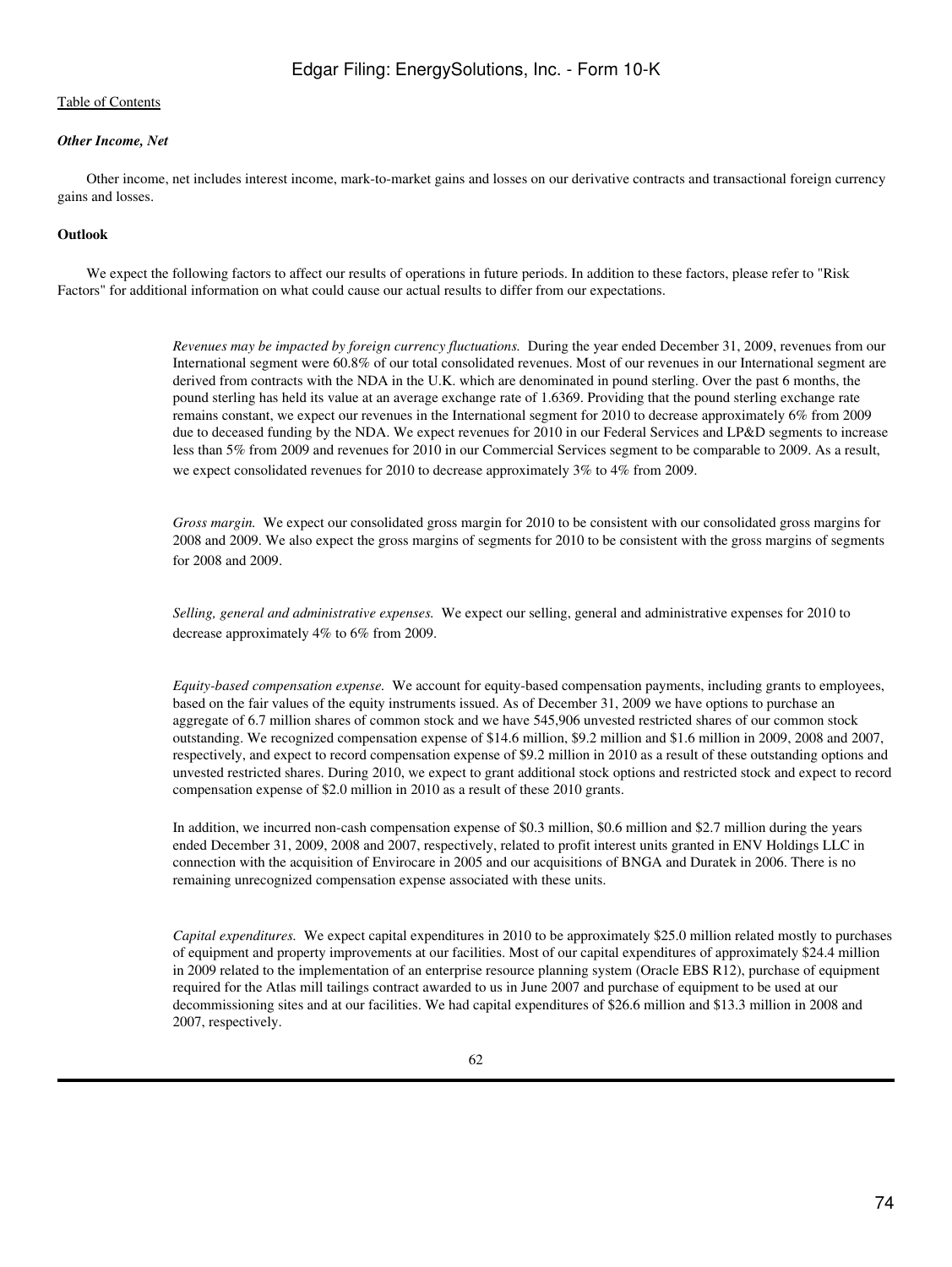## [Table of Contents](#page-2-0)

*Amortization costs related to intangible assets.* We expect non-cash amortization costs to remain constant in 2010, providing we do not acquire any significant businesses or intangible assets and foreign exchange rates remain constant. We incurred approximately \$25.3 million and \$28.3 million of non-cash amortization expense in 2009 and 2008, respectively, related to the intangible assets acquired in 2005, 2006 and 2007. During 2009 and 2008, we incurred a full year of non-cash amortization costs related to intangible assets acquired in our RSMC acquisition in June 2007. We expect to incur \$25.7 million of non-cash amortization expense in 2010.

*Interest Expense.* On September 23, 2009, we amended our credit facilities. Among the amendments, the interest rate on our borrowings increased from LIBOR plus 2.25% to LIBOR plus 3.75%. Based on this increase and our expectations that LIBOR will increase during 2010, we expect our interest expense for 2010 to increase approximately 8% to 10% from our interest expense for 2009.

*Income taxes.* Our effective tax rate in 2009 and 2008 was 22.3% and 31.8%, which is lower than the blended statutory rate primarily due to the effect of research and development credits in the U.K. and in the U.S. We anticipate our effective tax rate for 2010, exclusive of any unusual items, will be approximately 33% to 36%.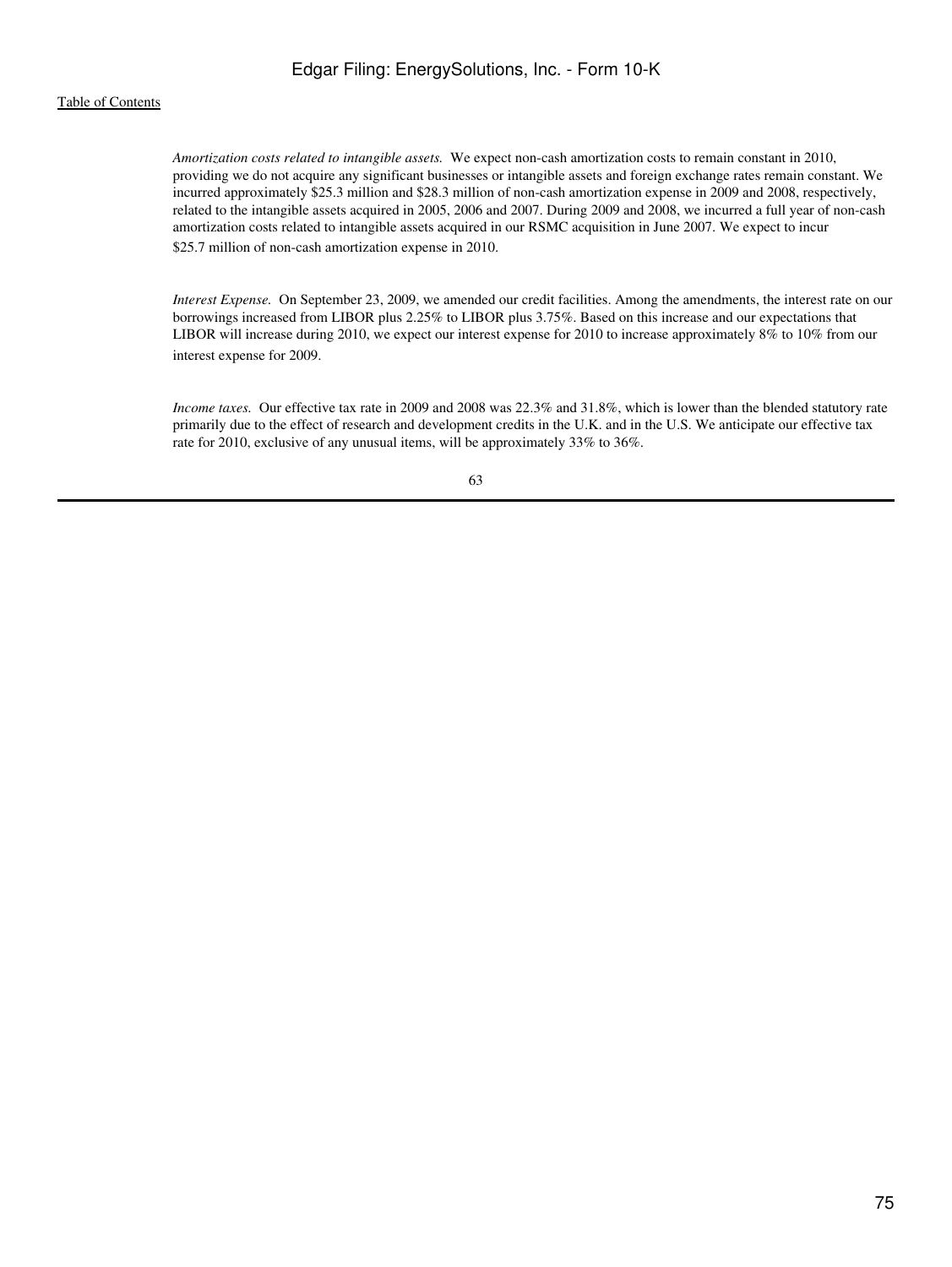## **Results of Operations**

 The following table shows certain items from our income statements for the years ended December 31, 2009, 2008 and 2007 (in thousands):

|                                                            | Year Ended December 31, |      |                     |    |                     |
|------------------------------------------------------------|-------------------------|------|---------------------|----|---------------------|
|                                                            | 2009                    |      | 2008                |    | 2007                |
| Revenues:                                                  |                         |      |                     |    |                     |
| Federal Services Segment                                   | \$<br>304,634           | \$   | 271,820             | \$ | 151,355             |
| <b>Commercial Services Segment</b>                         | 87,305                  |      | 107,198             |    | 137,378             |
| LP&D Segment                                               | 244,217                 |      | 246,810             |    | 262,801             |
| <b>International Segment</b>                               | 987,737                 |      | 1,165,803           |    | 541,079             |
|                                                            |                         |      |                     |    |                     |
| Total revenues                                             | 1,623,893               |      | 1,791,631           |    | 1,092,613           |
| Cost of revenues:                                          |                         |      |                     |    |                     |
| Federal Services Segment                                   | (266, 276)              |      | (232, 623)          |    | (108, 972)          |
| <b>Commercial Services Segment</b>                         | (65,298)                |      | (73,918)            |    | (109, 566)          |
| LP&D Segment                                               | (152, 259)              |      | (149, 731)          |    | (154, 038)          |
| <b>International Segment</b>                               | (925, 763)              |      | (1,088,166)         |    | (523, 510)          |
|                                                            |                         |      |                     |    |                     |
| Total cost of revenues                                     | (1,409,596)             |      | (1,544,438)         |    | (896,086)           |
| Gross profit:                                              |                         |      |                     |    |                     |
| <b>Federal Services Segment</b>                            | 38,358                  |      | 39,197              |    | 42,383              |
| <b>Commercial Services Segment</b>                         | 22,007                  |      | 33,280              |    | 27,812              |
| LP&D Segment                                               | 91,958                  |      | 97,079              |    | 108,763             |
| <b>International Segment</b>                               | 61,974                  |      | 77,637              |    | 17,569              |
|                                                            |                         |      |                     |    |                     |
| Total gross profit                                         | 214,297                 |      | 247,193             |    | 196,527             |
| Segment selling, general and administrative expenses:      |                         |      |                     |    |                     |
| <b>Federal Services Segment</b>                            | (15,632)                |      |                     |    |                     |
| <b>Commercial Services Segment</b>                         | (6,299)                 |      | (9,614)<br>(7, 455) |    | (11,306)<br>(7,730) |
| LP&D Segment                                               | (7, 891)                |      | (9,186)             |    | (8, 452)            |
| <b>International Segment</b>                               | (18, 853)               |      |                     |    |                     |
|                                                            |                         |      | (20,968)            |    | (14, 639)           |
|                                                            |                         |      |                     |    |                     |
| Total segment selling, general and administrative expenses | (48,675)                |      | (47,223)            |    | (42, 127)           |
| Segment operating income:                                  |                         |      |                     |    |                     |
| <b>Federal Services Segment</b>                            | 22,726                  |      | 29,583              |    | 31,077              |
| <b>Commercial Services Segment</b>                         | 15,708                  |      | 25,825              |    | 20,082              |
| LP&D Segment                                               | 84,067                  |      | 87,893              |    | 100,311             |
| <b>International Segment</b>                               | 43,121                  |      | 56,669              |    | 2,930               |
|                                                            |                         |      |                     |    |                     |
| Total segment operating income                             | 165,622                 |      | 199,970             |    | 154,400             |
| Corporate selling, general and administrative expenses     | (75,280)                |      | (82, 207)           |    | (79, 821)           |
| Equity in income of unconsolidated joint ventures          | 7,573                   |      | 3,167               |    | 1,373               |
|                                                            |                         |      |                     |    |                     |
| Total income from operations                               | 97,915                  |      | 120,930             |    | 75,952              |
| Interest expense                                           | (30, 403)               |      | (44, 595)           |    | (75, 432)           |
| Other income (expenses), net                               | (961)                   |      | (8,723)             |    | 1,991               |
|                                                            |                         |      |                     |    |                     |
| Income before income taxes and noncontrolling interests    | 66,551                  |      | 67,612              |    | 2,511               |
| Income tax expense                                         | (14, 588)               |      | (21,098)            |    | (11,318)            |
|                                                            |                         |      |                     |    |                     |
|                                                            |                         |      |                     |    |                     |
| Net income (loss)                                          | 51,963                  |      | 46,514              |    | (8,807)             |
| Less: Net income attributable to noncontrolling interests  | (1, 131)                |      | (1, 333)            |    | (92)                |
|                                                            |                         |      |                     |    |                     |
| Net income attributable to EnergySolutions                 | \$<br>50,832            | - \$ | 45,181              | \$ | (8,899)             |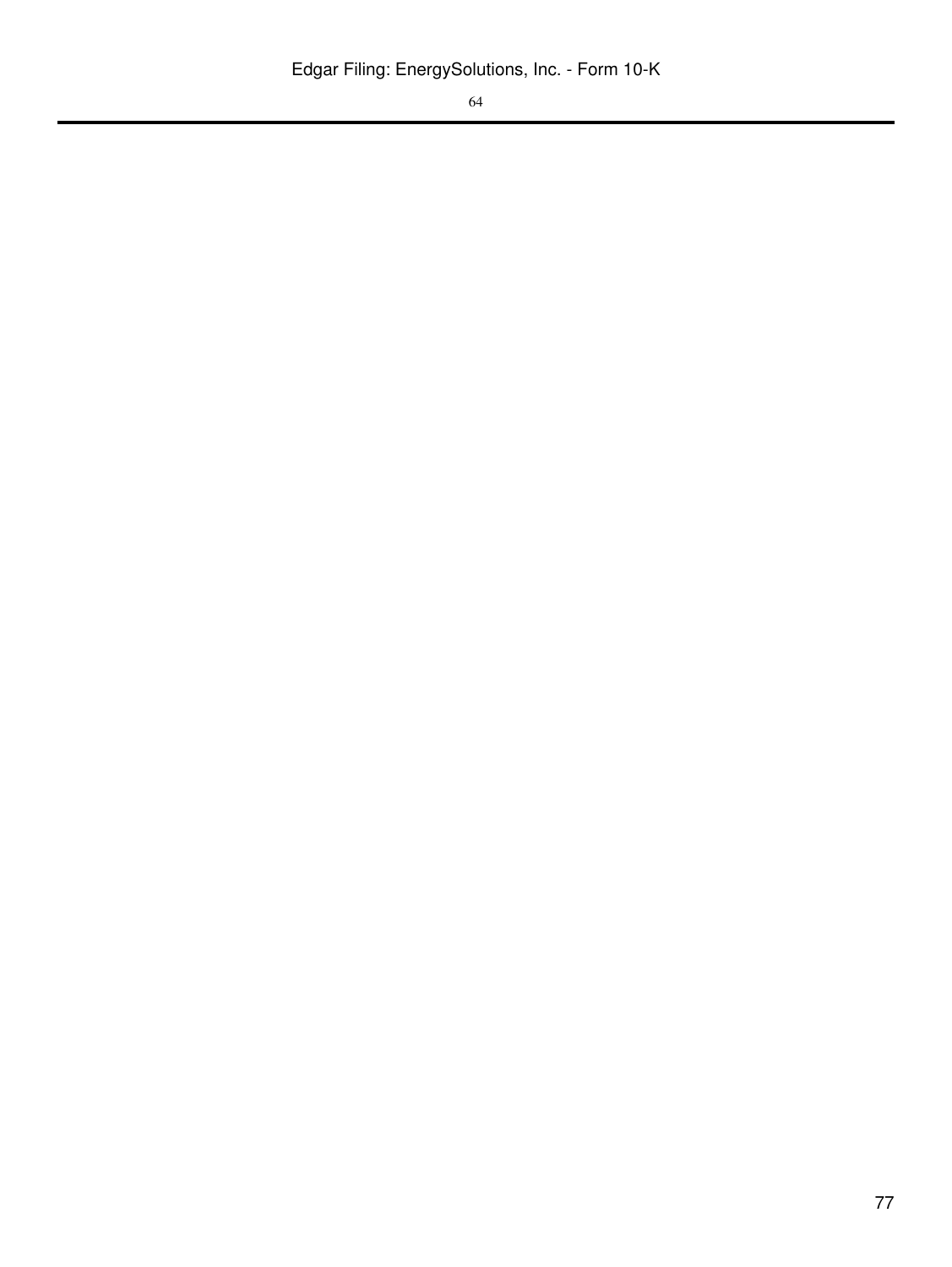## *Year Ended December 31, 2009 Compared to Year Ended December 31, 2008*

## *Federal Services Segment*

 Revenues and cost of revenues from our Federal Services segment increased \$32.8 million and \$33.7 million, respectively, for the year ended December 31, 2009 compared to the year ended December 31, 2008. Gross profit decreased \$0.8 million while gross margin decreased to 12.6% for the year ended December 31, 2009 from 14.4% for the year ended December 31, 2008 primarily due to decreased activity on higher margin contracts and increased activity on lower margin contracts.

 Revenues and gross profit generated by our contract with the DOE to clean up the Atlas mill tailings near Moab, Utah increased \$35.3 million and \$3.4 million, respectively, for the year ended December 31, 2009 compared to the year ended December 31, 2008. This increase was primarily attributable to American Recovery and Reinvestment Act ("ARRA") funding received to support the construction of an underpass, which was completed in December 2009, to facilitate transportation of waste from the site to the disposal cell, and increased shipments of uranium mill tailings during the year ended December 31, 2009. As a result, cost of revenues on the Moab contract increased \$31.9 million for the year ended December 31, 2009 compared to the year ended December 31, 2008.

 Revenues related to engineering and technology projects within Federal Services increased \$17.2 million, cost of revenues increased \$15.2 million and gross profit increased \$2.0 million for the year ended December 31, 2009 compared to December 31, 2008 primarily due to increased operations on two projects. These projects provide critical technical and testing support to the DOE Waste Treatment Plant in Richland, WA.

 Revenues and cost of revenues from our Isotek Systems joint venture increased \$5.0 million and \$4.3 million, respectively, for the year ended December 31, 2009 compared to the year ended December 31, 2008. The Isotek contract allows for the reimbursement of costs plus a fee. The cost of revenues increased due to increased design and construction activities also resulting in increased revenues. Gross profit, representing the fee less unallowable costs, increased \$0.7 million for the year ended December 31, 2009 compared to December 31, 2008.

 In addition, revenues and cost of revenues from our subsidiary, Energy*Solutions* Performance Strategies, formerly Parallax, increased \$10.6 million and \$8.7 million, respectively, for the year ended December 31, 2009 compared to the year ended December 31, 2008 primarily due to additional ARRA funding received to support increased operations at a federal site in Portsmouth, Ohio, during the year ended December 31, 2009. As a result, gross profit increased \$1.9 million for the year ended December 31, 2009 compared to December 31, 2008.

 These increases were offset, in part, by a collective decrease of revenues, cost of revenues and gross profit of \$18.6 million, \$10.5 million and \$8.1 million, respectively, for the year ended December 31, 2009 compared to the year ended December 31, 2008 related to two contracts at the DOE Hanford site and our Savannah River site operations contract due to substantial completion of the contracts at these sites in late 2008 and early 2009. However, we continue to generate income through our proportional share of income in the Washington River Protection Solutions joint venture at the Hanford site.

 In addition, revenues and cost of revenues from our Uranium Disposition Services joint venture, decreased \$19.0 million and \$18.5 million, respectively, for the year ended December 31, 2009 compared to the year ended December 31, 2008, due to substantial completion of the construction phase of the project. Gross profit decreased \$0.5 million for the year ended December 31, 2009 compared to December 31, 2008.

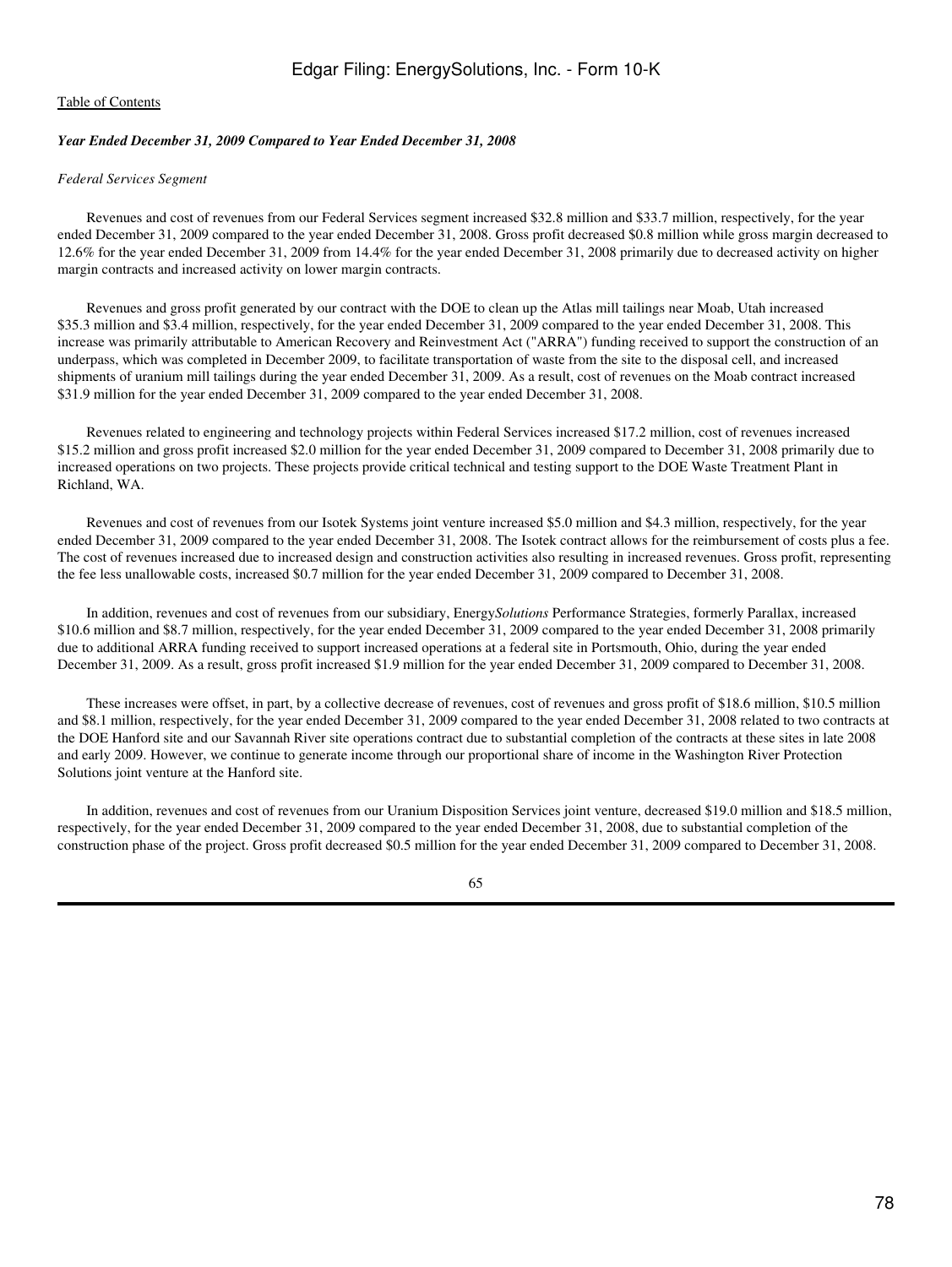## [Table of Contents](#page-2-0)

 Segment selling, general and administrative expenses in our Federal Services segment increased \$6.0 million to \$15.6 million for the year ended December 31, 2009 from \$9.6 million for the year ended December 31, 2008. The increase is primarily due to increased labor costs during the year ended December 31, 2009 of \$2.9 million and higher bid and contract proposal expenses of \$2.1 million incurred for the submission of bids on two large federal proposals.

#### *Commercial Services Segment*

 Revenues and cost of revenues in our Commercial Services segment decreased \$19.9 million and \$8.6 million, respectively, for the year ended December 31, 2009 compared to the year ended December 31, 2008. Gross profit decreased \$11.3 million while gross margin decreased to 25.2% for the year ended December 31, 2009 from 31.0% for the year ended December 31, 2008 due primarily to the relative profitability of the major projects being performed in each period.

 One of our large commercial engineering and technology waste container design and fabrication projects was completed in December 2008. This resulted in a decrease of revenues and gross profit of \$16.1 million and \$5.3 million, respectively, for the year ended December 31, 2009 compared to the year ended December 31, 2008.

 Revenues and gross profit in our spent fuel operations decreased \$8.1 million and \$3.1 million, respectively, for the year ended December 31, 2009 compared to the year ended December 31, 2008. This decrease was largely attributable to the continued decrease of work due to the closure of the Barnwell disposal site to states outside the Atlantic Compact in July 2008.

 Revenues and gross profit related to our commercial decommissioning services decreased \$2.0 million and \$4.4 million, respectively, for the year ended December 31, 2009 compared to the year ended December 31, 2008. The decrease in gross profit is primarily due to increased cost of revenues as a result of increased waste volumes and additional costs incurred on the Federated Metals project which has been delayed due to wet weather conditions.

 Revenues in our large components operation increased \$4.6 million for the year ended December 31, 2009 compared to the year ended December 31, 2008 primarily due to work performed on our Duke McGuire and Fermi projects. Cost of revenues related to our large components operation increased \$5.6 million due to increased subcontractor costs and project delays. As a result, gross profit decreased \$1.0 million for the year ended December 31, 2009 compared to the year ended December 31, 2008.

 Revenues and gross profit in our liquid waste processing division increased \$2.7 million and \$2.9 million, respectively, for the year ended December 31, 2009 compared to the year ended December 31, 2008 due to a higher demand for liners and additional work on existing projects.

 Segment selling, general and administrative expenses in our Commercial Services segment decreased \$1.2 million to \$6.3 million for the year ended December 31, 2009 from \$7.5 million for the year ended December 31, 2008. The decrease is primarily due to decreased incentive compensation expenses based on a shortfall of 2009 performance targets, lower business development costs and decreased travel expenses.

#### *LP&D Segment*

 Revenues and gross profit in our LP&D segment decreased \$2.6 million and \$5.1 million, respectively, for year ended December 31, 2009 compared to the year ended December 31, 2008. Gross margin decreased to 37.7% for the year ended December 31, 2009 from 39.3% for the year ended December 31, 2008 primarily due to decreased revenues at our Clive, Utah facility and increased overhead costs related to our manufacturing division.

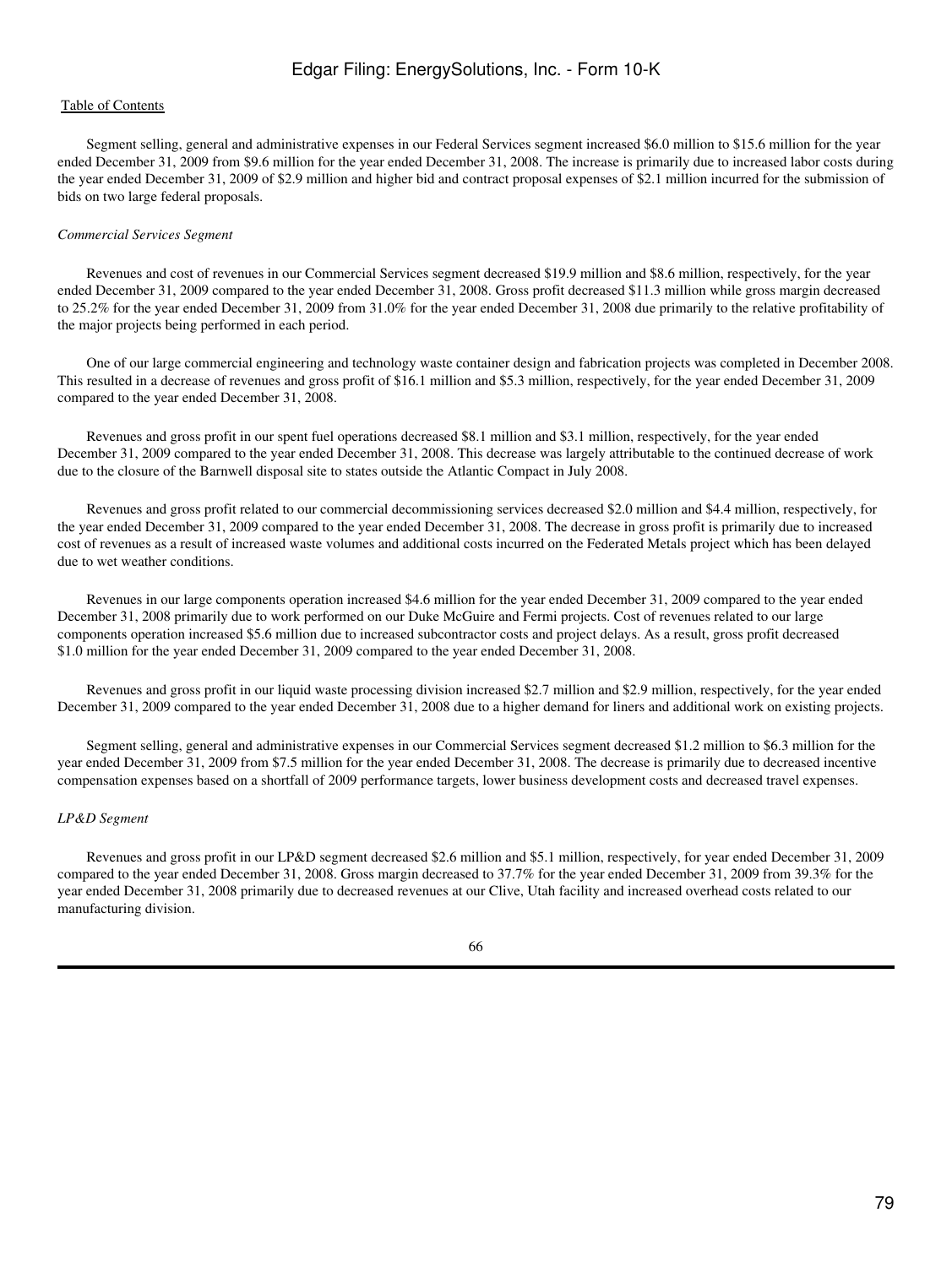## [Table of Contents](#page-2-0)

 Revenues at our Clive, Utah facility decreased \$11.4 million for the year ended December 31, 2009 compared to the year ended December 31, 2008 primarily due to a combination of lower waste disposal volumes processed due to completion of two major decontamination and decommissioning projects during 2008, and delays in waste shipments during the year ended December 31, 2009. As a result, cost of revenues and gross profit decreased \$7.0 million and \$4.4 million, respectively, for the year ended December 31, 2009 compared to the year ended December 31, 2008.

 Revenues related to our transportation services decreased \$1.7 million for the year ended December 31, 2009 compared to the year ended December 31, 2008 due to lower shipments of casks and lower fuel surcharges. Cost of revenues related to our transportation services decreased \$2.4 million due to lower fuel and subcontractor costs and additional reductions in operating and overhead costs, resulting in a \$0.7 million increase in gross profit for year ended December 31, 2009 compared to the year ended December 31, 2008.

 These decreases were offset, in part, by increased revenues of \$7.1 million for the year ended December 31, 2009 compared to the year ended December 31, 2008 at our Bear Creek, Tennessee facility due to higher volume of waste processed during the year ended December 31, 2009 and backlog of work carried over from 2008 of unprocessed receipts. The majority of costs at our Bear Creek, Tennessee facility are fixed, resulting in an increase in gross profit of \$4.9 million year ended December 31, 2009 compared to the year ended December 31, 2008.

 Revenues and cost of revenues related to our manufacturing division increased \$6.0 million and \$11.0 million for the year ended December 31, 2009 compared to the year ended December 31, 2008 primarily due to a large shipment of depleted uranium tubes in December 2009. However, gross profit decreased \$5.0 million as a result of higher overhead costs recorded during the year ended December 31, 2009 due to excess capacity.

 Segment selling, general and administrative expenses in our LP&D segment decreased \$1.3 million to \$7.9 million for the year ended December 31, 2009 from \$9.2 million for the year ended December 31, 2008 mostly due to decreased incentive compensation costs of \$1.4 million based on a shortfall of 2009 performance targets.

#### *International Segment*

 Revenues in our International segment decreased \$178.1 million for the year ended December 31, 2009 compared to the year ended December 31, 2008. Our revenues, prior to considering the effects of fluctuations in pound sterling exchange rates, increased \$13.0 million. However, this increase was offset by a \$191.1 million decrease due to lower pound sterling exchange rates during year ended December 31, 2009 compared to the same period in 2008. Of the \$13.0 million increase in revenues, our revenues related to the Magnox contracts increased \$10.6 million during the year ended December 31, 2009 compared to the same period in 2008. In addition, revenues related to our other UK operations increased \$2.4 million.

 Cost of revenues in our International segment decreased \$162.4 million for the year ended December 31, 2009 compared to the year ended December 31, 2008. Our cost of revenues, prior to considering the effects of fluctuations in pound sterling exchange rates, increased \$15.5 million. However, this increase was offset by a \$177.9 million decrease due to lower pound sterling exchange rates during the year ended December 31, 2009 compared to the same period in 2008. Of the \$15.5 million increase in cost of revenues, our cost of revenues related to our Magnox contracts increased \$17.6 million primarily due to employee termination benefits related to voluntary termination program of 200 employees at our Magnox sites offset by decreased labor and subcontractor costs during the year ended December 31, 2009 compared to the same period in 2008. In addition, cost of revenues related to our other UK operations decreased \$2.1 million.

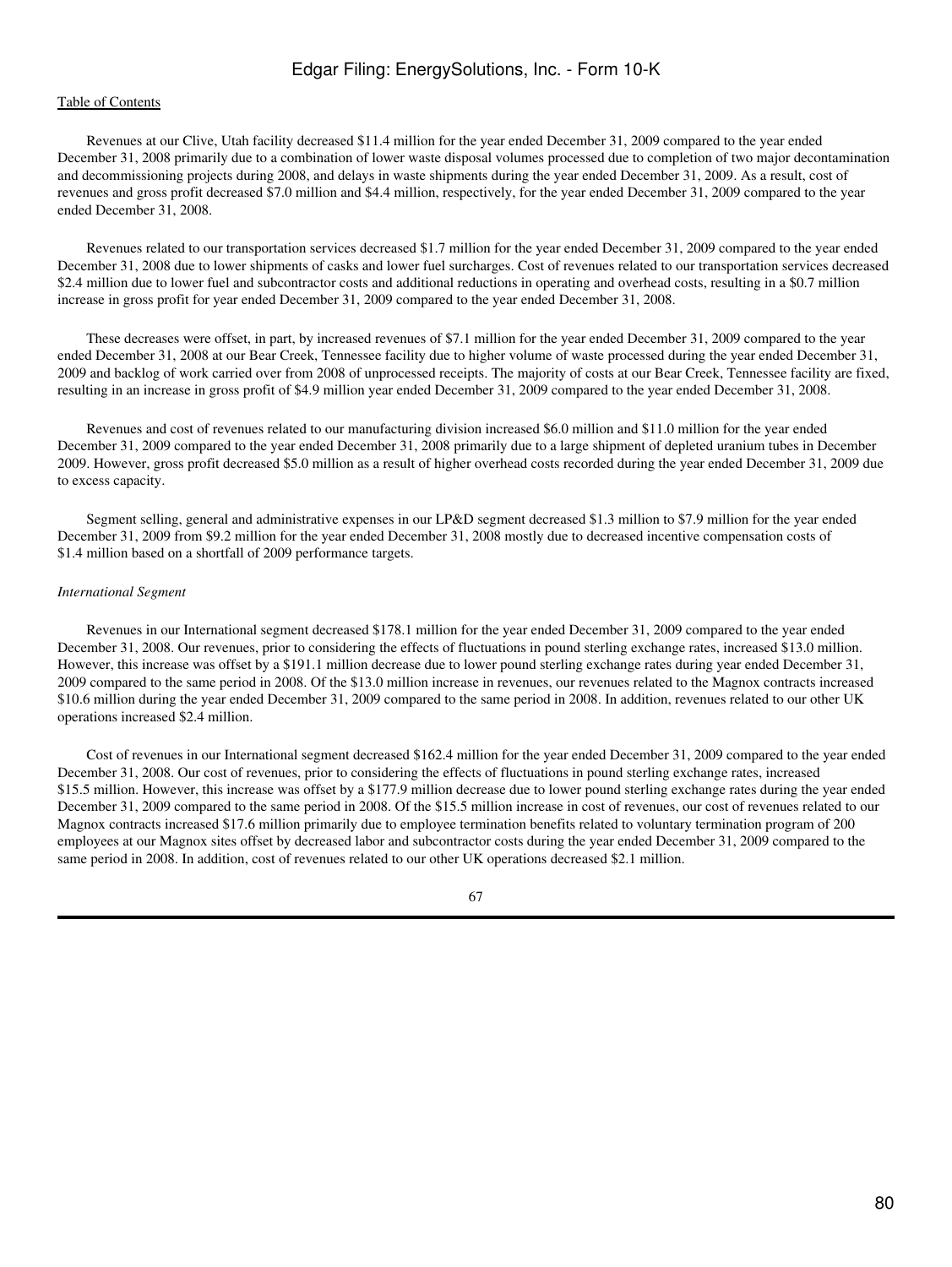## [Table of Contents](#page-2-0)

 Gross profit in our International segment decreased \$15.7 million for the year ended December 31, 2009 compared to the year ended December 31, 2008. Our gross profit, prior to considering the effects of fluctuations in pound sterling exchange rates, decreased \$2.5 million. In addition, gross profit decreased \$13.2 million due to a decline in pound sterling exchange rates during the year ended December 31, 2009 compared to the same period in 2008. Gross profit margin in our International segment was 6.3% for the year ended December 31, 2009 compared to 6.7% for the year ended December 30, 2008. The decrease in gross profit margin is primarily due to employee termination benefits recorded during the year ended December 31, 2009 compared to the same period in 2008.

 Segment selling, general and administrative expenses in our International segment decreased \$2.1 million for the year ended December 31, 2009 as compared to 2008 primarily due to a decrease in amortization expense of intangible assets for the period offset by an increase in bid and proposal expenses relating to potential contracts in the UK and other foreign locations and other administrative expenses. During the year ended December 31, 2009, the Company determined that it had inappropriately applied authoritative guidance related to intangible assets and goodwill denominated in foreign currencies. As a result, amortization expense decreased \$2.2 million during the year ended December 31, 2009 compared to the year ended December 31, 2008, of which \$0.6 million relates to expense recorded in periods prior to 2009.

#### *Corporate selling, general and administrative expenses*

 Corporate selling, general and administrative expenses decreased \$6.9 million to \$75.3 million for the year ended December 31, 2009 from \$82.2 million for the year ended December 31, 2008. This decrease is primarily attributable to decreased management compensation expense of \$10.0 million from 2008 that was paid at the direction of and fully reimbursed by ENV Holdings and decreased incentive compensation expense based on a shortfall of 2009 performance targets. These decreases are offset by increased legal fees related to our declaratory judgment action with the Northwest Compact, increased equity-based compensation expense of \$4.8 million of which \$2.6 million resulted from a modification in the vesting terms of stock option and restricted stock grants of a former executive and increased expenses of \$1.6 million relating to the separation agreements of former executives.

 As a percentage of revenues, corporate selling, general and administrative expenses remained constant at 4.6% for the years ended December 31, 2009 and 2008.

#### *Equity in income of unconsolidated joint ventures*

 Income from unconsolidated joint ventures increased \$4.4 million, or 139.1%, to \$7.6 million for the year ended December 31, 2009 from \$3.2 million for the year ended December 31, 2008. The increase is mostly attributable to an increase of \$5.3 million in our proportional share of income from our Washington River Protection Solutions joint venture at the Hanford site in which we have a non-controlling interest.

#### *Interest expense*

 Interest expense decreased \$14.2 million, or 31.8%, to \$30.4 million for the year ended December 31, 2009 from \$44.6 million for the year ended December 31, 2008. The decrease is primarily attributable to a decline in our average borrowings outstanding as a result of repaying \$47.6 million of debt during 2009. In addition, interest rates related to our credit facilities declined during 2009 due to a decrease in LIBOR as compared to the prior year.

#### *Other income (expense), net*

 Other expense, net, decreased \$7.7 million, or 89.0%, to a net other expense of \$1.0 million for the year ended December 31, 2009 from a net other expense of \$8.7 million for the year ended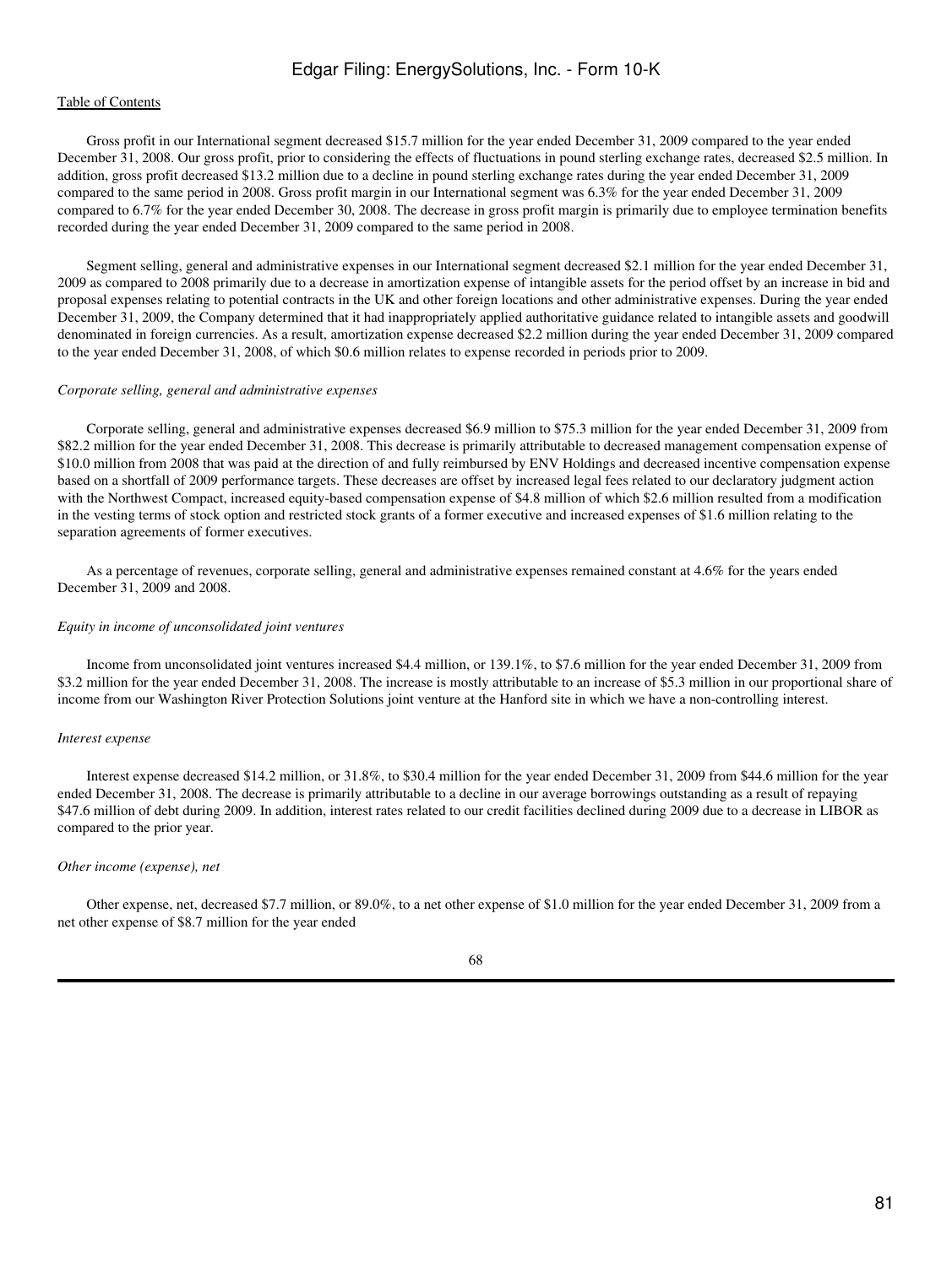December 31, 2008. The decrease is mostly attributable to decreased net foreign currency losses of \$7.6 million for the year ended December 31, 2009 compared to the year ended December 31, 2008. In addition, losses derived from our interest rate swap decreased \$1.0 million during the year ended December 31, 2009 compared to the year ended December 31, 2008.

#### *Income taxes*

 We recognized income tax expense of \$14.6 million and \$21.1 million for the years ended December 31, 2009 and December 31, 2008, respectively, based on estimated annual effective tax rates on our consolidated operations of 22.3% and 31.8%, respectively. The decrease in income tax expense is primarily due to the effect of research and development credits in the U.S. and the U.K., offset by certain nondeductible expenses and IRS audit settlements.

#### *Year Ended December 31, 2008 Compared to Year Ended December 31, 2007*

#### *Federal Services Segment*

 Revenues in our Federal Services segment increased \$120.4 million, or 79.6%, to \$271.8 million for the year ended December 31, 2008 from \$151.4 million for the year ended December 31, 2007. This increase is primarily attributable to increased revenues earned during the year ended December 31, 2008 compared to the year ended December 31, 2007 from the consolidation of two of our joint venture interests, Isotek, LLC and UDS, LLC, of \$113.8 million. We were also awarded a contract by the DOE to cleanup the Atlas mill tailings near Moab, Utah which contributed additional revenue of \$21.4 million for the year ended December 31, 2008. This increase was partially offset by decreased revenues of \$9.1 million and \$7.6 million from work we performed at the Savannah River site and as a subcontractor on two contracts at the Hanford site, respectively, for the year ended December 31, 2008.

 Cost of revenues in our Federal Services segment increased \$123.6 million, or 113.4%, to \$232.6 million for the year ended December 31, 2008 from \$109.0 million for the year ended December 31, 2007. This increase is primarily attributable to increased costs recognized during the year ended December 31, 2008 compared to December 31, 2007 as a result of the consolidation of two of our joint venture interests, Isotek, LLC and UDS, LLC, of \$111.1 million and the clean up of the Atlas mill tailings near Moab, Utah of \$18.4 million. This increase was partially offset by decreased cost of revenues of \$4.2 million and \$3.0 million from work we performed at the Savannah River site and as a subcontractor on two contracts at the Hanford site, respectively.

 Gross profit in our Federal Services segment decreased \$3.2 million, or 7.5%, to \$39.2 million for the year ended December 31, 2008 from \$42.4 million for the year ended December 31, 2007. This decrease is primarily attributable to decreased gross profit of \$4.9 million and \$4.6 million from work we performed at the Savannah River Site and as a subcontractor on two contracts at the Hanford site, respectively. These decreases are partially offset by increased gross profit on the Moab project and Isotek operations of \$3.0 million and \$2.3 million, respectively.

 Segment selling, general and administrative expenses in our Federal Services segment decreased \$1.7 million to \$9.6 million for the year ended December 31, 2008 from \$11.3 million for the year ended December 31, 2007. The decrease is primarily due to decreased bid and proposal consulting costs of \$1.8 million. During the year ended December 31, 2007, we incurred costs to bid on two large government contracts, including the contract for the management of all high level waste/tanks systems at Hanford as part of the Washington River Protection Solutions LLC team, which we won on May 29, 2008.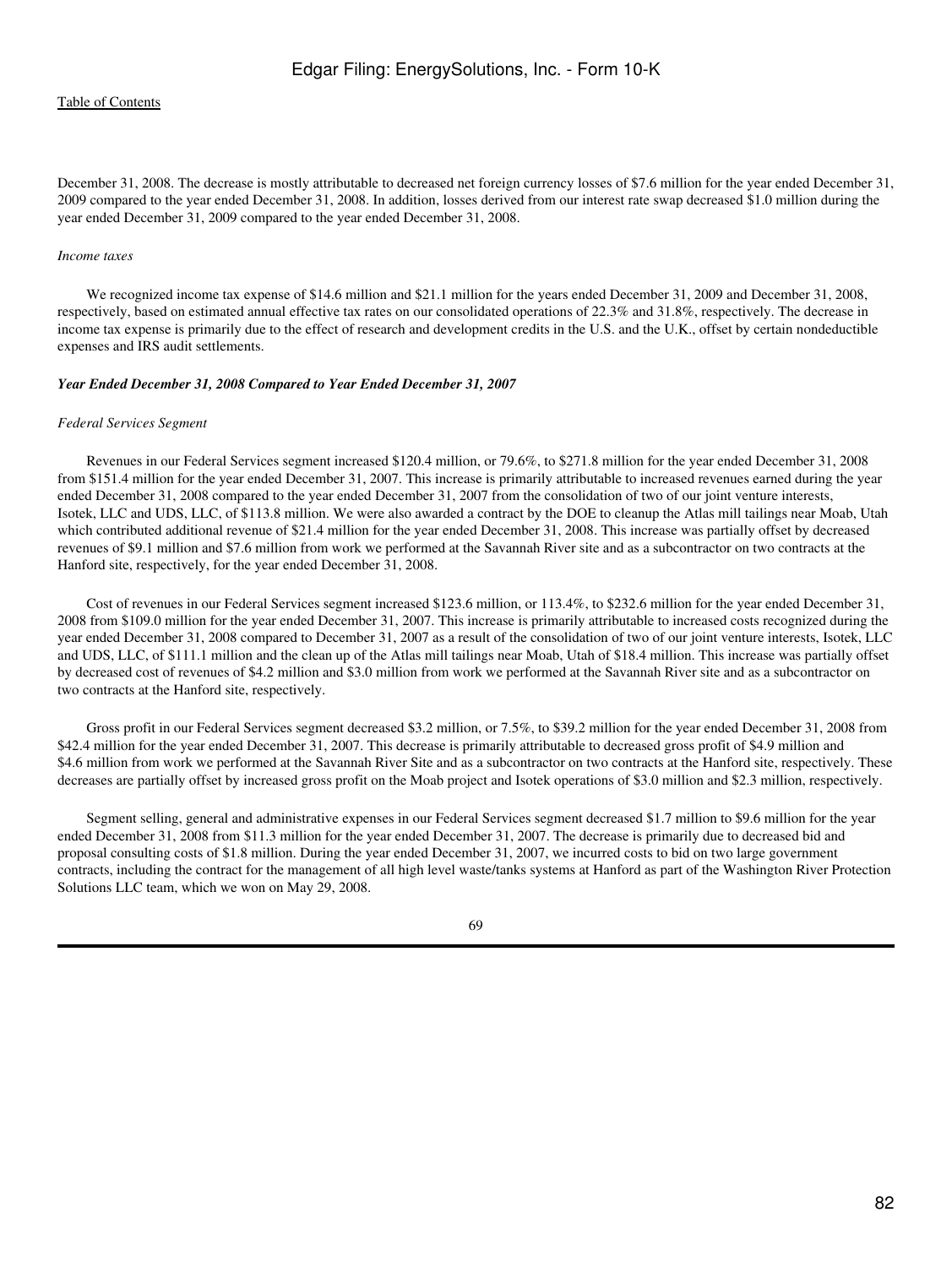## *Commercial Services Segment*

 Revenues in our Commercial Services segment decreased \$30.2 million, or 22.0%, to \$107.2 million for the year ended December 31, 2008 from \$137.4 million for the year ended December 31, 2007. This is primarily the result of decreased revenues from our engineering and technology and utility services projects of \$21.5 million and \$18.2 million, respectively, for the year ended December 31, 2008, due to completion of several projects. These decreases are offset by increased revenues of our commercial decommissioning operations and liquid waste processing of \$5.3 million and \$3.5 million, respectively, for the year ended December 31, 2008. Contracts in our Commercial Services segment typically have durations of 12 months or less. As a result, timing of contract awards contributes significantly to the fluctuation of revenues.

 Cost of revenues in our Commercial Services segment decreased \$35.6 million, or 32.5%, to \$73.9 million for the year ended December 31, 2008 from \$109.6 million for the year ended December 31, 2007. This decrease is primarily attributable to decreased costs of engineering and technology and utility services projects of \$22.0 million and \$16.8 million, respectively, due to completion of several projects. This decrease is offset, in part, by increased costs in our commercial decommissioning operations of \$2.3 million due to increased volumes. Contracts in our Commercial Services segment typically have durations of 12 months or less. As a result, timing of contract awards contributes significantly to the fluctuation of costs.

 Gross profit in our Commercial Services segment increased \$5.5 million, or 19.8%, to \$33.3 million for the year ended December 31, 2008 from \$27.8 million for the year ended December 31, 2007. The increase is primarily attributable to increased gross profit from our liquid waste processing, commercial decommissioning and fuel pool operations of \$3.1 million, \$2.9 million and \$1.1 million, respectively, mostly due to increased volumes and performance of large decontamination and decommissioning projects with higher margins. These increases are offset, in part, by a decrease in large component projects.

 Segment selling, general and administrative expenses in our Commercial Services segment decreased \$0.3 million to \$7.5 million for the year ended December 31, 2008 from \$7.7 million for the year ended December 31, 2007. The decrease is primarily attributable to lower business development costs of \$1.3 million mostly related to our license stewardship contract with Exelon Generation Company, LLC. This decrease is offset, in part, by increased stock based compensation and consulting costs of \$0.9 million.

## *LP&D Segment*

 Revenues in our LP&D segment decreased \$16.0 million, or 6.1%, to \$246.8 million for the year ended December 31, 2008 from \$262.8 million for the year ended December 31, 2007. This decrease is mostly due to decreased revenues at our Clive, Utah and Bear Creek, Tennessee facilities of \$16.7 million and \$3.5 million, respectively, as a result of decreased volumes of waste processed and disposed at these facilities. These decreases are partially offset by our acquisition of Monserco in December 2007 which contributed \$3.1 million to revenue during the year ended December 31, 2008 and increases in our transportation services revenues of \$2.4 million, mostly due to increased shipments and fuel surcharges.

 Cost of revenues in our LP&D segment decreased \$4.3 million, or 2.8%, to \$149.7 million for the year ended December 31, 2008 from \$154.0 million for the year ended December 31, 2007. This decrease is primarily attributable to decreased equipment maintenance, demurrage costs and labor expenses due to decreased volumes of waste processed and disposed of at our Clive, Utah and Bear Creek, Tennessee facilities of \$6.2 million and \$0.6 million, respectively. This decrease is offset, in part, by our acquisition of Monserco in December 2007, which contributed \$2.8 million to cost of revenues during the year ended December 31, 2008.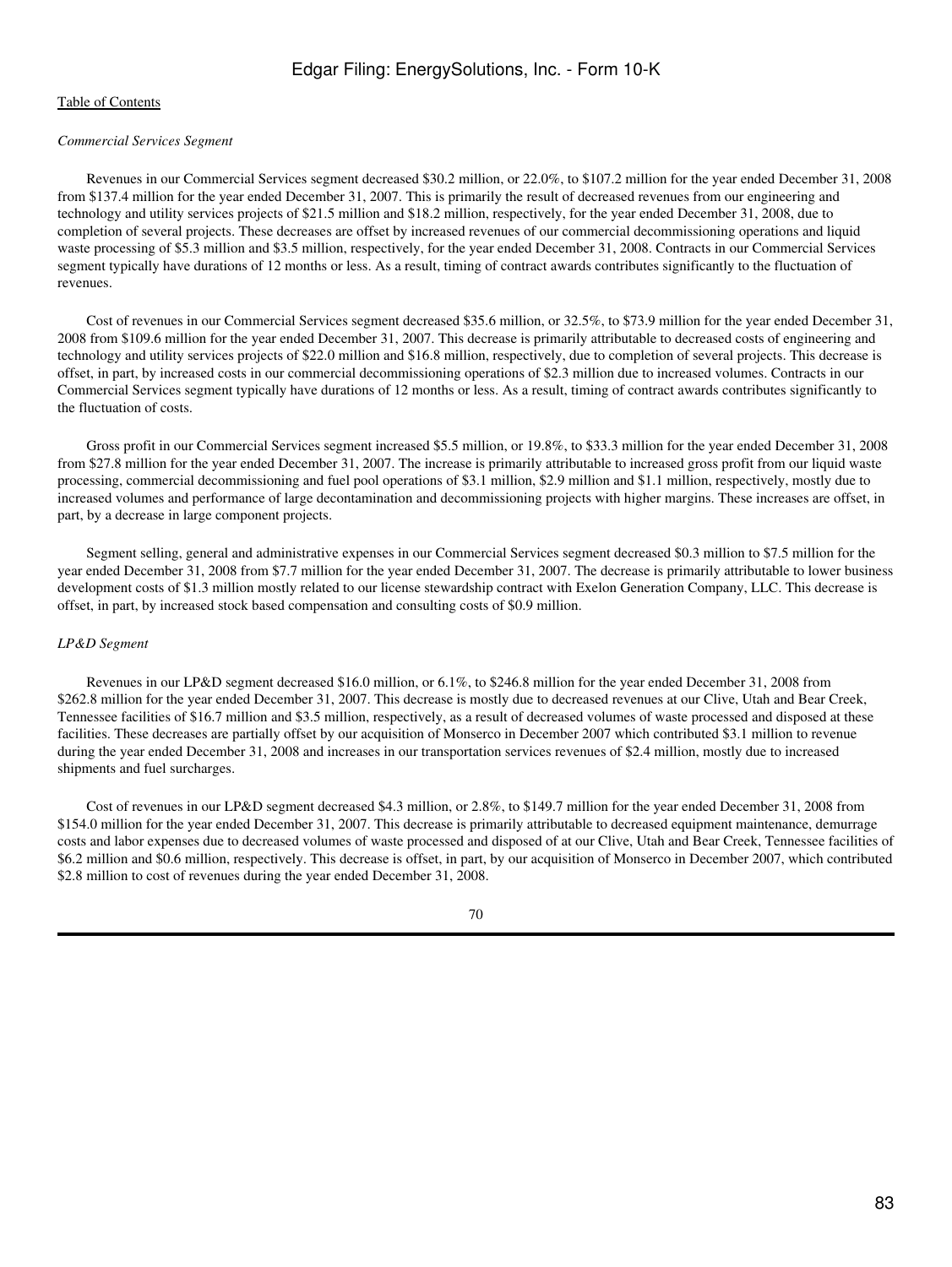## [Table of Contents](#page-2-0)

 Gross profit in our LP&D segment decreased \$11.7 million, or 10.8%, to \$97.1 million for the year ended December 31, 2008 from \$108.8 million for the year ended December 31, 2007. This decrease is primarily attributable to decreased gross profit at our Clive, Utah and Bear Creek, Tennessee facilities of \$10.5 million and \$2.9 million, respectively, as a result of decreased volumes of waste processed and disposed at these facilities.

 Segment selling, general and administrative expenses in our LP&D segment increased \$0.7 million to \$9.2 million for the year ended December 31, 2008 from \$8.5 million for the year ended December 31, 2007 mostly due to increased labor costs related business development activities of \$2.3 million offset by decreases in incentives, insurance, consulting and other administrative costs of \$1.6 million.

#### *International Segment*

 Revenues in our International segment increased \$624.7 million, or 115.5%, to \$1.2 billion for the year ended December 31, 2008 from \$541.1 million for the year ended December 31, 2007. Our revenues, prior to considering the effects of fluctuations in pound sterling exchange rates, increased \$672.0 million. However, this increase was offset by a \$47.2 million decrease due to a decline in pound sterling exchange rates during the year ended December 31, 2008 compared to the same period in 2007. During the year ended December 31, 2008, the acquisition of RSMC in June 2007 contributed a full year of revenue in 2008 increasing revenues \$630.1 million compared to the same period in 2007. This increase is offset, in part, by a decrease in our ESEU operations of \$3.7 million.

 Cost of revenues in our International segment increased \$564.7 million, or 107.9%, to \$1.1 billion for the year ended December 31, 2008 from \$523.5 million for the year ended December 31, 2007. Our cost of revenues, prior to considering the effects of fluctuations in pound sterling exchange rates, increased \$610.2 million. However, this increase was offset by a \$45.6 million decrease due to a decline in pound sterling exchange rates during the year ended December 31, 2008 compared to the same period in 2007. During the year ended December 31, 2008, the acquisition of RSMC in June 2007 contributed a full year of operations in 2008 increasing cost of revenues \$569.5 million compared to the same period in 2007. This increase is offset, in part, by a decrease in our ESEU operations of \$1.6 million.

 Gross profit in our International segment increased \$60.0 million, or 340.9%, to \$77.6 million for the year ended December 31, 2008 from \$17.6 million for the year ended December 31, 2007. Our gross profit, prior to considering the effects of fluctuations in pound sterling exchange rates, increased \$61.7 million. However, this increase was partially offset by a \$1.7 million decrease due to a decline in pound sterling exchange rates during the year ended December 31, 2008 compared to the same period in 2007. During the year ended December 31, 2008, the acquisition of RSMC in June 2007 contributed a full year of gross profit increasing gross profit \$60.6 million compared to the same period in 2007. Gross profit margin in our International segment was 6.7% for the year ended December 31, 2008 compared to 3.3% for the year ended December 31, 2007. The increase in gross profit margin is due to increased efficiency fees recognized during 2008 from our contract with the NDA. Most of the efficiency fees are recognized in the first calendar quarter of each year, which is the last quarter of the contract fiscal year. During 2007, the efficiency fees were recognized prior to our acquisition of RSMC.

 Segment selling, general and administrative expenses in our International segment increased \$6.4 million to \$21.0 million for the year ended December 31, 2008 from \$14.6 million for the year ended December 31, 2007. The increase is primarily due to amortization expense of \$4.6 million associated with intangible assets of RSMC, which we acquired in June 2007, bid and proposal expenses relating to potential contracts in the United Kingdom and other administrative expenses of our U.K. operations of \$1.8 million.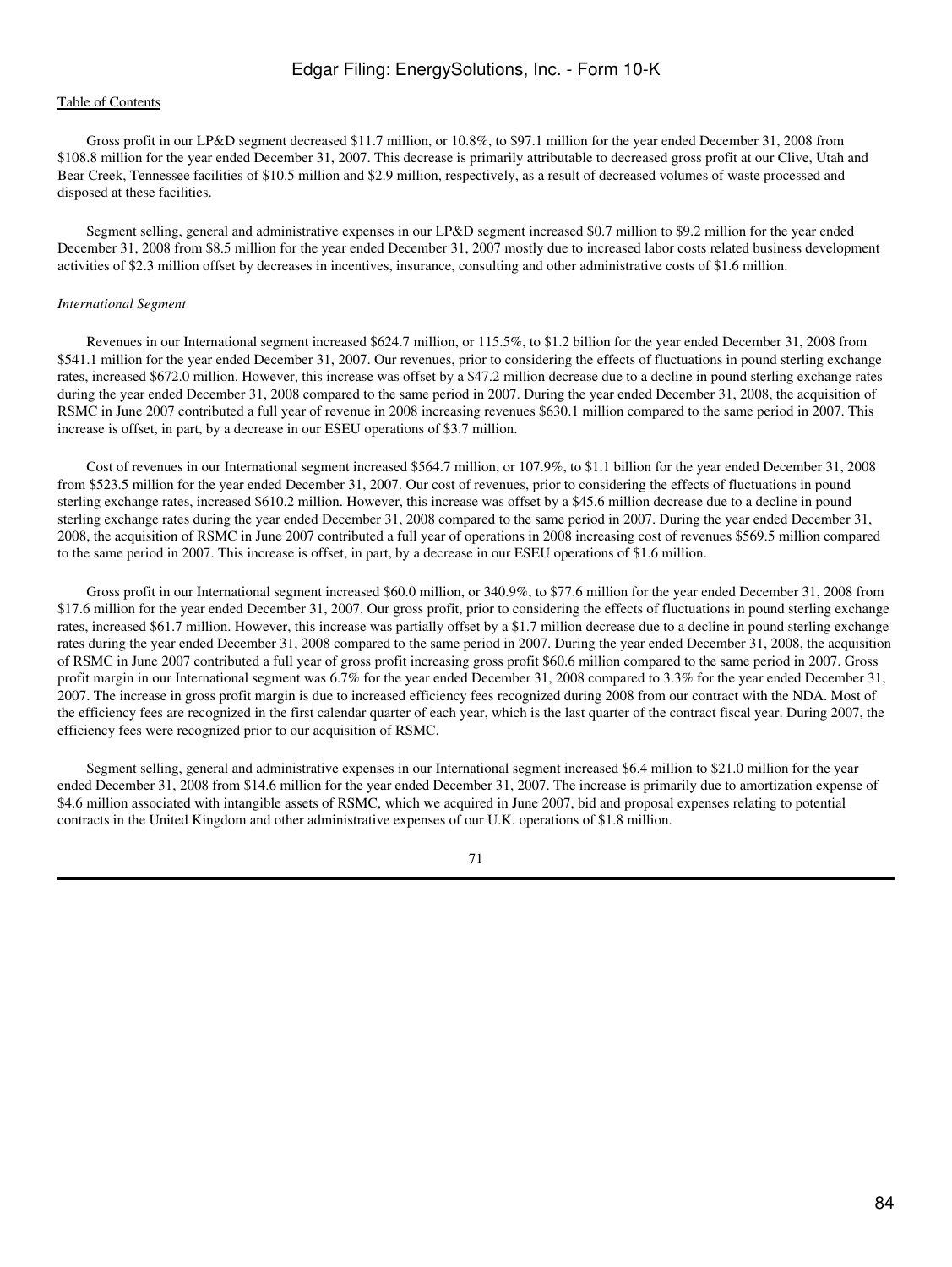#### *Corporate selling, general and administrative expenses*

 Corporate selling, general and administrative expenses increased \$2.4 million to \$82.2 million for the year ended December 31, 2008 from \$79.8 million for the year ended December 31, 2007. This increase is primarily due to management compensation expense of \$10.0 million that was paid at the direction of and fully reimbursed by ENV Holdings, stock-based compensation expense of \$3.7 million as a result of the options issued in connection with our initial public offering, fees related to our secondary public offering of \$1.8 million and increased professional fees of \$1.2 million related to Sarbanes-Oxley compliance. These increases are offset by decreased compensation expense of \$6.9 million related to the termination of provisions in certain management employment agreements, decreased management advisory fees of \$2.5 million paid to our equity sponsors which were terminated in connection with our initial public offering, decreased information systems and technology costs of \$2.1 million, and decreased consulting costs of \$2.1 million. As a percentage of revenue, corporate selling, general and administrative expenses decreased to 4.6% for the year ended December 31, 2008 from 7.3% for the same period for 2007. The decrease in expenses as a percentage of revenues is primarily due to the significant increase in revenues primarily related to our International segment as compared to the smaller increase in corporate selling, general and administrative expenses.

#### *Equity in income of unconsolidated joint ventures*

 Income from unconsolidated joint ventures increased \$1.8 million, or 130.6%, to \$3.2 million for the year ended December 31, 2008 from \$1.4 million for the year ended December 31, 2007. The increase is mostly attributable to an increase of \$0.7 million in our proportional share of income from our Parallax Portsmouth LLC joint venture and \$0.5 million in our proportional share of income from our Washington River Protection Solutions joint venture at the Hanford site in which we have a non-controlling interests for the year ended December 31, 2008 compared to the year ended December 31, 2007.

#### *Interest expense*

 Interest expense decreased \$30.8 million, or 40.8%, to \$44.6 million for the year ended December 31, 2008 from \$75.4 million for the year ended December 31, 2007. The decrease is primarily attributable to a decline in our average borrowings outstanding as a result of repaying \$108.2 million of debt in connection with our initial public offering in November 2007 and repaying \$40.2 million of debt during 2008. In addition, interest rates related to our credit facilities declined in 2008 due to a decrease in LIBOR.

#### *Other income (expense), net*

 Other expense, net, increased \$10.7 million, or 538.1%, to a net other expense of \$8.7 million for the year ended December 31, 2008 from a net other income of \$2.0 million for the year ended December 31, 2007. The increase is mostly attributable to increased remeasurement losses on our US dollar denominated notes receivable with our U.K. subsidiary of \$14.7 million, increased other foreign currency transactional losses of \$2.2 million and increased losses on our interest rate derivative contracts of \$1.7 million. These losses are offset, in part, by increased gains on our foreign currency derivative contracts of \$8.0 million.

#### *Income taxes*

We recognized income tax expense of \$21.1 million for the year ended December 31, 2008 based on an estimated annual effective tax rate on our consolidated operations of 31.8%, which is lower than the statutory rate of 35% mostly due to the effect of research and development credits in the U.K. Prior to our reorganization on November 20, 2007, Energy*Solutions*, LLC operated as a limited liability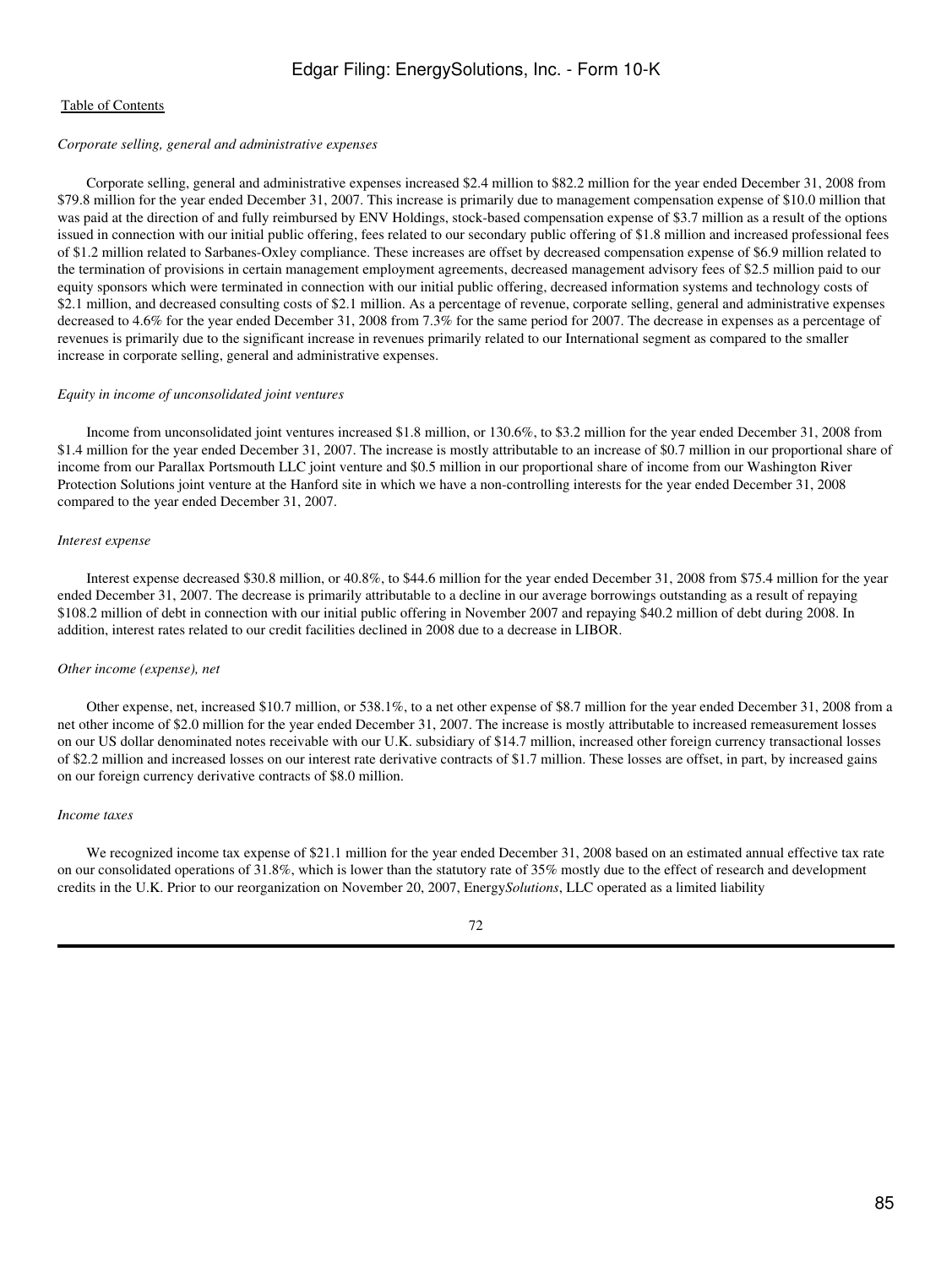company and was treated as a disregarded entity owned by a partnership for federal income tax purposes. As such, during the year ended December 31, 2007, we recognized an income tax expense of \$11.3 million, primarily due to income tax expense recognized of approximately \$9.9 million relating to our reorganization from a limited liability company to a "C" corporation and foreign, federal and state income taxes for our taxable subsidiaries that we acquired in 2006 and 2007.

#### **Liquidity and Capital Resources**

We finance our operations primarily through cash provided by operations. As of December 31, 2009, our principal sources of liquidity consisted of \$15.9 million of cash and cash equivalents and \$59.2 million of availability under the \$75.0 million revolving portion of our credit facilities, which is net of \$10.8 million of outstanding letters of credit and \$5.0 million of outstanding borrowings, both issued against our revolving credit facility. We also have a synthetic letter of credit facility of \$100.0 million, of which \$100.0 million of letters of credit were issued as of December 31, 2009.

 During the year ended December 31, 2009, our cash and cash equivalents decreased \$32.5 million, to \$15.9 million. This compares to an increase in cash and cash equivalents of \$12.1 million for the year ended December 31, 2008. During the year ended December 31, 2009, we had net cash inflows from operating activities of \$52.2 million. This was offset by net cash outflows from investing activities of \$25.1 million, primarily related to purchases of property, plant and equipment. Our cash outflows from our financing activities were \$64.2 million, primarily related to repayment of debt, payment of stockholder dividends, debt financing fees and realized losses on settlement of our derivative contracts offset by borrowings under our revolving credit facility.

 Our principal need for liquidity has been, and will continue to be, for working capital, to pay down debt and for capital expenditures. We also expect to use cash flow from operations to pay quarterly dividends. However, the declaration and payment of future dividends to holders of our common stock will be at the discretion of our board of directors and will depend on many factors, including our results of operations, financial condition, liquidity requirements, restrictions that may be imposed by applicable law and our contracts and other factors deemed relevant by our board of directors. To the extent we maintain an annual dividend of \$0.10 per share, our annual cash requirements for this dividend would be approximately \$8.8 million, based on the number of shares currently outstanding. We believe that our cash flow from operations, available cash and cash equivalents and available borrowings under the revolving portion of our credit facilities will be sufficient to meet our future liquidity needs, including the payment of such dividend, through at least the next twelve months.

We have accumulated benefit obligations related to our pension plans of \$3.0 billion. See Note 18 to our audited consolidated financial statements included elsewhere in this Form 10-K for a more detailed discussion. Approximately 94% of the accumulated benefit obligation relates to the Magnox North and Magnox South pension plans (the "Magnox Plans"). The Magnox Plans are funded by contributions from employees and the NDA pursuant to a contractual arrangement. As a result, we are reimbursed for contributions made to the Magnox Plans under the terms of these contracts. Thus, we have no potential net funding requirements relative to the accumulated benefit obligation. The plan we are required to fund related to our employees of Reactor Sites Management Company Limited, a wholly owned subsidiary in the UK, is currently funded by regular monthly payroll contributions from us and the employees. The next triennial valuation of the plan is expected to be completed in mid 2010. In anticipation of a deficit between the amount funded and the minimum funding requirements, we contributed an additional \$3.2 million to the plan during the year ended December 31, 2009. Depending on the result of the triennial valuation, we may be required to make incremental cash payments to the plan within the next 12 months to maintain minimum funding requirements.

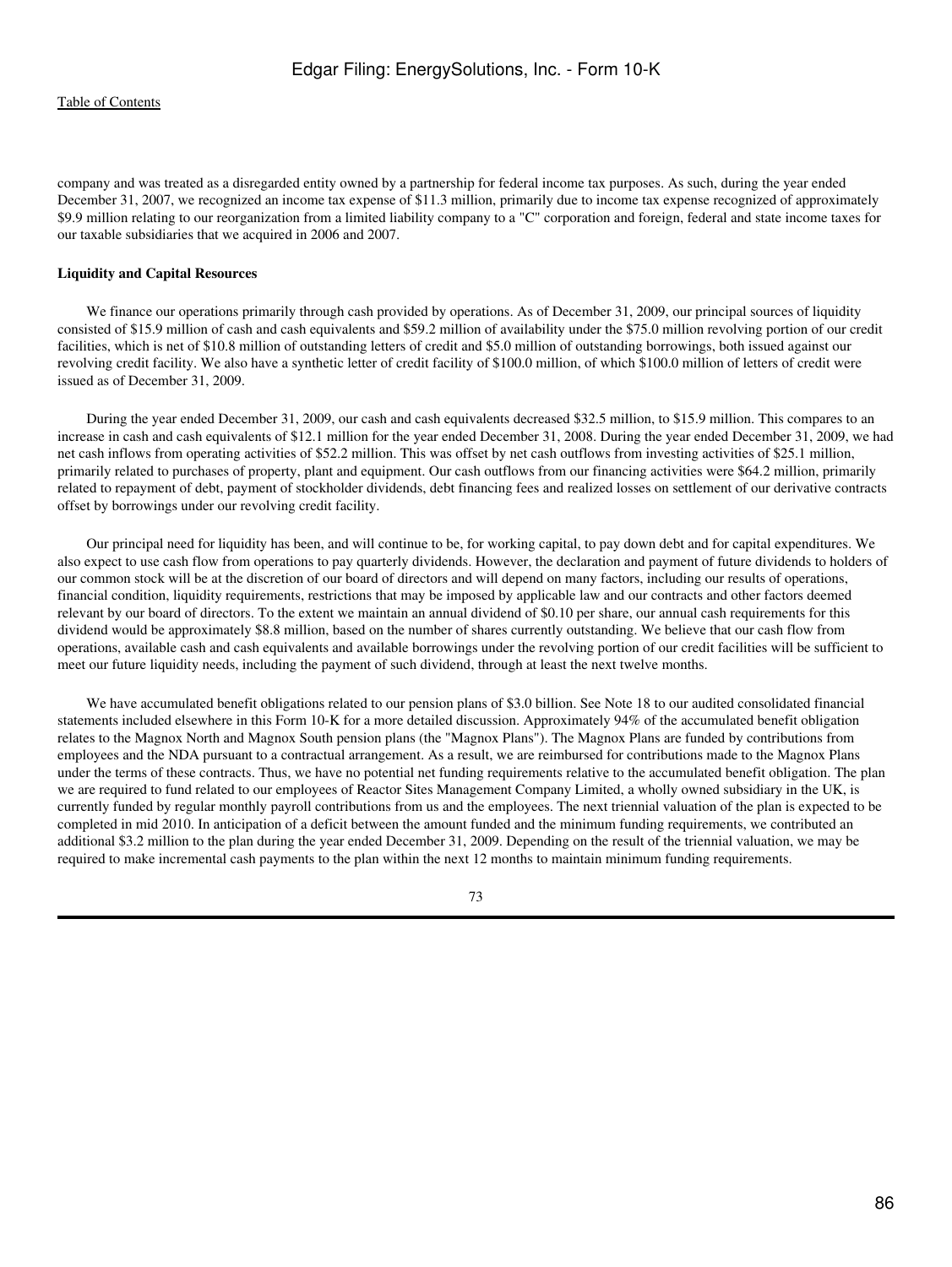Although we have no specific current plans to do so, if we decide to pursue one or more significant strategic acquisitions, we may incur additional debt or sell additional equity to finance the purchase of those businesses.

#### *Historical Cash Flows*

#### *Cash flow from operating activities*

 We generated \$52.2 million of cash from operating activities during the year ended December 31, 2009. Cash from operating activities in 2009 included net income attributable to Energy*Solutions* of \$50.8 million and significant non-cash expenses including depreciation and amortization expense of \$46.2 million and equity-based compensation expense of \$14.9 million. Cash from operating activities was also provided by a reduction in inventories of \$10.1 million due to shipment of depleted uranium tubes and a reduction in other current assets of \$25.6 million primarily due to a \$10.0 million contribution received during the first quarter of 2009 from ENV Holdings and release of retention funds related to federal projects. Cash from operating activities was reduced due to increased accounts receivable of approximately \$71.4 million and increased costs and estimated earnings in excess of billings on uncompleted contracts of \$19.2 million during the year ended December 31, 2009.

We generated \$103.1 million of cash from operating activities during the year ended December 31, 2008. Cash from operating activities in 2008 included net income of \$45.2 million and significant non-cash expenses including depreciation and amortization expense of \$46.4 million and foreign currency transaction losses of \$16.2 million. Cash from operating activities was also provided by a reduction in accounts receivable of \$101.3 million primarily due to timing of collections on work performed on our contracts with the NDA. Cash from operating activities was used to reduce accounts payable and accrued liabilities by \$76.6 million. The reduction in accounts payable and accrued liabilities was primarily due to timing of payments to vendors of our Magnox contracts in the U.K. In addition, cash from operating activities of \$12.4 million was used for costs associated with our planned license stewardship project for Exelon's Zion nuclear facility that have been deferred until closing of the transaction.

#### *Cash flow from investing activities*

We used \$25.1 million of cash for investing activities during the year ended December 31, 2009. Of this amount, we used \$24.4 million of cash for capital expenditures primarily due to software licensing costs and capitalizable implementation costs for a new enterprise resource planning system (Oracle EBS R12) and purchase of equipment required at our various facilities.

 We used \$27.3 million of cash for investing activities during the year ended December 31, 2008. Of this amount, we used \$26.6 million of cash for capital expenditures primarily to purchase equipment required for the Atlas mill tailings contract, equipment at our various facilities, computer hardware and software licenses.

#### *Cash flow from financing activities*

We used \$64.2 million of cash for financing activities during the year ended December 31, 2009 primarily to repay \$47.6 million of long-term debt, to pay dividends of \$8.8 million to our stockholders and to pay debt financing fees to our lenders to obtain amendments to our credit facilities in the amount of \$4.9 million. In addition, during the year ended December 31, 2009 we realized a net loss of \$5.3 million on settlement of our derivative contract.

We used \$52.6 million of cash for financing activities during the year ended December 31, 2008 primarily to repay \$40.2 million of long-term debt, to pay dividends of \$8.8 million to our shareholders

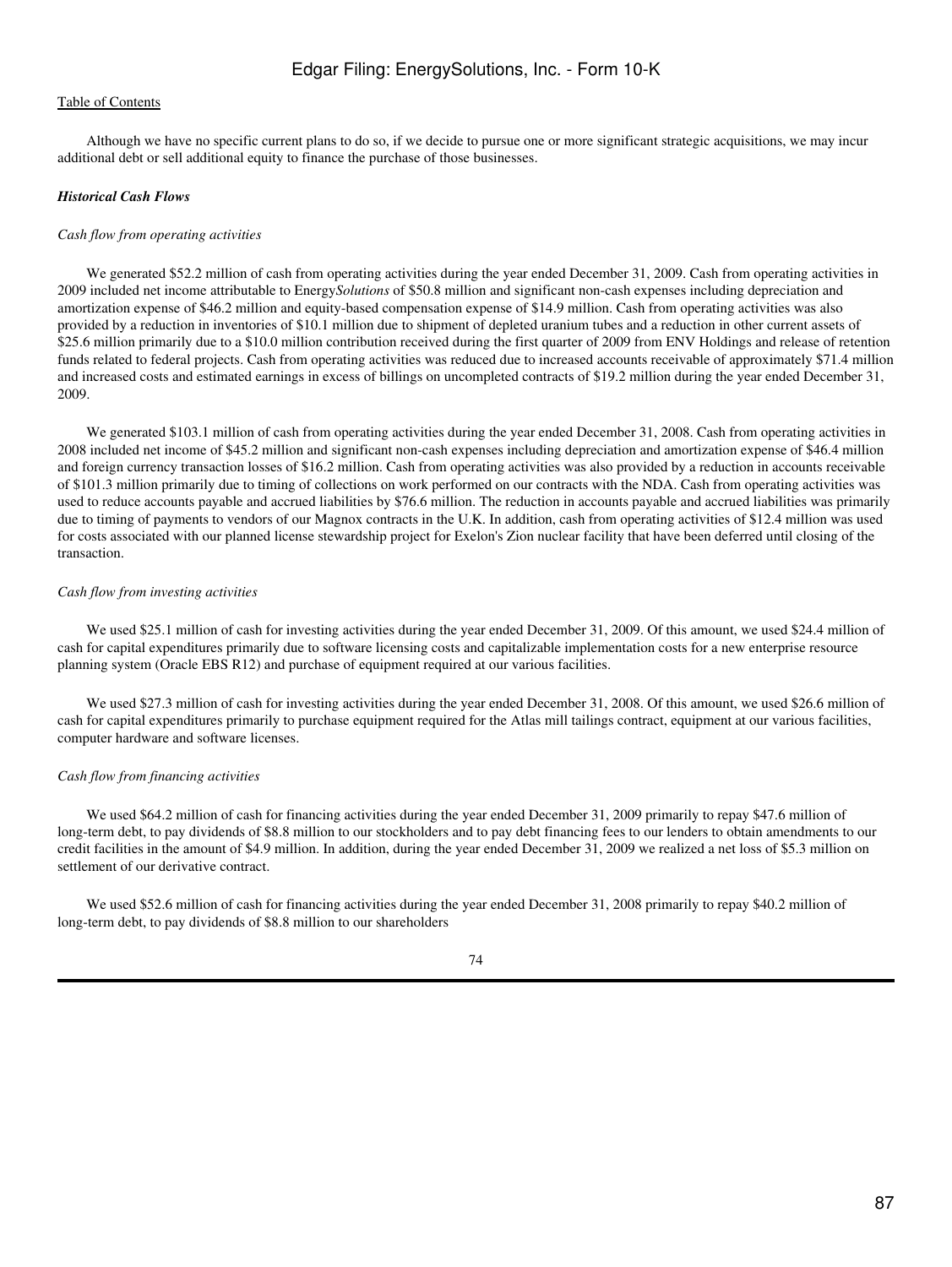and to pay debt financing fees of \$6.4 million. We received net \$5.2 million as settlement of our interest rate and foreign currency derivative contracts.

## *Capital Expenditures*

 We had capital expenditures of \$24.4 million, \$26.6 million and \$13.3 million in the years ended December 31, 2009, 2008 and 2007, respectively. We invested in or completed several significant capital improvements in 2009 and 2008, including the implementation of a new enterprise resource planning system (Oracle EBS R12) and the purchase of equipment required for the Atlas mill tailings contract, respectively. We expect purchases of capital expenditures for the year ending December 31, 2010 will be approximately \$25.0 million related primarily to purchases of equipment and property improvements at our facilities, which is in compliance with the debt covenants of our credit agreement. We anticipate the sources of funds for our anticipated capital expenditures will come from cash flows provided by our operating activities.

#### *Credit Facilities*

 On September 23, 2009, we entered into a Third Amended and Restated Credit Agreement, as subsequently amended on January 14, 2010 (the "Amended ES Credit Agreement") with Citicorp North America, Inc. ("CNAI") as administrative agent and collateral agent. Concurrently with the entry into the Amended ES Credit Agreement, Duratek, Inc., a wholly-owned subsidiary of the Company, entered into an Amended and Restated Credit Agreement, as subsequently amended on January 14, 2010 (the "Amended Duratek Credit Agreement" and together with the Amended ES Credit Agreement, the "Amended Credit Agreements") with CNAI. The Amended Credit Agreements amend, restate and supersede the credit agreements dated June 7, 2006 and subsequent amendments with CNAI and the lenders identified therein. The January 14, 2010 amendment increased the maximum credit support facility for the Zion Station transaction from \$50 million to \$200 million.

 Our credit facilities consist of a \$75.0 million revolving credit facility, which matures on June 7, 2011, term-loan facilities totaling \$770.0 million, which mature on June 7, 2013, and synthetic letter of credit facilities totaling \$100.0 million, which expire on June 7, 2013. The revolving credit facility includes a sublimit of \$60.0 million for letters of credit, of which \$10.8 million were issued as of December 31, 2009. The synthetic letter of credit facilities had \$100.0 million issued as of December 31, 2009.

As amended, borrowings under the credit facilities bear interest as follows:

(1)

in the case of the first-lien term loans, (i) the greater of the rate of interest announced by Citicorp, from time to time, as its prime rate in effect at its principal office in the city of New York, and the federal funds rate plus 0.50% per annum (the "base rate"), plus 2.25% (or 1.75% when the leverage ratio (as defined in the Amended Credit Agreements) as of the most recently completed fiscal quarter is less than 2.0 to 1.0) or (ii) for any portion of the term loans as to which we have elected to pay interest on a Eurodollar basis, LIBOR plus 3.75% (or 3.25% when the leverage ratio (as defined in the Amended Credit Agreements) as of the most recently completed fiscal quarter is less than 2.0 to 1.0);

(2)

in the case of the revolving loans, (i) the base rate plus 2.25% or (ii) for any portion of the revolving loans as to which we have elected to pay interest on a Eurodollar basis, LIBOR plus 3.75%; and

(3)

in the case of synthetic letters of credit, LIBOR for the period of the loan less the synthetic deposit return paid to the synthetic lenders plus 3.75% (or 3.25% when the leverage ratio (as defined in the Amended ES Credit Agreement) as of the most recently completed fiscal quarter is less than 2.0 to 1.0).

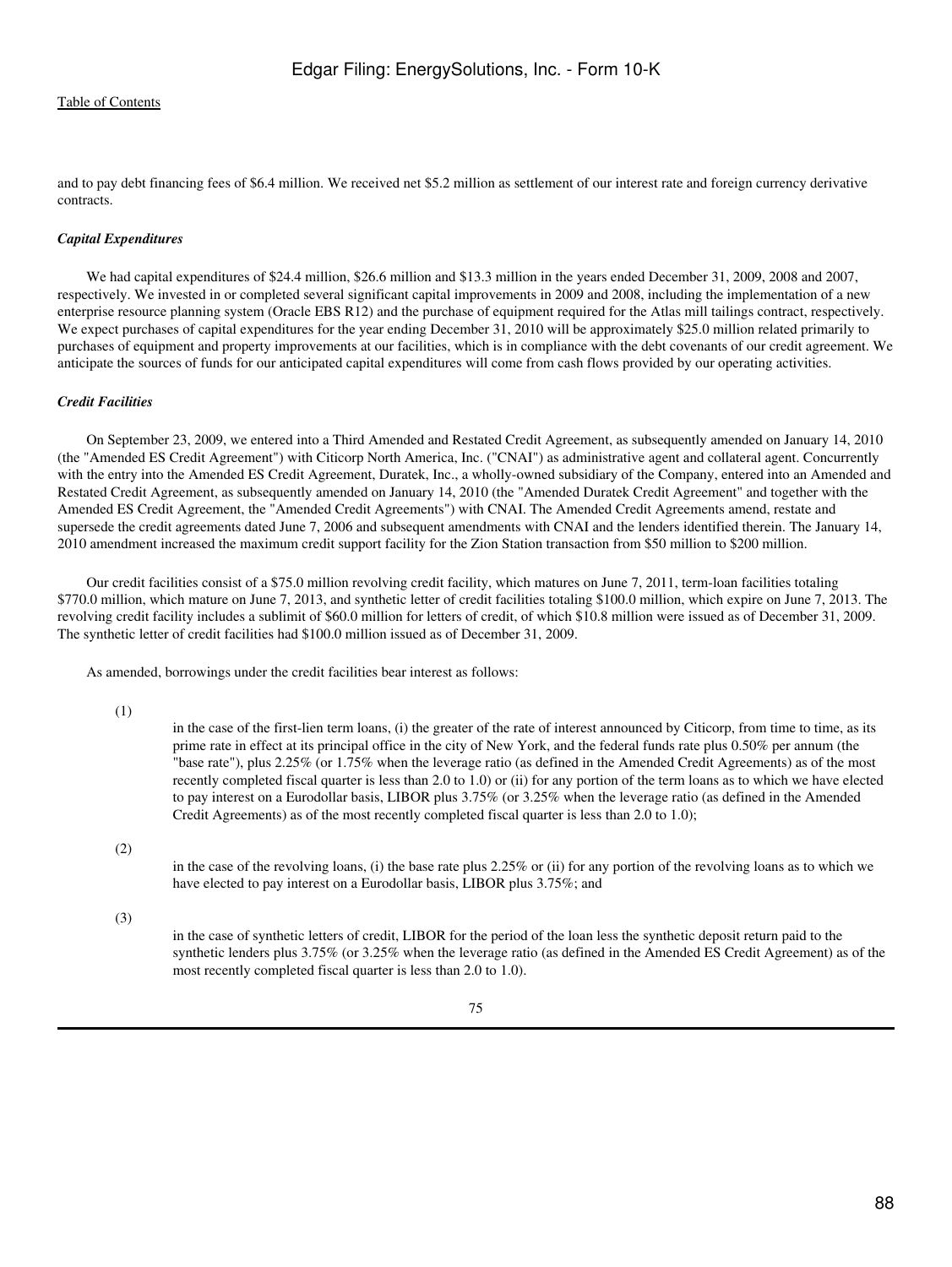## [Table of Contents](#page-2-0)

We currently have balances of \$5.0 million in outstanding borrowings and \$10.8 million of letters of credit issued against our \$75.0 million revolving credit facility, a \$519.1 million balance on our first-lien term loan facilities with minimum payments of \$19.1 million in 2010 and \$5.6 million in 2011 and 2012, and a \$100.0 million synthetic letter of credit facility. Borrowings under our credit facilities bear interest at variable rates. As of December 31, 2009 and December 31, 2008, the interest rate of borrowings under our term-loan facilities was 4.01% and 4.14% respectively.

 The obligations under the credit facilities are unconditional and irrevocably guaranteed, subject to certain exceptions, by each of our existing and subsequently acquired or organized domestic subsidiaries. In addition, the credit facilities and such guarantees are secured on a first priority basis by security interests (subject to permitted liens as defined in the credit agreements governing the credit facilities) in substantially all tangible and intangible assets owned by us and each of our domestic subsidiaries, subject to certain exceptions, including limiting pledges of 65% of the equity interests of first-tier foreign subsidiaries.

 According to the terms of the credit agreements, at the end of each calendar quarter, we are required to make scheduled repayments of the term loans of approximately \$1.4 million, adjusted for optional prepayments made, provided that the final installment shall be equal to the amount outstanding of the term loan facilities.

We are generally also required to prepay borrowings under the credit facilities with (1) 100% of the net proceeds we receive from non-ordinary course asset sales or as a result of a casualty or condemnation, subject to reinvestment provisions, (2) 100% of the net proceeds we receive from the issuance of unsecured debt obligations other than specified debt obligations (or if our total leverage ratio is less than 2.0 to 1.0, then 50% of net proceeds is applied) and (3) the excess, if any, of 50% (or, if our leverage ratio is less than 3.0 and greater than 1.0, 25%) of excess cash flow (as defined in the credit agreements) reduced by the aggregate amount of term loans optionally prepaid during the applicable fiscal year. Under the credit facilities, we are not required to prepay borrowings with excess cash flow if our leverage ratio is less than or equal to 1.0. As of December 31, 2009, we have mandatory principal repayments based on our excess cash flow and scheduled repayments of \$19.1 million due within the next 12 months.

 As of December 31, 2009, the interest rate of our term-loan facilities was 4.01%. At this rate and assuming an outstanding balance of \$519.1 million as of December 31, 2009, our annual debt service obligations would be \$23.6 million, consisting of \$20.8 million of interest and \$2.8 million of scheduled principal payments.

 As amended, the credit facilities also require us to maintain certain financial ratios, including a maximum leverage ratio (based upon the ratio of total consolidated indebtedness to consolidated operating cash flow), a maximum first-lien leverage ratio (based upon the ratio of first-lien indebtedness to consolidated operating cash flow) and a minimum cash interest coverage ratio (based upon the ratio of consolidated operating cash flow to consolidated cash interest expense), which are tested quarterly. Based on the revised formulas set forth in the Amended Credit Agreements, we are required to maintain a maximum leverage ratio of 4.0 from the quarter ending December 31, 2009 through the quarter ending December 31, 2010 and 3.5 from the quarter ending March 31, 2011 until maturity. We are required to maintain a maximum first-lien leverage ratio of 3.75 through the quarter ending December 31, 2009, 3.5 for the quarters ending March 31, 2010 through December 31, 2010, 3.25 for the quarter ending March 31, 2011 and 3.0 for quarters ending June 30, 2011 through the maturity date. We are required to maintain a minimum cash interest coverage ratio of 2.75 through the quarter ending December 31, 2009 and 3.0 from the quarter ending March 31, 2010 through the maturity date. Failure to comply with these financial ratio covenants would result in a default under our credit facilities and, absent a waiver or an amendment from the lenders, preclude us from making further borrowings under our credit facilities and permit the lenders to accelerate all outstanding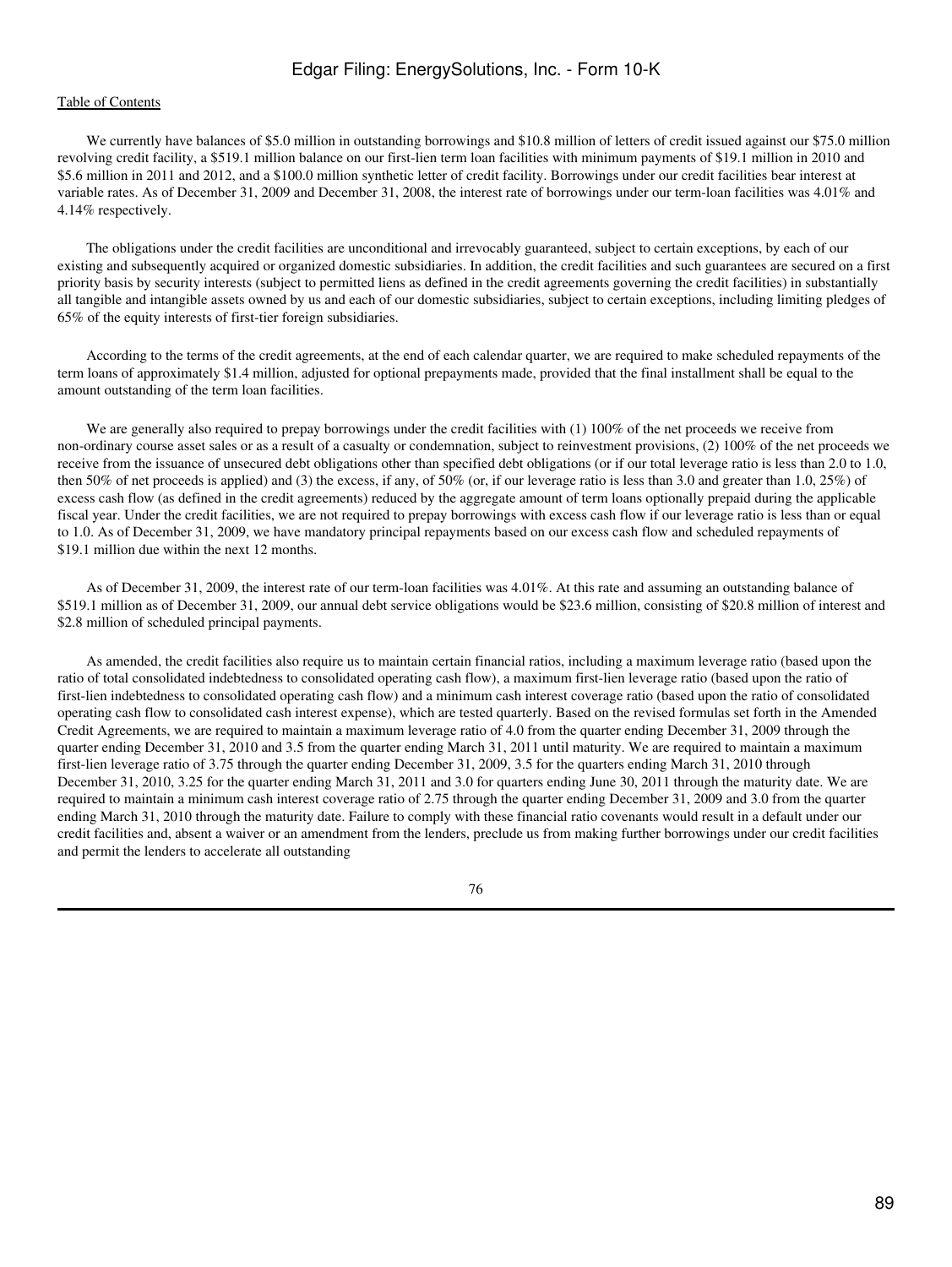borrowings under the credit facilities. As of December 31, 2009, our total leverage, first-lien leverage and interest coverage ratios were 3.34, 3.34 and 6.09, respectively.

 The credit facilities also contain a number of affirmative and restrictive covenants including limitations on mergers, consolidations and dissolutions; sales of assets; investments and acquisitions; indebtedness; liens; affiliate transactions; and dividends and restricted payments. Under the credit facilities, we are permitted maximum annual capital expenditures of \$30 million for 2009 and \$40 million for 2010 and each year thereafter, plus for each year the lesser of (1) a one year carry-forward of the unused amount from the previous fiscal year and (2) 50% of the amount permitted for capital expenditures in the previous fiscal year. The credit facilities contain events of default for non-payment of principal and interest when due, a cross-default provision with respect to other indebtedness having an aggregate principal amount of at least \$5.0 million and an event of default that would be triggered by a change of control, as defined in the credit facilities. Capital expenditures for the year ended December 31, 2009 were \$24.4 million. As of December 31, 2009, we were in compliance with all of the covenants under our credit agreements.

 Under the terms of the Amended Credit Agreements, we will be permitted to obtain credit support in an aggregate amount of up to \$200.0 million (increased from \$50.0 million by the January 14, 2010 amendment) in connection with our agreement with Exelon Generation Company LLC (the "Exelon Agreement") to dismantle Exelon's Zion nuclear facility located in Zion, Illinois ("Zion Station"), which ceased operation in 1998. Such credit support may take the form of (i) incremental commitments under the Amended ES Credit Agreement with respect to a letter of credit facility (the "Zion Letter of Credit Facility") and/or (ii) a letter of credit, performance or fidelity bond or related obligation by a third party support provider (the "Zion Credit Support Obligation"). Each of the Zion Letter of Credit Facility and Zion Credit Support Obligation will be secured pari passu on the same collateral securing the obligations under the Credit Agreements and shall mature up to one year after its establishment (with two one-year auto-renewal extension provisions) but shall expire prior to the term loan maturity date.

#### *Exelon Agreement*

 On December 11, 2007, we, through our subsidiary Zion*Solutions* LLC, entered into the Exelon Agreement to dismantle Exelon's Zion Station. Upon the closing of the transaction, Exelon has agreed to transfer to Zion*Solutions* substantially all of the assets (other than land) associated with Zion Station, including assets held in nuclear decommissioning trusts. In consideration for Exelon's transfer of those assets, Zion*Solutions* has agreed to assume decommissioning and other liabilities associated with the Zion Station. Zion*Solutions* also agreed to take possession and control of the land associated with the Zion Station pursuant to a lease agreement to be executed at the closing. Zion*Solutions* will be obligated to complete the required decommissioning work according to an established schedule and to construct a dry cask storage facility on the land for spent nuclear fuel currently held in spent fuel pools at the Zion Station. Closing of this transaction is subject to the satisfaction of a number of closing conditions, including approval by the NRC of the license transfer of the facility operating licenses and conforming license amendments from Exelon to Zion*Solutions* (the "License Transfer").

 Subsequent to this agreement, the Zion Station decommissioning trust fund balance, a significant portion of which is invested in the stock market, declined as a result of the financial crisis that impacted the United States and world markets. On October 14, 2008, we announced that we intend to defer the transfer of the Zion Station assets until we reaffirm that there is sufficient value in the Zion decommissioning trust funds to ensure adequate funds for the accelerated decommissioning of the plant. On August 17, 2009 we entered into an amended agreement with Exelon to extend the latest closing date under the agreement to December 11, 2011. Under the terms of the amendment, Exelon has the right to terminate the agreement at any time after December 11, 2010 upon 60 days written notice to us.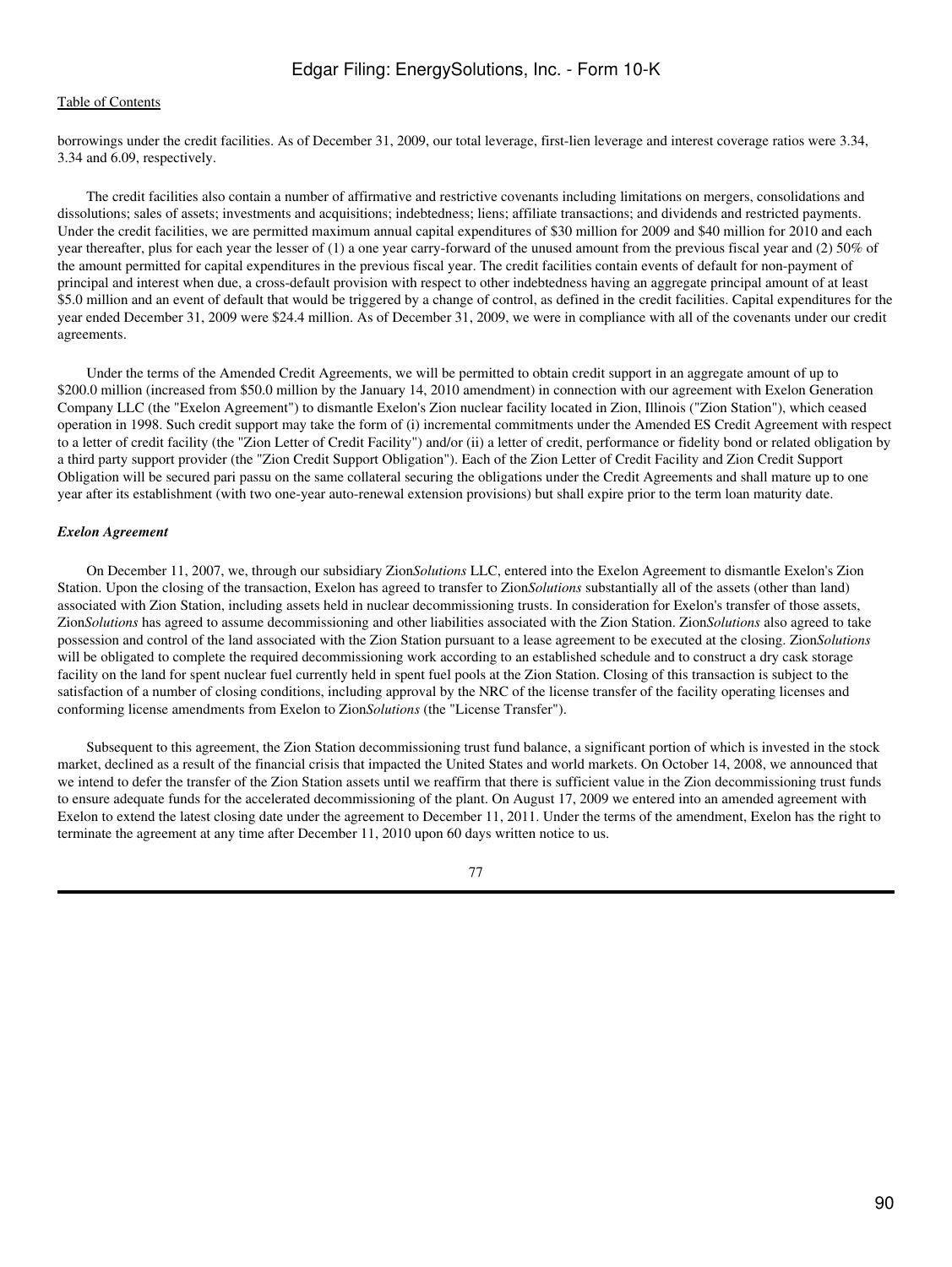## [Table of Contents](#page-2-0)

 Prior to our announcement to defer the transfer of the Zion Station assets, we had anticipated that the closing of this transaction would occur in late third quarter or during the fourth quarter of 2008. Accordingly, we hired employees, entered into subcontracts and performed services for Exelon under a planning contract. Invoicing for some of these services provided is subject to the closing of the transaction. As of December 31, 2009 and December 31, 2008, we have incurred costs of \$14.8 million and \$12.4 million, respectively, which have been deferred until the closing of the transaction. Since we believe that it is probable that we will close or be granted an extension to close this transaction before December 11, 2010, we will continue to defer these costs until we close the transaction, at which time we will recognize the costs and related revenues. If we determine that it is not probable that we will close this transaction, we will expense these costs in the period of such determination. We have taken steps to reduce the monthly project costs including the termination of certain employees, transferring employees to other projects and the termination of certain subcontracts and lease agreements. Any costs relating to the termination of employees, subcontractors and lease or other agreements are expensed in the period terminated.

 On May 4, 2009, the NRC issued an order approving the License Transfer subject to Zion*Solutions* satisfying the NRC that (i) a \$200 million letter of credit facility has been established, (ii) an irrevocable easement of disposal capacity of 7.5 million cubic feet has been established and (iii) the appropriate amount of insurance required of a licensee under the NRC's regulations has been obtained. If the License Transfer is not completed by May 4, 2010, the order approving the License Transfer expires; however, upon written application and for good cause shown, the expiration date may be extended by order of the NRC.

 The Amended Credit Agreements provide for an incremental facility commitment for the Zion transaction of up to \$200.0 million, inclusive of any letter of credit obligations. The completion of the Zion Station acquisition is dependent among other things, on the continued recovery and stabilization of the value of the decommissioning fund.

 A change to the Exelon Agreement may require us to seek additional regulatory approvals or amend our previous approval applications, including our application and the conditional consent from the NRC to the License Transfer. These amendments and approvals may take significant additional time to obtain and whether they can be obtained may be dependent on the nature of the changes to the Exelon Agreement that are ultimately negotiated with Exelon.

#### **Contractual Obligations and Other Commitments**

As of December 31, 2009, our contractual obligations and other commitments were as follows (in thousands):

|                   | <b>Payments Due by Period</b> |         |      |        |           |        |               |         |                    |       |
|-------------------|-------------------------------|---------|------|--------|-----------|--------|---------------|---------|--------------------|-------|
|                   | <b>Total</b>                  |         | 2010 |        | 2011-2012 |        | $2013 - 2014$ |         | 2015<br>and beyond |       |
| Long-term debt    |                               |         |      |        |           |        |               |         |                    |       |
| obligations(1)    | \$                            | 524.111 | S    | 19.071 | \$        | 16.134 | \$            | 488,906 | $\mathcal{S}$      |       |
| Capital lease     |                               |         |      |        |           |        |               |         |                    |       |
| obligations       |                               | 492     |      | 465    |           | 27     |               |         |                    |       |
| Operating lease   |                               |         |      |        |           |        |               |         |                    |       |
| obligations       |                               | 42.269  |      | 11,683 |           | 17.388 |               | 7,155   |                    | 6,043 |
| Other contractual |                               |         |      |        |           |        |               |         |                    |       |
| obligations       |                               | 15,000  |      | 2,500  |           | 5.000  |               | 5.000   |                    | 2,500 |
|                   |                               |         |      |        |           |        |               |         |                    |       |
| Total             | \$                            | 581.872 | \$   | 33,719 | \$        | 38.549 | \$            | 501,061 | \$                 | 8,543 |
|                   |                               |         |      |        |           |        |               |         |                    |       |

(1)

Includes only obligations to pay principal of \$5.0 million outstanding borrowings against our revolving credit facility and \$519.1 million outstanding balance of our term-loan facilities. Assuming our variable interest rate of 4.01% at December 31, 2009 remains constant during these periods, our interest payment obligations would be \$20.3 million, \$39.4 million and \$19.6 million for 2010, 2011-2012 and 2013, respectively, for a total interest payment obligation of \$79.3 million.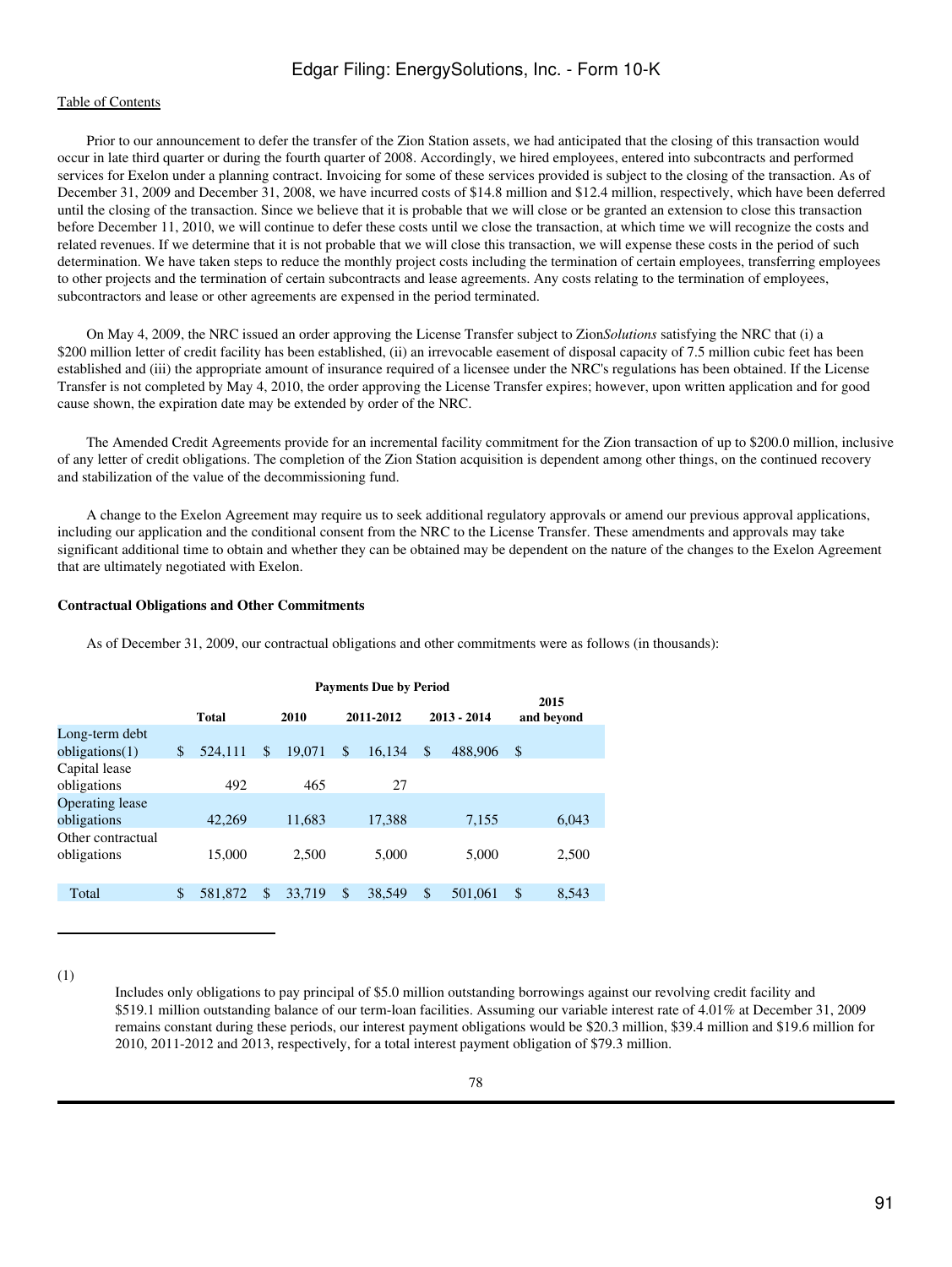## **Off Balance Sheet Arrangements**

 We have routine operating leases, primarily related to real estate, equipment for project contracts, rail equipment, and investments in joint ventures at December 31, 2009.

 As of December 31, 2009 we had outstanding floating-rate term loans of \$519.1 million and outstanding borrowings against our revolving credit facility of \$5.0 million. Under our credit facilities, we are required to maintain one or more interest rate swap agreements for the aggregate notional amount of at least 33% of the outstanding aggregate principal amount of the term loans. Accordingly, we entered into a swap agreement effective December 18, 2008. As of December 31, 2009, the swap agreement had a notional amount of \$200.0 million and a fair value liability of approximately \$1.7 million.

We are required to post, from time to time, standby letters of credit and surety bonds to support contractual obligations to customers, self-insurance programs, closure and post-closure financial assurance and other obligations. As of December 31, 2009 we had \$100.0 million in letters of credit issued under our synthetic letters of credit facilities and \$10.8 million in letters of credit issued under our revolving credit facilities. As of December 31, 2009 we had \$0.7 million in surety bonds outstanding. With respect to the surety bonds, we have entered into certain indemnification agreements with the providers of the surety bonds, which would require funding by us only if we fail to perform under the contracts being insured and the surety bond issuer was obligated to make payment to the insured parties.

 Our processing and disposal facilities operate under licenses and permits that require financial assurance for closure and post-closure costs. We provide for these requirements through a combination of restricted cash, cash deposits, letters of credit and insurance policies. As of December 31, 2009 the closure and post-closure state regulatory requirements for our facilities were \$142.0 million, which amount is not determined on the same basis as the asset retirement obligation, or ARO.

## **Critical Accounting Policies**

 This management's discussion and analysis of financial condition and results of operations is based upon our consolidated financial statements, which have been prepared in accordance with accounting principles generally accepted in the United States. The preparation of these financial statements requires us to make estimates and assumptions about matters that are uncertain. These estimates and assumptions are often based on judgments that we believe to be reasonable under the circumstances, but all such estimates and assumptions are inherently uncertain and unpredictable. Actual results may differ from those estimates and assumptions, and it is possible that other professionals, applying their own judgment to the same facts and circumstances, could develop and support alternative estimates and assumptions that would result in material changes to our operating results and financial condition.

 Critical accounting policies are those that are both important to the presentation of our financial condition and results of operations and require management's most difficult, complex or subjective estimates and assumptions. Our critical accounting policies are discussed below.

#### *Revenue Recognition*

We record revenue when all of the following conditions exist:

evidence of an agreement with our customer;

work has actually been performed;

the amount of revenue is fixed or determinable; and

collection of revenue from our customer is reasonably assured.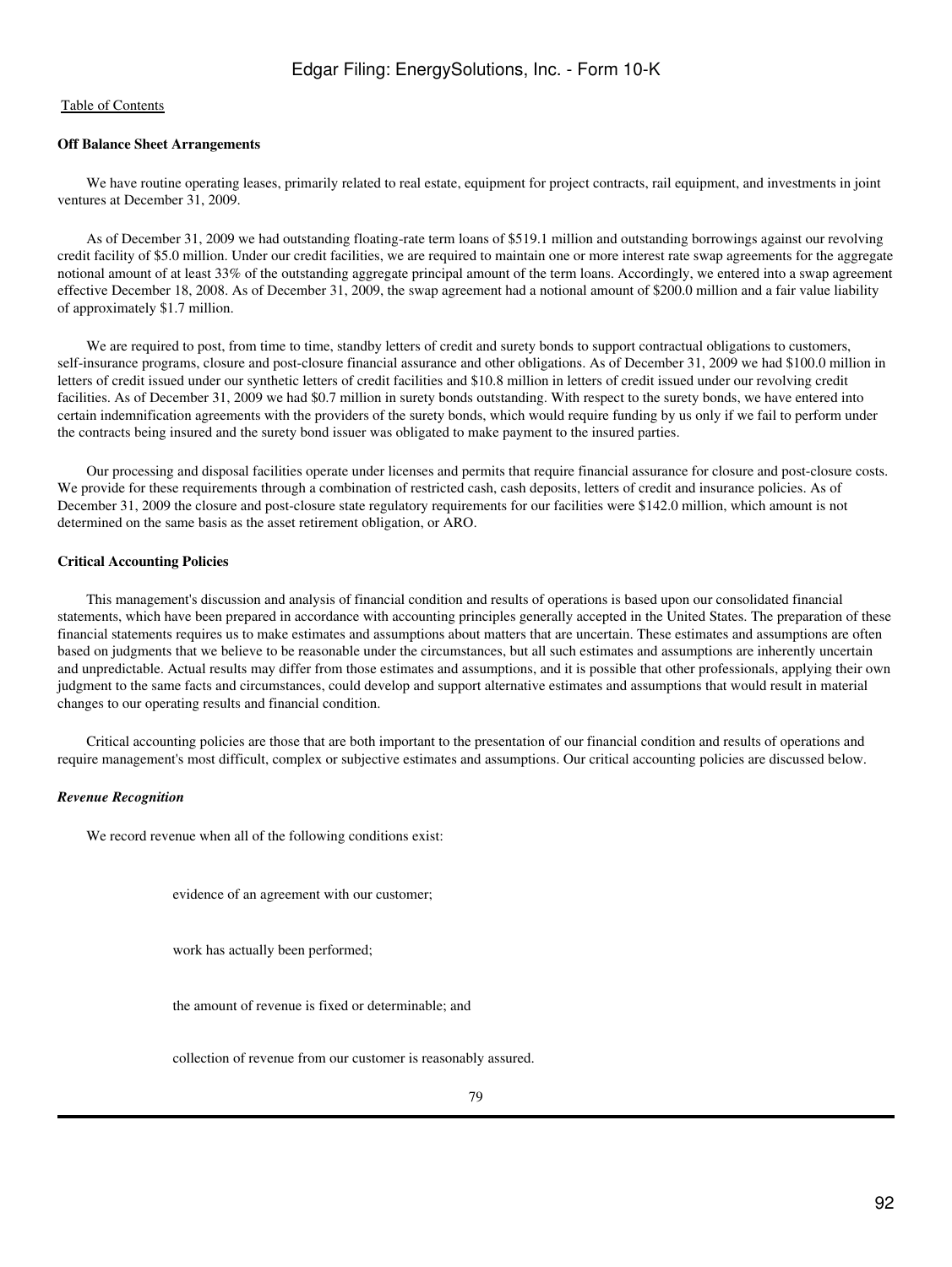## *Federal, Commercial and International Contracts*

 Our services are provided under cost-reimbursable plus award or incentive fee, fixed-price and unit-rate contracts. The following describes our policies for these contract types:

> Cost-reimbursable contractsWe are reimbursed for allowable costs in accordance with Federal Acquisition Regulations ("FAR"), Cost Accounting Standards ("CAS"), or contractual provisions. If our costs exceed the contract ceiling or are not allowable under the provisions of the contract or CAS, we may not be able to obtain reimbursement for such costs. A contract may also provide for award fees or incentive fees in addition to cost reimbursements. Incentive fees are earned if we meet certain contract provisions, including schedule, budget and safety. Monthly assessments are made to measure the amount of revenues earned in accordance with established contract provisions. Award and incentive fees are accrued when estimable and collection is reasonably assured.

Fixed-price contracts We receive a fixed amount of revenues irrespective of the actual costs we incur. For fixed-price contracts, our revenues are recognized using the proportional performance method of accounting using appropriate output measures, where estimable, or on other measures such as proportion of costs incurred to total estimated contract costs.

Unit-rate contracts For unit-rate contracts, our revenues are recognized using the proportional performance method of accounting as units are completed based on contractual unit rates.

 Accounting for revenues earned under our contracts may require assessments that include an estimate of the amount that has been earned on the contract and are usually based on the volumes that have been processed or disposed, milestones reached or the time that has elapsed under the contract. Each of our contracts is unique with regard to scope, schedule and delivery methodology. Accordingly, each contract is reviewed to determine the most reliable measure of completion for revenue recognition purposes. Input measures such as costs incurred to total contract costs are used only when there are no quantifiable output measures available and represent a reasonable basis for determining the relative status of the project given that, on many contracts, costs are the basis for determining the overall contract value and timing.

 Certain of our fixed-price contracts are for services that are non-linear in nature, require complex, non-repetitive tasks or involve a non-time-based scope of work. In these contracts, the earnings process is not fulfilled upon the achievement of milestones, but rather over the life of the contract. Evaluation of the obligations and customer requirements on these contracts does not produce objective, quantifiable output measures that reflect the earnings process for revenue recognition. Therefore, in these situations, we use a cost-to-cost approach to determine revenues.

 A cost-to-cost approach accurately reflects our obligations and performance on these contracts, as well as meeting the customers' expectations of service being performed. Therefore, we believe that input measures used to measure progress toward completion on certain fixed-price projects provide a reasonable surrogate as compared to using output measures.

For the years ended December 31, 2009, 2008 and 2007, revenues calculated using a cost-to-cost approach were \$59.5 million, \$75.4 million and \$68.6 million, respectively.

 Revisions to revenues, cost and profit estimates, or measurements of the extent of progress toward completion are changes in accounting estimates accounted for in the period of change (cumulative catch-up method). Contracts typically provide for periodic billings on a monthly basis or based on contract milestones. Costs and estimated earnings in excess of billings on uncompleted contracts represents amounts recognized as revenue that have not been billed. Unearned revenues represent amounts billed and collected for which revenues have not been recognized.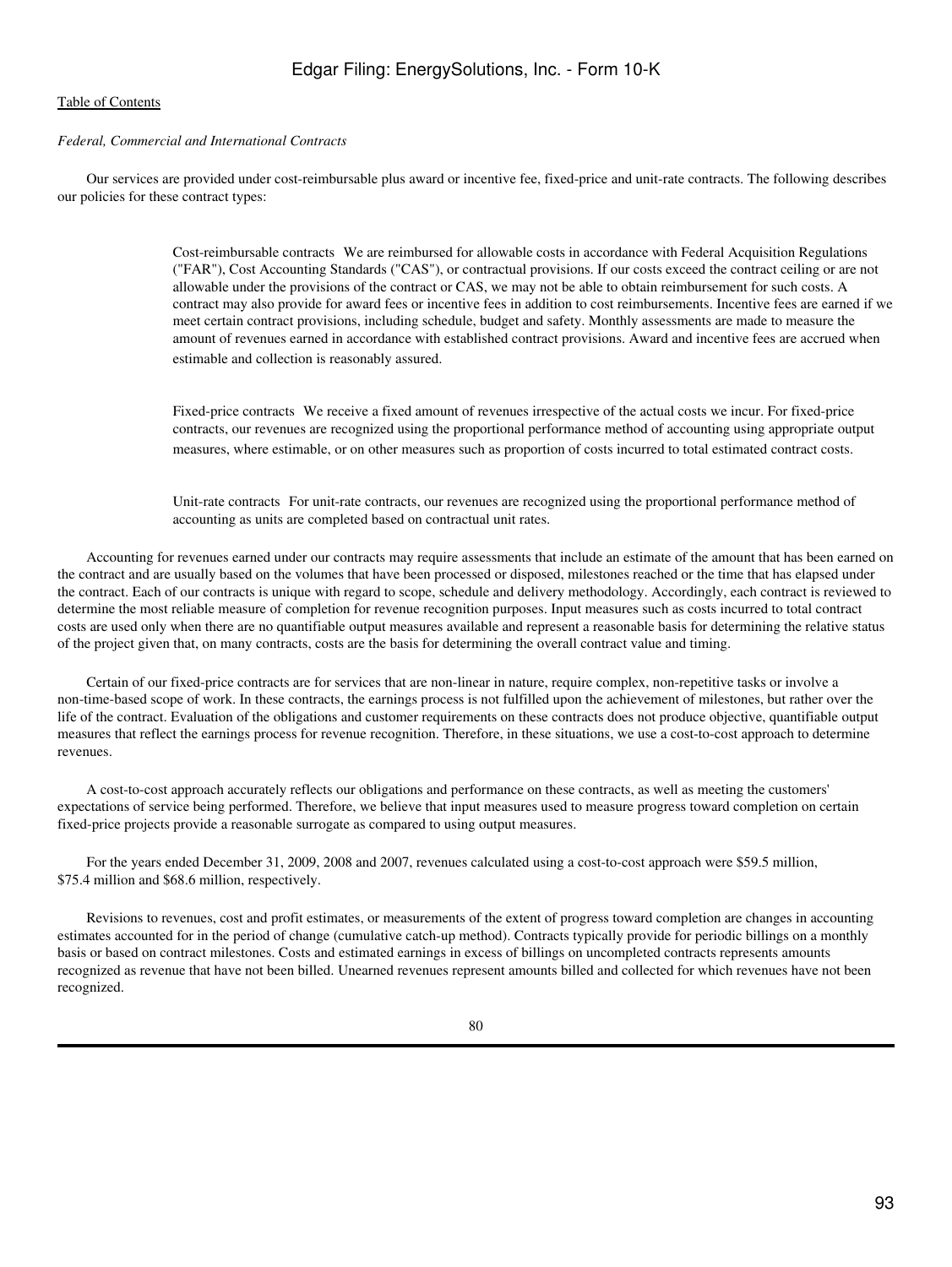We record contract claims and pending change orders, including requests for equitable adjustments, or REAs, when collection of revenues is reasonably assured, which generally is when accepted in writing by the customer. The cost to perform the work related to these claims and pending change orders, including REAs, is included in our financial statements in the period that they are incurred and are included in our estimates of contract profitability.

 A provision for estimated losses on individual contracts is recognized in the period in which the losses are identified and includes all estimated direct costs to complete such contracts (excluding future general and administrative costs expected to be allocated to the contracts). Monthly assessments are performed on our estimates and changes are made based on the latest information available.

#### *LP&D Contracts*

 Our LP&D services are provided primarily under unit-rate contracts. Revenues are recognized as units of materials are processed or disposed based on the unit prices provided in the contracts.

## *D&D Liabilities*

 We have responsibility for the cost to decontaminate and decommission our facilities and related equipment, as well as the equipment used at customer sites in the Commercial Services segment. Such costs will generally be paid upon closure of such facilities or disposal of such equipment. We are also responsible for the cost of monitoring our Clive, Utah facility, over the post-closure period.

 Accounting guidance for asset retirement obligations requires us to record the fair value of an ARO as a liability in the period in which we incur a legal obligation associated with the retirement of tangible long-lived assets that result from the acquisition, construction, development or normal use of the asset. We are also required to record a corresponding asset that we depreciate over the life of the asset. After the initial measurement of the ARO, the ARO is adjusted at the end of each period to reflect the passage of time and changes in the estimated future cash flows underlying the obligation.

 The cost basis for our landfill assets and related obligation include landfill liner material and installation, excavation for airspace, landfill leachate collection systems, environmental groundwater and air monitoring equipment, directly related engineering and design costs and other capital infrastructure costs. Also included in the cost basis of our landfill assets and related obligation are estimates of future costs associated with final landfill capping, closure and post-closure monitoring activities. These costs are described below:

> Final capping Involves the installation of final cap materials over areas of the landfill where total airspace has been consumed. We estimate available airspace capacity using aerial and ground surveys and other methods of calculation, based on permit-mandated height restrictions and other factors. Final capping AROs are recorded, with a corresponding increase in the landfill asset, as landfill airspace capacity is permitted for waste disposal activities and the cell liner is constructed. Final capping costs are recorded as an asset and a liability based on estimates of the discounted cash flows and capacity associated with the final capping event.

> Closure Involves the remediation of our land surrounding the disposal cell and the disposal of Company-owned property and equipment. These are costs incurred after the site ceases to accept waste, but before the site is certified to be closed by the applicable regulatory agency. These costs are accrued as an ARO, with a corresponding increase in the landfill asset, as airspace is consumed over the life of the landfill. Closure obligations are accrued over the life of the landfill based on estimates of the discounted cash flows associated with performing closure activities.

Post-closure Involves the maintenance and monitoring of our landfill site that has been certified to be closed by the applicable regulatory agency. Subsequent to landfill closure, we are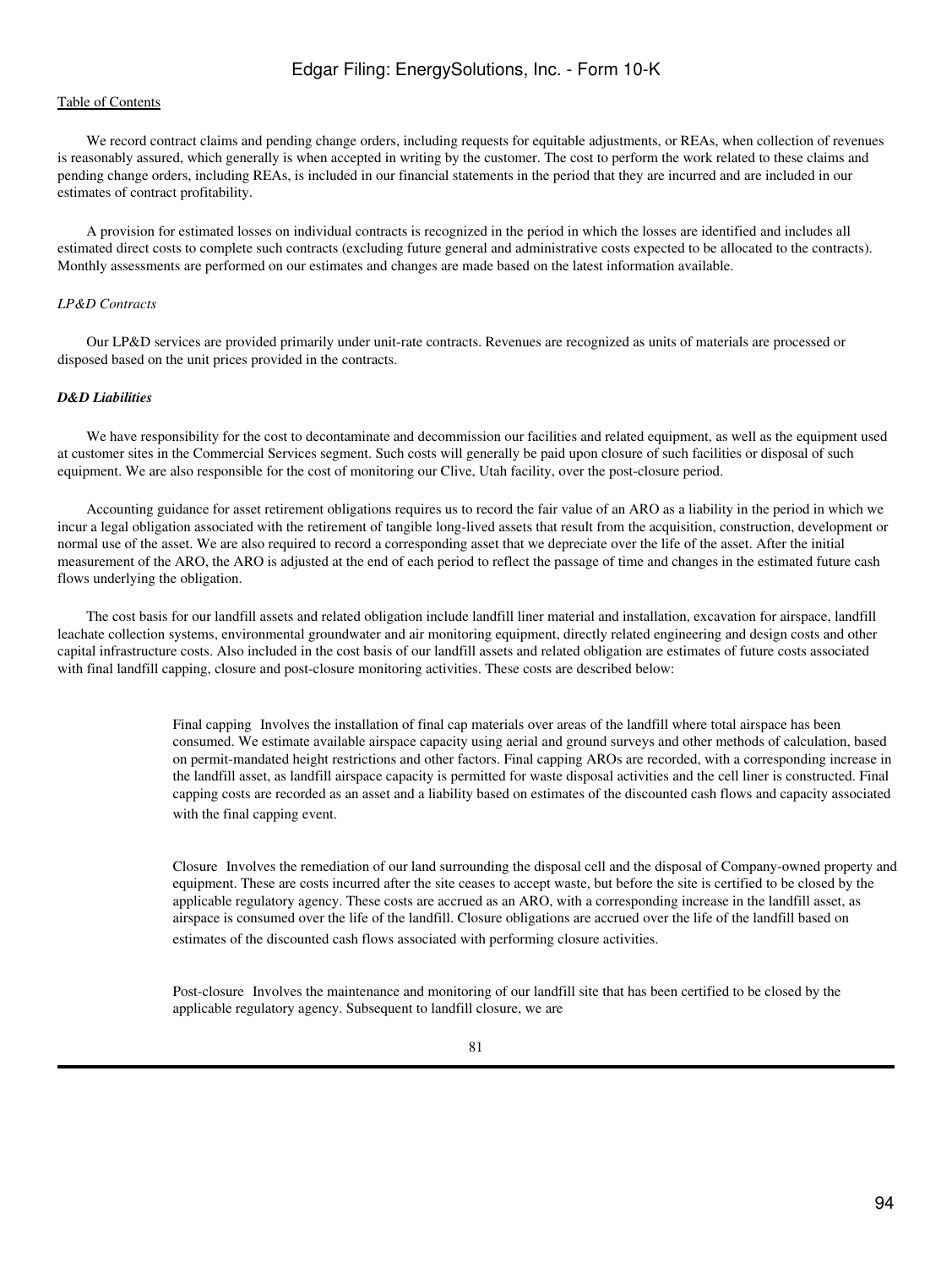required to maintain and monitor our landfill site for a 100-year period. These maintenance and monitoring costs are accrued as an ARO, with a corresponding increase in the landfill asset, as airspace is consumed over the life of the landfill. Post-closure obligations are accrued over the life of the landfill based on estimates of the discounted cash flows associated with performing post-closure activities.

 The cost basis for our D&D assets and related obligation include costs to decontaminate, disassemble and dispose of equipment and facilities. We develop our estimates of these obligations using input from our operations personnel, engineers and accountants. Our estimates are based on our interpretation of current requirements and proposed regulatory changes and are intended to approximate fair value. We use historical experience, professional engineering judgment and quoted and actual prices paid for similar work to determine the fair value of these obligations. We recognize these obligations at market prices whether we plan to contract with third parties or perform the work ourselves.

 Costs for the D&D of our facilities and equipment will generally be paid upon the closure of these facilities or the disposal of this equipment. We are obligated under our license granted by the State of South Carolina and the Atlantic Interstate Low-Level Radioactive Waste Compact Implementation Act for costs associated with the ultimate closure of the Barnwell Low-Level Radioactive Waste Disposal Facility in South Carolina and our buildings and equipment located at the Barnwell site (Barnwell closure). Under the terms of the Atlantic Waste Compact Act and our license with the State of South Carolina, we are required to maintain a trust fund to cover the Barnwell closure obligation, which limits our obligation to the amount of the trust fund.

 We are required to make significant estimates in the determination of our AROs and the related assets. Our cost estimates for final capping, closure and post-closure activities and other D&D activities are intended to approximate fair value and are based on our interpretation of the current regulatory requirements and proposed or anticipated regulatory changes. Where applicable, these cost estimates are based on the amount a third party would charge to perform such activities even when we expect to perform these activities internally. Because final landfill capping, closure and post-closure obligations and decontamination and decommissioning obligations are measured using present value techniques, changes in the estimated timing of the related activities would have an effect on these liabilities, related assets and resulting operations.

 Changes in inflation rates or the estimated costs, timing or extent of the required future capping, closure, post-closure and other D&D activities typically result in both: (i) a current adjustment to the recorded liability and asset and (ii) a change in the liability and asset amounts to be recorded prospectively over the remaining life of the asset in accordance with our depreciation policy. A hypothetical 1% increase in the inflation rate would have increased our D&D obligation by \$2.2 million. A hypothetical 10% increase in our cost estimate would have increased our D&D obligation by \$2.6 million.

We update our D&D and closure and post-closure cost estimates either annually or more frequently if changes in the underlying conditions occur. These estimates are based on current technology, regulations and burial rates. Changes in these factors could have a material impact on our estimates.

#### *Recoverability of Long-Lived Assets, Including Goodwill*

 Goodwill represents the excess of costs over the fair value of net assets of businesses acquired. Goodwill is tested at the reporting unit level at least annually for impairment and is reviewed for impairment more frequently if events and circumstances indicate that the asset might be impaired. Guidance for accounting of Goodwill and Other Intangible Assets, requires a two-step impairment test. In the first step, we determine the fair value of the reporting unit using a discounted cash flow

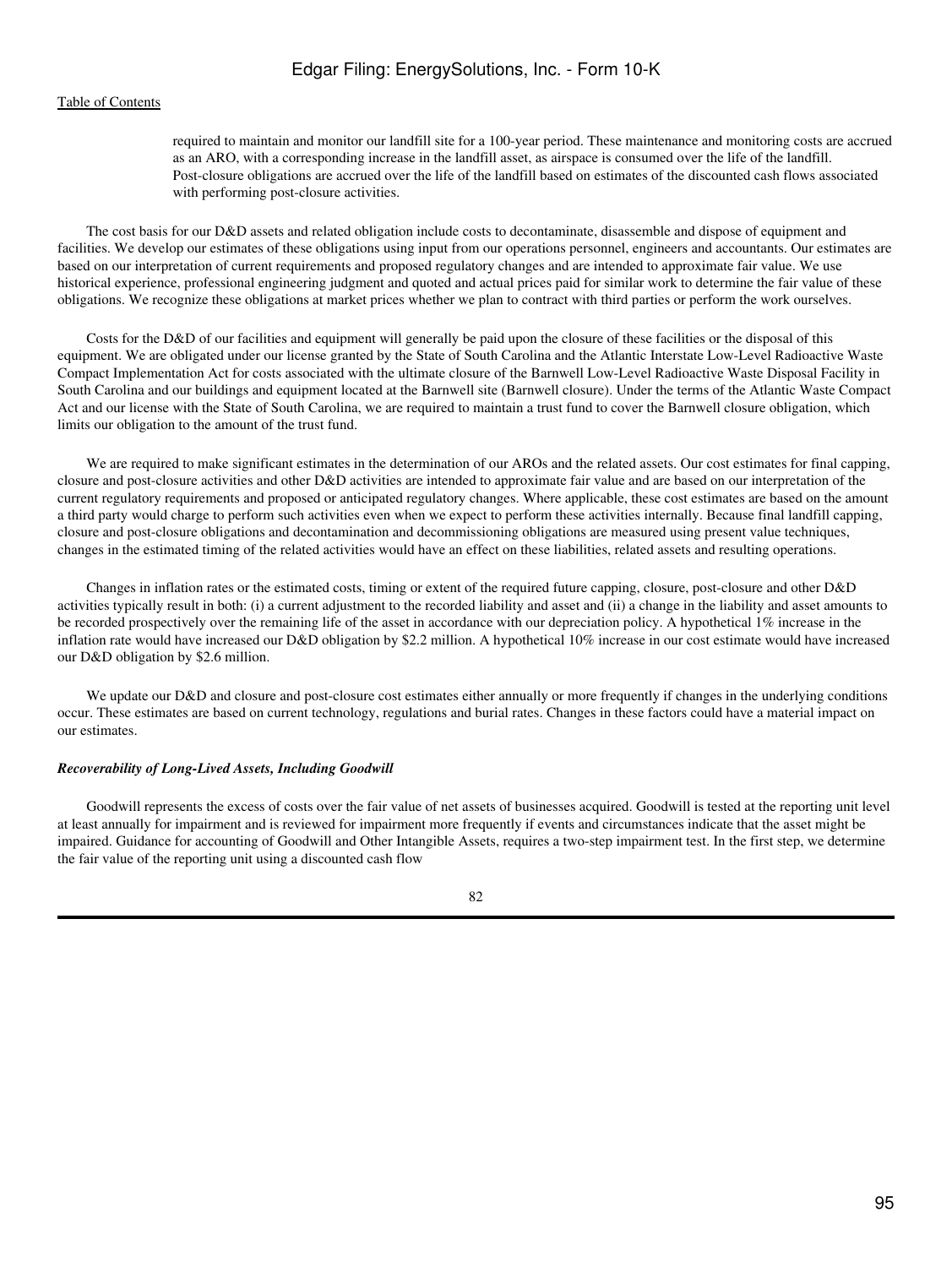#### [Table of Contents](#page-2-0)

valuation model and compare the fair value to the reporting unit's carrying value. If the fair value of the reporting unit exceeds its carrying value, including goodwill, no further testing is required. If the fair value does not exceed the carrying value, the second step of the goodwill impairment test is performed to measure the amount of impairment loss, if any. In the second step of the goodwill impairment test, the implied fair value of the reporting unit's goodwill is compared to the carrying value. The implied fair value of the reporting unit's goodwill is determined as if the reporting unit had been acquired in a business combination. If the carrying value of the reporting unit's goodwill exceeds the implied value, an impairment loss is recognized in an amount equal to the excess.

We estimate future cash flows at the reporting unit level using a discounted cash flow methodology by assessing each major existing contract and projecting the earnings that will be recognized in future periods. Estimates are also made for earnings from new contracts that are anticipated based on our evaluation of future business prospects. The valuation of goodwill could be affected if actual results differ substantially from our estimates. Circumstances that could affect the valuation of goodwill include a significant change in our business climate, decisions by our customers to terminate our existing contracts and decisions by our customers to award to our competitors new contracts that we anticipated would be awarded to us.

 Intangible assets acquired in a business combination are measured at fair value at the date of acquisition. We assess the useful lives of other intangible assets to determine whether events or circumstances warrant a revision to the remaining period of amortization. If the estimate of an intangible asset's remaining useful life is changed, the remaining carrying amount of the intangible asset is amortized prospectively over the revised remaining useful life. Intangible assets with estimable useful lives are amortized over their respective estimated useful lives and reviewed for impairment whenever events or circumstances indicate that the carrying value of such assets may not be recoverable.

 Since our annual impairment test, which was completed in the second quarter of 2009, we have updated our forecasts to reflect the continued impacts of the global economic down turn and have determined that goodwill is not impaired as of December 31, 2009. However, further changes in our forecasts or decreases in the value of our common stock could cause book values of certain operating segments to exceed their fair values, which may result in goodwill impairment charges in future periods. As of December 31, 2009 and 2008, respectively, we had \$518.8 million and \$528.3 million of goodwill and \$310.2 million and \$357.1 million of intangible assets with estimable useful lives on our consolidated balance sheets. We do not have any intangible assets with indefinite useful lives.

 Intangible assets subject to amortization consist of customer relationships, licenses and permits, technology and non-compete agreements. Customer relationships, which include the fair value of acquired customer contracts, were evaluated for each operating segment using a discounted cash flow methodology and are amortized on a straight-line basis over a term of 2 to 12 years. Estimated future cash flows for each operating segment were derived based on detailed budgets and projections prepared by management. Licenses and permits were evaluated for each licensed facility using a replacement cost methodology. Also, due to the unique characteristics of the Envirocare permits we also included an opportunity cost reflecting an estimate of earnings that would be lost if we had to replace the licenses and permits as opposed to having acquired them. Licenses and permits are either amortized over the definite terms of the related agreements or over the remaining useful lives of the related intangible asset, typically 20 to 25 years. Estimates of replacement cost were determined by management taking into consideration the cost of labor and other costs needed to meet regulatory requirements to obtain and maintain the license or permit. Estimates of opportunity cost were determined by management after considering estimated cash flows for the business generated with the licenses and permits offset by contribution asset charges for other assets of the business that also contribute to cash flow generation. Technology and non-compete agreements were evaluated using a discounted cash flow methodology. Intangible technology assets are amortized on a straight-line basis over a term of 9 to 10 years and non-compete agreements are amortized over the terms of the

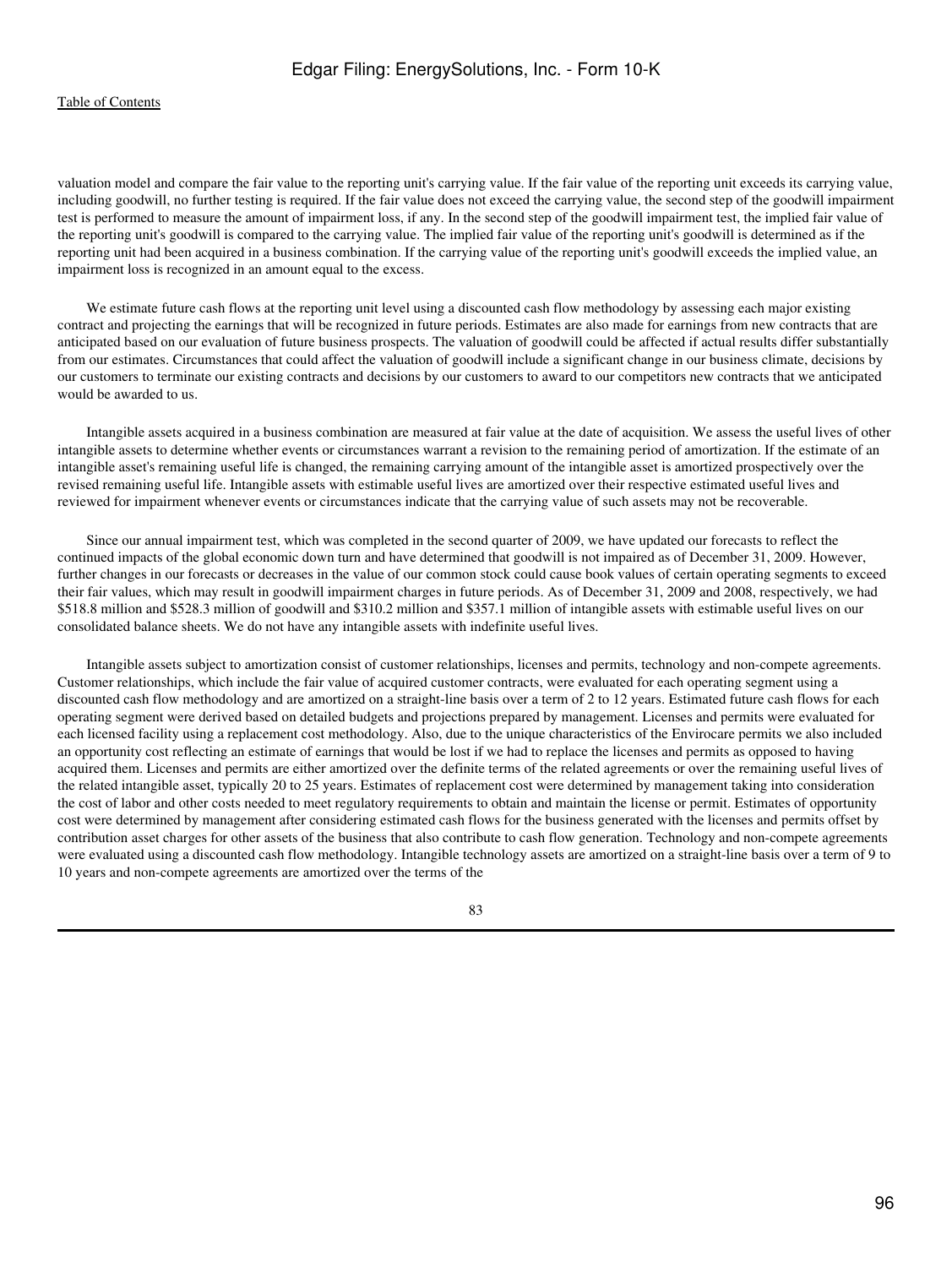contracts. Estimated future cash flows for each technology and non-compete agreement were derived based on detailed budgets and projections prepared by management.

 Long-lived assets such as property, plant and equipment are reviewed for impairment whenever events or changes in circumstances indicate the carrying amount of an asset may not be recoverable. Recoverability of assets to be held and used is measured by comparing the carrying amount of the asset to the estimated undiscounted future cash flows expected to be generated by the asset. If the carrying amount of an asset exceeds its estimated future cash flows, an impairment charge is recognized by the amount of excess carrying value over fair value.

#### *Equity-Based Compensation Expense*

We account for equity-based compensation payments, including grants of employee stock options, based on the fair values of the equity instruments issued. Fair value of equity instruments issued in connection with our initial public offering were determined based on an option pricing model which takes into account various assumptions that are subjective. Key assumptions used in the valuation included the expected term of the equity award taking into account both the contractual term of the award, the effects of employees' expected exercise and post-vesting termination behavior, expected volatility, expected dividends and the risk-free interest rate for the expected term of the award.

 In 2006 and 2005, certain members of senior management were granted profit interest units in ENV Holdings LLC, in consideration for services rendered to us. These units entitle the holders to distributions from ENV Holdings. Certain units vested immediately upon grant and others vest over periods up to three years. These profit interest units are not convertible into common stock of Energy*Solutions*, Inc. or any other equity security of Energy*Solutions*, Inc. However, because these grants of profit interest units were made for services rendered to us, we recorded compensation expenses in connection with these grants.

 The grant date fair value of these units was determined using both a market approach and an income or discounted cash flow approach. As part of the market approach, we used both comparable public companies (market multiples approach) and comparable transactions in order to estimate enterprise value. The income or discounted cash flow approach used management's assumptions for growth in our revenues and expenses to estimate enterprise value. The resulting enterprise values as calculated under each approach were then averaged using an equal weighting to arrive at the final enterprise value. This value was then allocated to each class of profit interest units based on each class's priority of distributions.

 We recorded compensation expense of \$0.3 million, \$0.6 million and \$2.7 million for the years ended December 31, 2009, 2008 and 2007, respectively, which represents the portion of the fair value of these units that vested in those periods. At December 31, 2009 there is no remaining unrecognized compensation expense associated with these units. In addition, we have options outstanding to purchase an aggregate of 6,694,346 shares and unvested restricted shares of 545,906 as of December 31, 2009. We estimate that we will recognize compensation expense related to the issuance of these awards of \$9.2 million, \$8.2 million and \$1.0 million in 2010, 2011 and 2012, respectively. Our estimate of fair value for the stock options was made using the Black-Scholes model based upon the closing stock price on the date of grant, volatility of 38.4% to 41.6%, risk-free interest rate of 1.9% to 2.7% per year, expected life of 3.75 years to 6.25 years, and a dividend yield of 1.13% to 1.80%. We determined the volatility rate by reference to volatility rates used by certain of our public industry peers since we do not have an established trading history of our common stock. We are currently using the simplified method to calculate expected holding periods, which is based on the average term of the options and the weighted-average graded vesting period.

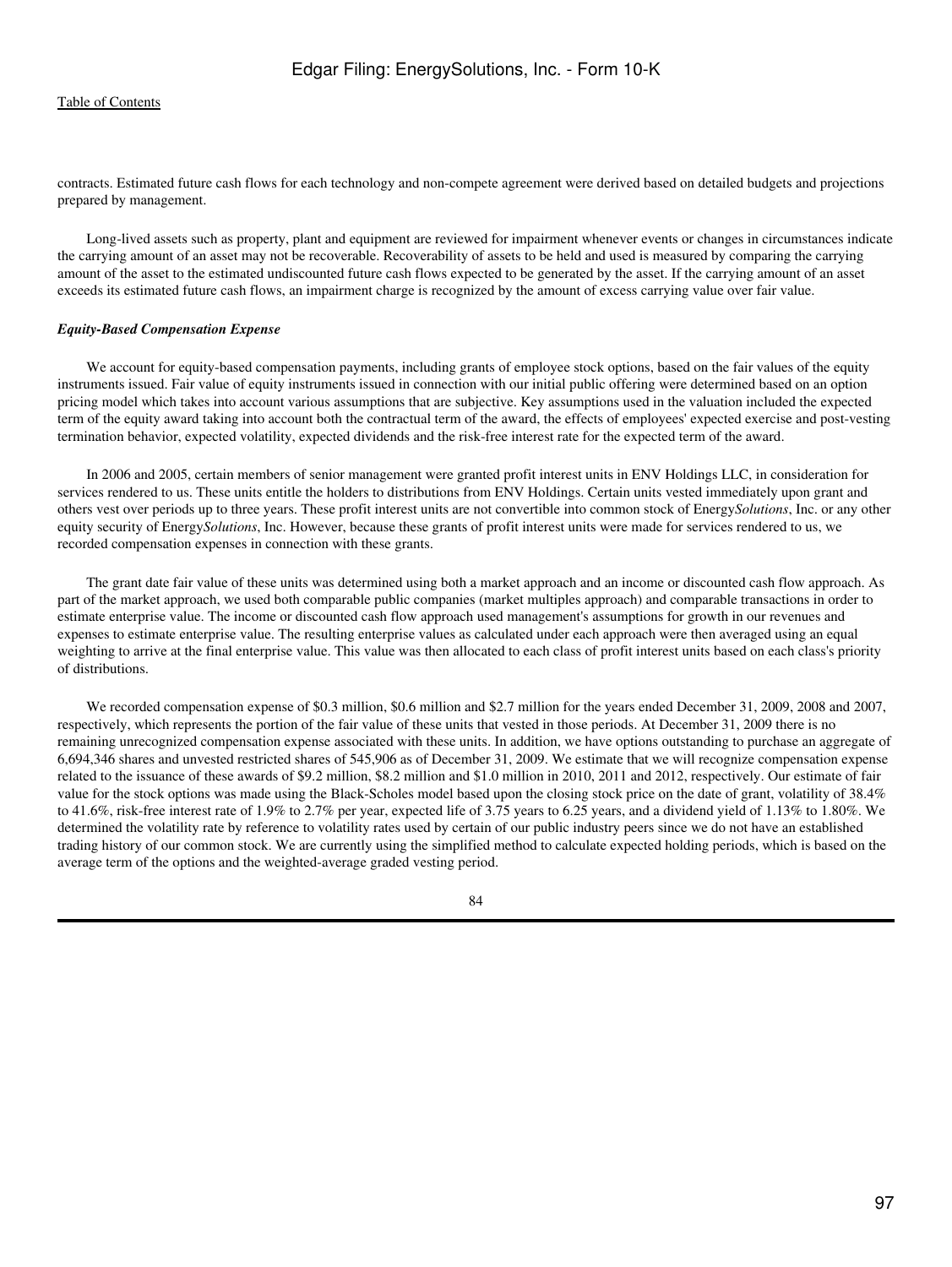## [Table of Contents](#page-2-0)

## *Income Taxes*

 Our effective tax rate in 2009 was 22.3%, which is lower than the blended statutory rate primarily due to the effect of research and development credits in the U.K and the U.S, offset by certain nondeductible expenses and IRS audit settlements. We anticipate that our effective tax rate in 2010, exclusive of any unusual items, will be approximately 33% to 36%. We account for income taxes in accordance with applicable authoritative guidance for income taxes. Judgment is required in determining our provision for income taxes. In the normal course of business, we may engage in numerous transactions every day for which the ultimate tax outcome (including the period in which the transaction will ultimately be included in taxable income or deducted as an expense) is uncertain. Additionally, the tax returns we file are subject to audit and investigation by the Internal Revenue Service, most states in the United States and by various government agencies representing jurisdictions outside the United States.

 During the year ended December 31, 2009, we recognized discrete income tax benefits, including adjustments to unrecognized tax benefits, of \$1.1 million, primarily related to research and development activities in the U.K. and in the U.S. During the years ended December 30, 2009, 2008 and 2007, we made income tax payments of \$15.5 million, \$22.7 million, and \$3.9 million respectively. Also, in 2009, the IRS settled examinations for multiple periods and entities that resulted in a combined settlement amount of \$3.5 million, most of which was a reduction to the net operating loss carryforward amounts for those entities. We have also been notified that the Internal Revenue Service will begin an examination of the consolidated U.S. tax return for the short tax period from November 16, 2007 through December 31, 2007. That examination is scheduled to begin in early 2010.

 As of December 31, 2009 and December 31, 2008, we had \$2.0 million and \$0.9 million, respectively, of gross unrecognized tax benefits, which may impact our annual effective tax rate in future years. These tax benefits were accounted for under guidance for accounting for uncertainty in income taxes. The Company and its U.S. subsidiaries are subject to U.S. federal and state income tax. The Company is currently in various stages of multiple year examinations by Federal taxing authorities. The Company does not anticipate a significant impact to the unrecognized tax benefits balance with respect to current tax examinations in the next 12 months, although the timing of the resolution and/or the closure on audits is highly uncertain.

#### **Disclosure of Impact of Recently Issued Accounting Standards**

#### *Noncontrolling Interest in Consolidated Financial Statements*

 In December 2007, the FASB issued guidance on noncontrolling interests which establishes accounting and reporting guidance for the noncontrolling interest in a subsidiary (formerly known as minority interest) and for the deconsolidation of a subsidiary. This guidance clarifies that a noncontrolling interest in a subsidiary is an ownership interest in the consolidated entity that should be reported as equity in the consolidated financial statements. This guidance also requires presentation on the face of the consolidated statement of income of the amounts of consolidated net income attributable to the parent and to the noncontrolling interest, resulting in an increase to consolidated Net income. Historically, net income attributable to noncontrolling interests was presented as minority interest expense. Under this new guidance, amounts reported as Net income attributable to noncontrolling interests are now reported net of any applicable taxes. This guidance requires expanded disclosures in the consolidated financial statements that clearly identify and distinguish between the interests of the parent's owners and the interests of the noncontrolling owners of a subsidiary. This guidance is effective for fiscal years, and interim periods within those fiscal years, beginning on or after December 15, 2008. We adopted the statement on January 1, 2009 via retrospective application of the presentation and disclosure requirements.

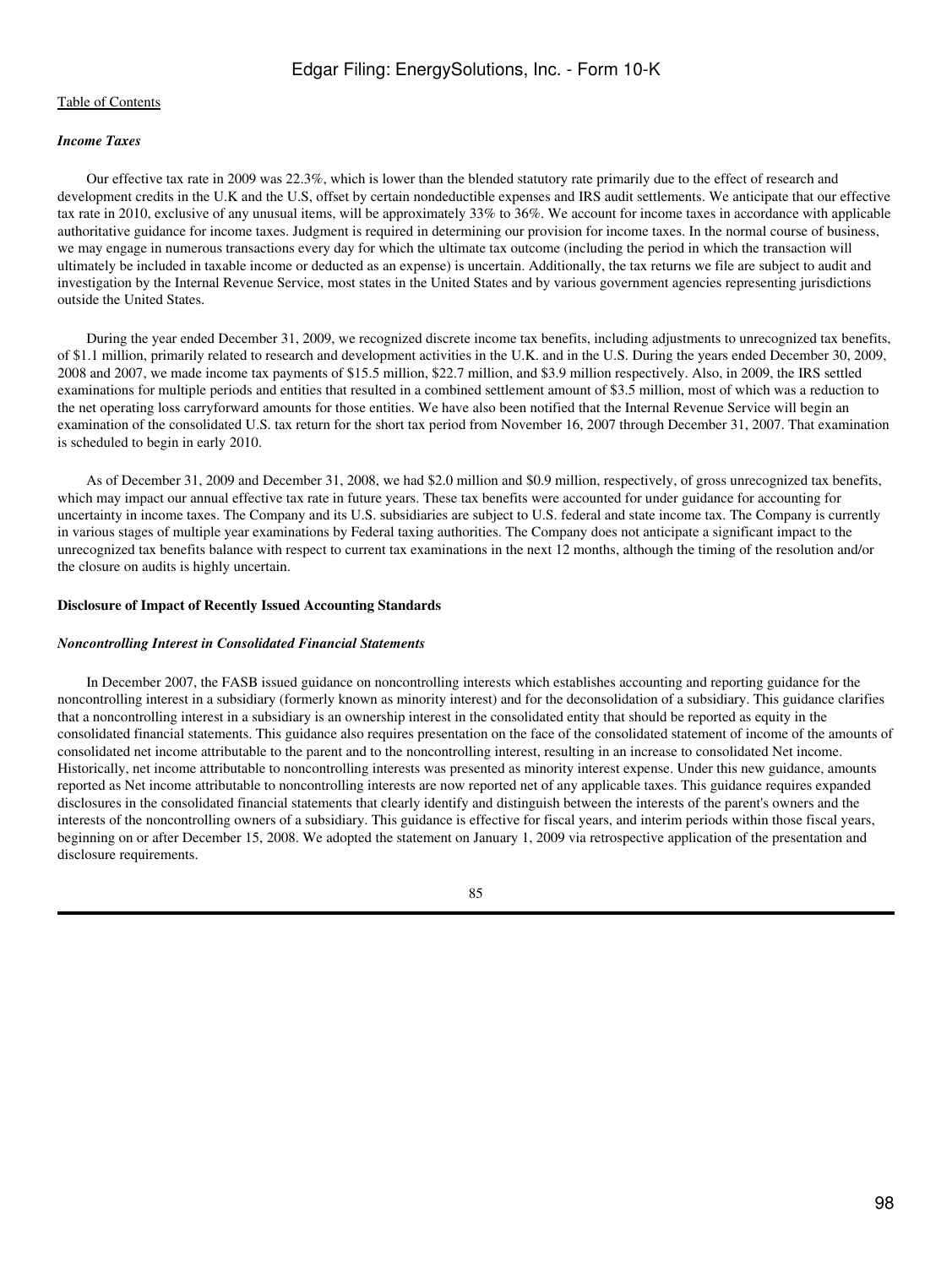## *Fair Value Measurements*

 In April 2009, the FASB issued guidance on fair value measurements and disclosures. Fair value is defined as the price that would be received to sell an asset or paid to transfer a liability in an orderly transaction between market participants under current market conditions. The new guidance requires an evaluation of whether there has been a significant decrease in the volume and level of activity for the asset or liability in relation to normal market activity for the asset or liability. If there has been a significant decrease in activity, transactions or quoted prices may not be indicative of fair value and a significant adjustment may need to be made to those prices to estimate fair value. Additionally, an entity must consider whether the observed transaction was orderly (that is, not distressed or forced). If the transaction was orderly, the obtained price can be considered a relevant, observable input for determining fair value. If the transaction is not orderly, other valuation techniques must be used when estimating fair value. This guidance, which was adopted by the Company effective April 1, 2009, did not impact the Company's financial position, results of operations or cash flows during the year ended December 31, 2009.

 In January 2010, the FASB issued accounting guidance improving disclosures about fair value measurements, which requires reporting entities to make new disclosures about recurring or nonrecurring fair-value measurements including significant transfers into and out of Level 1 and Level 2 fair-value measurements and information on purchases, sales, issuances, and settlements on a gross basis in the reconciliation of Level 3 fair- value measurements. This guidance is effective for annual reporting periods beginning after December 15, 2009, except for Level 3 reconciliation disclosures which are effective for annual periods beginning after December 15, 2010 and we expect its adoption to have no impact on our consolidated financial statements.

## *Revenue Recognition*

 In October 2009, the FASB issued an update to the authoritative guidance for multiple-deliverable arrangements to enable vendors to account for products or services (deliverables) separately rather than as a combined unit. This update is effective prospectively for revenue arrangements entered into or materially modified beginning in fiscal years on or after June 15, 2010. Early adoption is permitted. We are currently evaluating the potential impact of the adoption of this guidance but we do not expect it to have a material impact on the Company's results of operations, financial position or cash flows.

## *Subsequent Events*

 In May 2009, the FASB issued guidance on subsequent events which establishes general guidance for accounting for and disclosing subsequent events that occur after the balance sheet date but before financial statements are issued or are available to be issued. The guidance requires an entity to disclose the date through which subsequent events were evaluated by management. We adopted this guidance as of April 1, 2009 and the required disclosures are presented in Note 2 to the accompanying financial statements. This guidance does not impact the Company's financial position or results of operation as it is disclosure-only in nature.

## **Item 7A. Qualitative and Quantitative Disclosures about Market Risk**

 Our primary market risk relates to changing interest rates. As of December 31, 2009, we had outstanding floating-rate term loan debt of \$519.1 million of which \$19.1 million is currently due within the next year and outstanding borrowings against our revolving credit facility of \$5.0 million. Under our credit facilities, we are required to maintain one or more interest rate swap agreements for the aggregate notional amount of at least 33% of the outstanding aggregate principal amount of the term loans. As of December 31, 2009, our swap agreement had a notional amount of \$200.0 million and a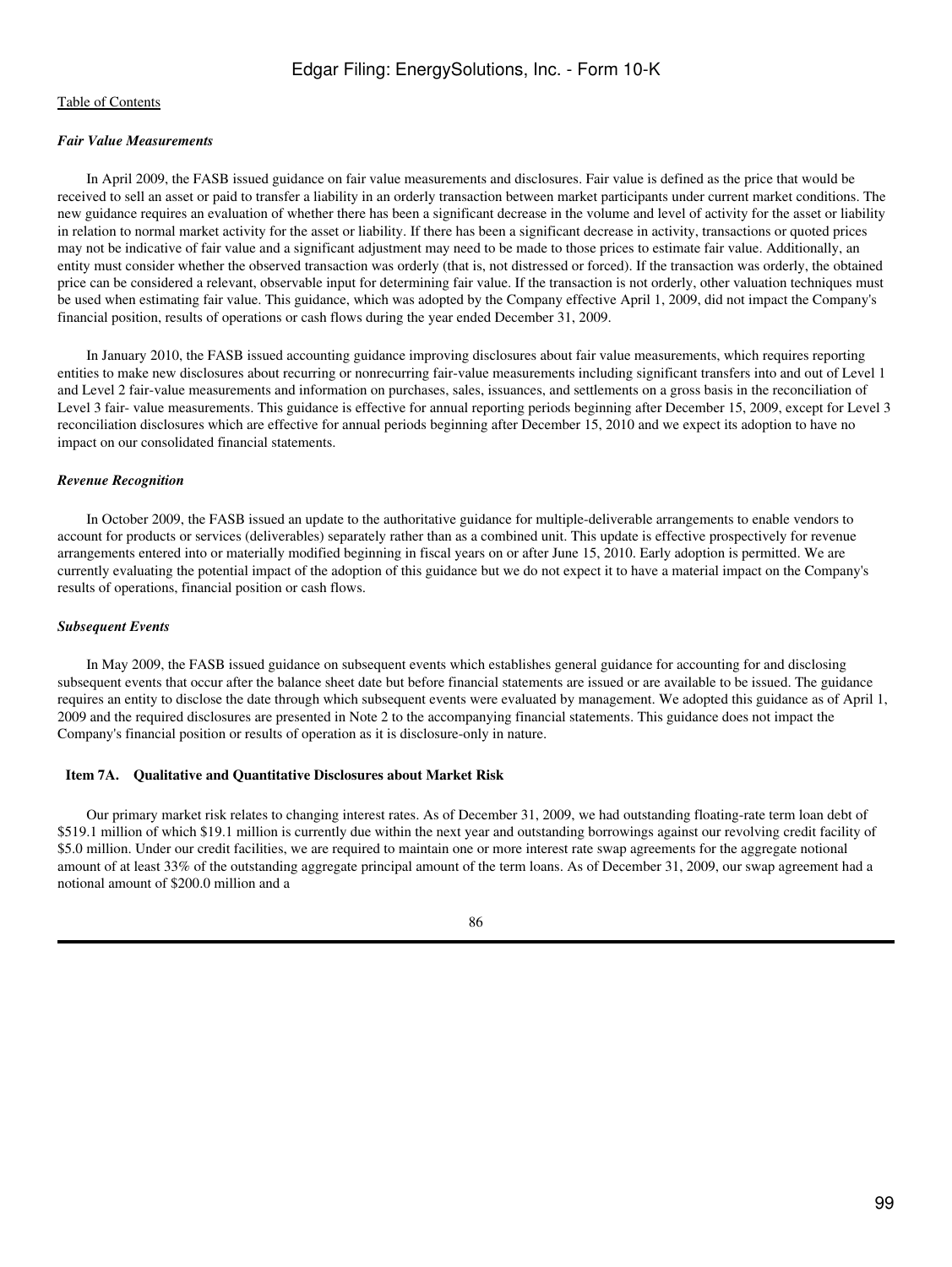fair value liability of approximately \$1.7 million. For further information on the swap agreement, see Note 10 to our audited consolidated financial statements included elsewhere in this Form 10-K.

 A hypothetical interest rate change of 1% on our credit facilities would have changed interest expense for the year ended December 31, 2009 by approximately \$5.2 million. In addition, a hypothetical interest rate change of 1% on our swap agreement would have changed the fair value of the interest swap at December 31, 2009 by approximately \$1.1 million. Changes in market interest rates would impact the fair value of our long-term obligations. As of December 31, 2009 we had outstanding borrowings under our credit facilities of \$519.1 million with an approximate fair value of \$516.5 million.

 Prior to our acquisition of RSMC, our exposure to foreign currency fluctuations was immaterial. Through RSMC, we earn fee income denominated in British pounds sterling.

We have foreign currency exposure related to our operations in the United Kingdom as well as other foreign locations. This foreign currency exposure arises primarily from the translation or re-measurement of our foreign subsidiaries' financial statements into U.S. dollars. For example, a substantial portion of our annual sales and operating costs are denominated in pound sterling and we have exposure related to sales and operating costs increasing or decreasing based on changes in currency exchange rates. If the U.S. dollar increases in value against these foreign currencies, the value in U.S. dollars of the assets and liabilities originally recorded in these foreign currencies will decrease. Conversely, if the U.S. dollar decreases in value against these foreign currencies, the value in U.S. dollars of the assets and liabilities originally recorded in these foreign currencies will increase. Thus, increases and decreases in the value of the U.S. dollar relative to these foreign currencies have a direct impact on the value in U.S. dollars of our foreign currency denominated assets and liabilities, even if the value of these items has not changed in their original currency. We attempt to mitigate the impact of this exchange rate risk by utilizing financial instruments, including derivative transactions pursuant to our policies. As such, a 10% change in the U.S. dollar exchange rates in effect as of December 31, 2009, would cause a change in consolidated net assets of approximately \$11.8 million and a change in gross profit of approximately \$6.6 million, primarily due to pound sterling-denominated exposures.

#### **Item 8. Financial Statements and Supplementary Data.**

See pages F-1 through F-45 following the Exhibits List.

#### **Item 9. Changes in and Disagreements With Accountants on Accounting and Financial Disclosure.**

None.

## **Item 9A. Controls and Procedures.**

#### *Evaluation of Disclosure Controls and Procedures*

 Based on their evaluation as of December 31, 2009, which is the end of the period covered by this Annual Report on Form 10-K, our principal executive officer and principal financial officer have concluded that our disclosure controls and procedures (as defined in Rules 13a-15(e) or 15d-15(e) of the Exchange Act) are effective, based upon an evaluation of those controls and procedures required by paragraph (b) of Rule 13a-15 or Rule 15d-15 of the Exchange Act.

#### *Management's Report on Internal Control Over Financial Reporting*

 Our management is responsible for establishing and maintaining effective internal control over financial reporting and for the assessment of the effectiveness of internal control over financial reporting. The company's internal control over financial reporting is a process designed, as defined in Rule 13a-15(f) under the Exchange Act, to provide reasonable assurance regarding the reliability of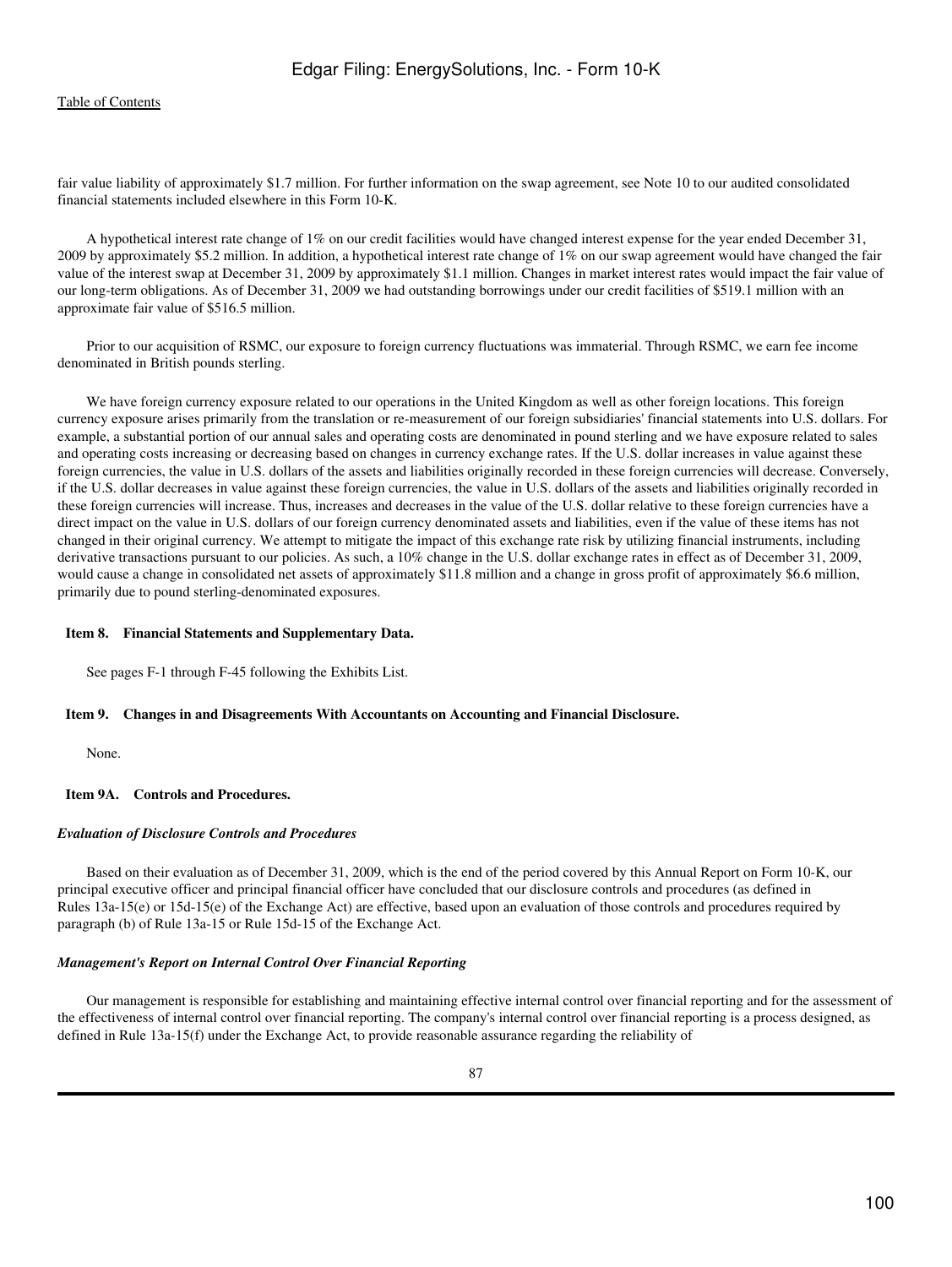financial reporting and the preparation of consolidated financial statements for external purposes in accordance with generally accepted accounting principles in the U.S.

 In connection with the preparation of the company's annual consolidated financial statements, management of the company has undertaken an assessment of the effectiveness of the company's internal control over financial reporting based on criteria established in Internal Control Integrated Framework issued by the Committee of Sponsoring Organizations of the Treadway Commission ("the COSO Framework"). Management's assessment included evaluation of elements such as the design and operating effectiveness of key financial reporting controls, process documentation, accounting practices, and our overall control environment. Based on this assessment, management has concluded that the company's internal control over financial reporting was effective as of December 31, 2009. We reviewed the results of management's assessment with the Audit Committee of our Board of Directors.

 There were no changes to our internal control over financial reporting (as defined in Rules 13a-15(f) and 15d-15(f) under the Exchange Act) that occurred during our fourth fiscal quarter that have materially affected, or are reasonably likely to materially affect, our internal control over financial reporting.

 Because of its inherent limitations, internal control over financial reporting may not prevent or detect misstatements. Projections of any evaluation of effectiveness to future periods are subject to the risk that controls may become inadequate because of changes in conditions, or that the degree of compliance with the policies or procedures may deteriorate.

 Our independent registered public accounting firm, Ernst & Young LLP, independently assessed the effectiveness of our internal control over financial reporting and has issued an attestation report on our internal control over financial reporting.

## **Item 9B. Other Information.**

None.

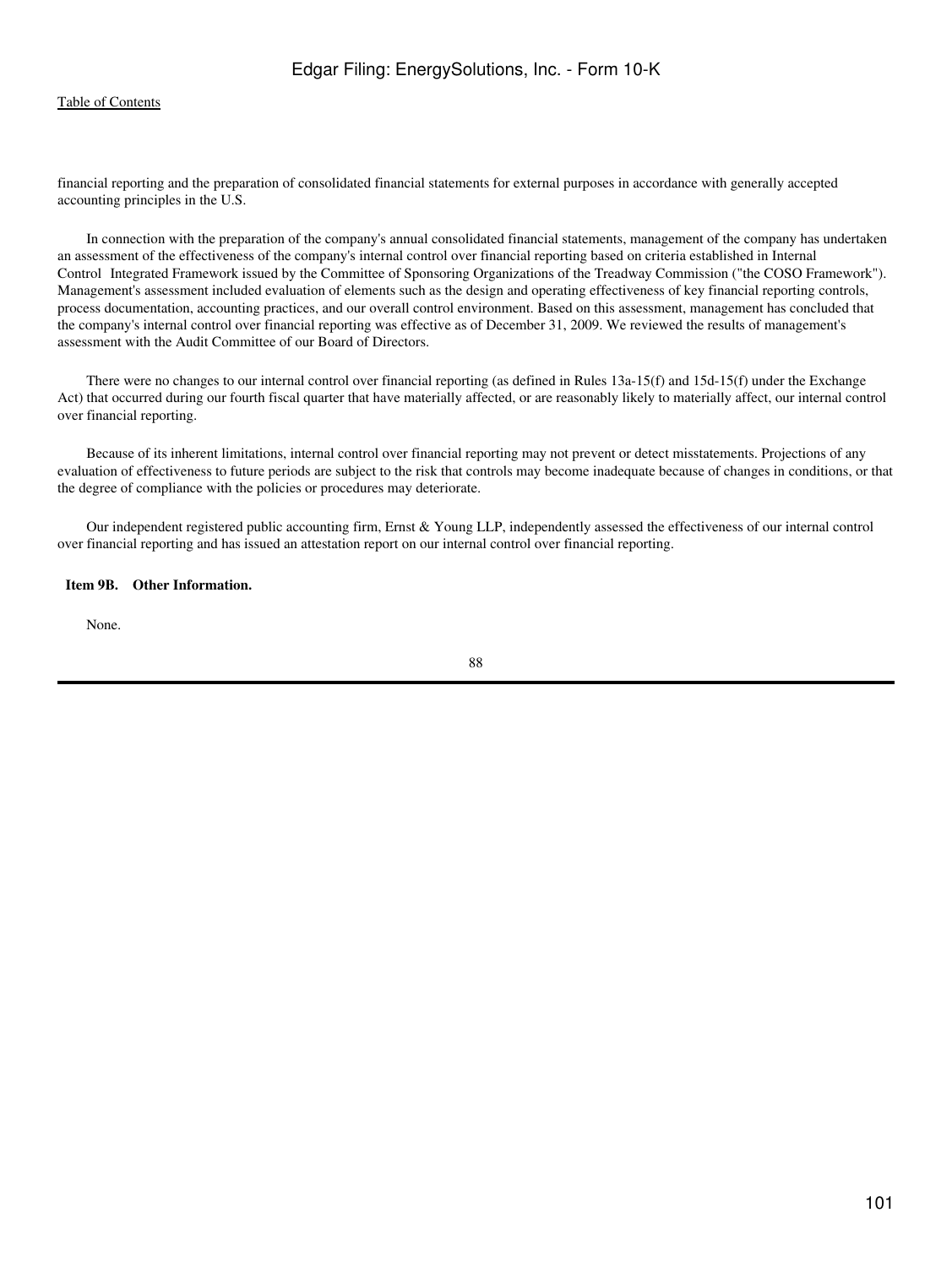## **PART III**

#### **Item 10. Directors, Executive Officers and Corporate Governance.**

 Information about our directors and executive officers required by this item is included in "Directors, Executive Officers and Corporate Governance" in the Proxy Statement, which is incorporated herein by reference. A definitive Proxy Statement for our 2010 annual meeting will be filed with the Securities and Exchange Commission on or about April 23, 2010.

#### **Code of Ethics**

 Our board of directors has adopted a code of ethics that establishes the standards of ethical conduct applicable to all of our directors, officers, employees, consultants and contractors. The code of ethics addresses, among other things, competition and fair dealing, conflicts of interest, financial matters and external reporting, company funds and assets, confidentiality and corporate opportunity requirements and the process for reporting violations of the code of ethics, employee misconduct, conflicts of interest or other violations. Our code of ethics is publicly available on our website at *www.energysolutions.com*. Any waiver of our code of ethics with respect to our chief executive officer, chief financial officer, controller or persons performing similar functions may only be authorized by our audit committee and will be disclosed as required by applicable law.

#### **Compliance with Section 16(a) of the Exchange Act**

 Information required by this item is included in "Additional Information" in the Proxy Statement, which is incorporated herein by reference.

## **Item 11. Executive Compensation.**

 Information required by this item is included in "Compensation Discussion and Analysis and Executive Compensation" in the Proxy Statement, which is incorporated herein by reference.

#### **Item 12. Security Ownership of Certain Beneficial Owners and Management and Related Stockholder Matters.**

 Information required by this item is included in "Security Ownership of Certain Beneficial Owners and Equity Compensation Plan Information" in the Proxy Statement, which is incorporated herein by reference.

#### **Item 13. Certain Relationships and Related Transactions and Director Independence.**

 Information required by this item is included in "Certain Relationships and Related Person Transactions, and Corporate Governance" in the Proxy Statement, which is incorporated herein by reference.

#### **Item 14. Principal Accountant Fees and Services.**

 Information required by this item is included in "Pre-Approval of Audit and Non-Audit Services" in the Proxy Statement, which is incorporated herein by reference.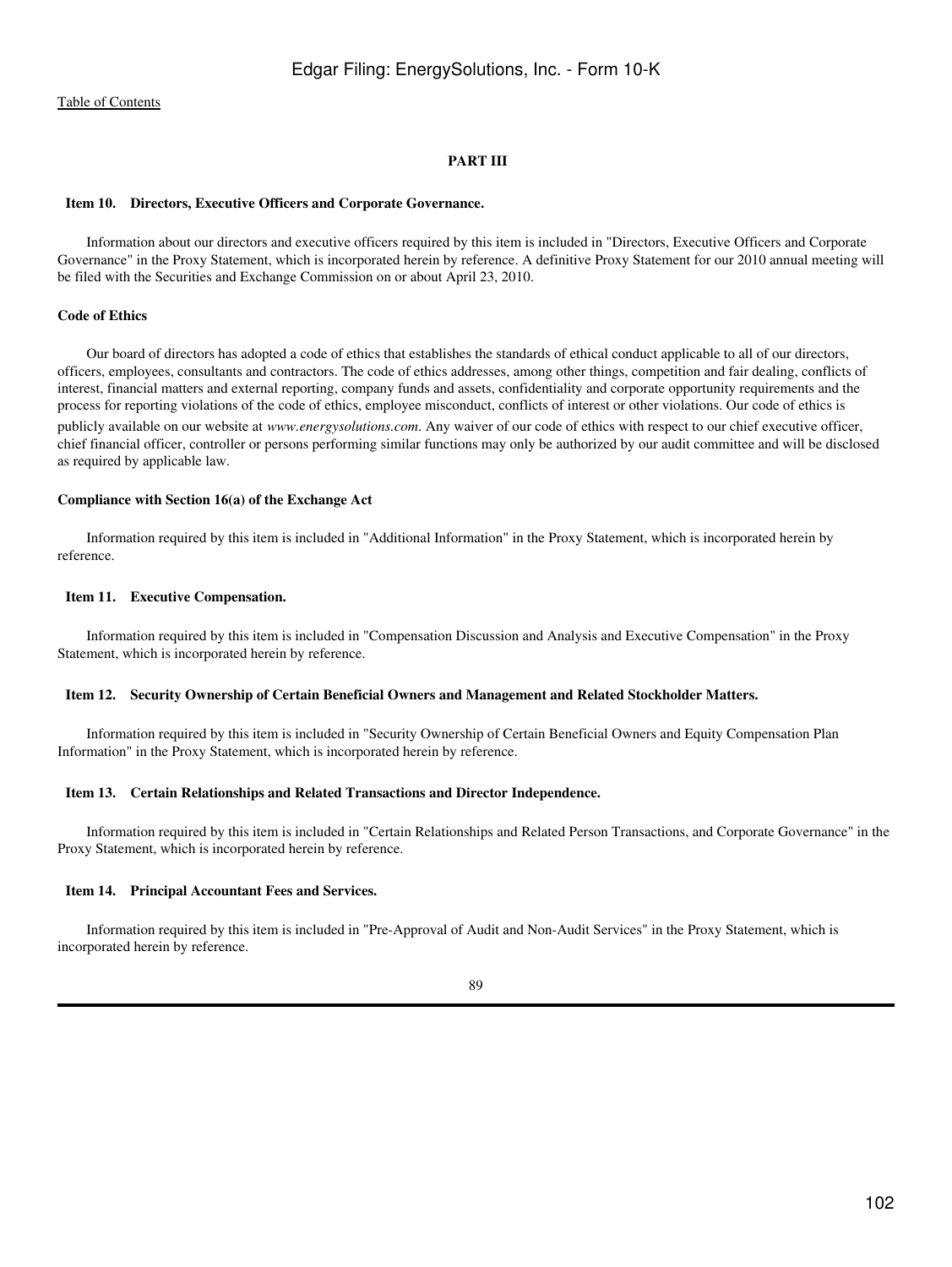## **PART IV**

## **Item 15. Exhibits and Financial Statement Schedules.**

Documents filed as part of this report include:

1.

*Financial Statements.* Our consolidated financial statements at December 31, 2009 and 2008, and for the years ended December 31, 2009, 2008 and 2007 and the notes thereto, together with the report of our independent registered public accounting firm on those consolidated financial statements, are hereby filed as part of this report beginning on page F-1.

2.

*Financial Statement Schedules and Other.* All financial statement schedules have been omitted since the required information is not applicable or is not present in amounts sufficient to require submission of the schedule, or because the information required is included in the consolidated financial statements and notes thereto.

3.

*Exhibits.* The information required by this item is set forth on the exhibit index that follows the signature page of this report.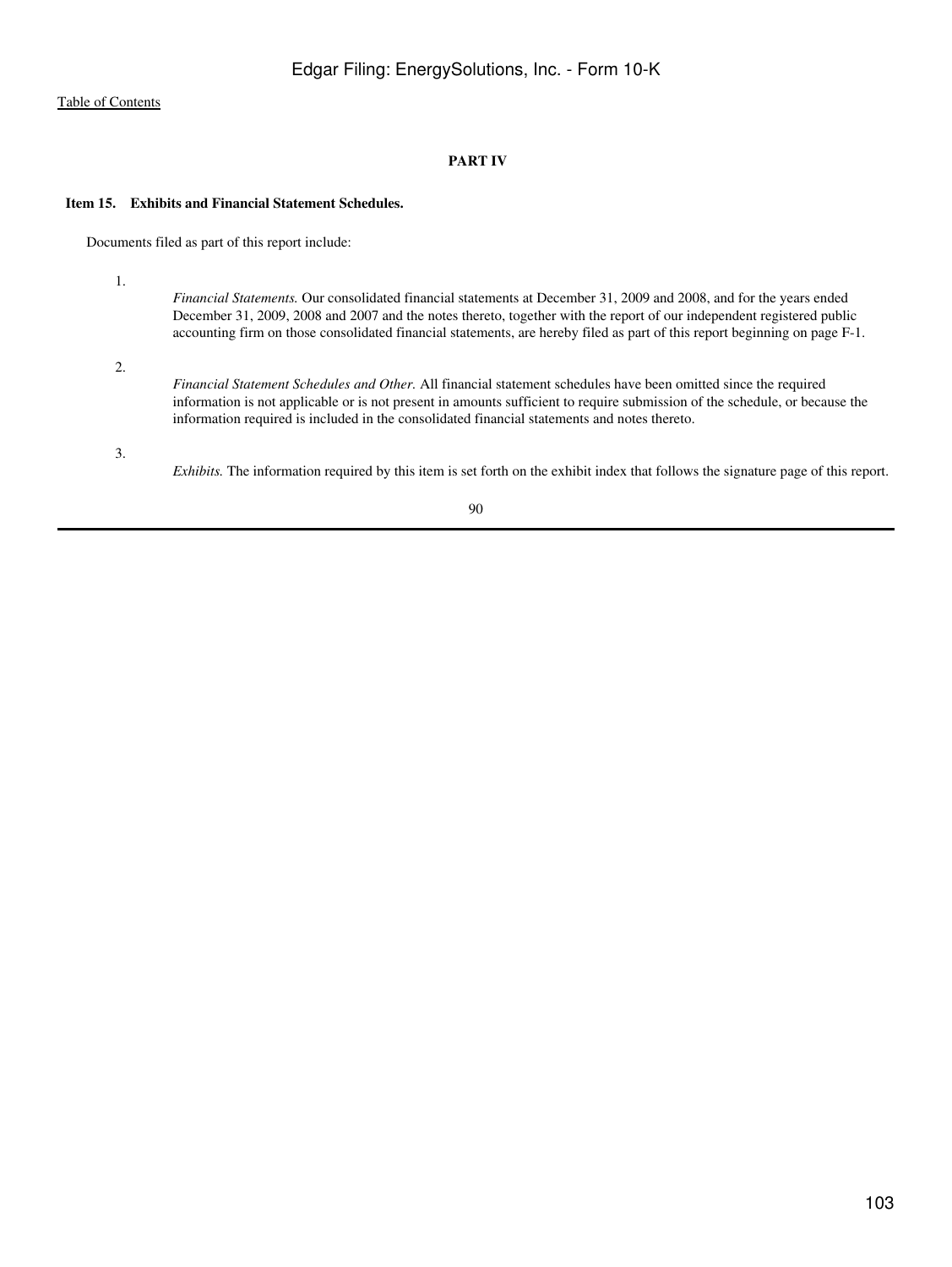## **SIGNATURES**

 Pursuant to the requirements of Section 13 or 15(d) of the Securities Exchange Act of 1934, the registrant has duly caused this report to be signed on its behalf by the undersigned, thereunto duly authorized, this 1st day of March, 2010.

#### ENERGY*SOLUTIONS*, INC.

By: /s/ MARK C. MCBRIDE

Mark C. McBride *Executive Vice President and Chief Financial Officer* **Power of Attorney**

 KNOW ALL PERSONS BY THESE PRESENTS, that each person whose signature appears below constitutes and appoints Val J. Christensen and Mark C. McBride, jointly and severally, his or her attorneys-in-fact, each with the power of substitution, for him in any and all capacities, to sign any amendments to this Annual Report on Form 10-K, and to file the same, with exhibits thereto and other documents in connection therewith, with the Securities and Exchange Commission, hereby ratifying and confirming all that each of said attorneys-in-fact, or his substitute or substitutes, may do or cause to be done by virtue hereof.

 Pursuant to the requirements of the Securities Exchange Act of 1934, this report has been signed below by the following persons on behalf of the registrant and in the capacities and on the dates indicated:

| <b>Name</b>               | <b>Title</b>                                                              | <b>Date</b>       |
|---------------------------|---------------------------------------------------------------------------|-------------------|
| /s/ STEVEN R. ROGEL       |                                                                           |                   |
| <b>STEVEN R. ROGEL</b>    | Chairman of the Board of Directors                                        | February 26, 2010 |
| /s/ VAL J. CHRISTENSEN    | President, Chief Executive Officer and Director (Principal Executive      |                   |
| <b>VAL J. CHRISTENSEN</b> | Officer)                                                                  | February 26, 2010 |
| /s/ MARK C. MCBRIDE       | Executive Vice President and Chief Financial Officer (Principal Financial | February 26, 2010 |
| <b>MARK C. MCBRIDE</b>    | and Principal Accounting Officer)                                         |                   |
| /s/ J. BARNIE BEASLEY, JR | Director                                                                  | February 26, 2010 |
| J. BARNIE BEASLEY, JR     |                                                                           |                   |
| /s/ JORDAN W. CLEMENTS    | Director                                                                  | February 26, 2010 |
| <b>JORDAN W. CLEMENTS</b> |                                                                           |                   |
| /s/ PASCAL COLOMBANI      | Director                                                                  | February 26, 2010 |
| PASCAL COLOMBANI          | 91                                                                        |                   |
|                           |                                                                           |                   |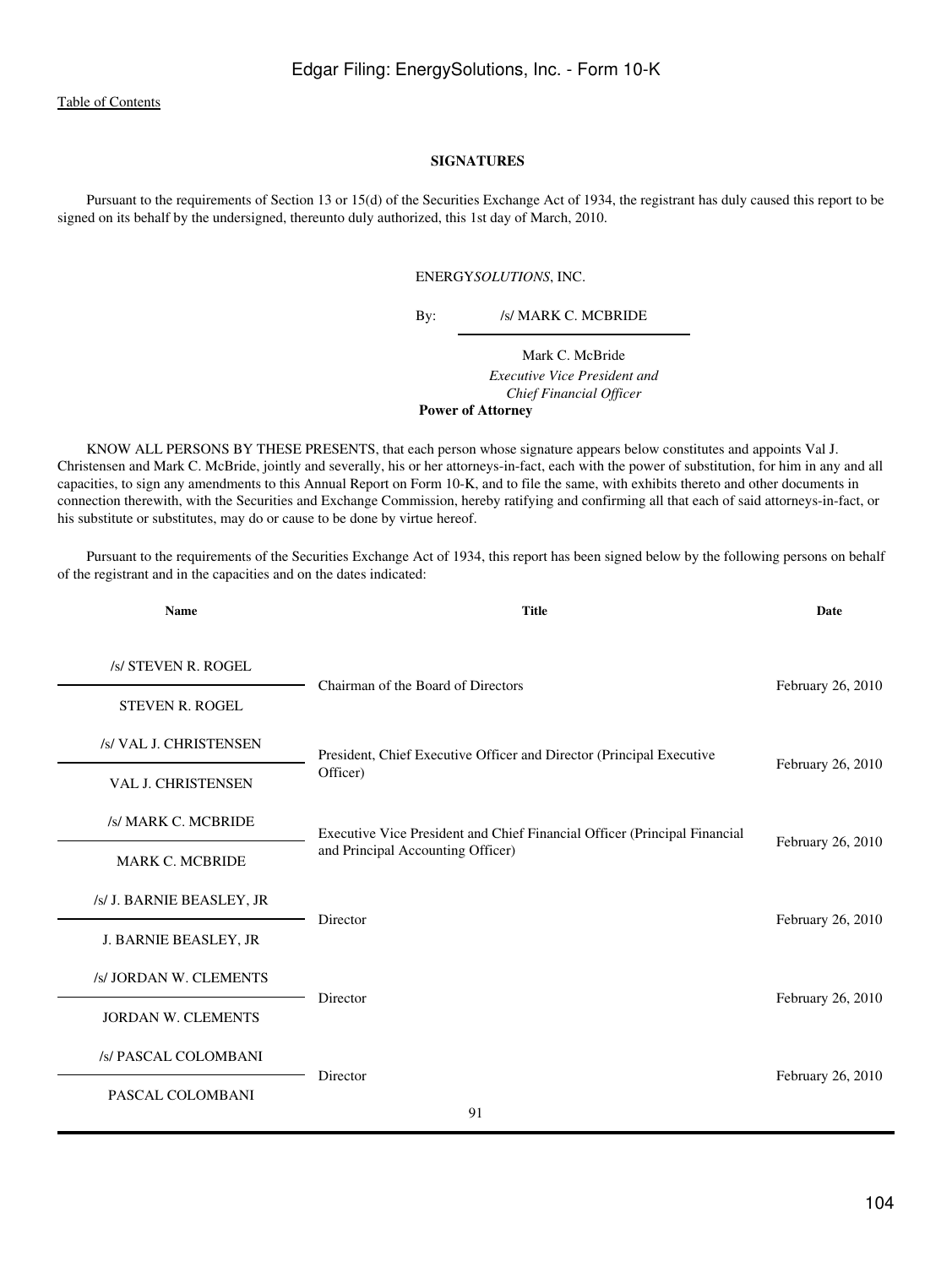## [Table of Contents](#page-2-0)

| Name                                          | <b>Title</b> | Date              |
|-----------------------------------------------|--------------|-------------------|
| /s/ E. GAIL DE PLANQUE                        | Director     | February 26, 2010 |
| E. GAIL de PLANQUE<br>/s/ JEAN I. EVEREST, II |              |                   |
| JEAN I. EVEREST, II<br>/s/ CLARE SPOTTISWOODE | Director     | February 26, 2010 |
| <b>CLARE SPOTTISWOODE</b>                     | Director     | February 26, 2010 |
| /s/ ROBERT A. WHITMAN<br>ROBERT A. WHITMAN    | Director     | February 26, 2010 |
| /s/ DAVID B. WINDER                           | Director     | February 26, 2010 |
| <b>DAVID B. WINDER</b>                        | 92           |                   |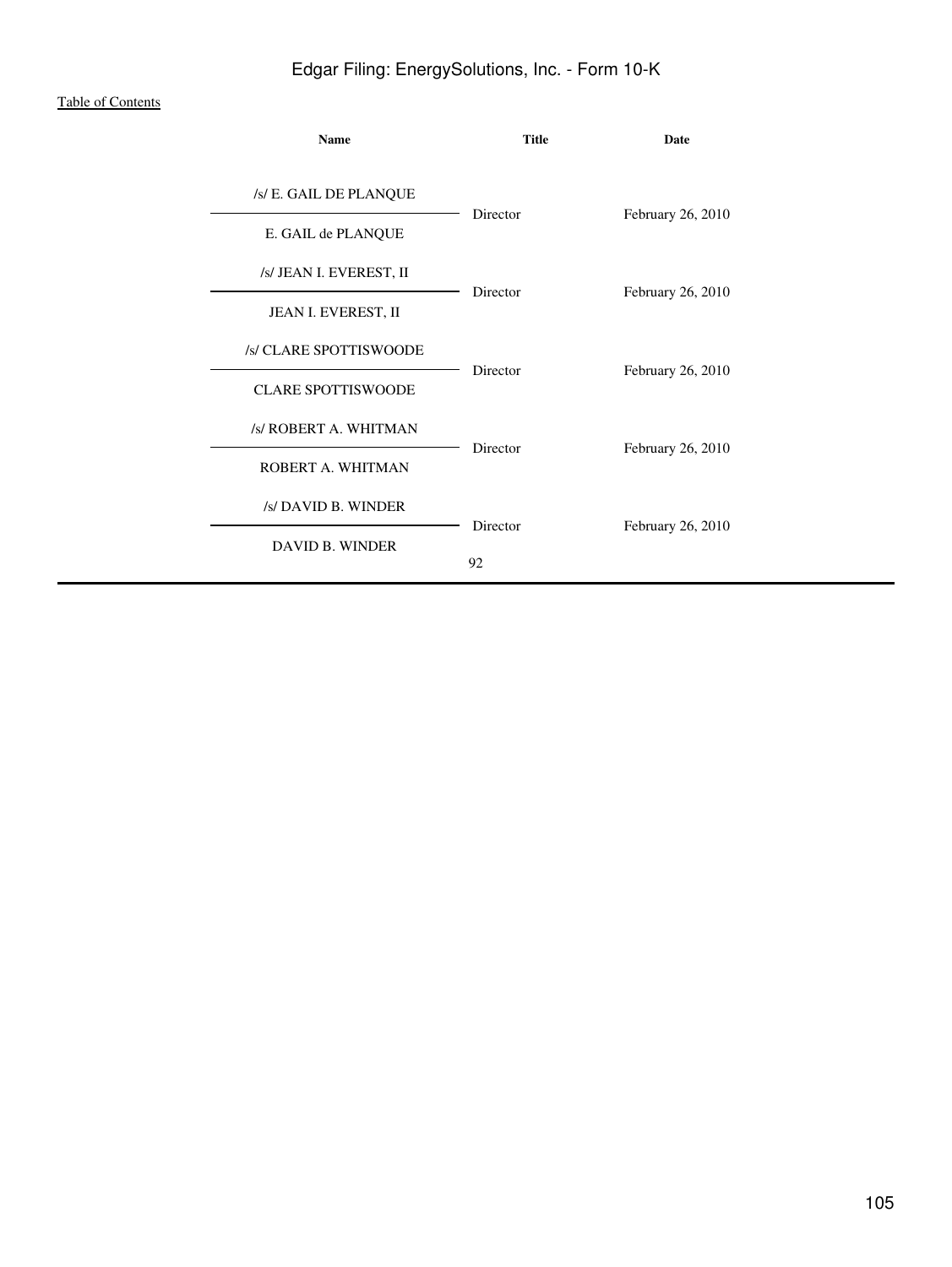# **EXHIBIT INDEX**

| <b>Exhibit</b> |                                                                                                      |          | <b>Incorporated by Reference</b><br><b>Filing Date/</b> |
|----------------|------------------------------------------------------------------------------------------------------|----------|---------------------------------------------------------|
| <b>Number</b>  | <b>Exhibit Description</b>                                                                           | Form     | <b>Period End Date</b>                                  |
| 2.1            | Agreement and Plan of Merger, dated as of February 6, 2006, by and among Energy Solutions, LLC,      | $S-1/A$  | 5/14/2007                                               |
|                | Dragon Merger Corporation and Duratek, Inc.                                                          |          |                                                         |
| 2.2            | Agreement for the Sale and Purchase of the Whole of the Issued Share Capital of Reactor Sites        | $S-1/A$  | 9/11/2007                                               |
|                | Management Company Limited, dated as of June 6, 2007, by and among British Nuclear Fuels plc,        |          |                                                         |
|                | EnergySolutions EU Limited and EnergySolutions, LLC.                                                 |          |                                                         |
| 3.1            | Certificate of Incorporation of EnergySolutions, Inc.                                                | $S-1/A$  | 10/30/2007                                              |
| 3.2            | Bylaws of EnergySolutions, Inc.                                                                      | $S-1/A$  | 10/30/2007                                              |
| 4.1            | Specimen Common Stock certificate.                                                                   | $S-1/A$  | 10/30/2007                                              |
| 4.2            | Form of Deposit Agreement, among Energy Solutions, Inc., Computershare Trust Company, N.A., as       | $S-1/A$  | 11/13/2007                                              |
|                | the depositary, Computershare Shareholder Services, Inc., as the depositary's service company, and   |          |                                                         |
|                | the holders from time to time of the depositary receipts evidencing the depositary shares.           |          |                                                         |
| 10.1           | Asset Sale Agreement dated as of December 11, 2009, by and between Exelon Generation                 |          |                                                         |
|                | Company, LLC, Zion Solutions, LLC, and EnergySolutions, LLC; Amendment to Asset Sale                 |          |                                                         |
|                | Agreement, dated August 17, 2009, by and between Exelon Generation Company, LLC,                     |          |                                                         |
|                | ZionSolutions, LLC, and EnergySolutions, LLC**                                                       |          |                                                         |
| 10.2           | Third Amended and Restated Credit Agreement, dated as of September 23, 2009, among                   | $8-K$    | 9/25/2009                                               |
|                | Energy Solutions, LLC, as borrower, Energy Solutions, Inc., as parent, the lenders from time to time |          |                                                         |
|                | party thereto and Citicorp North America, Inc.                                                       |          |                                                         |
| 10.2.1         | Amendment No. 1 to Third Amended and Restated Credit Agreement, dated January 14, 2010,              | $8-K$    | 1/19/2010                                               |
|                | among Energy Solutions, LLC, Energy Solutions, Inc., Citicorp North America, Inc., and the other     |          |                                                         |
|                | agents and lenders party thereto                                                                     |          |                                                         |
| 10.3           | Amended and Restated Credit Agreement, dated as of September 23, 2009, among Duratek, Inc., the      | $8-K$    | 9/25/2009                                               |
|                | lenders party thereto, Citigroup Global Markets Inc., and Citicorp North America, Inc.               |          |                                                         |
| 10.3.1         | Amendment No. 1 to Amended and Restated Credit Agreement, dated as of January 14, 2010,              | $8-K$    | 1/19/2010                                               |
|                | among Duratek, Inc., Citicorp North America, Inc., the other loan parties thereto, and the other     |          |                                                         |
|                | agents and lenders party thereto                                                                     |          |                                                         |
| $10.4*$        | Amended and Restated Executive Employment and Non-Competition Agreement, dated as of                 | $S-1/A$  | 10/30/2007                                              |
|                | January 9, 2007, between EnergySolutions, LLC and R Steve Creamer                                    |          |                                                         |
| $10.4.1*$      | First Amendment to Amended and Restated Executive Employment and Non-Competition                     | $10-K/A$ | 4/29/2008                                               |
|                | Agreement, effective as of March 3, 2008, by and between EnergySolutions, LLC, ENV                   |          |                                                         |
|                | Holdings LLC, and R Steve Creamer.                                                                   |          |                                                         |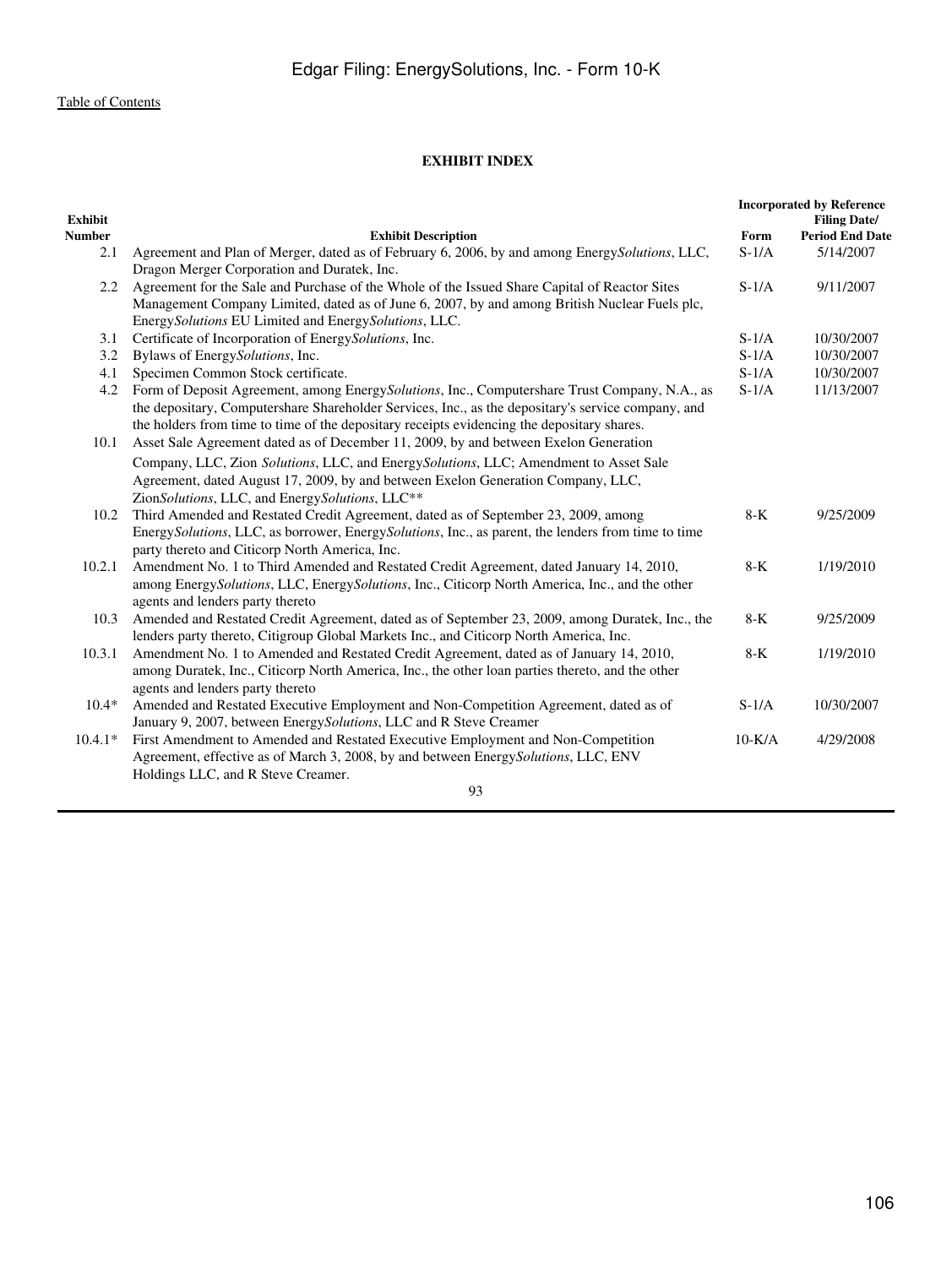| <b>Exhibit</b> |                                                                                                                                                                                                    |          | <b>Incorporated by Reference</b><br><b>Filing Date/</b> |
|----------------|----------------------------------------------------------------------------------------------------------------------------------------------------------------------------------------------------|----------|---------------------------------------------------------|
| Number         | <b>Exhibit Description</b>                                                                                                                                                                         | Form     | <b>Period End Date</b>                                  |
| $10.5*$        | Executive Employment and Non-Competition Agreement, dated as of October 9, 2006, between<br>Energy Solutions, LLC and Raul Deju                                                                    | $S-1/A$  | 10/30/2007                                              |
| $10.5.1*$      | First Amendment to Executive Employment and Non-Competition Agreement, dated as of<br>November 12, 2007, between Energy Solutions, LLC, ENV Holdings LLC and Raul Deju                             | $S-1/A$  | 11/13/2007                                              |
| $10.5.2*$      | Second Amendment to Executive Employment and Non-Competition Agreement, dated as of<br>March 3, 2008, by and between Energy Solutions, LLC, ENV Holdings LLC and Raul Deju                         | $10-K/A$ | 4/29/2008                                               |
| $10.6*$        | Executive Employment and Non-Competition Agreement, dated as of June 26, 2006, between<br>EnergySolutions, LLC and Val John Christensen                                                            | $S-1/A$  | 10/30/2007                                              |
| $10.6.1*$      | First Amendment to Executive Employment and Non-Competition Agreement, dated as of<br>March 19, 2007, between Energy Solutions, LLC, ENV Holdings LLC and Val John Christensen                     | $S-1/A$  | 10/30/2007                                              |
| $10.6.2*$      | Second Amendment to Executive Employment and Non-Competition Agreement, dated as of<br>October 30, 2007, between EnergySolutions, LLC, ENV Holdings LLC and Val John Christensen                   | $S-1/A$  | 10/31/2007                                              |
| $10.6.3*$      | Third Amendment to Executive Employment and Non-Competition Agreement, dated as of<br>March 3, 2008, by and between EnergySolutions, LLC, ENV Holdings LLC and Val John<br>Christensen             | $10-K/A$ | 4/29/2008                                               |
| $10.7*$        | Executive Employment and Non-Competition Agreement, dated as of November 14, 2006, between<br>EnergySolutions, LLC, ENV Holdings LLC and Alan Parker                                               | $S-1/A$  | 10/30/2007                                              |
| $10.7.1*$      | First Amendment to Executive Employment and Non-Competition Agreement, dated as of<br>October 30, 2007, between EnergySolutions, LLC, ENV Holdings LLC and Alan Parker                             | $S-1/A$  | 10/31/2007                                              |
| $10.7.2*$      | Second Amendment to Executive Employment and Non-Competition Agreement, dated as of<br>March 3, 2008, by and between Energy Solutions, LLC, ENV Holdings LLC and Alan Parker                       | $10-K/A$ | 4/29/2008                                               |
| $10.8*$        | Executive Employment and Non-Competition Agreement, dated as of March 23, 2006, between<br>EnergySolutions, LLC and Philip Strawbridge                                                             | $S-1/A$  | 10/30/2007                                              |
| $10.8.1*$      | First Amendment to Executive Employment and Non-Competition Agreement, dated as of<br>October 17, 2007, between Energy Solutions, LLC, ENV Holdings LLC and Philip Strawbridge                     | $S-1/A$  | 10/30/2007                                              |
| $10.8.2*$      | Second Amendment to Executive Employment and Non-Competition Agreement, dated as of<br>October 30, 2007, between Energy Solutions, LLC, ENV Holdings LLC and Philip O. Strawbridge<br>$\mathbf{A}$ | $S-1/A$  | 10/31/2007                                              |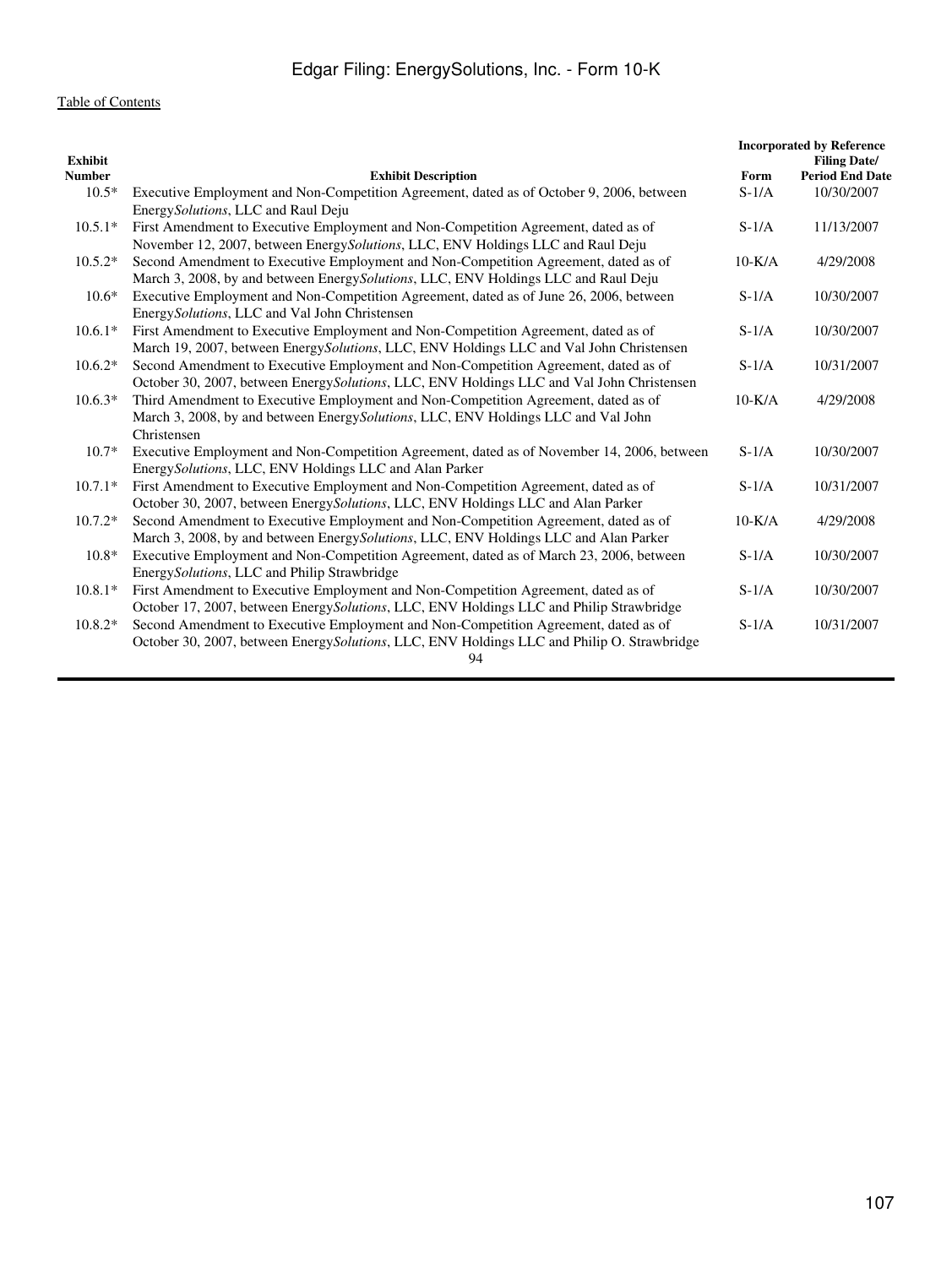| <b>Exhibit Description</b><br><b>Number</b><br>Form<br>$10.8.3*$<br>Third Amendment to Executive Employment and Non-Competition Agreement, dated as of<br>$10-K/A$<br>March 3, 2008, by and between EnergySolutions, LLC, ENV Holdings LLC and Philip O.<br>Strawbridge<br>Letter of Separation, dated November 18, 2009, by and between Energy Solutions, LLC and Philip<br>10.8.4<br>Strawbridge**<br>Form of EnergySolutions, Inc. 2007 Equity Incentive Plan<br>$S-1/A$<br>$10.9*$<br>$10.9.1*$<br>Form of Energy Solutions, Inc. Restricted Stock Award Agreement<br>$S-1/A$<br>$10.9.2*$<br>Form of Energy Solutions, Inc. Non-Qualified Stock Option Award Agreement<br>$S-1/A$<br>Form of Non-Qualified Stock Option Award Agreement between Energy Solutions, Inc. and Philip<br>$10.9.3*$<br>$S-1/A$<br>Strawbridge<br>Form of Director Indemnification Agreement<br>$S-1/A$<br>10.10<br>$10.11*$<br>Executive Bonus Plan<br>$S-1$<br>10.12<br>Form of Director Compensation Term Sheet<br>$10-Q$<br>Letter of Appointment, dated December 18, 2009, by and between Energy Solutions EU Limited and<br>10.13<br>Clare Spottiswoode**<br>Amended, Restated and Consolidated Site Management and Operations contract dated as of April 1,<br>10.14<br>2007, by and between The Nuclear Decommissioning Authority, Magnox Electric Limited, and<br>Energy Sales and Trading Limited**<br>Subsidiaries of the registrant**<br>21.1<br>23.1<br>Consent of Independent Registered Public Accounting Firm**<br>Power of Attorney (Included on the Signature Page of this Annual Report on Form 10-K)<br>24.1<br>Rule 13a-14(a) / 15d-14(a) Certification of Chief Executive Officer**<br>31.1<br>Rule 13a-14(a) / 15d-14(a) Certification of Chief Financial Officer**<br>31.2<br>Section 1350 Certifications of Chief Executive Officer And Chief Financial Officer***<br>32.1 | <b>Exhibit</b> |  | <b>Incorporated by Reference</b><br><b>Filing Date/</b> |
|------------------------------------------------------------------------------------------------------------------------------------------------------------------------------------------------------------------------------------------------------------------------------------------------------------------------------------------------------------------------------------------------------------------------------------------------------------------------------------------------------------------------------------------------------------------------------------------------------------------------------------------------------------------------------------------------------------------------------------------------------------------------------------------------------------------------------------------------------------------------------------------------------------------------------------------------------------------------------------------------------------------------------------------------------------------------------------------------------------------------------------------------------------------------------------------------------------------------------------------------------------------------------------------------------------------------------------------------------------------------------------------------------------------------------------------------------------------------------------------------------------------------------------------------------------------------------------------------------------------------------------------------------------------------------------------------------------------------------------------------------------------------------------------------------------------------------------------------------------------------------------|----------------|--|---------------------------------------------------------|
|                                                                                                                                                                                                                                                                                                                                                                                                                                                                                                                                                                                                                                                                                                                                                                                                                                                                                                                                                                                                                                                                                                                                                                                                                                                                                                                                                                                                                                                                                                                                                                                                                                                                                                                                                                                                                                                                                    |                |  | <b>Period End Date</b>                                  |
|                                                                                                                                                                                                                                                                                                                                                                                                                                                                                                                                                                                                                                                                                                                                                                                                                                                                                                                                                                                                                                                                                                                                                                                                                                                                                                                                                                                                                                                                                                                                                                                                                                                                                                                                                                                                                                                                                    |                |  | 4/29/2008                                               |
|                                                                                                                                                                                                                                                                                                                                                                                                                                                                                                                                                                                                                                                                                                                                                                                                                                                                                                                                                                                                                                                                                                                                                                                                                                                                                                                                                                                                                                                                                                                                                                                                                                                                                                                                                                                                                                                                                    |                |  |                                                         |
|                                                                                                                                                                                                                                                                                                                                                                                                                                                                                                                                                                                                                                                                                                                                                                                                                                                                                                                                                                                                                                                                                                                                                                                                                                                                                                                                                                                                                                                                                                                                                                                                                                                                                                                                                                                                                                                                                    |                |  |                                                         |
|                                                                                                                                                                                                                                                                                                                                                                                                                                                                                                                                                                                                                                                                                                                                                                                                                                                                                                                                                                                                                                                                                                                                                                                                                                                                                                                                                                                                                                                                                                                                                                                                                                                                                                                                                                                                                                                                                    |                |  |                                                         |
|                                                                                                                                                                                                                                                                                                                                                                                                                                                                                                                                                                                                                                                                                                                                                                                                                                                                                                                                                                                                                                                                                                                                                                                                                                                                                                                                                                                                                                                                                                                                                                                                                                                                                                                                                                                                                                                                                    |                |  | 10/30/2007                                              |
|                                                                                                                                                                                                                                                                                                                                                                                                                                                                                                                                                                                                                                                                                                                                                                                                                                                                                                                                                                                                                                                                                                                                                                                                                                                                                                                                                                                                                                                                                                                                                                                                                                                                                                                                                                                                                                                                                    |                |  | 11/13/2007                                              |
|                                                                                                                                                                                                                                                                                                                                                                                                                                                                                                                                                                                                                                                                                                                                                                                                                                                                                                                                                                                                                                                                                                                                                                                                                                                                                                                                                                                                                                                                                                                                                                                                                                                                                                                                                                                                                                                                                    |                |  | 11/13/2007                                              |
|                                                                                                                                                                                                                                                                                                                                                                                                                                                                                                                                                                                                                                                                                                                                                                                                                                                                                                                                                                                                                                                                                                                                                                                                                                                                                                                                                                                                                                                                                                                                                                                                                                                                                                                                                                                                                                                                                    |                |  | 11/13/2007                                              |
|                                                                                                                                                                                                                                                                                                                                                                                                                                                                                                                                                                                                                                                                                                                                                                                                                                                                                                                                                                                                                                                                                                                                                                                                                                                                                                                                                                                                                                                                                                                                                                                                                                                                                                                                                                                                                                                                                    |                |  |                                                         |
|                                                                                                                                                                                                                                                                                                                                                                                                                                                                                                                                                                                                                                                                                                                                                                                                                                                                                                                                                                                                                                                                                                                                                                                                                                                                                                                                                                                                                                                                                                                                                                                                                                                                                                                                                                                                                                                                                    |                |  | 10/30/2007                                              |
|                                                                                                                                                                                                                                                                                                                                                                                                                                                                                                                                                                                                                                                                                                                                                                                                                                                                                                                                                                                                                                                                                                                                                                                                                                                                                                                                                                                                                                                                                                                                                                                                                                                                                                                                                                                                                                                                                    |                |  | 7/7/2008                                                |
|                                                                                                                                                                                                                                                                                                                                                                                                                                                                                                                                                                                                                                                                                                                                                                                                                                                                                                                                                                                                                                                                                                                                                                                                                                                                                                                                                                                                                                                                                                                                                                                                                                                                                                                                                                                                                                                                                    |                |  | 09/30/2009                                              |
|                                                                                                                                                                                                                                                                                                                                                                                                                                                                                                                                                                                                                                                                                                                                                                                                                                                                                                                                                                                                                                                                                                                                                                                                                                                                                                                                                                                                                                                                                                                                                                                                                                                                                                                                                                                                                                                                                    |                |  |                                                         |
|                                                                                                                                                                                                                                                                                                                                                                                                                                                                                                                                                                                                                                                                                                                                                                                                                                                                                                                                                                                                                                                                                                                                                                                                                                                                                                                                                                                                                                                                                                                                                                                                                                                                                                                                                                                                                                                                                    |                |  |                                                         |
|                                                                                                                                                                                                                                                                                                                                                                                                                                                                                                                                                                                                                                                                                                                                                                                                                                                                                                                                                                                                                                                                                                                                                                                                                                                                                                                                                                                                                                                                                                                                                                                                                                                                                                                                                                                                                                                                                    |                |  |                                                         |
|                                                                                                                                                                                                                                                                                                                                                                                                                                                                                                                                                                                                                                                                                                                                                                                                                                                                                                                                                                                                                                                                                                                                                                                                                                                                                                                                                                                                                                                                                                                                                                                                                                                                                                                                                                                                                                                                                    |                |  |                                                         |
|                                                                                                                                                                                                                                                                                                                                                                                                                                                                                                                                                                                                                                                                                                                                                                                                                                                                                                                                                                                                                                                                                                                                                                                                                                                                                                                                                                                                                                                                                                                                                                                                                                                                                                                                                                                                                                                                                    |                |  |                                                         |
|                                                                                                                                                                                                                                                                                                                                                                                                                                                                                                                                                                                                                                                                                                                                                                                                                                                                                                                                                                                                                                                                                                                                                                                                                                                                                                                                                                                                                                                                                                                                                                                                                                                                                                                                                                                                                                                                                    |                |  |                                                         |
|                                                                                                                                                                                                                                                                                                                                                                                                                                                                                                                                                                                                                                                                                                                                                                                                                                                                                                                                                                                                                                                                                                                                                                                                                                                                                                                                                                                                                                                                                                                                                                                                                                                                                                                                                                                                                                                                                    |                |  |                                                         |
|                                                                                                                                                                                                                                                                                                                                                                                                                                                                                                                                                                                                                                                                                                                                                                                                                                                                                                                                                                                                                                                                                                                                                                                                                                                                                                                                                                                                                                                                                                                                                                                                                                                                                                                                                                                                                                                                                    |                |  |                                                         |
|                                                                                                                                                                                                                                                                                                                                                                                                                                                                                                                                                                                                                                                                                                                                                                                                                                                                                                                                                                                                                                                                                                                                                                                                                                                                                                                                                                                                                                                                                                                                                                                                                                                                                                                                                                                                                                                                                    |                |  |                                                         |
|                                                                                                                                                                                                                                                                                                                                                                                                                                                                                                                                                                                                                                                                                                                                                                                                                                                                                                                                                                                                                                                                                                                                                                                                                                                                                                                                                                                                                                                                                                                                                                                                                                                                                                                                                                                                                                                                                    |                |  |                                                         |

\*

L,

Indicates management contract or compensatory plan or arrangement.

\*\*

Filed herewith.

\*\*\*

Furnished herewith.

 The registrant has omitted certain schedules in accordance with Item 601(b)(2) of Regulation S-K. The registrant will furnish the omitted schedules to the Commission upon request.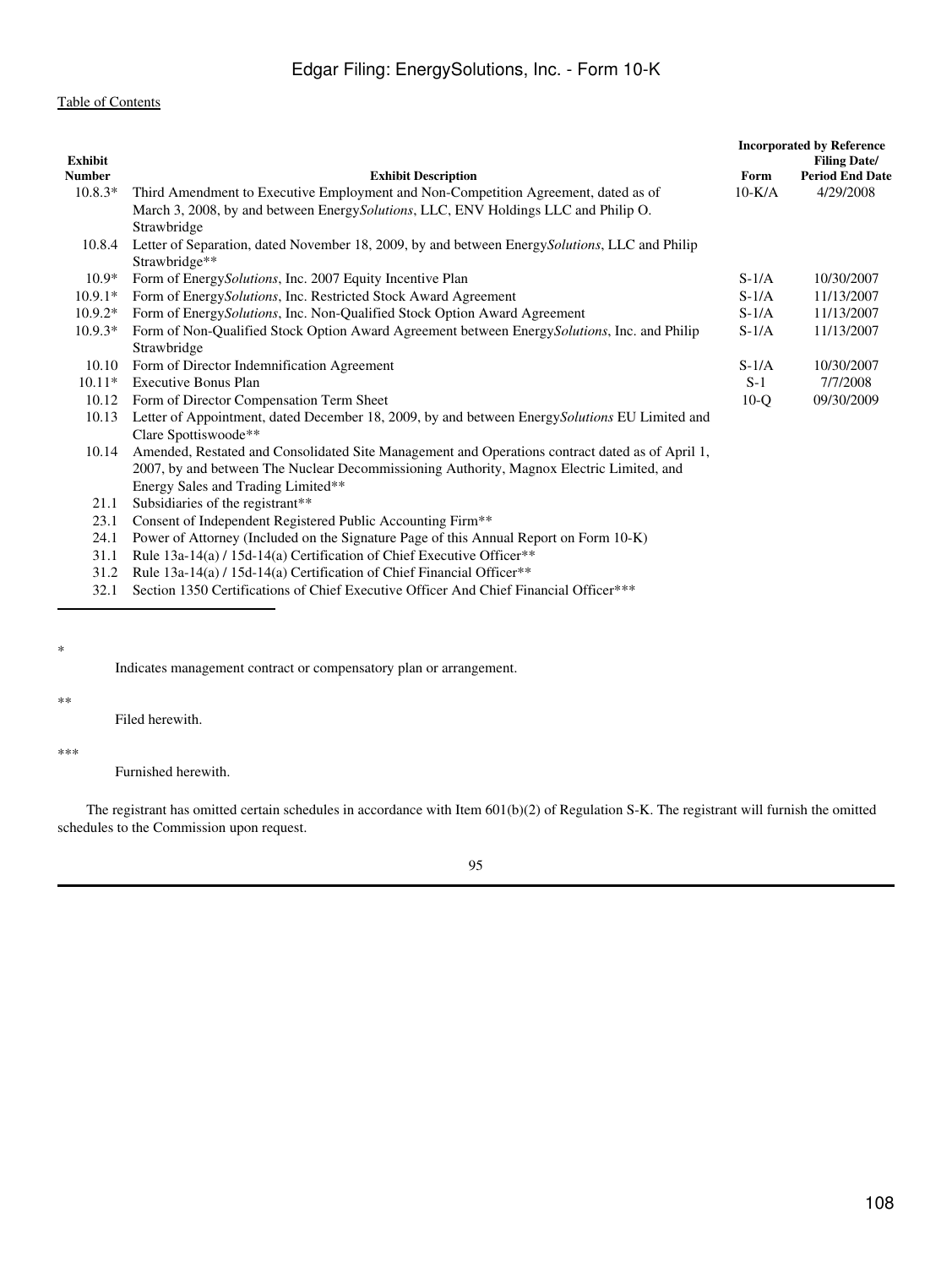# **Energy***Solutions***, Inc.**

# **Index to Consolidated Financial Statements**

# **Contents**

| Reports of Ernst & Young, LLP, Independent Registered Public Accounting Firm  | $F-2$ |
|-------------------------------------------------------------------------------|-------|
| <b>Consolidated Financial Statements</b>                                      |       |
| <b>Consolidated Balance Sheets</b>                                            |       |
|                                                                               | F-4   |
| Consolidated Statements of Operations and Comprehensive Income (Loss)         | $F-5$ |
| Consolidated Statements of Changes in Stockholders'/Member's Equity (Deficit) | $F-6$ |
| Consolidated Statements of Cash Flows                                         | $F-7$ |
| Notes to Consolidated Financial Statements                                    | $F-8$ |
| $F-1$                                                                         |       |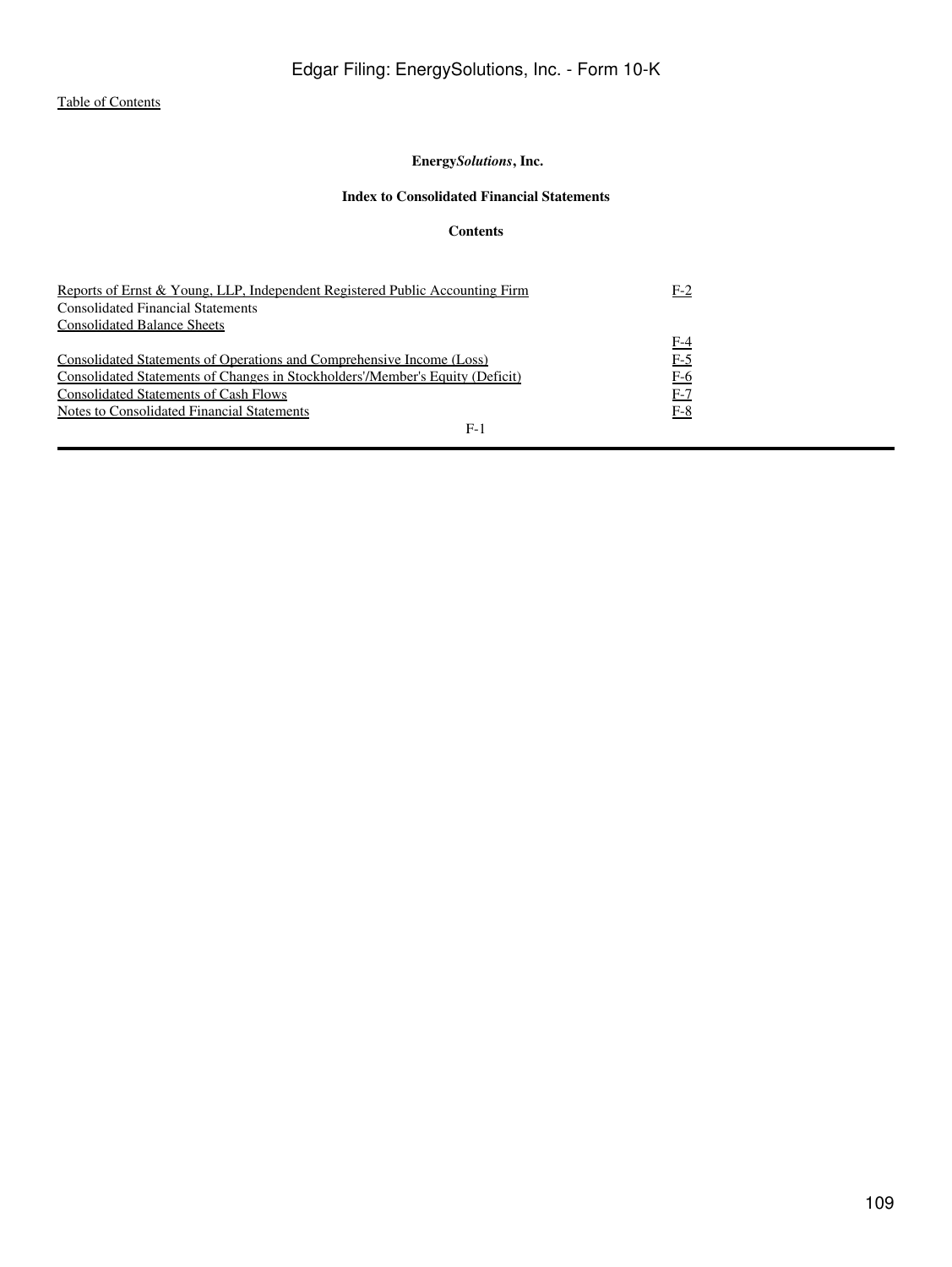# **Report of Ernst & Young LLP, Independent Registered Public Accounting Firm On Internal Control Over Financial Reporting**

<span id="page-109-0"></span>The Board of Directors and Stockholders of Energy*Solutions*, Inc.

 We have audited Energy*Solutions*, Inc.'s internal control over financial reporting as of December 31, 2009, based on criteria established in Internal Control Integrated Framework issued by the Committee of Sponsoring Organizations of the Treadway Commission (the "COSO") criteria"). Energy*Solutions*, Inc.'s management is responsible for maintaining effective internal control over financial reporting, and for its assessment of the effectiveness of internal control over financial reporting included in the accompanying Management's Annual Report on Internal Control Over Financial Reporting. Our responsibility is to express an opinion on the Company's internal control over financial reporting based on our audit.

 We conducted our audit in accordance with the standards of the Public Company Accounting Oversight Board (United States). Those standards require that we plan and perform the audit to obtain reasonable assurance about whether effective internal control over financial reporting was maintained in all material respects. Our audit included obtaining an understanding of internal control over financial reporting, assessing the risk that a material weakness exists, testing and evaluating the design and operating effectiveness of internal control based on the assessed risk, and performing such other procedures as we considered necessary in the circumstances. We believe that our audit provides a reasonable basis for our opinion.

 A company's internal control over financial reporting is a process designed to provide reasonable assurance regarding the reliability of financial reporting and the preparation of financial statements for external purposes in accordance with generally accepted accounting principles. A company's internal control over financial reporting includes those policies and procedures that (1) pertain to the maintenance of records that, in reasonable detail, accurately and fairly reflect the transactions and dispositions of the assets of the company; (2) provide reasonable assurance that transactions are recorded as necessary to permit preparation of financial statements in accordance with generally accepted accounting principles, and that receipts and expenditures of the company are being made only in accordance with authorizations of management and directors of the company; and (3) provide reasonable assurance regarding prevention or timely detection of unauthorized acquisition, use or disposition of the company's assets that could have a material effect on the financial statements.

 Because of its inherent limitations, internal control over financial reporting may not prevent or detect misstatements. Also, projections of any evaluation of effectiveness to future periods are subject to the risk that controls may become inadequate because of changes in conditions, or that the degree of compliance with the policies or procedures may deteriorate.

 In our opinion, Energy*Solutions*, Inc. maintained, in all material respects, effective internal control over financial reporting as of December 31, 2009, based on the COSO criteria.

 We also have audited, in accordance with the standards of the Public Company Accounting Oversight Board (United States), the consolidated balance sheets of Energy*Solutions*, Inc. as of December 31, 2009 and 2008, and the related consolidated statements of operations and comprehensive income (loss), changes in stockholders'/member's equity, and cash flows for each of the three years in the period ended December 31, 2009 and our report dated March 1, 2010 expressed an unqualified opinion thereon.

/s/ Ernst & Young LLP

Salt Lake City, Utah March 1, 2010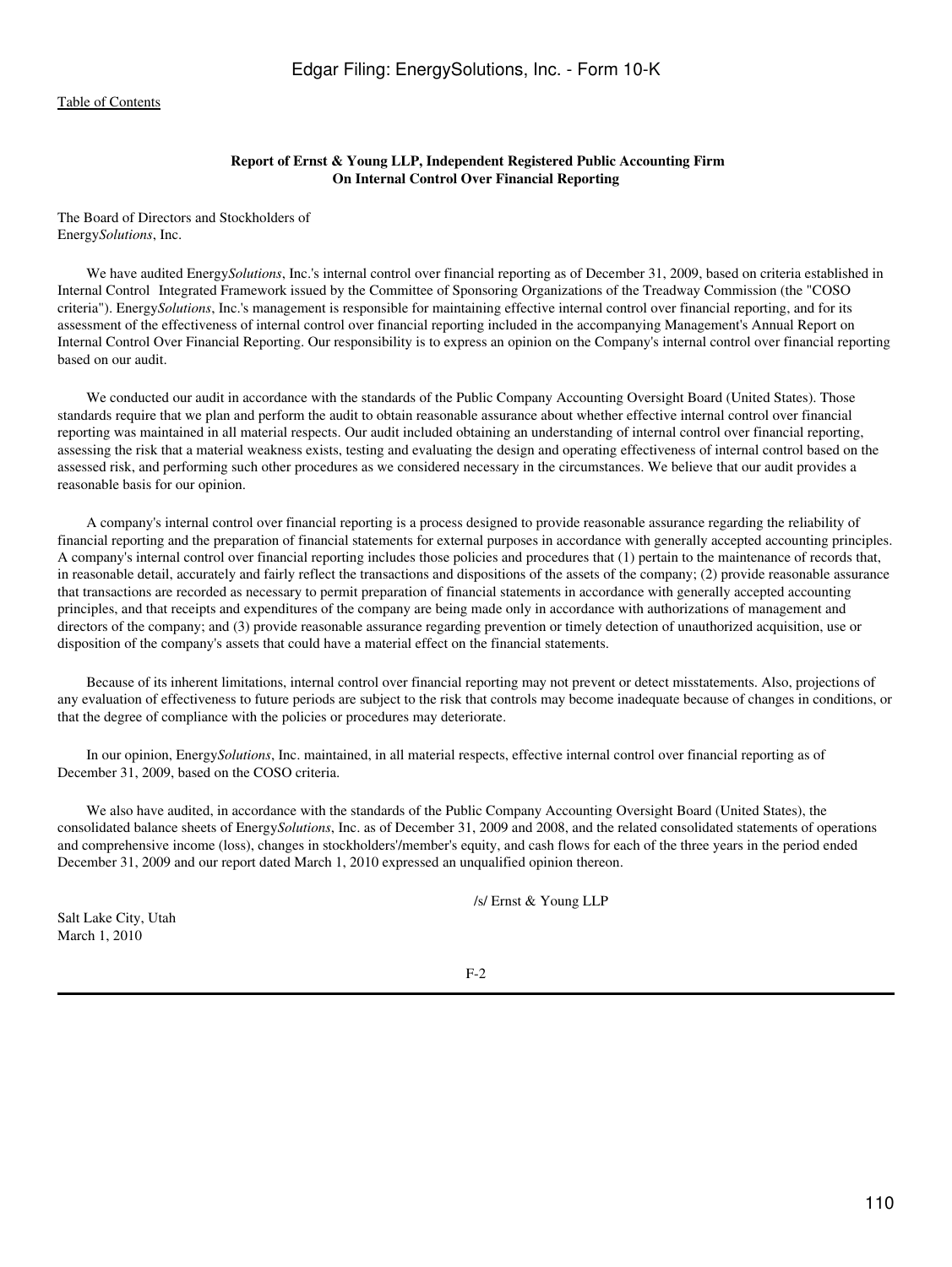# **Report of Ernst & Young LLP, Independent Registered Public Accounting Firm**

The Board of Directors and Stockholders of Energy*Solutions*, Inc.

 We have audited the accompanying consolidated balance sheets of Energy*Solutions*, Inc. as of December 31, 2009 and 2008, and the related consolidated statements of operations and comprehensive income (loss), changes in stockholders'/member's equity, and cash flows for each of the three years in the period ended December 31, 2009. These financial statements are the responsibility of the Company's management. Our responsibility is to express an opinion on these financial statements based on our audits.

 We conducted our audits in accordance with the standards of the Public Company Accounting Oversight Board (United States). Those standards require that we plan and perform the audit to obtain reasonable assurance about whether the financial statements are free of material misstatement. An audit includes examining, on a test basis, evidence supporting the amounts and disclosures in the financial statements. An audit also includes assessing the accounting principles used and significant estimates made by management, as well as evaluating the overall financial statement presentation. We believe that our audits provide a reasonable basis for our opinion.

 In our opinion, the financial statements referred to above present fairly, in all material respects, the consolidated financial position of Energy*Solutions*, Inc. at December 31, 2009 and 2008, and the consolidated results of its operations and its cash flows for each of the three years in the period ended December 31, 2009, in conformity with U.S. generally accepted accounting principles.

 As discussed in Note 2 to the consolidated financial statements, the Company changed its method of accounting for noncontrolling interests in consolidated financial statements with the adoption of the guidance originally issued in FASB Statement No. 160, *Noncontrolling Interests in Consolidated Financial Statements* (codified in FASB ASC Topic 810, *Consolidation)* effective January 1, 2009.

 We also have audited, in accordance with the standards of the Public Company Accounting Oversight Board (United States), Energy*Solutions*, Inc.'s internal control over financial reporting as of December 31, 2009, based on criteria established in Internal Control-Integrated Framework issued by the Committee of Sponsoring Organizations of the Treadway Commission and our report dated March 1, 2010 expressed an unqualified opinion thereon.

/s/ Ernst & Young LLP

Salt Lake City, Utah March 1, 2010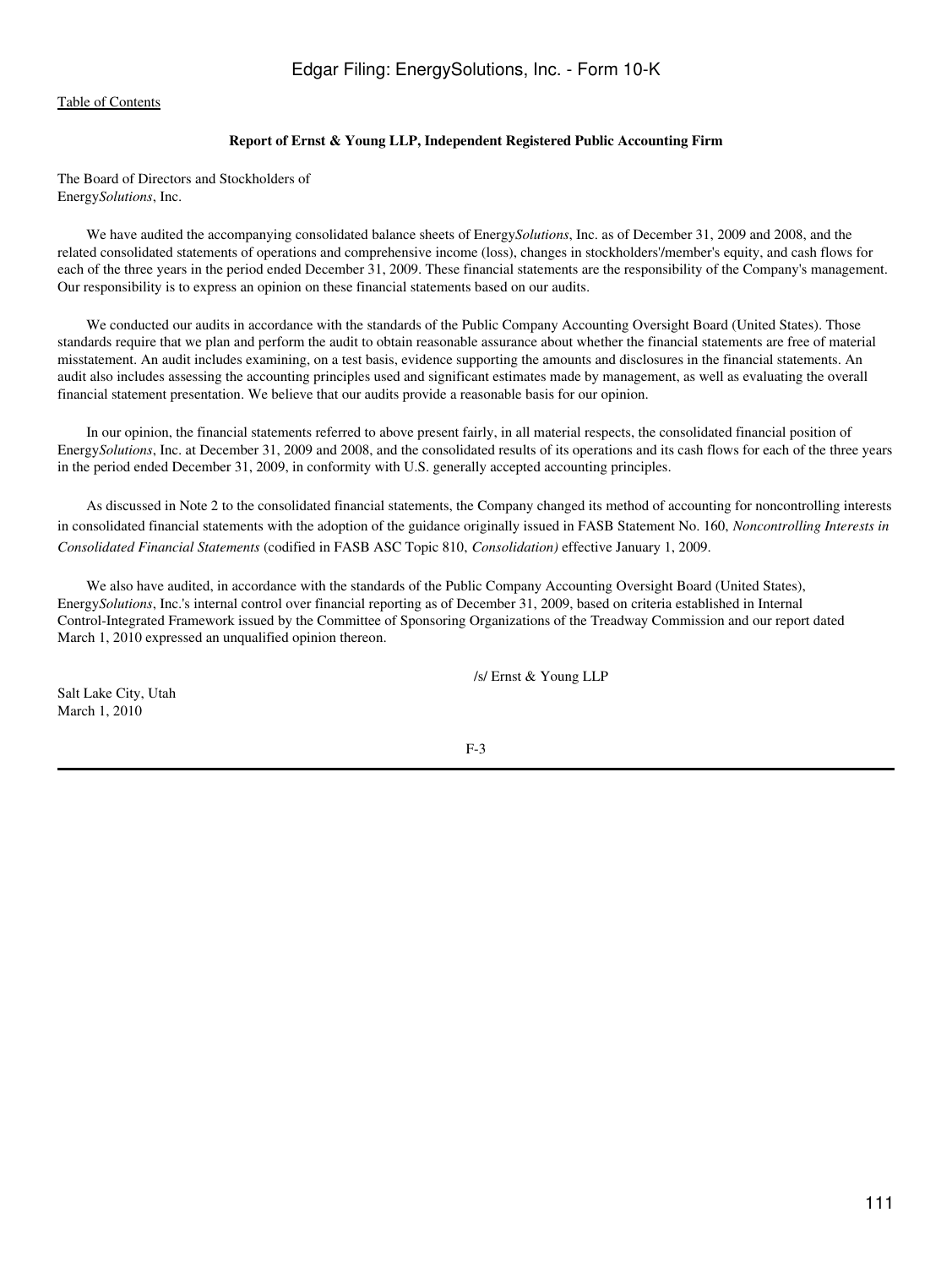# **Consolidated Balance Sheets**

# **December 31, 2009 and 2008**

# **(in thousands of dollars, except per share information)**

<span id="page-111-0"></span>

|                                                           | December 31,<br>2009 |           |    | December 31,<br>2008 |
|-----------------------------------------------------------|----------------------|-----------|----|----------------------|
| <b>Assets</b>                                             |                      |           |    |                      |
| Current assets:                                           |                      |           |    |                      |
| Cash and cash equivalents                                 | $\mathbb{S}$         | 15,913    | \$ | 48,448               |
| Accounts receivable, net of allowance for doubtful        |                      |           |    |                      |
| accounts                                                  |                      | 297,133   |    | 213,037              |
| Costs and estimated earnings in excess of billings        |                      |           |    |                      |
| on uncompleted contracts                                  |                      | 78,898    |    | 59,545               |
| Income tax receivable                                     |                      | 3,658     |    | 5,537                |
| Inventories                                               |                      | 1,126     |    | 11,218               |
| Prepaid expenses                                          |                      | 9.135     |    | 19,109               |
| Deferred income taxes                                     |                      | 2,701     |    |                      |
| Other current assets                                      |                      | 20,942    |    | 34,363               |
|                                                           |                      |           |    |                      |
| Total current assets                                      |                      | 429,506   |    | 391,257              |
| Property, plant and equipment, net                        |                      | 120,775   |    | 114,021              |
| Goodwill                                                  |                      | 518,770   |    | 528,254              |
| Other intangible assets, net                              |                      | 310,203   |    | 357,100              |
| Restricted cash and decontamination and                   |                      |           |    |                      |
| decommissioning deposits                                  |                      | 24,273    |    | 31,712               |
| Other noncurrent assets                                   |                      | 107,648   |    | 128,368              |
|                                                           |                      |           |    |                      |
| <b>Total assets</b>                                       | $\mathsf{\$}$        | 1,511,175 | \$ | 1,550,712            |
|                                                           |                      |           |    |                      |
| <b>Liabilities and Stockholders' Equity</b>               |                      |           |    |                      |
| Current liabilities:                                      |                      |           |    |                      |
| Current portion of long-term debt                         | \$                   | 19,071    | \$ | 2,954                |
| Accounts payable                                          |                      | 110,247   |    | 89,513               |
| Accrued expenses and other current liabilities            |                      | 167,503   |    | 177,439              |
| Deferred income taxes                                     |                      |           |    | 2,067                |
| Unearned revenues                                         |                      | 12,447    |    | 26,734               |
|                                                           |                      |           |    |                      |
| Total current liabilities                                 |                      | 309,268   |    | 298,707              |
|                                                           |                      | 505,040   |    | 563,803              |
| Long-term debt, less current portion<br>Pension liability |                      | 80,306    |    | 104,897              |
| Facility and equipment decontamination and                |                      |           |    |                      |
| decommissioning liabilities                               |                      | 63,488    |    | 65,904               |
| Deferred income taxes                                     |                      | 47,743    |    | 41,385               |
| Other noncurrent liabilities                              |                      | 5,168     |    | 7,197                |
|                                                           |                      |           |    |                      |
|                                                           |                      |           |    |                      |
| <b>Total liabilities</b>                                  |                      | 1,011,013 |    | 1,081,893            |
|                                                           |                      |           |    |                      |
| Commitments and contingencies                             |                      |           |    |                      |
| Stockholders' equity:                                     |                      |           |    |                      |
| Preferred stock, \$0.01 par value, 100,000,000            |                      |           |    |                      |
| shares authorized; no shares issued and outstanding       |                      |           |    |                      |
| Common stock, \$0.01 par value, 1,000,000,000             |                      | 884       |    | 883                  |
| shares authorized; 88,361,604 and 88,305,674              |                      |           |    |                      |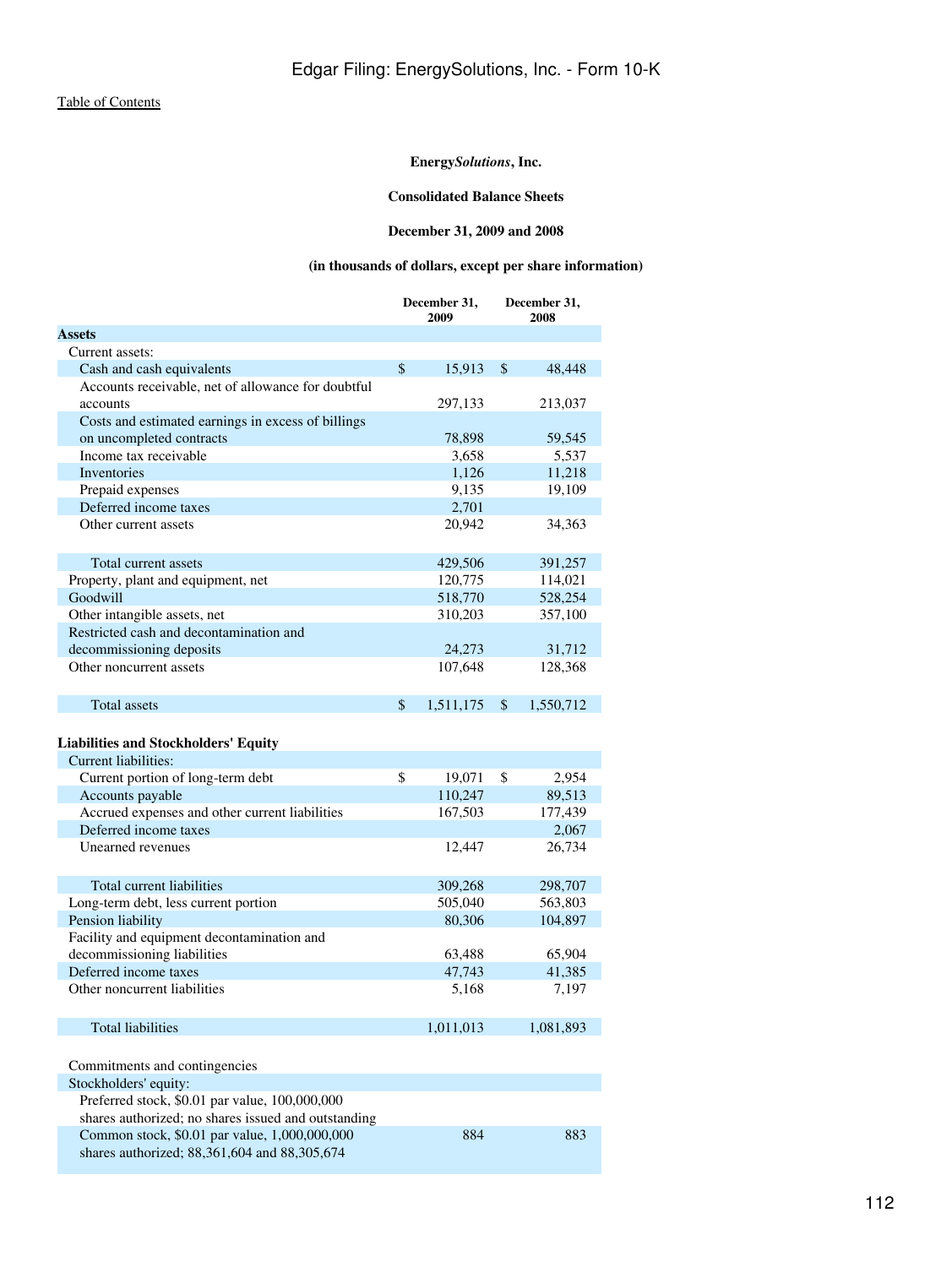# Edgar Filing: EnergySolutions, Inc. - Form 10-K

| shares issued and outstanding in 2009 and 2008,<br>respectively |           |    |           |
|-----------------------------------------------------------------|-----------|----|-----------|
| Additional paid-in capital                                      | 492,541   |    | 482,042   |
| Accumulated other comprehensive income (loss)                   | (20,761)  |    | 4.895     |
| Retained earnings (capital deficiency)                          | 26,381    |    | (20,034)  |
| Total Energy <i>Solutions</i> stockholders' equity              | 499,045   |    | 467.786   |
| Noncontrolling interests                                        | 1,117     |    | 1,033     |
| Total stockholders' equity                                      | 500,162   |    | 468.819   |
| Total liabilities and stockholders' equity                      | 1.511,175 | S. | 1.550.712 |

See accompanying notes to consolidated financial statements.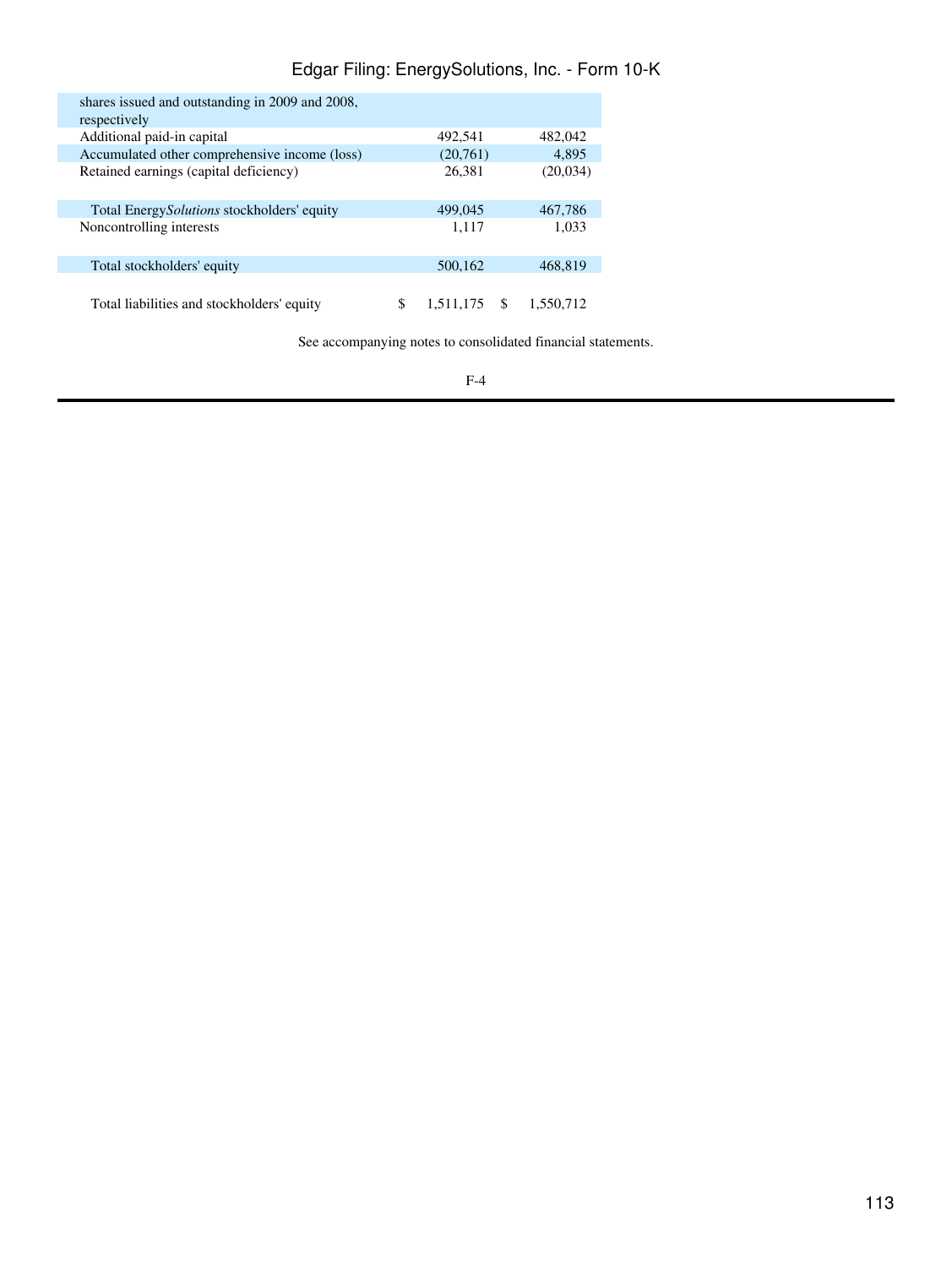# **Consolidated Statements of Operations and Comprehensive Income (Loss)**

# **Years Ended December 31, 2009, 2008 and 2007**

# **(in thousands of dollars, except per share information)**

<span id="page-113-0"></span>

|                                                               | Year Ended December 31, |             |               |              |    |            |  |  |  |
|---------------------------------------------------------------|-------------------------|-------------|---------------|--------------|----|------------|--|--|--|
|                                                               |                         | 2009        |               | 2008         |    | 2007       |  |  |  |
| Revenues                                                      | \$                      | 1,623,893   | $\mathbb{S}$  | 1,791,631    | \$ | 1,092,613  |  |  |  |
| Cost of revenues                                              |                         | (1,409,596) |               | (1,544,438)  |    | (896,086)  |  |  |  |
|                                                               |                         |             |               |              |    |            |  |  |  |
| Gross profit                                                  |                         | 214,297     |               | 247,193      |    | 196,527    |  |  |  |
| Selling, general and administrative expenses                  |                         | (123, 955)  |               | (129, 430)   |    | (121, 948) |  |  |  |
| Equity in income of unconsolidated joint ventures             |                         | 7,573       |               | 3,167        |    | 1,373      |  |  |  |
|                                                               |                         |             |               |              |    |            |  |  |  |
| Income from operations                                        |                         | 97,915      |               | 120,930      |    | 75,952     |  |  |  |
| Interest expense                                              |                         | (30, 403)   |               | (44, 595)    |    | (75, 432)  |  |  |  |
| Other income (expenses), net                                  |                         | (961)       |               | (8,723)      |    | 1,991      |  |  |  |
|                                                               |                         |             |               |              |    |            |  |  |  |
| Income before income taxes and noncontrolling interests       |                         | 66,551      |               | 67,612       |    | 2,511      |  |  |  |
| Income tax expense                                            |                         | (14, 588)   |               | (21,098)     |    | (11,318)   |  |  |  |
|                                                               |                         |             |               |              |    |            |  |  |  |
| Net income (loss)                                             |                         | 51,963      |               | 46,514       |    | (8, 807)   |  |  |  |
| Less: Net income attributable to noncontrolling interests     |                         | (1,131)     |               | (1, 333)     |    | (92)       |  |  |  |
|                                                               |                         |             |               |              |    |            |  |  |  |
| Net income (loss) attributable to EnergySolutions             | \$                      | 50,832      | <sup>\$</sup> | 45,181       | \$ | (8,899)    |  |  |  |
|                                                               |                         |             |               |              |    |            |  |  |  |
| Net income (loss) attributable to EnergySolutions per share:  |                         |             |               |              |    |            |  |  |  |
| <b>Basic</b>                                                  | \$                      | 0.58        | \$            | 0.51         | \$ | (0.79)     |  |  |  |
| Diluted                                                       | \$                      | 0.57        | \$            | 0.51         | \$ | (0.79)     |  |  |  |
| Shares used to calculate net income (loss) attributable to    |                         |             |               |              |    |            |  |  |  |
| EnergySolutions per share:                                    |                         |             |               |              |    |            |  |  |  |
| <b>Basic</b>                                                  |                         | 88,318,024  |               | 88, 303, 779 |    | 11,274,422 |  |  |  |
| Diluted                                                       |                         | 88,436,385  |               | 88,311,231   |    | 11,274,422 |  |  |  |
| Pro forma net income per share see note 12:                   |                         |             |               |              |    |            |  |  |  |
| <b>Basic</b>                                                  |                         |             |               |              | \$ | 0.02       |  |  |  |
| Diluted                                                       |                         |             |               |              | \$ | 0.02       |  |  |  |
| Shares used to calculate pro forma net income per share:      |                         |             |               |              |    |            |  |  |  |
| Basic                                                         |                         |             |               |              |    | 76,747,573 |  |  |  |
| Diluted                                                       |                         |             |               |              |    | 77,155,949 |  |  |  |
| Cash dividends declared per common share                      | \$                      | 0.10        | <sup>\$</sup> | 0.10         | \$ |            |  |  |  |
| Comprehensive income (loss):                                  |                         |             |               |              |    |            |  |  |  |
| Net income (loss)                                             | \$                      | 51,963      | \$            | 46,514       | \$ | (8,807)    |  |  |  |
| Foreign currency translation adjustment                       |                         | (25,906)    |               | 7,447        |    | (182)      |  |  |  |
| Change in unrecognized actuarial loss                         |                         | 250         |               | (1,123)      |    | (1, 198)   |  |  |  |
|                                                               |                         |             |               |              |    |            |  |  |  |
| Comprehensive income (loss)                                   |                         | 26,307      |               | 52,838       |    | (10, 187)  |  |  |  |
| Comprehensive income attributable to noncontrolling interests |                         | (1,131)     |               | (1, 333)     |    | (92)       |  |  |  |
|                                                               |                         |             |               |              |    |            |  |  |  |
| Comprehensive income (loss) attributable to EnergySolutions   | \$                      | 25,176      | \$            | 51,505       | \$ | (10,279)   |  |  |  |

See accompanying notes to consolidated financial statements.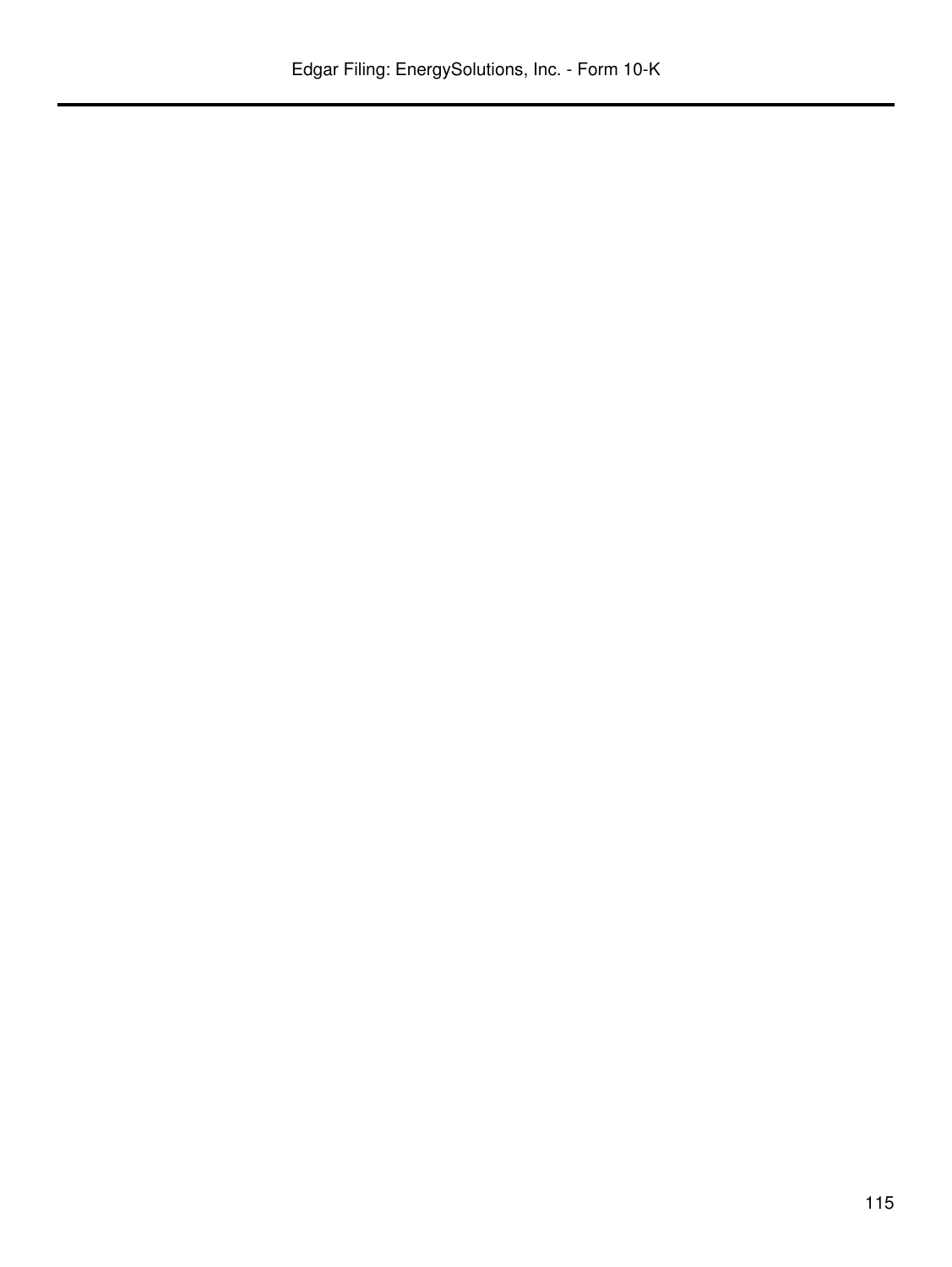# **Consolidated Statements of Changes in Stockholders'/Member's Equity**

**Years Ended December 31, 2009, 2008 and 2007**

# **(in thousands of dollars, except per share information)**

<span id="page-115-0"></span>

|                                  |                     |           |                         |                                        |                    | Accumulated   |                         |                                  |               |
|----------------------------------|---------------------|-----------|-------------------------|----------------------------------------|--------------------|---------------|-------------------------|----------------------------------|---------------|
|                                  |                     |           | Stockholders'           |                                        |                    | Other         | <b>Retained</b>         |                                  | <b>Total</b>  |
|                                  | <b>Common Stock</b> |           | <b>Additional</b>       | <b>Member's Comprehensive Earnings</b> |                    |               |                         |                                  | Stockholders' |
|                                  |                     |           | Paid-in                 | Paid-in                                |                    | <b>Income</b> |                         | (Capital Noncontrolling Members) |               |
|                                  | <b>Shares</b>       | Amount    | Capital                 | Capital                                |                    | (Loss)        | Deficiency)             | <b>Interest</b>                  | <b>Equity</b> |
| Balance at December 31, 2006     |                     | \$        | $\mathbf{\hat{S}}$      | \$196,419                              | $\mathbf{\hat{S}}$ |               | $(49)$ \$ $(47,390)$ \$ |                                  | \$<br>148,980 |
| Net loss                         |                     |           |                         |                                        |                    |               | (8,899)                 | 92                               | (8,807)       |
| Equity-based compensation        |                     |           | 1.839                   | 2,512                                  |                    |               |                         |                                  | 4,351         |
| Distributions to member          |                     |           |                         |                                        |                    |               | (8,917)                 |                                  | (8,917)       |
| Issuance of common stock:        |                     |           |                         |                                        |                    |               |                         |                                  |               |
| Shares issued for redemption     |                     |           |                         |                                        |                    |               |                         |                                  |               |
| of member's equity               | 75,150,000          | 752       | 198,179                 | (198, 931)                             |                    |               |                         |                                  |               |
| Shares issued for cash, net of   |                     |           |                         |                                        |                    |               |                         |                                  |               |
| issuance costs                   | 13,153,500          | 131       | 271,011                 |                                        |                    |               |                         |                                  | 271,142       |
| Shares issued to charitable      |                     |           |                         |                                        |                    |               |                         |                                  |               |
| organizations                    | 2,000               |           | 46                      |                                        |                    |               |                         |                                  | 46            |
| Distributions to noncontrolling  |                     |           |                         |                                        |                    |               |                         |                                  |               |
| interests                        |                     |           |                         |                                        |                    |               |                         | (24)                             | (24)          |
| Change in unrecognized           |                     |           |                         |                                        |                    |               |                         |                                  |               |
| actuarial loss                   |                     |           |                         |                                        |                    | (1,198)       |                         |                                  | (1,198)       |
| Foreign currency translation     |                     |           |                         |                                        |                    | (182)         |                         |                                  | (182)         |
|                                  |                     |           |                         |                                        |                    |               |                         |                                  |               |
|                                  |                     |           |                         |                                        |                    |               |                         |                                  |               |
| Balance at December 31, 2007     | 88,305,500          | 883       | 471,075                 |                                        |                    | (1,429)       | (65,206)                | 68                               | 405,391       |
| Net income                       |                     |           |                         |                                        |                    |               | 45,181                  | 1,333                            | 46,514        |
| Capital contribution             |                     |           | 10,000                  |                                        |                    |               |                         |                                  | 10,000        |
| Equity-based compensation        |                     |           | 9,844                   |                                        |                    |               |                         |                                  | 9.844         |
| Dividend distributions           |                     |           | (8,831)                 |                                        |                    |               | (9)                     |                                  | (8, 840)      |
| Reversal of shares issued to     |                     |           |                         |                                        |                    |               |                         |                                  |               |
| charitable organization          | (2,000)             |           | (46)                    |                                        |                    |               |                         |                                  | (46)          |
| Vesting of restricted stock      | 2.174               |           |                         |                                        |                    |               |                         |                                  |               |
| Distributions to noncontrolling  |                     |           |                         |                                        |                    |               |                         |                                  |               |
| interests                        |                     |           |                         |                                        |                    |               |                         | (850)                            | (850)         |
| Impact of consolidation of joint |                     |           |                         |                                        |                    |               |                         |                                  |               |
| venture                          |                     |           |                         |                                        |                    |               |                         | 482                              | 482           |
| Change in unrecognized           |                     |           |                         |                                        |                    |               |                         |                                  |               |
| actuarial loss                   |                     |           |                         |                                        |                    | (1,123)       |                         |                                  | (1, 123)      |
| Foreign currency translation     |                     |           |                         |                                        |                    | 7,447         |                         |                                  | 7,447         |
|                                  |                     |           |                         |                                        |                    |               |                         |                                  |               |
| Balance at December 31, 2008     | 88,305,674          | 883       | 482,042                 |                                        |                    | 4,895         | (20, 034)               | 1,033                            | 468,819       |
| Net income                       |                     |           |                         |                                        |                    |               | 50,832                  | 1,131                            | 51,963        |
| Equity-based compensation        |                     |           | 14,915                  |                                        |                    |               |                         |                                  | 14,915        |
| Dividend distributions           |                     |           | (4, 415)                |                                        |                    |               | (4, 417)                | 9                                | (8,823)       |
| Vesting of restricted stock      | 55,930              | 1         | (1)                     |                                        |                    |               |                         |                                  |               |
| Distributions to noncontrolling  |                     |           |                         |                                        |                    |               |                         |                                  |               |
| interests                        |                     |           |                         |                                        |                    |               |                         | (1,056)                          | (1,056)       |
| Change in unrecognized           |                     |           |                         |                                        |                    |               |                         |                                  |               |
| actuarial loss                   |                     |           |                         |                                        |                    | 250           |                         |                                  | 250           |
| Foreign currency translation     |                     |           |                         |                                        |                    | (25,906)      |                         |                                  | (25,906)      |
|                                  |                     |           |                         |                                        |                    |               |                         |                                  |               |
|                                  |                     |           |                         |                                        |                    |               |                         |                                  |               |
| Balance at December 31, 2009     | 88.361.604          | \$<br>884 | $\mathbb{S}$<br>492,541 | $\mathbb{S}$                           | \$                 | $(20,761)$ \$ | 26.381                  | $\mathbb{S}$<br>1.117            | \$<br>500,162 |

See accompanying notes to consolidated financial statements.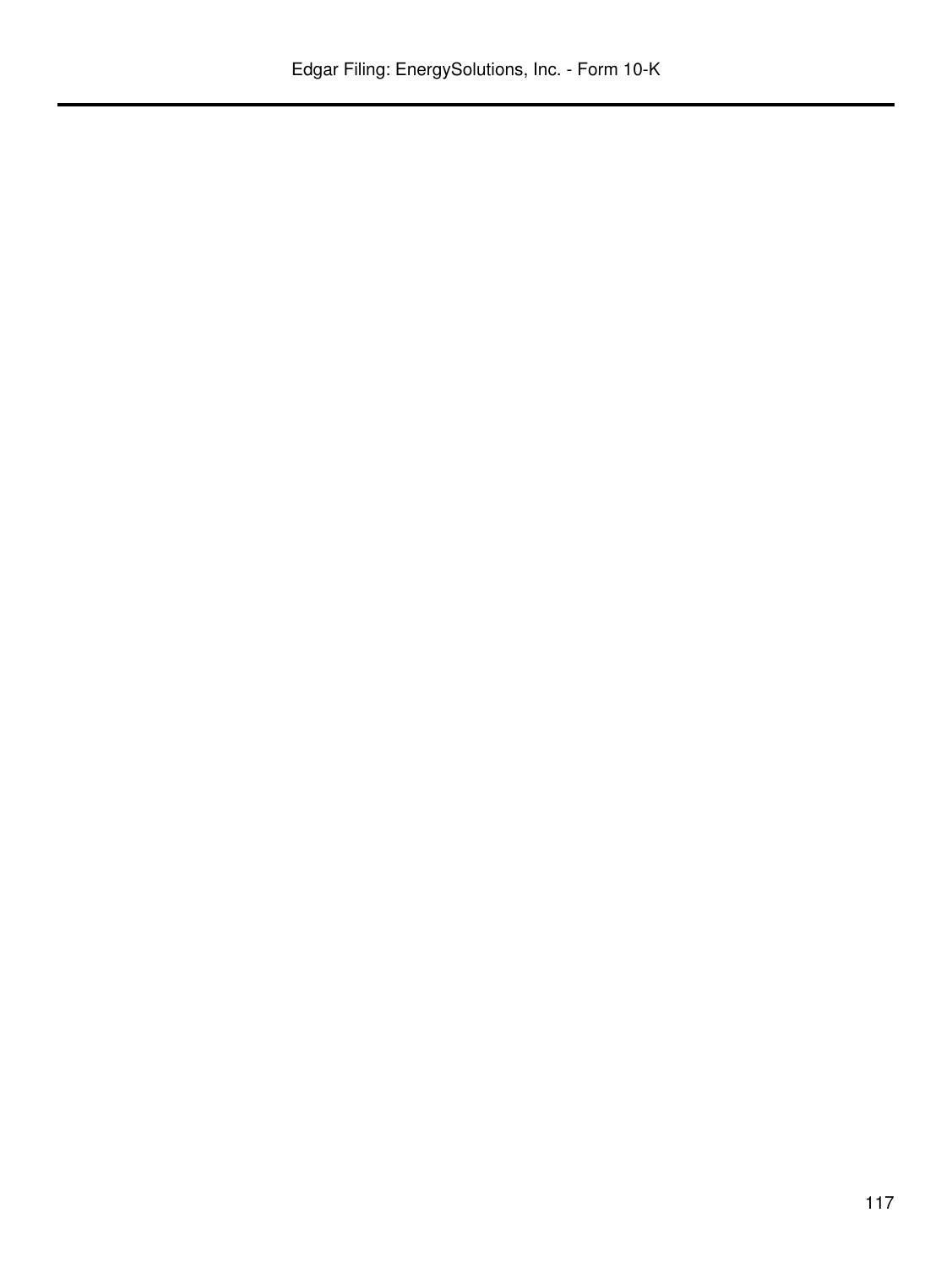# **Consolidated Statements of Cash Flows**

# **Years Ended December 31, 2009, 2008 and 2007**

# **(in thousands of dollars)**

<span id="page-117-0"></span>

|                                                                                   | <b>Year Ended December 31,</b> |           |              |           |    |            |
|-----------------------------------------------------------------------------------|--------------------------------|-----------|--------------|-----------|----|------------|
|                                                                                   | 2009                           |           |              | 2008      |    | 2007       |
| <b>Cash flows from operating activities</b>                                       |                                |           |              |           |    |            |
| Net income (loss) attributable to EnergySolutions                                 | \$                             | 50,832    | $\mathbb{S}$ | 45,181    | \$ | (8,899)    |
| Adjustments to reconcile net income (loss) attributable to EnergySolutions to net |                                |           |              |           |    |            |
| cash provided by operating activities:                                            |                                |           |              |           |    |            |
| Net income attributable to noncontrolling interests                               |                                | 1,131     |              | 1,333     |    | 92         |
| Depreciation and amortization                                                     |                                | 46,188    |              | 46,424    |    | 43,230     |
| Equity-based compensation expense                                                 |                                | 14,915    |              | 9,844     |    | 4,351      |
| Foreign currency transaction (gain) loss                                          |                                | (661)     |              | 16,234    |    |            |
| Deferred income taxes                                                             |                                | 4,130     |              | (8,739)   |    | 8,657      |
| Write-off of debt financing fees and debt discount                                |                                |           |              |           |    | 4,242      |
| Amortization of debt financing fees and debt discount                             |                                | 4,456     |              | 3,552     |    | 3,472      |
| Loss on disposal of property, plant and equipment                                 |                                | 12        |              | 1,262     |    | 832        |
| Unrealized loss on derivative contracts                                           |                                | 1,465     |              | 782       |    | 600        |
| Changes in operating assets and liabilities:                                      |                                |           |              |           |    |            |
| Accounts receivable                                                               |                                | (71, 424) |              | 101,327   |    | 19,907     |
| Costs and estimated earnings in excess of billings on uncompleted contracts       |                                | (19,240)  |              | (18, 198) |    | 18,231     |
| Income tax receivable                                                             |                                | 1,878     |              | 20,626    |    | (13, 145)  |
| Inventories                                                                       |                                | 10,092    |              | (649)     |    | 556        |
| Prepaid expenses and other current assets                                         |                                | 25,648    |              | (32, 102) |    | 15,769     |
| Accounts payable                                                                  |                                | 13,895    |              | (38, 727) |    | 28,202     |
| Accrued expenses and other current liabilities                                    |                                | (12, 621) |              | (37, 894) |    | (12, 289)  |
| Unearned revenues                                                                 |                                | (14, 313) |              | (10, 492) |    | (6, 191)   |
| Facility and equipment decontamination and decommissioning liabilities            |                                | 1,589     |              | 1,608     |    | 1,366      |
| Restricted cash and decontamination and decommissioning deposits                  |                                | 1,377     |              | 2,110     |    | 38,099     |
| Other noncurrent assets                                                           |                                | 26,842    |              | (88, 116) |    | (1, 819)   |
| Other noncurrent liabilities                                                      |                                | (34,008)  |              | 87,743    |    | 7,533      |
| Net cash provided by operating activities                                         |                                | 52,183    |              | 103,109   |    | 152,796    |
| <b>Cash flows from investing activities</b>                                       |                                |           |              |           |    |            |
| Purchases of businesses, net of cash acquired                                     |                                |           |              |           |    | (199, 105) |
| Purchases of property, plant and equipment                                        |                                | (24, 389) |              | (26,629)  |    | (13,312)   |
| Purchases of intangible assets                                                    |                                | (703)     |              | (680)     |    |            |
| Proceeds from disposition of property, plant and equipment                        |                                | 13        |              | 33        |    | 579        |
|                                                                                   |                                |           |              |           |    |            |
| Net cash used in investing activities                                             |                                | (25,079)  |              | (27,276)  |    | (211, 838) |
| <b>Cash flows from financing activities</b>                                       |                                |           |              |           |    |            |
| Repayments of long-term debt                                                      |                                | (47, 646) |              | (40,210)  |    | (354,200)  |
| Borrowings of long-term debt                                                      |                                |           |              |           |    | 200,000    |
| Net borrowings (repayments) under revolving credit facility                       |                                | 5,000     |              |           |    | (3,000)    |
| Dividends/distributions to stockholders                                           |                                | (8, 823)  |              | (8, 831)  |    | (8,917)    |
| Distributions to noncontrolling interests partners                                |                                | (1,056)   |              | (850)     |    |            |
| Proceeds from issuance of common stock, net of issuance costs                     |                                |           |              |           |    | 271,142    |
| Settlement of derivative contracts                                                |                                | (5,321)   |              | 5,232     |    |            |
| Repayments of capital lease obligations                                           |                                | (1,451)   |              | (1,533)   |    | (1,327)    |
| Debt financing fees                                                               |                                | (4,860)   |              | (6, 434)  |    | (11,764)   |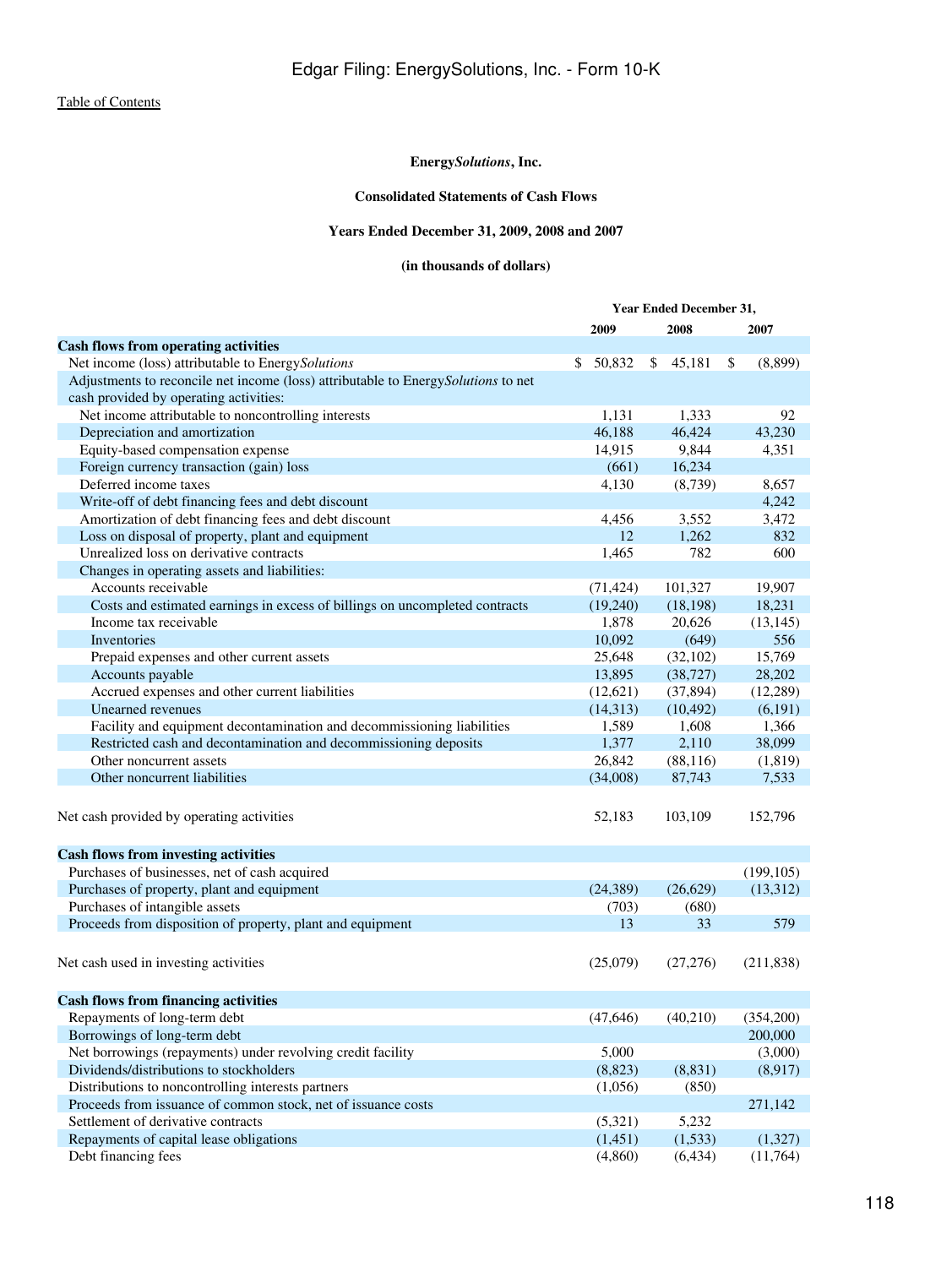# Edgar Filing: EnergySolutions, Inc. - Form 10-K

| Net cash (used in) provided by financing activities           | (64.157)  | (52.626)     | 91,934  |
|---------------------------------------------------------------|-----------|--------------|---------|
| Effect of exchange rate on cash                               | 4.518     | (11, 125)    | (1,167) |
| Net increase (decrease) increase in cash and cash equivalents | (32, 535) | 12,082       | 31,725  |
| Cash and cash equivalents, beginning of period                | 48,448    | 36.366       | 4,641   |
| Cash and cash equivalents, end of period                      | \$ 15.913 | 48.448<br>-S | 36,366  |

See accompanying notes to consolidated financial statements.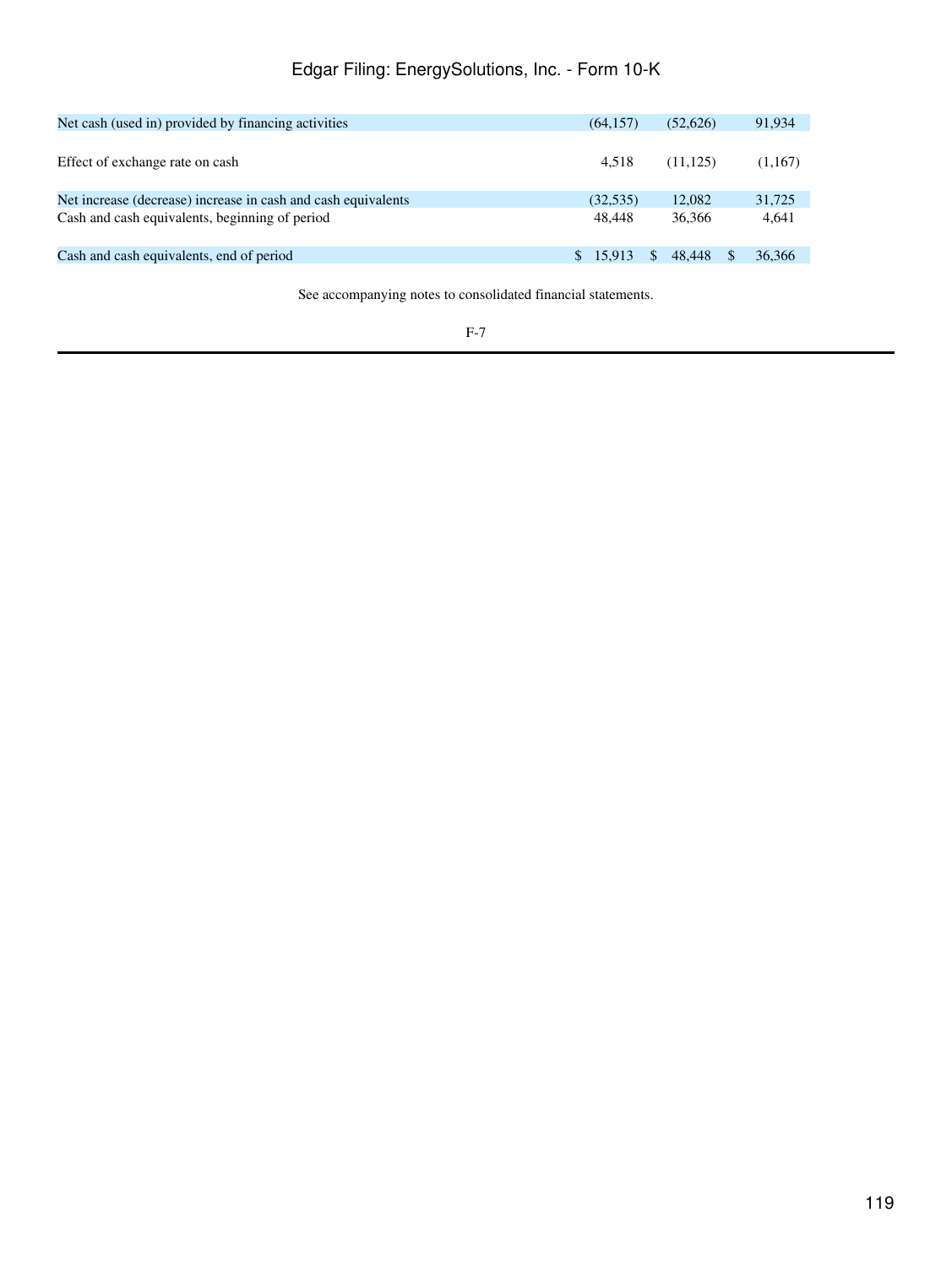#### **Notes Consolidated Financial Statements**

#### <span id="page-119-0"></span>**(1) Description of Business**

 Envirocare of Utah, Inc. (predecessor) was formed in 1988 to operate a disposal facility for mixed waste, uranium mill tailings and Class A low-level radioactive waste in Clive, Utah. In January 2005, the predecessor converted to a limited liability company, Envirocare of Utah, LLC ("Envirocare"). Immediately thereafter, the sole member of Envirocare sold all of its member interest to ENV Holdings LLC ("ENV Holdings"). In 2006, we changed our name from Envirocare of Utah, LLC to Energy*Solutions*, LLC ("we," "our," "Energy*Solutions*" or the "Company"). Since 2005, we have expanded and diversified our operations through a series of strategic acquisitions, including the Decontamination and Decommissioning ("D&D") division of Scientech, LLC ("Scientech") in October 2005, BNG America, LLC ("BNGA") in February 2006, Duratek, Inc. ("Duratek") in June 2006, Safeguard International Solutions, Ltd. (renamed ESEU Services Limited ("ESEU")) in December 2006, Parallax, Inc. (renamed Energy*Solutions* Performance Strategies) in January 2007, Reactor Sites Management Company Limited ("RSMC") in June 2007, NUKEM Corporation ("NUKEM") in July 2007, and Monserco Limited ("Monserco") in December 2007. The operations of such acquisitions are included in our results of operations from the date of acquisition.

 We provide our services through four segments: Federal Services ("FS"); Commercial Services ("CS"); Logistics, Processing and Disposal ("LP&D"), and International. Our Federal Services segment derives revenues from U.S. government customers for the management and operation or clean-up of facilities with radioactive materials. Our U.S. government customers are primarily individual offices, departments and administrations within the U.S. Department of Energy ("DOE") and U.S. Department of Defense ("DOD"). Our Commercial Services segment provides a broad range of on-site services, including D&D, to commercial customers. Our commercial customers include power and utility companies, pharmaceutical companies, research laboratories, universities, industrial facilities and other commercial entities with nuclear materials, as well as state agencies in the United States. Our LP&D segment provides a broad range of logistics, transportation, processing and disposal services to government and commercial customers. This segment also operates our facilities for the safe processing and disposal of radioactive materials, including a facility in Clive, Utah, four facilities in Tennessee and two facilities in Barnwell, South Carolina. Our acquisition of RSMC in June 2007, significantly expanded our international capabilities. Prior to our acquisitions of RSMC in 2007 and Safeguard in 2006, we derived less than 1% of our revenues from our international operations. Accordingly, through the first quarter of 2007, we reported results from our international operations in our Commercial Services segment. Beginning with the second quarter of 2007, we began reporting results from our operations outside North America in a new International segment in connection with our acquisition of RSMC. Our International segment derives revenues primarily through contracts with the Nuclear Decommissioning Authority ("NDA") in the U.K.

 On November 20, 2007, the date of the completion of our initial public offering, we completed our conversion to a corporate structure whereby Energy*Solutions*, LLC converted to Energy*Solutions*, Inc. As a result, the member of Energy*Solutions*, LLC contributed its membership equity interest for 75.2 million shares of \$0.01 par value common stock of Energy*Solutions*, Inc. Energy*Solutions*, Inc. is now organized and existing under the General Corporation Law of the State of Delaware.

 On July 30, 2008, we completed a secondary public offering of 35 million shares of common stock offered by ENV Holdings, as selling stockholder. The underwriters of the offering subsequently exercised their over-allotment option and purchased 5.25 million additional shares of our common stock from ENV Holdings. Following completion of these transactions, ENV Holdings owned approximately 16.7% of our outstanding shares of common stock. We did not receive any proceeds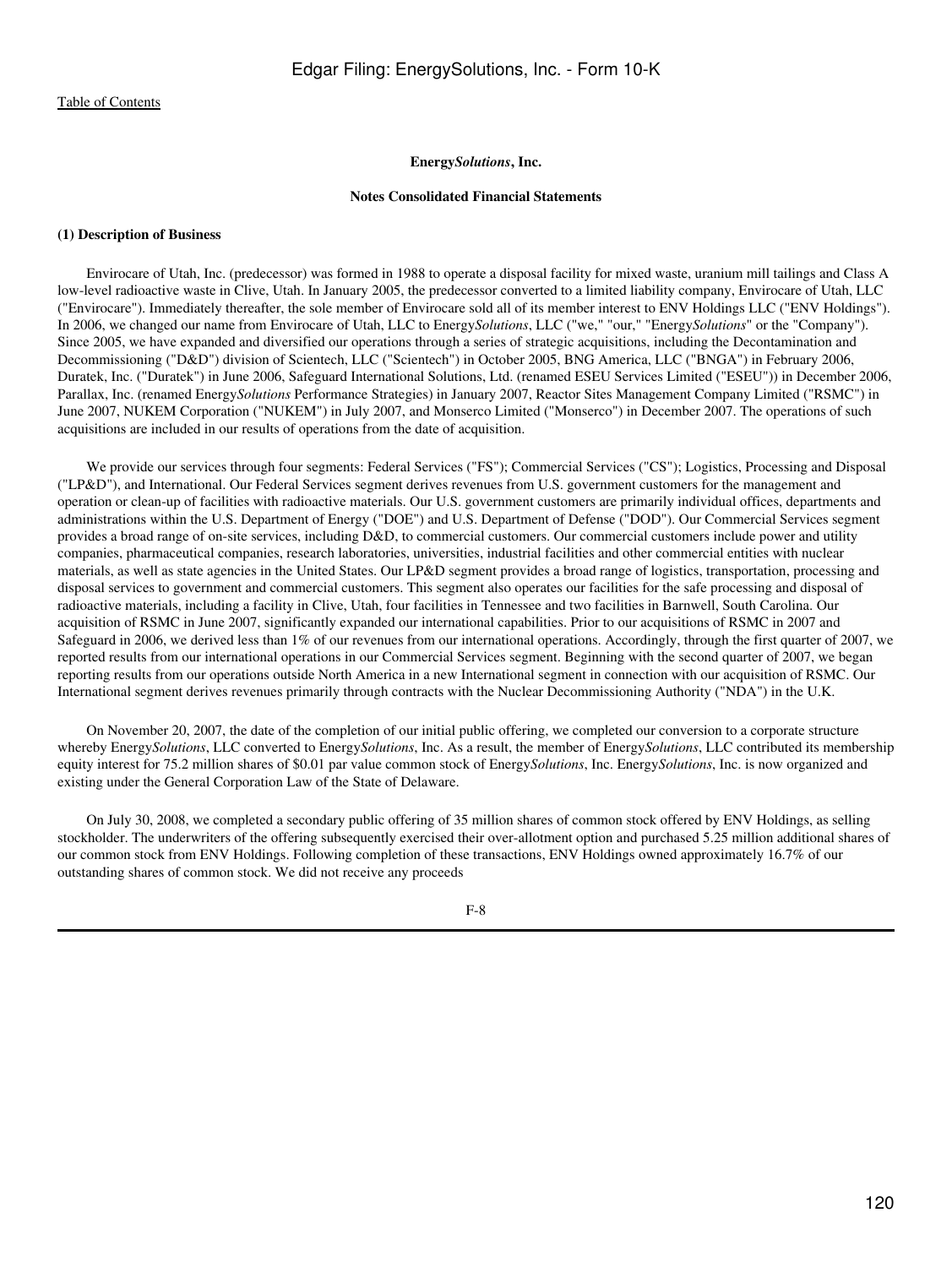#### **Notes Consolidated Financial Statements (Continued)**

#### **(1) Description of Business (Continued)**

from the sale of shares by ENV Holdings and recognized expenses of \$1.8 million for the year ended December 31, 2008.

 On February 13, 2009, ENV Holdings LLC completed a distribution of all of our shares to its members on a pro rata basis for no consideration. As a result, ENV Holdings is no longer the beneficial owner, directly or indirectly, of any shares of our common stock.

#### **(2) Summary of Significant Accounting Policies**

#### *(a) Basis of Presentation and Principles of Consolidation*

 The accompanying Consolidated Financial Statements contain the accounts of EnergySolutions, Inc., a Delaware corporation, and its wholly wholly-owned subsidiaries and joint ventures after eliminating all intercompany balances and transactions in consolidation. In the opinion of management, all adjustments, consisting only of normal recurring activities, considered necessary for a fair presentation have been included. We evaluated all subsequent events through the date that we filed these financial statements in our Form 10-K Report with the Securities and Exchange Commission. The consolidated financial statements are presented in conformity with United Stated generally accepted accounting principles ("U.S. GAAP").

We have majority voting rights for two of our minority-owned joint ventures. Accordingly, we have included their operations in our consolidated financial statements. We recorded the portion of the earnings from operations which is applicable to the noncontrolling partners as net income and comprehensive income attributable to noncontrolling interests.

### *(b) Use of Estimates*

 The preparation of the consolidated financial statements in conformity with U.S. GAAP requires management to make estimates and judgments that affect the reported amounts of assets and liabilities and disclosures of contingencies at the date of the financial statements and revenues and expenses recognized during the reporting period. Significant estimates and judgments made by management include: (i) proportion of completion on long-term contracts, (ii) the costs to close and monitor our landfill and D&D facilities and equipment, (iii) recovery of long-lived assets, including goodwill, (iv) costs for unpaid claims and associated expenses related to employee health insurance, (v) the determination of rate reserve provisions, (vi) provision for a valuation allowance on deferred tax assets, (vii) contingencies and litigation and (viii) stock price volatility and expected forfeiture rates for stock option valuation. We base our estimates on historical experience and on various other assumptions that are believed to be reasonable under the circumstances. Actual results could differ significantly from those estimates.

#### *(c) Cash and Cash Equivalents*

We consider all cash on deposit, money market accounts, and highly liquid debt instruments purchased with original maturities of three months or less to be cash and cash equivalents. We maintain cash and cash equivalents in bank deposit and other investment accounts which, at times, may exceed federally insured limits.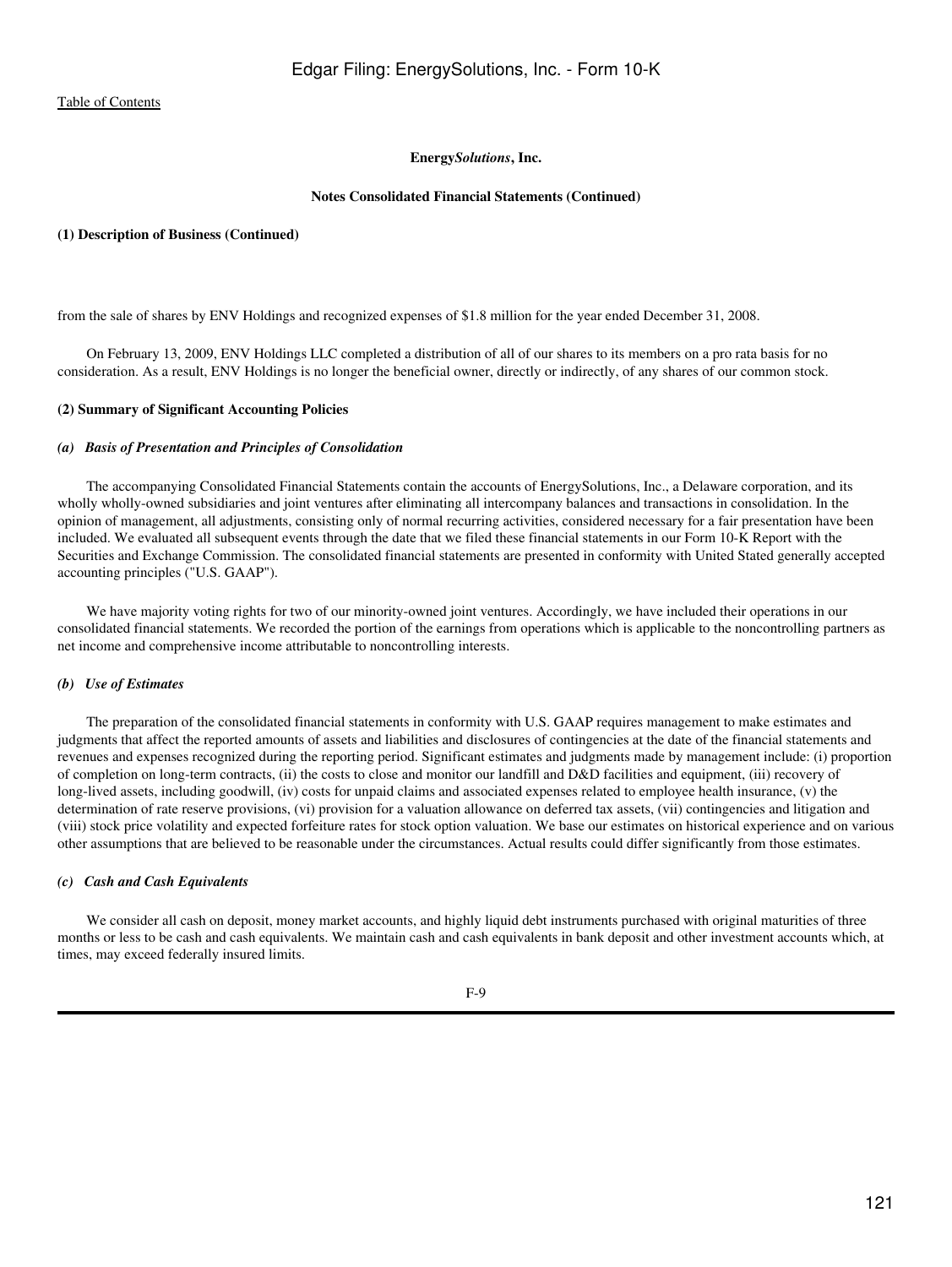#### **Notes Consolidated Financial Statements (Continued)**

#### **(2) Summary of Significant Accounting Policies (Continued)**

#### *(d) Accounts Receivable*

 Accounts receivable are recorded at the invoiced amount and generally do not bear interest. The carrying amount of accounts receivable, net of the allowance for doubtful accounts, represents estimated net realizable value. The allowance for doubtful accounts is a valuation allowance that reflects management's best estimate of the amounts that will not be collected. The allowance for doubtful accounts is estimated based on historical collection trends, type of customer, the age of outstanding receivables and existing economic conditions. We generally do not require collateral for accounts receivable; however, we regularly review all accounts receivable balances and assess the collectibility of those balances. If events or changes in circumstances indicate that specific receivable balances may be impaired, further consideration is given to the collectibility of those balances and the allowance is adjusted accordingly. Account balances are written off against the allowance after all reasonable means of collection have been exhausted and recovery is considered remote. We have an allowance for doubtful accounts of \$1.2 million and \$1.4 million as of December 31, 2009 and 2008, respectively.

#### *(e) Costs and Estimated Earnings in Excess of Billings on Uncompleted Contracts and Unearned Revenues*

 Costs and estimated earnings in excess of billings on uncompleted contracts represent amounts recognized as revenues that have not been billed. Unearned revenues represent amounts billed and collected for which revenues have not been recognized. Contracts typically provide for the billing of costs incurred and estimated earnings on a monthly basis or based on contract milestones. We recognize a rate reserve for an anticipated liability resulting from the difference between estimated billing rates and actual rates on certain contracts with the federal government. This liability will be settled based upon the completion of audits of the actual rates by the applicable federal government audit agency. As of December 31, 2009 and 2008, respectively, we have total net rate reserves of \$1.9 million and \$4.1 million.

 Retainage represents amounts that are billed or billable to our customers, but are retained by the customer until completion of the project or as otherwise specified in the contract. As of December 31, 2009 and 2008, respectively, we have retainage balances of \$4.4 million and \$10.3 million, of which \$3.8 million and \$7.4 million are current and are included in other current assets in the consolidated balance sheets. As of December 31, 2009 and 2008, respectively, \$0.6 million and \$2.9 million of retainage balances that are considered long term and are included in other noncurrent assets in our consolidated balance sheets.

#### *(f) Inventories*

 Inventories are stated at the lower of cost or market using the first-in, first-out method. Market is determined on the basis of estimated realizable values.

# *(g) Property, Plant and Equipment*

 Property, plant and equipment are stated at cost. Equipment under capital leases is stated at the present value of minimum lease payments. Property, plant and equipment acquired through the acquisition of a business are recorded at their estimated fair value at the date of acquisition.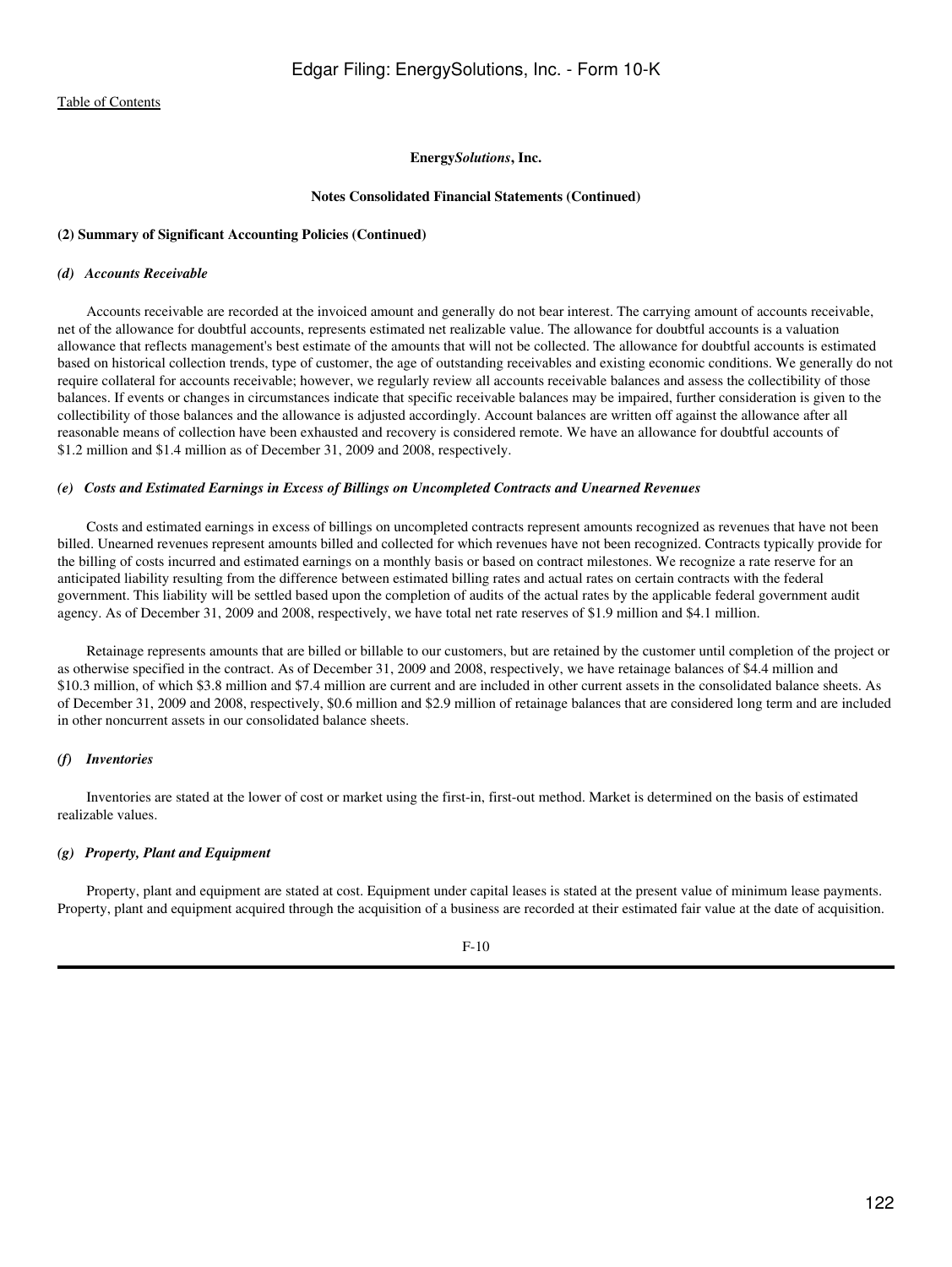#### **Notes Consolidated Financial Statements (Continued)**

#### **(2) Summary of Significant Accounting Policies (Continued)**

Depreciation on property, plant and equipment is calculated on the straight-line method over the estimated useful lives of the assets. Estimated useful lives of the assets are as follows:

|                                                        | Years      |
|--------------------------------------------------------|------------|
| Buildings, building improvements and land improvements | 5 to 31    |
| Computer hardware and software                         | $1$ to $7$ |
| <b>Furniture and fixtures</b>                          | $5$ to $7$ |
| Machinery and equipment                                | 5 to 10    |
| Trucks and vehicles                                    | 5 to 15    |

 We capitalize costs associated with the construction of disposal cells such as excavation, liner construction and drainage systems construction, as well as the asset retirement obligation in accordance with accounting guidance for asset retirement obligations. These costs are depreciated over the capacity of the individual cells based on a per unit basis as landfill airspace is consumed.

 Equipment held under capital leases and leasehold improvements are amortized on the straight-line method over the shorter of the lease term or estimated useful life of the asset. Total depreciation and amortization of property, plant and equipment is \$20.9 million, \$18.1 million and \$19.1 million for the years ended December 31, 2009, 2008 and 2007, respectively. Maintenance and repairs that do not extend the lives of the assets are expensed as incurred. We have capitalized \$7.4 million and \$3.3 million of software costs during the years ended December 31, 2009 and 2008, respectively, relating to an enterprise resource planning software implementation in accordance with the accounting guidance for capitalization of costs of computer software developed or obtained for internal use. We will continue to capitalize costs as incurred related to the software implementation and will begin depreciation upon completion of the project in 2010.

# *(h) Impairment of Long-Lived Assets*

 Long-lived assets such as property, plant and equipment and purchased intangibles assets subject to amortization are reviewed for impairment whenever events or changes in circumstances indicate that the carrying amount of an asset may not be recoverable. Recoverability of assets to be held and used is measured by a comparison of the carrying amount of an asset to the estimated undiscounted future cash flows expected to be generated by the asset. If the carrying amount of an asset exceeds its estimated future cash flows, an impairment charge is recognized for the excess of carrying amount over the fair value of the asset, primarily determined based on future discounted cash flows.

#### *(i) Goodwill and Other Intangible Assets*

 Goodwill represents the excess of cost over the fair value of net assets of businesses acquired. Goodwill acquired in a purchase business combination and determined to have an indefinite useful life is not amortized, but instead is tested for impairment annually or when indicators of impairment exist. Intangible assets with estimable useful lives are amortized over their respective estimated useful lives and reviewed for impairment whenever events or circumstances indicate that the carrying value of such assets may not be recoverable.

 We evaluate goodwill at the reporting unit level at least annually for impairment and more frequently if an event occurs or circumstances change that indicate that the asset might be impaired.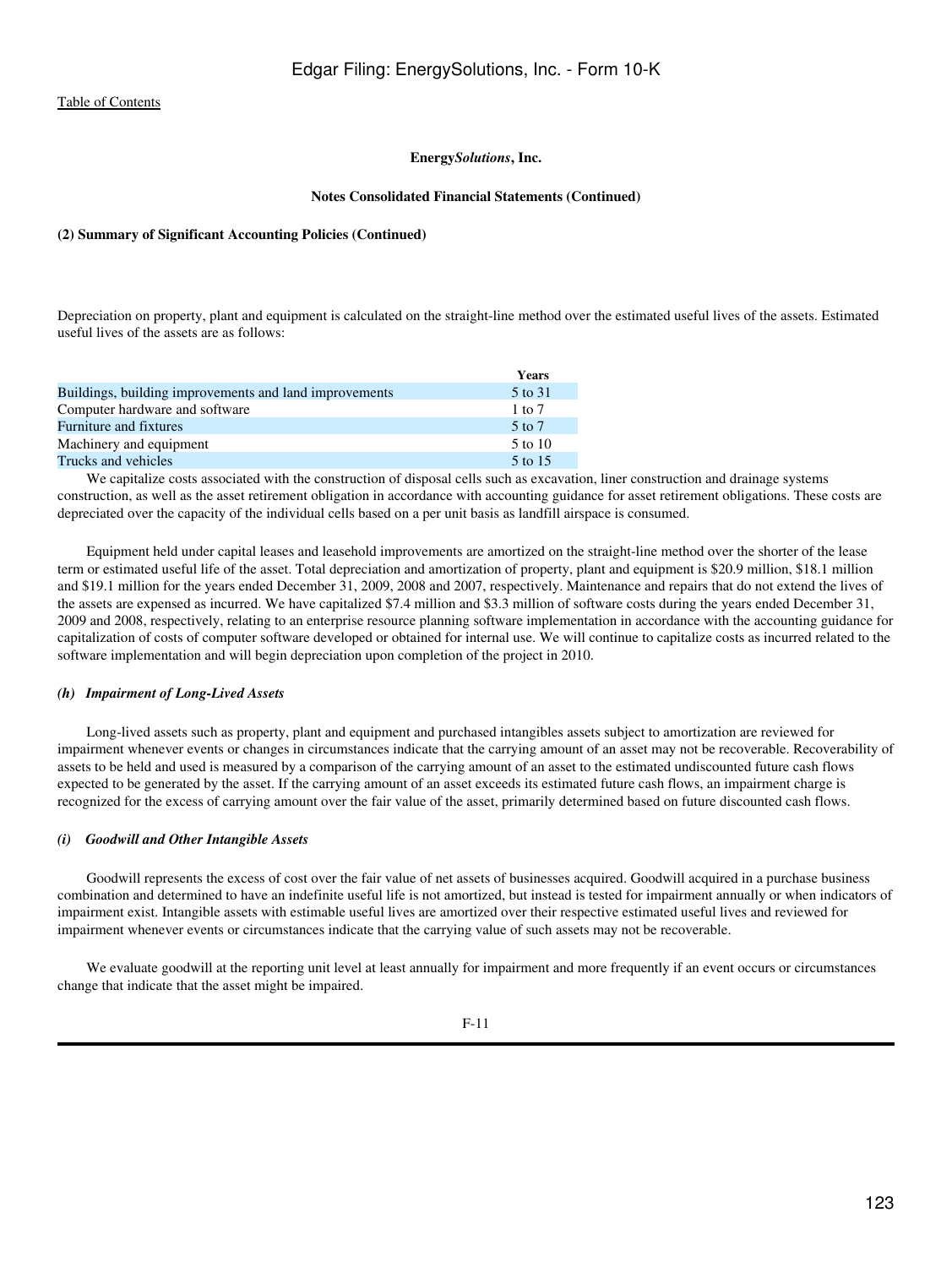# **Energy***Solutions***, Inc.**

#### **Notes Consolidated Financial Statements (Continued)**

#### **(2) Summary of Significant Accounting Policies (Continued)**

We test goodwill for impairment by first comparing the carrying book value of net assets to the fair value of the reporting units. If the fair value of the reporting unit exceeds its carrying value, including goodwill, no further testing is required. If the fair value is determined to be less than the book value, a second step is performed to compute the amount of impairment as the difference between the estimated fair value of goodwill and the carrying value.

We estimate the fair value of the reporting units using discounted cash flows. Forecasts of future cash flow are based on our best estimate of future net sales and operating expenses, based primarily on estimated category expansion, pricing, market segment penetration and general economic conditions. We conduct our annual impairment test as of March 31 of each year, and have determined there to be no impairment for any of the periods presented since out last annual assessment was performed. There were no events or circumstances from the date of our assessment through December 31, 2009 that would impact this conclusion.

#### *(j) Facility and Equipment Decontamination and Decommissioning Liabilities*

 We are responsible for the costs relating to the final capping, closure, and post-closure monitoring activities of our Clive, Utah landfill, our final capping and closure activities of our South Carolina landfill and the costs related to the decontamination and decommissioning of our facilities and equipment in Tennessee and at certain customer sites which qualify as asset retirement obligations ("ARO"). We capitalized the fair value of our ARO as part of the carrying amount of the long-lived asset when the obligation arises (typically when the asset is either placed in service or when the asset first becomes contaminated by radioactive materials). The recorded asset retirement obligation represents an estimate of the present value of the future obligation to be incurred associated with these activities.

 The cost basis for our landfill assets and related obligation include landfill liner material and installation, excavation for airspace, landfill leachate collection systems, environmental groundwater and air monitoring equipment, directly related engineering and design costs and other capital infrastructure costs. Also included in the cost basis of our landfill assets and related obligation are estimates of future costs associated with final landfill capping, closure and post-closure monitoring activities. These costs are described below:

> *Final capping* Involves the installation of final cap materials over areas of the landfill where total airspace has been consumed. We estimate available airspace capacity using aerial and ground surveys and other methods of calculation, based on permit-mandated height restrictions and other factors. Final capping asset retirement obligations are recorded, with a corresponding increase in the landfill asset, as landfill airspace capacity is permitted for waste disposal activities and the cell liner is constructed. Final capping costs are recorded as an asset and a liability based on estimates of the discounted cash flows and capacity associated with the final capping event.

> *Closure* Involves the remediation of our land surrounding the disposal cell and the disposal of Company-owned property and equipment. These are costs incurred after the site ceases to accept waste, but before the site is certified to be closed by the applicable regulatory agency. These costs are accrued as an asset retirement obligation, with a corresponding increase in the landfill asset, as airspace is consumed over the life of the landfill. Closure obligations are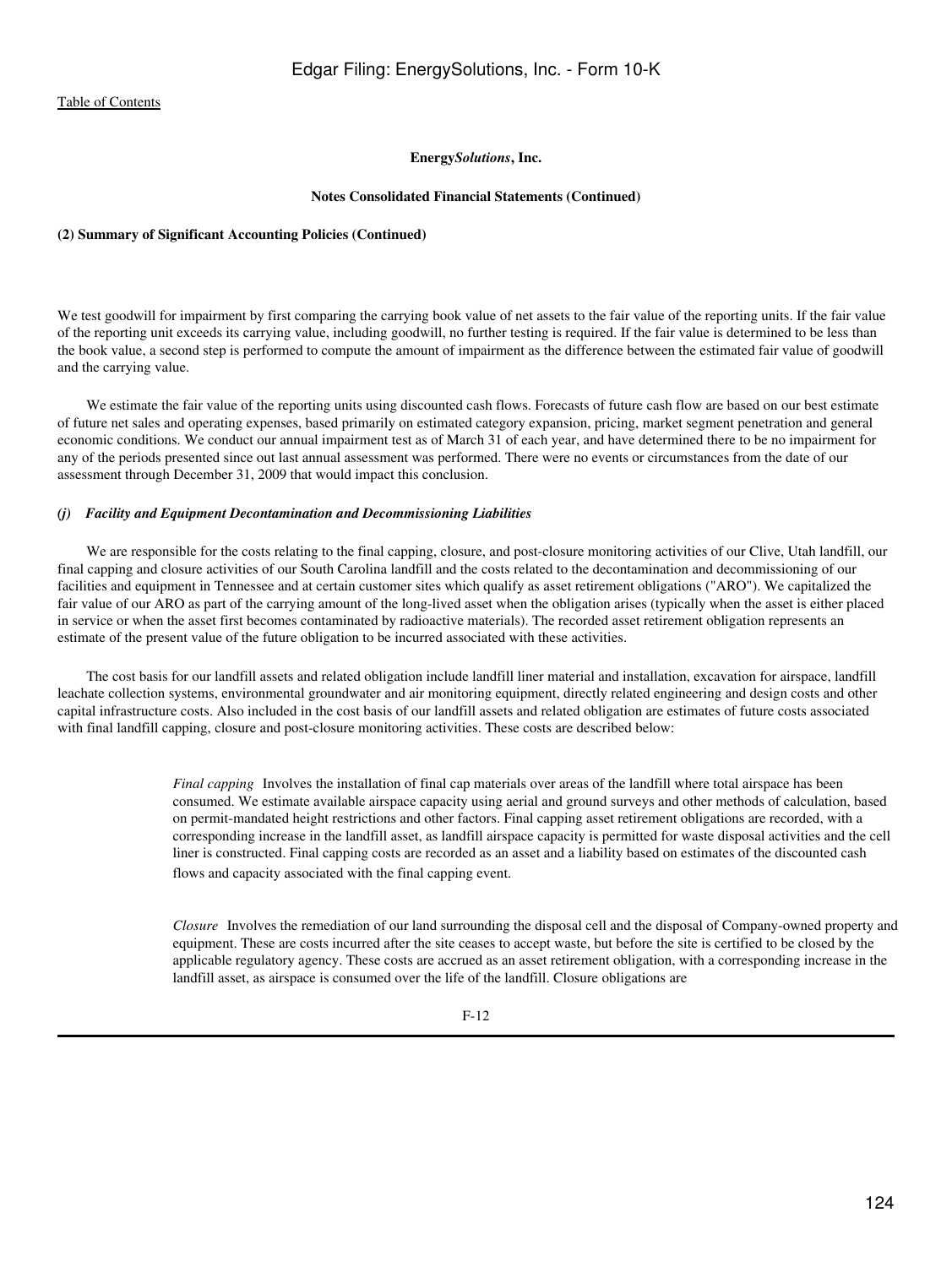#### **Notes Consolidated Financial Statements (Continued)**

# **(2) Summary of Significant Accounting Policies (Continued)**

accrued over the life of the landfill based on estimates of the discounted cash flows associated with performing closure activities.

*Post-closure* Involves the maintenance and monitoring of our landfill site that has been certified to be closed by the applicable regulatory agency. Subsequent to landfill closure, we are required to maintain and monitor our landfill site for a 100-year period. These maintenance and monitoring costs are accrued as an asset retirement obligation, with a corresponding increase in the landfill asset, as airspace is consumed over the life of the landfill. Post-closure obligations are accrued over the life of the landfill based on estimates of the discounted cash flows associated with performing post-closure activities.

 The cost basis for our decontamination and decommissioning assets and related obligation include costs to decontaminate, disassemble and dispose of equipment and facilities. We develop our estimates of these obligations using input from our operations personnel, engineers and accountants. Our estimates are based on our interpretation of current requirements and proposed regulatory changes and are intended to approximate fair value. We use historical experience, professional engineering judgment and quoted and actual prices paid for similar work to determine the fair value of these obligations. We recognize these obligations at market prices whether we plan to contract with third parties or perform the work ourselves.

 Costs for the decontamination and decommissioning of our facilities and equipment will generally be paid upon the closure of these facilities or the disposal of this equipment. We are obligated under our license granted by the State of South Carolina and the Atlantic Interstate Low-Level Radioactive Waste Compact Implementation Act (the "Atlantic Waste Compact Act") for costs associated with the ultimate closure of the Barnwell Low-Level Radioactive Waste Disposal Facility in South Carolina and our buildings and equipment located at the Barnwell site (Barnwell Closure). Under the terms of the Atlantic Waste Compact Act and our license with the State of South Carolina, we are required to maintain a trust fund to cover the Barnwell Closure obligation, which limits our obligation to the amount of the trust fund.

 Our cost estimates for final capping, closure and post-closure activities and other decontamination and decommissioning activities are intended to approximate fair value and are based on our interpretation of the current regulatory requirements and proposed or anticipated regulatory changes. Where applicable, these cost estimates are based on the amount a third party would charge to perform such activities even when we expect to perform these activities internally. Because final landfill capping, closure and post-closure obligations and decontamination and decommissioning obligations are measured using present value techniques, changes in the estimated timing of the related activities would have an effect on these liabilities, related assets and resulting operations.

 Changes in inflation rates or the estimated costs, timing or extent of the required future capping, closure, post-closure and other decontamination and decommissioning activities typically result in both: (i) a current adjustment to the recorded liability and asset; and (ii) a change in the liability and asset amounts to be recorded prospectively over the remaining life of the asset in accordance with our depreciation policy.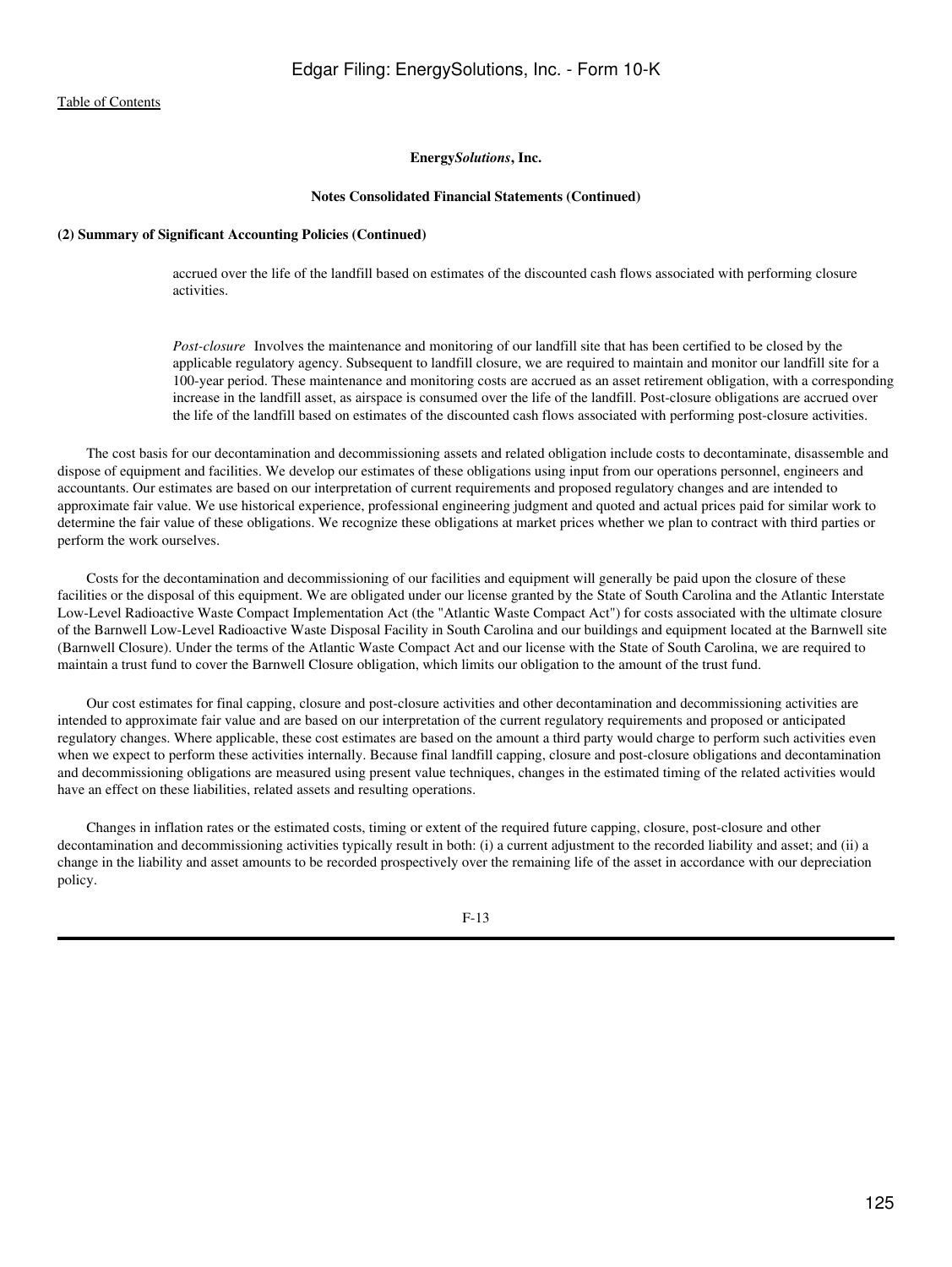#### **Notes Consolidated Financial Statements (Continued)**

#### **(2) Summary of Significant Accounting Policies (Continued)**

#### *(k) Self-Insurance and Recoveries*

 We have retained a portion of the financial risk related to our employee health insurance plan. The exposure for unpaid claims and associated expenses, including incurred but not reported losses, generally is estimated by considering pending claims and historical trends and data. The estimated liability associated with settling unpaid claims is \$1.8 million and \$1.3 million as of December 31, 2009 and 2008, respectively, and is included in accrued expenses and other current liabilities. Estimated insurance recoveries related to recorded liabilities are reflected as other current assets or other long-term assets when management believes that the receipt of such amounts is probable. As of December 31, 2009 and 2008, we did not have any expected insurance recoveries.

## *(l) Derivative Financial Instruments*

 We have entered into derivative contracts to help offset our exposure to movements in interest rates in relation to our variable rate debt and in foreign currency rates in relation to our US dollar denominated intercompany loan with our United Kingdom subsidiary. See Note 10 for further discussion of derivative financial instruments. We record all derivatives at fair value on the consolidated balance sheets as either an asset or a liability. We do not meet the hedge criteria for our existing derivatives; therefore, changes in the fair value of our derivatives are included in other income (expense), net.

#### *(m) Share-Based Payment*

 We recognized shared based compensation costs in the income statement over the instruments' vesting periods based on the instruments' fair values on the measurement date, which is generally the date of the grant. In our share-based compensation strategy we utilize a combination of stock options and restricted stock that vest over time based on service. For time-based stock options and restricted stock, compensation expense is recognized over the vesting period from the vesting commencement date using the straight-line method.

 We use the Black-Scholes valuation model to estimate the fair value of stock options. Option valuation methods, including Black-Scholes, require the input of assumptions including the risk-free interest rate, dividend rate, expected term and volatility rate. See Note 13 for further discussion regarding the assumptions used in our valuation model.

#### *(n) Revenues and Cost of Revenues*

#### *Revenue Recognition*

We record revenues when all of the following conditions exist: (i) evidence of an agreement with our customer; (ii) work has actually been performed; (iii) the amount of revenues is fixed or determinable and (iv) collection from our customer is reasonably assured. Provision for estimated contract losses is recognized in full in the period in which the losses are identifiable and include all estimated direct costs to complete the contract (excludes future selling, general and administrative costs expected to be allocated to the contract). Contract claims and change orders are included in total estimated contract revenues when it is probable that the change order will result in a bona fide addition to contract value and can be reliably estimated. Costs incurred for bidding and obtaining contracts are expensed as incurred.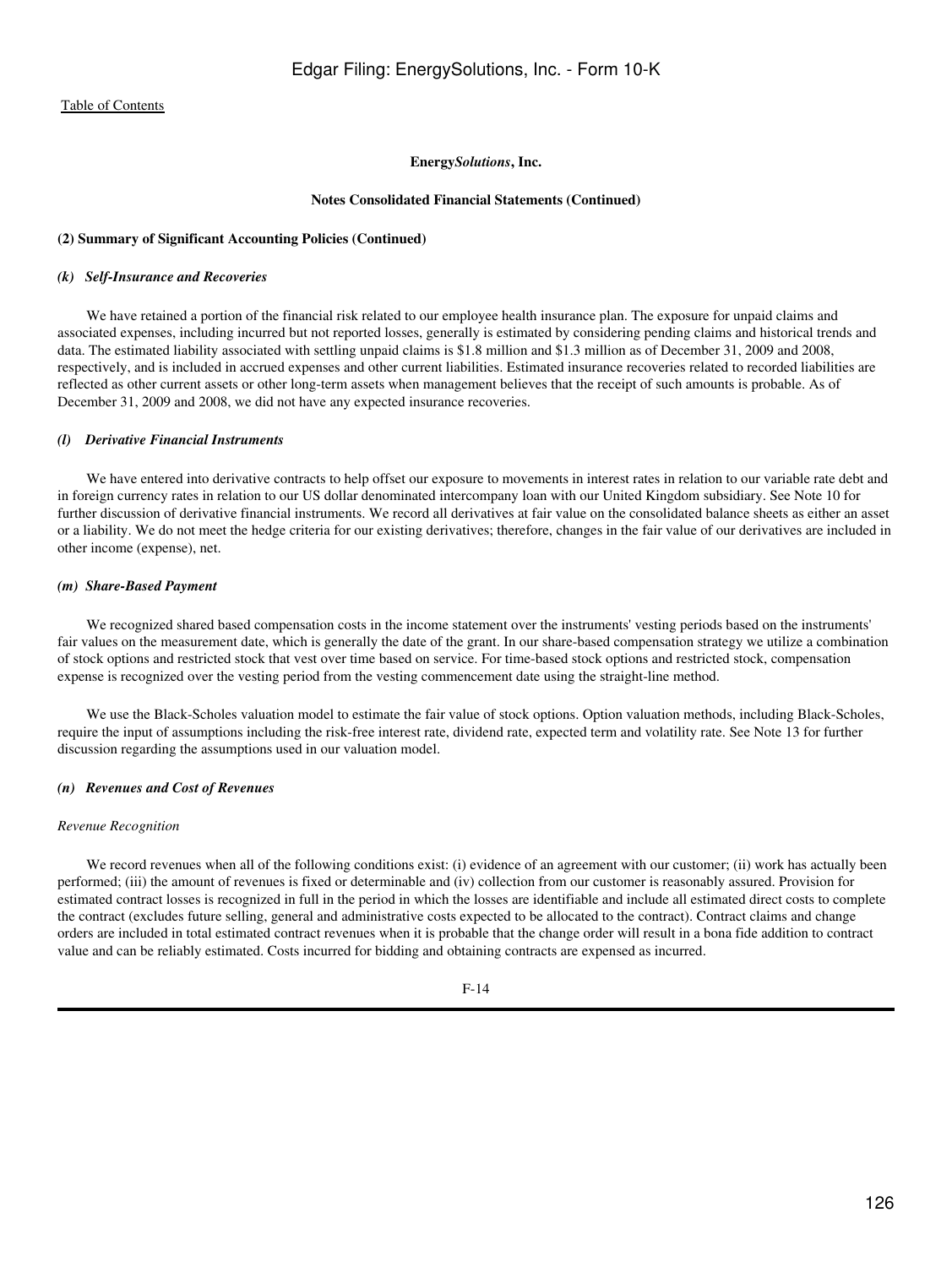#### **Notes Consolidated Financial Statements (Continued)**

#### **(2) Summary of Significant Accounting Policies (Continued)**

#### *Federal and Commercial Contracts for Services*

 We have contracts to provide engineering and technical support services to the United States federal government and its agencies, the United Kingdom Nuclear Decommissioning Authority and to commercial companies. Our services are provided under cost-reimbursable award or incentive-fee, fixed-price and unit-rate contracts. The following describes our policies for these contract types:

 **Cost-reimbursable award or incentive-fee contracts**We are reimbursed for allowable costs in accordance with Cost Accounting Standards ("CAS") or contractual provisions. If our costs exceed the contract ceiling or are not allowable under the provisions of the contract or CAS, we may not be able to obtain reimbursement for such costs. We earn award and incentive fees in addition to cost reimbursements if we meet certain contract provisions, including schedule, budget, and safety milestones. Monthly assessments are made to measure the amount of revenues earned in accordance with established contract provisions. We receive award and incentive fees on certain contracts, which are accrued when estimable and collection is reasonably assured.

 **Fixed-price and unit-rate contracts**We receive a fixed amount of revenues irrespective of the actual costs we incur. For fixed-price contracts, our revenues are recognized using the proportional performance method of accounting using appropriate output measures, where estimable, or other measures such as proportion of costs incurred to total estimated contract costs. For unit-rate contracts, our revenues are recognized as units are completed based on contractual unit rates.

 Accounting for revenues earned under our contracts may require assessments that include an estimate of the amount that has been earned on the contract and are usually based on the volumes that have been processed or disposed, milestones reached or the time that has elapsed under the contract. Each of our contracts is unique with regard to scope, schedule and delivery methodology. Accordingly, each contract is reviewed to determine the most reliable measure of completion for revenue recognition purposes. Input measures such as costs incurred to total contract costs are used only when there are no quantifiable output measures available.

 Certain of our fixed price contracts are for services that are non-linear in nature, require complex, non-repetitive tasks or involve a non-time-based scope of work. In these contracts, the earnings process is not fulfilled upon the achievement of milestones, but rather over the life of the contract. Evaluation of the obligations and customer requirements on these contracts does not produce objective, quantifiable output measures that reflect the earnings process for revenue recognition. Therefore, in these situations, we use a cost-to-cost approach to determine revenues. A cost-to-cost approach accurately reflects our obligations and performance on these contracts, as well as meeting the customers' expectations of services being performed. Therefore, we believe that input measures used to measure progress toward completion on certain fixed price projects provide a reasonable surrogate as compared to using output measures.

 For the years ended December 31, 2009, 2008 and 2007, revenues calculated using a cost-to-cost approach were \$59.5 million, \$75.4 million and \$68.6 million, respectively.

 Revisions to revenues, costs and profit estimates or measurements of the extent of progress toward completion are changes in accounting estimates accounted for in the period of change (cumulative catch-up method). Contracts typically provide for billings on a monthly basis or based on contract milestones. Costs and estimated earnings in excess of billings on uncompleted contracts represent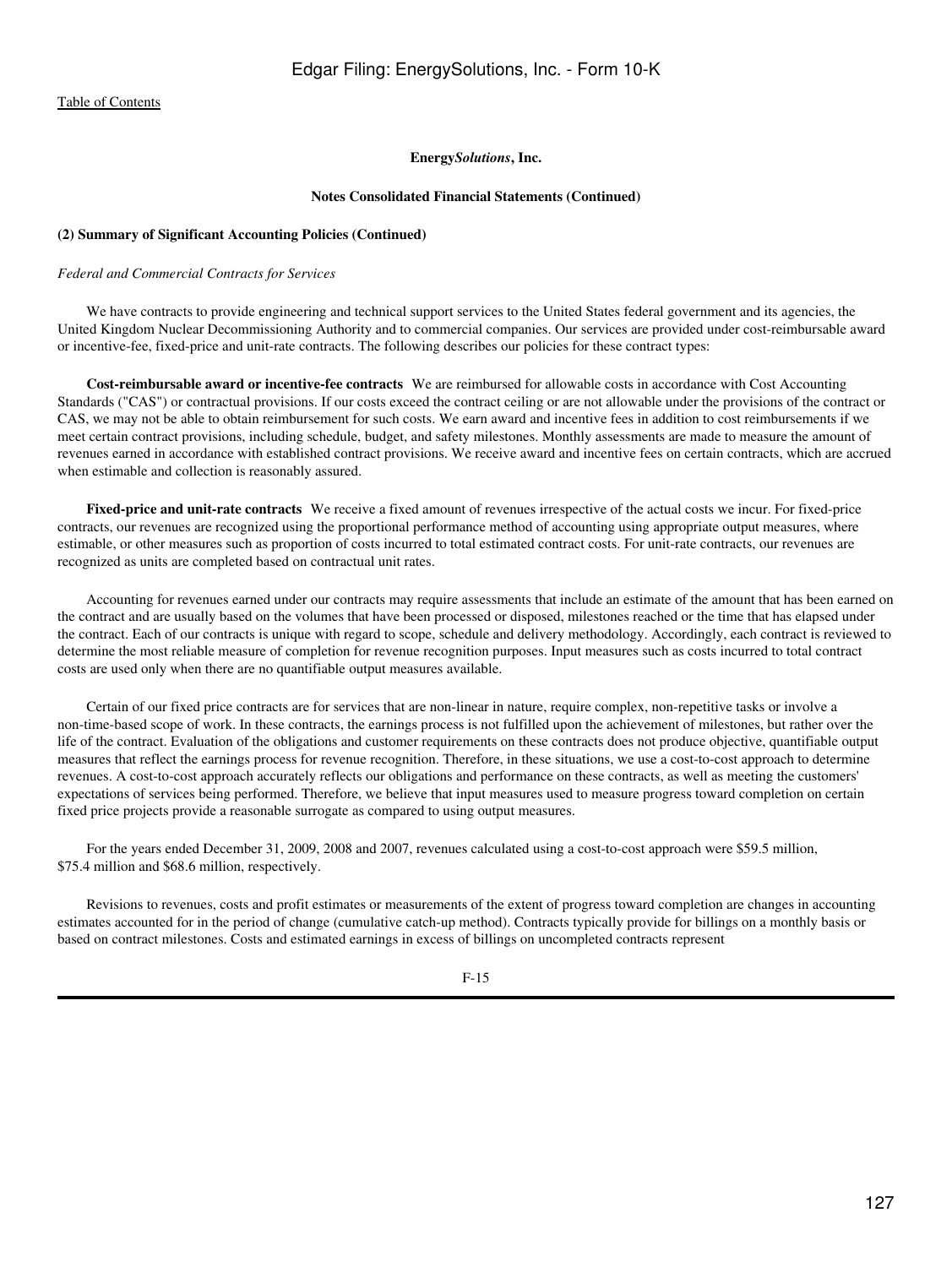#### **Notes Consolidated Financial Statements (Continued)**

#### **(2) Summary of Significant Accounting Policies (Continued)**

amounts recognized as revenues that have not yet been billed. Unearned revenues represent amounts billed and collected for which revenues have not yet been recognized.

#### *Change Orders and Requests for Equitable Adjustment ("REAs")*

 We record contract claims and pending change orders, including REAs, when the work has been performed and collection of revenues is reasonably assured, which generally is when they are accepted in writing by the customer. The costs to perform the work related to these claims and pending change orders, including REAs, are included in the financial statements in the period that they are incurred and are included in our estimates of contract profitability.

#### *LP&D Contracts*

We generate revenues in our LP&D segment primarily through unit-rate contracts for the shipping, processing and disposal of radioactive materials. A unit-rate contract is essentially a fixed-price contract with the only variable being units of work performed. These contracts generally provide that we will process and dispose of substantially all of the low-level radioactive waste generated by our customers for a fixed, pre-negotiated price per cubic foot, depending on the type of radioactive material being disposed.

#### *(o) Advertising Costs*

 We expense advertising costs as incurred. Advertising costs are included in selling, general and administrative expenses. We incurred \$4.2 million in advertising expenses for each of the years ended December 31, 2009, 2008, and 2007.

#### *(p) Income Taxes*

 Prior to our reorganization on November 20, 2007, Energy*Solutions*, LLC operated as a limited liability company and was treated as a disregarded entity owned by a partnership for federal income tax purposes. Under applicable regulations, members of a limited liability company treated as a partnership are responsible for their individual income tax liabilities related to the limited liability company's results of operations. Accordingly, prior to that time we had not previously provided for federal income taxes related to our results of operations, except to the extent of operations in our subsidiaries that are corporations. Because we previously generated taxable income, we included in distributions to our member amounts sufficient to facilitate the payment of tax liabilities arising from Energy*Solutions*, LLC's income. Energy*Solutions*, Inc. is a "C" corporation and, as such, we are subject to federal and state corporate income taxes.

 We account for income taxes in accordance with authoritative accounting guidance. Judgment is required in determining our provision for income taxes. In the normal course of business, we may engage in numerous transactions every day for which the ultimate tax outcome (including the period in which the transaction will ultimately be included in taxable income or deducted as an expense) is uncertain. Additionally, the tax returns we file are subject to audit and investigation by the Internal Revenue Service, most states in the United States and by various government agencies representing jurisdictions outside the United States.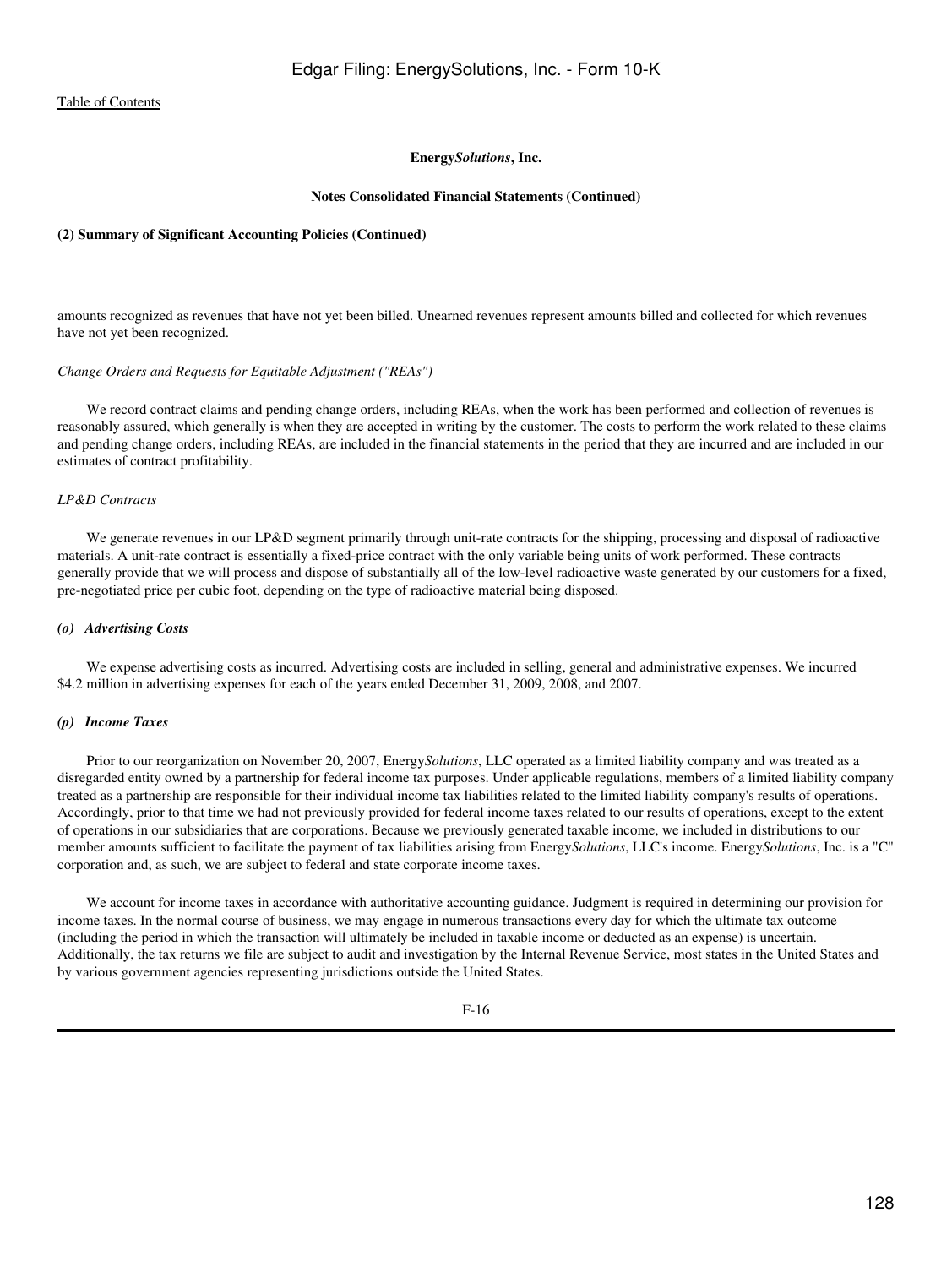#### **Notes Consolidated Financial Statements (Continued)**

#### **(2) Summary of Significant Accounting Policies (Continued)**

 We account for unrecognized tax benefits in accordance with authoritative guidance for uncertainty in income taxes which requires us to recognize in our financial statements the impact of a tax position, if that position is more likely than not of being sustained on audit, based on the technical merits of the position.

 Our income tax expense and our effective tax rate are determined from earnings before income taxes less net income attributable to the noncontrolling interest as a result of our adoption of new authoritative guidance related to consolidations.

#### *(q) New Accounting Pronouncements*

#### *Noncontrolling Interest in Consolidated Financial Statements*

 In December 2007, the FASB issued guidance on noncontrolling interests which establishes accounting and reporting guidance for the noncontrolling interest in a subsidiary (formerly known as minority interest) and for the deconsolidation of a subsidiary. This guidance clarifies that a noncontrolling interest in a subsidiary is an ownership interest in the consolidated entity that should be reported as equity in the consolidated financial statements. This guidance also requires presentation on the face of the consolidated statement of income of the amounts of consolidated net income attributable to the parent and to the noncontrolling interest, resulting in an increase to consolidated net income. Historically, net income attributable to noncontrolling interests was presented as minority interest expense. Under this new guidance, amounts reported as net income attributable to noncontrolling interests are now reported net of any applicable taxes. This guidance requires expanded disclosures in the consolidated financial statements that clearly identify and distinguish between the interests of the parent's owners and the interests of the noncontrolling owners of a subsidiary. This guidance is effective for fiscal years, and interim periods within those fiscal years, beginning on or after December 15, 2008. We adopted the statement on January 1, 2009 via retrospective application of the presentation and disclosure requirements.

#### *Fair Value Measurements*

 In April 2009, the FASB issued guidance on fair value measurements and disclosures. Fair value is defined as the price that would be received to sell an asset or paid to transfer a liability in an orderly transaction between market participants under current market conditions. The new guidance requires an evaluation of whether there has been a significant decrease in the volume and level of activity for the asset or liability in relation to normal market activity for the asset or liability. If there has been a significant decrease in activity, transactions or quoted prices may not be indicative of fair value and a significant adjustment may need to be made to those prices to estimate fair value. Additionally, an entity must consider whether the observed transaction was orderly (that is, not distressed or forced). If the transaction was orderly, the obtained price can be considered a relevant, observable input for determining fair value. If the transaction is not orderly, other valuation techniques must be used when estimating fair value. This guidance, which was adopted by the Company effective April 1, 2009, did not impact the Company's financial position, results of operations or cash flows during the year ended December 31, 2009.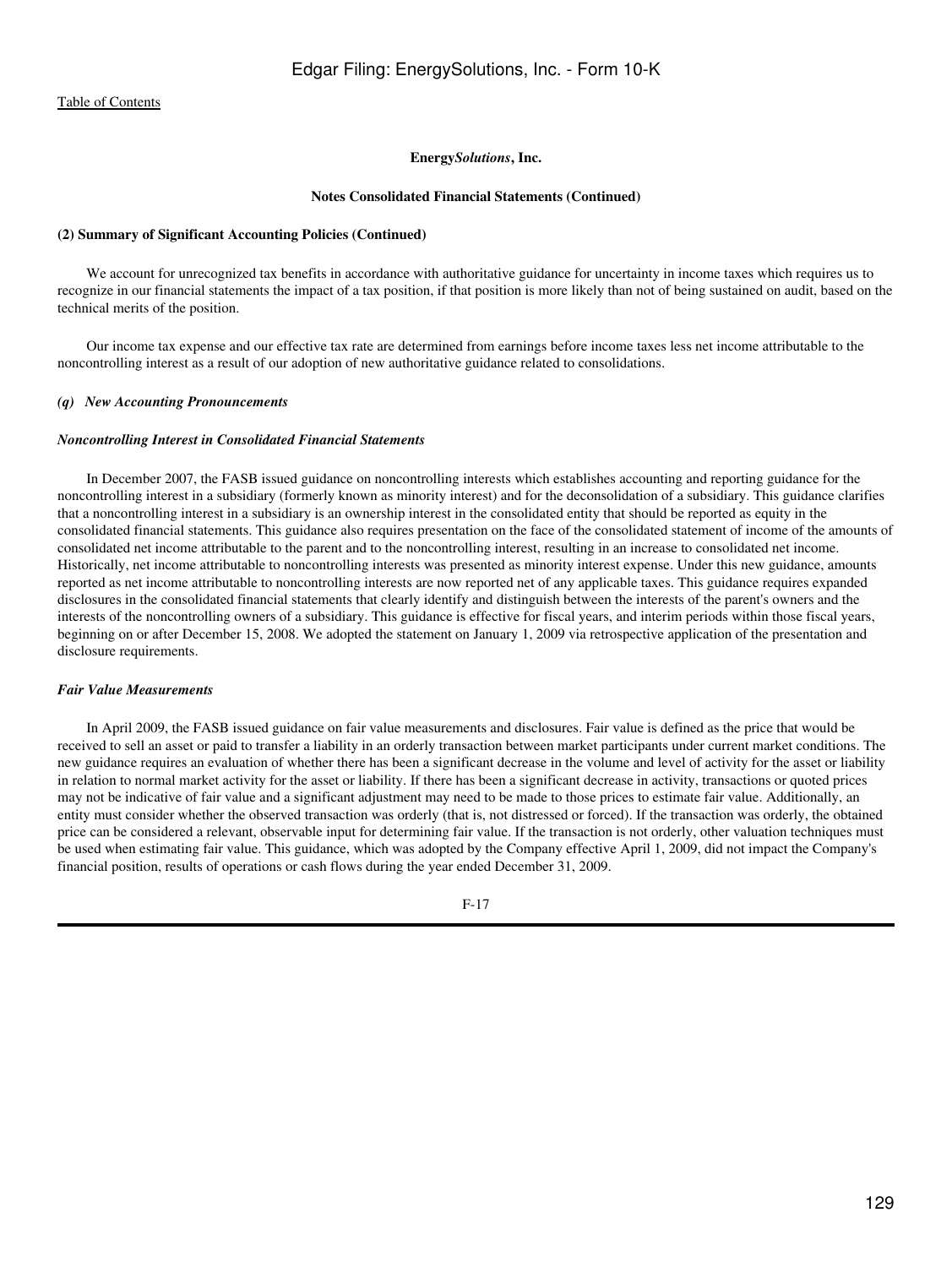#### **Notes Consolidated Financial Statements (Continued)**

#### **(2) Summary of Significant Accounting Policies (Continued)**

#### *Revenue Recognition*

 In October 2009, the FASB issued an update to the authoritative guidance for multiple-deliverable arrangements to enable vendors to account for products or services (deliverables) separately rather than as a combined unit. This update is effective prospectively for revenue arrangements entered into or materially modified beginning in fiscal years on or after June 15, 2010. Early adoption is permitted. We are currently evaluating the potential impact of the adoption of this guidance but we do not expect it to have a material impact on the Company's results of operations, financial position or cash flows.

#### *Subsequent Events*

 In May 2009, the FASB issued guidance on subsequent events which establishes general guidance for accounting for and disclosing subsequent events that occur after the balance sheet date but before financial statements are issued or are available to be issued. The guidance requires an entity to disclose the date through which subsequent events were evaluated by management. We adopted this guidance as of April 1, 2009 and the required disclosures are presented in Note 2 to the accompanying financial statements. This guidance does not impact the Company's financial position or results of operation as it is disclosure-only in nature.

#### *(r) Commitments and Contingencies*

 Liabilities for loss contingencies including environmental remediation costs arising from claims not within the scope of authoritative accounting guidance for asset retirement obligations, assessments, litigation, fines and penalties and other sources are recorded when it is probable that a liability has been incurred and the amount of the assessment and/or remediation can be reasonably estimated. Recoveries for environmental remediation costs from third parties are recorded when agreed upon with a third party.

# *(s) Income (Loss) Per Share*

 Following our corporate reorganization, which occurred in connection with the completion of our initial public offering on November 20, 2007, we began conducting our business through Energy*Solutions*, Inc., a newly formed corporation and holding company. Basic net income (loss) per share is computed by dividing net income (loss) by the weighted-average number of common shares outstanding during the period. Diluted net income (loss) per share is computed by dividing net income by the weighted-average number of common shares outstanding during the period and potentially dilutive common stock equivalents. Potential common stock equivalents that have been issued by us relate to outstanding stock option awards and unvested restricted stock awards and are determined using the treasury stock method.

#### *(t) Unaudited Pro Forma Income (Loss) Per Share*

 The unaudited pro forma net income (loss) per share reflects the effects related to our reorganization from a limited liability company to a "C" corporation, the issuance of our common stock in connection with our initial public offering and an assumed effective tax rate of 38%.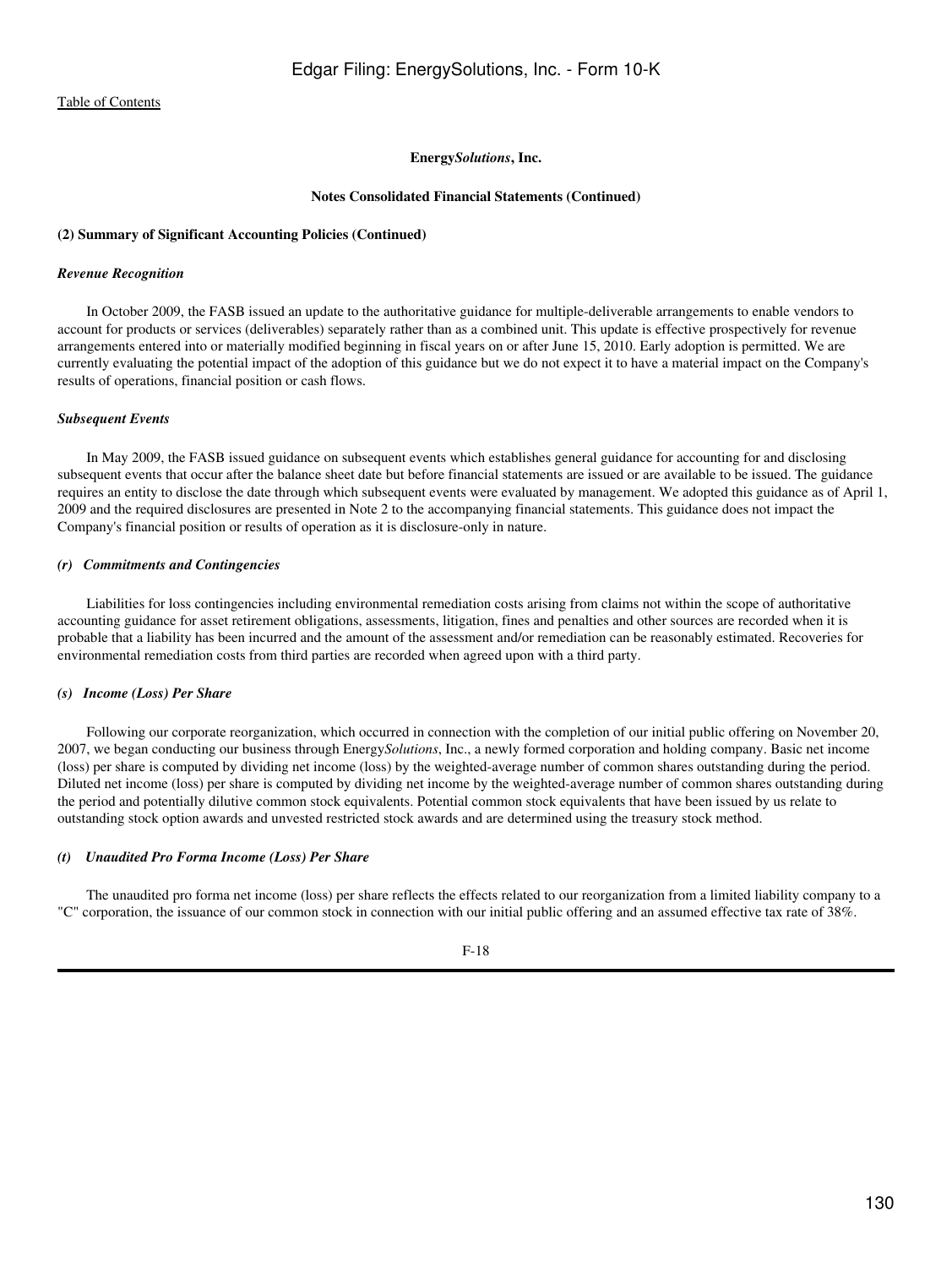#### **Notes Consolidated Financial Statements (Continued)**

## **(2) Summary of Significant Accounting Policies (Continued)**

#### *(u) Reclassifications*

 Certain amounts for prior periods have been reclassified to conform to the current year presentation. Prior to the fourth quarter of 2009, we included equity in income of unconsolidated joint ventures in other income (expense), net. During the fourth quarter of 2009, we reclassified these amounts from other income (expense), net, to operating income in the accompanying consolidated statements of operations. Accordingly, for the years ended December 31, 2009, 2008 and 2007, income from operations was increased by \$7.6 million, \$3.2 million and \$1.4 million, respectively, as a result of the reclassification. Income from unconsolidated joint ventures is included in our Federal Services segment operations.

 We also reclassified \$6.4 million from unearned revenues to accrued expenses and other current liabilities as of December 31, 2008 to conform to the current year presentation.

# **(3) Inventories**

Inventories consist of the following as of December 31, 2009 and 2008 (in thousands):

|                    | December 31,<br>2009 | December 31,<br>2008 |        |  |  |
|--------------------|----------------------|----------------------|--------|--|--|
| Parts and supplies | 676                  | \$.                  | 517    |  |  |
| Work in process    | 450                  |                      | 3,050  |  |  |
| Finished goods     |                      |                      | 7,651  |  |  |
|                    |                      |                      |        |  |  |
|                    | 1.126                |                      | 11,218 |  |  |

## **(4) Property, Plant and Equipment**

Property, plant and equipment consist of the following as of December 31, 2009 and 2008 (in thousands):

|                                                | December 31,<br>2009 |               | December 31,<br>2008 |
|------------------------------------------------|----------------------|---------------|----------------------|
| Land and land improvements                     | \$<br>26,540         | $\mathcal{S}$ | 25,319               |
| Buildings and improvements                     | 32,137               |               | 31,293               |
| Computer hardware and software                 | 8,155                |               | 9,672                |
| Landfill                                       | 30,279               |               | 28,261               |
| Furniture and fixtures                         | 4,088                |               | 3,960                |
| Machinery and equipment                        | 71,235               |               | 61,942               |
| Trucks and vehicles                            | 12,955               |               | 7,452                |
| Leasehold improvements                         | 4,564                |               | 4,230                |
| Capital leases                                 | 4,904                |               | 4,913                |
| Construction in progress                       | 20,635               |               | 10,520               |
|                                                | 215,492              |               | 187,562              |
| Less accumulated depreciation and amortization | 94,717               |               | 73,541               |
|                                                | \$<br>120,775        | $\mathbb{S}$  | 114,021              |
|                                                | $F-19$               |               |                      |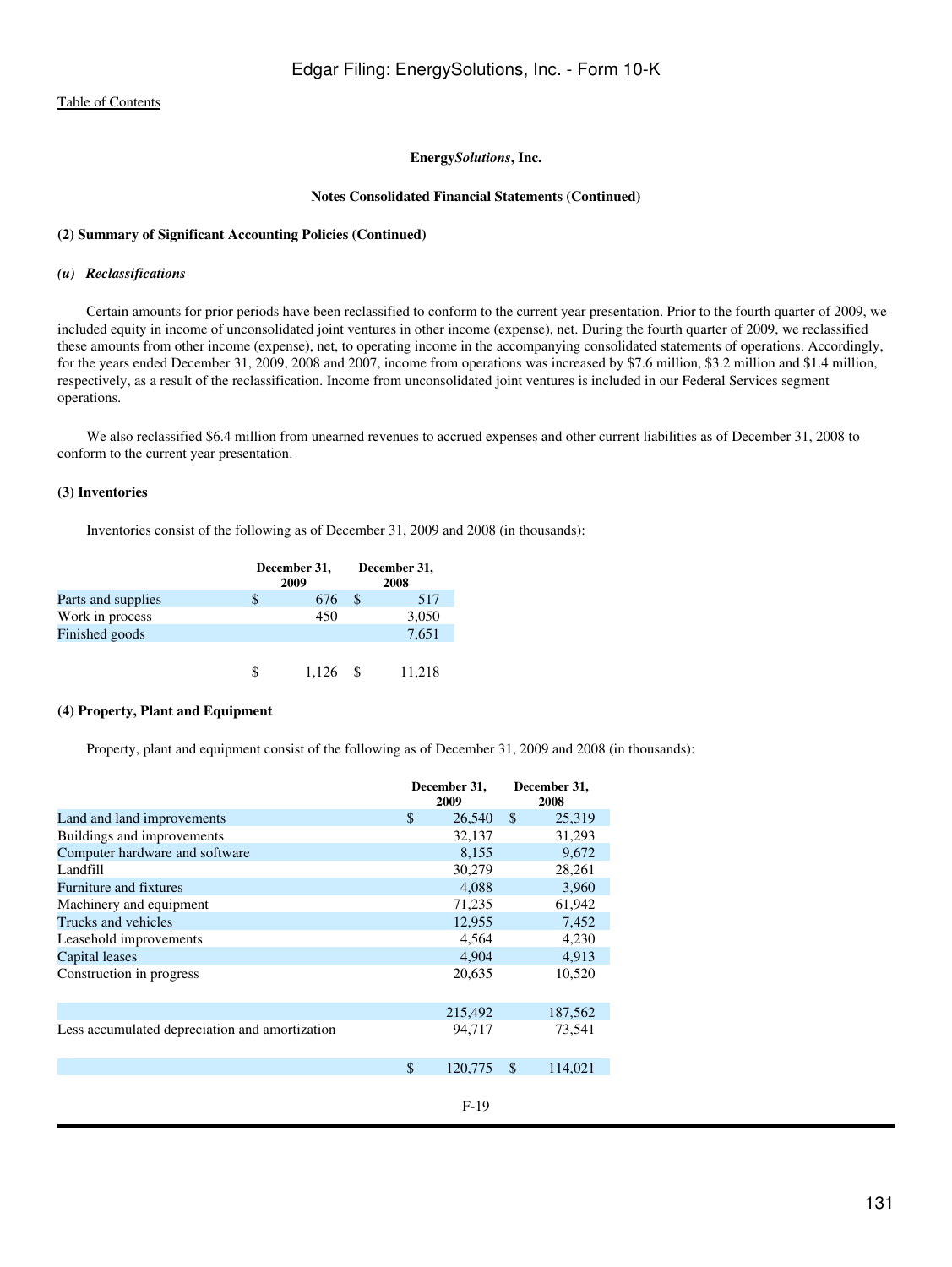#### **Notes Consolidated Financial Statements (Continued)**

#### **(5) Goodwill and Other Intangible Assets**

 As of December 31, 2009 and 2008, we had recorded \$518.8 million and \$528.3 million of goodwill related to the acquisitions of Envirocare, Scientech, Duratek, BNGA, ESEU, Parallax, RSMC, Nukem and Monserco. During 2008, we recorded additional goodwill of \$2.3 million related to certain income tax uncertainties in connection with the purchased entities.

 In connection with our acquisition of ESEU in December 2006 and RSMC in June 2007 in the U.K., we recognized Goodwill for £4.7 million and £27.9 million, respectively. These amounts are translated into U.S. dollars at the exchange rate in affect at the balance sheet date. The related translation gains and losses are included as a separate component of stockholders' equity as comprehensive income in the consolidated balance sheets. For the year ended December 31, 2009 we recorded \$9.5 million translation losses related to goodwill denominated in foreign currencies.

 We completed our annual goodwill impairment test as of March 31, 2009 and we concluded that no impairment has occurred and the fair value of each reporting unit exceeded its carrying value; thus no impairment was recognized. As of December 31, 2009, there were no events or circumstances that would indicate that our assets might be impaired.

 Other intangible assets subject to amortization consist principally of amounts assigned to permits, customer relationships, non-compete agreements and technology. We do not have intangible assets that are not subject to amortization. Other intangible assets as of December 31, 2009 and 2008 consist of the following (in thousands):

|                        |           |     | As of December 31, 2009 |                    |           |               | As of December 31, 2008 |                    |
|------------------------|-----------|-----|-------------------------|--------------------|-----------|---------------|-------------------------|--------------------|
|                        |           |     |                         | Weighted           |           |               |                         | Weighted           |
|                        | Gross     |     |                         | Average            | Gross     |               |                         | Average            |
|                        | Carrying  |     | Accumulated             | Remaining          | Carrying  |               | Accumulated             | <b>Remaining</b>   |
|                        | Amount    |     | <b>Amortization</b>     | <b>Useful Life</b> | Amount    |               | <b>Amortization</b>     | <b>Useful Life</b> |
| Permits                | \$239,059 | \$. | (46, 845)               | $19.8$ years       | \$239,059 | <sup>\$</sup> | (36,995)                | $20.6$ years       |
| Customer relationships | 160,106   |     | (51,830)                | 8.2 years          | 182,436   |               | (38, 157)               | 9.1 years          |
| Technology and other   | 15,183    |     | (5, 492)                | 6.0 years          | 14,479    |               | (3,930)                 | 6.7 years          |
| Non competition        | 1,030     |     | (1,008)                 | $0.4$ years        | 1,030     |               | (822)                   | $0.9$ years        |
| Total amortizable      |           |     |                         |                    |           |               |                         |                    |
| intangibles            | \$415.378 | \$. | (105, 175)              | $15.3$ years       | \$437,004 | <sup>\$</sup> | (79,904)                | $15.5$ years       |

 Amortization expense was \$25.3 million, \$28.3 million and \$24.1 million for the years ended December 31, 2009, 2008 and 2007, respectively. During the year ended December 31, 2009, the Company determined that it had inappropriately applied authoritative guidance related to intangible assets and goodwill denominated in foreign currencies. As such, during the year ended December 30, 2009, the Company recorded \$0.6 million to reduce amortization expense recorded in previous periods prior to 2009. In addition, during the year ended December 31, 2009 we recorded \$22.3 million translation losses related to intangible assets denominated in foreign currencies.

Estimated annual amortization expense for each of the next five years is as follows (in thousands):

|                                       | 2010   |  | 2011                                              |  | 2012 |  | 2013 |  | 2014 |
|---------------------------------------|--------|--|---------------------------------------------------|--|------|--|------|--|------|
| Estimated annual amortization expense |        |  | $$27,712$ \$ 25,692 \$ 25,631 \$ 25,556 \$ 24,728 |  |      |  |      |  |      |
|                                       | $F-20$ |  |                                                   |  |      |  |      |  |      |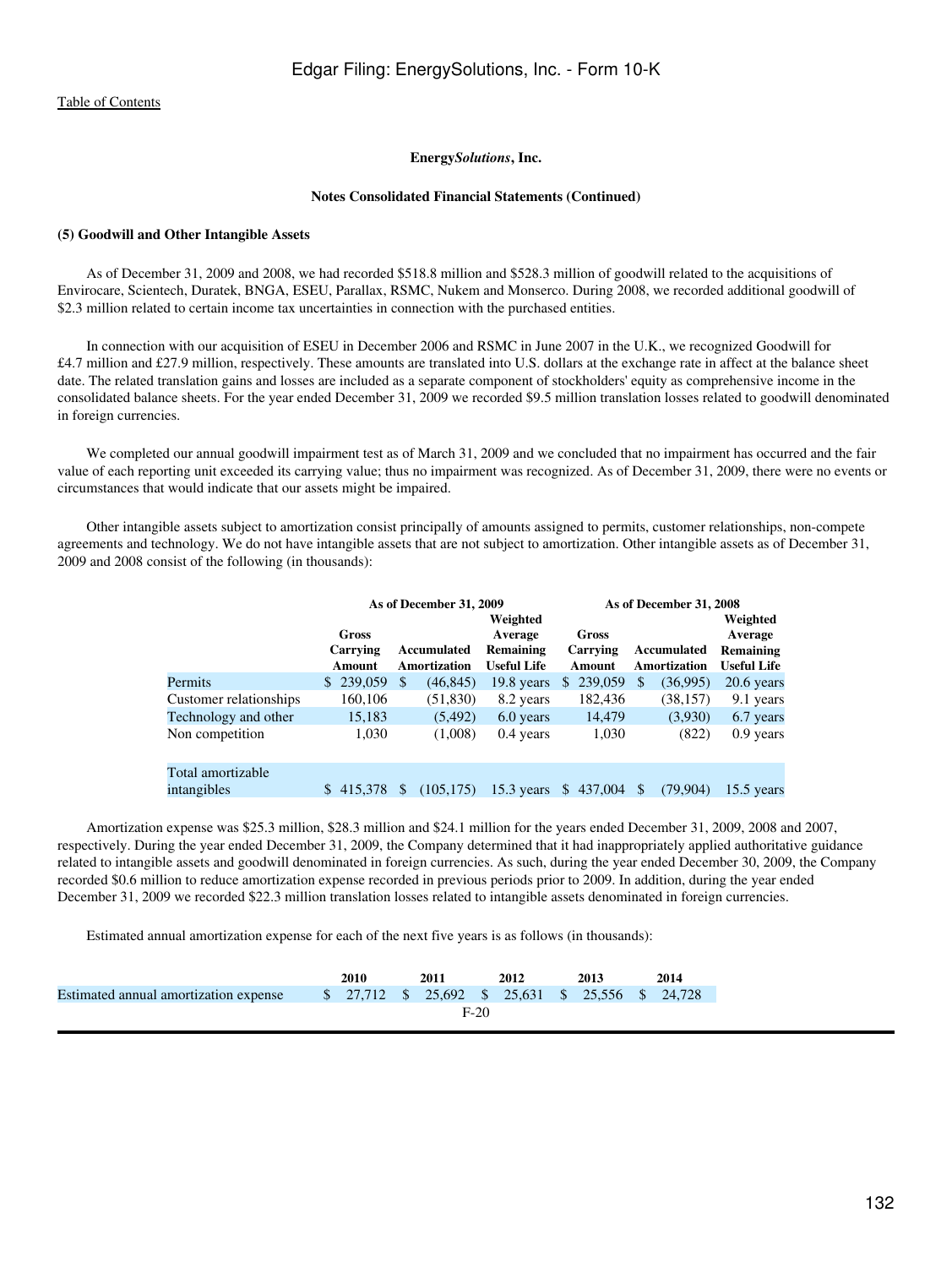#### **Notes Consolidated Financial Statements (Continued)**

## **(6) Senior Credit Facilities**

 On September 23, 2009, we entered into a Third Amended and Restated Credit Agreement, as subsequently amended on January 14, 2010 (the "Amended ES Credit Agreement") with Citicorp North America, Inc. ("CNAI") as administrative agent and collateral agent. Concurrently with the entry into the Amended ES Credit Agreement, Duratek, Inc., a wholly-owned subsidiary of the Company, entered into an Amended and Restated Credit Agreement, as subsequently amended on January 14, 2010 (the "Amended Duratek Credit Agreement" and together with the Amended ES Credit Agreement, the "Amended Credit Agreements") with CNAI. The Amended Credit Agreements amend, restate and supersede the credit agreements dated June 7, 2006 and subsequent amendments with CNAI and the lenders identified therein. The January 14, 2010 amendment increased the maximum credit support facility for the Zion Station transaction from \$50 million to \$200 million.

 Our credit facilities consist of a \$75.0 million revolving credit facility, of which \$5.0 million was outstanding as of December 31, 2009, and which matures on June 7, 2011, term-loan facilities totaling \$770.0 million, which mature on June 7, 2013, and synthetic letter of credit facilities totaling \$100.0 million, which expire on June 7, 2013. The revolving credit facility includes a sublimit of \$60.0 million for letters of credit of which \$10.8 million in letters of credit were issued as of December 31, 2009. The synthetic letter of credit facilities had a \$100.0 million issued as of December 31, 2009.

As amended, borrowings under the credit facilities bear interest as follows:

(1)

in the case of the first-lien term loans, (i) the greater of the rate of interest announced by Citicorp, from time to time, as its prime rate in effect at its principal office in the city of New York, and the federal funds rate plus 0.50% per annum (the "base rate"), plus 2.25% (or 1.75% when the leverage ratio (as defined in the Amended Credit Agreements) as of the most recently completed fiscal quarter is less than 2.0 to 1.0) or (ii) for any portion of the term loans as to which we have elected to pay interest on a Eurodollar basis, LIBOR plus 3.75% (or 3.25% when the leverage ratio (as defined in the Amended Credit Agreements) as of the most recently completed fiscal quarter is less than 2.0 to 1.0);

#### (2)

in the case of the revolving loans, (i) the base rate plus 2.25% or (ii) for any portion of the revolving loans as to which we have elected to pay interest on a Eurodollar basis, LIBOR plus 3.75%; and

#### (3)

in the case of synthetic letters of credit, LIBOR for the period of the loan less the synthetic deposit return paid to the synthetic lenders plus 3.75% (or 3.25% when the leverage ratio (as defined in the Amended ES Credit Agreement) as of the most recently completed fiscal quarter is less than 2.0 to 1.0).

 Borrowings under our credit facilities bear interest at variable rates. As of December 31, 2009 and December 31, 2008, the interest rate of borrowings under our term-loan facilities was 4.01% and 4.14% respectively.

 The obligations under the credit facilities are unconditional and irrevocably guaranteed, subject to certain exceptions, by each of our existing and subsequently acquired or organized domestic subsidiaries. In addition, the credit facilities and such guarantees are secured on a first priority basis by security interests (subject to permitted liens as defined in the credit agreements governing the credit facilities) in substantially all tangible and intangible assets owned by us and each of our domestic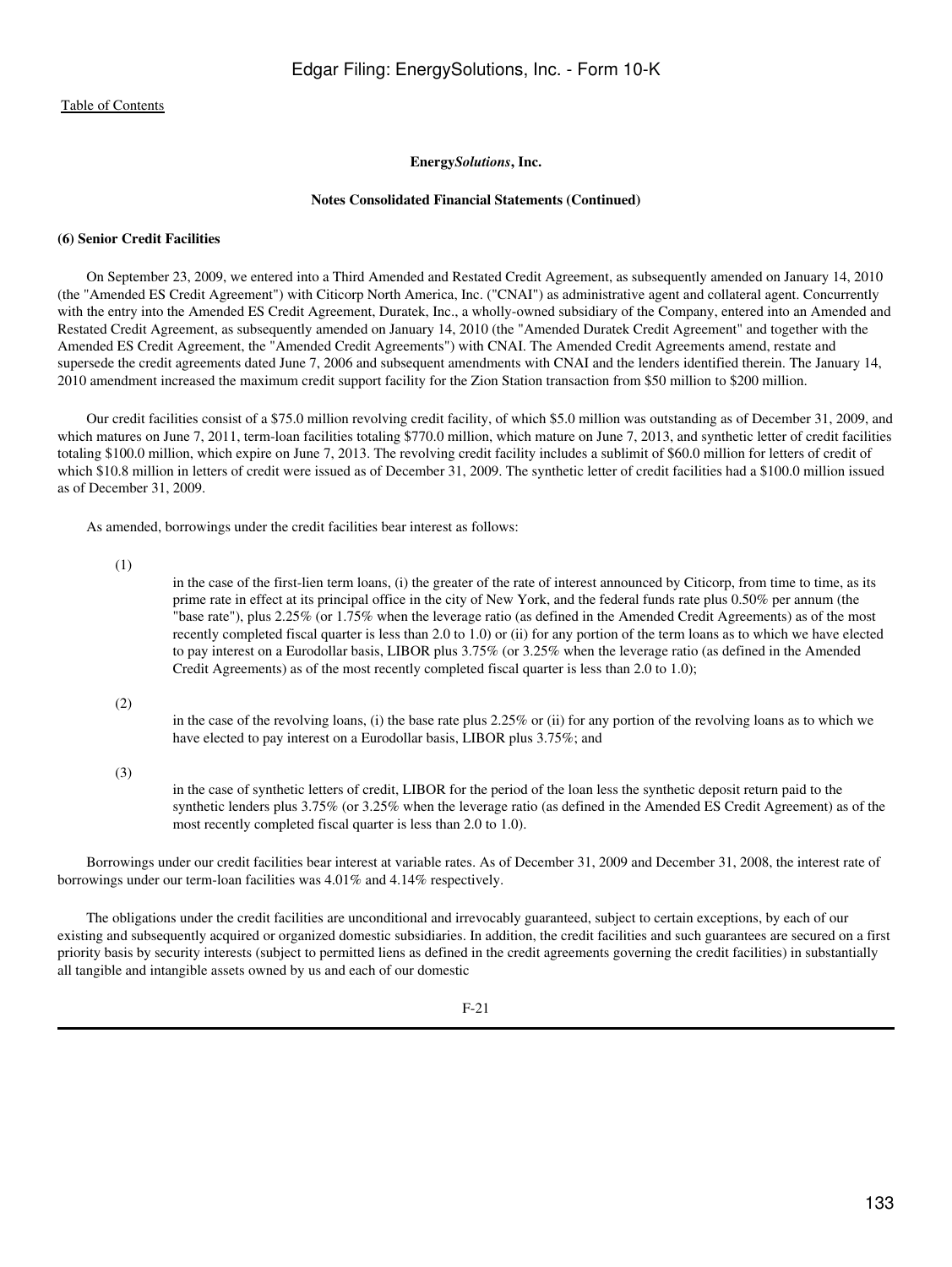# **Energy***Solutions***, Inc.**

#### **Notes Consolidated Financial Statements (Continued)**

# **(6) Senior Credit Facilities (Continued)**

subsidiaries, subject to certain exceptions, including limiting pledges of 65% of the equity interests of first-tier foreign subsidiaries.

 According to the terms of the credit agreements, at the end of each calendar quarter, we are required to make scheduled repayments of the term loans of approximately \$1.4 million, adjusted for optional prepayments made, provided that the final installment shall be equal to the amount outstanding of the term loan facilities.

We are generally also required to prepay borrowings under the credit facilities with (1) 100% of the net proceeds we receive from non-ordinary course asset sales or as a result of a casualty or condemnation, subject to reinvestment provisions, (2) 100% of the net proceeds we receive from the issuance of unsecured debt obligations other than specified debt obligations (or if our total leverage ratio is less than 2.0 to 1.0, then 50% of net proceeds is applied) and (3) the excess, if any, of 50% (or, if our leverage ratio is less than 3.0 and greater than 1.0, 25%) of excess cash flow (as defined in the credit agreements) reduced by the aggregate amount of term loans optionally prepaid during the applicable fiscal year. Under the credit facilities, we are not required to prepay borrowings with excess cash flow if our leverage ratio is less than or equal to 1.0. As of December 31, 2009, we have mandatory principal repayments based on our excess cash flow and scheduled repayments of \$19.1 million due within the next 12 months.

 As amended, the credit facilities also require us to maintain certain financial ratios, including a maximum leverage ratio (based upon the ratio of total consolidated indebtedness to consolidated operating cash flow), a maximum first-lien leverage ratio (based upon the ratio of first-lien indebtedness to consolidated operating cash flow) and a minimum cash interest coverage ratio (based upon the ratio of consolidated operating cash flow to consolidated cash interest expense), which are tested quarterly. Based on the revised formulas set forth in the Amended Credit Agreements, we are required to maintain a maximum leverage ratio of 4.0 from the quarter ending December 31, 2009 through the quarter ending December 31, 2010 and 3.5 from the quarter ending March 31, 2011 until maturity. We are required to maintain a maximum first-lien leverage ratio of 3.75 through the quarter ending December 31, 2009, 3.5 for the quarters ending March 31, 2010 through December 31, 2010, 3.25 for the quarter ending March 31, 2011 and 3.0 for quarters ending June 30, 2011 through the maturity date. We are required to maintain a minimum cash interest coverage ratio of 2.75 through the quarter ending December 31, 2009 and 3.0 from the quarter ending March 31, 2010 through the maturity date. Failure to comply with these financial ratio covenants would result in a default under our credit facilities and, absent a waiver or an amendment from the lenders, preclude us from making further borrowings under our credit facilities and permit the lenders to accelerate all outstanding borrowings under the credit facilities. As of December 31, 2009, our total leverage, first-lien leverage and interest coverage ratios were 3.34, 3.34 and 6.09, respectively.

 The credit facilities also contain a number of affirmative and restrictive covenants including limitations on mergers, consolidations and dissolutions; sales of assets; investments and acquisitions; indebtedness; liens; affiliate transactions; and dividends and restricted payments. Under the credit facilities, we are permitted maximum annual capital expenditures of \$30.0 million for 2009 and \$40.0 million for 2010 and each year thereafter, plus for each year the lesser of (1) a one year carry-forward of the unused amount from the previous fiscal year and (2) 50% of the amount permitted for capital expenditures in the previous fiscal year. The credit facilities contain events of default for non-payment of principal and interest when due, a cross-default provision with respect to other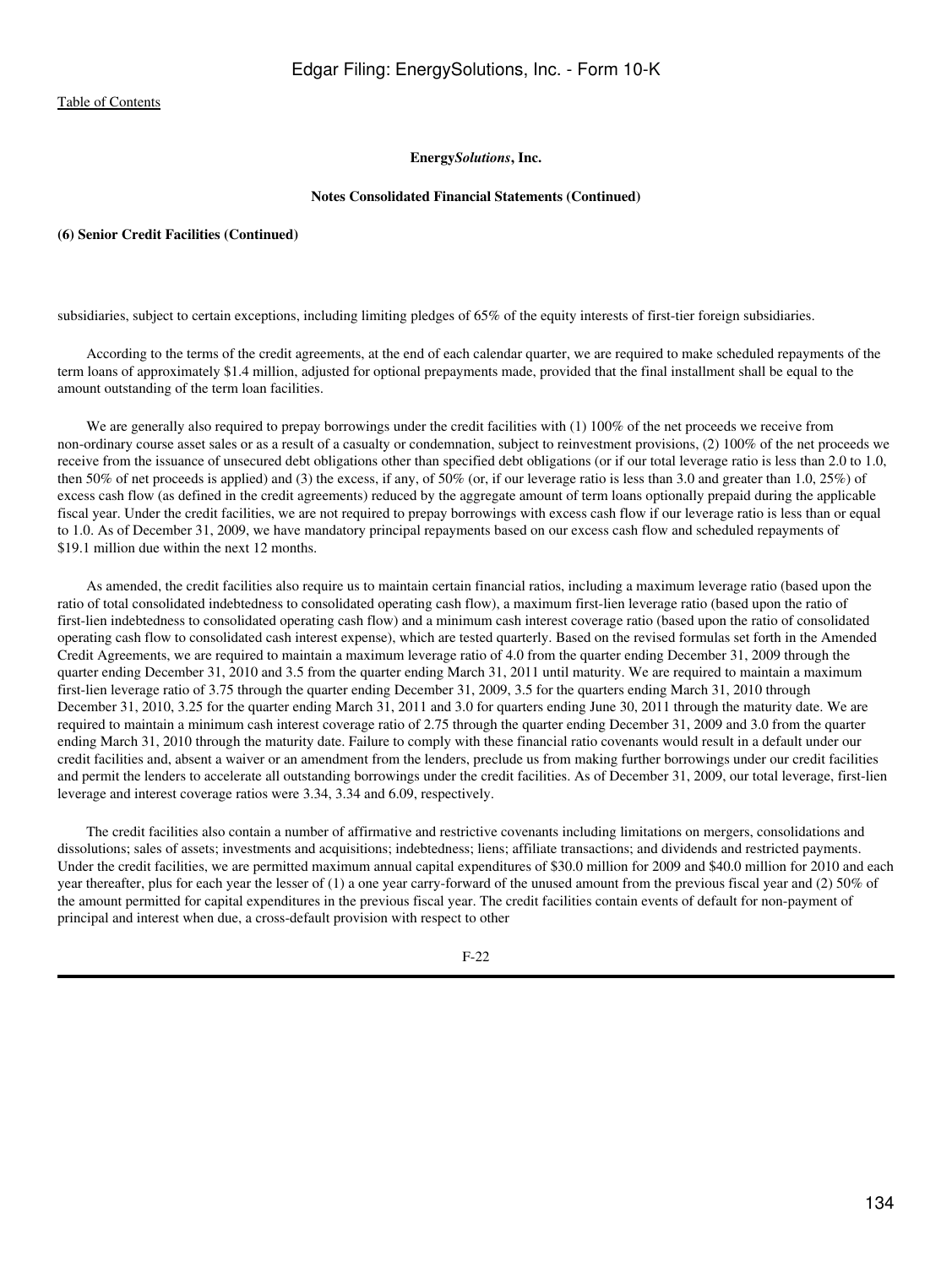# **Energy***Solutions***, Inc.**

#### **Notes Consolidated Financial Statements (Continued)**

#### **(6) Senior Credit Facilities (Continued)**

indebtedness having an aggregate principal amount of at least \$5.0 million and an event of default that would be triggered by a change of control, as defined in the credit facilities. Capital expenditures for the year ended December 31, 2009 and 2008 were \$24.4 million and \$26.6 million respectively. As of December 31, 2009, we were in compliance with all of the covenants under our credit agreements.

 On January 14, 2010 we amended our credit facility to provide us with adequate credit support capacity to facilitate the Exelon transaction, including permitting us to obtain credit support in an aggregate amount of up to \$200.0 million in connection with our agreement with Exelon Generation Company LLC (the "Exelon Agreement") to dismantle Exelon's Zion nuclear facility located in Zion, Illinois ("Zion Station"), which ceased operation in 1998. Such credit support may take the form of (i) incremental commitments under the Amended ES Credit Agreement with respect to a letter of credit facility (the "Zion Letter of Credit Facility") and/or (ii) a letter of credit, performance or fidelity bond or related obligation by a third party support provider (the "Zion Credit Support Obligation"). Each of the Zion Letter of Credit Facility and Zion Credit Support Obligation will be secured pari passu on the same collateral securing the obligations under the Credit Agreements and shall mature up to one year after its establishment (with two one-year auto-renewal extension provisions) but shall expire prior to the term loan maturity date. The Credit Agreements also include additional loan covenants and exceptions related to the Zion Acquisition.

 Our obligations under the credit facilities continue to be guaranteed by the Company and, subject to certain exceptions, each of the Company's direct or indirect domestic subsidiaries and are secured by a lien on substantially all of the assets of the Company and each direct or indirect domestic subsidiary. In the event of default, the lenders have standard creditor remedies, including the right to foreclose on pledged assets.

 During the years ended December 31, 2009 and 2008, we made principal repayments totaling \$47.6 million and \$40.2 million, respectively, on the outstanding term loan facilities. During the years ended December 31, 2009, 2008 and 2007, we made cash interest payments of \$25.8 million, \$41.3 million, \$68.9 million, respectively

The following table summarizes the aggregate maturities of our long-term debt as of December 31, 2009 (in thousands):

| Year ending December 31, |     |         |
|--------------------------|-----|---------|
| 2010                     | \$  | 19,071  |
| 2011                     |     | 10,567  |
| 2012                     |     | 5,567   |
| 2013                     |     | 488,906 |
|                          |     |         |
|                          | \$. | 524,111 |

 The Amended Credit Agreement includes provisions for additional credit facilities and other changes in order to facilitate the completion of the Zion Station transaction and replaces the earlier June 2008 Amendment Agreements in this respect. It also provides for an incremental facility commitment for the Zion transaction of up to \$200.0 million, inclusive of any letter of credit obligations. Accordingly, the completion of the Zion Station acquisition is dependent among other things, on the continued recovery and stabilization of the value of the decommissioning fund.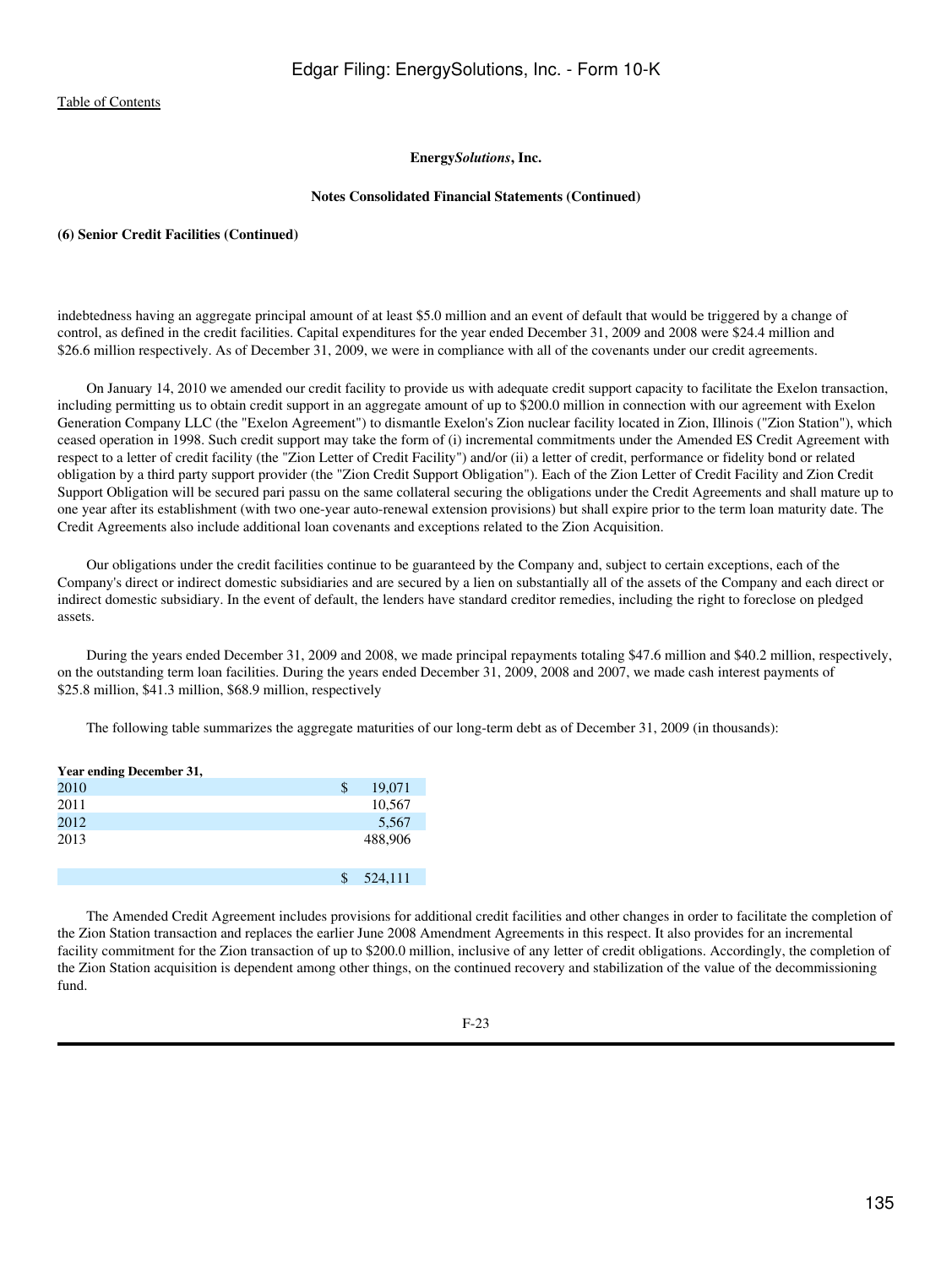## **Energy***Solutions***, Inc.**

#### **Notes Consolidated Financial Statements (Continued)**

# **(6) Senior Credit Facilities (Continued)**

 During the years ended December 31, 2009, 2008 and 2007, we have paid fees of approximately \$4.9 million, \$6.4 million and \$11.8 million to the lenders to obtain amendments of our credit facilities, which are being amortized over the remaining term of the credit facilities.

## **(7) Accrued Expenses and Other Current Liabilities**

Accrued expenses and other current liabilities consist of the following (in thousands):

|                                   | December 31,<br>2009 |         |     | December 31,<br>2008 |
|-----------------------------------|----------------------|---------|-----|----------------------|
| Accrued project costs             | \$                   | 98,791  | S   | 95,746               |
| Salaries and related expenses     |                      | 38,208  |     | 44,918               |
| VAT and other sales taxes payable |                      | 1,185   |     | 1,219                |
| Vendor payables not yet invoiced  |                      | 4.390   |     | 6,284                |
| Due to State of South Carolina    |                      | 5,320   |     | 7,951                |
| Waste taxes and fees payable      |                      | 4,798   |     | 4,378                |
| Transportation and demurrage      |                      | 4,960   |     | 4,409                |
| Other accrued expenses            |                      | 9,851   |     | 12,534               |
|                                   |                      |         |     |                      |
|                                   | \$                   | 167,503 | \$. | 177.439              |

# **(8) Facility and Equipment Decontamination and Decommissioning**

Our facility and equipment decontamination and decommissioning liabilities consist of the following (in thousands):

|                                        | December 31,<br>2009 |        |    | December 31,<br>2008 |
|----------------------------------------|----------------------|--------|----|----------------------|
| Facilities and equipment ARO Clive, UT | \$                   | 26,039 | S  | 24,134               |
| Facilities and equipment ARO other     |                      | 25,497 |    | 22,716               |
| Total facilities and equipment ARO     |                      | 51,536 |    | 46,850               |
| <b>Barnwell Closure</b>                |                      | 11.952 |    | 19,054               |
|                                        | \$.                  | 63.488 | \$ | 65,904               |

 Our ARO obligation is based on a cost estimate for a third-party to perform the D&D work. This estimate is inflated, using an inflation rate, to the expected time at which the D&D activity will occur, and then discounted back, using a discount rate, to the present value. The inflation rate and credit-adjusted risk-free discount rate used to calculate the ARO estimate is as follows:

|                   | Inflation<br>Rate | Credit-Adjusted<br><b>Risk-Free</b><br><b>Discount Rate</b> |
|-------------------|-------------------|-------------------------------------------------------------|
| December 31, 2009 | $0.24\%$          | 2.66% 6.77%                                                 |
| December 31, 2008 | $4.26\%$          | 4.57\% 8.82\%                                               |

 Subsequent to the initial measurement of the ARO, the ARO is adjusted at the end of each period to reflect the passage of time and changes in the estimated future cash flows underlying the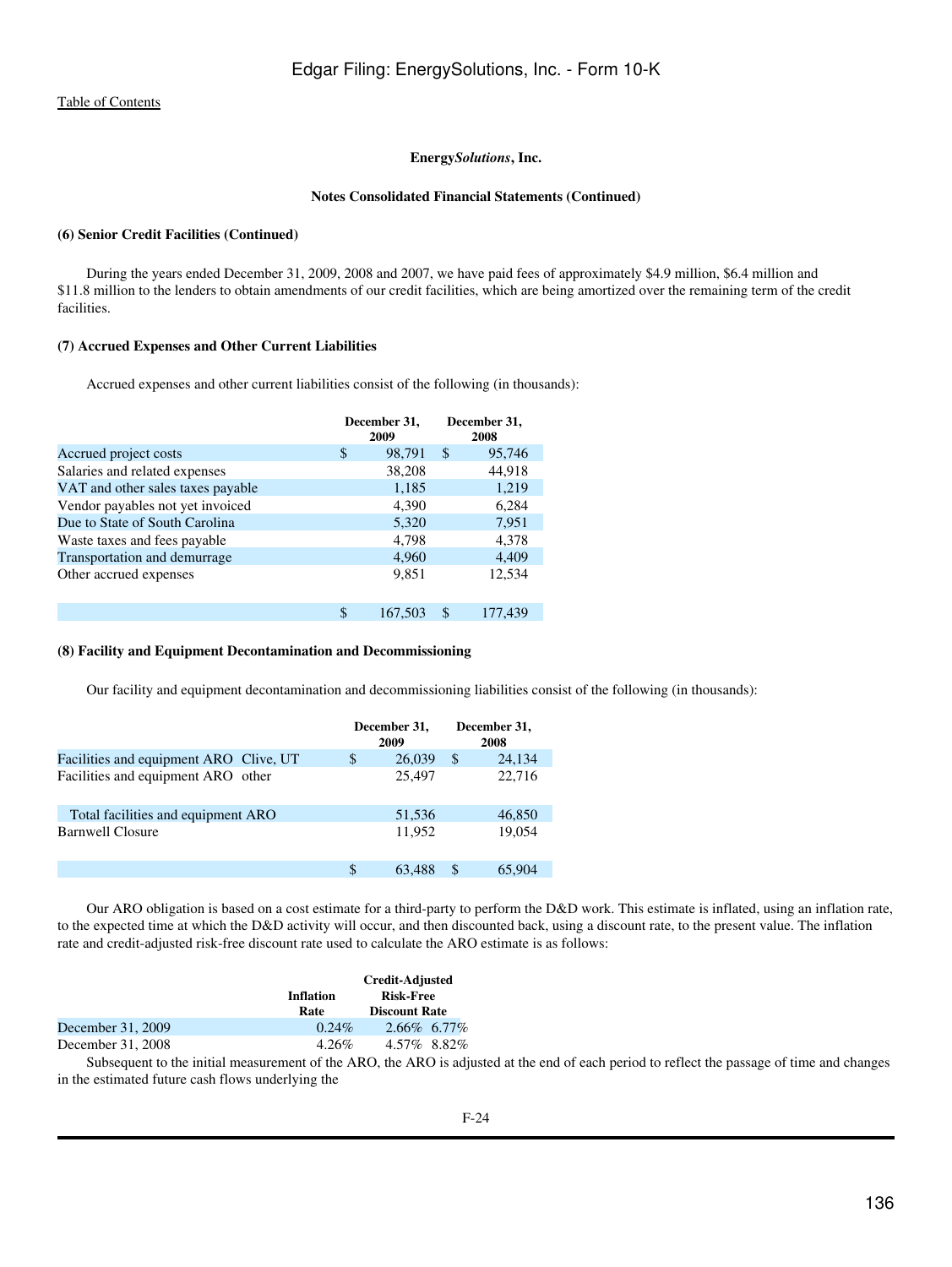#### **Notes Consolidated Financial Statements (Continued)**

## **(8) Facility and Equipment Decontamination and Decommissioning (Continued)**

obligations. The following is a reconciliation of our facility and equipment ARO for 2009 and 2008 (in thousands):

|                                      |   | 2009   |               | 2008    |
|--------------------------------------|---|--------|---------------|---------|
| Beginning balance                    | S | 46,850 | <sup>\$</sup> | 48,225  |
| Accretion expense                    |   | 1,589  |               | 1,608   |
| Liabilities incurred during the year |   | 609    |               | 299     |
| Liabilities settled during the year  |   | (110)  |               | (155)   |
| ARO estimate adjustments             |   | 2,598  |               | (3,127) |
|                                      |   |        |               |         |
| Balance at December 31               |   | 51.536 |               | 46,850  |

 The \$2.6 million increase in the 2009 ARO estimate is primarily due to increased RS Means rates for labor and equipment. The \$3.1 million decrease in the 2008 ARO estimate is primarily due to an update of industry specific labor rates.

We are required to deposit cash relating to our D&D obligation in the form of a restricted cash account, a deposit in escrow or in a trust fund. Restricted cash and decontamination and decommissioning deposits consists principally of: (i) funds held in trust for completion of various site clean-up projects and (ii) funds deposited in connection with landfill closure, post-closure and remediation obligations relating to our Clive, Utah facility. Accordingly, we have noncurrent restricted cash of \$0.5 million and \$2.1 million as of December 31, 2009 and 2008, respectively, included in restricted cash and decontamination and decommissioning deposits in the accompanying balance sheets. In addition, we have purchased insurance policies to fund our obligation to clean and remediate our Tennessee facilities and equipment. One of these policies requires us to place a cash deposit in escrow. The cash deposit in escrow was \$11.7 million and \$10.6 million as of December 31, 2009 and 2008, respectively. We are also required to maintain a trust fund to cover the closure obligation for the Barnwell, South Carolina facility. The trust fund balance as of December 31, 2009 and 2008 was \$12.0 million and \$19.1 million, respectively, included in restricted cash and decontamination and decommissioning deposits in the accompanying consolidated balance sheets.

 Although we are required to provide assurance to satisfy some of our D&D obligations in the form of insurance policies, restricted cash accounts, escrows or trust funds, these assurance mechanisms do not affect the amount of our D&D liabilities as calculated under accounting guidance for asset retirement obligations because they do not extinguish our D&D liabilities.

#### **(9) Noncontrolling Interests**

 Effective November 1, 2007, we obtained majority voting rights for one of our minority owned joint ventures. Accordingly, we have reported its operations in our consolidated financial statements from November 1, 2007. Additionally, effective March 14, 2008, we obtained majority voting rights for another one of our minority-owned joint ventures. Accordingly, we have reported its operations in our consolidated financial statements from March 14, 2008. We record noncontrolling interest income which reflects the portion of the earnings of operations which are applicable to other minority interest partners. Cash payments, representing the distributions of the investors' share of cash generated by operations, are recorded as a reduction in noncontrolling interests. Noncontrolling interest income for the years ended December 31, 2009, 2008 and 2007 was \$1.1 million, \$1.3 million and \$0.1 million,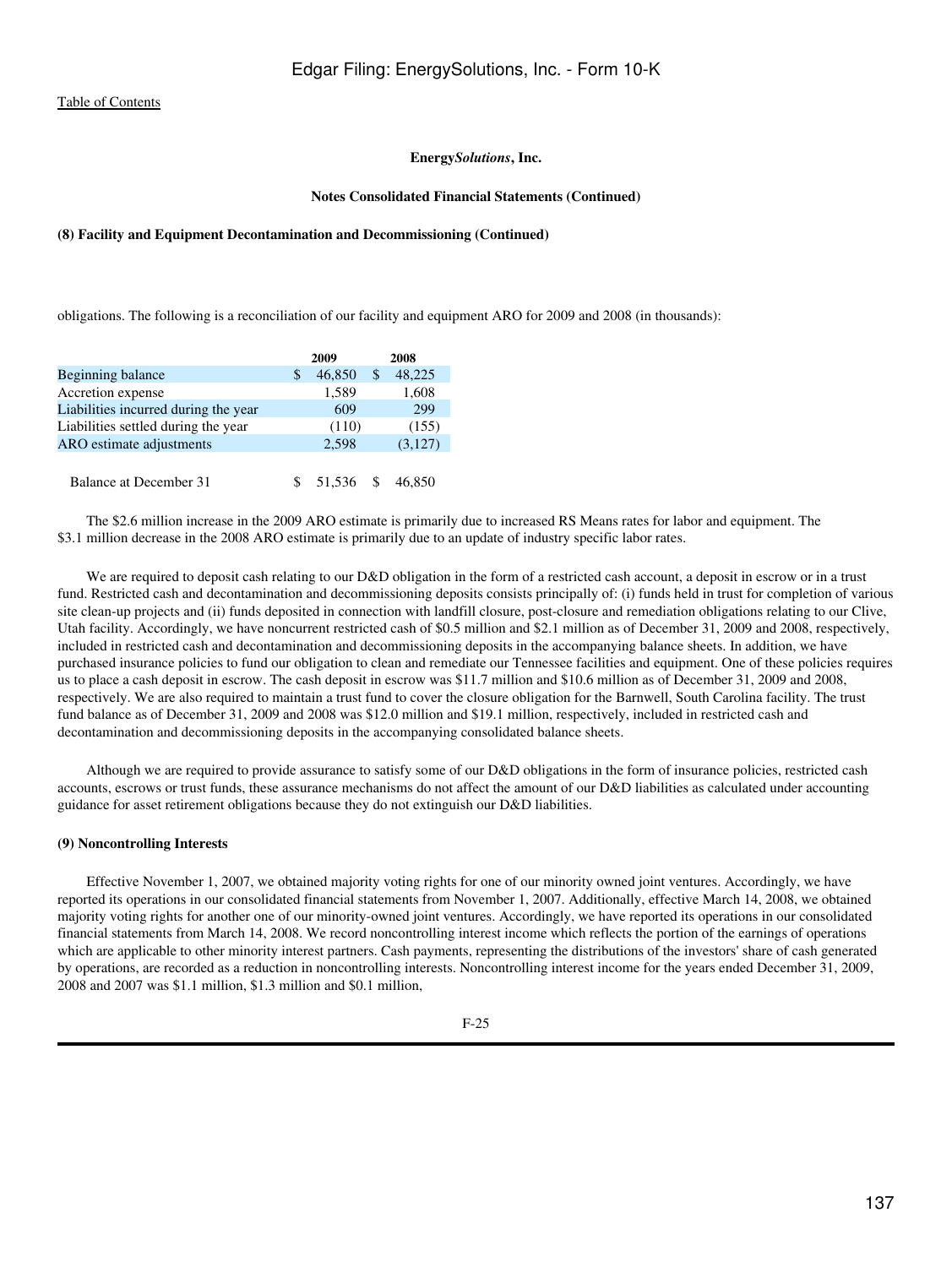# **Energy***Solutions***, Inc.**

#### **Notes Consolidated Financial Statements (Continued)**

#### **(9) Noncontrolling Interests (Continued)**

respectively. Distributions to noncontrolling interest shareholders were \$1.1 million and \$0.9 million for the years ended December 31, 2009 and 2008.

#### **(10) Derivative Financial Instruments**

 We have entered into derivative contracts to help offset our exposure to movements in interest rates in relation to our variable rate debt. These contracts are not designated as accounting hedges. We do not use interest rate derivatives for trading or speculative purposes. On July 1, 2005, we entered into an interest rate swap agreement with a notional amount of \$588.0 million at inception and declined each quarter over the life of the contract in proportion to our reduction in the outstanding balance of the related long-term debt under the original credit agreement and, subsequently, the existing senior credit facilities. The contract terminated on October 1, 2008.

 On December 18, 2008, we entered into a new interest rate swap agreement with a notional amount of \$200.0 million. As of December 31, 2009 and 2008, the fair value liability of the interest rate swap contract was \$1.7 million and \$0.3 million, respectively. We realized losses related to the expired contract in the amount of \$2.8 million during the year ended December 31, 2008. Realized and unrealized gains and losses resulting from adjustments to the fair value of the contracts are included in other income (expenses), net, and resulted in a net loss of \$1.5 million, \$2.5 million and \$0.7 million for the years ended December 31, 2009, 2008 and 2007 respectively.

 In addition, we have foreign currency exposure related to our operations in the U.K. as well as other foreign locations. Exchange gains and losses resulting from this exposure are included in other income (expenses), net, in the accompanying consolidated statements of operations. During the three years ended December 31, 2009, 2008 and 2007, we recognized a net gain of \$0.7 million and net loss of \$16.1 million and \$0.8 million, respectively.

We have entered into derivative contracts to help offset our exposure to movements in foreign currency rates in relation to our U.S. dollar denominated intercompany loan with our U.K. subsidiary. This foreign currency derivative contract was not designated as an accounting hedge. The contract terminated on December 23, 2009. For the years ended December 31, 2009 and 2008, we realized a net loss of \$5.3 million and a net gain of \$8.1 million, respectively, related to our foreign currency derivative contracts.

 Realized and unrealized gains and losses resulting from adjustments to the fair value of the contracts are included in other income (expense), net and resulted in a net gain of \$7.5 million and a net loss of \$0.4 million for the years ended December 31, 2008 and 2007, respectively. We had no unrealized gains or losses on foreign currency derivative contracts for the year ended December 31, 2009.

#### **(11) Fair Value Measurements**

 In 2008, the Company implemented the accounting requirements for financial assets and financial liabilities reported at fair value and related disclosures. Effective January 1, 2009, the Company prospectively implemented the accounting requirements for non-financial assets and non-financial liabilities reported or disclosed at fair value. The requirement defines fair value, establishes a three level hierarchy for measuring fair value in generally accepted accounting principles, and expands disclosures about fair value measurements. Level 1 inputs are quoted prices (unadjusted) in active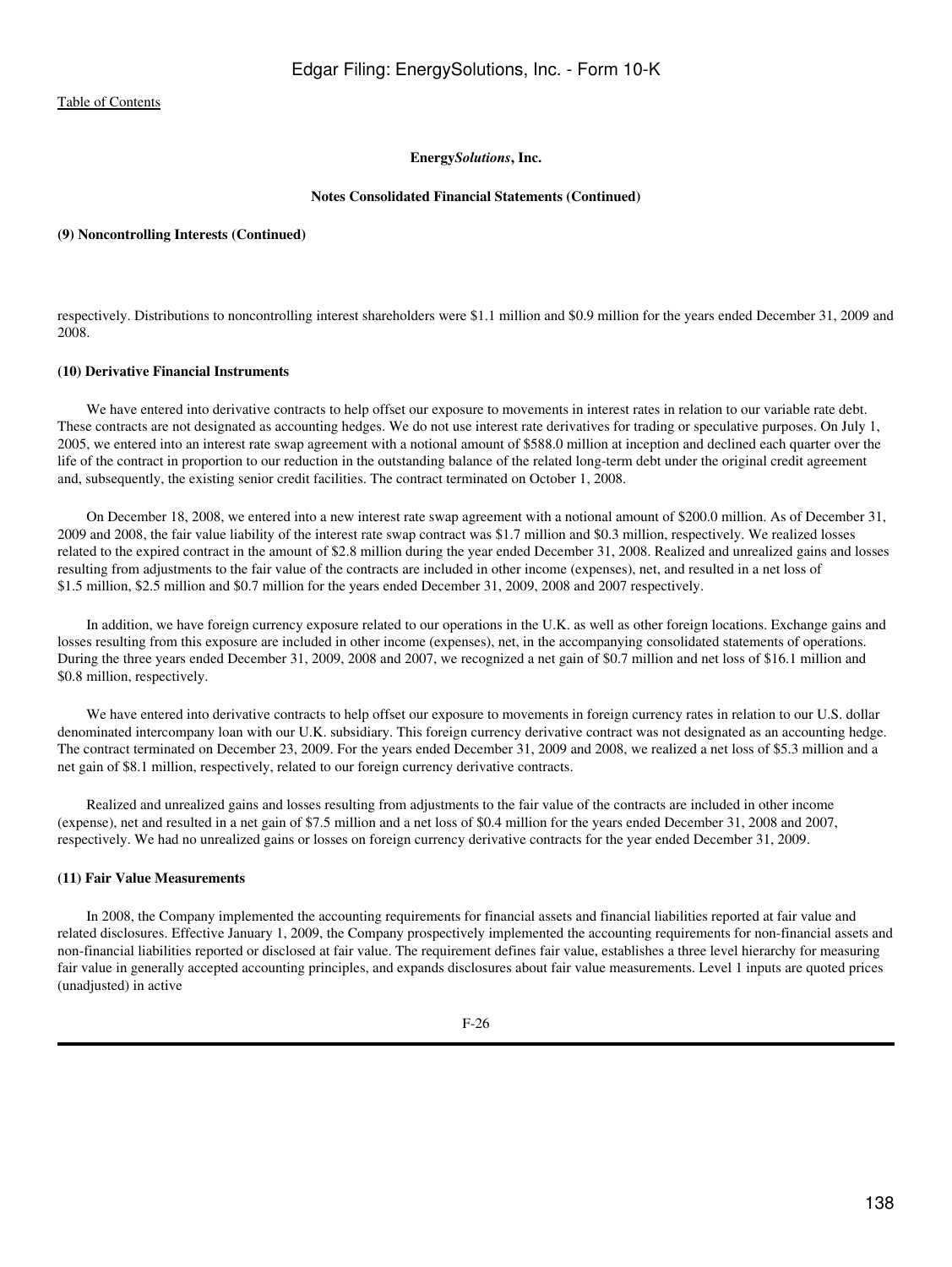# **Energy***Solutions***, Inc.**

#### **Notes Consolidated Financial Statements (Continued)**

#### **(11) Fair Value Measurements (Continued)**

markets for identical assets or liabilities that a company has the ability to access at the measurement date. Level 2 inputs are inputs other than quoted prices included within Level 1 that are observable for the asset or liability, either directly or indirectly. Level 3 inputs are unobservable inputs for the asset or liability. As of December 31, 2009 and December 31, 2008, we had no assets or liabilities considered to be Level 1 or Level 3.

 The carrying value of accounts receivable, inventories, prepaid assets, accounts payable, accrued expenses and unearned revenues approximate their fair value principally because of the short-term nature of these assets and liabilities.

 The fair market value of our debt is based on quoted market prices from the over-the-counter restricted market. As of December 31, 2009 and December 31, 2008, we had outstanding term loans with carrying amounts of \$519.1 million and \$566.8 million and with fair values of approximately \$516.5 million and \$430.7 million, respectively.

 The fair value of our derivative instruments is determined using models that maximize the use of the observable market inputs including interest rate curves and both forward and spot prices for currencies. The carrying amount of our foreign currency derivative and interest rate swap approximates fair value. These instruments are included in accrued expenses and other current liabilities and other noncurrent liabilities in the accompanying balance sheets and are classified as Level 2 under the fair value hierarchy. As of December 31, 2009 and 2008 the fair values of our interest rate and foreign currency derivative contracts outstanding were (in thousands):

|                                               | December 31,<br>2009 | December 31,<br>2008 |     |  |
|-----------------------------------------------|----------------------|----------------------|-----|--|
| Liabilities                                   |                      |                      |     |  |
| Fair value of derivative contracts short term |                      | Ж                    | 521 |  |
| Fair value of derivative contracts long term  | 1.726                |                      | 261 |  |
| $(12)$ Leasnes (Leas) Day Chang               |                      |                      |     |  |

**<sup>(12)</sup> Income (Loss) Per Share**

 Basic net income per share is computed by dividing net income attributable to Energy*Solutions* by the weighted-average number of common shares outstanding during the period. Diluted net income per share is computed by dividing net income attributable to Energy*Solutions* by the weighted-average number of common shares outstanding during the period and potentially dilutive common stock equivalents. Potentially dilutive common stock equivalents that have been issued by us relate to outstanding stock options and non-vested restricted stock awards and are determined using the treasury stock method.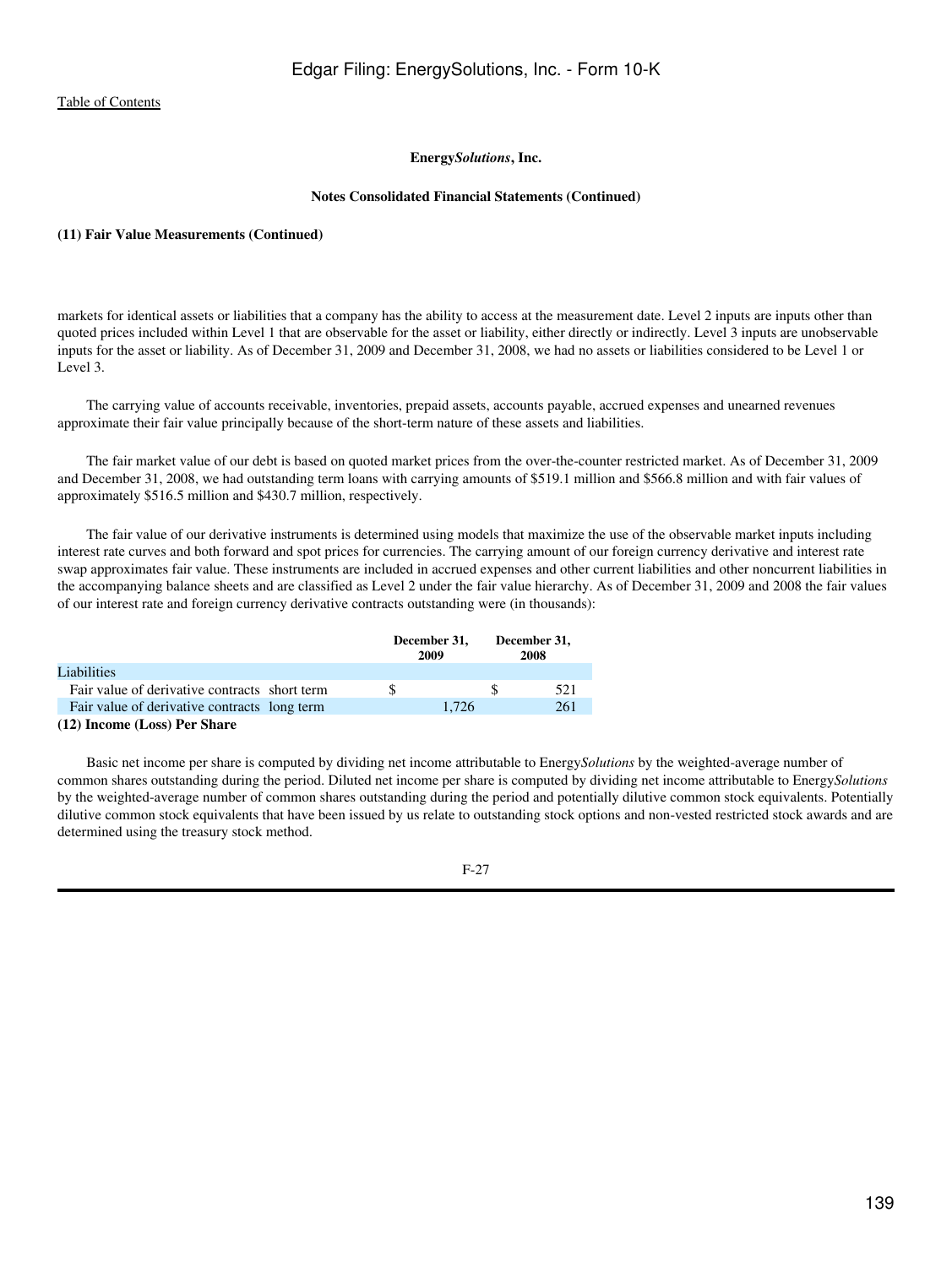#### **Energy***Solutions***, Inc.**

#### **Notes Consolidated Financial Statements (Continued)**

#### **(12) Income (Loss) Per Share (Continued)**

The following table sets forth the computation of the common shares outstanding in determining basic and diluted net income per share:

|                                                       | 2009<br><b>Historical</b> | 2008<br><b>Historical</b> | 2007<br><b>Historical</b> | 2007<br>Unaudited<br>Pro forma $(1)$ |
|-------------------------------------------------------|---------------------------|---------------------------|---------------------------|--------------------------------------|
| Weighted average common shares basic                  | 88,318,024                | 88, 303, 779              | 11,274,422                | 76, 747, 573                         |
| Dilutive effect of restricted stock and stock options | 118.361                   | 7.452                     |                           | 408,376                              |
| Weighted average common shares diluted                | 88,436,385                | 88, 311, 231              | 11,274,422                | 77,155,949                           |
| Anti-dilutive securities not included above           | 5,777,084                 | 5,698,378                 | 5,614,982                 |                                      |

# (1)

Unaudited pro forma adjusted to reflect common stock outstanding assuming our reorganization from a limited liability company to a "C" corporation occurred on the first day of the year.

#### **(13) Equity-Based Compensation**

#### *Profit Interests*

 In prior years, certain members of our management were granted profit interest units in ENV Holdings in consideration for services rendered during the vesting period. These units do not represent ownership in ENV Holdings but rather these units entitle the holders to distributions from ENV Holdings if a distribution is paid. There were several classes of units granted and each successive class carries a lower priority on distributions. Certain units vest immediately upon grant and others vest over periods up to three years. We estimated the fair value at grant date of the units issued using both a market and an income approach and recorded compensation expense of \$0.3 million, \$0.6 million and \$2.7 million for the years ended December 31, 2009, 2008 and 2007, respectively, which represents the portion of the fair value of these units that vested in those periods. At December 31, 2009 there is no remaining unrecognized compensation expense associated with these units.

#### *Stock Options and Restricted Stock Grants*

 In connection with our initial public offering, we adopted the Energy*Solutions*, Inc. 2007 Equity Incentive Plan (the "Plan"). The Plan authorizes our Board of Directors to grant stock options and restricted stock to directors, officers, employees and consultants. The aggregate number of shares of common stock that may be issued pursuant to awards granted under the Plan is 10,440,000. Compensation costs related to options and restricted stock granted under the Plan are included in both cost of revenues and selling, general and administrative expenses in the consolidated statement of operations. We recorded non-cash compensation expense related to our stock option and restricted stock plan of \$14.6 million, \$9.1 million and \$1.6 million for the years ended December 31, 2009, 2008 and 2007, respectively. At December 31, 2009, there were 3,141,644 shares available for future issuance under the Plan.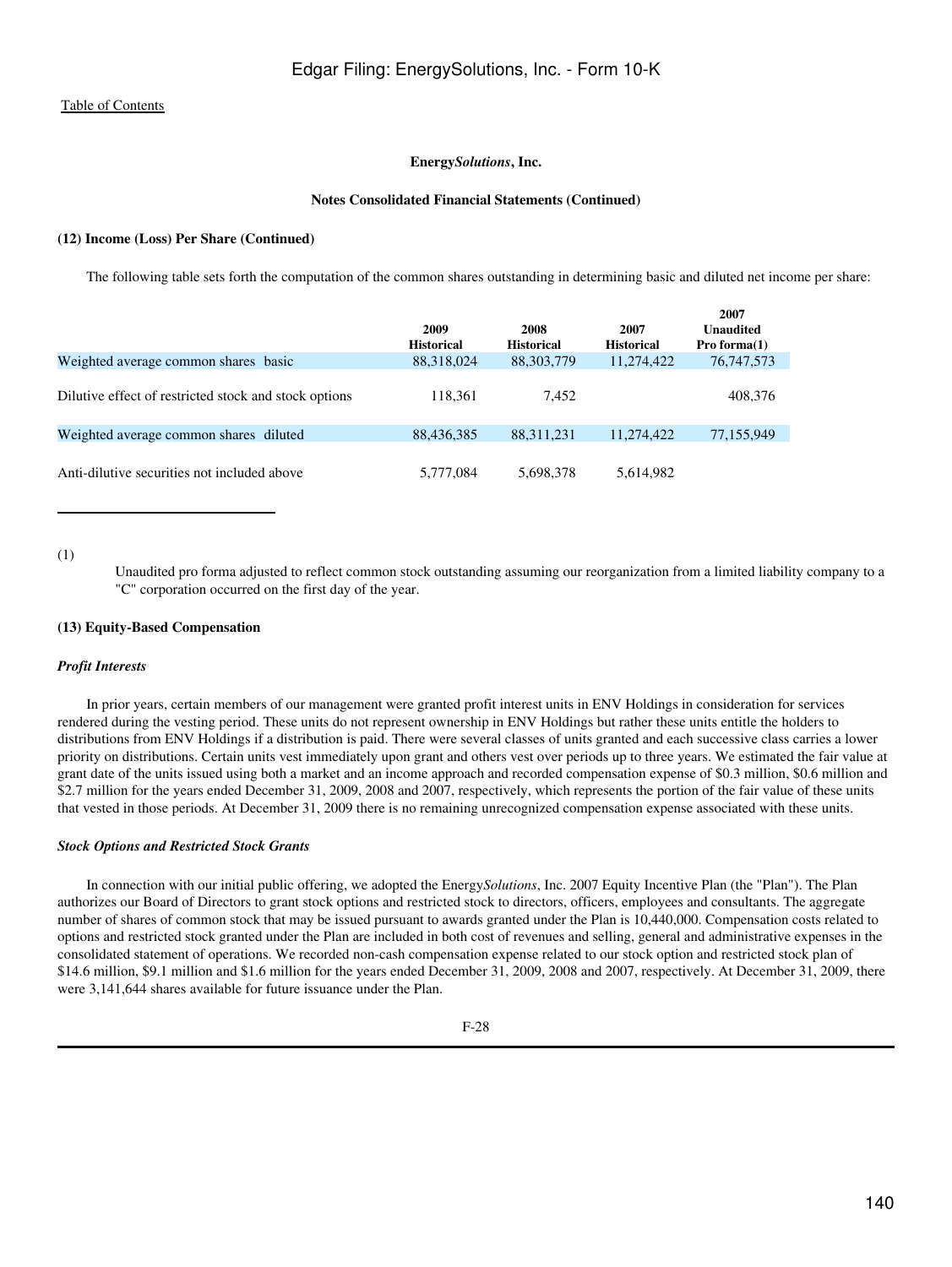## **Energy***Solutions***, Inc.**

#### **Notes Consolidated Financial Statements (Continued)**

# **(13) Equity-Based Compensation (Continued)**

 The fair value of each option award is estimated on the date of grant using the Black-Scholes option pricing model. The key assumptions used in the Black-Scholes model for options granted during 2009, 2008 and 2007 were as follows:

|                                 | 2009             | 2008             | 2007           |
|---------------------------------|------------------|------------------|----------------|
| Expected life of option (years) | 3.75 to 6.25     | 3.75             | 2.5 to 3.75    |
| Risk-free interest rate         | 1.9% to 2.7%     | 2.0\% to 3.1\%   | 3.8\% to 3.9\% |
| Expected volatility             | 38.4\% to 41.6\% | 35%              | 35%            |
| Expected dividend yield         | 1.13\% to 1.80\% | 0.40\% to 1.00\% | $0.43\%$       |

 The expected life of the options represents the period of time that the options granted are expected to be outstanding. We are currently using the simplified method to calculate expected holding periods, which is based on the average term of the options and the weighted-average graded vesting period. The risk-free rate is based on the U.S. Treasury rate for the expected life at the time of grant. Expected volatility is based on the average long-term implied volatilities of peer companies as we have limited trading history beginning November 15, 2007 to present. Our expected forfeiture rate is based on rates experienced by us since the date of our IPO as well as our expectations of future forfeiture rates and represents management's best estimate of forfeiture rates that we expect to occur.

A summary of stock option activity for the years ended December 31, 2009 and 2008 is presented below:

|                                                        | <b>Options</b> | Weighted<br>average<br>exercise price | Weighted<br>average<br>remaining<br>life (years) | Aggregate<br>intrinsic value |
|--------------------------------------------------------|----------------|---------------------------------------|--------------------------------------------------|------------------------------|
|                                                        |                |                                       |                                                  | (in thousands)               |
| Outstanding, December 31, 2007                         | 5,727,560      | <sup>\$</sup><br>23.00                | 4.9                                              | $\mathcal{S}$                |
| Granted                                                | 191,300        | 22.21                                 | 4.3                                              |                              |
| Exercised                                              |                |                                       |                                                  |                              |
| Forfeited or expired                                   | (293, 430)     | 22.78                                 | 3.9                                              |                              |
| Outstanding, December 31, 2008                         | 5,625,430      | 22.34                                 | 3.9                                              |                              |
| Granted                                                | 1,525,000      | 5.76                                  | 5.4                                              | 4,187                        |
| Exercised                                              |                |                                       |                                                  |                              |
| Forfeited or expired                                   | (456, 084)     | 20.58                                 |                                                  |                              |
| Outstanding, December 31, 2009                         | 6.694.346      | 19.44                                 | 4.2                                              | 4,187                        |
|                                                        |                |                                       |                                                  |                              |
| Options vested and expected to vest, December 31, 2009 | 6,003,204      | 19.39                                 | 4.2                                              | 3,652                        |
| Options exercisable, December 31, 2009                 | 2,641,689      | 22.99                                 | 2.9                                              |                              |

 As of December 31, 2009, we had \$16.4 million of unrecognized compensation expense related to outstanding stock options, which will be recognized over a weighted-average period of 2.0 years. The weighted average grant date fair value of options granted during 2009, 2008 and 2007 was \$1.98, \$6.42 and \$7.09, respectively. No options were exercised during 2009 or 2008.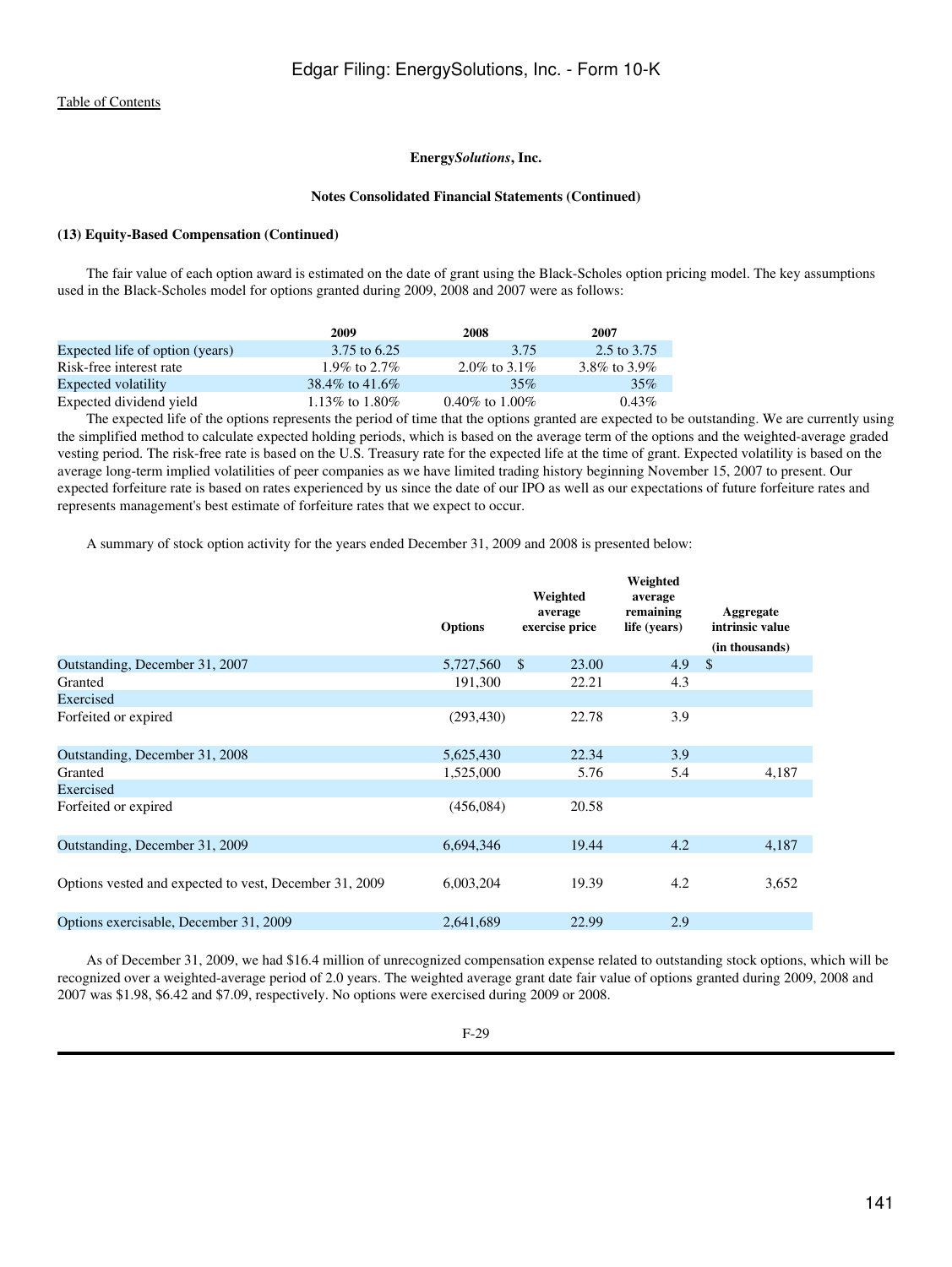# **Notes Consolidated Financial Statements (Continued)**

# **(13) Equity-Based Compensation (Continued)**

A summary of restricted stock activity for the years ended December 31, 2009 and 2008 is presented below:

|                                      |               | Weighted average<br>grant-date |
|--------------------------------------|---------------|--------------------------------|
|                                      | <b>Shares</b> | fair value                     |
| Non-vested shares, December 31, 2007 | 6,522         | S<br>23.00                     |
| Granted                              | 33.637        | 6.47                           |
| Vested                               | (2,174)       | 23.00                          |
| Forfeited                            |               |                                |
| Non-vested shares. December 31, 2008 | 37,985        | 9.15                           |
| Granted                              | 583,851       | 5.90                           |
| Vested                               | (55,930)      | 8.77                           |
| Forfeited                            | (20.000)      | 5.55                           |
| Non-vested shares, December 31, 2009 | 545,906       | 5.79                           |

 As of December 31, 2009, there was \$2.0 million of unrecognized compensation cost related to non-vested restricted stock which is expected to be recognized over a weighted-average period of 2.4 years.

 In December 2009, the Board of Directors modified the terms of the stock option and restricted stock awards granted to a former executive allowing his options to continue to vest after his termination date. Accordingly, the Company recognized \$2.6 million in compensation expense during the year ended December 31, 2009.

# **(14) Income Taxes**

 Prior to the completion of our initial public offering on November 20, 2007, our operations consisted of both a limited liability company, which is not taxed as a separate entity, and corporate subsidiaries, that are subject to taxation under the provisions of the Internal Revenue Code. Concurrent with the completion of our initial public offering, we began doing business as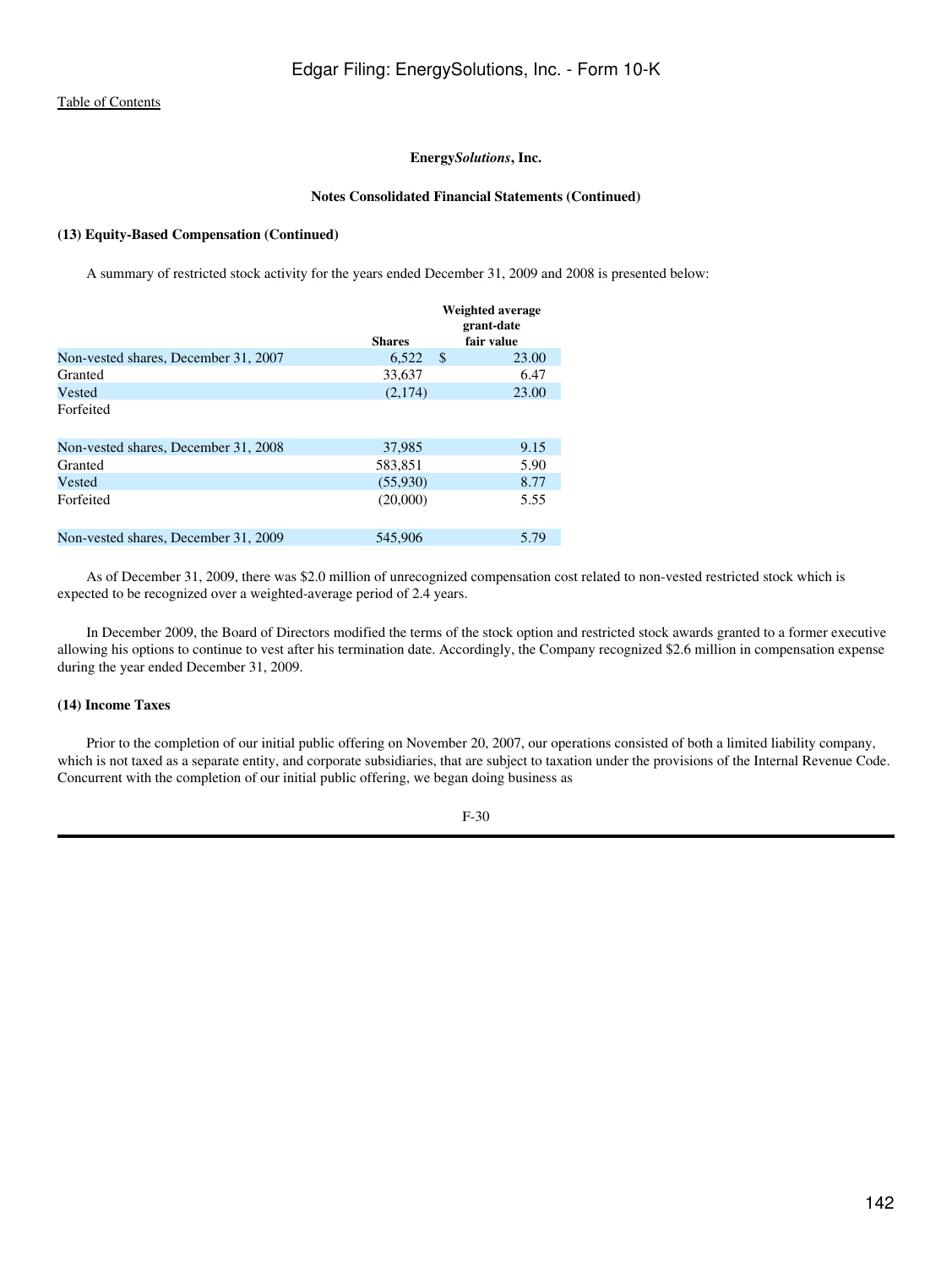# **Energy***Solutions***, Inc.**

## **Notes Consolidated Financial Statements (Continued)**

#### **(14) Income Taxes (Continued)**

Energy*Solutions*, Inc., a taxable corporate entity. Income taxes for the years ended December 31, 2009, 2008 and 2007 consist of the following (in thousands):

| 2007    |
|---------|
|         |
|         |
| (1,110) |
| (163)   |
| 3,934   |
|         |
| 2,661   |
|         |
|         |
| 8,826   |
| 1,114   |
| (1,283) |
|         |
| 8,657   |
|         |
| 11,318  |
|         |

 Income taxes are reconciled to the amount computed by applying the statutory federal income tax rate of 35% to income before income taxes as follows (in thousands):

|                                                | 2009         |     | 2008    |               | 2007   |
|------------------------------------------------|--------------|-----|---------|---------------|--------|
| Federal income taxes at statutory rate         | \$<br>22,897 | \$. | 23.198  | <sup>\$</sup> | 847    |
| Non-taxable entities                           |              |     |         |               | (289)  |
| State income taxes, net of federal tax benefit | 96           |     | 1.180   |               | 618    |
| U.K. research and development                  | (11,369)     |     | (4,987) |               |        |
| U.S. research and development                  | (1,422)      |     |         |               |        |
| Change in taxable status of LLC                |              |     |         |               | 9,942  |
| Foreign tax rate differential                  | (1,096)      |     | (892)   |               |        |
| Disallowed and excess compensation             | 1,000        |     | 2,334   |               | 35     |
| Change in valuation allowance                  | (577)        |     | 196     |               | 768    |
| <b>IRS</b> settlements                         | 3,507        |     |         |               |        |
| Change in contingency reserve                  | 1,101        |     |         |               |        |
| Other                                          | 451          |     | 69      |               | (603)  |
|                                                | \$<br>14.588 | \$  | 21,098  | <b>S</b>      | 11.318 |
|                                                |              |     |         |               |        |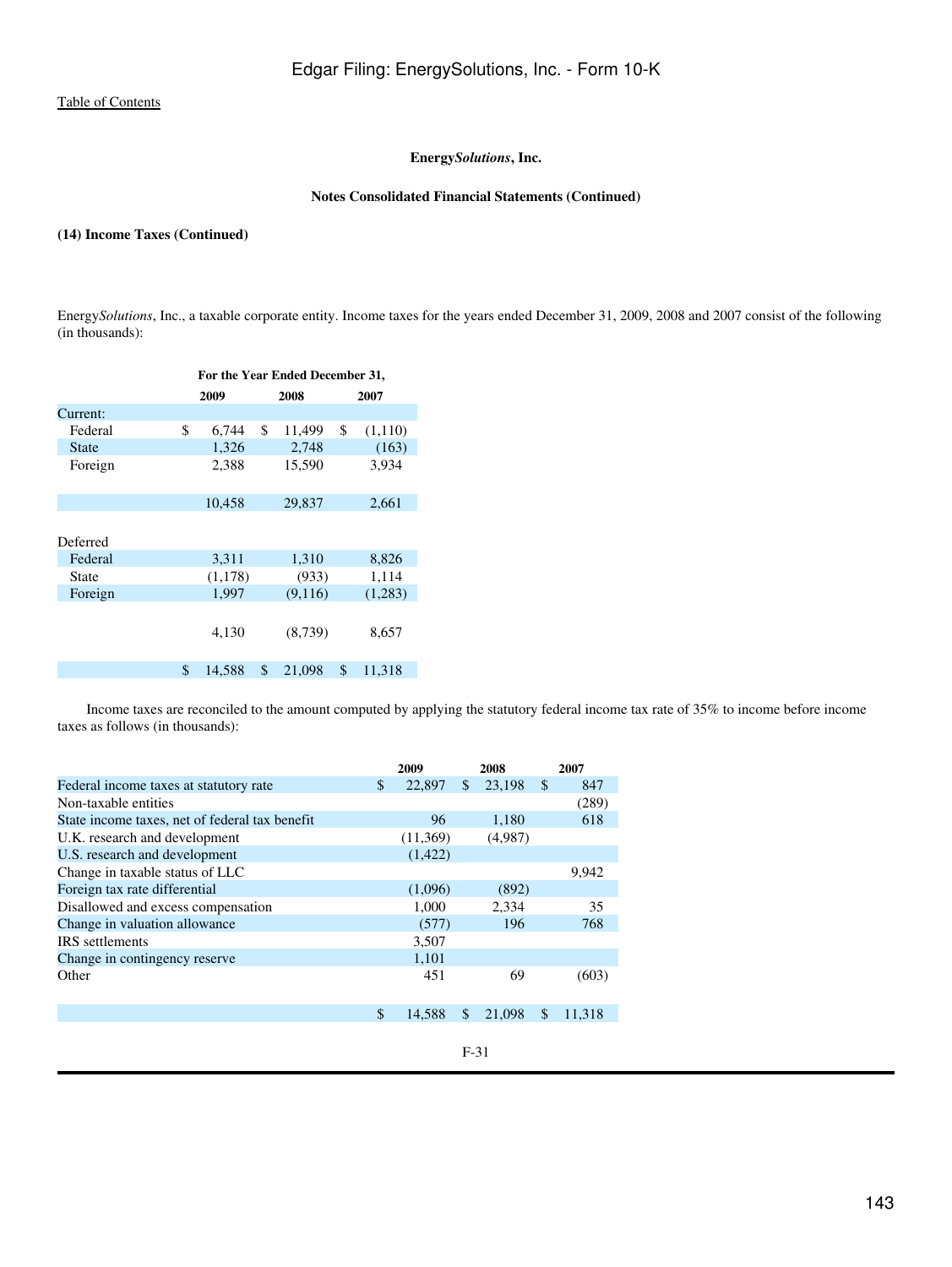# **Energy***Solutions***, Inc.**

# **Notes Consolidated Financial Statements (Continued)**

# **(14) Income Taxes (Continued)**

 The significant components of our deferred tax assets and liabilities as of December 31, 2009 and 2008 consist of the following (in thousands):

|                                                            | December 31,<br>2009 |           | December 31,<br>2008 |           |
|------------------------------------------------------------|----------------------|-----------|----------------------|-----------|
| Deferred tax assets current:                               |                      |           |                      |           |
| Accrued compensation                                       | \$                   | 3,703     | \$                   | 3,600     |
| Inventory capitalized costs                                |                      | 9         |                      | 220       |
| Accrued expenses                                           |                      | 7,553     |                      | 8,224     |
| Allowance for bad debt                                     |                      | 475       |                      | 536       |
| Net operating loss carryforwards                           |                      | 38        |                      | 226       |
| Other                                                      |                      | 827       |                      | 287       |
|                                                            |                      |           |                      |           |
| Deferred tax assets current                                |                      | 12,605    |                      | 13,093    |
| Valuation allowance                                        |                      | (398)     |                      | (464)     |
|                                                            |                      |           |                      |           |
| Deferred tax assets current, net of valuation allowance    |                      | 12,207    |                      | 12,629    |
| Deferred tax liabilities current:                          |                      |           |                      |           |
| Prepaid expenses                                           |                      | (1,323)   |                      | (4,549)   |
| Deferred revenue                                           |                      | (8,183)   |                      | (10, 147) |
|                                                            |                      |           |                      |           |
| Net deferred tax liabilities current                       | \$                   | 2,701     | \$                   | (2,067)   |
|                                                            |                      |           |                      |           |
| Deferred tax assets noncurrent:                            |                      |           |                      |           |
| Asset retirement obligations                               | \$                   | 12,328    | \$                   | 11,746    |
| Accrued rate and contract reserves                         |                      | 547       |                      | 1,646     |
| Operating rights                                           |                      | 1.065     |                      | 1,261     |
| Stock compensation                                         |                      | 7,070     |                      | 3,465     |
| AMT credit carryover                                       |                      | 444       |                      | 444       |
| Net operating loss carryforwards                           |                      | 12,734    |                      | 17,825    |
| Other                                                      |                      | 391       |                      | 2,763     |
|                                                            |                      |           |                      |           |
| Deferred tax assets non current                            |                      | 34,579    |                      | 39,150    |
| Valuation allowance                                        |                      | (1,233)   |                      | (1,743)   |
|                                                            |                      |           |                      |           |
| Deferred tax assets noncurrent, net of valuation allowance |                      | 33,346    |                      | 37,407    |
| Deferred tax liabilities noncurrent:                       |                      |           |                      |           |
| Plant, equipment and intangible assets principally due to  |                      |           |                      |           |
| differences in depreciation and amortization               |                      | (73,685)  |                      | (76,028)  |
| Partnership investments                                    |                      | (343)     |                      | (1,008)   |
| Reclamation                                                |                      | (6, 724)  |                      | (1,707)   |
| Other                                                      |                      | (337)     |                      | (49)      |
|                                                            |                      |           |                      |           |
| Net deferred tax liabilities noncurrent                    | \$                   | (47, 743) | $\mathcal{S}$        | (41, 385) |
|                                                            |                      |           |                      |           |
| Total deferred tax assets                                  | \$                   | 45,553    | \$                   | 50,036    |
|                                                            |                      |           |                      |           |
| Total deferred tax liabilities                             | \$                   | 90,595    | \$                   | 93,488    |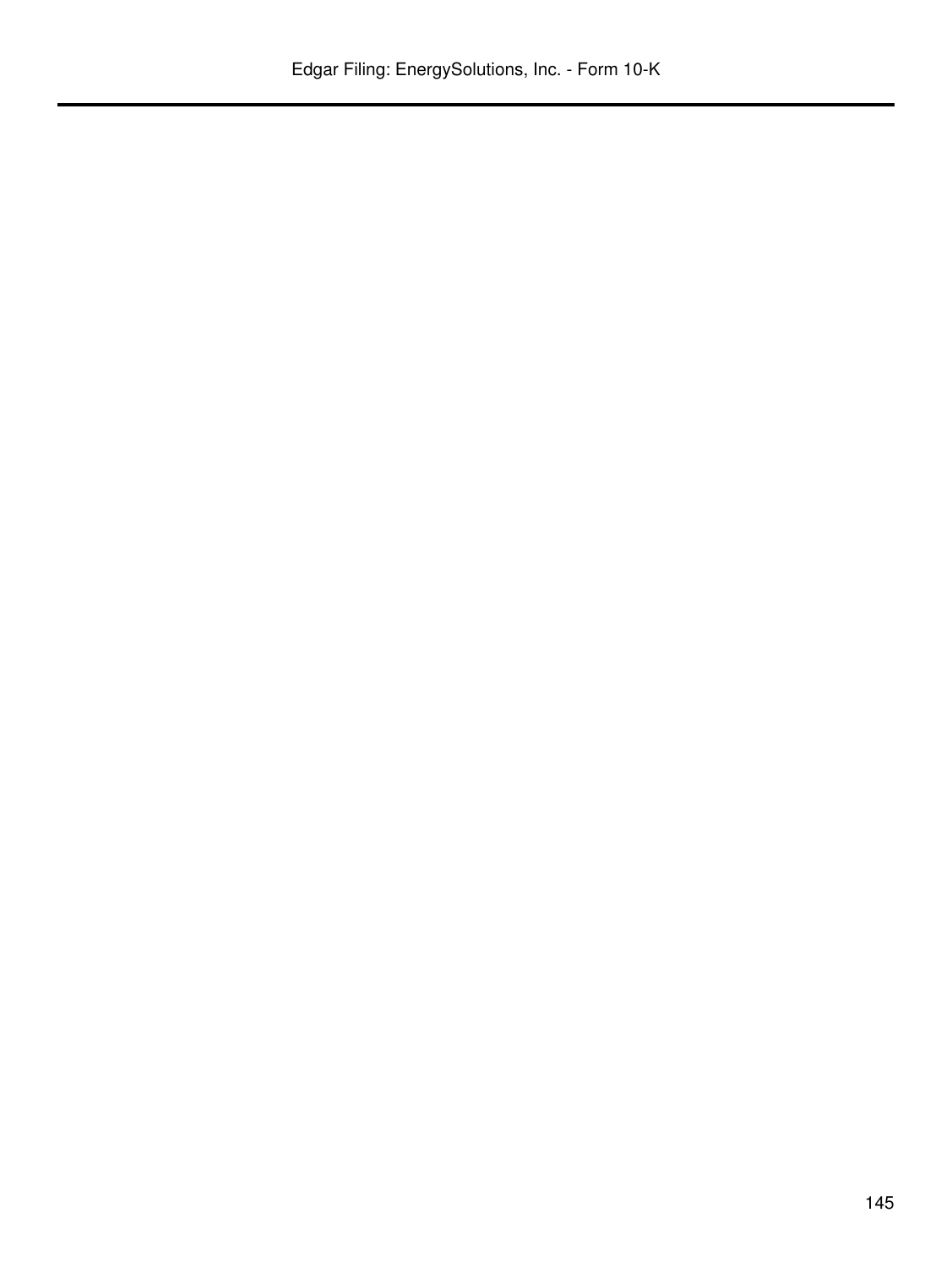#### **Notes Consolidated Financial Statements (Continued)**

#### **(14) Income Taxes (Continued)**

 For the years ended December 31, 2009 and December 31, 2008 net operating loss carryforwards were \$28.0 million and \$46.2 million, respectively. Included in these amounts are \$7.1 million and \$17.8 million related to our operations in the U.K. and \$0.6 million related to our Canadian operations for both years. The net operating loss carryforwards expire at various dates from 2021 through 2027.

 Further, as a result of our various affiliated companies becoming part of a single consolidated filing group for federal income tax purposes, net operating loss carryforwards of \$19.4 million will be subject to separate return loss year limitation rules. The realization of these losses in future years will be dependent on the taxable income of the subsidiary that generated the net operating loss carryforward.

 In assessing the realizability of deferred tax assets, we considered whether it was more likely than not that some portion or all of the deferred tax assets will be realized. The ultimate realization of the deferred tax assets is dependent upon the generation of future taxable income during periods in which temporary differences become deductible. We considered income taxes paid during the previous two years, projected future taxable income, the types of temporary differences, and the timing of the reversal of such differences in making this assessment. Based upon the level of historical taxable income and projections for future taxable income over the periods in which the temporary differences are deductible, we have determined a valuation allowance is necessary of \$1.6 million and \$2.2 million as of December 31, 2009 and 2008, respectively. The net change in the valuation allowance for the years ended December 31, 2009, 2008 and 2007 was a decrease of \$0.6 million and increases of \$0.2 million and \$0.8 million, respectively.

 As of December 31, 2009, the Company's foreign subsidiaries have accumulated undistributed earnings that are intended to be permanently reinvested outside the U.S., upon which the deferred tax liability cannot be practically determined as of year end.

 As of December 31, 2009 and December 31, 2008, we had \$2.0 million and \$0.9 million, respectively, of gross unrecognized tax benefits, which a majority may impact our annual effective tax rate in future years. These tax benefits were accounted for under authoritative guidance for accounting for uncertainty in income taxes. A reconciliation of the beginning and ending balances of the total amounts of gross unrecognized tax benefits are as follows (in thousands):

| Gross unrecognized tax benefits at December 31, 2008               | £. | 906   |
|--------------------------------------------------------------------|----|-------|
| Gross additions based on tax positions related to the current year |    | 485   |
| Gross additions based on tax positions related to a prior year     |    | 616   |
| Gross subtractions related to prior year returns filed             |    | (30)  |
|                                                                    |    |       |
| Gross unrecognized tax benefits at December 31, 2009               |    | 1.977 |

 The Company and its U.S. subsidiaries are subject to U.S. federal and state income tax. The Company is currently in various states of multiple year examinations by federal taxing authorities. We have also been notified that the Internal Revenue Service will begin an examination of the consolidated U.S. tax return for the short tax period from November 16, 2007 through December 31, 2007. That examination is scheduled to begin in early 2010. The Company does not anticipate a significant impact to the unrecognized tax benefits balance with respect to current tax examinations in the next 12 months, although the timing of the resolution and closure on audits is highly uncertain. In 2009, the IRS settled examinations for multiple periods and entities that resulted in a combined settlement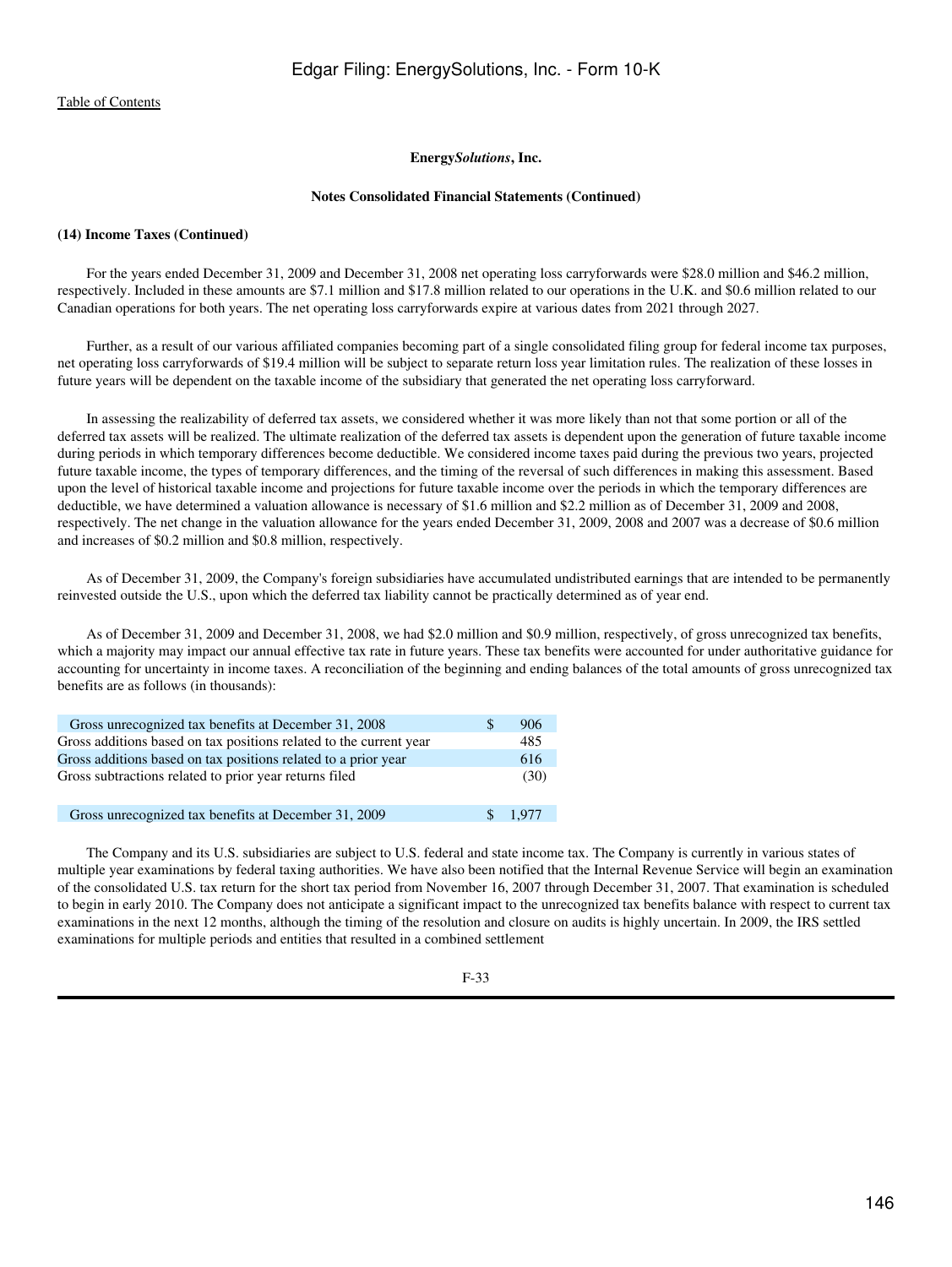# **Energy***Solutions***, Inc.**

#### **Notes Consolidated Financial Statements (Continued)**

# **(14) Income Taxes (Continued)**

amount of \$3.5 million, most of which was a reduction to the net operating loss carryforward amounts for certain acquired entities. We recognized interest and penalties related to unrecognized tax benefits as a component of the provision for income taxes.

 We paid income taxes of \$15.5 million, \$22.7 million and \$3.9 million during the years ended December 31, 2009, 2008 and 2007, respectively.

# **(15) Segment Reporting and Business Concentrations**

 We provide our services through four segments: Federal Services ("FS"), Commercial Services ("CS"), Logistics, Processing and Disposal ("LP&D"), and International. Prior to our acquisitions of RSMC in 2007 and ESEU in 2006, we derived less than 1% of our revenues from our international operations. Accordingly, through the first quarter of 2007, we reported results from our international operations in our Commercial Services segment. Beginning with the second quarter of 2007, we began reporting results from our operations outside North America in a new International segment. Goodwill and long-lived assets that were previously reported in other segments were reclassified to this new segment as appropriate. We evaluate the segments' operating results to measure performance.

The following table presents segment information as of and for the years ended December 31, 2009, 2008 and 2007 (in thousands):

|                                     | As of and for the Year Ended December 31, 2009 |         |    |                        |     |         |               |                      |      |                                 |                     |
|-------------------------------------|------------------------------------------------|---------|----|------------------------|-----|---------|---------------|----------------------|------|---------------------------------|---------------------|
|                                     |                                                |         |    |                        |     |         |               |                      |      | Corporate<br><b>Unallocated</b> |                     |
|                                     |                                                | FS      |    | $\overline{\text{CS}}$ |     | LP&D    |               | <b>International</b> |      | <b>Items</b>                    | <b>Consolidated</b> |
| Revenues from external              |                                                |         |    |                        |     |         |               |                      |      |                                 |                     |
| customers $(1)(5)$                  | \$.                                            | 304.634 | -S | 87,305                 | \$. | 244,217 | <sup>\$</sup> | 987.737              | - \$ |                                 | \$<br>1,623,893     |
| Income (loss) from operations $(2)$ |                                                | 30,299  |    | 15,708                 |     | 84,067  |               | 43,121               |      | (75,280)                        | 97,915              |
| Depreciation and amortization       |                                                |         |    |                        |     |         |               |                      |      |                                 |                     |
| expense                             |                                                | 1.930   |    | 1.623                  |     | 22,629  |               | 6.946                |      | 13,060                          | 46,188              |
| Goodwill                            |                                                | 143.514 |    | 90.129                 |     | 233.193 |               | 51,934               |      |                                 | 518,770             |
| Other long-lived assets $(3)$       |                                                | 33,192  |    | 16.489                 |     | 214,699 |               | 68,054               |      | 98.544                          | 430,978             |
| Purchases of property, plant and    |                                                |         |    |                        |     |         |               |                      |      |                                 |                     |
| equipment                           |                                                | 4.226   |    | 2.134                  |     | 7.990   |               | 206                  |      | 9.833                           | 24.389              |
| Total assets $(4)$                  |                                                | 290,525 |    | 148,023                |     | 538,387 |               | 379,743              |      | 154.497                         | 1,511,175           |
|                                     |                                                |         |    |                        |     |         |               |                      |      |                                 |                     |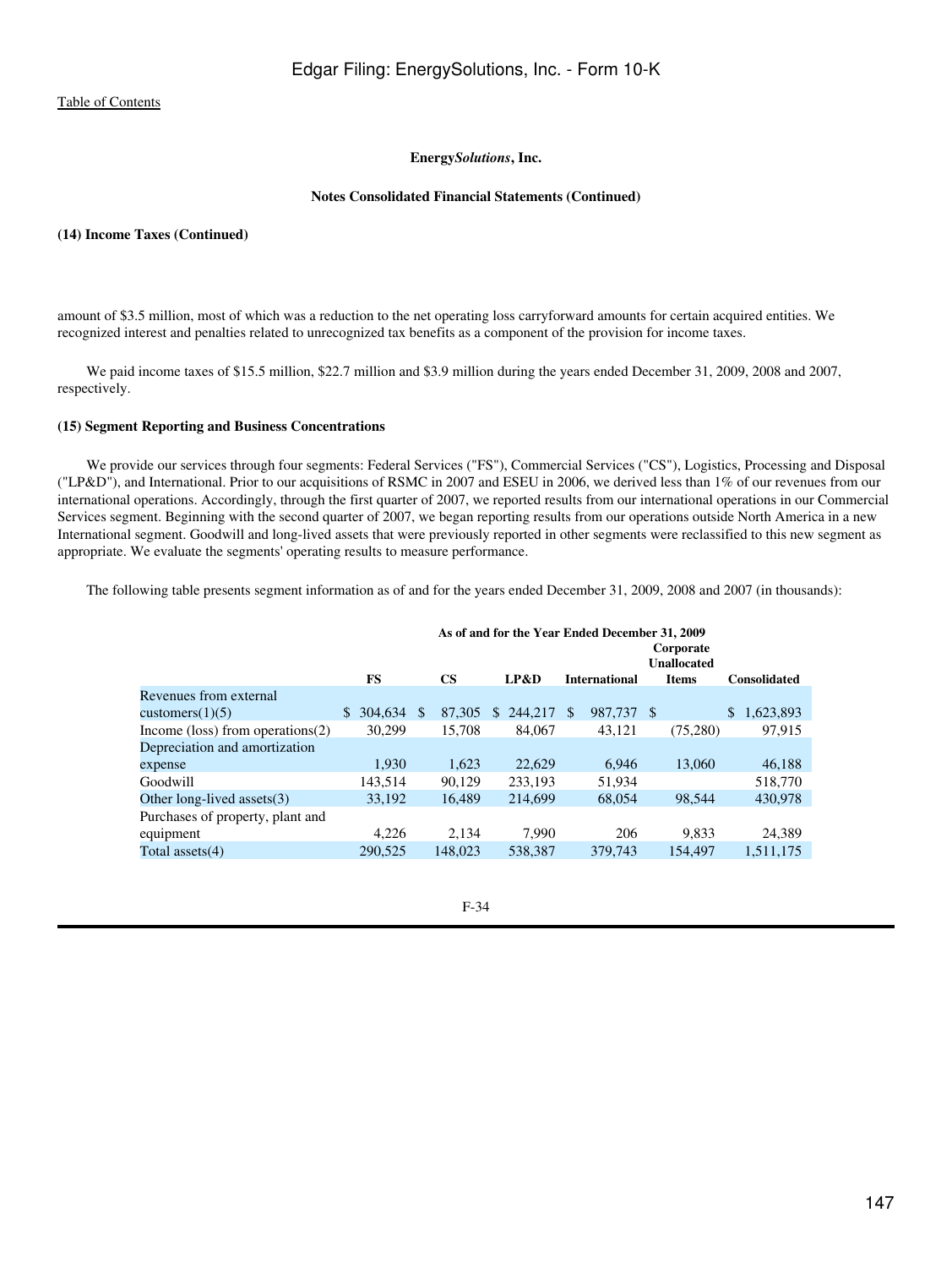# **Energy***Solutions***, Inc.**

# **Notes Consolidated Financial Statements (Continued)**

### **(15) Segment Reporting and Business Concentrations (Continued)**

|                                  | As of and for the Year Ended December 31, 2008 |    |           |              |            |  |                      |  |                                                 |                     |
|----------------------------------|------------------------------------------------|----|-----------|--------------|------------|--|----------------------|--|-------------------------------------------------|---------------------|
|                                  | <b>FS</b>                                      |    | <b>CS</b> |              | LP&D       |  | <b>International</b> |  | Corporate<br><b>Unallocated</b><br><b>Items</b> | <b>Consolidated</b> |
| Revenues from external           |                                                |    |           |              |            |  |                      |  |                                                 |                     |
| customers $(1)(5)$               | 271,820<br>\$.                                 | \$ | 107.198   | $\mathbb{S}$ | 246,810 \$ |  | 1.165.803 \$         |  |                                                 | \$1,791,631         |
| Income (loss) from               |                                                |    |           |              |            |  |                      |  |                                                 |                     |
| operations(2)                    | 32,750                                         |    | 25,825    |              | 87.893     |  | 56,669               |  | (82, 207)                                       | 120,930             |
| Depreciation and amortization    |                                                |    |           |              |            |  |                      |  |                                                 |                     |
| expense                          | 406                                            |    | 1.941     |              | 21.511     |  | 9,460                |  | 13.106                                          | 46,424              |
| Goodwill                         | 143.514                                        |    | 90,129    |              | 233,193    |  | 61.418               |  |                                                 | 528,254             |
| Other long-lived assets $(3)$    | 34,104                                         |    | 22,455    |              | 232,433    |  | 97,074               |  | 85,055                                          | 471,121             |
| Purchases of property, plant and |                                                |    |           |              |            |  |                      |  |                                                 |                     |
| equipment                        | 4.543                                          |    | 735       |              | 9.905      |  | 660                  |  | 10.786                                          | 26,629              |
| Total assets $(4)$               | 281.263                                        |    | 149,804   |              | 568,734    |  | 340,003              |  | 210,908                                         | 1.550.712           |

|                                  | As of and for the Year Ended December 31, 2007 |                              |           |                      |                    |                     |  |  |
|----------------------------------|------------------------------------------------|------------------------------|-----------|----------------------|--------------------|---------------------|--|--|
|                                  |                                                | Corporate                    |           |                      |                    |                     |  |  |
|                                  |                                                |                              |           |                      | <b>Unallocated</b> |                     |  |  |
|                                  | <b>FS</b>                                      | $\mathbf{CS}$                | LP&D      | <b>International</b> | <b>Items</b>       | <b>Consolidated</b> |  |  |
| Revenues from external           |                                                |                              |           |                      |                    |                     |  |  |
| customers $(1)(5)$               |                                                | $$151.355 \text{ } $137.378$ | \$262,801 | 541,079<br>\$        | - \$               | 1,092,613<br>\$     |  |  |
| Income (loss) from operations    |                                                |                              |           |                      |                    |                     |  |  |
| (2)                              | 32,450                                         | 20.082                       | 100.311   | 2,930                | (79, 821)          | 75,952              |  |  |
| Depreciation and amortization    |                                                |                              |           |                      |                    |                     |  |  |
| expense                          | 376                                            | 789                          | 23,892    | 4.713                | 13.460             | 43,230              |  |  |
| Goodwill                         | 143.138                                        | 90.994                       | 232,745   | 59.163               |                    | 526,040             |  |  |
| Other long-lived assets $(3)$    | 32,960                                         | 28,982                       | 253,321   | 105,942              | 73,295             | 494,500             |  |  |
| Purchases of property, plant and |                                                |                              |           |                      |                    |                     |  |  |
| equipment                        |                                                | 1,560                        | 4,296     | 498                  | 6.958              | 13,312              |  |  |
| Total assets $(4)$               | 202,756                                        | 164.721                      | 592,968   | 490.081              | 174.424            | 1,624,950           |  |  |

(1)

Intersegment revenues have been eliminated for the years ended December 31, 2009, 2008 and 2007. Intersegment revenues were \$20.3 million and \$5.2 million for the years ended December 31, 2009 and 2008 respectively, and were immaterial for the year ended December 31, 2007. Revenues by segment represent revenues earned based on third-party billing to customers.

(2)

Prior to the fourth quarter of 2009, we included equity in income of unconsolidated joint ventures in other income (expense), net. During the fourth quarter of 2009, we reclassified these amounts from other income (expense), net to operating income in the accompanying consolidated statements of operations. Accordingly, for the years ended December 31, 2009, 2008 and 2007, income from operations was increased by \$7.6 million, \$3.2 million and \$1.4 million, respectively, as a result of the reclassification. Income from unconsolidated joint ventures is included in our Federal Services segment operations.

(3)

Other long-lived assets include property, plant and equipment and other intangible assets.

(4)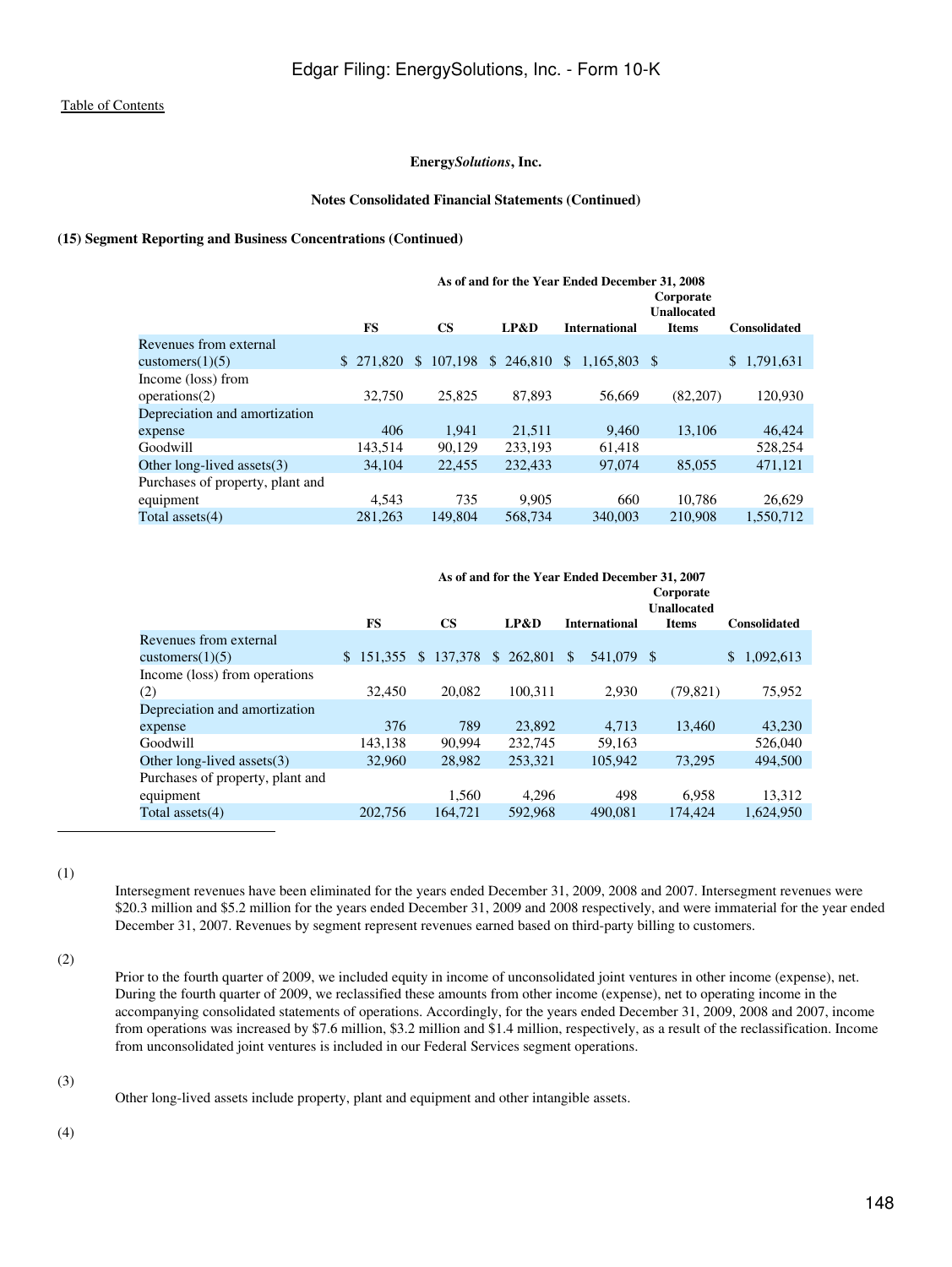# Edgar Filing: EnergySolutions, Inc. - Form 10-K

Corporate unallocated assets relate primarily to income tax receivables, deferred tax assets, deferred financing costs, prepaid expenses, property, plant and equipment that benefit the entire company and cash.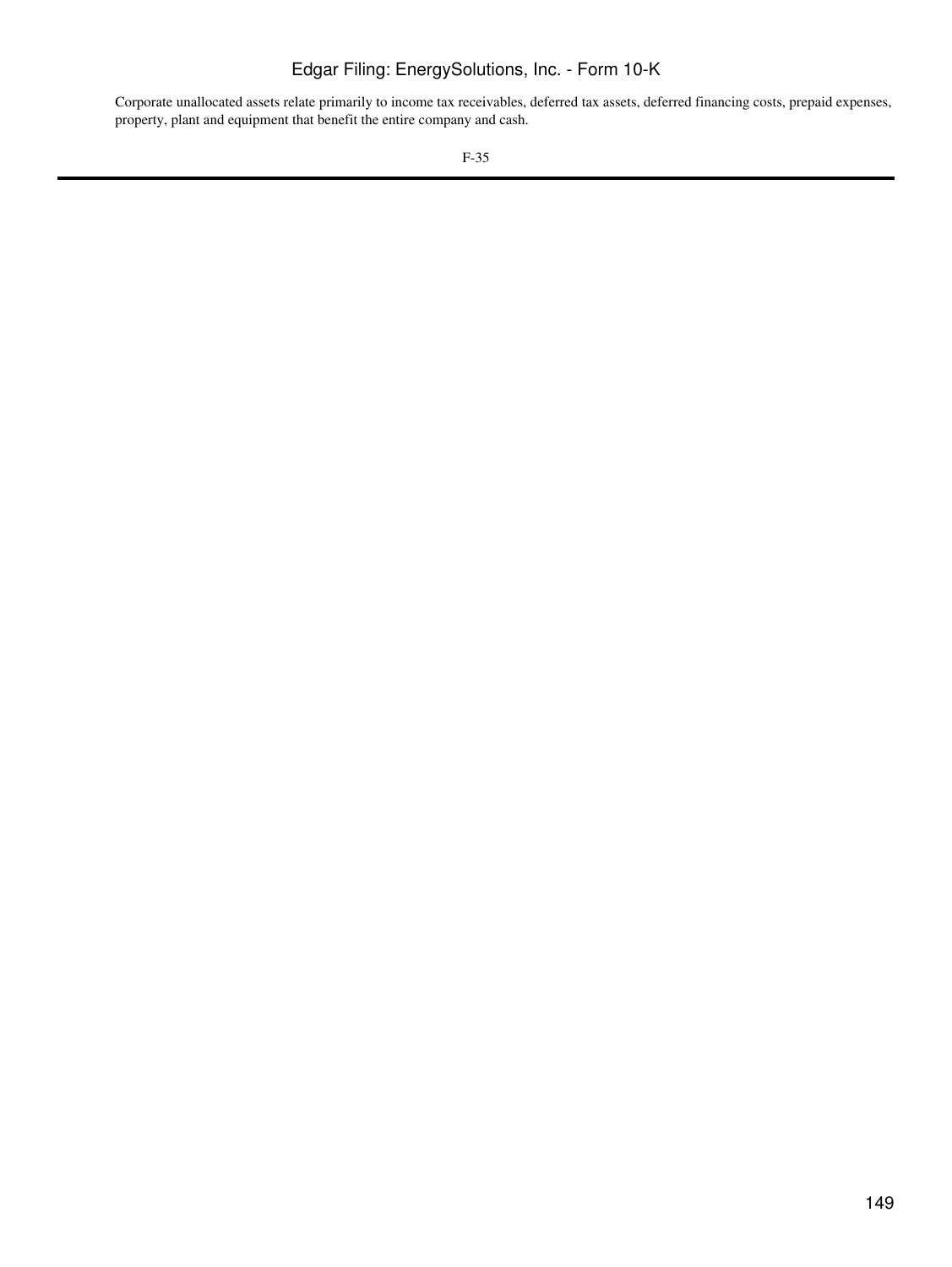#### **Notes Consolidated Financial Statements (Continued)**

## **(15) Segment Reporting and Business Concentrations (Continued)**

(5)

Results of our operations for services provided to our customers in Canada and Mexico are included in our Commercial Services or LP&D segments.

 Our revenues and long-lived assets by geographic region as of and for the year ended December 31, 2009, 2008 and 2007 are as follows (in thousands):

|                                           | United        | United        |     |              |          |              |
|-------------------------------------------|---------------|---------------|-----|--------------|----------|--------------|
| As of and for the Year Ended December 31, | <b>States</b> | Kingdom       |     | <b>Other</b> |          | <b>Total</b> |
| 2009                                      |               |               |     |              |          |              |
| Revenues from external customers          | \$<br>629.441 | \$<br>987,737 | \$. | 6.715        | <b>S</b> | 1,623,893    |
| Property, plant and equipment, net        | 119,929       | 769           |     | 77           |          | 120,775      |
| 2008                                      |               |               |     |              |          |              |
| Revenues from external customers          | 600,273       | 1,165,803     |     | 25.555       |          | 1,791,631    |
| Property, plant and equipment, net        | 112.982       | 882           |     | 157          |          | 114.021      |
| 2007                                      |               |               |     |              |          |              |
| Revenues from external customers          | 529,550       | 541,079       |     | 21,984       |          | 1,092,613    |
| Property, plant and equipment, net        | 109,897       | 591           |     | <b>200</b>   |          | 110,688      |
| (16) Customer Concentrations              |               |               |     |              |          |              |

**<sup>(16)</sup> Customer Concentrations**

 Our International segment derives its revenues primarily through contracts with the NDA. For the years ended December 31, 2009, 2008 and 2007, respectively, 60.1%, 64.8% and 48.6% of our revenues were from contracts funded by the NDA. Accounts receivable relating to the NDA at December 31, 2009 and 2008 were \$181.4 million and \$115.0 million, respectively.

We have contracts with various offices within the DOE, including with the Office of Environmental Management, the Office of Civilian Radioactive Waste Management, the National Nuclear Security Administration and the Office of Nuclear Energy. Revenues from DOE contractors and subcontractors represented approximately 15.8%, 11.2% and 16.7% of consolidated revenues for the years ended December 31, 2009, 2008 and 2007, respectively. Accounts receivable and costs and estimated earnings in excess of billings on uncompleted contracts relating to DOE contractors and subcontractors at December 31, 2009 were \$68.4 million and \$53.6 million, respectively. Accounts receivable and costs and estimated earnings in excess of billings on uncompleted contracts relating to DOE contractors and subcontractors at December 31, 2008 were \$45.6 million and \$42.0 million, respectively.

# **(17) Commitments and Contingencies**

# *(a) Leases and Other Contractual Obligations*

We have several noncancellable leases that cover real property and machinery and equipment. Such leases expire at various dates with, in some cases, options to extend their terms. Several of the leases contain provisions for rent escalation based primarily on increases in real estate taxes and operating costs incurred by the lessor. Rent expense on noncancellable leases was \$13.9 million, \$12.2 million and \$14.7 million for the years ended December 31, 2009, 2008 and 2007, respectively.

 We are obligated under capital leases covering computer equipment and certain machinery and equipment that expire at various dates during the next three years. As of December 31, 2009 and 2008,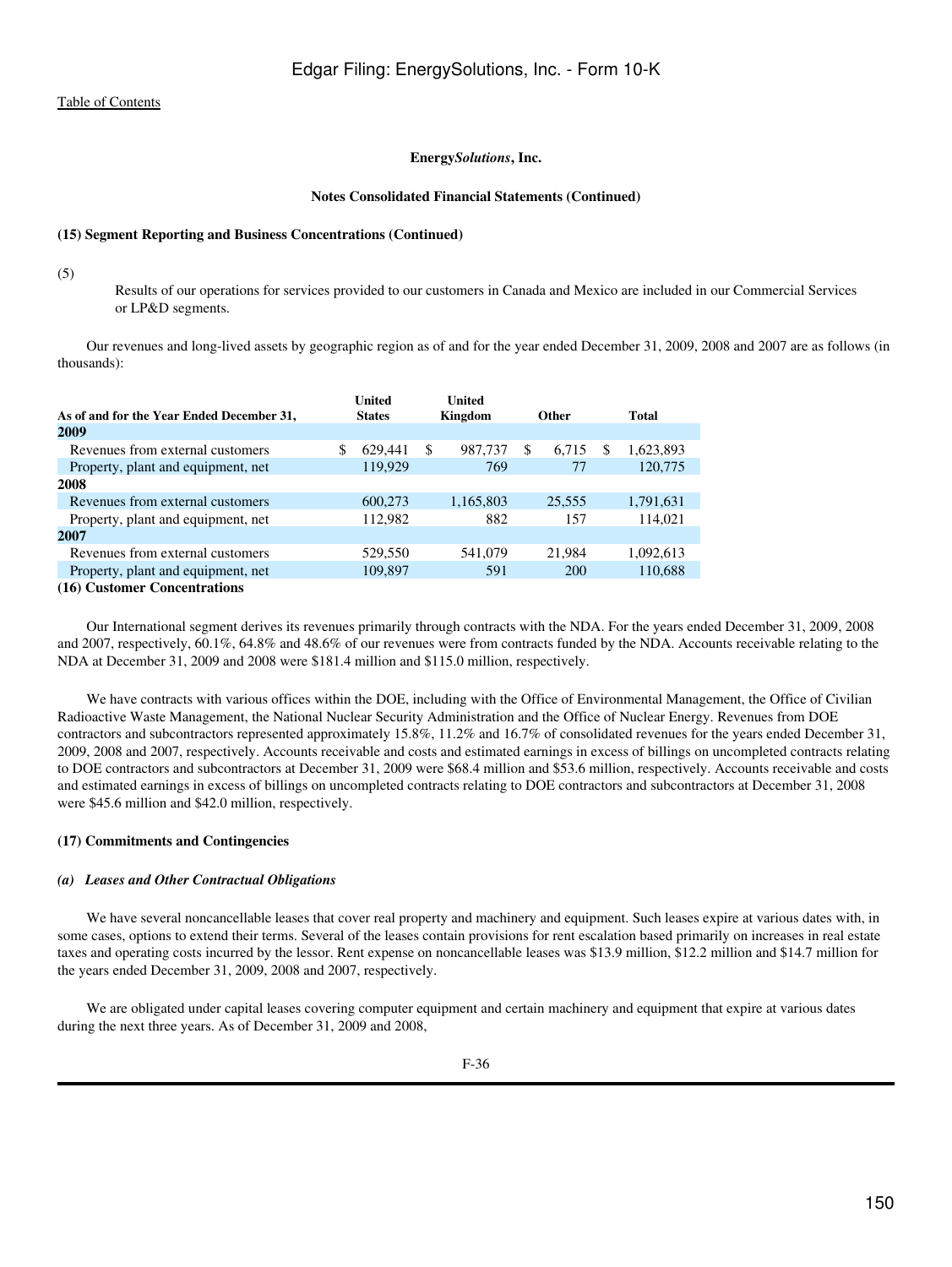#### **Notes Consolidated Financial Statements (Continued)**

# **(17) Commitments and Contingencies (Continued)**

the gross amount of property, plant and equipment and related accumulated amortization recorded under capital leases were as follows (in thousands):

|                               |    | December 31,<br>2009 | December 31,<br>2008 |
|-------------------------------|----|----------------------|----------------------|
| Computer equipment            | \$ | 3,904                | \$<br>3,913          |
| Machinery and equipment       |    | 668                  | 668                  |
| Trucks and vehicles           |    | 332                  | 332                  |
|                               |    |                      |                      |
|                               |    | 4,904                | 4,913                |
| Less accumulated amortization |    | (2,542)              | (1,783)              |
|                               |    |                      |                      |
|                               | S  | 2.362                | 3,130                |

Amortization of assets held under capital leases is included with depreciation and amortization expense.

 The following is a schedule of future minimum annual lease payments for all operating and capital leases and annual payments for other contractual obligations with initial or remaining lease terms greater than one year as of December 31, 2009 (in thousands):

|                                                   |               |                  |           |              | Other                             |
|---------------------------------------------------|---------------|------------------|-----------|--------------|-----------------------------------|
| Year ending December 31,                          |               | <b>Operating</b> | Capital   |              | Contractual<br><b>Obligations</b> |
| 2010                                              | $\mathbb{S}$  | 11,683           | \$<br>479 | $\mathbb{S}$ | 2,500                             |
| 2011                                              |               | 9,606            | 27        |              | 2,500                             |
| 2012                                              |               | 7,782            |           |              | 2,500                             |
| 2013                                              |               | 4,005            |           |              | 2,500                             |
| 2014                                              |               | 3,150            |           |              | 2,500                             |
| Thereafter                                        |               | 6,043            |           |              | 2,500                             |
|                                                   |               |                  |           |              |                                   |
| Future minimum lease payments                     | $\mathcal{S}$ | 42,269           | 506       | $\mathbb{S}$ | 15,000                            |
|                                                   |               |                  |           |              |                                   |
| Less portion representing interest                |               |                  | 14        |              |                                   |
| Less current portion of capital lease obligations |               |                  | 465       |              |                                   |
|                                                   |               |                  |           |              |                                   |
| Long-term portion of capital lease obligations    |               |                  | \$<br>27  |              |                                   |

 The current portion of the capital lease obligations is included in accrued expenses and other current liabilities. The long-term portion of the capital lease obligations is included in other noncurrent liabilities in our consolidated balance sheets.

During the years ended December 31, 2009 and 2008, respectively, we entered into \$14,647 and \$0.2 million of capital leases.

#### *(b) Letters of Credit/Insurance Surety*

 We are required to post, from time to time, standby letters of credit and surety bonds to support contractual obligations to customers, self-insurance programs, closure and post-closure financial assurance and other obligations. We had \$100.0 million of letters of credit issued under our senior credit facilities as of December 31, 2009 and 2008, respectively; \$10.8 million and \$19.7 million of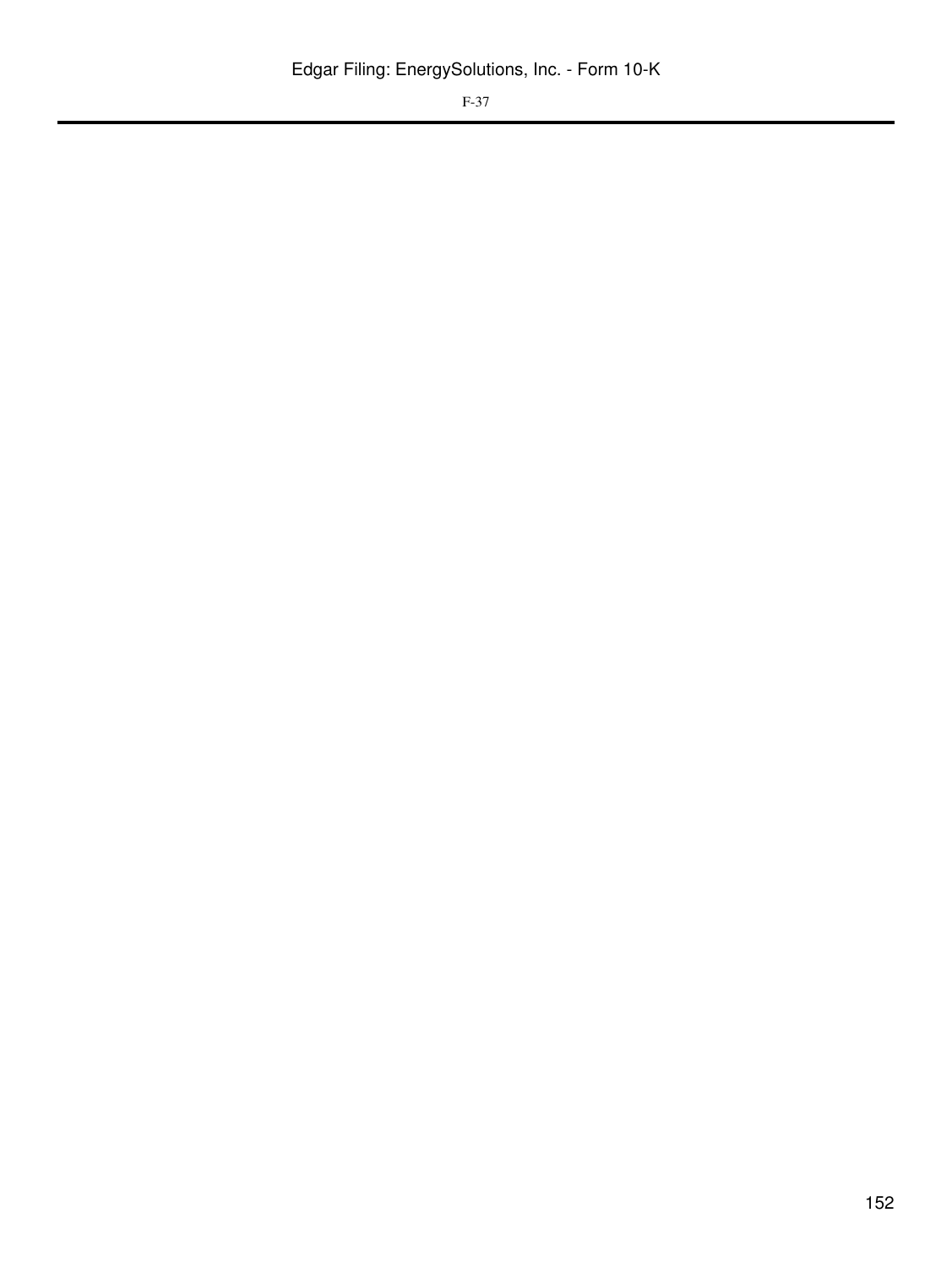#### **Notes Consolidated Financial Statements (Continued)**

#### **(17) Commitments and Contingencies (Continued)**

letters of credit issued against the revolver facility as of December 31, 2009 and December 31, 2008, respectively and \$0.7 million and \$2.6 million in surety bonds outstanding as of December 31, 2009 and 2008, respectively. With respect to the surety bonds, we have entered into certain indemnification agreements with the providers of the surety bonds, which would require funding by us only if we failed to perform under the contracts being insured and the surety bond issuer was obligated to make payment to the insured parties.

 Our processing and disposal facilities operate under licenses and permits that require financial assurance for closure and post-closure costs. We provide for these requirements through a combination of restricted cash, cash deposits, letters of credit and insurance policies. As of December 31, 2009 and 2008, the closure and post-closure state regulatory requirements for our facilities were \$142.0 million and \$150.8 million, respectively.

#### *(c) Legal Proceedings*

 As previously reported, we have engaged in discussions with Sogin, SpA, the Italian state-owned utility company, to provide D&D and radioactive materials management services in support of the clean-up of Sogin's nuclear facilities. Our pending license application with the Nuclear Regulatory Commission ("NRC") to import material from Italy, to process it at our facility in Tennessee and to dispose of the residual material at our Clive facility in Utah has generated local and national expressions of opposition. We believe our license application is consistent with all applicable laws and regulations and with past practices. Moreover, the Italian material metals, paper and clothing is the same type of material that we handle routinely from the domestic nuclear industry.

 The NRC has issued numerous licenses over the past ten years allowing the importation of low-level radioactive waste ("LLRW") to be processed and ultimately disposed at our Clive facility. Under these licenses, our Clive Facility has received Class A LLRW originating in Germany, Canada, France, Taiwan, and the United Kingdom.

 The States of Tennessee and Utah have confirmed to the NRC that the proposed Italian project is consistent with the licenses and permits issued by those states. However, the former Governor of the State of Utah announced on April 23, 2008 that he would send his representative to the May 8, 2008 meeting of the Northwest Interstate Compact on Low-Level Radioactive Waste Management (the "Northwest Compact") to vote against any proposal that would allow us to receive international waste at our Clive facility.

 On May 5, 2008, we filed a declaratory judgment action in the U.S. District Court of Utah (the "Declaratory Judgment Action") asking the court to declare that (i) the Northwest Compact does not have regulatory authority over our Clive facility, which is a private commercial facility rather than a regional facility created by the Compact, (ii) the U.S. Constitution does not allow the Northwest Compact to discriminate between identical domestic and foreign materials handled at our Clive facility, and (iii) any effort by the Northwest Compact to restrict our receipt of foreign LLRW is pre-empted by federal statutes and regulations. The State of Utah and the Rocky Mountain Interstate Compact on Low-level Radioactive Waste have intervened as defendants in the Declaratory Judgment Action.

 At the Northwest Compact meeting on May 8, 2008, the representatives of the eight member States of the Northwest Compact, despite our commitment to restrict our receipt of international waste to 5% of the remaining capacity at our Clive facility, unanimously adopted a clarifying resolution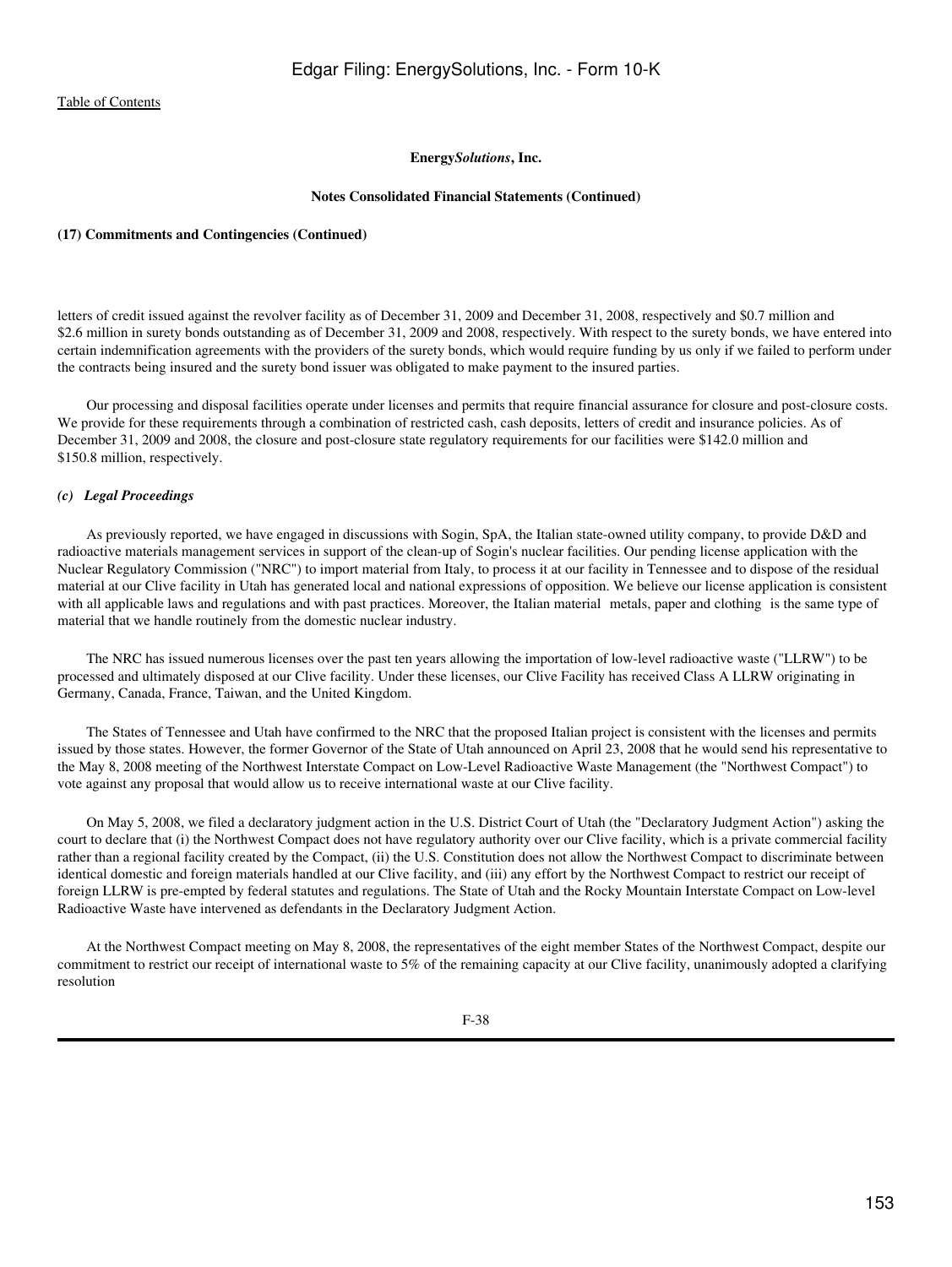#### **Notes Consolidated Financial Statements (Continued)**

# **(17) Commitments and Contingencies (Continued)**

proposed by the Utah committee member, clarifying that the Northwest Compact has never adopted a resolution permitting us to receive international waste at our Clive facility. We continue to believe that the Northwest Compact does not have regulatory authority over our Clive facility, and that neither the U.S. Constitution nor Federal law permits the Northwest Compact to prohibit us from receiving international waste at our Clive facility.

 On October 6, 2008, the NRC approved an order holding in abeyance its decision with respect to our pending import license application until the Company's declaratory judgment action has been resolved by the Courts.

 On May 15, 2009, the U.S. District Court for the District of Utah issued a Memorandum Decision And Order Granting In Part And Denying In Part Motions For Partial Summary Judgment (the "District Court Order") finding that the Northwest Compact has no authority to restrict the flow of out of region waste to EnergySolutions' facility in Clive, Utah. The court later concluded that those holdings obviated the need for further proceedings, and entered final judgment in favor of EnergySolutions on June 17, 2009. The defendants in the Declaratory Judgment Action have appealed the judgment to the United States Circuit Court of Appeals for the 10th Circuit. After issuance of the District Court Order the NRC has solicited the views of potential parties but has not yet lifted its order holding the review of our pending import license application in abeyance.

We intend to vigorously prosecute our declaratory judgment action, but we do not believe we will be able to process and dispose of any radioactive materials contemplated by the Italian initiative until the appellate process is concluded.

 On October 9, 2009 a purported class-action lawsuit captioned City of Roseville Employees' Retirement System vs. EnergySolutions, et al., was filed in the United States District Court for the Southern District of New York, Civil Number 09 CV 8633. On October 12, 2009 a second complaint was filed in the same court captioned Building Trades United Pension Trust Fund vs. EnergySolutions Inc., et al., Civil Number 09 CV 8648. The complaints are very similar and name as defendants the Company, current and prior directors, certain officers of the Company, the lead underwriters in the Company's initial public offering ("IPO") in November 2007 and the secondary offering in July 2008 (the "July 2008 Offering") and ENV Holdings, LLC, the former parent of the Company. The plaintiffs allege that the registration statements and prospectus for the IPO and the July 2008 Offering contained inaccurate statements of material facts and omitted material information required to be disclosed therein regarding the potential size of the nuclear services market, the Company's ability to take advantage of opportunities in that market in the near term, the status and prospects of the Company's rule making petition to the NRC to permit the use of decommissioning funds for disposal of major components prior to the cessation of activities at nuclear facilities, the status and prospects of the Company's license stewardship initiative, and other matters. The complaints seek to include all purchasers of the Company's stock from November 14, 2007 through October 14, 2008 as a plaintiff class and seek damages, costs and interest, rescission of the IPO and July 2008 Offering, and such other relief as the court may find just and proper.

We believe the facts and legal claims alleged in the complaints are without merit and intend to vigorously defend the litigation.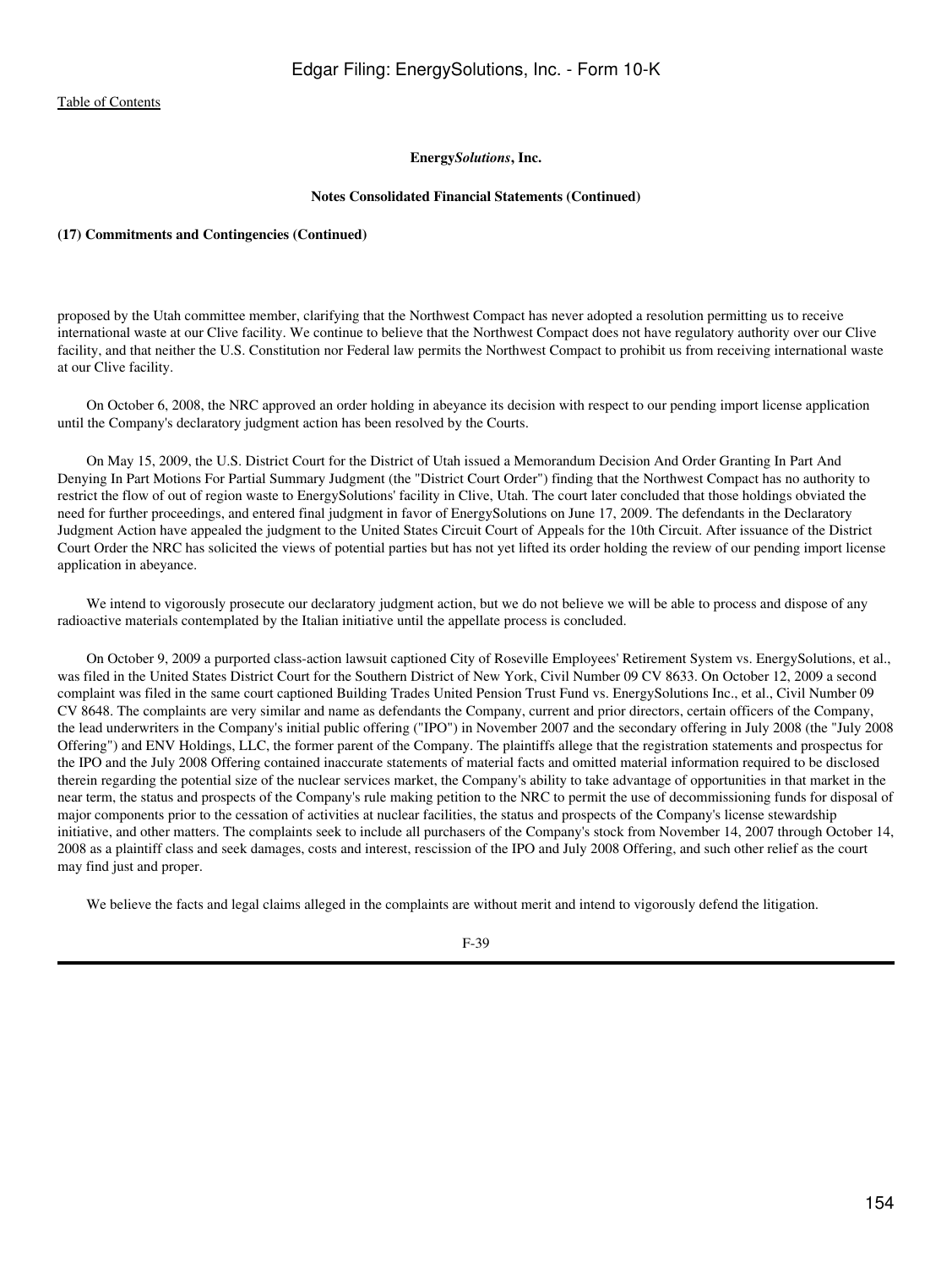#### **Energy***Solutions***, Inc.**

## **Notes Consolidated Financial Statements (Continued)**

#### **(17) Commitments and Contingencies (Continued)**

 In addition, we are subject to various claims and legal proceedings covering matters that arise in the ordinary course of its business activities. Management believes any liability that may ultimately result from the resolution of these matters will not have a material adverse effect on our consolidated financial position, operating results and cash flows.

# **(18) Employee Benefit Plans**

 During 2006, we participated in various defined contribution 401(k) plans that covered substantially all full-time employees. The plans were subject to the provisions of the Employee Retirement Income Security Act of 1974. We provided for a match under the applicable plans. Participants vested in our contributions ratably over 4 years. As of January 1, 2007, we combined all previous plans into a new plan. Under the new plan, employees become eligible to participate immediately upon employment but are not eligible for a company match until one year of employment is completed. We match 50% of the first 6% of a participant's deferred contribution. In addition, we may at our discretion contribute an additional 1% of a participant's deferred contribution. Employee contributions are fully vested immediately. Our contributions vest ratably over 4 years. We contributed \$3.0 million, \$2.3 million and \$2.3 million for the years ended December 31, 2009, 2008 and 2007, respectively.

 On March 14, 2008, we obtained majority voting rights for another one of our minority-owned joint ventures. Accordingly, we have reported its operations in our consolidated financial statements from March 14, 2008. The joint venture sponsors a defined contribution plan for its eligible employees. The plan provides for matching employer contributions of 100% up to 4% of employee compensation. Additionally, the plan provides for an additional employer contribution for employees who are not eligible to participate in the joint venture's defined benefit pension plan ranging from 2.5% to 5.8% of employee compensation. Contributions to the plan totaled approximately \$0.9 million for the year ended December 31, 2009 and \$0.5 million for the period from March 14, 2008 to December 31, 2008.

#### *The Electricity Supply Pension Scheme ("ESPS")*

 In connection with our acquisition of RSMC on June 26, 2007, we began providing a pension plan for the benefit of approximately 60 RSMC employees in the United Kingdom (the "RSMC Plan"). The RSMC Plan is funded by contributions from the employees and Energy*Solutions*. In addition, under the terms of our contract with the NDA, Energy*Solutions*, through RSMC, took over the management of the Magnox North and Magnox South pension plans (the "Magnox Plan"), which provides pension benefits to a majority of the 3,000 employees under management in the United Kingdom. The Magnox Plan is funded by contributions from the employees and the NDA. The two plans are separate sections of an overall industry scheme, the Electricity Supply Pension Scheme ("ESPS").

 As part of the reorganization of the U.K. nuclear industry by the U.K. Government, the NDA assumed responsibility to fund all employer pension contributions, including any deficit (and obtained the benefit of any surplus), to the Magnox Plan. In order to reflect these arrangements, these financial statements include an amount recoverable from the NDA, included within other noncurrent assets in an amount equal to the recorded Magnox section liability, net of tax, with a corresponding credit to revenue since the charges are allowable costs under our cost-plus contract with the NDA, offsetting a portion of the after-tax pension charges. The amount of the credit for the years ended December 31, 2009 and 2008, respectively, was \$46.5 million and \$95.4 million. The amount recoverable from the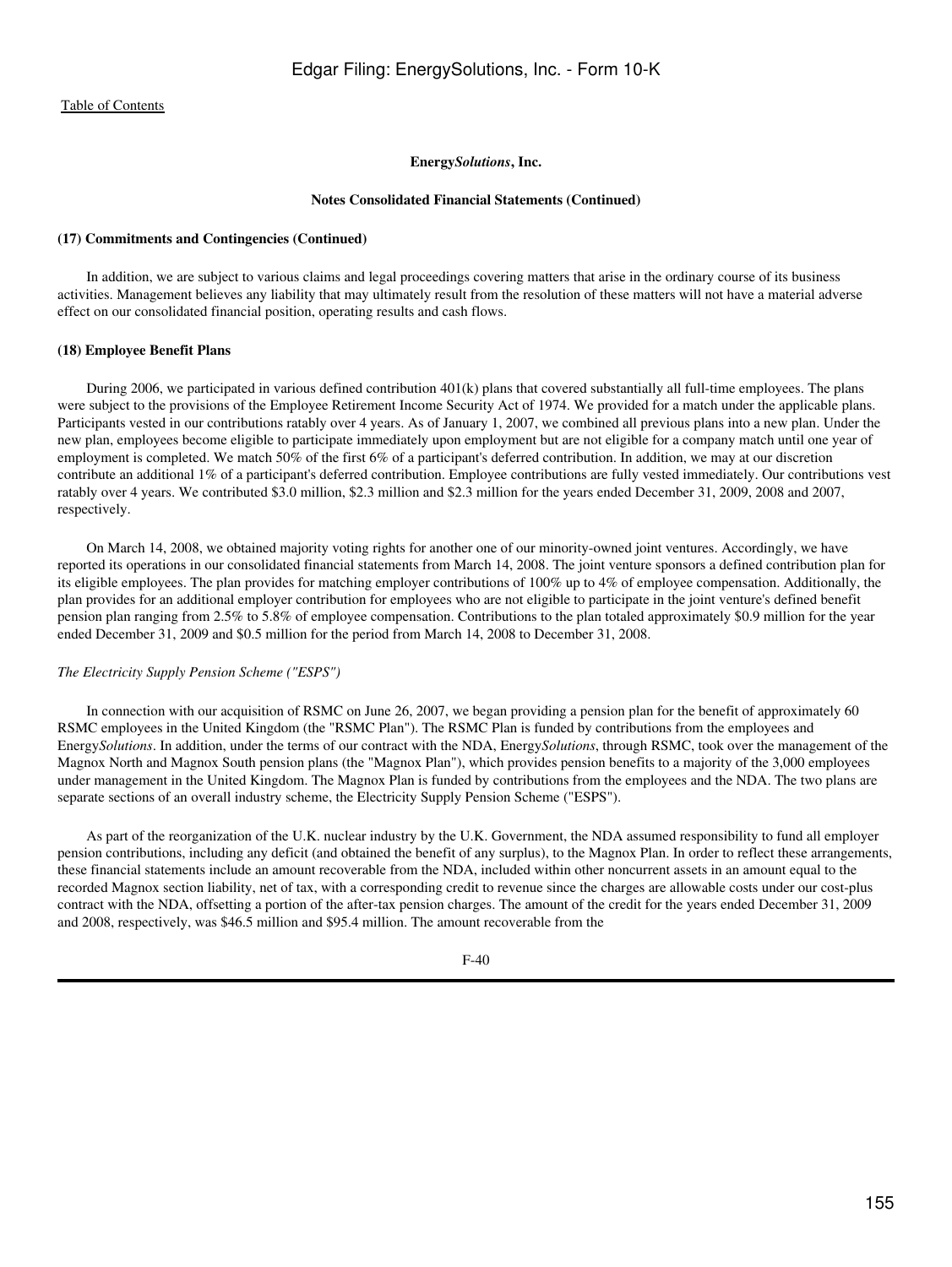#### **Notes Consolidated Financial Statements (Continued)**

# **(18) Employee Benefit Plans (Continued)**

NDA, due to our underfunded status, was \$64.5 million at December 31, 2009 and is included in other noncurrent assets. The amount payable to the NDA, due to our overfunded status, was \$93.5 million at December 31, 2008 and is included in pension liabilities.

 The following table sets forth a reconciliation of the pension plans' beginning and ending balances of the benefit obligation for the years ended December 31, 2009 and 2008 (in thousands):

|                                                     |    | 2009       |     | 2008       |
|-----------------------------------------------------|----|------------|-----|------------|
| Changes in projected benefit obligation:            |    |            |     |            |
| Projected benefit obligation at beginning of period | \$ | 2,366,304  | \$  | 3,449,737  |
| Service cost                                        |    | 45,412     |     | 48,606     |
| Interest cost                                       |    | 150,173    |     | 181,251    |
| Member contributions                                |    | 626        |     | 13.914     |
| Termination benefits                                |    | 10,179     |     | 7.235      |
| Benefits paid                                       |    | (137, 489) |     | (146, 374) |
| Actuarial gain (loss)                               |    | 347,323    |     | (275, 865) |
| Currency translation                                |    | 243.951    |     | (912,200)  |
|                                                     |    |            |     |            |
| Projected benefit obligation at end of year         | S  | 3.026.479  | \$. | 2.366.304  |

 The termination costs relate to early retirement benefits provided to employees who have left service involuntarily before normal retirement age and have been granted an unreduced early retirement pension. These are contractual termination benefits required under the plans' rules.

 The following table sets forth a reconciliation of the plans' beginning and ending balances of the fair value of plan assets for the years ended December 31, 2009 and 2008 (in thousands):

|                                                | 2009            |     | 2008       |
|------------------------------------------------|-----------------|-----|------------|
| Changes in plan assets:                        |                 |     |            |
| Fair value at beginning of period              | \$<br>2,459,837 | S   | 3,405,197  |
| Actual return on plan assets                   | 301,911         |     | 9.461      |
| Company contributions                          | 76,574          |     | 104,632    |
| <b>Employee contributions</b>                  | 626             |     | 13.914     |
| <b>Termination benefits</b>                    | 10.179          |     | 7.235      |
| Benefits paid                                  | (137, 645)      |     | (146, 374) |
| Currency translation                           | 250,489         |     | (934, 228) |
|                                                |                 |     |            |
| Fair value of plan assets at end of year       | \$<br>2,961,971 | \$. | 2.459.837  |
|                                                |                 |     |            |
| Overfunded (underfunded) status at end of year | \$<br>(64.50    |     | 93.533     |

 Related amounts included in the consolidated balance sheets as of December 31, 2009 and 2008 consist of noncurrent pension liabilities of \$64.5 million, and noncurrent pension assets of \$93.5 million, which is included in other noncurrent assets, respectively.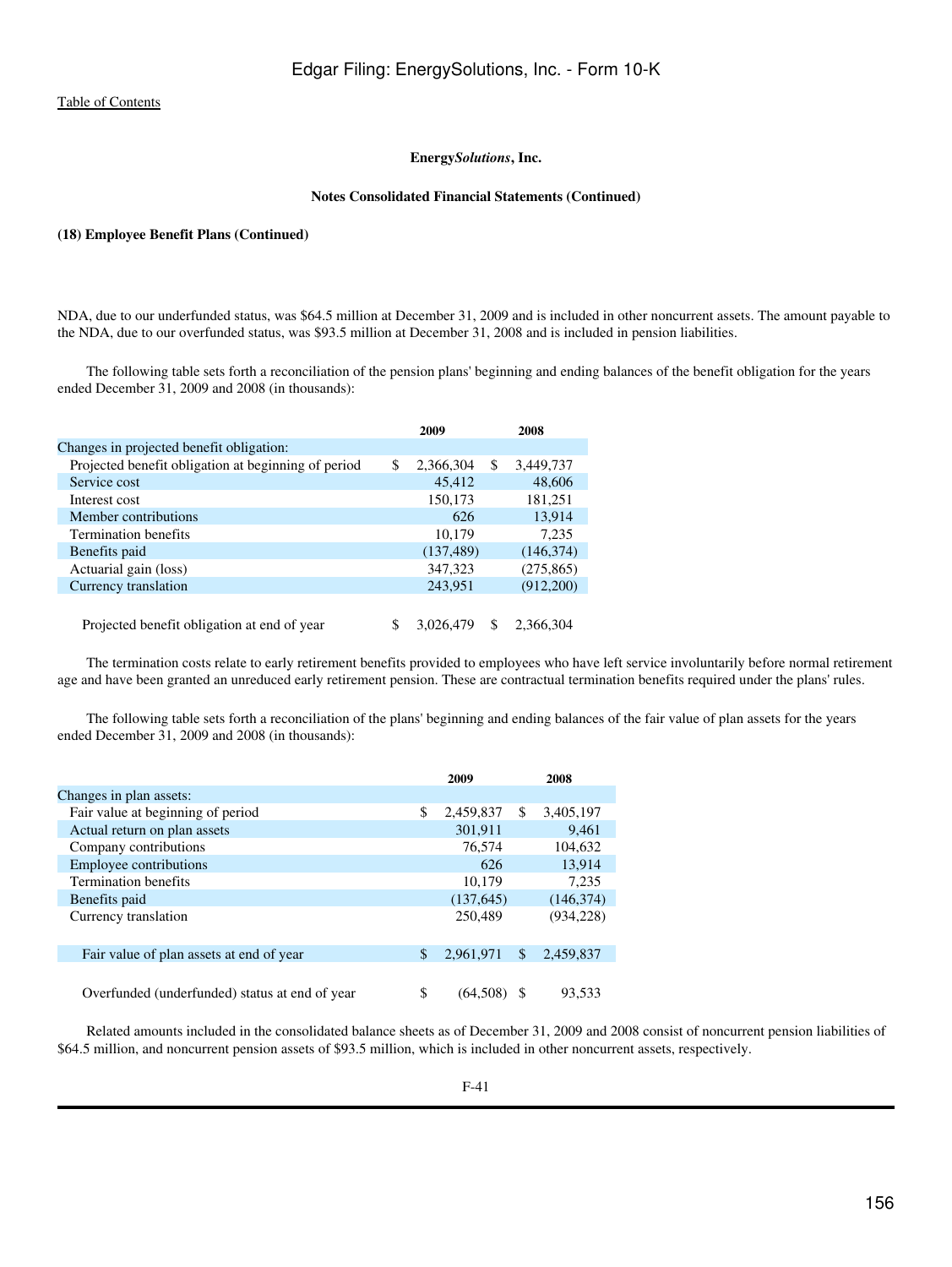#### **Notes Consolidated Financial Statements (Continued)**

# **(18) Employee Benefit Plans (Continued)**

Net periodic benefit costs for the years ended December 31, 2009 and 2008 consisted of the following (in thousands):

|                                | 2009         |   | 2008       |
|--------------------------------|--------------|---|------------|
| Service cost                   | \$<br>45,412 | S | 48,606     |
| Interest cost                  | 150,173      |   | 181,251    |
| Expected return on plan assets | (126,997)    |   | (189, 599) |
| Actuarial loss                 | 312          |   |            |
| <b>Termination benefits</b>    | 10,179       |   | 7.235      |
|                                |              |   |            |
|                                | 79.079       |   | .493       |

Weighted average assumptions used to determine benefit obligations as of December 31, 2009 and 2008 were as follows:

|                                         | 2009         | 2008            |
|-----------------------------------------|--------------|-----------------|
| Discount rate                           | 5.7%         | $6.0\%$         |
| Expected rates of return on plan assets | 5.6% 6.8%    | $4.8\%$ 6.6%    |
| Rate of compensation increase           | $3.0\%$ 3.5% | $4.0\%$ $4.5\%$ |

 Our overall expected long-term rate of return on assets is 5.6% to 6.8%. The overall expected long-term rate of return is based on our view of the expected long-term rates of return of each major asset category taking into account the proportions of assets held in each category at the relevant reporting date. The expected rate of return for equities was determined by adding a long-term equity risk premium to a risk-free rate. The equity risk premium reflects our view of expected long-term returns on equities in excess of the risk-free rate, taking into account historic returns and current market conditions. The expected return on debt securities is based upon an analysis of current yields on portfolios of similar quality and duration.

At December 31, 2009 and 2008, the pension assets were invested as follows:

|                    | December 31,<br>2009 | December 31,<br>2008 |
|--------------------|----------------------|----------------------|
| Asset category:    |                      |                      |
| Equities           | 18.6%                | 16.7%                |
| <b>Bonds</b>       | 76.0%                | 76.9%                |
| <b>Real Estate</b> | 4.6%                 | 5.4%                 |
| Other              | $0.8\%$              | 1.0%                 |
|                    |                      |                      |
|                    | 100.0%               | 100.0%               |

 Our investment policy is set by the Trustees of the pension plans, after consultation with the employer. The investment policy and appointed investment managers are reviewed regularly by a subset of the trustees who form an Investment Committee, reporting to the full trustee body. Independent investment advice is obtained by the Investment Committee. The investment policy considers the timing and nature of future cash flows, as well as the risk characteristics of both the liabilities and the assets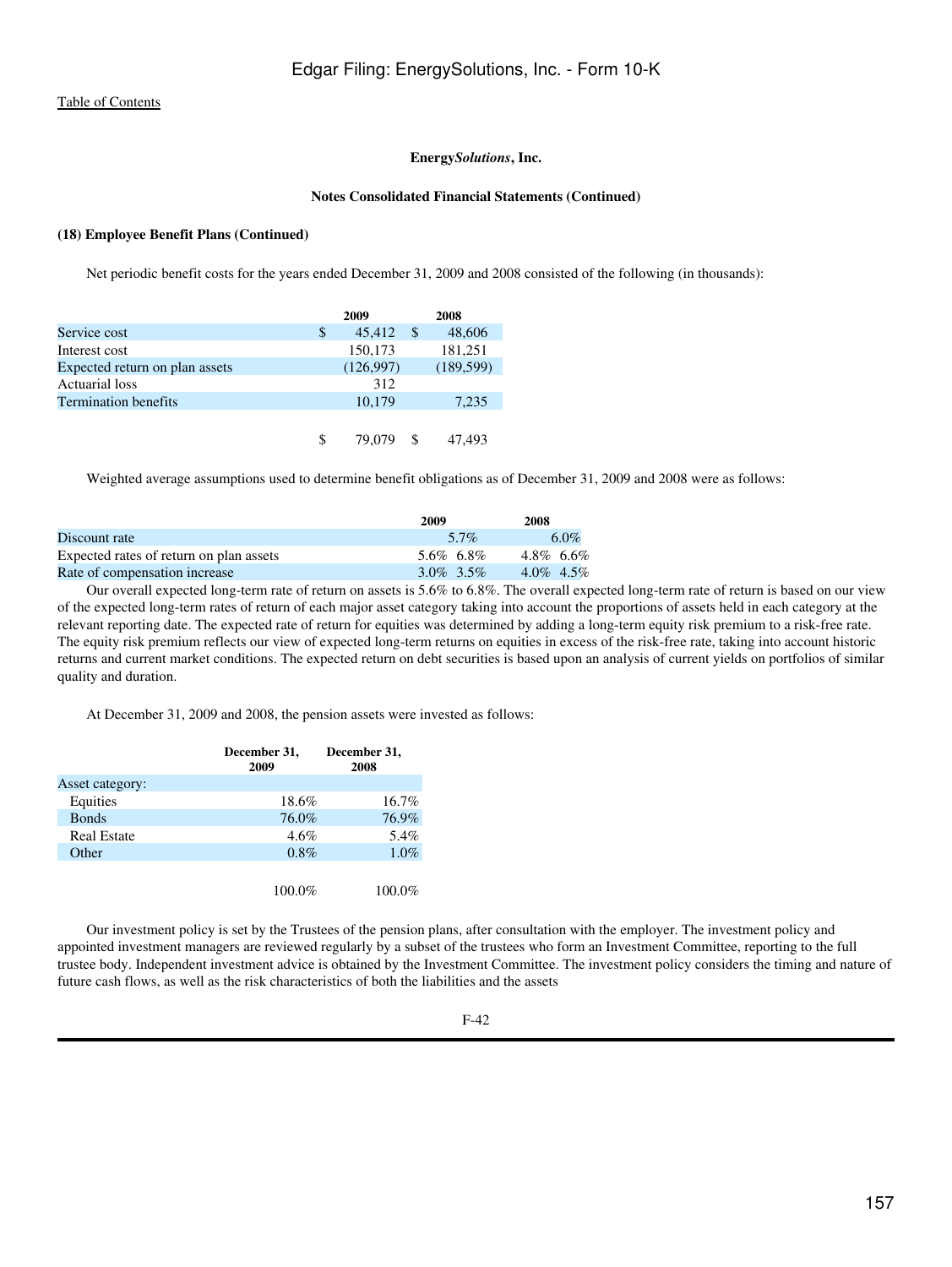# **Energy***Solutions***, Inc.**

#### **Notes Consolidated Financial Statements (Continued)**

#### **(18) Employee Benefit Plans (Continued)**

held. The investment objective is to maximize returns subject to there being sufficient assets and cash flow available to pay members' benefits as and when they are due.

 The Trustees have a policy of cash management to ensure that sufficient liquid funds are available when divestments are required to meet benefit payment obligations as they become payable.

 We expect \$55.1 million to be contributed to our defined benefit pension plans in 2010, most of which will be reimbursed by the NDA. Actuarial losses expected to be recognized as a component of net periodic pension costs in 2010 are not material. Estimated benefit plan payments for the five years following 2009 and the subsequent five years aggregated, excluding amounts recoverable from the NDA, are as follows (in thousands):

| Year ending December 31, |                 |
|--------------------------|-----------------|
| 2010                     | \$<br>144,308   |
| 2011                     | 148,608         |
| 2012                     | 153,227         |
| 2013                     | 157,846         |
| 2014                     | 162,784         |
| $2015 - 2019$            | 891,809         |
|                          | \$<br>1,658,582 |

 The preceding information does not include amounts related to benefit plans applicable to employees associated with certain contracts with the DOE held by a consolidated joint venture because we are not responsible for the current or future funded status of these plans.

# **(19) Employee Termination Benefits**

 An organizational review of our Magnox sites identified an opportunity to reduce the existing workforce, primarily at three sites that are in the process of defueling, which involves removing fuel from the reactor, loading it into flasks and transporting it for processing with a third party and a site at which decommissioning is relatively close to completion with only a few projects remaining.

 As a result of the overstaffing at the four Magnox sites, we presented a termination plan to the NDA to terminate approximately 200 employees on a voluntary basis at these sites in the quarter ended March 31, 2009. The termination plan and employee termination benefits to be paid for the voluntary termination of these employees is in accordance with the existing employee and the trade union agreements and were pre-approved by the NDA during the first quarter of 2009. All employee termination benefits are treated as part of the normal Magnox cost base and will be reimbursed by the NDA.

We recognized \$35.7 million of expected employee termination benefits during the year ended December 31, 2009, which are included in cost of revenues in the accompanying condensed consolidated statements of operations for our International Segment. We have recognized a corresponding liability, which is included in accrued expenses and other current liabilities. In addition, we have recognized revenues and a receivable from the NDA for the reimbursement of the employee termination benefits. Benefits are expected to be paid over the next 12 months.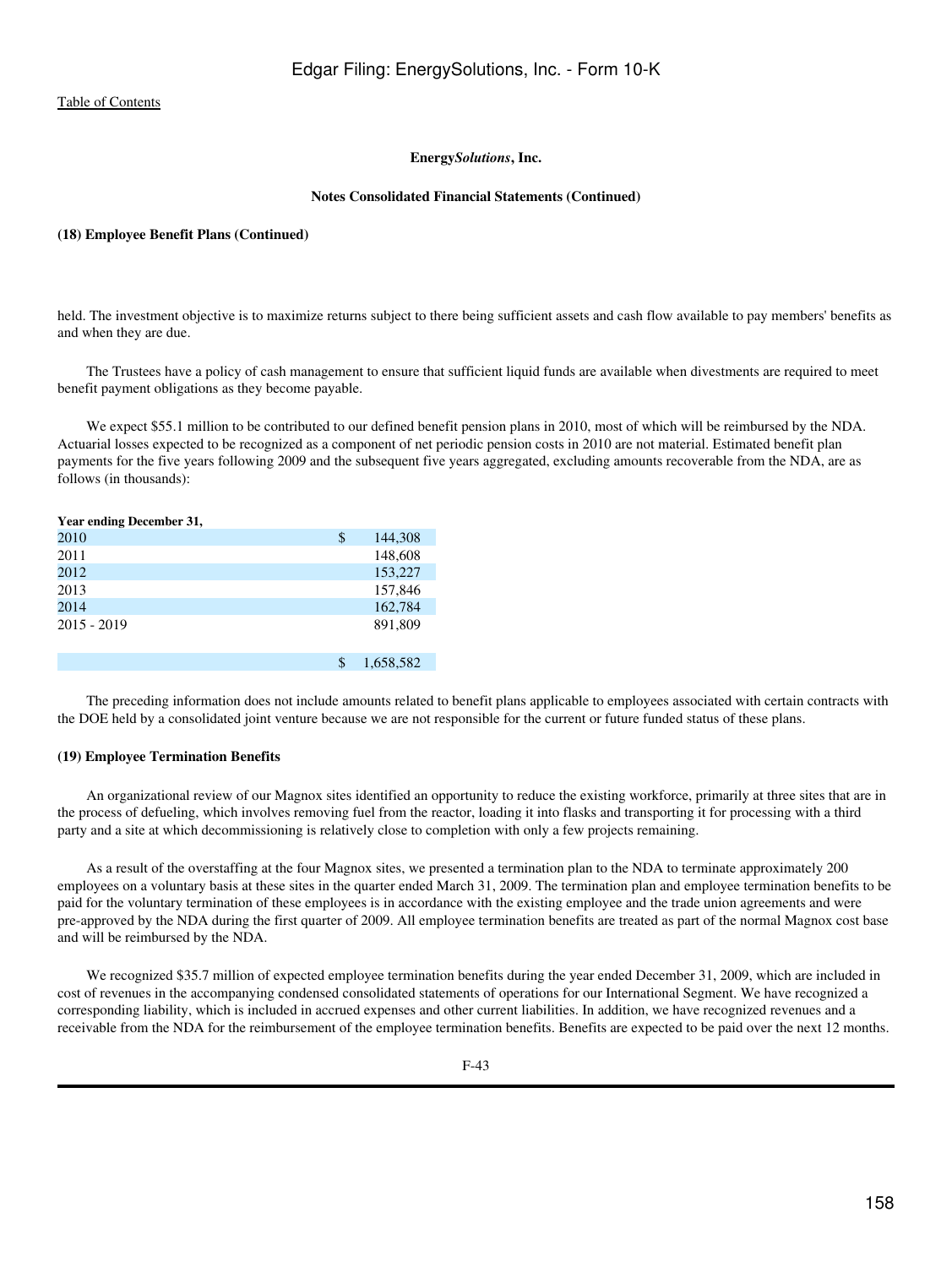## **Energy***Solutions***, Inc.**

#### **Notes Consolidated Financial Statements (Continued)**

# **(19) Employee Termination Benefits (Continued)**

The following is a reconciliation of the beginning and ending liability balances (in thousands):

| Beginning liability, December 31, 2008 | S        |  |
|----------------------------------------|----------|--|
| Employee termination benefits          | 35,703   |  |
| Payments                               | (16,015) |  |
| Effect of exchange rate                | 4.572    |  |
| Ending liability, December 31, 2009    | 24,260   |  |

#### **(20) License Stewardship Program**

 On December 11, 2007, we, through our subsidiary Zion*Solutions* LLC, entered into the Exelon agreement to dismantle Exelon's Zion nuclear facility located in Zion, Illinois ("Zion Station"), which ceased operation in 1998. Upon the closing of the transaction, Exelon has agreed to transfer to Zion*Solutions* substantially all of the assets (other than land) associated with Zion Station, including assets held in nuclear decommissioning trusts. In consideration for Exelon's transfer of those assets, Zion*Solutions* has agreed to assume decommissioning and other liabilities associated with the Zion Station. Zion*Solutions* also agreed to take possession and control of the land associated with the Zion Station pursuant to a lease agreement to be executed at the closing. Zion*Solutions* will be obligated to complete the required decommissioning work according to an established schedule and to construct a dry cask storage facility on the land for spent nuclear fuel currently held in spent fuel pools at the Zion Station. Under the Zion agreement, Exelon will retain ownership of the spent nuclear fuel and associated operational responsibilities following completion of the Zion D&D project. Closing of this transaction is subject to the satisfaction of a number of closing conditions, including approval by the NRC of the license transfer of the facility operating licenses and conforming license amendments from Exelon to Zion*Solutions* (the "License Transfer").

 Subsequent to these agreements, the Zion Station decommissioning trust fund balance, a significant portion of which is invested in the stock market, declined as a result of the financial crisis that impacted the United States and world markets. On October 14, 2008, we announced that we intend to defer the transfer of the Zion Station assets until we reaffirm that there is sufficient value in the Zion decommissioning trust funds to ensure adequate funds for the accelerated decommissioning of the plant. On August 17, 2009 we entered into an amended agreement with Exelon to extend the latest closing date under the agreement to December 11, 2011. Under the terms of the amendment, Exelon has the right to terminate the agreement at any time after December 11, 2010 upon 60 days written notice to us.

 Prior to our announcement to defer the transfer of the Zion Station assets, we had anticipated that the closing of this transaction would occur in late third quarter or during the fourth quarter of 2008. Accordingly, we hired employees, entered into subcontracts and performed services for Exelon under a planning contract. Invoicing for some of these services provided is subject to the closing of the transaction. As of December 31, 2009 and December 31, 2008, we have incurred costs of \$14.8 million and \$12.4 million, respectively, which have been deferred until the closing of the transaction. Since we believe that it is probable that we will close or be granted an extension to close this transaction before December 11, 2010, we will continue to defer these costs until we close the transaction, at which time we will recognize the costs and related revenues. If we determine that it is not probable that we will close this transaction, we will expense these costs in the period of such determination. We have taken